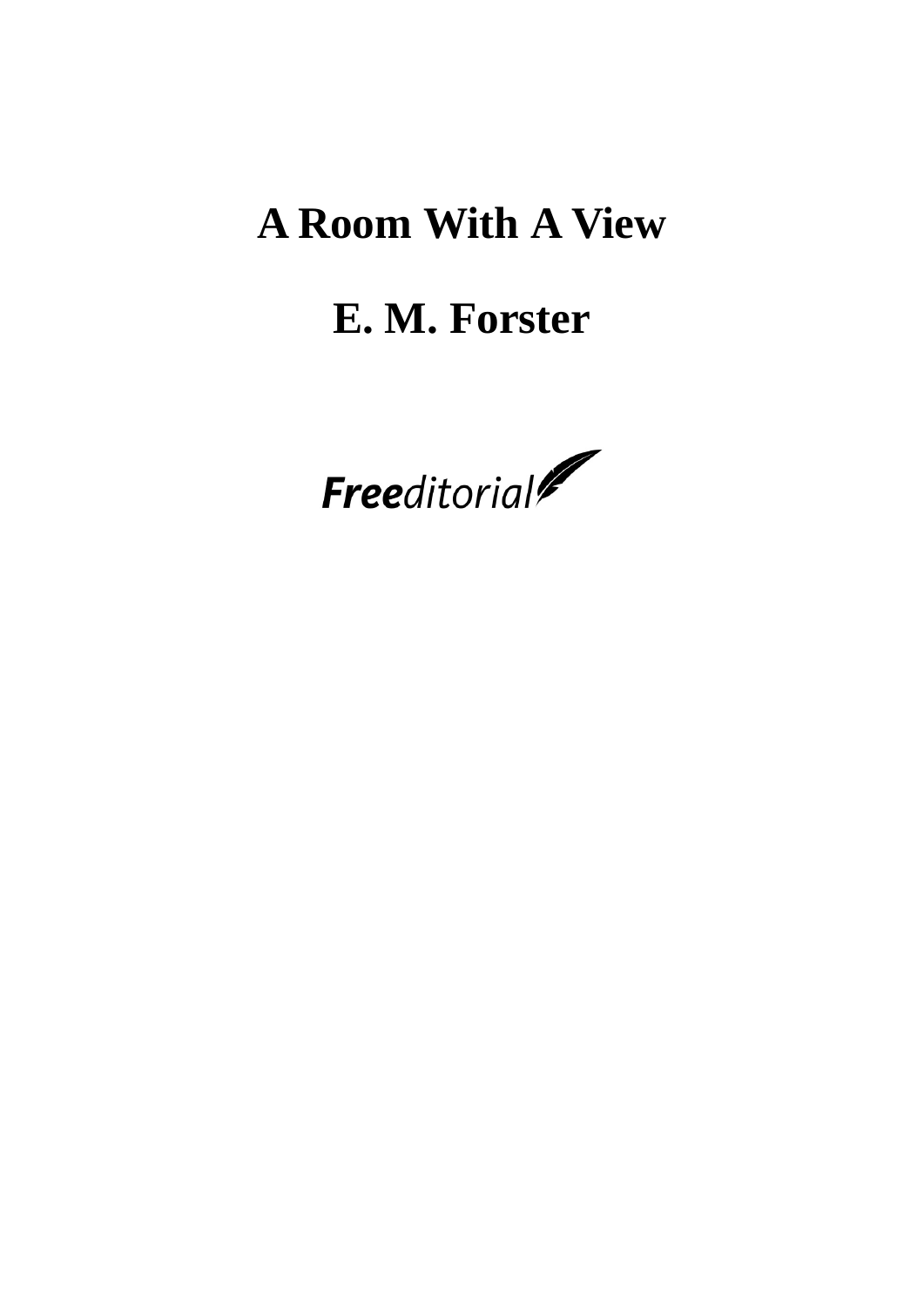#### **PART ONE**

#### **Chapter I: The Bertolini**

"The Signora had no business to do it," said Miss Bartlett, "no business at all. She promised us south rooms with a view close together, instead of which here are north rooms, looking into a courtyard, and a long way apart. Oh, Lucy!"

"And a Cockney, besides!" said Lucy, who had been further saddened by the Signora's unexpected accent. "It might be London." She looked at the two rows of English people who were sitting at the table; at the row of white bottles of water and red bottles of wine that ran between the English people; at the portraits of the late Queen and the late Poet Laureate that hung behind the English people, heavily framed; at the notice of the English church (Rev. Cuthbert Eager, M. A. Oxon.), that was the only other decoration of the wall. "Charlotte, don't you feel, too, that we might be in London? I can hardly believe that all kinds of other things are just outside. I suppose it is one's being so tired."

"This meat has surely been used for soup," said Miss Bartlett, laying down her fork.

"I want so to see the Arno. The rooms the Signora promised us in her letter would have looked over the Arno. The Signora had no business to do it at all. Oh, it is a shame!"

"Any nook does for me," Miss Bartlett continued; "but it does seem hard that you shouldn't have a view."

Lucy felt that she had been selfish. "Charlotte, you mustn't spoil me: of course, you must look over the Arno, too. I meant that. The first vacant room in the front—" "You must have it," said Miss Bartlett, part of whose travelling expenses were paid by Lucy's mother—a piece of generosity to which she made many a tactful allusion.

"No, no. You must have it."

"I insist on it. Your mother would never forgive me, Lucy."

"She would never forgive me."

The ladies' voices grew animated, and—if the sad truth be owned—a little peevish. They were tired, and under the guise of unselfishness they wrangled. Some of their neighbours interchanged glances, and one of them—one of the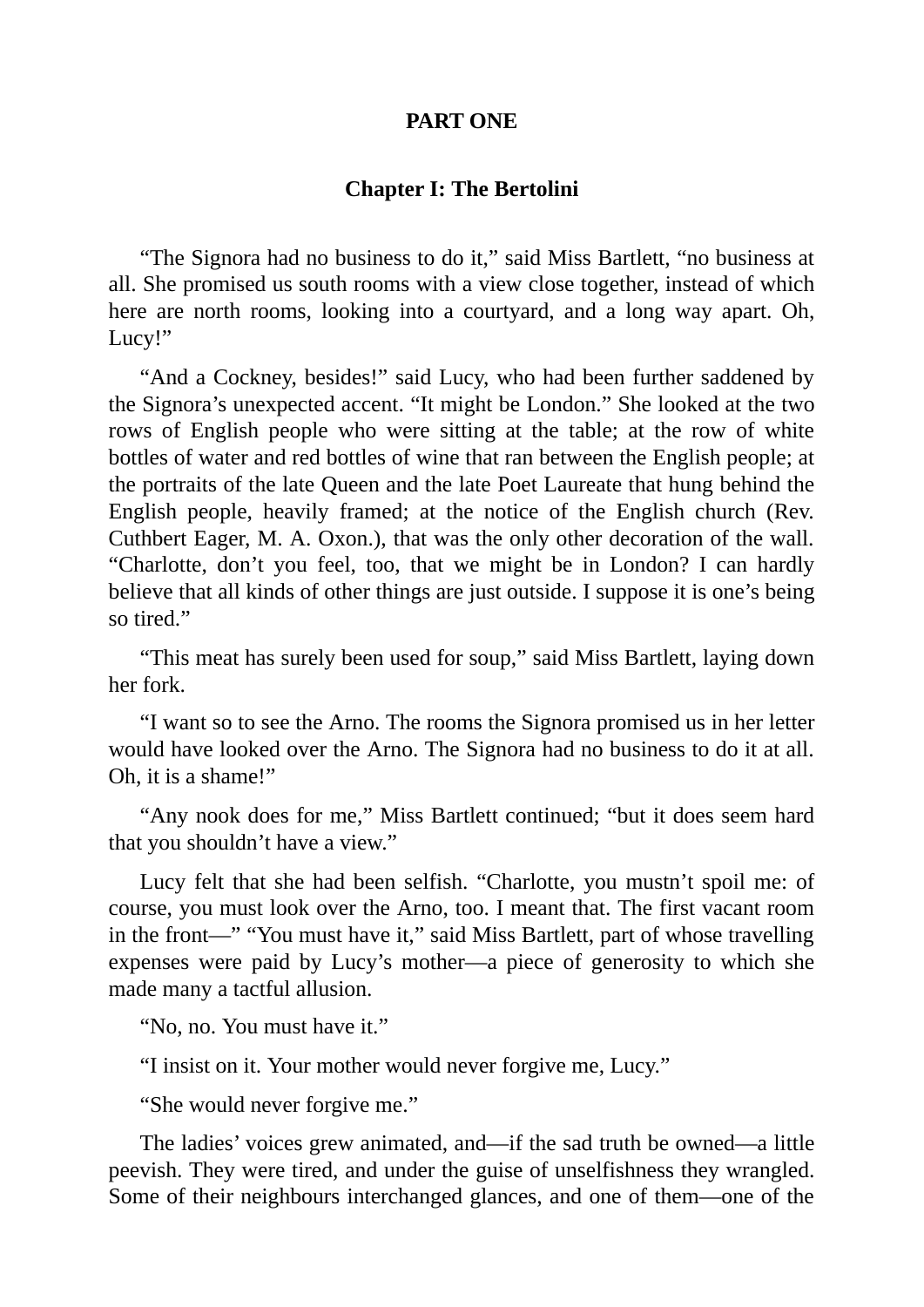ill-bred people whom one does meet abroad—leant forward over the table and actually intruded into their argument. He said:

"I have a view, I have a view."

Miss Bartlett was startled. Generally at a pension people looked them over for a day or two before speaking, and often did not find out that they would "do" till they had gone. She knew that the intruder was ill-bred, even before she glanced at him. He was an old man, of heavy build, with a fair, shaven face and large eyes. There was something childish in those eyes, though it was not the childishness of senility. What exactly it was Miss Bartlett did not stop to consider, for her glance passed on to his clothes. These did not attract her. He was probably trying to become acquainted with them before they got into the swim. So she assumed a dazed expression when he spoke to her, and then said: "A view? Oh, a view! How delightful a view is!"

"This is my son," said the old man; "his name's George. He has a view too."

"Ah," said Miss Bartlett, repressing Lucy, who was about to speak.

"What I mean," he continued, "is that you can have our rooms, and we'll have yours. We'll change."

The better class of tourist was shocked at this, and sympathized with the new-comers. Miss Bartlett, in reply, opened her mouth as little as possible, and said "Thank you very much indeed; that is out of the question."

"Why?" said the old man, with both fists on the table.

"Because it is quite out of the question, thank you."

"You see, we don't like to take—" began Lucy. Her cousin again repressed her.

"But why?" he persisted. "Women like looking at a view; men don't." And he thumped with his fists like a naughty child, and turned to his son, saying, "George, persuade them!"

"It's so obvious they should have the rooms," said the son. "There's nothing else to say."

He did not look at the ladies as he spoke, but his voice was perplexed and sorrowful. Lucy, too, was perplexed; but she saw that they were in for what is known as "quite a scene," and she had an odd feeling that whenever these illbred tourists spoke the contest widened and deepened till it dealt, not with rooms and views, but with—well, with something quite different, whose existence she had not realized before. Now the old man attacked Miss Bartlett almost violently: Why should she not change? What possible objection had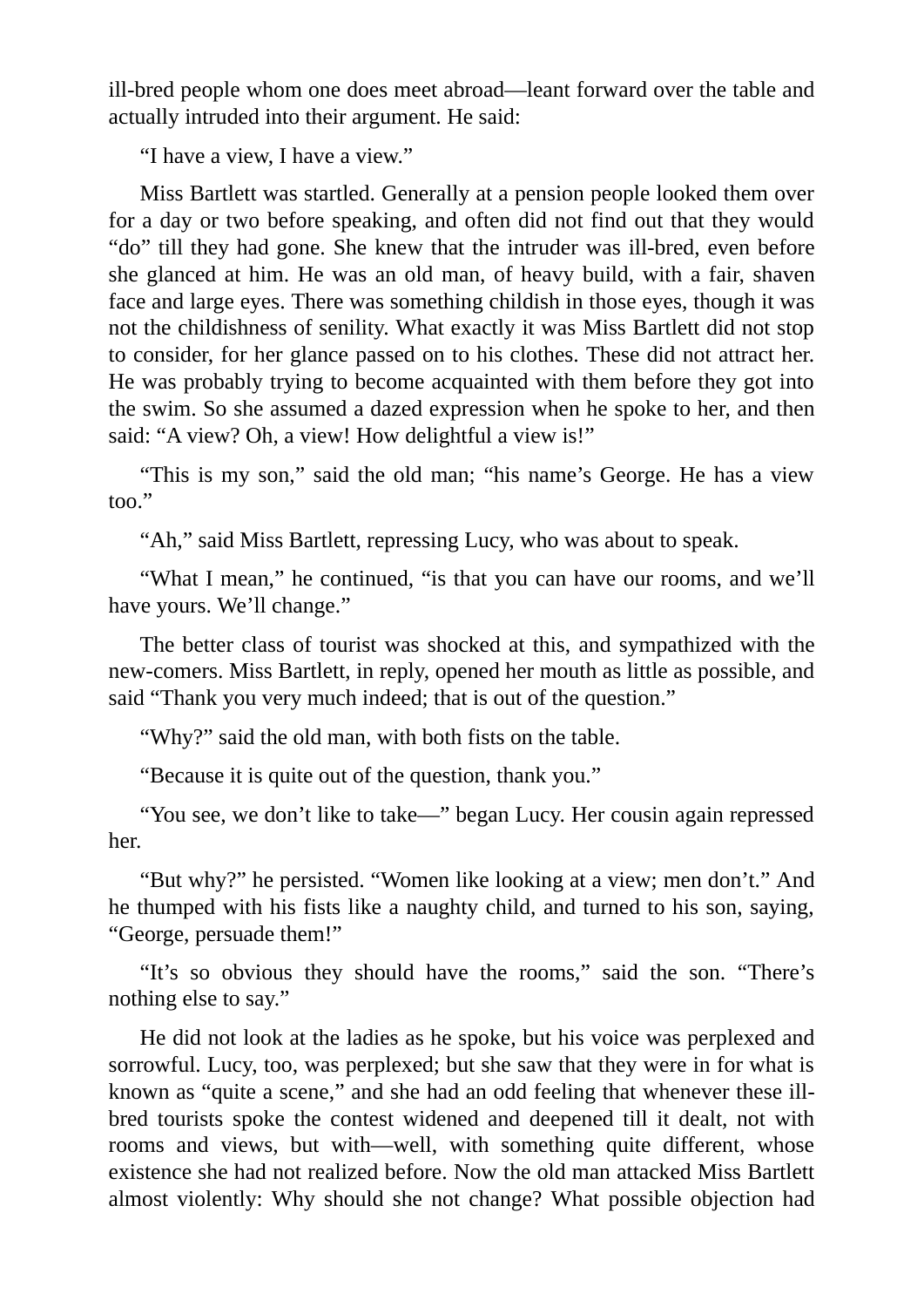she? They would clear out in half an hour.

Miss Bartlett, though skilled in the delicacies of conversation, was powerless in the presence of brutality. It was impossible to snub any one so gross. Her face reddened with displeasure. She looked around as much as to say, "Are you all like this?" And two little old ladies, who were sitting further up the table, with shawls hanging over the backs of the chairs, looked back, clearly indicating "We are not; we are genteel."

"Eat your dinner, dear," she said to Lucy, and began to toy again with the meat that she had once censured.

Lucy mumbled that those seemed very odd people opposite.

"Eat your dinner, dear. This pension is a failure. To-morrow we will make a change."

Hardly had she announced this fell decision when she reversed it. The curtains at the end of the room parted, and revealed a clergyman, stout but attractive, who hurried forward to take his place at the table, cheerfully apologizing for his lateness. Lucy, who had not yet acquired decency, at once rose to her feet, exclaiming: "Oh, oh! Why, it's Mr. Beebe! Oh, how perfectly lovely! Oh, Charlotte, we must stop now, however bad the rooms are. Oh!"

Miss Bartlett said, with more restraint:

"How do you do, Mr. Beebe? I expect that you have forgotten us: Miss Bartlett and Miss Honeychurch, who were at Tunbridge Wells when you helped the Vicar of St. Peter's that very cold Easter."

The clergyman, who had the air of one on a holiday, did not remember the ladies quite as clearly as they remembered him. But he came forward pleasantly enough and accepted the chair into which he was beckoned by Lucy.

"I AM so glad to see you," said the girl, who was in a state of spiritual starvation, and would have been glad to see the waiter if her cousin had permitted it. "Just fancy how small the world is. Summer Street, too, makes it so specially funny."

"Miss Honeychurch lives in the parish of Summer Street," said Miss Bartlett, filling up the gap, "and she happened to tell me in the course of conversation that you have just accepted the living—"

"Yes, I heard from mother so last week. She didn't know that I knew you at Tunbridge Wells; but I wrote back at once, and I said: 'Mr. Beebe is—'"

"Quite right," said the clergyman. "I move into the Rectory at Summer Street next June. I am lucky to be appointed to such a charming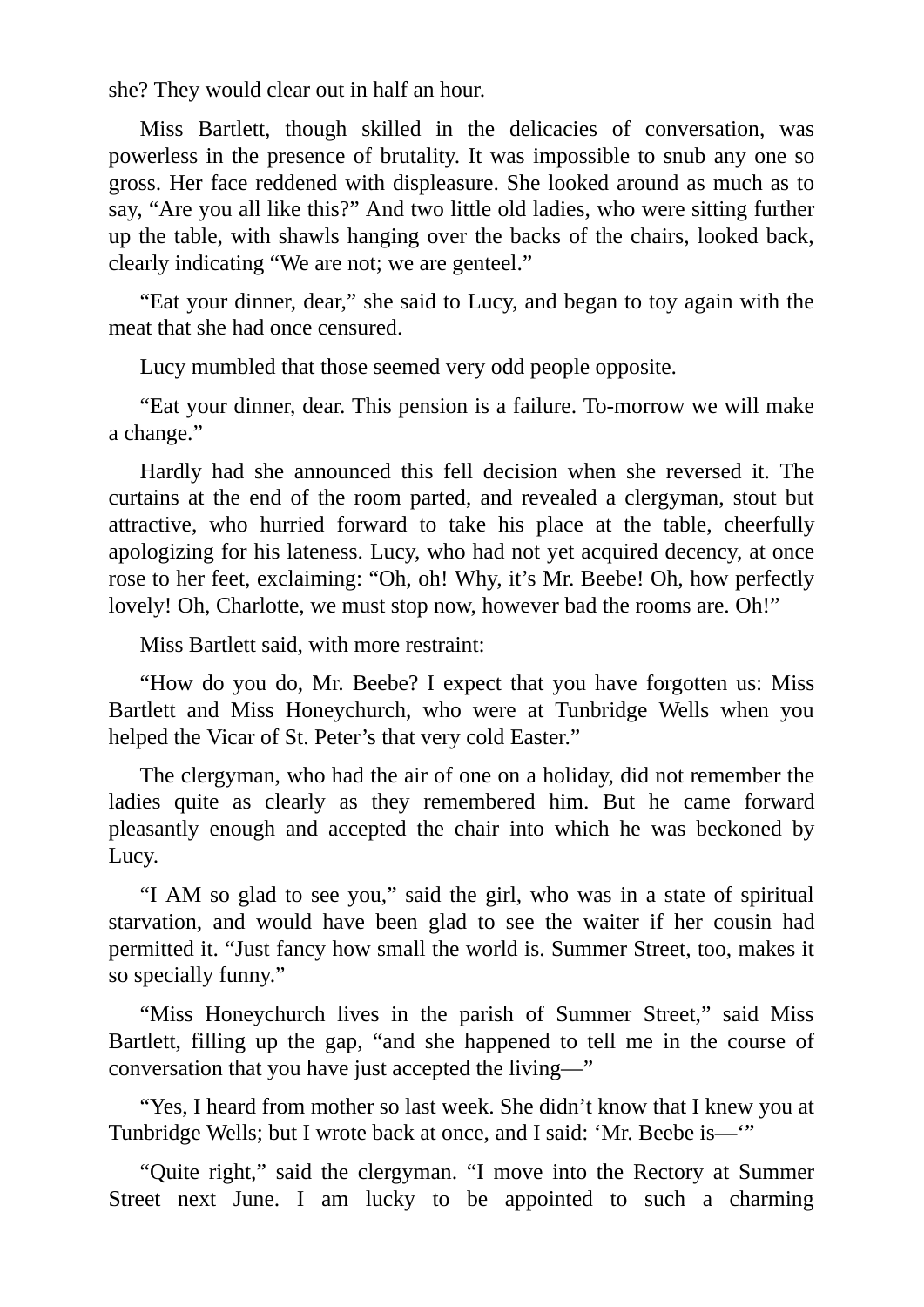neighbourhood."

"Oh, how glad I am! The name of our house is Windy Corner." Mr. Beebe bowed.

"There is mother and me generally, and my brother, though it's not often we get him to ch—— The church is rather far off, I mean."

"Lucy, dearest, let Mr. Beebe eat his dinner."

"I am eating it, thank you, and enjoying it."

He preferred to talk to Lucy, whose playing he remembered, rather than to Miss Bartlett, who probably remembered his sermons. He asked the girl whether she knew Florence well, and was informed at some length that she had never been there before. It is delightful to advise a newcomer, and he was first in the field. "Don't neglect the country round," his advice concluded. "The first fine afternoon drive up to Fiesole, and round by Settignano, or something of that sort."

"No!" cried a voice from the top of the table. "Mr. Beebe, you are wrong. The first fine afternoon your ladies must go to Prato."

"That lady looks so clever," whispered Miss Bartlett to her cousin. "We are in luck."

And, indeed, a perfect torrent of information burst on them. People told them what to see, when to see it, how to stop the electric trams, how to get rid of the beggars, how much to give for a vellum blotter, how much the place would grow upon them. The Pension Bertolini had decided, almost enthusiastically, that they would do. Whichever way they looked, kind ladies smiled and shouted at them. And above all rose the voice of the clever lady, crying: "Prato! They must go to Prato. That place is too sweetly squalid for words. I love it; I revel in shaking off the trammels of respectability, as you know."

The young man named George glanced at the clever lady, and then returned moodily to his plate. Obviously he and his father did not do. Lucy, in the midst of her success, found time to wish they did. It gave her no extra pleasure that any one should be left in the cold; and when she rose to go, she turned back and gave the two outsiders a nervous little bow.

The father did not see it; the son acknowledged it, not by another bow, but by raising his eyebrows and smiling; he seemed to be smiling across something.

She hastened after her cousin, who had already disappeared through the curtains—curtains which smote one in the face, and seemed heavy with more than cloth. Beyond them stood the unreliable Signora, bowing good-evening to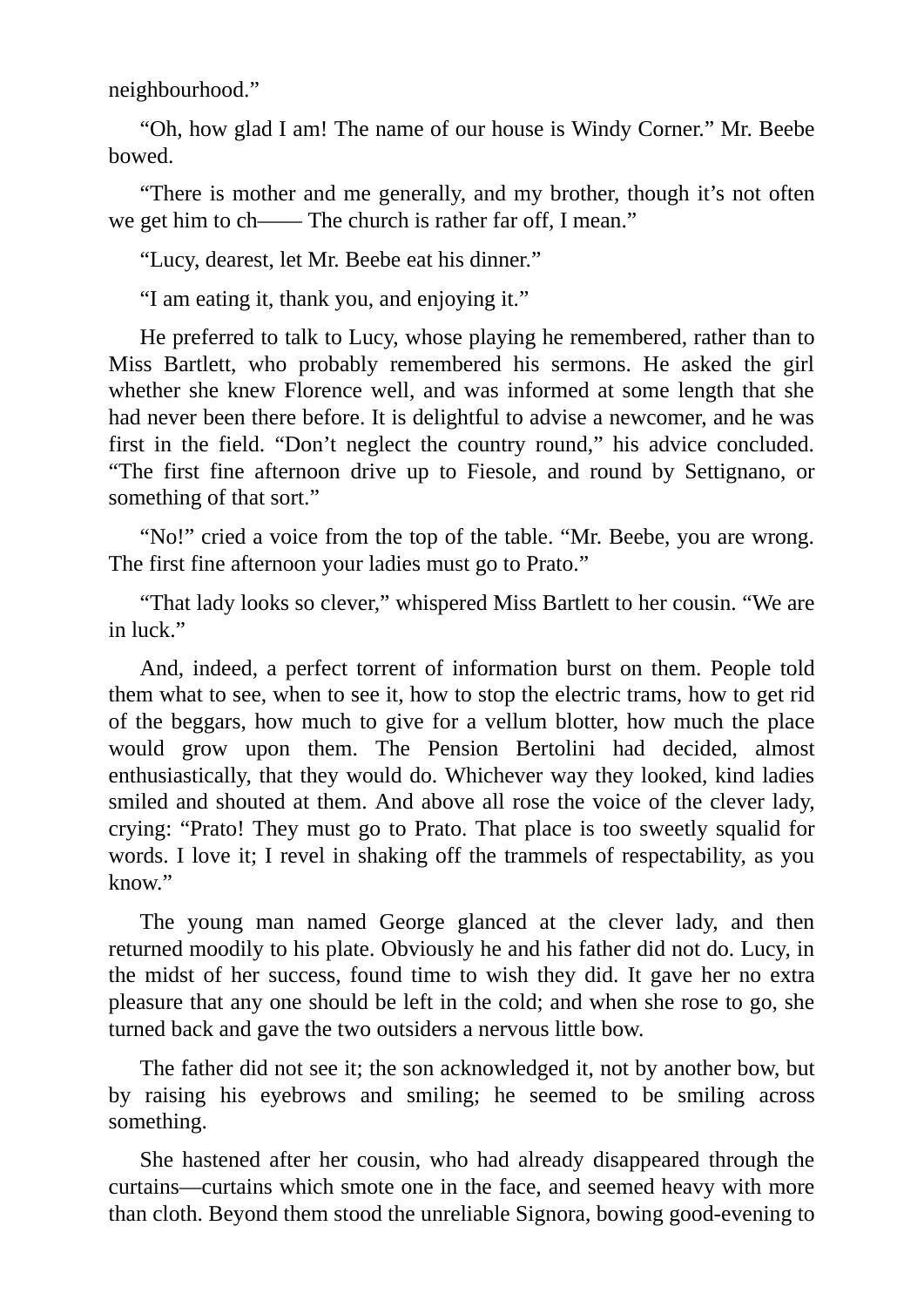her guests, and supported by 'Enery, her little boy, and Victorier, her daughter. It made a curious little scene, this attempt of the Cockney to convey the grace and geniality of the South. And even more curious was the drawing-room, which attempted to rival the solid comfort of a Bloomsbury boarding-house. Was this really Italy?

Miss Bartlett was already seated on a tightly stuffed arm-chair, which had the colour and the contours of a tomato. She was talking to Mr. Beebe, and as she spoke, her long narrow head drove backwards and forwards, slowly, regularly, as though she were demolishing some invisible obstacle. "We are most grateful to you," she was saying. "The first evening means so much. When you arrived we were in for a peculiarly mauvais quart d'heure."

He expressed his regret.

"Do you, by any chance, know the name of an old man who sat opposite us at dinner?"

"Emerson."

"Is he a friend of yours?"

"We are friendly—as one is in pensions."

"Then I will say no more."

He pressed her very slightly, and she said more.

"I am, as it were," she concluded, "the chaperon of my young cousin, Lucy, and it would be a serious thing if I put her under an obligation to people of whom we know nothing. His manner was somewhat unfortunate. I hope I acted for the best."

"You acted very naturally," said he. He seemed thoughtful, and after a few moments added: "All the same, I don't think much harm would have come of accepting."

"No harm, of course. But we could not be under an obligation."

"He is rather a peculiar man." Again he hesitated, and then said gently: "I think he would not take advantage of your acceptance, nor expect you to show gratitude. He has the merit—if it is one—of saying exactly what he means. He has rooms he does not value, and he thinks you would value them. He no more thought of putting you under an obligation than he thought of being polite. It is so difficult—at least, I find it difficult—to understand people who speak the truth."

Lucy was pleased, and said: "I was hoping that he was nice; I do so always hope that people will be nice."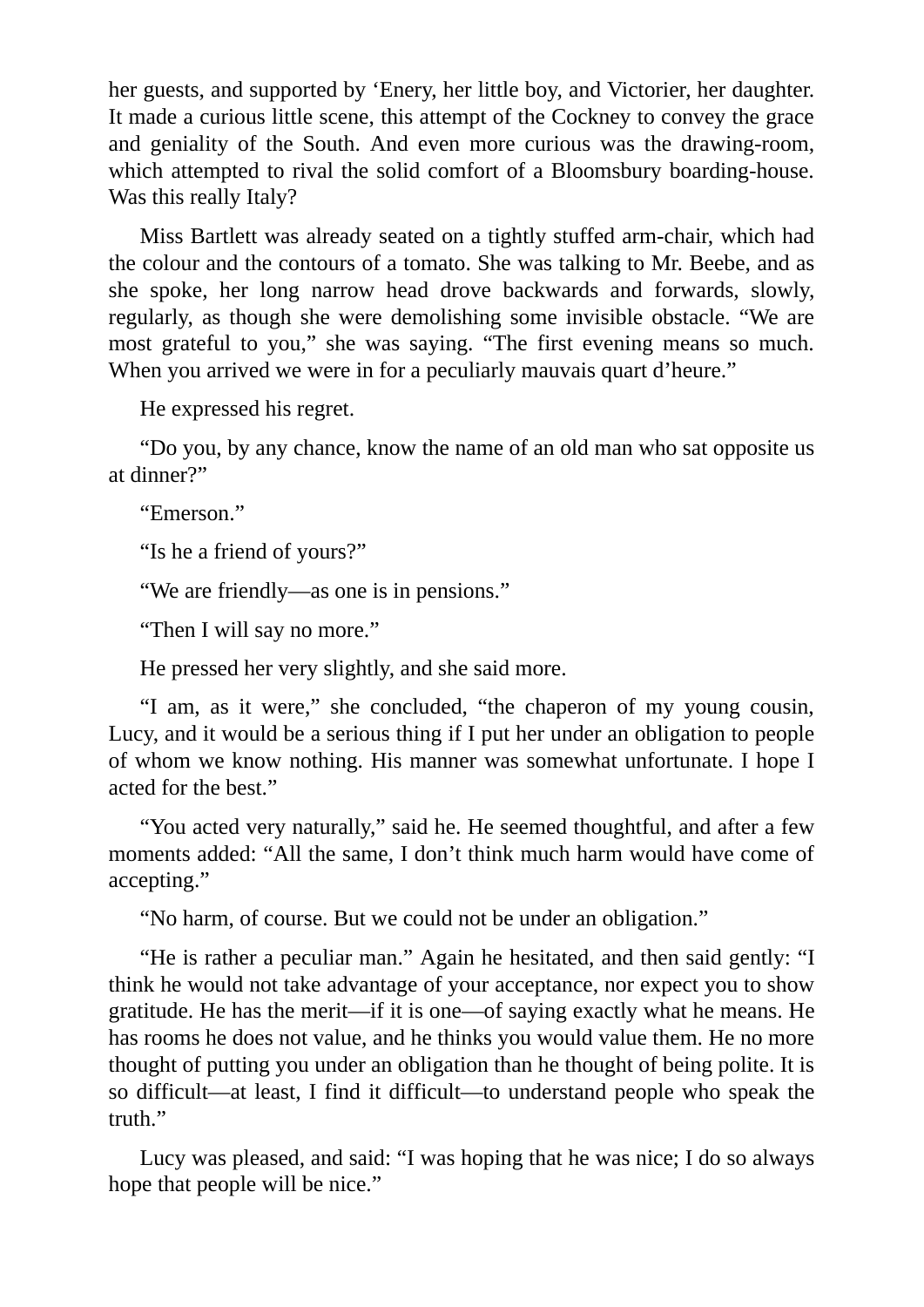"I think he is; nice and tiresome. I differ from him on almost every point of any importance, and so, I expect—I may say I hope—you will differ. But his is a type one disagrees with rather than deplores. When he first came here he not unnaturally put people's backs up. He has no tact and no manners—I don't mean by that that he has bad manners—and he will not keep his opinions to himself. We nearly complained about him to our depressing Signora, but I am glad to say we thought better of it."

"Am I to conclude," said Miss Bartlett, "that he is a Socialist?"

Mr. Beebe accepted the convenient word, not without a slight twitching of the lips.

"And presumably he has brought up his son to be a Socialist, too?"

"I hardly know George, for he hasn't learnt to talk yet. He seems a nice creature, and I think he has brains. Of course, he has all his father's mannerisms, and it is quite possible that he, too, may be a Socialist."

"Oh, you relieve me," said Miss Bartlett. "So you think I ought to have accepted their offer? You feel I have been narrow-minded and suspicious?"

"Not at all," he answered; "I never suggested that."

"But ought I not to apologize, at all events, for my apparent rudeness?"

He replied, with some irritation, that it would be quite unnecessary, and got up from his seat to go to the smoking-room.

"Was I a bore?" said Miss Bartlett, as soon as he had disappeared. "Why didn't you talk, Lucy? He prefers young people, I'm sure. I do hope I haven't monopolized him. I hoped you would have him all the evening, as well as all dinner-time."

"He is nice," exclaimed Lucy. "Just what I remember. He seems to see good in everyone. No one would take him for a clergyman."

"My dear Lucia—"

"Well, you know what I mean. And you know how clergymen generally laugh; Mr. Beebe laughs just like an ordinary man."

"Funny girl! How you do remind me of your mother. I wonder if she will approve of Mr. Beebe."

"I'm sure she will; and so will Freddy."

"I think everyone at Windy Corner will approve; it is the fashionable world. I am used to Tunbridge Wells, where we are all hopelessly behind the times."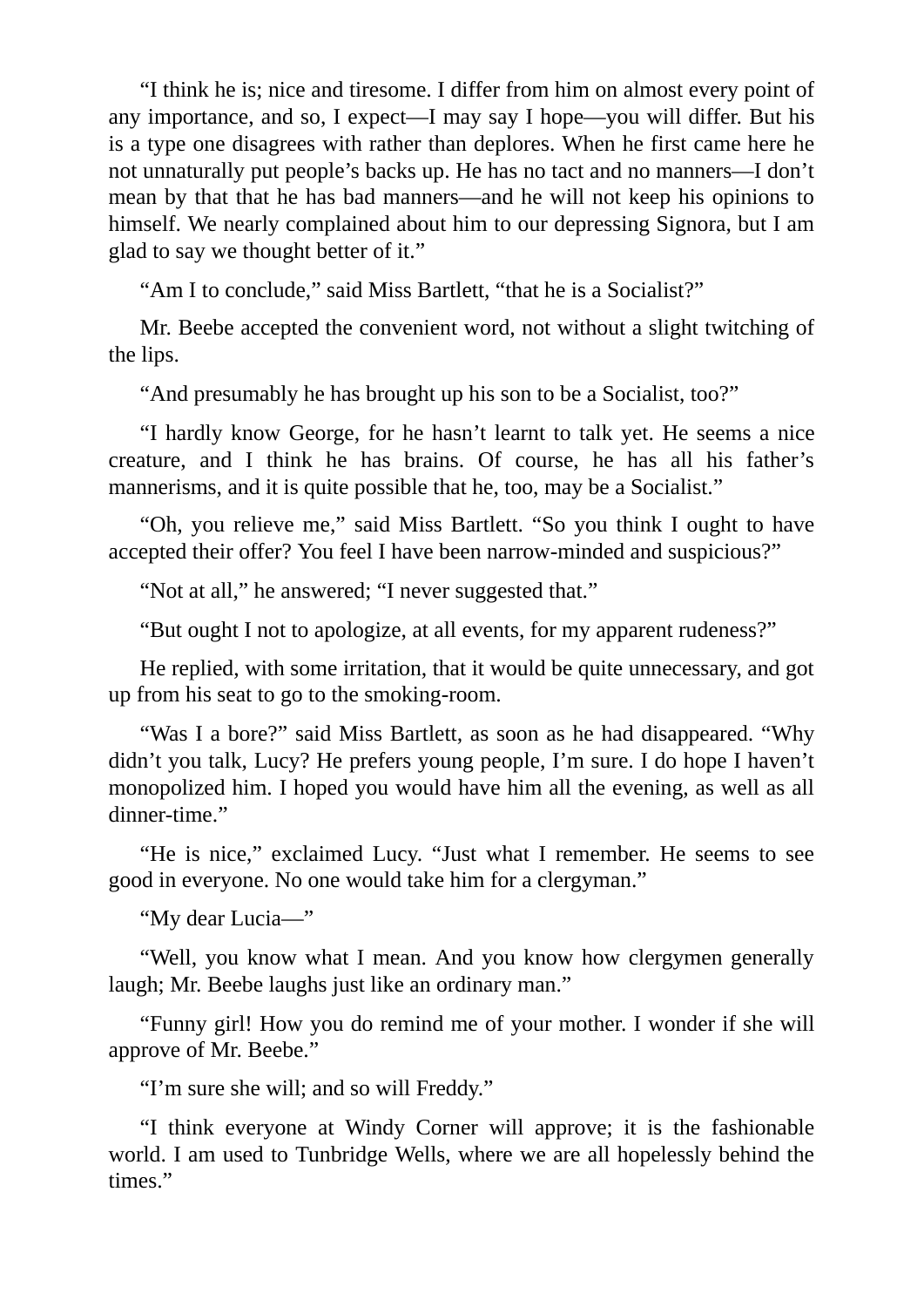"Yes," said Lucy despondently.

There was a haze of disapproval in the air, but whether the disapproval was of herself, or of Mr. Beebe, or of the fashionable world at Windy Corner, or of the narrow world at Tunbridge Wells, she could not determine. She tried to locate it, but as usual she blundered. Miss Bartlett sedulously denied disapproving of any one, and added "I am afraid you are finding me a very depressing companion."

And the girl again thought: "I must have been selfish or unkind; I must be more careful. It is so dreadful for Charlotte, being poor."

Fortunately one of the little old ladies, who for some time had been smiling very benignly, now approached and asked if she might be allowed to sit where Mr. Beebe had sat. Permission granted, she began to chatter gently about Italy, the plunge it had been to come there, the gratifying success of the plunge, the improvement in her sister's health, the necessity of closing the bed-room windows at night, and of thoroughly emptying the water-bottles in the morning. She handled her subjects agreeably, and they were, perhaps, more worthy of attention than the high discourse upon Guelfs and Ghibellines which was proceeding tempestuously at the other end of the room. It was a real catastrophe, not a mere episode, that evening of hers at Venice, when she had found in her bedroom something that is one worse than a flea, though one better than something else.

"But here you are as safe as in England. Signora Bertolini is so English."

"Yet our rooms smell," said poor Lucy. "We dread going to bed."

"Ah, then you look into the court." She sighed. "If only Mr. Emerson was more tactful! We were so sorry for you at dinner."

"I think he was meaning to be kind."

"Undoubtedly he was," said Miss Bartlett.

"Mr. Beebe has just been scolding me for my suspicious nature. Of course, I was holding back on my cousin's account."

"Of course," said the little old lady; and they murmured that one could not be too careful with a young girl.

Lucy tried to look demure, but could not help feeling a great fool. No one was careful with her at home; or, at all events, she had not noticed it.

"About old Mr. Emerson—I hardly know. No, he is not tactful; yet, have you ever noticed that there are people who do things which are most indelicate, and yet at the same time—beautiful?"

"Beautiful?" said Miss Bartlett, puzzled at the word. "Are not beauty and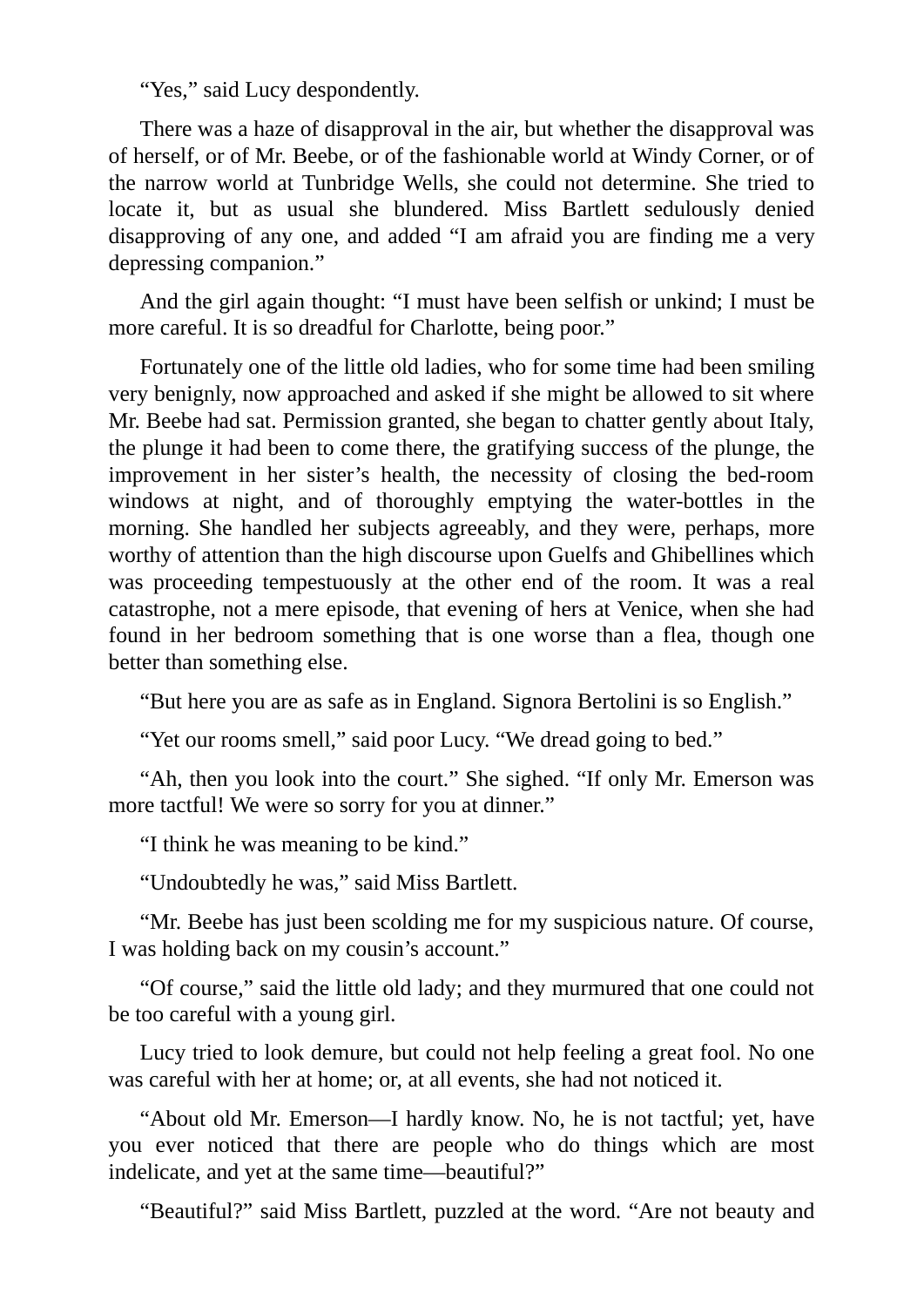delicacy the same?"

"So one would have thought," said the other helplessly. "But things are so difficult, I sometimes think."

She proceeded no further into things, for Mr. Beebe reappeared, looking extremely pleasant.

"Miss Bartlett," he cried, "it's all right about the rooms. I'm so glad. Mr. Emerson was talking about it in the smoking-room, and knowing what I did, I encouraged him to make the offer again. He has let me come and ask you. He would be so pleased."

"Oh, Charlotte," cried Lucy to her cousin, "we must have the rooms now. The old man is just as nice and kind as he can be."

Miss Bartlett was silent.

"I fear," said Mr. Beebe, after a pause, "that I have been officious. I must apologize for my interference."

Gravely displeased, he turned to go. Not till then did Miss Bartlett reply: "My own wishes, dearest Lucy, are unimportant in comparison with yours. It would be hard indeed if I stopped you doing as you liked at Florence, when I am only here through your kindness. If you wish me to turn these gentlemen out of their rooms, I will do it. Would you then, Mr. Beebe, kindly tell Mr. Emerson that I accept his kind offer, and then conduct him to me, in order that I may thank him personally?"

She raised her voice as she spoke; it was heard all over the drawing-room, and silenced the Guelfs and the Ghibellines. The clergyman, inwardly cursing the female sex, bowed, and departed with her message.

"Remember, Lucy, I alone am implicated in this. I do not wish the acceptance to come from you. Grant me that, at all events."

Mr. Beebe was back, saying rather nervously:

"Mr. Emerson is engaged, but here is his son instead."

The young man gazed down on the three ladies, who felt seated on the floor, so low were their chairs.

"My father," he said, "is in his bath, so you cannot thank him personally. But any message given by you to me will be given by me to him as soon as he comes out."

Miss Bartlett was unequal to the bath. All her barbed civilities came forth wrong end first. Young Mr. Emerson scored a notable triumph to the delight of Mr. Beebe and to the secret delight of Lucy.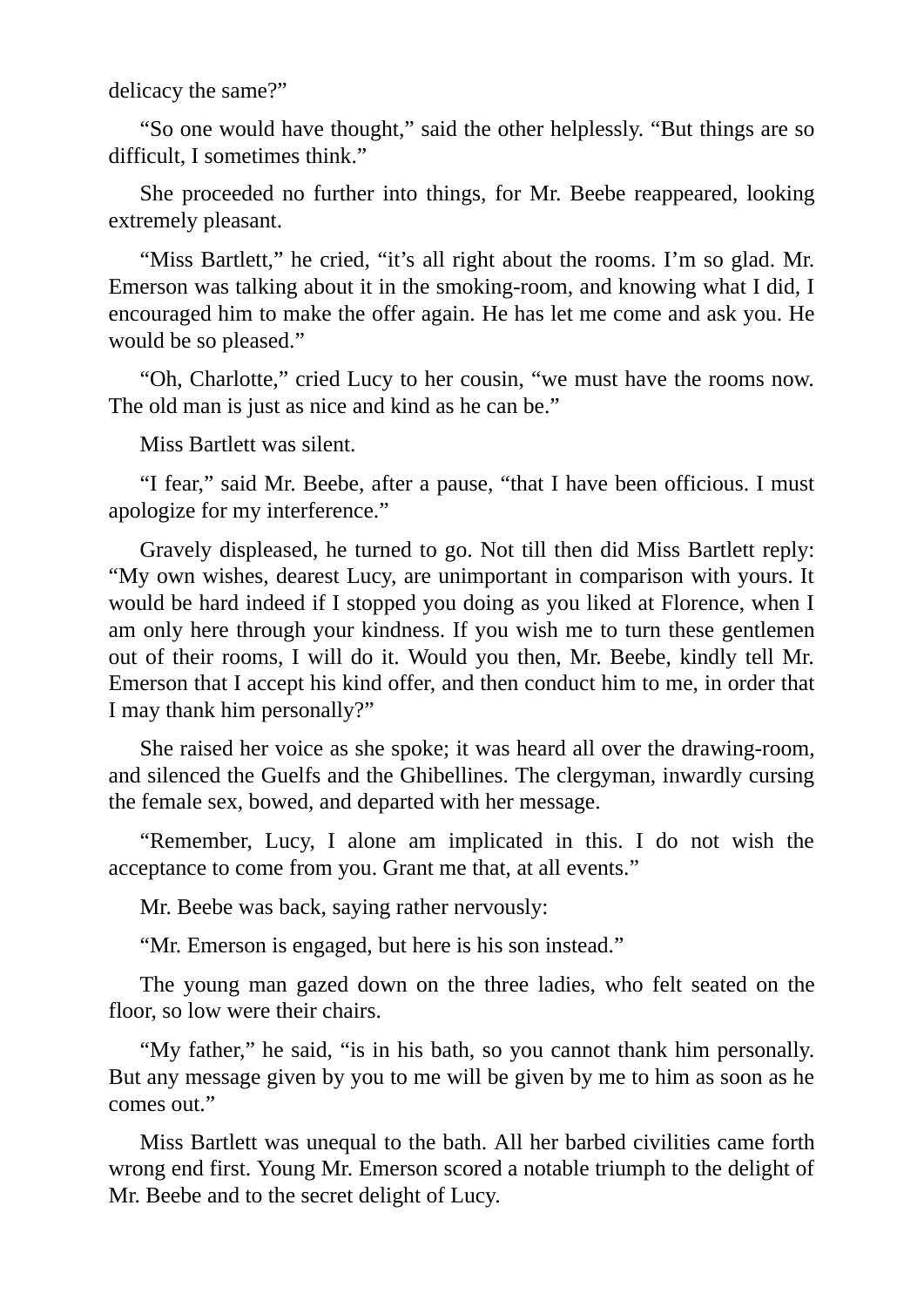"Poor young man!" said Miss Bartlett, as soon as he had gone.

"How angry he is with his father about the rooms! It is all he can do to keep polite."

"In half an hour or so your rooms will be ready," said Mr. Beebe. Then looking rather thoughtfully at the two cousins, he retired to his own rooms, to write up his philosophic diary.

"Oh, dear!" breathed the little old lady, and shuddered as if all the winds of heaven had entered the apartment. "Gentlemen sometimes do not realize—" Her voice faded away, but Miss Bartlett seemed to understand and a conversation developed, in which gentlemen who did not thoroughly realize played a principal part. Lucy, not realizing either, was reduced to literature. Taking up Baedeker's Handbook to Northern Italy, she committed to memory the most important dates of Florentine History. For she was determined to enjoy herself on the morrow. Thus the half-hour crept profitably away, and at last Miss Bartlett rose with a sigh, and said:

"I think one might venture now. No, Lucy, do not stir. I will superintend the move."

"How you do do everything," said Lucy.

"Naturally, dear. It is my affair."

"But I would like to help you."

"No, dear."

Charlotte's energy! And her unselfishness! She had been thus all her life, but really, on this Italian tour, she was surpassing herself. So Lucy felt, or strove to feel. And yet—there was a rebellious spirit in her which wondered whether the acceptance might not have been less delicate and more beautiful. At all events, she entered her own room without any feeling of joy.

"I want to explain," said Miss Bartlett, "why it is that I have taken the largest room. Naturally, of course, I should have given it to you; but I happen to know that it belongs to the young man, and I was sure your mother would not like it."

Lucy was bewildered.

"If you are to accept a favour it is more suitable you should be under an obligation to his father than to him. I am a woman of the world, in my small way, and I know where things lead to. However, Mr. Beebe is a guarantee of a sort that they will not presume on this."

"Mother wouldn't mind I'm sure," said Lucy, but again had the sense of larger and unsuspected issues.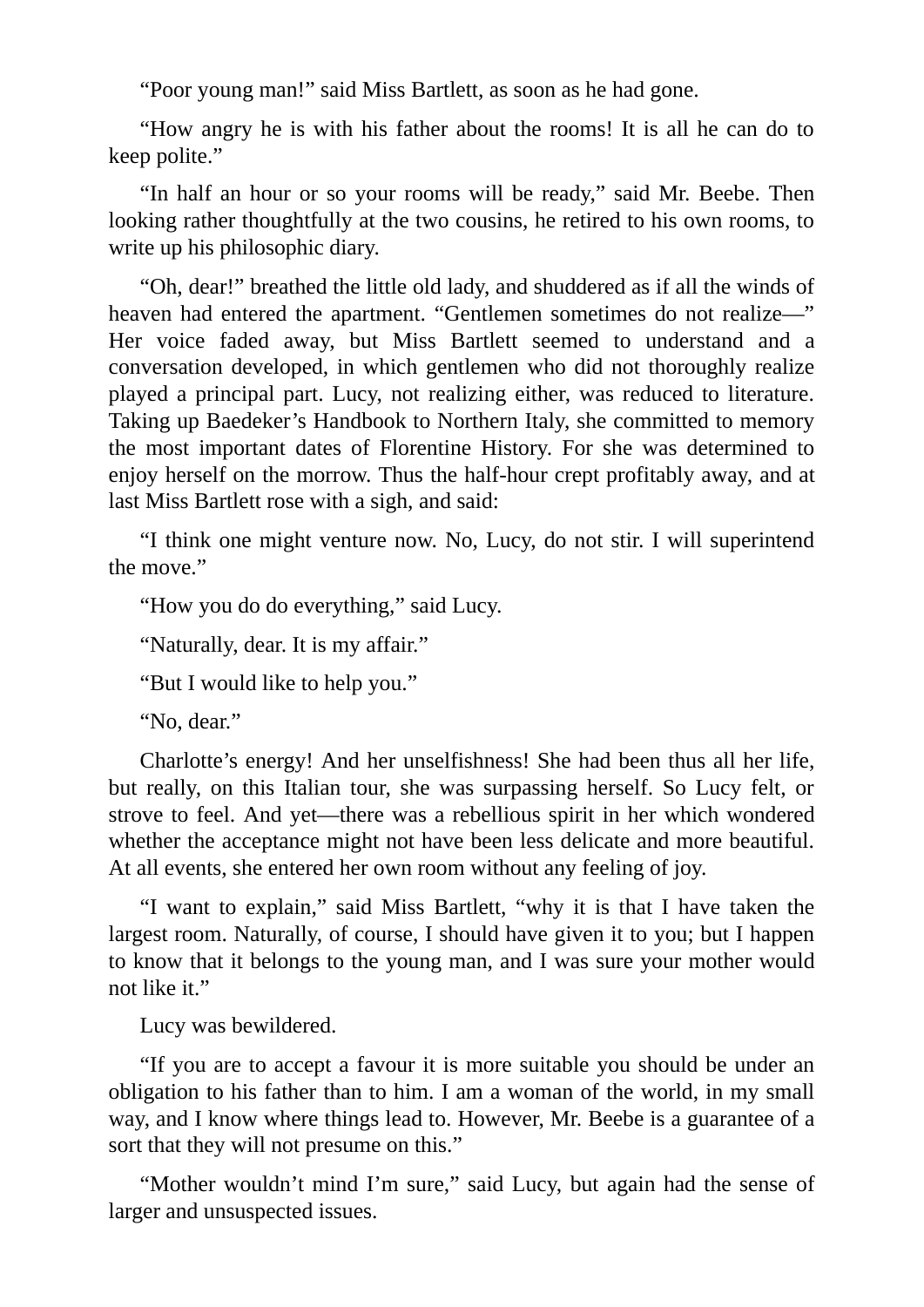Miss Bartlett only sighed, and enveloped her in a protecting embrace as she wished her good-night. It gave Lucy the sensation of a fog, and when she reached her own room she opened the window and breathed the clean night air, thinking of the kind old man who had enabled her to see the lights dancing in the Arno and the cypresses of San Miniato, and the foot-hills of the Apennines, black against the rising moon.

Miss Bartlett, in her room, fastened the window-shutters and locked the door, and then made a tour of the apartment to see where the cupboards led, and whether there were any oubliettes or secret entrances. It was then that she saw, pinned up over the washstand, a sheet of paper on which was scrawled an enormous note of interrogation. Nothing more.

"What does it mean?" she thought, and she examined it carefully by the light of a candle. Meaningless at first, it gradually became menacing, obnoxious, portentous with evil. She was seized with an impulse to destroy it, but fortunately remembered that she had no right to do so, since it must be the property of young Mr. Emerson. So she unpinned it carefully, and put it between two pieces of blotting-paper to keep it clean for him. Then she completed her inspection of the room, sighed heavily according to her habit, and went to bed.

#### **Chapter II: In Santa Croce with No Baedeker**

It was pleasant to wake up in Florence, to open the eyes upon a bright bare room, with a floor of red tiles which look clean though they are not; with a painted ceiling whereon pink griffins and blue amorini sport in a forest of yellow violins and bassoons. It was pleasant, too, to fling wide the windows, pinching the fingers in unfamiliar fastenings, to lean out into sunshine with beautiful hills and trees and marble churches opposite, and close below, the Arno, gurgling against the embankment of the road.

Over the river men were at work with spades and sieves on the sandy foreshore, and on the river was a boat, also diligently employed for some mysterious end. An electric tram came rushing underneath the window. No one was inside it, except one tourist; but its platforms were overflowing with Italians, who preferred to stand. Children tried to hang on behind, and the conductor, with no malice, spat in their faces to make them let go. Then soldiers appeared—good-looking, undersized men—wearing each a knapsack covered with mangy fur, and a great-coat which had been cut for some larger soldier. Beside them walked officers, looking foolish and fierce, and before them went little boys, turning somersaults in time with the band. The tramcar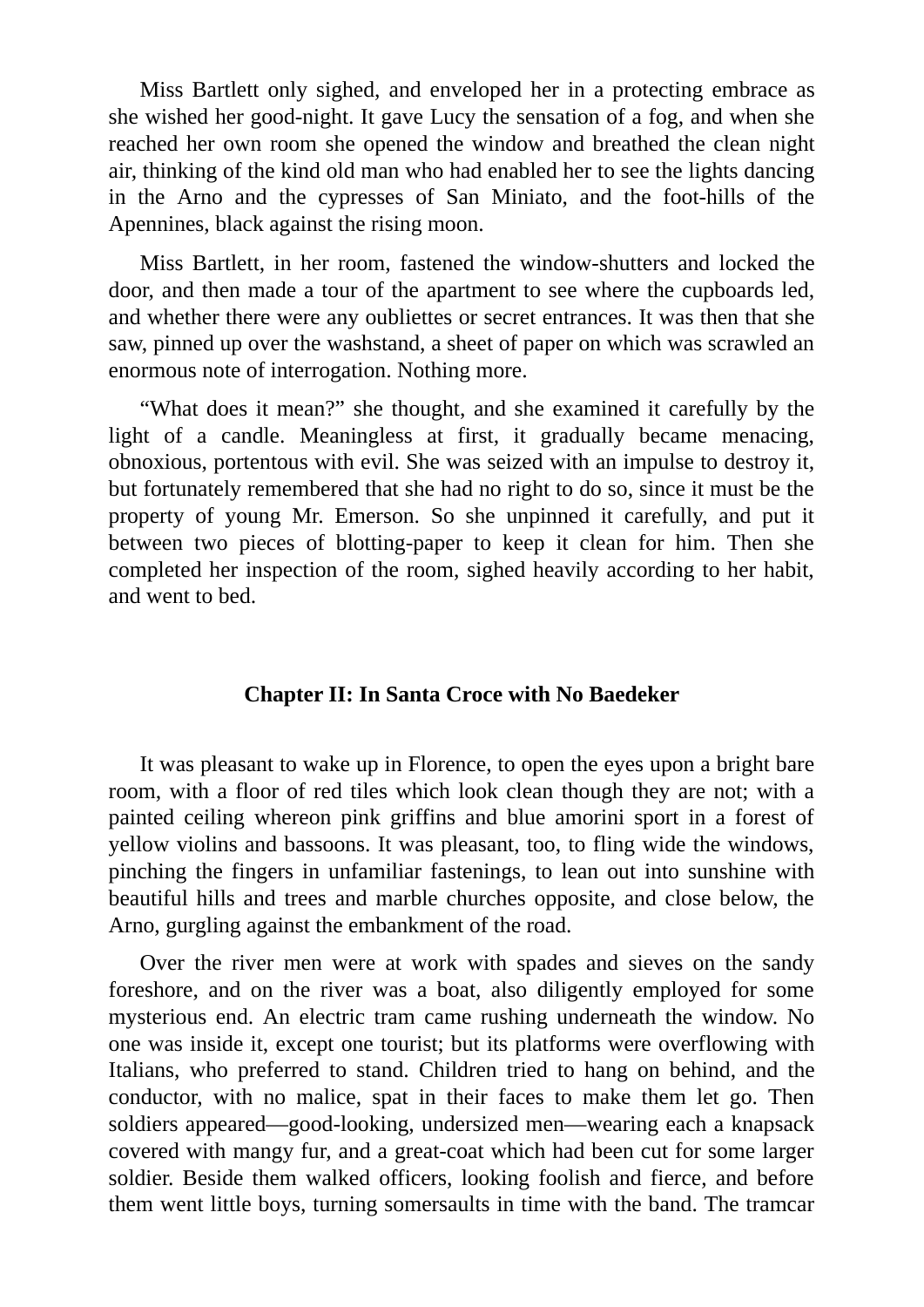became entangled in their ranks, and moved on painfully, like a caterpillar in a swarm of ants. One of the little boys fell down, and some white bullocks came out of an archway. Indeed, if it had not been for the good advice of an old man who was selling button-hooks, the road might never have got clear.

Over such trivialities as these many a valuable hour may slip away, and the traveller who has gone to Italy to study the tactile values of Giotto, or the corruption of the Papacy, may return remembering nothing but the blue sky and the men and women who live under it. So it was as well that Miss Bartlett should tap and come in, and having commented on Lucy's leaving the door unlocked, and on her leaning out of the window before she was fully dressed, should urge her to hasten herself, or the best of the day would be gone. By the time Lucy was ready her cousin had done her breakfast, and was listening to the clever lady among the crumbs.

A conversation then ensued, on not unfamiliar lines. Miss Bartlett was, after all, a wee bit tired, and thought they had better spend the morning settling in; unless Lucy would at all like to go out? Lucy would rather like to go out, as it was her first day in Florence, but, of course, she could go alone. Miss Bartlett could not allow this. Of course she would accompany Lucy everywhere. Oh, certainly not; Lucy would stop with her cousin. Oh, no! that would never do. Oh, yes!

At this point the clever lady broke in.

"If it is Mrs. Grundy who is troubling you, I do assure you that you can neglect the good person. Being English, Miss Honeychurch will be perfectly safe. Italians understand. A dear friend of mine, Contessa Baroncelli, has two daughters, and when she cannot send a maid to school with them, she lets them go in sailor-hats instead. Every one takes them for English, you see, especially if their hair is strained tightly behind."

Miss Bartlett was unconvinced by the safety of Contessa Baroncelli's daughters. She was determined to take Lucy herself, her head not being so very bad. The clever lady then said that she was going to spend a long morning in Santa Croce, and if Lucy would come too, she would be delighted.

"I will take you by a dear dirty back way, Miss Honeychurch, and if you bring me luck, we shall have an adventure."

Lucy said that this was most kind, and at once opened the Baedeker, to see where Santa Croce was.

"Tut, tut! Miss Lucy! I hope we shall soon emancipate you from Baedeker. He does but touch the surface of things. As to the true Italy—he does not even dream of it. The true Italy is only to be found by patient observation."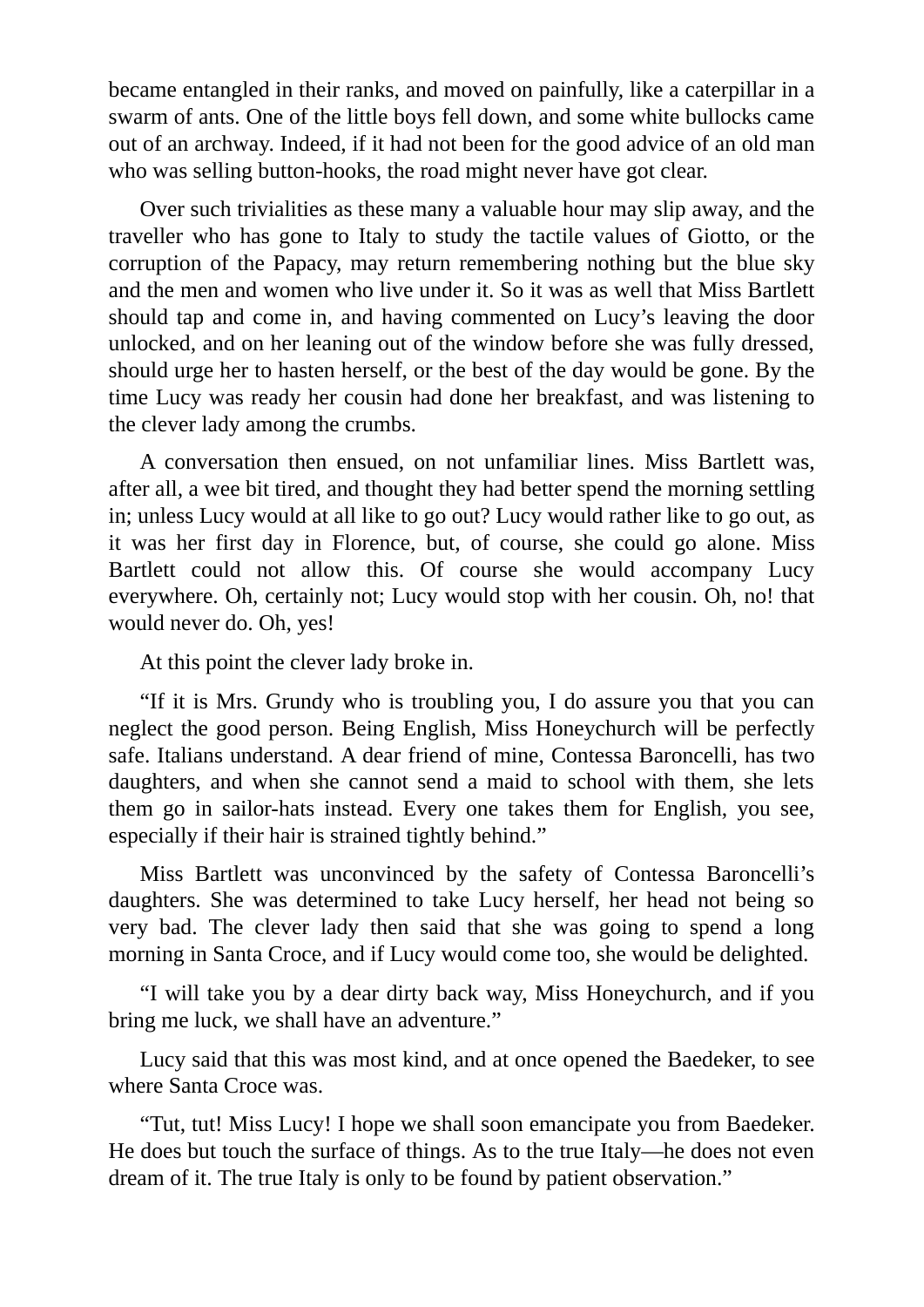This sounded very interesting, and Lucy hurried over her breakfast, and started with her new friend in high spirits. Italy was coming at last. The Cockney Signora and her works had vanished like a bad dream.

Miss Lavish—for that was the clever lady's name—turned to the right along the sunny Lung' Arno. How delightfully warm! But a wind down the side streets cut like a knife, didn't it? Ponte alle Grazie—particularly interesting, mentioned by Dante. San Miniato—beautiful as well as interesting; the crucifix that kissed a murderer—Miss Honeychurch would remember the story. The men on the river were fishing. (Untrue; but then, so is most information.) Then Miss Lavish darted under the archway of the white bullocks, and she stopped, and she cried:

"A smell! a true Florentine smell! Every city, let me teach you, has its own smell."

"Is it a very nice smell?" said Lucy, who had inherited from her mother a distaste to dirt.

"One doesn't come to Italy for niceness," was the retort; "one comes for life. Buon giorno! Buon giorno!" bowing right and left. "Look at that adorable wine-cart! How the driver stares at us, dear, simple soul!"

So Miss Lavish proceeded through the streets of the city of Florence, short, fidgety, and playful as a kitten, though without a kitten's grace. It was a treat for the girl to be with any one so clever and so cheerful; and a blue military cloak, such as an Italian officer wears, only increased the sense of festivity.

"Buon giorno! Take the word of an old woman, Miss Lucy: you will never repent of a little civility to your inferiors. That is the true democracy. Though I am a real Radical as well. There, now you're shocked."

"Indeed, I'm not!" exclaimed Lucy. "We are Radicals, too, out and out. My father always voted for Mr. Gladstone, until he was so dreadful about Ireland."

"I see, I see. And now you have gone over to the enemy."

"Oh, please—! If my father was alive, I am sure he would vote Radical again now that Ireland is all right. And as it is, the glass over our front door was broken last election, and Freddy is sure it was the Tories; but mother says nonsense, a tramp."

"Shameful! A manufacturing district, I suppose?"

"No—in the Surrey hills. About five miles from Dorking, looking over the Weald."

Miss Lavish seemed interested, and slackened her trot.

"What a delightful part; I know it so well. It is full of the very nicest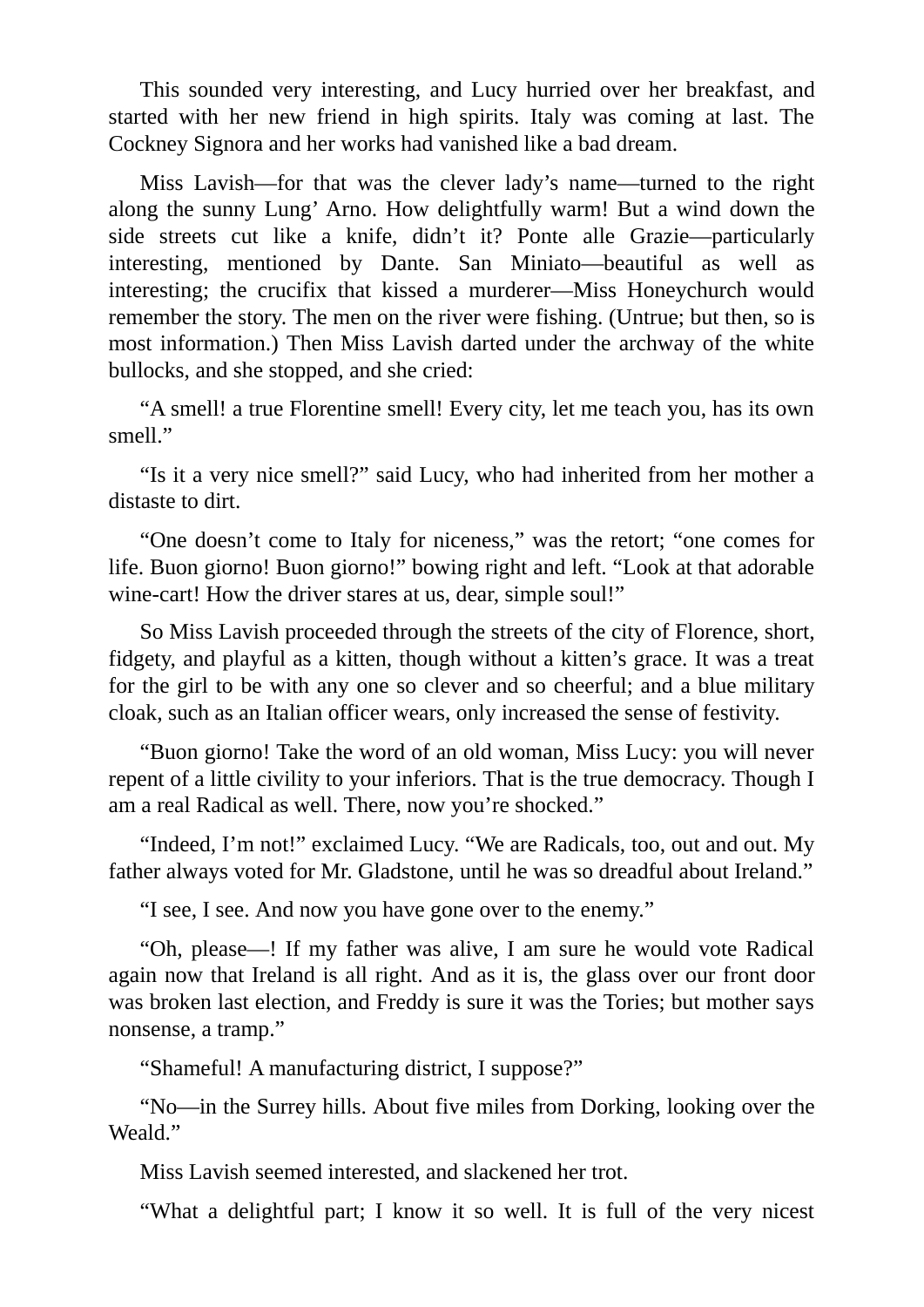people. Do you know Sir Harry Otway—a Radical if ever there was?"

"Very well indeed."

"And old Mrs. Butterworth the philanthropist?"

"Why, she rents a field of us! How funny!"

Miss Lavish looked at the narrow ribbon of sky, and murmured: "Oh, you have property in Surrey?"

"Hardly any," said Lucy, fearful of being thought a snob. "Only thirty acres —just the garden, all downhill, and some fields."

Miss Lavish was not disgusted, and said it was just the size of her aunt's Suffolk estate. Italy receded. They tried to remember the last name of Lady Louisa someone, who had taken a house near Summer Street the other year, but she had not liked it, which was odd of her. And just as Miss Lavish had got the name, she broke off and exclaimed:

"Bless us! Bless us and save us! We've lost the way."

Certainly they had seemed a long time in reaching Santa Croce, the tower of which had been plainly visible from the landing window. But Miss Lavish had said so much about knowing her Florence by heart, that Lucy had followed her with no misgivings.

"Lost! lost! My dear Miss Lucy, during our political diatribes we have taken a wrong turning. How those horrid Conservatives would jeer at us! What are we to do? Two lone females in an unknown town. Now, this is what I call an adventure."

Lucy, who wanted to see Santa Croce, suggested, as a possible solution, that they should ask the way there.

"Oh, but that is the word of a craven! And no, you are not, not, NOT to look at your Baedeker. Give it to me; I shan't let you carry it. We will simply drift."

Accordingly they drifted through a series of those grey-brown streets, neither commodious nor picturesque, in which the eastern quarter of the city abounds. Lucy soon lost interest in the discontent of Lady Louisa, and became discontented herself. For one ravishing moment Italy appeared. She stood in the Square of the Annunziata and saw in the living terra-cotta those divine babies whom no cheap reproduction can ever stale. There they stood, with their shining limbs bursting from the garments of charity, and their strong white arms extended against circlets of heaven. Lucy thought she had never seen anything more beautiful; but Miss Lavish, with a shriek of dismay, dragged her forward, declaring that they were out of their path now by at least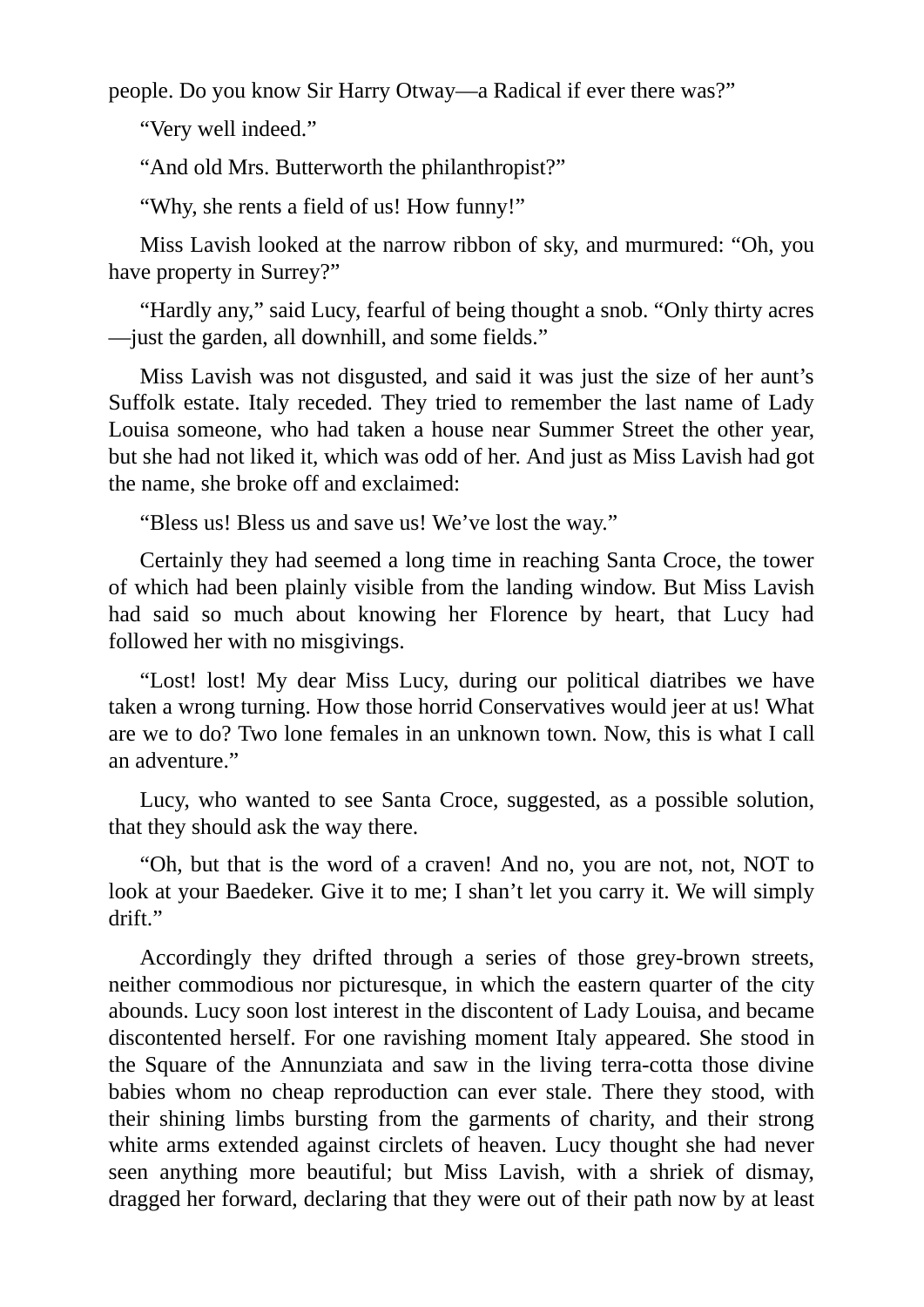a mile.

The hour was approaching at which the continental breakfast begins, or rather ceases, to tell, and the ladies bought some hot chestnut paste out of a little shop, because it looked so typical. It tasted partly of the paper in which it was wrapped, partly of hair oil, partly of the great unknown. But it gave them strength to drift into another Piazza, large and dusty, on the farther side of which rose a black-and-white facade of surpassing ugliness. Miss Lavish spoke to it dramatically. It was Santa Croce. The adventure was over.

"Stop a minute; let those two people go on, or I shall have to speak to them. I do detest conventional intercourse. Nasty! they are going into the church, too. Oh, the Britisher abroad!"

"We sat opposite them at dinner last night. They have given us their rooms. They were so very kind."

"Look at their figures!" laughed Miss Lavish. "They walk through my Italy like a pair of cows. It's very naughty of me, but I would like to set an examination paper at Dover, and turn back every tourist who couldn't pass it."

### "What would you ask us?"

Miss Lavish laid her hand pleasantly on Lucy's arm, as if to suggest that she, at all events, would get full marks. In this exalted mood they reached the steps of the great church, and were about to enter it when Miss Lavish stopped, squeaked, flung up her arms, and cried:

"There goes my local-colour box! I must have a word with him!"

And in a moment she was away over the Piazza, her military cloak flapping in the wind; nor did she slacken speed till she caught up an old man with white whiskers, and nipped him playfully upon the arm.

Lucy waited for nearly ten minutes. Then she began to get tired. The beggars worried her, the dust blew in her eyes, and she remembered that a young girl ought not to loiter in public places. She descended slowly into the Piazza with the intention of rejoining Miss Lavish, who was really almost too original. But at that moment Miss Lavish and her local-colour box moved also, and disappeared down a side street, both gesticulating largely. Tears of indignation came to Lucy's eyes partly because Miss Lavish had jilted her, partly because she had taken her Baedeker. How could she find her way home? How could she find her way about in Santa Croce? Her first morning was ruined, and she might never be in Florence again. A few minutes ago she had been all high spirits, talking as a woman of culture, and half persuading herself that she was full of originality. Now she entered the church depressed and humiliated, not even able to remember whether it was built by the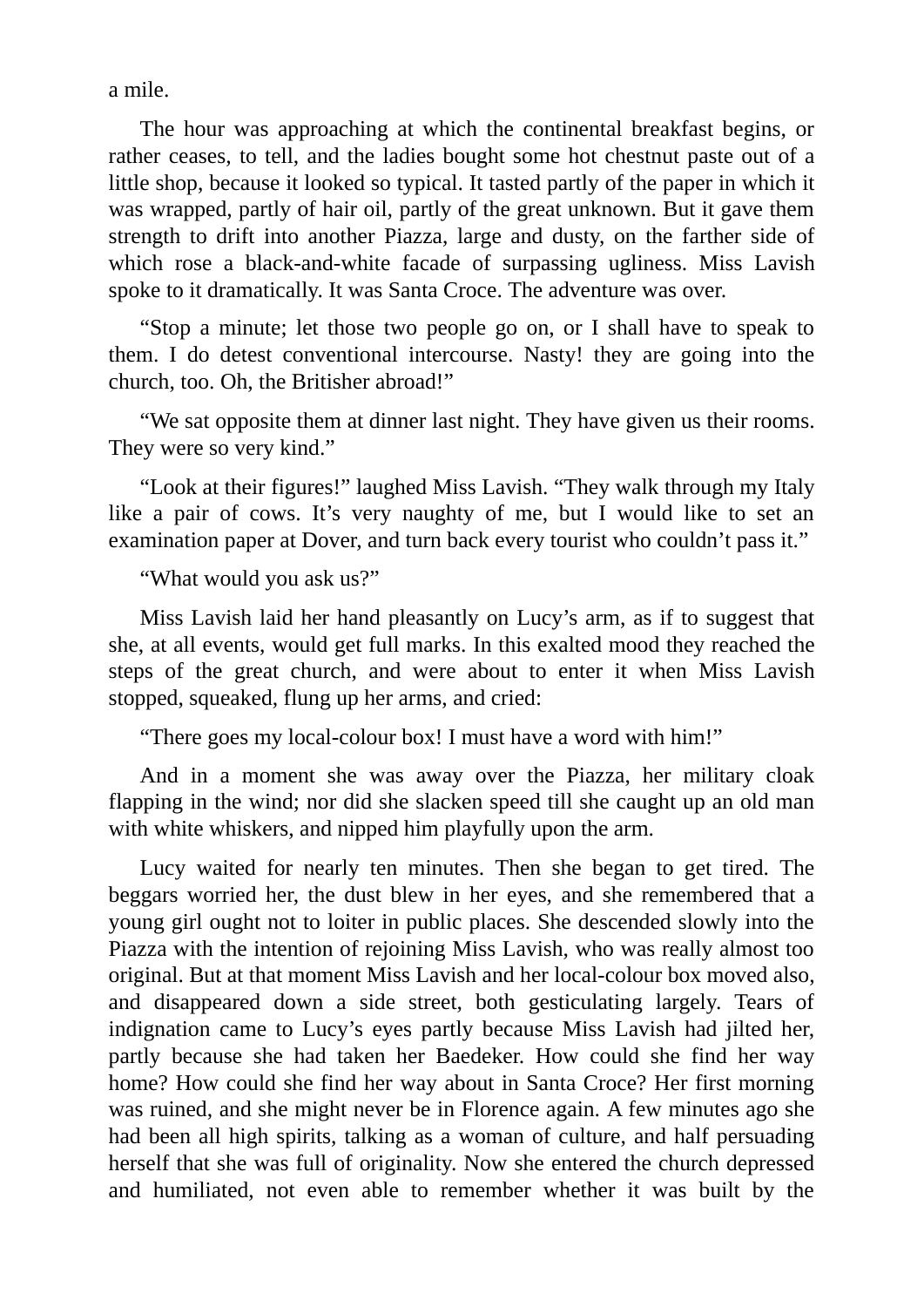Franciscans or the Dominicans. Of course, it must be a wonderful building. But how like a barn! And how very cold! Of course, it contained frescoes by Giotto, in the presence of whose tactile values she was capable of feeling what was proper. But who was to tell her which they were? She walked about disdainfully, unwilling to be enthusiastic over monuments of uncertain authorship or date. There was no one even to tell her which, of all the sepulchral slabs that paved the nave and transepts, was the one that was really beautiful, the one that had been most praised by Mr. Ruskin.

Then the pernicious charm of Italy worked on her, and, instead of acquiring information, she began to be happy. She puzzled out the Italian notices—the notices that forbade people to introduce dogs into the church the notice that prayed people, in the interest of health and out of respect to the sacred edifice in which they found themselves, not to spit. She watched the tourists; their noses were as red as their Baedekers, so cold was Santa Croce. She beheld the horrible fate that overtook three Papists—two he-babies and a she-baby—who began their career by sousing each other with the Holy Water, and then proceeded to the Machiavelli memorial, dripping but hallowed. Advancing towards it very slowly and from immense distances, they touched the stone with their fingers, with their handkerchiefs, with their heads, and then retreated. What could this mean? They did it again and again. Then Lucy realized that they had mistaken Machiavelli for some saint, hoping to acquire virtue. Punishment followed quickly. The smallest he-baby stumbled over one of the sepulchral slabs so much admired by Mr. Ruskin, and entangled his feet in the features of a recumbent bishop. Protestant as she was, Lucy darted forward. She was too late. He fell heavily upon the prelate's upturned toes.

"Hateful bishop!" exclaimed the voice of old Mr. Emerson, who had darted forward also. "Hard in life, hard in death. Go out into the sunshine, little boy, and kiss your hand to the sun, for that is where you ought to be. Intolerable bishop!"

The child screamed frantically at these words, and at these dreadful people who picked him up, dusted him, rubbed his bruises, and told him not to be superstitious.

"Look at him!" said Mr. Emerson to Lucy. "Here's a mess: a baby hurt, cold, and frightened! But what else can you expect from a church?"

The child's legs had become as melting wax. Each time that old Mr. Emerson and Lucy set it erect it collapsed with a roar. Fortunately an Italian lady, who ought to have been saying her prayers, came to the rescue. By some mysterious virtue, which mothers alone possess, she stiffened the little boy's back-bone and imparted strength to his knees. He stood. Still gibbering with agitation, he walked away.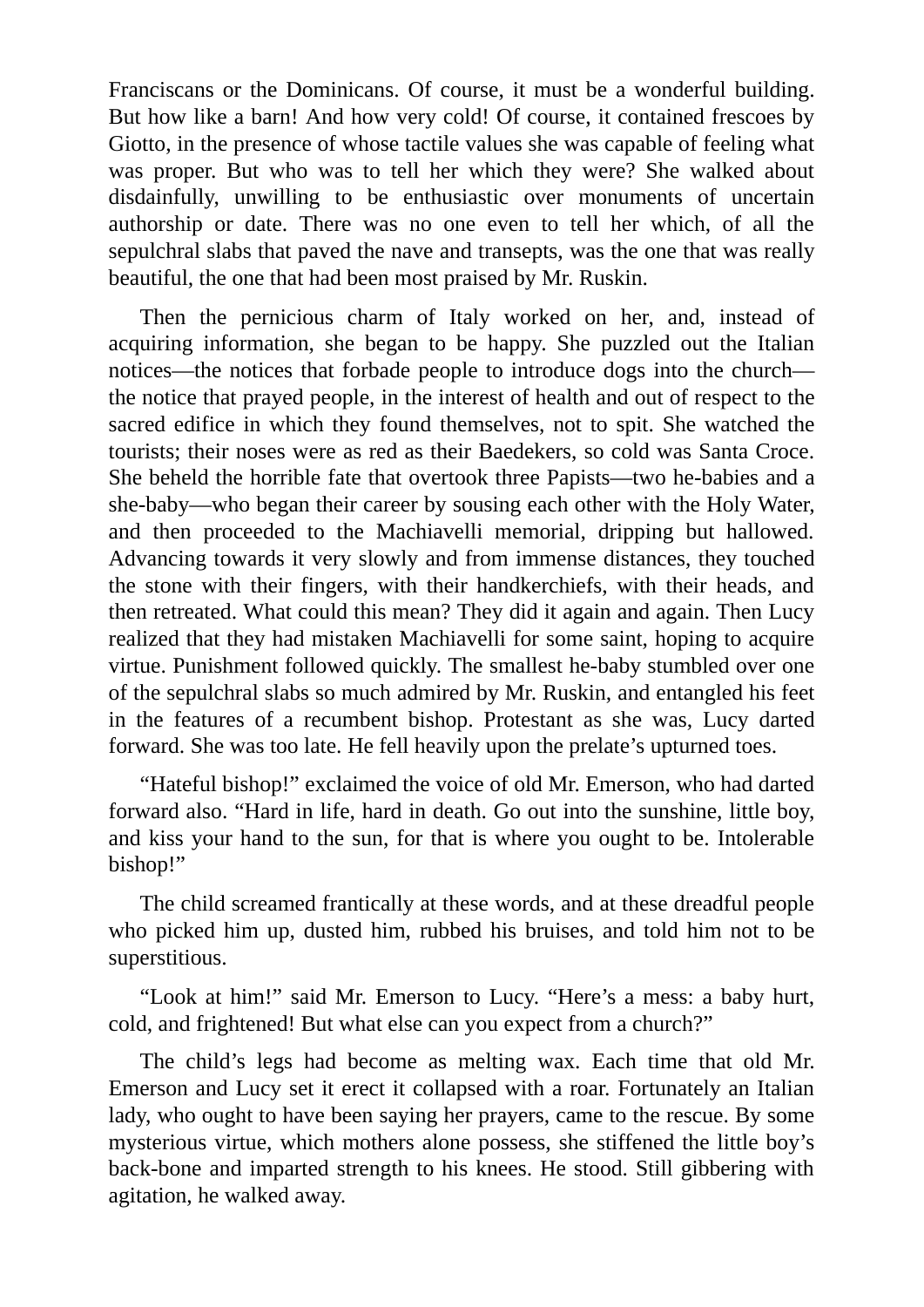"You are a clever woman," said Mr. Emerson. "You have done more than all the relics in the world. I am not of your creed, but I do believe in those who make their fellow-creatures happy. There is no scheme of the universe—"

He paused for a phrase.

"Niente," said the Italian lady, and returned to her prayers.

"I'm not sure she understands English," suggested Lucy.

In her chastened mood she no longer despised the Emersons. She was determined to be gracious to them, beautiful rather than delicate, and, if possible, to erase Miss Bartlett's civility by some gracious reference to the pleasant rooms.

"That woman understands everything," was Mr. Emerson's reply. "But what are you doing here? Are you doing the church? Are you through with the church?"

"No," cried Lucy, remembering her grievance. "I came here with Miss Lavish, who was to explain everything; and just by the door—it is too bad! she simply ran away, and after waiting quite a time, I had to come in by myself."

"Why shouldn't you?" said Mr. Emerson.

"Yes, why shouldn't you come by yourself?" said the son, addressing the young lady for the first time.

"But Miss Lavish has even taken away Baedeker."

"Baedeker?" said Mr. Emerson. "I'm glad it's THAT you minded. It's worth minding, the loss of a Baedeker. THAT'S worth minding."

Lucy was puzzled. She was again conscious of some new idea, and was not sure whither it would lead her.

"If you've no Baedeker," said the son, "you'd better join us." Was this where the idea would lead? She took refuge in her dignity.

"Thank you very much, but I could not think of that. I hope you do not suppose that I came to join on to you. I really came to help with the child, and to thank you for so kindly giving us your rooms last night. I hope that you have not been put to any great inconvenience."

"My dear," said the old man gently, "I think that you are repeating what you have heard older people say. You are pretending to be touchy; but you are not really. Stop being so tiresome, and tell me instead what part of the church you want to see. To take you to it will be a real pleasure."

Now, this was abominably impertinent, and she ought to have been furious.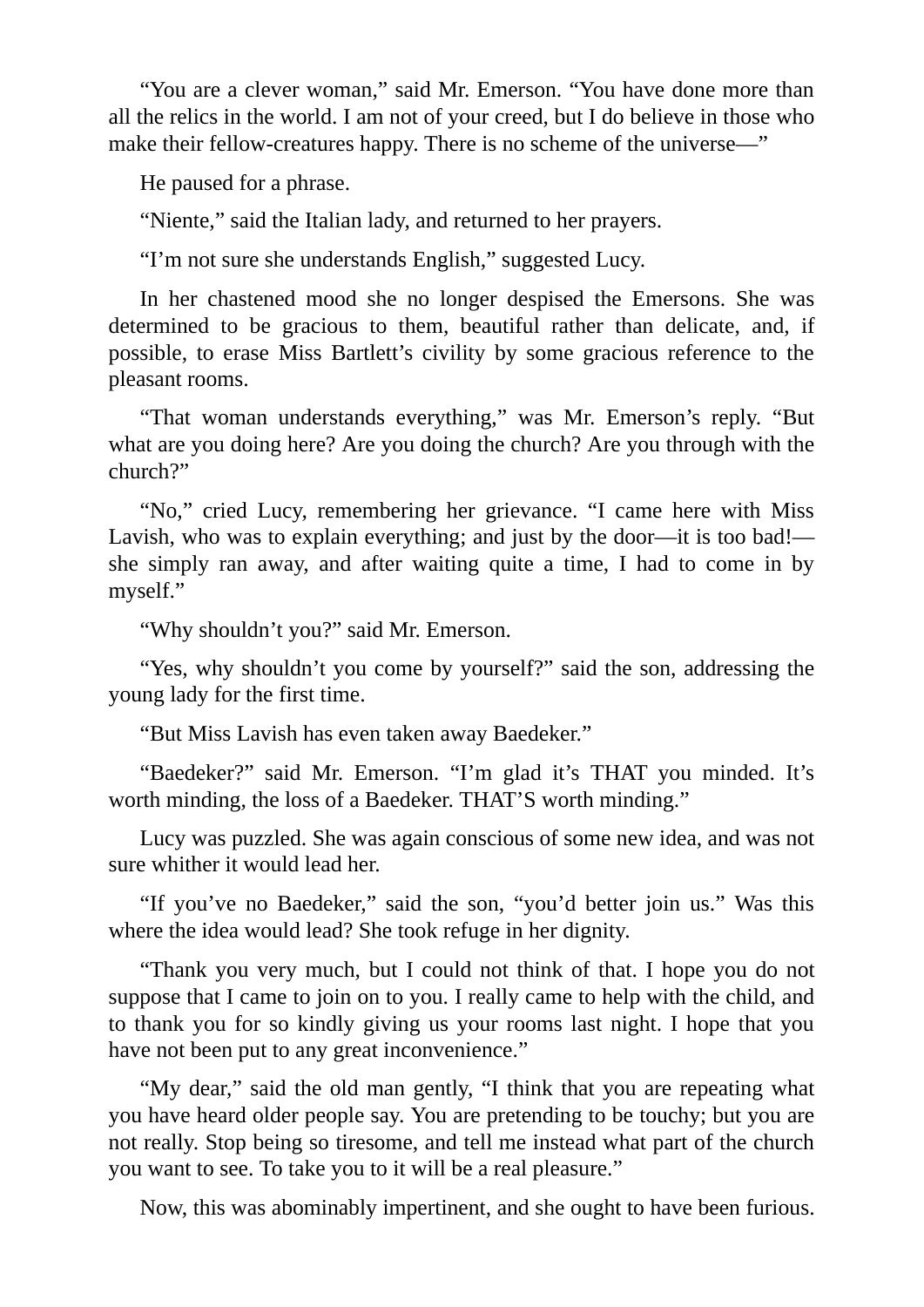But it is sometimes as difficult to lose one's temper as it is difficult at other times to keep it. Lucy could not get cross. Mr. Emerson was an old man, and surely a girl might humour him. On the other hand, his son was a young man, and she felt that a girl ought to be offended with him, or at all events be offended before him. It was at him that she gazed before replying.

"I am not touchy, I hope. It is the Giottos that I want to see, if you will kindly tell me which they are."

The son nodded. With a look of sombre satisfaction, he led the way to the Peruzzi Chapel. There was a hint of the teacher about him. She felt like a child in school who had answered a question rightly.

The chapel was already filled with an earnest congregation, and out of them rose the voice of a lecturer, directing them how to worship Giotto, not by tactful valuations, but by the standards of the spirit.

"Remember," he was saying, "the facts about this church of Santa Croce; how it was built by faith in the full fervour of medievalism, before any taint of the Renaissance had appeared. Observe how Giotto in these frescoes—now, unhappily, ruined by restoration—is untroubled by the snares of anatomy and perspective. Could anything be more majestic, more pathetic, beautiful, true? How little, we feel, avails knowledge and technical cleverness against a man who truly feels!"

"No!" exclaimed Mr. Emerson, in much too loud a voice for church. "Remember nothing of the sort! Built by faith indeed! That simply means the workmen weren't paid properly. And as for the frescoes, I see no truth in them. Look at that fat man in blue! He must weigh as much as I do, and he is shooting into the sky like an air balloon."

He was referring to the fresco of the "Ascension of St. John." Inside, the lecturer's voice faltered, as well it might. The audience shifted uneasily, and so did Lucy. She was sure that she ought not to be with these men; but they had cast a spell over her. They were so serious and so strange that she could not remember how to behave.

"Now, did this happen, or didn't it? Yes or no?"

George replied:

"It happened like this, if it happened at all. I would rather go up to heaven by myself than be pushed by cherubs; and if I got there I should like my friends to lean out of it, just as they do here."

"You will never go up," said his father. "You and I, dear boy, will lie at peace in the earth that bore us, and our names will disappear as surely as our work survives."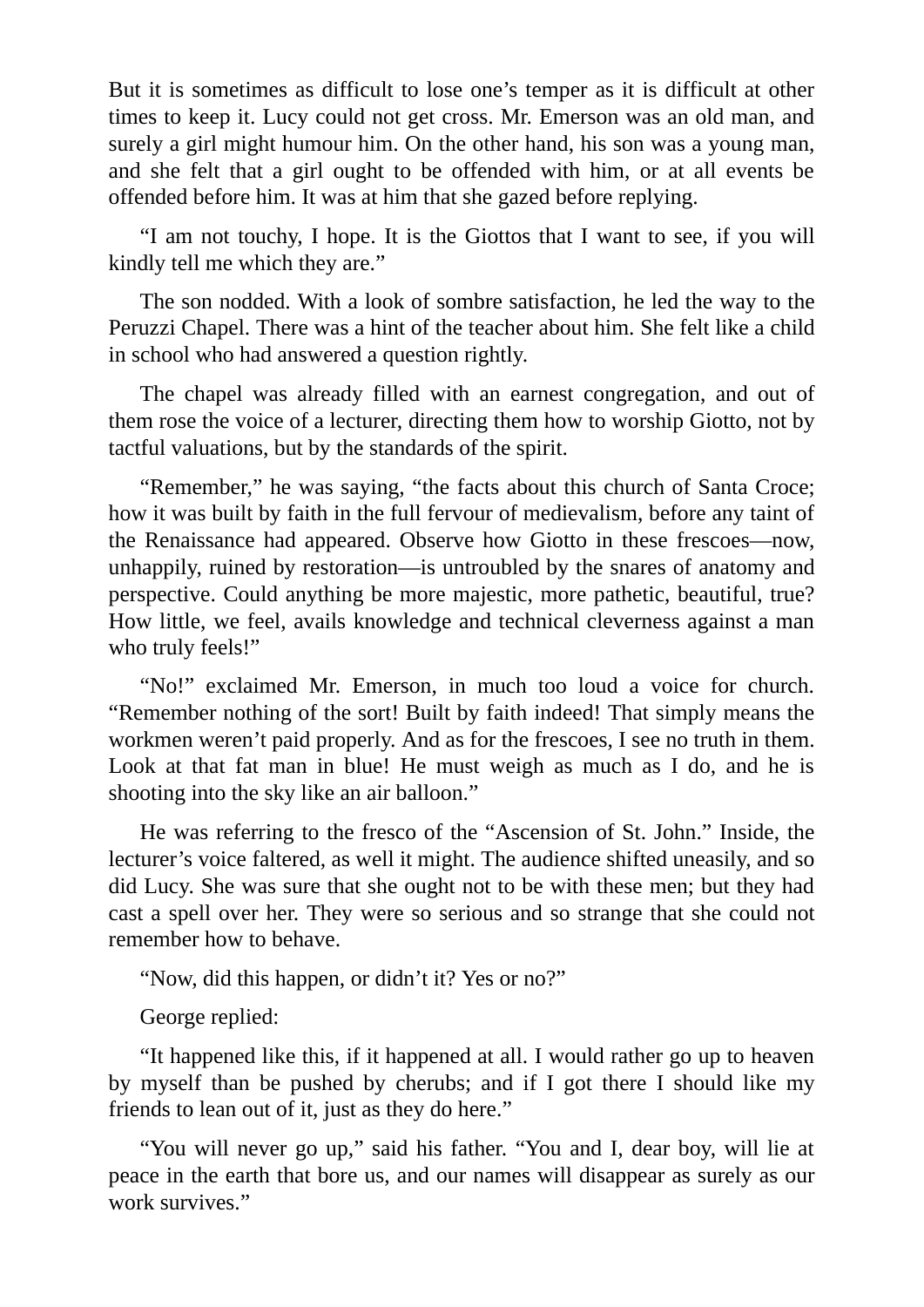"Some of the people can only see the empty grave, not the saint, whoever he is, going up. It did happen like that, if it happened at all."

"Pardon me," said a frigid voice. "The chapel is somewhat small for two parties. We will incommode you no longer."

The lecturer was a clergyman, and his audience must be also his flock, for they held prayer-books as well as guide-books in their hands. They filed out of the chapel in silence. Amongst them were the two little old ladies of the Pension Bertolini—Miss Teresa and Miss Catherine Alan.

"Stop!" cried Mr. Emerson. "There's plenty of room for us all. Stop!"

The procession disappeared without a word.

Soon the lecturer could be heard in the next chapel, describing the life of St. Francis.

"George, I do believe that clergyman is the Brixton curate."

George went into the next chapel and returned, saying "Perhaps he is. I don't remember."

"Then I had better speak to him and remind him who I am. It's that Mr. Eager. Why did he go? Did we talk too loud? How vexatious. I shall go and say we are sorry. Hadn't I better? Then perhaps he will come back."

"He will not come back," said George.

But Mr. Emerson, contrite and unhappy, hurried away to apologize to the Rev. Cuthbert Eager. Lucy, apparently absorbed in a lunette, could hear the lecture again interrupted, the anxious, aggressive voice of the old man, the curt, injured replies of his opponent. The son, who took every little contretemps as if it were a tragedy, was listening also.

"My father has that effect on nearly everyone," he informed her. "He will try to be kind."

"I hope we all try," said she, smiling nervously.

"Because we think it improves our characters. But he is kind to people because he loves them; and they find him out, and are offended, or frightened."

"How silly of them!" said Lucy, though in her heart she sympathized; "I think that a kind action done tactfully—"

"Tact!"

He threw up his head in disdain. Apparently she had given the wrong answer. She watched the singular creature pace up and down the chapel. For a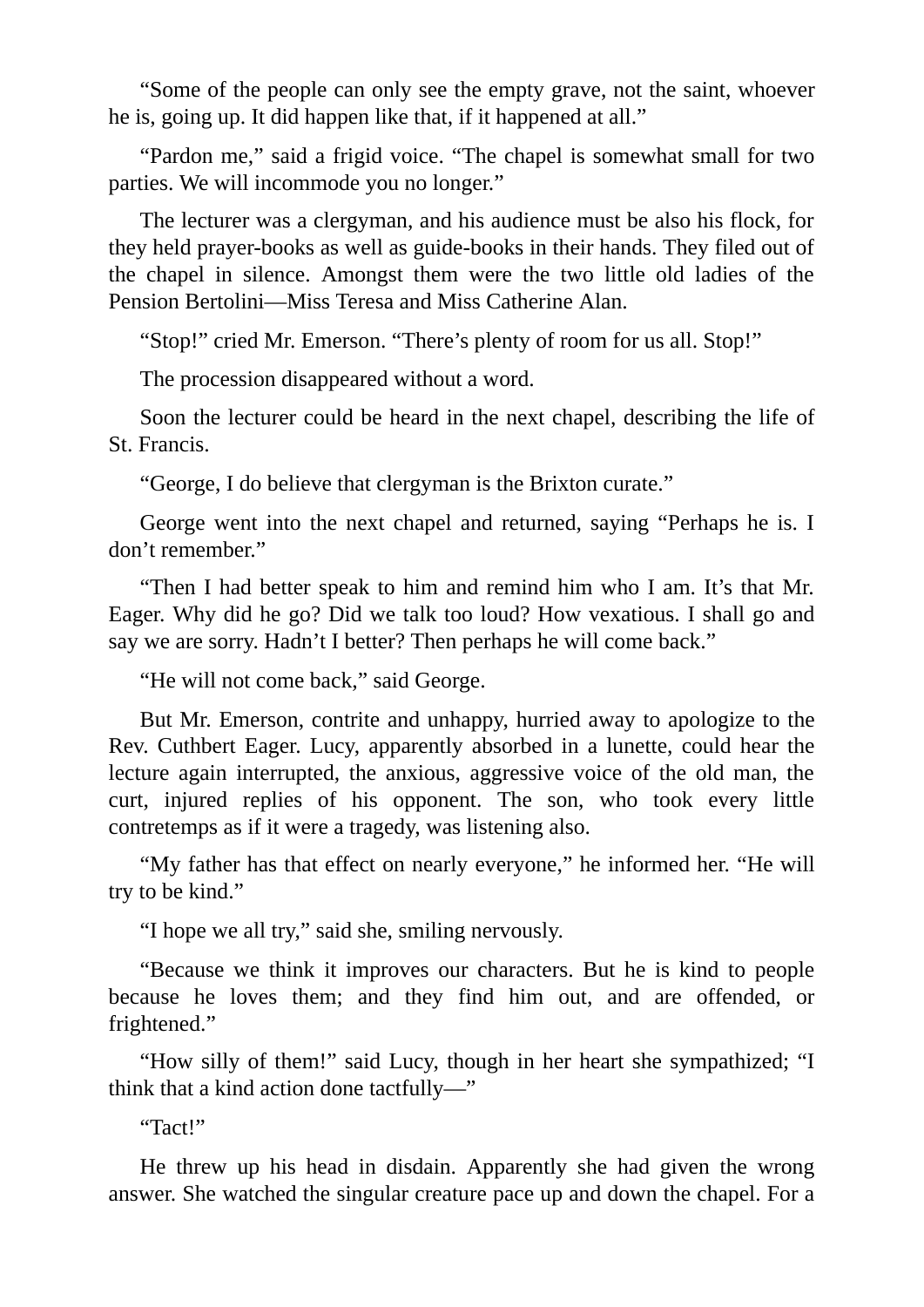young man his face was rugged, and—until the shadows fell upon it—hard. Enshadowed, it sprang into tenderness. She saw him once again at Rome, on the ceiling of the Sistine Chapel, carrying a burden of acorns. Healthy and muscular, he yet gave her the feeling of greyness, of tragedy that might only find solution in the night. The feeling soon passed; it was unlike her to have entertained anything so subtle. Born of silence and of unknown emotion, it passed when Mr. Emerson returned, and she could re-enter the world of rapid talk, which was alone familiar to her.

"Were you snubbed?" asked his son tranquilly.

"But we have spoilt the pleasure of I don't know how many people. They won't come back."

"...full of innate sympathy...quickness to perceive good in others...vision of the brotherhood of man..." Scraps of the lecture on St. Francis came floating round the partition wall.

"Don't let us spoil yours," he continued to Lucy. "Have you looked at those saints?"

"Yes," said Lucy. "They are lovely. Do you know which is the tombstone that is praised in Ruskin?"

He did not know, and suggested that they should try to guess it. George, rather to her relief, refused to move, and she and the old man wandered not unpleasantly about Santa Croce, which, though it is like a barn, has harvested many beautiful things inside its walls. There were also beggars to avoid and guides to dodge round the pillars, and an old lady with her dog, and here and there a priest modestly edging to his Mass through the groups of tourists. But Mr. Emerson was only half interested. He watched the lecturer, whose success he believed he had impaired, and then he anxiously watched his son.

"Why will he look at that fresco?" he said uneasily. "I saw nothing in it."

"I like Giotto," she replied. "It is so wonderful what they say about his tactile values. Though I like things like the Della Robbia babies better."

"So you ought. A baby is worth a dozen saints. And my baby's worth the whole of Paradise, and as far as I can see he lives in Hell."

Lucy again felt that this did not do.

"In Hell," he repeated. "He's unhappy."

"Oh, dear!" said Lucy.

"How can he be unhappy when he is strong and alive? What more is one to give him? And think how he has been brought up—free from all the superstition and ignorance that lead men to hate one another in the name of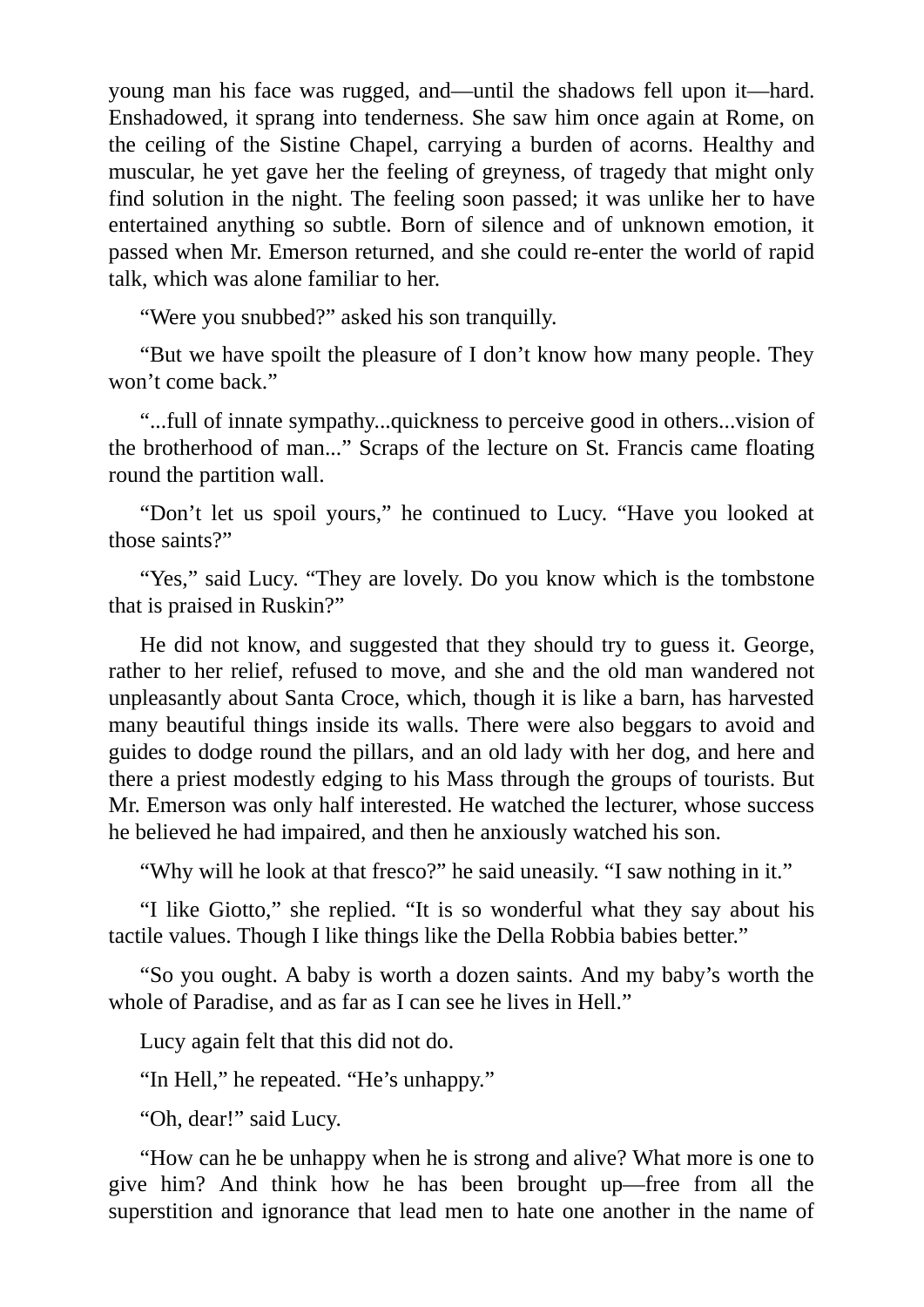God. With such an education as that, I thought he was bound to grow up happy."

She was no theologian, but she felt that here was a very foolish old man, as well as a very irreligious one. She also felt that her mother might not like her talking to that kind of person, and that Charlotte would object most strongly.

"What are we to do with him?" he asked. "He comes out for his holiday to Italy, and behaves—like that; like the little child who ought to have been playing, and who hurt himself upon the tombstone. Eh? What did you say?"

Lucy had made no suggestion. Suddenly he said:

"Now don't be stupid over this. I don't require you to fall in love with my boy, but I do think you might try and understand him. You are nearer his age, and if you let yourself go I am sure you are sensible. You might help me. He has known so few women, and you have the time. You stop here several weeks, I suppose? But let yourself go. You are inclined to get muddled, if I may judge from last night. Let yourself go. Pull out from the depths those thoughts that you do not understand, and spread them out in the sunlight and know the meaning of them. By understanding George you may learn to understand yourself. It will be good for both of you."

To this extraordinary speech Lucy found no answer.

"I only know what it is that's wrong with him; not why it is."

"And what is it?" asked Lucy fearfully, expecting some harrowing tale.

"The old trouble; things won't fit."

"What things?"

"The things of the universe. It is quite true. They don't."

"Oh, Mr. Emerson, whatever do you mean?"

In his ordinary voice, so that she scarcely realized he was quoting poetry, he said:

"'From far, from eve and morning,

And yon twelve-winded sky,

The stuff of life to knit me

Blew hither: here am I'

George and I both know this, but why does it distress him? We know that we come from the winds, and that we shall return to them; that all life is perhaps a knot, a tangle, a blemish in the eternal smoothness. But why should this make us unhappy? Let us rather love one another, and work and rejoice. I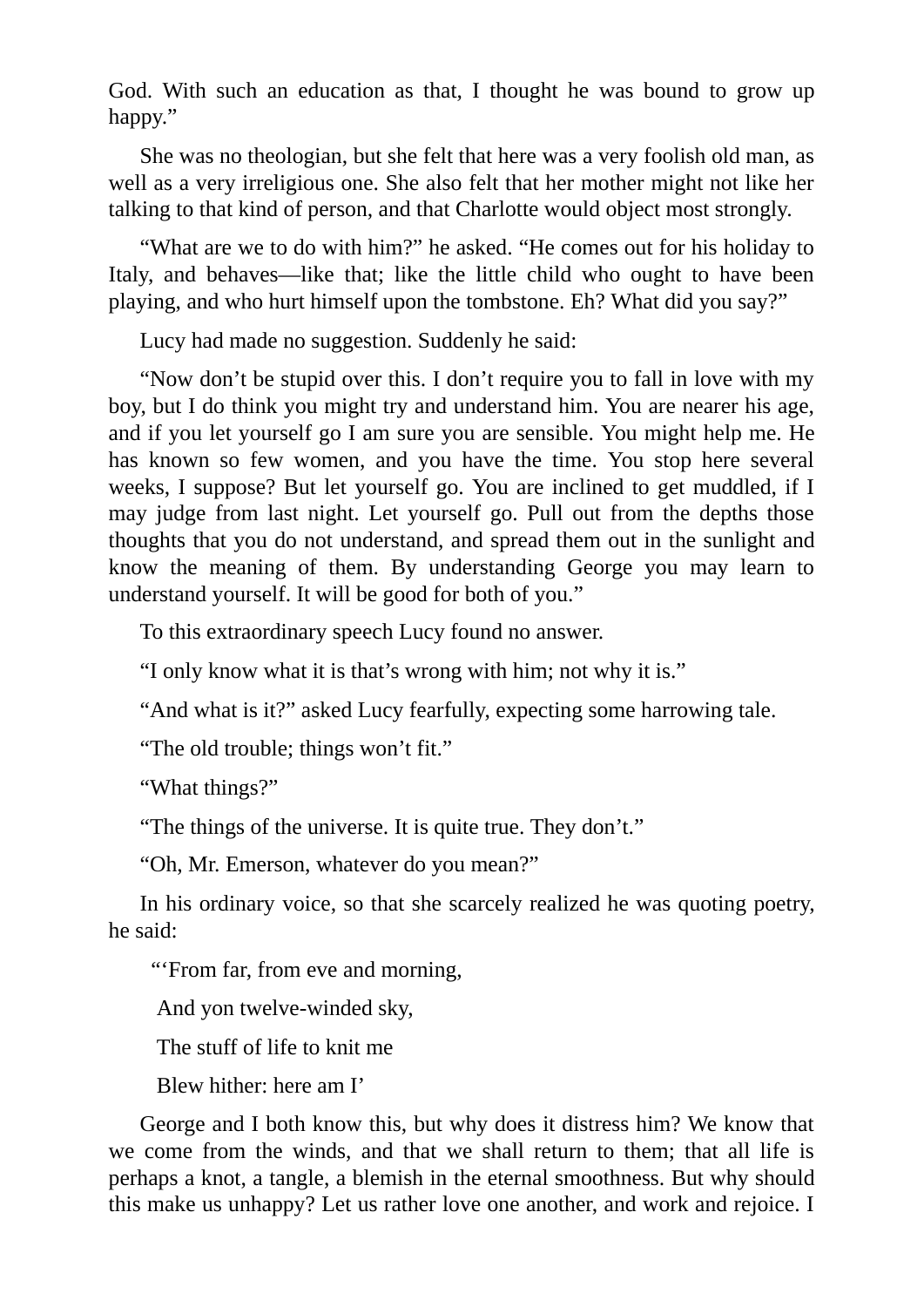don't believe in this world sorrow."

Miss Honeychurch assented.

"Then make my boy think like us. Make him realize that by the side of the everlasting Why there is a Yes—a transitory Yes if you like, but a Yes."

Suddenly she laughed; surely one ought to laugh. A young man melancholy because the universe wouldn't fit, because life was a tangle or a wind, or a Yes, or something!

"I'm very sorry," she cried. "You'll think me unfeeling, but—but—" Then she became matronly. "Oh, but your son wants employment. Has he no particular hobby? Why, I myself have worries, but I can generally forget them at the piano; and collecting stamps did no end of good for my brother. Perhaps Italy bores him; you ought to try the Alps or the Lakes."

The old man's face saddened, and he touched her gently with his hand. This did not alarm her; she thought that her advice had impressed him and that he was thanking her for it. Indeed, he no longer alarmed her at all; she regarded him as a kind thing, but quite silly. Her feelings were as inflated spiritually as they had been an hour ago esthetically, before she lost Baedeker. The dear George, now striding towards them over the tombstones, seemed both pitiable and absurd. He approached, his face in the shadow. He said:

"Miss Bartlett."

"Oh, good gracious me!" said Lucy, suddenly collapsing and again seeing the whole of life in a new perspective. "Where? Where?"

"In the nave."

"I see. Those gossiping little Miss Alans must have—" She checked herself.

"Poor girl!" exploded Mr. Emerson. "Poor girl!"

She could not let this pass, for it was just what she was feeling herself.

"Poor girl? I fail to understand the point of that remark. I think myself a very fortunate girl, I assure you. I'm thoroughly happy, and having a splendid time. Pray don't waste time mourning over me. There's enough sorrow in the world, isn't there, without trying to invent it. Good-bye. Thank you both so much for all your kindness. Ah, yes! there does come my cousin. A delightful morning! Santa Croce is a wonderful church."

She joined her cousin.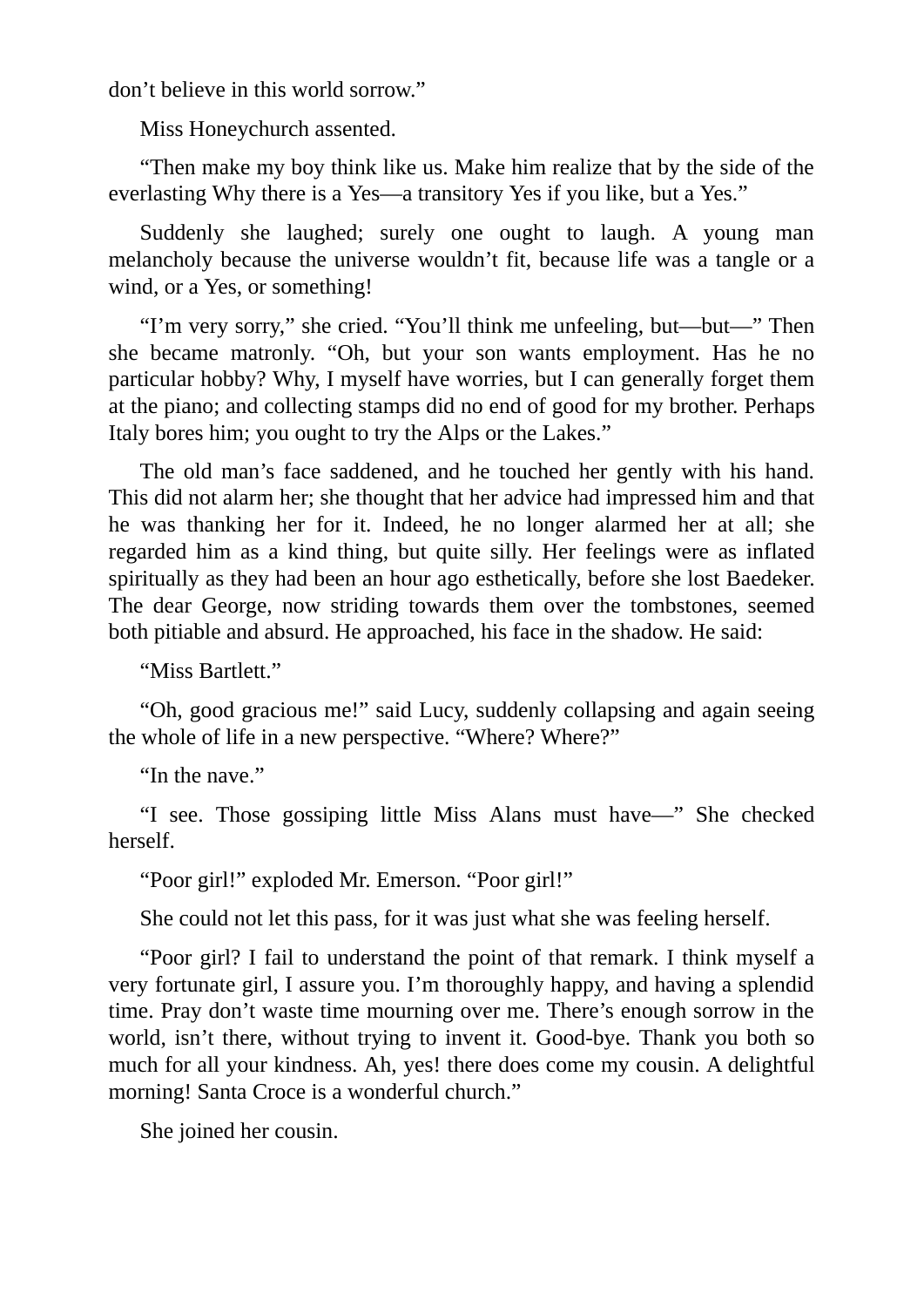#### **Chapter III: Music, Violets, and the Letter "S"**

It so happened that Lucy, who found daily life rather chaotic, entered a more solid world when she opened the piano. She was then no longer either deferential or patronizing; no longer either a rebel or a slave. The kingdom of music is not the kingdom of this world; it will accept those whom breeding and intellect and culture have alike rejected. The commonplace person begins to play, and shoots into the empyrean without effort, whilst we look up, marvelling how he has escaped us, and thinking how we could worship him and love him, would he but translate his visions into human words, and his experiences into human actions. Perhaps he cannot; certainly he does not, or does so very seldom. Lucy had done so never.

She was no dazzling executante; her runs were not at all like strings of pearls, and she struck no more right notes than was suitable for one of her age and situation. Nor was she the passionate young lady, who performs so tragically on a summer's evening with the window open. Passion was there, but it could not be easily labelled; it slipped between love and hatred and jealousy, and all the furniture of the pictorial style. And she was tragical only in the sense that she was great, for she loved to play on the side of Victory. Victory of what and over what—that is more than the words of daily life can tell us. But that some sonatas of Beethoven are written tragic no one can gainsay; yet they can triumph or despair as the player decides, and Lucy had decided that they should triumph.

A very wet afternoon at the Bertolini permitted her to do the thing she really liked, and after lunch she opened the little draped piano. A few people lingered round and praised her playing, but finding that she made no reply, dispersed to their rooms to write up their diaries or to sleep. She took no notice of Mr. Emerson looking for his son, nor of Miss Bartlett looking for Miss Lavish, nor of Miss Lavish looking for her cigarette-case. Like every true performer, she was intoxicated by the mere feel of the notes: they were fingers caressing her own; and by touch, not by sound alone, did she come to her desire.

Mr. Beebe, sitting unnoticed in the window, pondered this illogical element in Miss Honeychurch, and recalled the occasion at Tunbridge Wells when he had discovered it. It was at one of those entertainments where the upper classes entertain the lower. The seats were filled with a respectful audience, and the ladies and gentlemen of the parish, under the auspices of their vicar, sang, or recited, or imitated the drawing of a champagne cork. Among the promised items was "Miss Honeychurch. Piano. Beethoven," and Mr. Beebe was wondering whether it would be Adelaida, or the march of The Ruins of Athens, when his composure was disturbed by the opening bars of Opus III.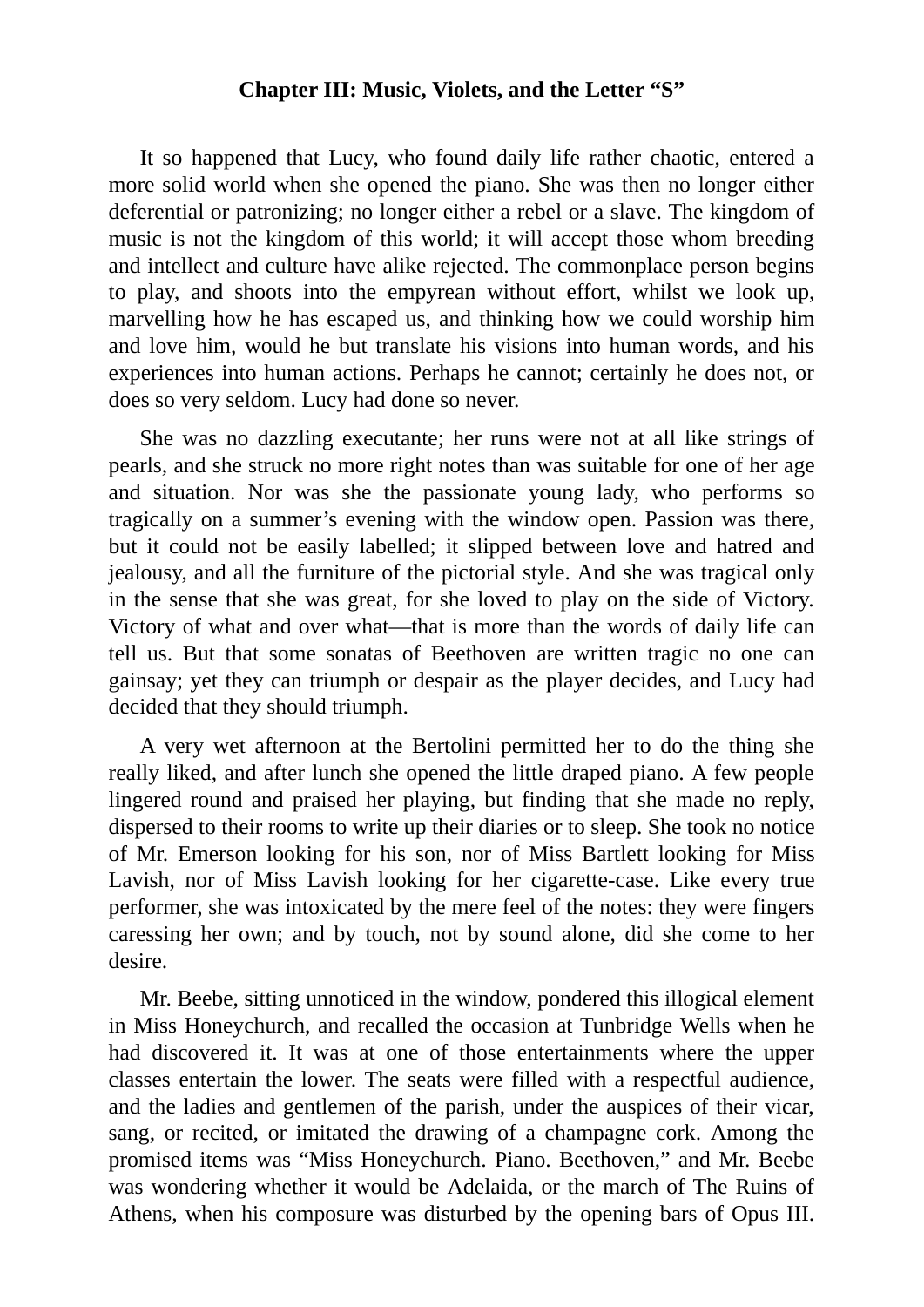He was in suspense all through the introduction, for not until the pace quickens does one know what the performer intends. With the roar of the opening theme he knew that things were going extraordinarily; in the chords that herald the conclusion he heard the hammer strokes of victory. He was glad that she only played the first movement, for he could have paid no attention to the winding intricacies of the measures of nine-sixteen. The audience clapped, no less respectful. It was Mr. Beebe who started the stamping; it was all that one could do.

"Who is she?" he asked the vicar afterwards.

"Cousin of one of my parishioners. I do not consider her choice of a piece happy. Beethoven is so usually simple and direct in his appeal that it is sheer perversity to choose a thing like that, which, if anything, disturbs."

"Introduce me."

"She will be delighted. She and Miss Bartlett are full of the praises of your sermon."

"My sermon?" cried Mr. Beebe. "Why ever did she listen to it?"

When he was introduced he understood why, for Miss Honeychurch, disjoined from her music stool, was only a young lady with a quantity of dark hair and a very pretty, pale, undeveloped face. She loved going to concerts, she loved stopping with her cousin, she loved iced coffee and meringues. He did not doubt that she loved his sermon also. But before he left Tunbridge Wells he made a remark to the vicar, which he now made to Lucy herself when she closed the little piano and moved dreamily towards him:

"If Miss Honeychurch ever takes to live as she plays, it will be very exciting both for us and for her."

Lucy at once re-entered daily life.

"Oh, what a funny thing! Some one said just the same to mother, and she said she trusted I should never live a duet."

"Doesn't Mrs. Honeychurch like music?"

"She doesn't mind it. But she doesn't like one to get excited over anything; she thinks I am silly about it. She thinks—I can't make out. Once, you know, I said that I liked my own playing better than any one's. She has never got over it. Of course, I didn't mean that I played well; I only meant—"

"Of course," said he, wondering why she bothered to explain.

"Music—" said Lucy, as if attempting some generality. She could not complete it, and looked out absently upon Italy in the wet. The whole life of the South was disorganized, and the most graceful nation in Europe had turned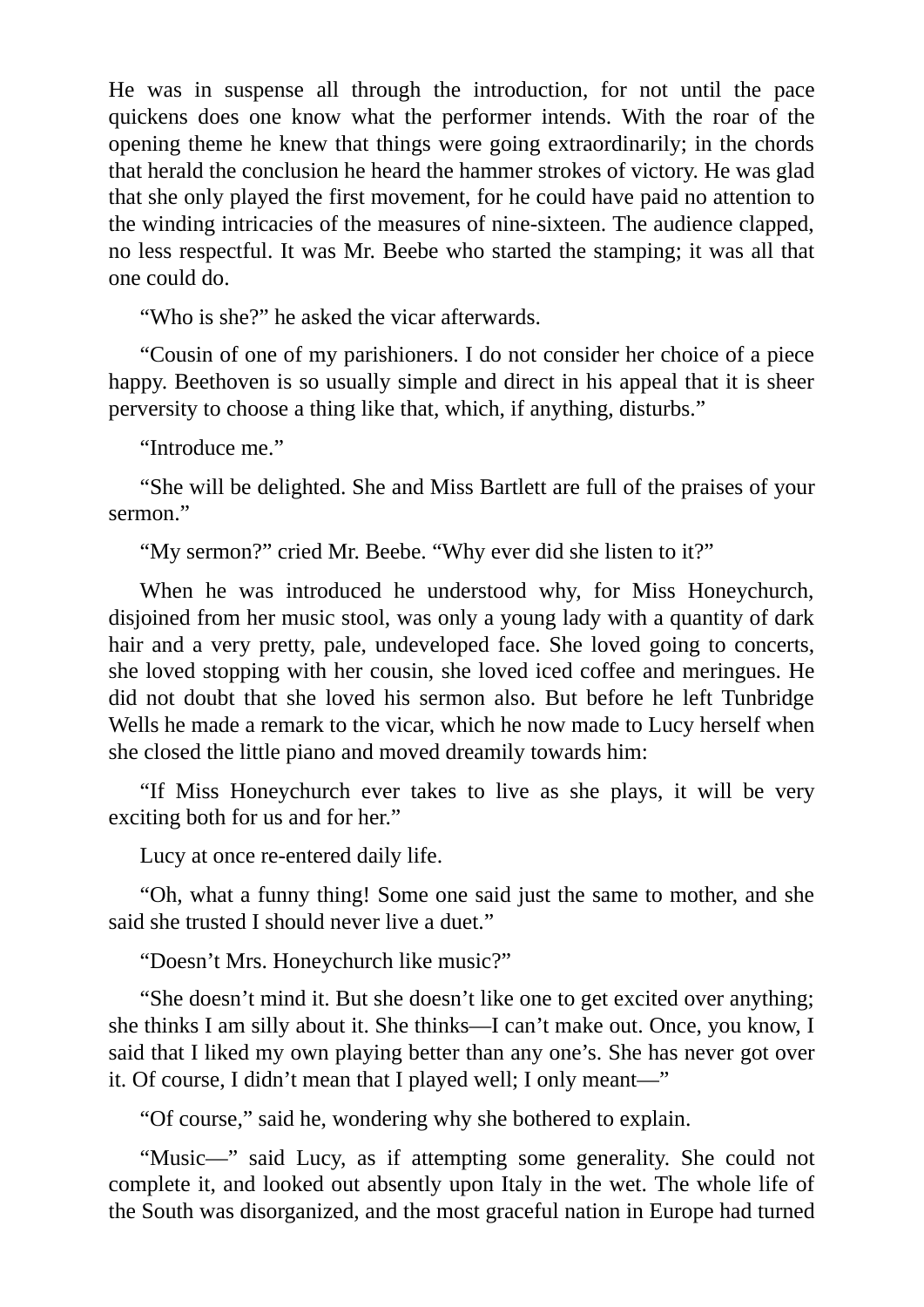into formless lumps of clothes.

The street and the river were dirty yellow, the bridge was dirty grey, and the hills were dirty purple. Somewhere in their folds were concealed Miss Lavish and Miss Bartlett, who had chosen this afternoon to visit the Torre del Gallo.

"What about music?" said Mr. Beebe.

"Poor Charlotte will be sopped," was Lucy's reply.

The expedition was typical of Miss Bartlett, who would return cold, tired, hungry, and angelic, with a ruined skirt, a pulpy Baedeker, and a tickling cough in her throat. On another day, when the whole world was singing and the air ran into the mouth, like wine, she would refuse to stir from the drawing-room, saying that she was an old thing, and no fit companion for a hearty girl.

"Miss Lavish has led your cousin astray. She hopes to find the true Italy in the wet I believe."

"Miss Lavish is so original," murmured Lucy. This was a stock remark, the supreme achievement of the Pension Bertolini in the way of definition. Miss Lavish was so original. Mr. Beebe had his doubts, but they would have been put down to clerical narrowness. For that, and for other reasons, he held his peace.

"Is it true," continued Lucy in awe-struck tone, "that Miss Lavish is writing a book?"

"They do say so."

"What is it about?"

"It will be a novel," replied Mr. Beebe, "dealing with modern Italy. Let me refer you for an account to Miss Catharine Alan, who uses words herself more admirably than any one I know."

"I wish Miss Lavish would tell me herself. We started such friends. But I don't think she ought to have run away with Baedeker that morning in Santa Croce. Charlotte was most annoyed at finding me practically alone, and so I couldn't help being a little annoyed with Miss Lavish."

"The two ladies, at all events, have made it up."

He was interested in the sudden friendship between women so apparently dissimilar as Miss Bartlett and Miss Lavish. They were always in each other's company, with Lucy a slighted third. Miss Lavish he believed he understood, but Miss Bartlett might reveal unknown depths of strangeness, though not perhaps, of meaning. Was Italy deflecting her from the path of prim chaperon,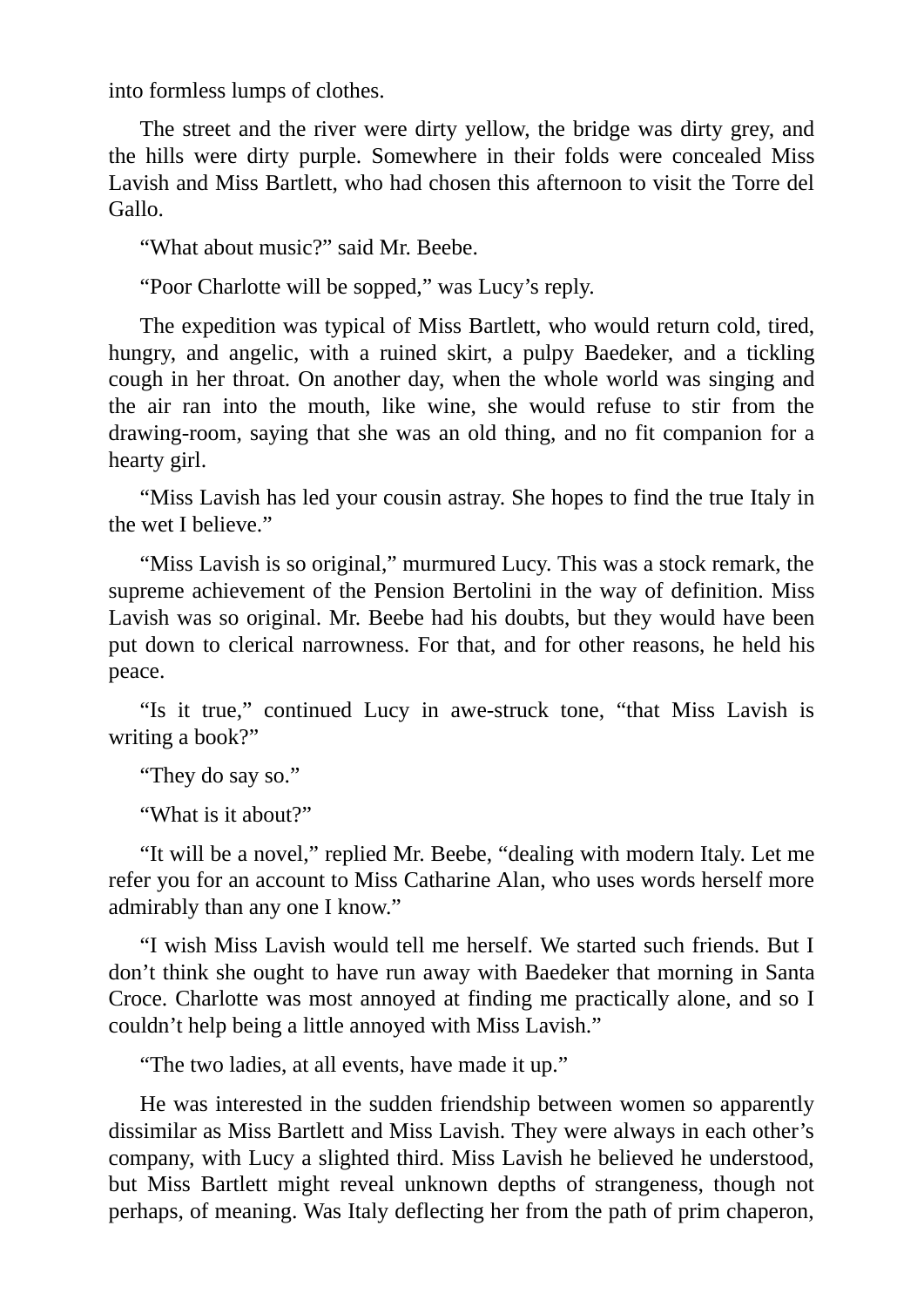which he had assigned to her at Tunbridge Wells? All his life he had loved to study maiden ladies; they were his specialty, and his profession had provided him with ample opportunities for the work. Girls like Lucy were charming to look at, but Mr. Beebe was, from rather profound reasons, somewhat chilly in his attitude towards the other sex, and preferred to be interested rather than enthralled.

Lucy, for the third time, said that poor Charlotte would be sopped. The Arno was rising in flood, washing away the traces of the little carts upon the foreshore. But in the south-west there had appeared a dull haze of yellow, which might mean better weather if it did not mean worse. She opened the window to inspect, and a cold blast entered the room, drawing a plaintive cry from Miss Catharine Alan, who entered at the same moment by the door.

"Oh, dear Miss Honeychurch, you will catch a chill! And Mr. Beebe here besides. Who would suppose this is Italy? There is my sister actually nursing the hot-water can; no comforts or proper provisions."

She sidled towards them and sat down, self-conscious as she always was on entering a room which contained one man, or a man and one woman.

"I could hear your beautiful playing, Miss Honeychurch, though I was in my room with the door shut. Doors shut; indeed, most necessary. No one has the least idea of privacy in this country. And one person catches it from another."

Lucy answered suitably. Mr. Beebe was not able to tell the ladies of his adventure at Modena, where the chambermaid burst in upon him in his bath, exclaiming cheerfully, "Fa niente, sono vecchia." He contented himself with saying: "I quite agree with you, Miss Alan. The Italians are a most unpleasant people. They pry everywhere, they see everything, and they know what we want before we know it ourselves. We are at their mercy. They read our thoughts, they foretell our desires. From the cab-driver down to—to Giotto, they turn us inside out, and I resent it. Yet in their heart of hearts they are how superficial! They have no conception of the intellectual life. How right is Signora Bertolini, who exclaimed to me the other day: 'Ho, Mr. Beebe, if you knew what I suffer over the children's edjucaishion. HI won't 'ave my little Victorier taught by a hignorant Italian what can't explain nothink!'"

Miss Alan did not follow, but gathered that she was being mocked in an agreeable way. Her sister was a little disappointed in Mr. Beebe, having expected better things from a clergyman whose head was bald and who wore a pair of russet whiskers. Indeed, who would have supposed that tolerance, sympathy, and a sense of humour would inhabit that militant form?

In the midst of her satisfaction she continued to sidle, and at last the cause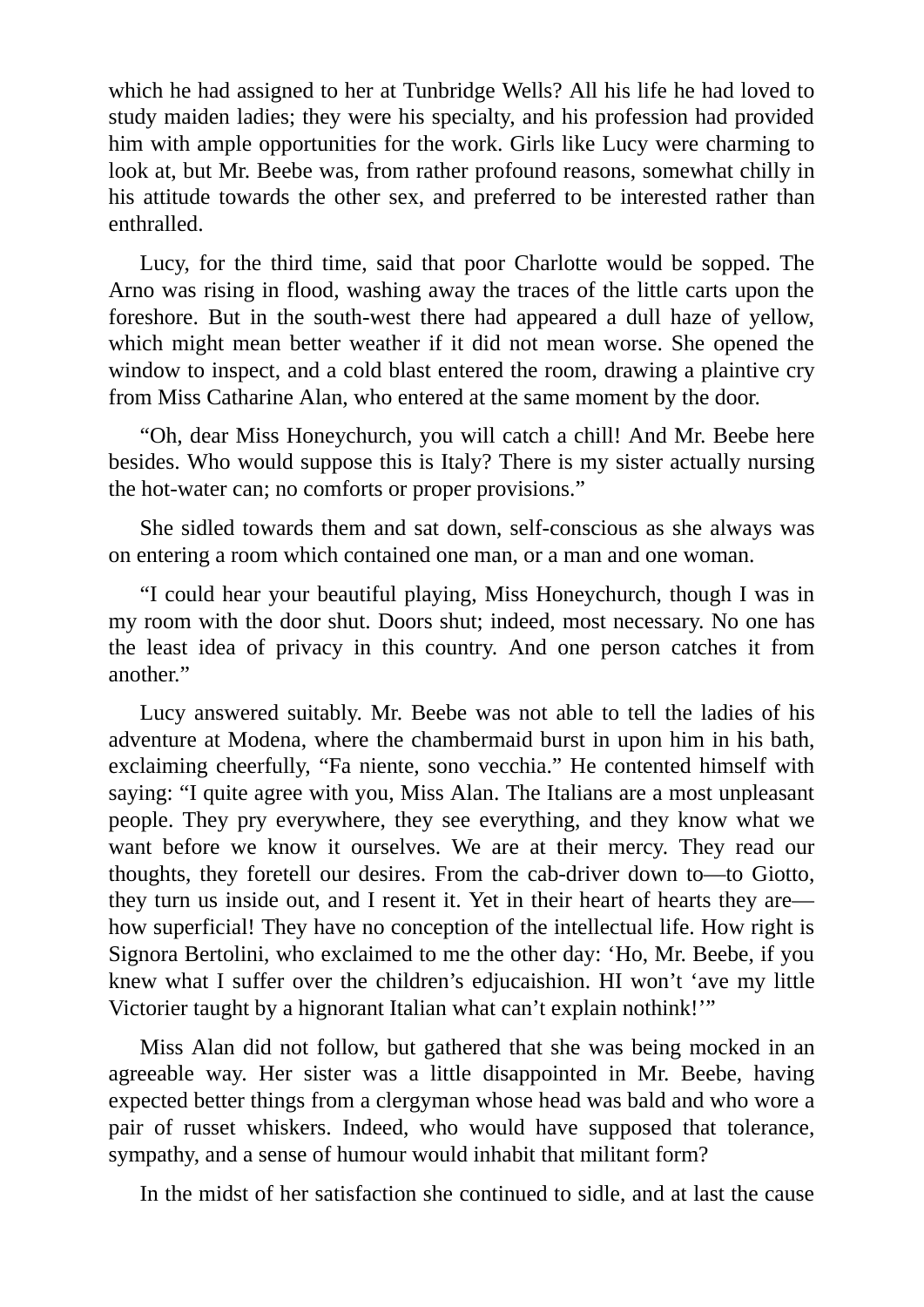was disclosed. From the chair beneath her she extracted a gun-metal cigarettecase, on which were powdered in turquoise the initials "E. L."

"That belongs to Lavish." said the clergyman. "A good fellow, Lavish, but I wish she'd start a pipe."

"Oh, Mr. Beebe," said Miss Alan, divided between awe and mirth. "Indeed, though it is dreadful for her to smoke, it is not quite as dreadful as you suppose. She took to it, practically in despair, after her life's work was carried away in a landslip. Surely that makes it more excusable."

"What was that?" asked Lucy.

Mr. Beebe sat back complacently, and Miss Alan began as follows: "It was a novel—and I am afraid, from what I can gather, not a very nice novel. It is so sad when people who have abilities misuse them, and I must say they nearly always do. Anyhow, she left it almost finished in the Grotto of the Calvary at the Capuccini Hotel at Amalfi while she went for a little ink. She said: 'Can I have a little ink, please?' But you know what Italians are, and meanwhile the Grotto fell roaring on to the beach, and the saddest thing of all is that she cannot remember what she has written. The poor thing was very ill after it, and so got tempted into cigarettes. It is a great secret, but I am glad to say that she is writing another novel. She told Teresa and Miss Pole the other day that she had got up all the local colour—this novel is to be about modern Italy; the other was historical—but that she could not start till she had an idea. First she tried Perugia for an inspiration, then she came here—this must on no account get round. And so cheerful through it all! I cannot help thinking that there is something to admire in everyone, even if you do not approve of them."

Miss Alan was always thus being charitable against her better judgement. A delicate pathos perfumed her disconnected remarks, giving them unexpected beauty, just as in the decaying autumn woods there sometimes rise odours reminiscent of spring. She felt she had made almost too many allowances, and apologized hurriedly for her toleration.

"All the same, she is a little too—I hardly like to say unwomanly, but she behaved most strangely when the Emersons arrived."

Mr. Beebe smiled as Miss Alan plunged into an anecdote which he knew she would be unable to finish in the presence of a gentleman.

"I don't know, Miss Honeychurch, if you have noticed that Miss Pole, the lady who has so much yellow hair, takes lemonade. That old Mr. Emerson, who puts things very strangely—"

Her jaw dropped. She was silent. Mr. Beebe, whose social resources were endless, went out to order some tea, and she continued to Lucy in a hasty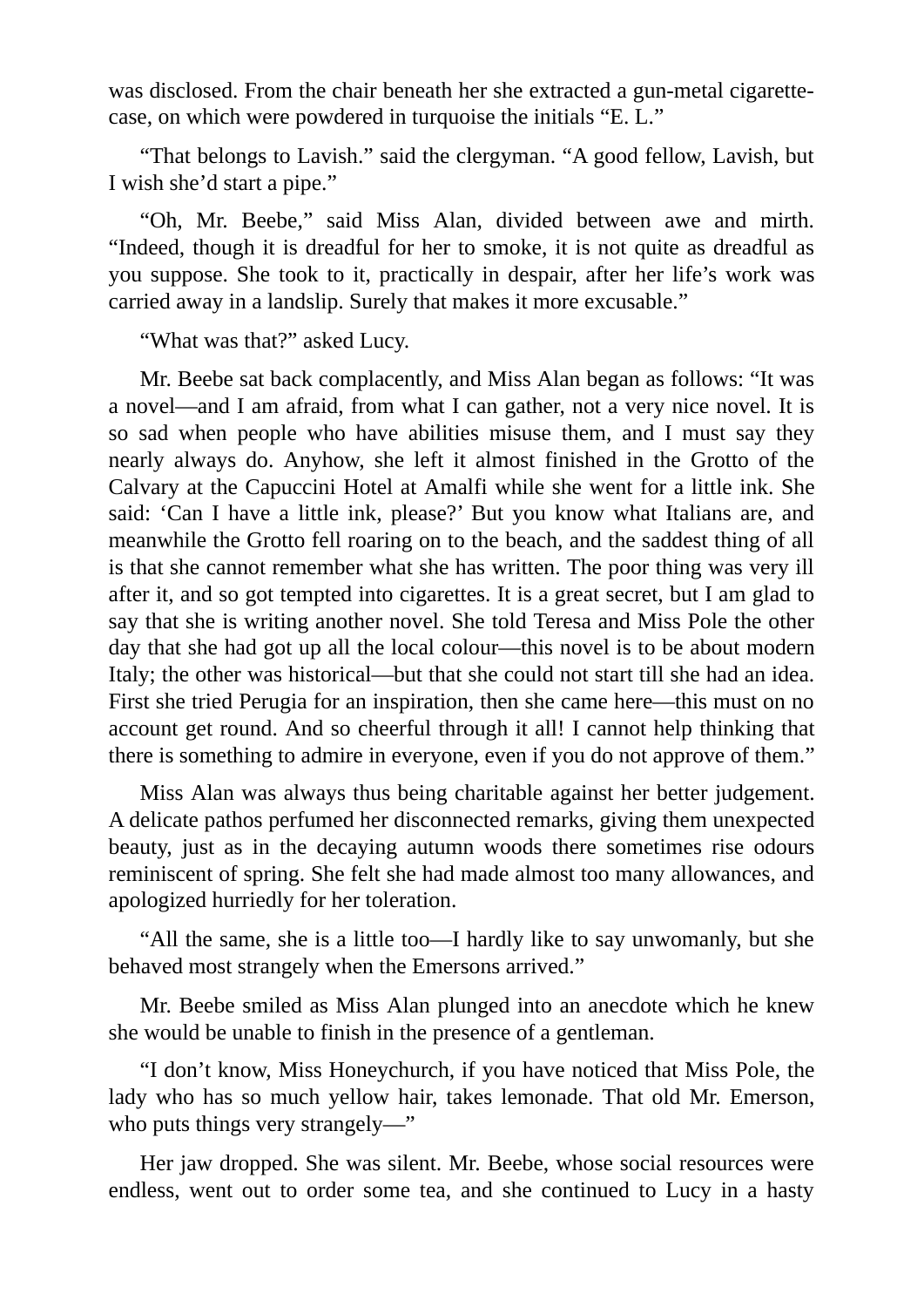whisper:

"Stomach. He warned Miss Pole of her stomach-acidity, he called it—and he may have meant to be kind. I must say I forgot myself and laughed; it was so sudden. As Teresa truly said, it was no laughing matter. But the point is that Miss Lavish was positively ATTRACTED by his mentioning S., and said she liked plain speaking, and meeting different grades of thought. She thought they were commercial travellers—'drummers' was the word she used—and all through dinner she tried to prove that England, our great and beloved country, rests on nothing but commerce. Teresa was very much annoyed, and left the table before the cheese, saying as she did so: 'There, Miss Lavish, is one who can confute you better than I,' and pointed to that beautiful picture of Lord Tennyson. Then Miss Lavish said: 'Tut! The early Victorians.' Just imagine! 'Tut! The early Victorians.' My sister had gone, and I felt bound to speak. I said: 'Miss Lavish, I am an early Victorian; at least, that is to say, I will hear no breath of censure against our dear Queen.' It was horrible speaking. I reminded her how the Queen had been to Ireland when she did not want to go, and I must say she was dumbfounded, and made no reply. But, unluckily, Mr. Emerson overheard this part, and called in his deep voice: 'Quite so, quite so! I honour the woman for her Irish visit.' The woman! I tell things so badly; but you see what a tangle we were in by this time, all on account of S. having been mentioned in the first place. But that was not all. After dinner Miss Lavish actually came up and said: 'Miss Alan, I am going into the smoking-room to talk to those two nice men. Come, too.' Needless to say, I refused such an unsuitable invitation, and she had the impertinence to tell me that it would broaden my ideas, and said that she had four brothers, all University men, except one who was in the army, who always made a point of talking to commercial travellers."

"Let me finish the story," said Mr. Beebe, who had returned.

"Miss Lavish tried Miss Pole, myself, everyone, and finally said: 'I shall go alone.' She went. At the end of five minutes she returned unobtrusively with a green baize board, and began playing patience."

"Whatever happened?" cried Lucy.

"No one knows. No one will ever know. Miss Lavish will never dare to tell, and Mr. Emerson does not think it worth telling."

"Mr. Beebe—old Mr. Emerson, is he nice or not nice? I do so want to know."

Mr. Beebe laughed and suggested that she should settle the question for herself.

"No; but it is so difficult. Sometimes he is so silly, and then I do not mind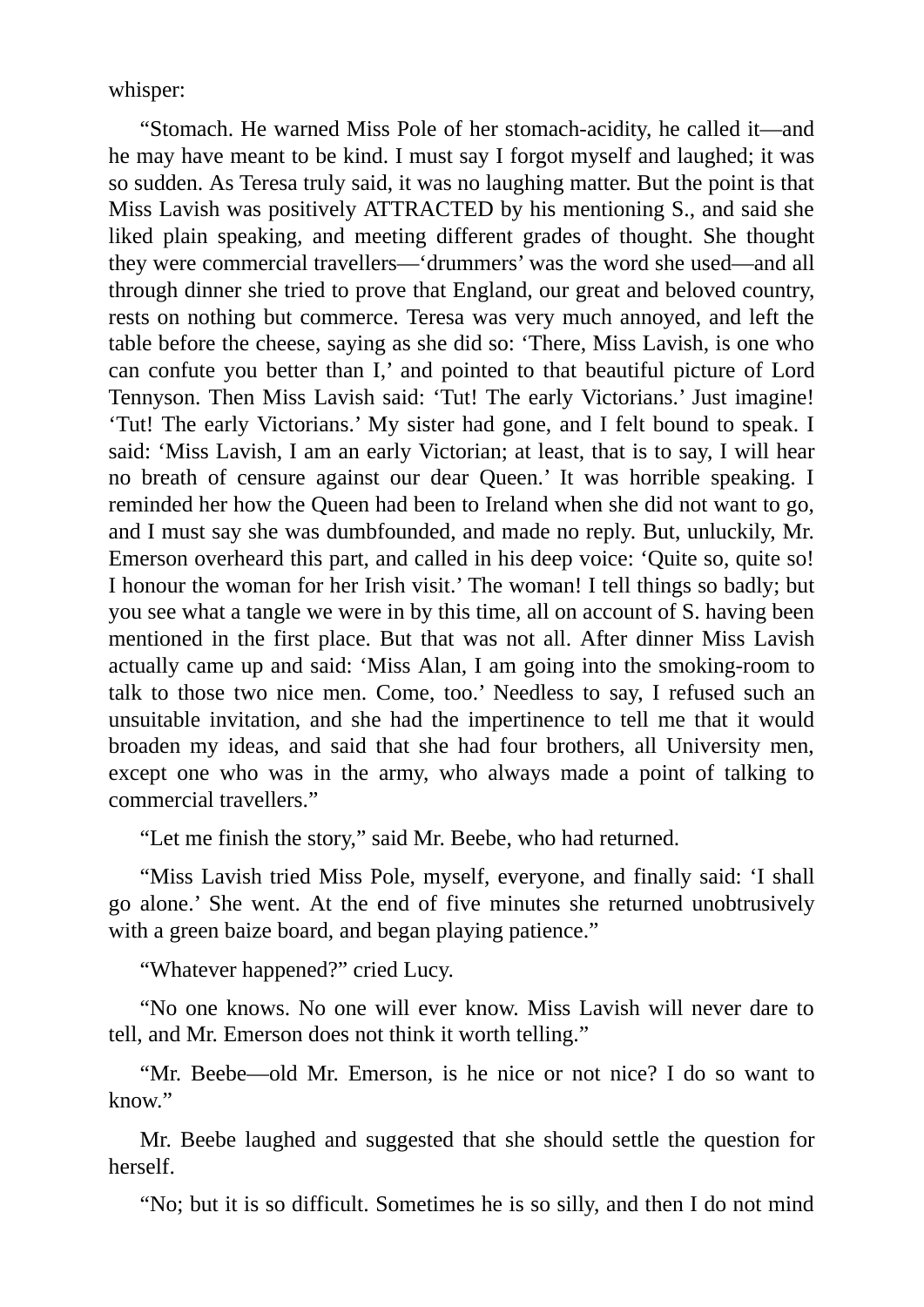him. Miss Alan, what do you think? Is he nice?"

The little old lady shook her head, and sighed disapprovingly. Mr. Beebe, whom the conversation amused, stirred her up by saying:

"I consider that you are bound to class him as nice, Miss Alan, after that business of the violets."

"Violets? Oh, dear! Who told you about the violets? How do things get round? A pension is a bad place for gossips. No, I cannot forget how they behaved at Mr. Eager's lecture at Santa Croce. Oh, poor Miss Honeychurch! It really was too bad. No, I have quite changed. I do NOT like the Emersons. They are not nice."

Mr. Beebe smiled nonchalantly. He had made a gentle effort to introduce the Emersons into Bertolini society, and the effort had failed. He was almost the only person who remained friendly to them. Miss Lavish, who represented intellect, was avowedly hostile, and now the Miss Alans, who stood for good breeding, were following her. Miss Bartlett, smarting under an obligation, would scarcely be civil. The case of Lucy was different. She had given him a hazy account of her adventures in Santa Croce, and he gathered that the two men had made a curious and possibly concerted attempt to annex her, to show her the world from their own strange standpoint, to interest her in their private sorrows and joys. This was impertinent; he did not wish their cause to be championed by a young girl: he would rather it should fail. After all, he knew nothing about them, and pension joys, pension sorrows, are flimsy things; whereas Lucy would be his parishioner.

Lucy, with one eye upon the weather, finally said that she thought the Emersons were nice; not that she saw anything of them now. Even their seats at dinner had been moved.

"But aren't they always waylaying you to go out with them, dear?" said the little lady inquisitively.

"Only once. Charlotte didn't like it, and said something—quite politely, of course."

"Most right of her. They don't understand our ways. They must find their level."

Mr. Beebe rather felt that they had gone under. They had given up their attempt—if it was one—to conquer society, and now the father was almost as silent as the son. He wondered whether he would not plan a pleasant day for these folk before they left—some expedition, perhaps, with Lucy well chaperoned to be nice to them. It was one of Mr. Beebe's chief pleasures to provide people with happy memories.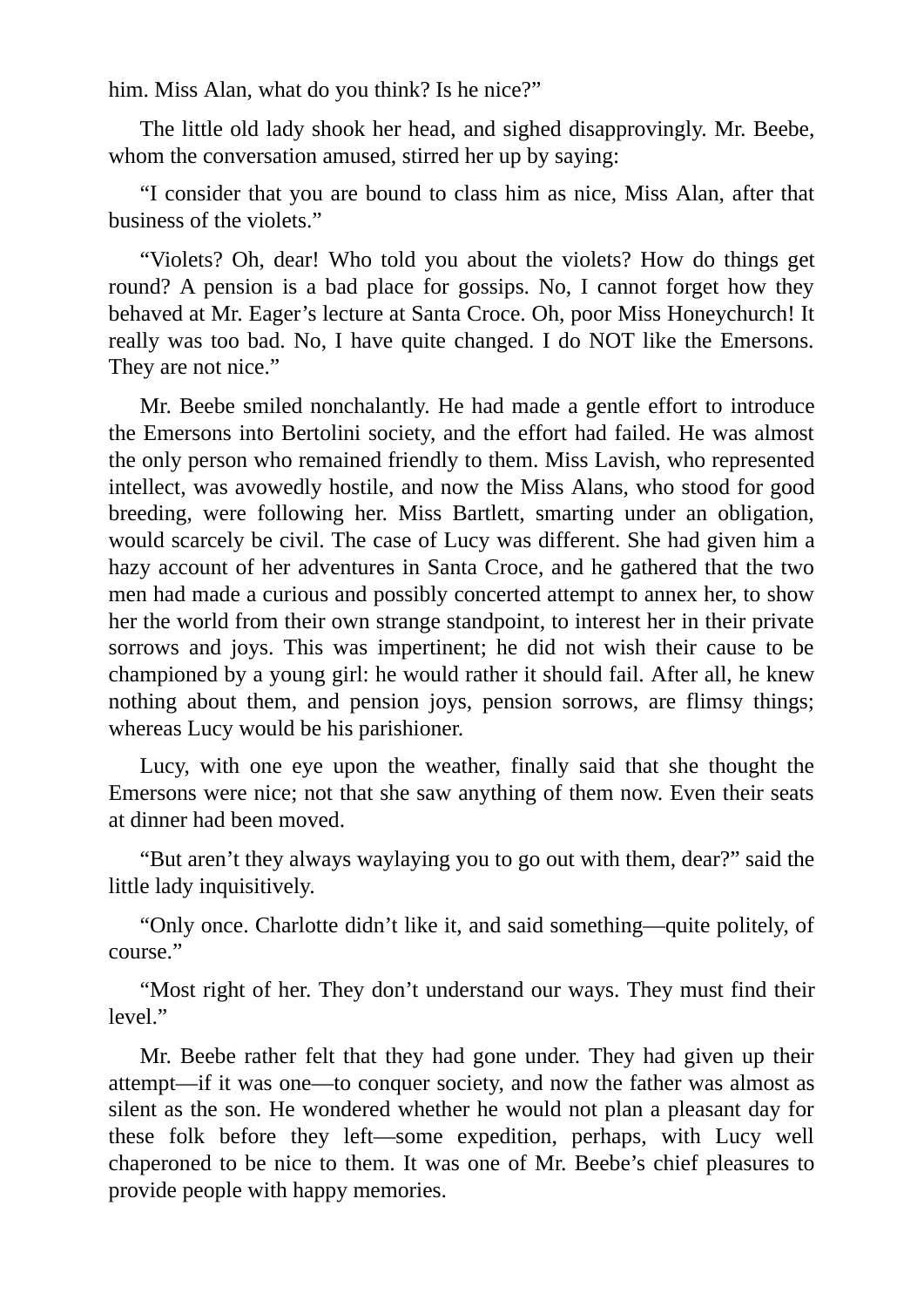Evening approached while they chatted; the air became brighter; the colours on the trees and hills were purified, and the Arno lost its muddy solidity and began to twinkle. There were a few streaks of bluish-green among the clouds, a few patches of watery light upon the earth, and then the dripping facade of San Miniato shone brilliantly in the declining sun.

"Too late to go out," said Miss Alan in a voice of relief. "All the galleries are shut."

"I think I shall go out," said Lucy. "I want to go round the town in the circular tram—on the platform by the driver."

Her two companions looked grave. Mr. Beebe, who felt responsible for her in the absence of Miss Bartlett, ventured to say:

"I wish we could. Unluckily I have letters. If you do want to go out alone, won't you be better on your feet?"

"Italians, dear, you know," said Miss Alan.

"Perhaps I shall meet someone who reads me through and through!"

But they still looked disapproval, and she so far conceded to Mr. Beebe as to say that she would only go for a little walk, and keep to the street frequented by tourists.

"She oughtn't really to go at all," said Mr. Beebe, as they watched her from the window, "and she knows it. I put it down to too much Beethoven."

## **Chapter IV: Fourth Chapter**

Mr. Beebe was right. Lucy never knew her desires so clearly as after music. She had not really appreciated the clergyman's wit, nor the suggestive twitterings of Miss Alan. Conversation was tedious; she wanted something big, and she believed that it would have come to her on the wind-swept platform of an electric tram. This she might not attempt. It was unladylike. Why? Why were most big things unladylike? Charlotte had once explained to her why. It was not that ladies were inferior to men; it was that they were different. Their mission was to inspire others to achievement rather than to achieve themselves. Indirectly, by means of tact and a spotless name, a lady could accomplish much. But if she rushed into the fray herself she would be first censured, then despised, and finally ignored. Poems had been written to illustrate this point.

There is much that is immortal in this medieval lady. The dragons have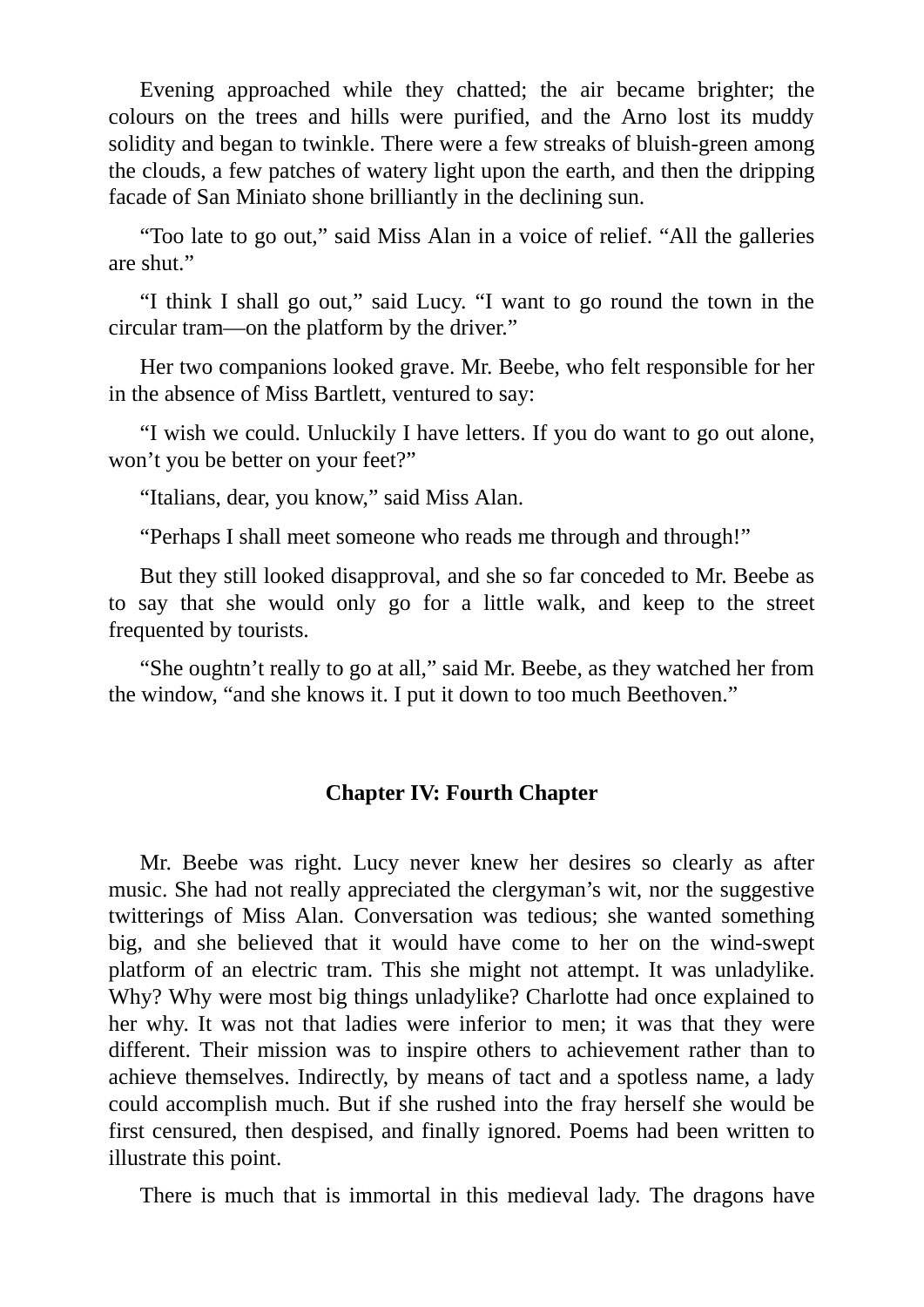gone, and so have the knights, but still she lingers in our midst. She reigned in many an early Victorian castle, and was Queen of much early Victorian song. It is sweet to protect her in the intervals of business, sweet to pay her honour when she has cooked our dinner well. But alas! the creature grows degenerate. In her heart also there are springing up strange desires. She too is enamoured of heavy winds, and vast panoramas, and green expanses of the sea. She has marked the kingdom of this world, how full it is of wealth, and beauty, and war—a radiant crust, built around the central fires, spinning towards the receding heavens. Men, declaring that she inspires them to it, move joyfully over the surface, having the most delightful meetings with other men, happy, not because they are masculine, but because they are alive. Before the show breaks up she would like to drop the august title of the Eternal Woman, and go there as her transitory self.

Lucy does not stand for the medieval lady, who was rather an ideal to which she was bidden to lift her eyes when feeling serious. Nor has she any system of revolt. Here and there a restriction annoyed her particularly, and she would transgress it, and perhaps be sorry that she had done so. This afternoon she was peculiarly restive. She would really like to do something of which her well-wishers disapproved. As she might not go on the electric tram, she went to Alinari's shop.

There she bought a photograph of Botticelli's "Birth of Venus." Venus, being a pity, spoilt the picture, otherwise so charming, and Miss Bartlett had persuaded her to do without it. (A pity in art of course signified the nude.) Giorgione's "Tempesta," the "Idolino," some of the Sistine frescoes and the Apoxyomenos, were added to it. She felt a little calmer then, and bought Fra Angelico's "Coronation," Giotto's "Ascension of St. John," some Della Robbia babies, and some Guido Reni Madonnas. For her taste was catholic, and she extended uncritical approval to every well-known name.

But though she spent nearly seven lire, the gates of liberty seemed still unopened. She was conscious of her discontent; it was new to her to be conscious of it. "The world," she thought, "is certainly full of beautiful things, if only I could come across them." It was not surprising that Mrs. Honeychurch disapproved of music, declaring that it always left her daughter peevish, unpractical, and touchy.

"Nothing ever happens to me," she reflected, as she entered the Piazza Signoria and looked nonchalantly at its marvels, now fairly familiar to her. The great square was in shadow; the sunshine had come too late to strike it. Neptune was already unsubstantial in the twilight, half god, half ghost, and his fountain plashed dreamily to the men and satyrs who idled together on its marge. The Loggia showed as the triple entrance of a cave, wherein many a deity, shadowy, but immortal, looking forth upon the arrivals and departures of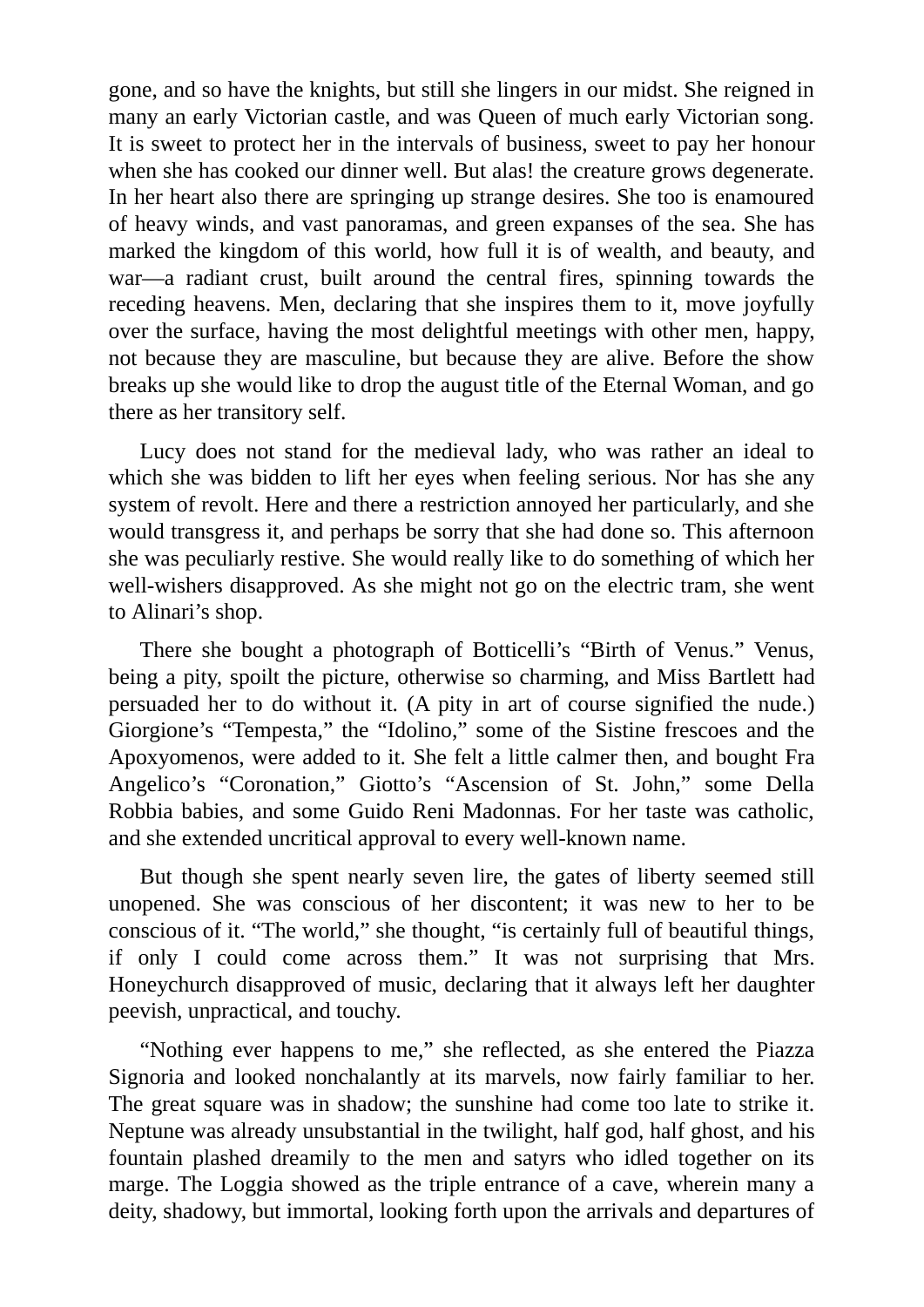mankind. It was the hour of unreality—the hour, that is, when unfamiliar things are real. An older person at such an hour and in such a place might think that sufficient was happening to him, and rest content. Lucy desired more.

She fixed her eyes wistfully on the tower of the palace, which rose out of the lower darkness like a pillar of roughened gold. It seemed no longer a tower, no longer supported by earth, but some unattainable treasure throbbing in the tranquil sky. Its brightness mesmerized her, still dancing before her eyes when she bent them to the ground and started towards home.

Then something did happen.

Two Italians by the Loggia had been bickering about a debt. "Cinque lire," they had cried, "cinque lire!" They sparred at each other, and one of them was hit lightly upon the chest. He frowned; he bent towards Lucy with a look of interest, as if he had an important message for her. He opened his lips to deliver it, and a stream of red came out between them and trickled down his unshaven chin.

That was all. A crowd rose out of the dusk. It hid this extraordinary man from her, and bore him away to the fountain. Mr. George Emerson happened to be a few paces away, looking at her across the spot where the man had been. How very odd! Across something. Even as she caught sight of him he grew dim; the palace itself grew dim, swayed above her, fell on to her softly, slowly, noiselessly, and the sky fell with it.

She thought: "Oh, what have I done?"

"Oh, what have I done?" she murmured, and opened her eyes.

George Emerson still looked at her, but not across anything. She had complained of dullness, and lo! one man was stabbed, and another held her in his arms.

They were sitting on some steps in the Uffizi Arcade. He must have carried her. He rose when she spoke, and began to dust his knees. She repeated:

"Oh, what have I done?"

"You fainted."

"I—I am very sorry."

"How are you now?"

"Perfectly well—absolutely well." And she began to nod and smile.

"Then let us come home. There's no point in our stopping."

He held out his hand to pull her up. She pretended not to see it. The cries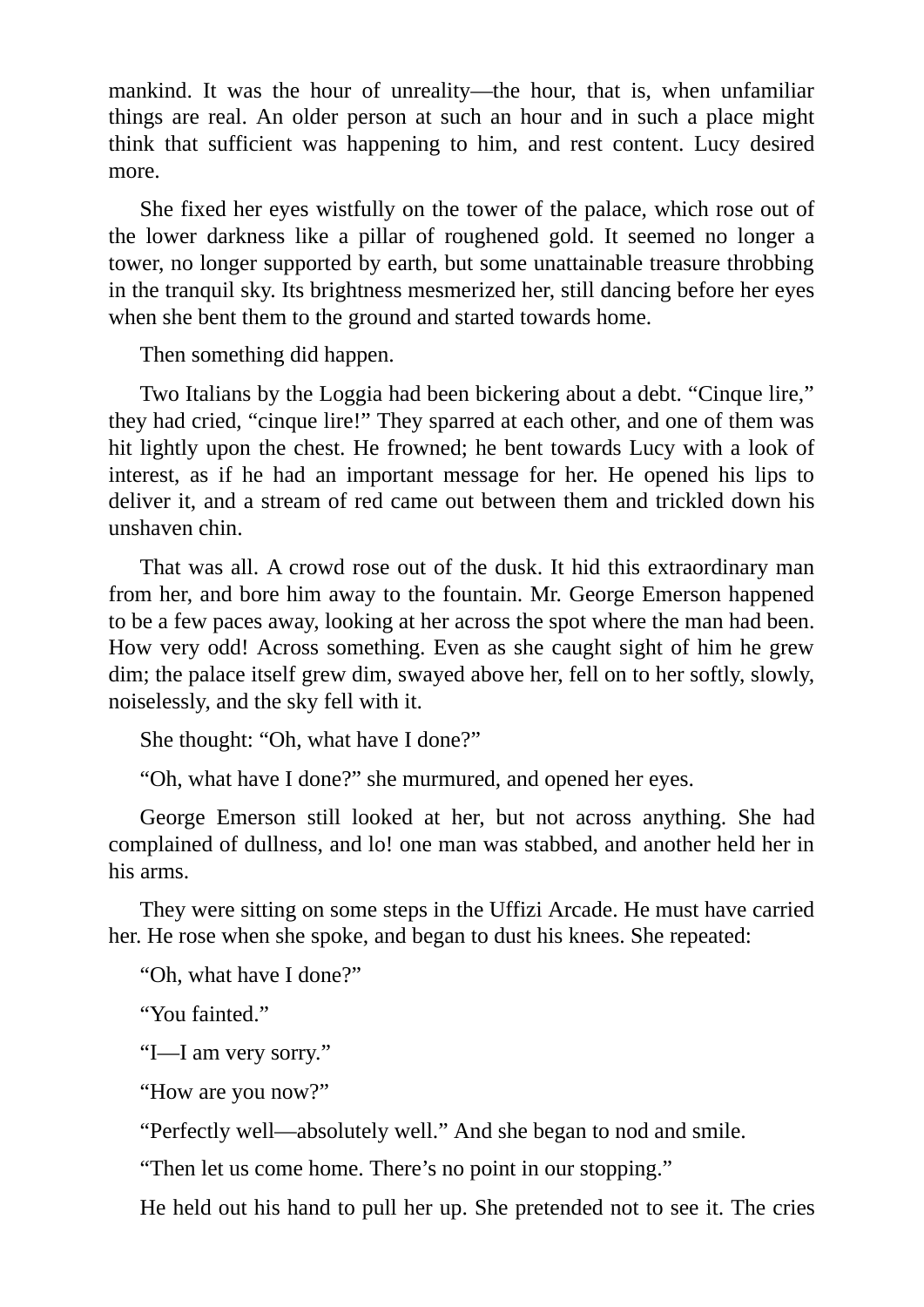from the fountain—they had never ceased—rang emptily. The whole world seemed pale and void of its original meaning.

"How very kind you have been! I might have hurt myself falling. But now I am well. I can go alone, thank you."

His hand was still extended.

"Oh, my photographs!" she exclaimed suddenly.

"What photographs?"

"I bought some photographs at Alinari's. I must have dropped them out there in the square." She looked at him cautiously. "Would you add to your kindness by fetching them?"

He added to his kindness. As soon as he had turned his back, Lucy arose with the running of a maniac and stole down the arcade towards the Arno.

"Miss Honeychurch!"

She stopped with her hand on her heart.

"You sit still; you aren't fit to go home alone."

"Yes, I am, thank you so very much."

"No, you aren't. You'd go openly if you were."

"But I had rather—"

"Then I don't fetch your photographs."

"I had rather be alone."

He said imperiously: "The man is dead—the man is probably dead; sit down till you are rested." She was bewildered, and obeyed him. "And don't move till I come back."

In the distance she saw creatures with black hoods, such as appear in dreams. The palace tower had lost the reflection of the declining day, and joined itself to earth. How should she talk to Mr. Emerson when he returned from the shadowy square? Again the thought occurred to her, "Oh, what have I done?"—the thought that she, as well as the dying man, had crossed some spiritual boundary.

He returned, and she talked of the murder. Oddly enough, it was an easy topic. She spoke of the Italian character; she became almost garrulous over the incident that had made her faint five minutes before. Being strong physically, she soon overcame the horror of blood. She rose without his assistance, and though wings seemed to flutter inside her, she walked firmly enough towards the Arno. There a cabman signalled to them; they refused him.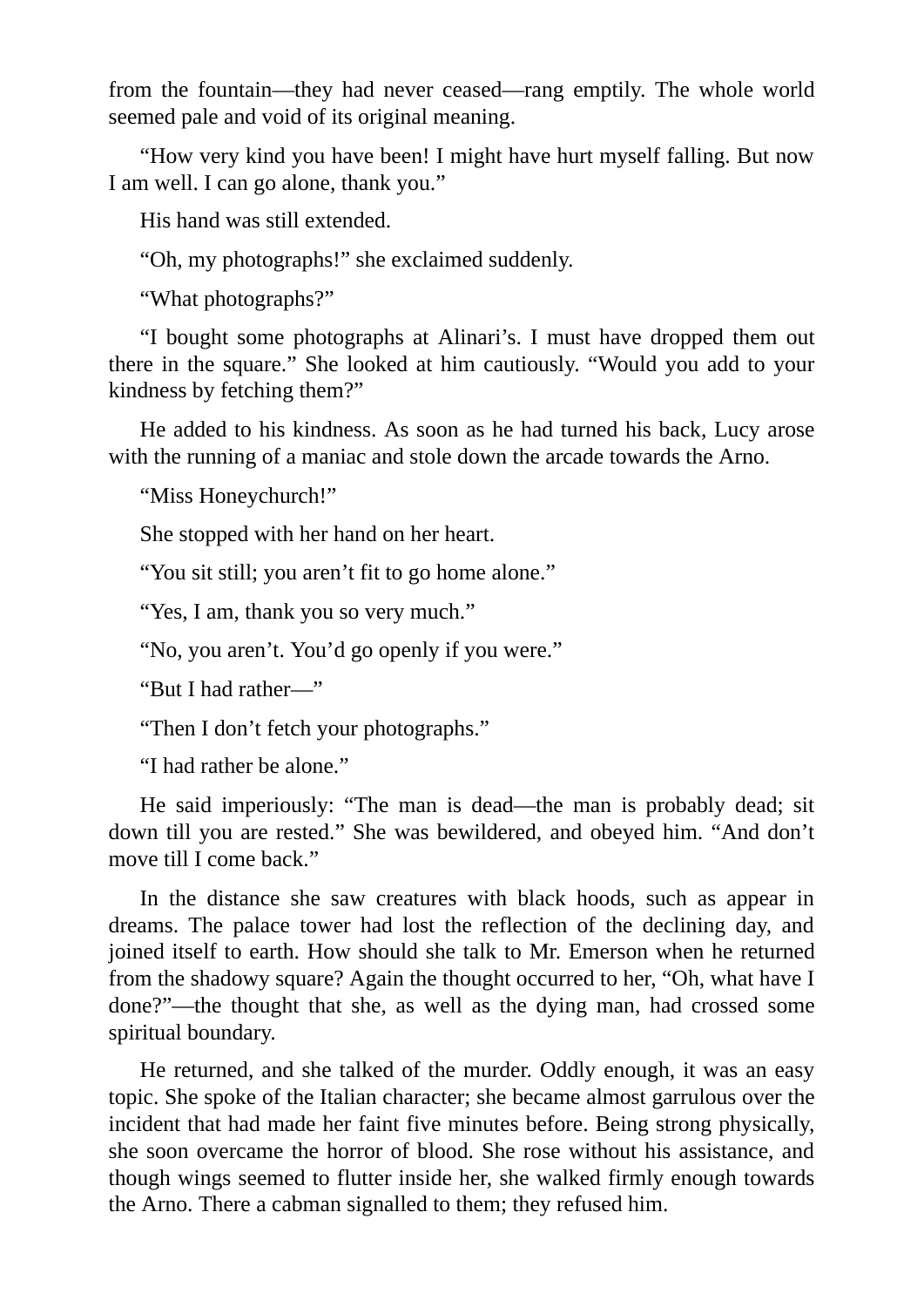"And the murderer tried to kiss him, you say—how very odd Italians are! —and gave himself up to the police! Mr. Beebe was saying that Italians know everything, but I think they are rather childish. When my cousin and I were at the Pitti yesterday—What was that?"

He had thrown something into the stream.

"What did you throw in?"

"Things I didn't want," he said crossly.

"Mr. Emerson!"

"Well?"

"Where are the photographs?"

He was silent.

"I believe it was my photographs that you threw away."

"I didn't know what to do with them," he cried, and his voice was that of an anxious boy. Her heart warmed towards him for the first time. "They were covered with blood. There! I'm glad I've told you; and all the time we were making conversation I was wondering what to do with them." He pointed down-stream. "They've gone." The river swirled under the bridge, "I did mind them so, and one is so foolish, it seemed better that they should go out to the sea—I don't know; I may just mean that they frightened me." Then the boy verged into a man. "For something tremendous has happened; I must face it without getting muddled. It isn't exactly that a man has died."

Something warned Lucy that she must stop him.

"It has happened," he repeated, "and I mean to find out what it is."

"Mr. Emerson—"

He turned towards her frowning, as if she had disturbed him in some abstract quest.

"I want to ask you something before we go in."

They were close to their pension. She stopped and leant her elbows against the parapet of the embankment. He did likewise. There is at times a magic in identity of position; it is one of the things that have suggested to us eternal comradeship. She moved her elbows before saying:

"I have behaved ridiculously."

He was following his own thoughts.

"I was never so much ashamed of myself in my life; I cannot think what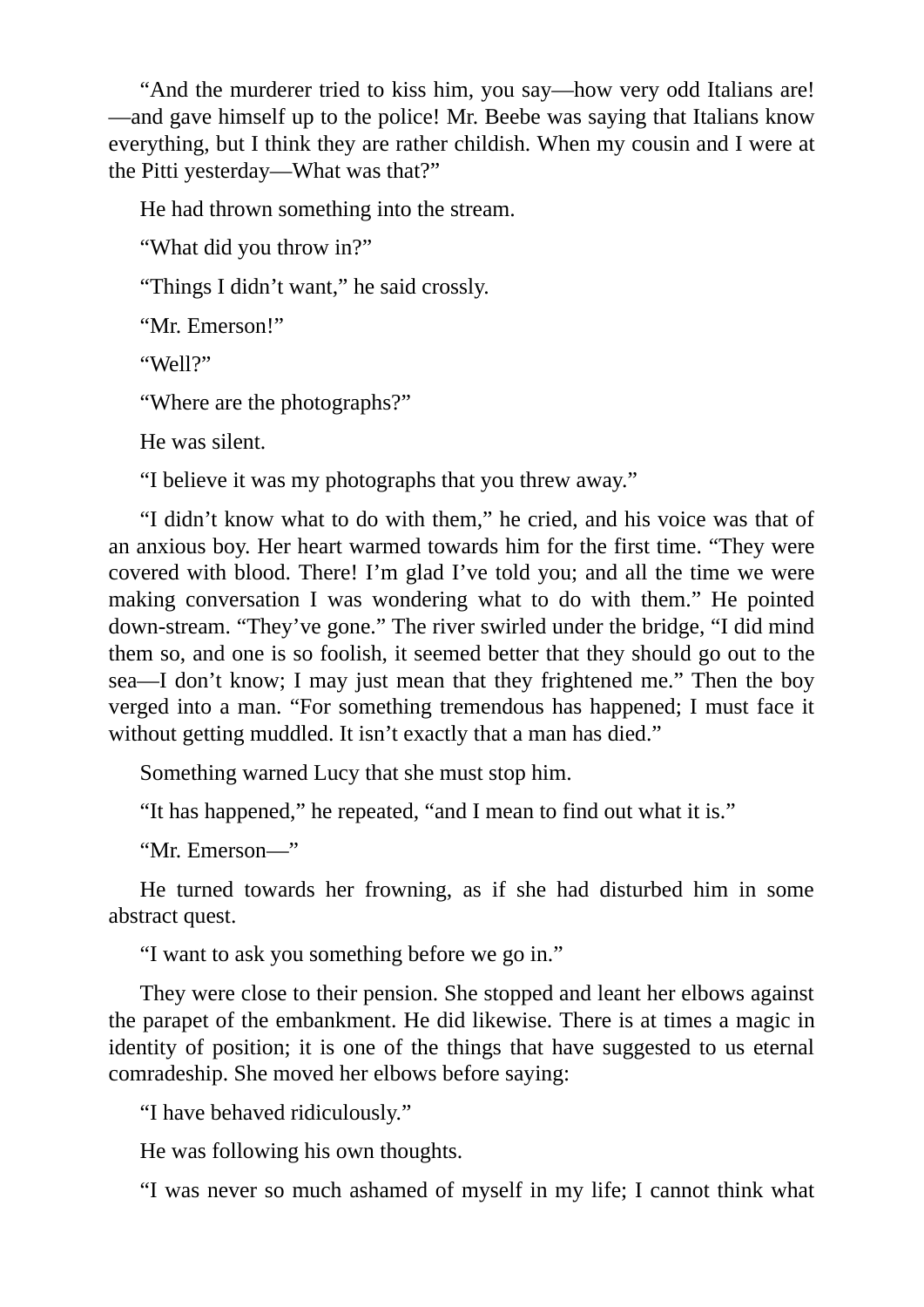came over me."

"I nearly fainted myself," he said; but she felt that her attitude repelled him.

"Well, I owe you a thousand apologies."

"Oh, all right."

"And—this is the real point—you know how silly people are gossiping ladies especially, I am afraid—you understand what I mean?"

"I'm afraid I don't."

"I mean, would you not mention it to any one, my foolish behaviour?"

"Your behaviour? Oh, yes, all right—all right."

"Thank you so much. And would you—"

She could not carry her request any further. The river was rushing below them, almost black in the advancing night. He had thrown her photographs into it, and then he had told her the reason. It struck her that it was hopeless to look for chivalry in such a man. He would do her no harm by idle gossip; he was trustworthy, intelligent, and even kind; he might even have a high opinion of her. But he lacked chivalry; his thoughts, like his behaviour, would not be modified by awe. It was useless to say to him, "And would you—" and hope that he would complete the sentence for himself, averting his eyes from her nakedness like the knight in that beautiful picture. She had been in his arms, and he remembered it, just as he remembered the blood on the photographs that she had bought in Alinari's shop. It was not exactly that a man had died; something had happened to the living: they had come to a situation where character tells, and where childhood enters upon the branching paths of Youth.

"Well, thank you so much," she repeated, "How quickly these accidents do happen, and then one returns to the old life!"

"I don't."

Anxiety moved her to question him.

His answer was puzzling: "I shall probably want to live."

"But why, Mr. Emerson? What do you mean?"

"I shall want to live, I say."

Leaning her elbows on the parapet, she contemplated the River Arno, whose roar was suggesting some unexpected melody to her ears.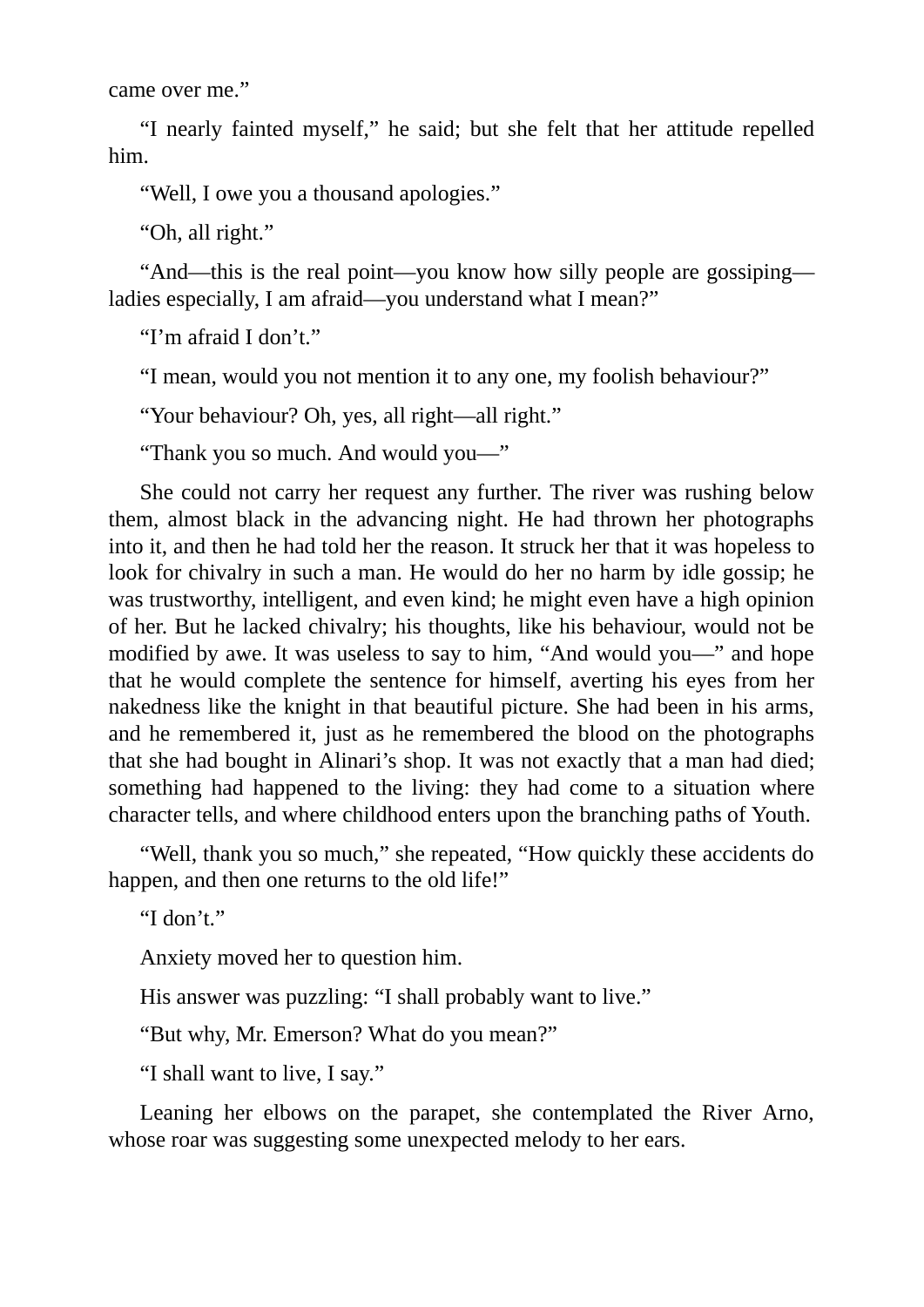#### **Chapter V: Possibilities of a Pleasant Outing**

It was a family saying that "you never knew which way Charlotte Bartlett would turn." She was perfectly pleasant and sensible over Lucy's adventure, found the abridged account of it quite adequate, and paid suitable tribute to the courtesy of Mr. George Emerson. She and Miss Lavish had had an adventure also. They had been stopped at the Dazio coming back, and the young officials there, who seemed impudent and desoeuvre, had tried to search their reticules for provisions. It might have been most unpleasant. Fortunately Miss Lavish was a match for any one.

For good or for evil, Lucy was left to face her problem alone. None of her friends had seen her, either in the Piazza or, later on, by the embankment. Mr. Beebe, indeed, noticing her startled eyes at dinner-time, had again passed to himself the remark of "Too much Beethoven." But he only supposed that she was ready for an adventure, not that she had encountered it. This solitude oppressed her; she was accustomed to have her thoughts confirmed by others or, at all events, contradicted; it was too dreadful not to know whether she was thinking right or wrong.

At breakfast next morning she took decisive action. There were two plans between which she had to choose. Mr. Beebe was walking up to the Torre del Gallo with the Emersons and some American ladies. Would Miss Bartlett and Miss Honeychurch join the party? Charlotte declined for herself; she had been there in the rain the previous afternoon. But she thought it an admirable idea for Lucy, who hated shopping, changing money, fetching letters, and other irksome duties—all of which Miss Bartlett must accomplish this morning and could easily accomplish alone.

"No, Charlotte!" cried the girl, with real warmth. "It's very kind of Mr. Beebe, but I am certainly coming with you. I had much rather."

"Very well, dear," said Miss Bartlett, with a faint flush of pleasure that called forth a deep flush of shame on the cheeks of Lucy. How abominably she behaved to Charlotte, now as always! But now she should alter. All morning she would be really nice to her.

She slipped her arm into her cousin's, and they started off along the Lung' Arno. The river was a lion that morning in strength, voice, and colour. Miss Bartlett insisted on leaning over the parapet to look at it. She then made her usual remark, which was "How I do wish Freddy and your mother could see this, too!"

Lucy fidgeted; it was tiresome of Charlotte to have stopped exactly where she did.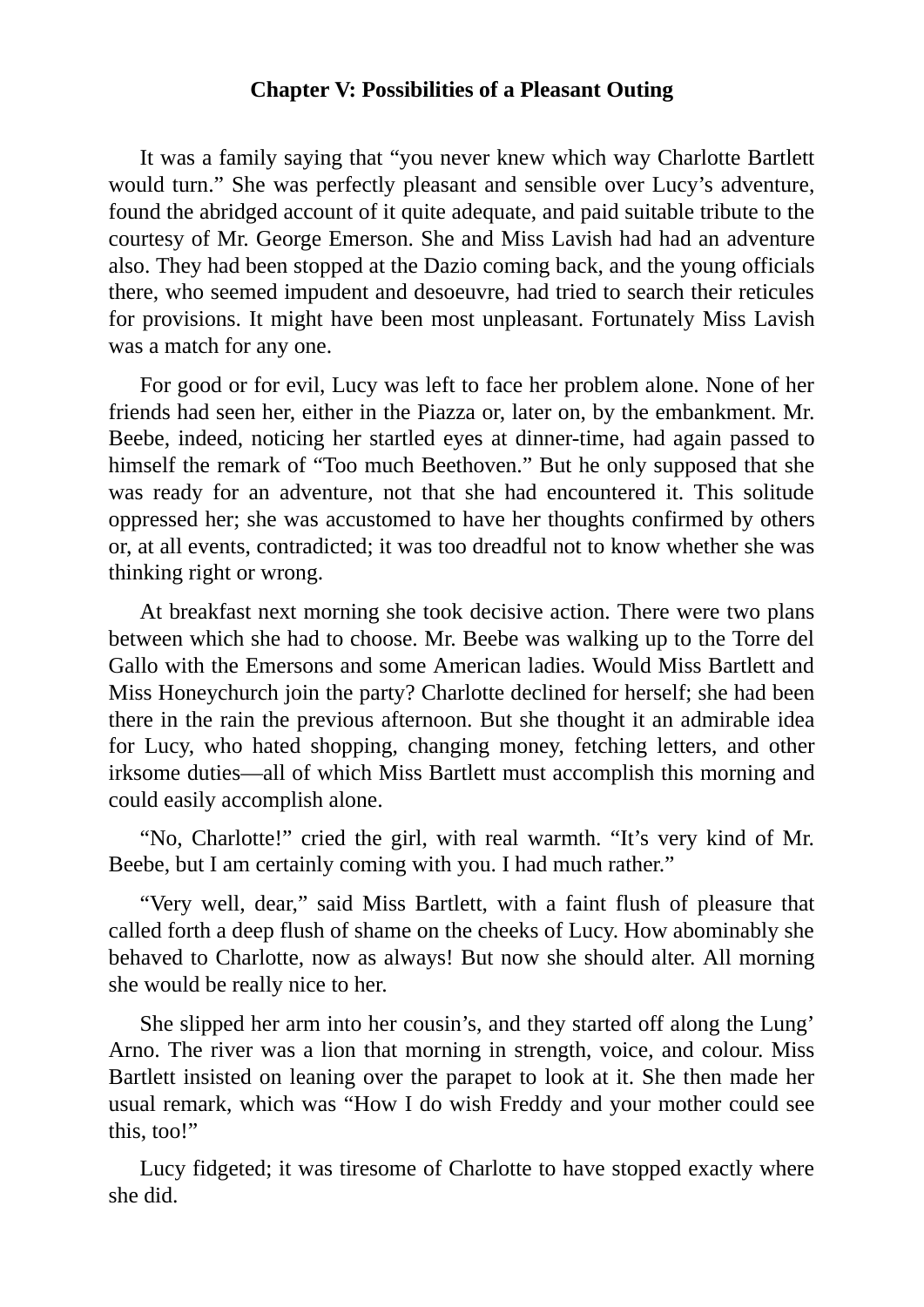"Look, Lucia! Oh, you are watching for the Torre del Gallo party. I feared you would repent you of your choice."

Serious as the choice had been, Lucy did not repent. Yesterday had been a muddle—queer and odd, the kind of thing one could not write down easily on paper—but she had a feeling that Charlotte and her shopping were preferable to George Emerson and the summit of the Torre del Gallo. Since she could not unravel the tangle, she must take care not to re-enter it. She could protest sincerely against Miss Bartlett's insinuations.

But though she had avoided the chief actor, the scenery unfortunately remained. Charlotte, with the complacency of fate, led her from the river to the Piazza Signoria. She could not have believed that stones, a Loggia, a fountain, a palace tower, would have such significance. For a moment she understood the nature of ghosts.

The exact site of the murder was occupied, not by a ghost, but by Miss Lavish, who had the morning newspaper in her hand. She hailed them briskly. The dreadful catastrophe of the previous day had given her an idea which she thought would work up into a book.

"Oh, let me congratulate you!" said Miss Bartlett. "After your despair of yesterday! What a fortunate thing!"

"Aha! Miss Honeychurch, come you here I am in luck. Now, you are to tell me absolutely everything that you saw from the beginning." Lucy poked at the ground with her parasol.

"But perhaps you would rather not?"

"I'm sorry—if you could manage without it, I think I would rather not."

The elder ladies exchanged glances, not of disapproval; it is suitable that a girl should feel deeply.

"It is I who am sorry," said Miss Lavish "literary hacks are shameless creatures. I believe there's no secret of the human heart into which we wouldn't pry."

She marched cheerfully to the fountain and back, and did a few calculations in realism. Then she said that she had been in the Piazza since eight o'clock collecting material. A good deal of it was unsuitable, but of course one always had to adapt. The two men had quarrelled over a five-franc note. For the five-franc note she should substitute a young lady, which would raise the tone of the tragedy, and at the same time furnish an excellent plot.

"What is the heroine's name?" asked Miss Bartlett.

"Leonora," said Miss Lavish; her own name was Eleanor.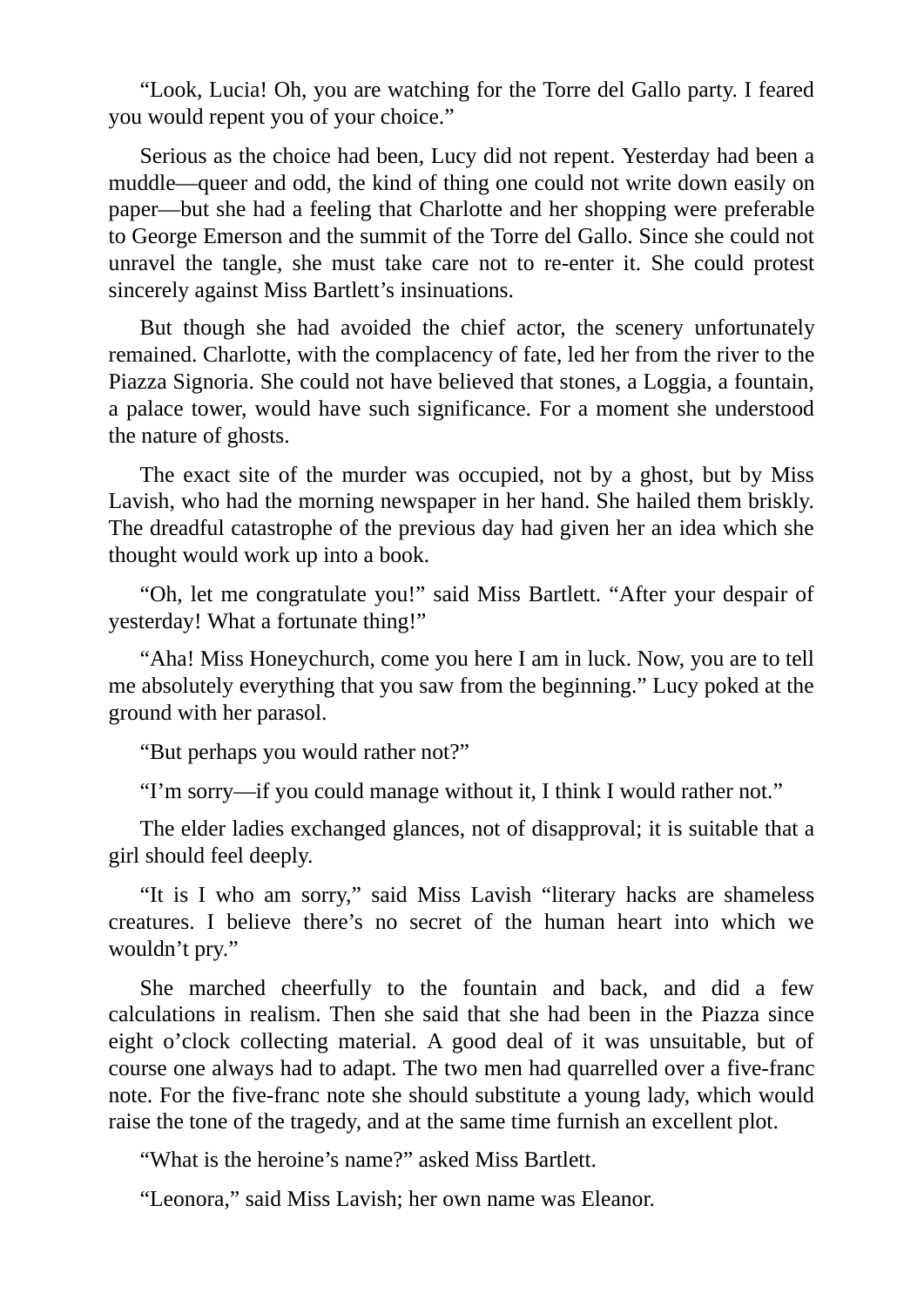"I do hope she's nice."

That desideratum would not be omitted.

"And what is the plot?"

Love, murder, abduction, revenge, was the plot. But it all came while the fountain plashed to the satyrs in the morning sun.

"I hope you will excuse me for boring on like this," Miss Lavish concluded. "It is so tempting to talk to really sympathetic people. Of course, this is the barest outline. There will be a deal of local colouring, descriptions of Florence and the neighbourhood, and I shall also introduce some humorous characters. And let me give you all fair warning: I intend to be unmerciful to the British tourist."

"Oh, you wicked woman," cried Miss Bartlett. "I am sure you are thinking of the Emersons."

Miss Lavish gave a Machiavellian smile.

"I confess that in Italy my sympathies are not with my own countrymen. It is the neglected Italians who attract me, and whose lives I am going to paint so far as I can. For I repeat and I insist, and I have always held most strongly, that a tragedy such as yesterday's is not the less tragic because it happened in humble life."

There was a fitting silence when Miss Lavish had concluded. Then the cousins wished success to her labours, and walked slowly away across the square.

"She is my idea of a really clever woman," said Miss Bartlett. "That last remark struck me as so particularly true. It should be a most pathetic novel."

Lucy assented. At present her great aim was not to get put into it. Her perceptions this morning were curiously keen, and she believed that Miss Lavish had her on trial for an ingenue.

"She is emancipated, but only in the very best sense of the word," continued Miss Bartlett slowly. "None but the superficial would be shocked at her. We had a long talk yesterday. She believes in justice and truth and human interest. She told me also that she has a high opinion of the destiny of woman —Mr. Eager! Why, how nice! What a pleasant surprise!"

"Ah, not for me," said the chaplain blandly, "for I have been watching you and Miss Honeychurch for quite a little time."

"We were chatting to Miss Lavish."

His brow contracted.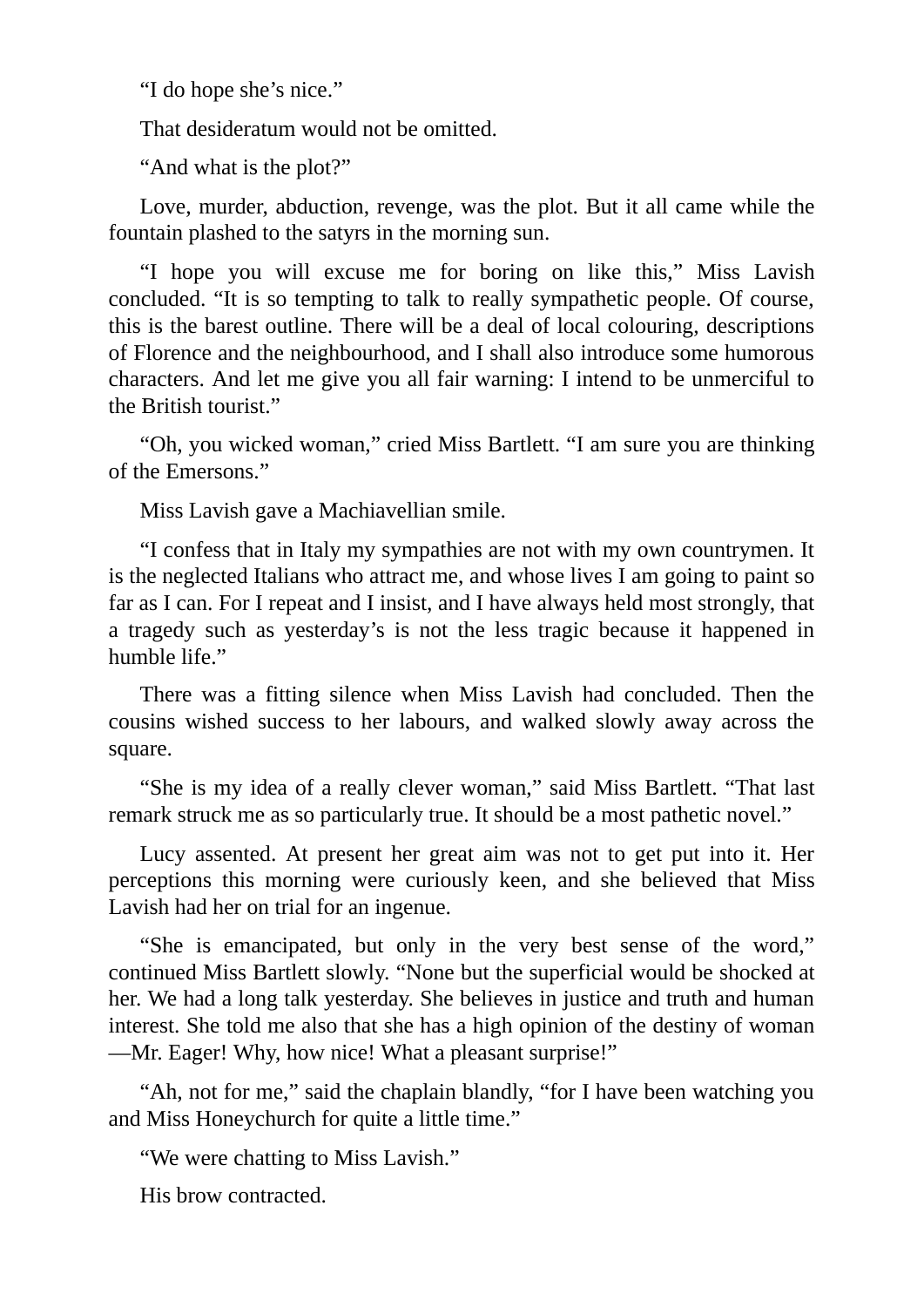"So I saw. Were you indeed? Andate via! sono occupato!" The last remark was made to a vender of panoramic photographs who was approaching with a courteous smile. "I am about to venture a suggestion. Would you and Miss Honeychurch be disposed to join me in a drive some day this week—a drive in the hills? We might go up by Fiesole and back by Settignano. There is a point on that road where we could get down and have an hour's ramble on the hillside. The view thence of Florence is most beautiful—far better than the hackneyed view of Fiesole. It is the view that Alessio Baldovinetti is fond of introducing into his pictures. That man had a decided feeling for landscape. Decidedly. But who looks at it to-day? Ah, the world is too much for us."

Miss Bartlett had not heard of Alessio Baldovinetti, but she knew that Mr. Eager was no commonplace chaplain. He was a member of the residential colony who had made Florence their home. He knew the people who never walked about with Baedekers, who had learnt to take a siesta after lunch, who took drives the pension tourists had never heard of, and saw by private influence galleries which were closed to them. Living in delicate seclusion, some in furnished flats, others in Renaissance villas on Fiesole's slope, they read, wrote, studied, and exchanged ideas, thus attaining to that intimate knowledge, or rather perception, of Florence which is denied to all who carry in their pockets the coupons of Cook.

Therefore an invitation from the chaplain was something to be proud of. Between the two sections of his flock he was often the only link, and it was his avowed custom to select those of his migratory sheep who seemed worthy, and give them a few hours in the pastures of the permanent. Tea at a Renaissance villa? Nothing had been said about it yet. But if it did come to that—how Lucy would enjoy it!

A few days ago and Lucy would have felt the same. But the joys of life were grouping themselves anew. A drive in the hills with Mr. Eager and Miss Bartlett—even if culminating in a residential tea-party—was no longer the greatest of them. She echoed the raptures of Charlotte somewhat faintly. Only when she heard that Mr. Beebe was also coming did her thanks become more sincere.

"So we shall be a partie carree," said the chaplain. "In these days of toil and tumult one has great needs of the country and its message of purity. Andate via! andate presto, presto! Ah, the town! Beautiful as it is, it is the town."

### They assented.

"This very square—so I am told—witnessed yesterday the most sordid of tragedies. To one who loves the Florence of Dante and Savonarola there is something portentous in such desecration—portentous and humiliating."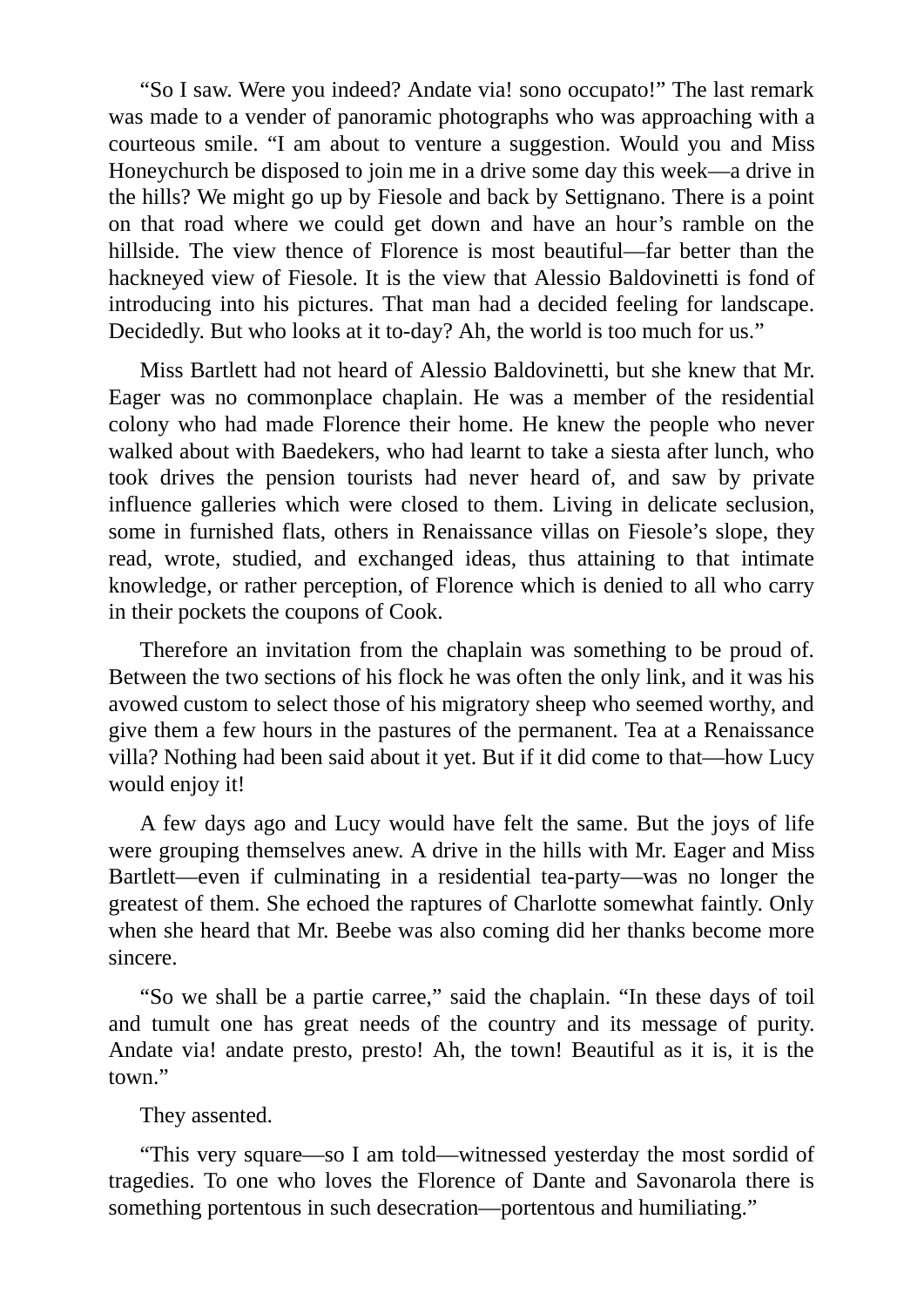"Humiliating indeed," said Miss Bartlett. "Miss Honeychurch happened to be passing through as it happened. She can hardly bear to speak of it." She glanced at Lucy proudly.

"And how came we to have you here?" asked the chaplain paternally.

Miss Bartlett's recent liberalism oozed away at the question. "Do not blame her, please, Mr. Eager. The fault is mine: I left her unchaperoned."

"So you were here alone, Miss Honeychurch?" His voice suggested sympathetic reproof but at the same time indicated that a few harrowing details would not be unacceptable. His dark, handsome face drooped mournfully towards her to catch her reply.

"Practically."

"One of our pension acquaintances kindly brought her home," said Miss Bartlett, adroitly concealing the sex of the preserver.

"For her also it must have been a terrible experience. I trust that neither of you was at all—that it was not in your immediate proximity?"

Of the many things Lucy was noticing to-day, not the least remarkable was this: the ghoulish fashion in which respectable people will nibble after blood. George Emerson had kept the subject strangely pure.

"He died by the fountain, I believe," was her reply.

"And you and your friend—"

"Were over at the Loggia."

"That must have saved you much. You have not, of course, seen the disgraceful illustrations which the gutter Press—This man is a public nuisance; he knows that I am a resident perfectly well, and yet he goes on worrying me to buy his vulgar views."

Surely the vendor of photographs was in league with Lucy—in the eternal league of Italy with youth. He had suddenly extended his book before Miss Bartlett and Mr. Eager, binding their hands together by a long glossy ribbon of churches, pictures, and views.

"This is too much!" cried the chaplain, striking petulantly at one of Fra Angelico's angels. She tore. A shrill cry rose from the vendor. The book it seemed, was more valuable than one would have supposed.

"Willingly would I purchase—" began Miss Bartlett.

"Ignore him," said Mr. Eager sharply, and they all walked rapidly away from the square.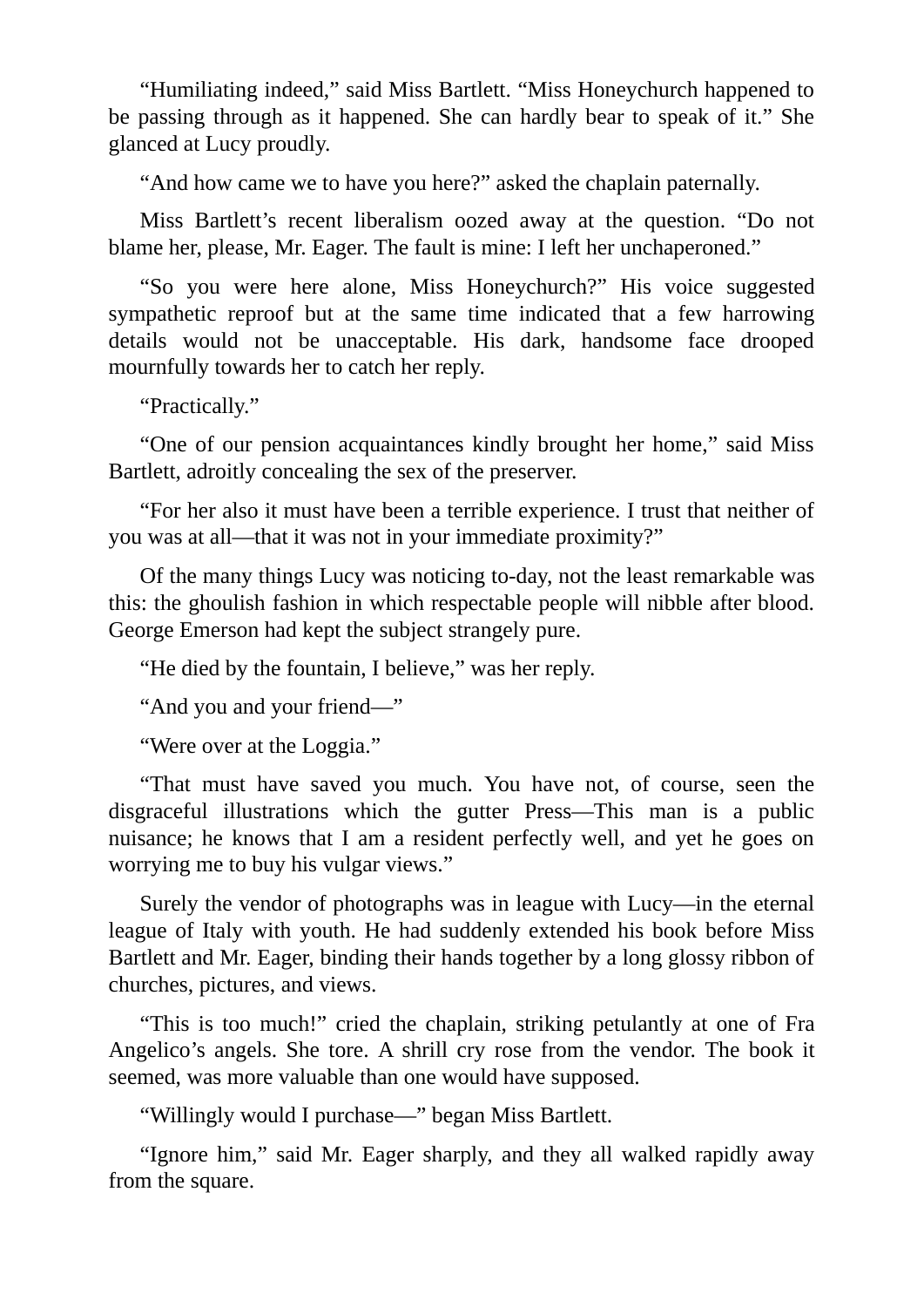But an Italian can never be ignored, least of all when he has a grievance. His mysterious persecution of Mr. Eager became relentless; the air rang with his threats and lamentations. He appealed to Lucy; would not she intercede? He was poor—he sheltered a family—the tax on bread. He waited, he gibbered, he was recompensed, he was dissatisfied, he did not leave them until he had swept their minds clean of all thoughts whether pleasant or unpleasant.

Shopping was the topic that now ensued. Under the chaplain's guidance they selected many hideous presents and mementoes—florid little pictureframes that seemed fashioned in gilded pastry; other little frames, more severe, that stood on little easels, and were carven out of oak; a blotting book of vellum; a Dante of the same material; cheap mosaic brooches, which the maids, next Christmas, would never tell from real; pins, pots, heraldic saucers, brown art-photographs; Eros and Psyche in alabaster; St. Peter to match—all of which would have cost less in London.

This successful morning left no pleasant impressions on Lucy. She had been a little frightened, both by Miss Lavish and by Mr. Eager, she knew not why. And as they frightened her, she had, strangely enough, ceased to respect them. She doubted that Miss Lavish was a great artist. She doubted that Mr. Eager was as full of spirituality and culture as she had been led to suppose. They were tried by some new test, and they were found wanting. As for Charlotte—as for Charlotte she was exactly the same. It might be possible to be nice to her; it was impossible to love her.

"The son of a labourer; I happen to know it for a fact. A mechanic of some sort himself when he was young; then he took to writing for the Socialistic Press. I came across him at Brixton."

They were talking about the Emersons.

"How wonderfully people rise in these days!" sighed Miss Bartlett, fingering a model of the leaning Tower of Pisa.

"Generally," replied Mr. Eager, "one has only sympathy for their success. The desire for education and for social advance—in these things there is something not wholly vile. There are some working men whom one would be very willing to see out here in Florence—little as they would make of it."

"Is he a journalist now?" Miss Bartlett asked.

"He is not; he made an advantageous marriage."

He uttered this remark with a voice full of meaning, and ended with a sigh.

"Oh, so he has a wife."

"Dead, Miss Bartlett, dead. I wonder—yes I wonder how he has the effrontery to look me in the face, to dare to claim acquaintance with me. He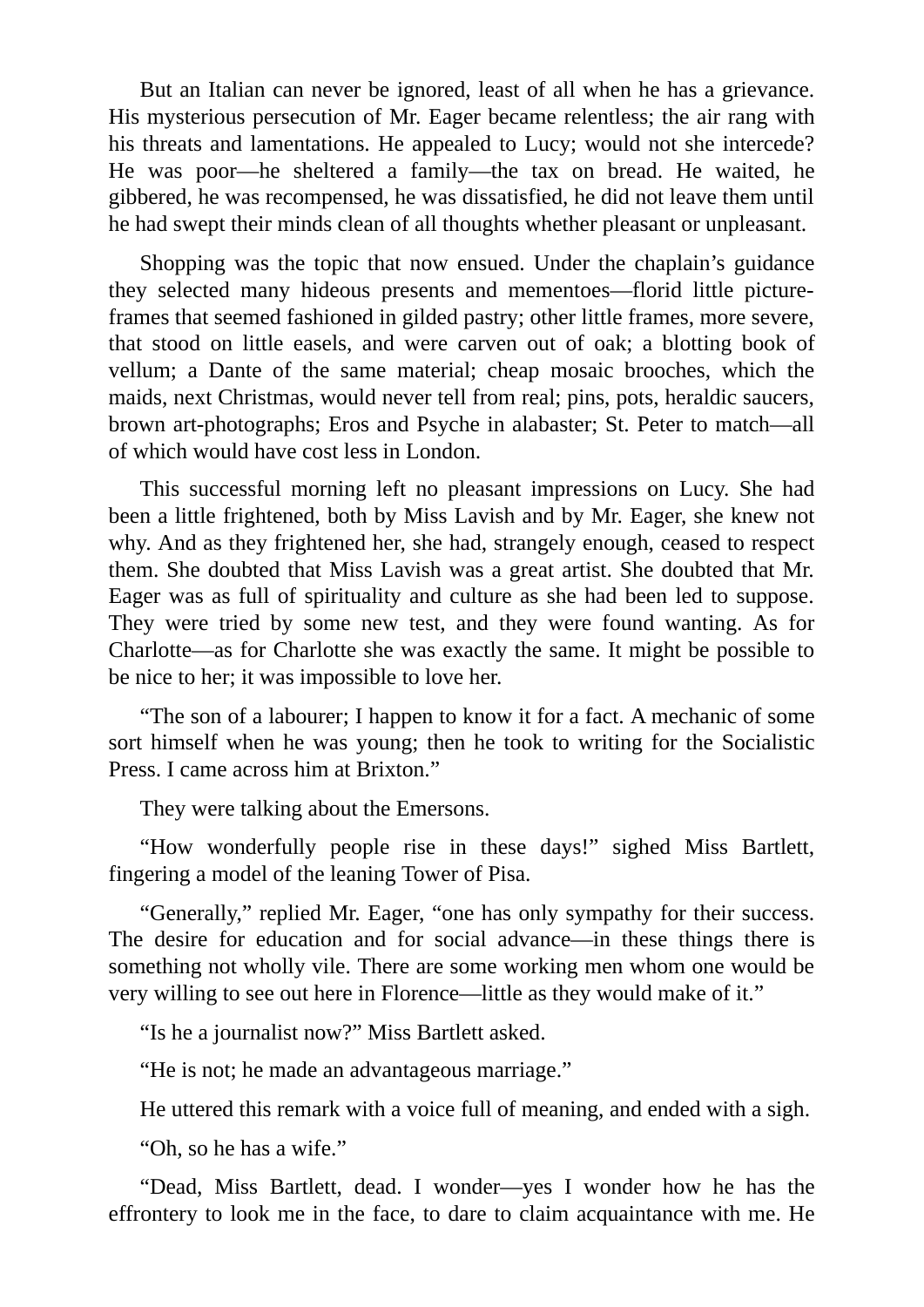was in my London parish long ago. The other day in Santa Croce, when he was with Miss Honeychurch, I snubbed him. Let him beware that he does not get more than a snub."

"What?" cried Lucy, flushing.

"Exposure!" hissed Mr. Eager.

He tried to change the subject; but in scoring a dramatic point he had interested his audience more than he had intended. Miss Bartlett was full of very natural curiosity. Lucy, though she wished never to see the Emersons again, was not disposed to condemn them on a single word.

"Do you mean," she asked, "that he is an irreligious man? We know that already."

"Lucy, dear—" said Miss Bartlett, gently reproving her cousin's penetration.

"I should be astonished if you knew all. The boy—an innocent child at the time—I will exclude. God knows what his education and his inherited qualities may have made him."

"Perhaps," said Miss Bartlett, "it is something that we had better not hear."

"To speak plainly," said Mr. Eager, "it is. I will say no more." For the first time Lucy's rebellious thoughts swept out in words—for the first time in her life.

"You have said very little."

"It was my intention to say very little," was his frigid reply.

He gazed indignantly at the girl, who met him with equal indignation. She turned towards him from the shop counter; her breast heaved quickly. He observed her brow, and the sudden strength of her lips. It was intolerable that she should disbelieve him.

"Murder, if you want to know," he cried angrily. "That man murdered his wife!"

"How?" she retorted.

"To all intents and purposes he murdered her. That day in Santa Croce did they say anything against me?"

"Not a word, Mr. Eager—not a single word."

"Oh, I thought they had been libelling me to you. But I suppose it is only their personal charms that makes you defend them."

"I'm not defending them," said Lucy, losing her courage, and relapsing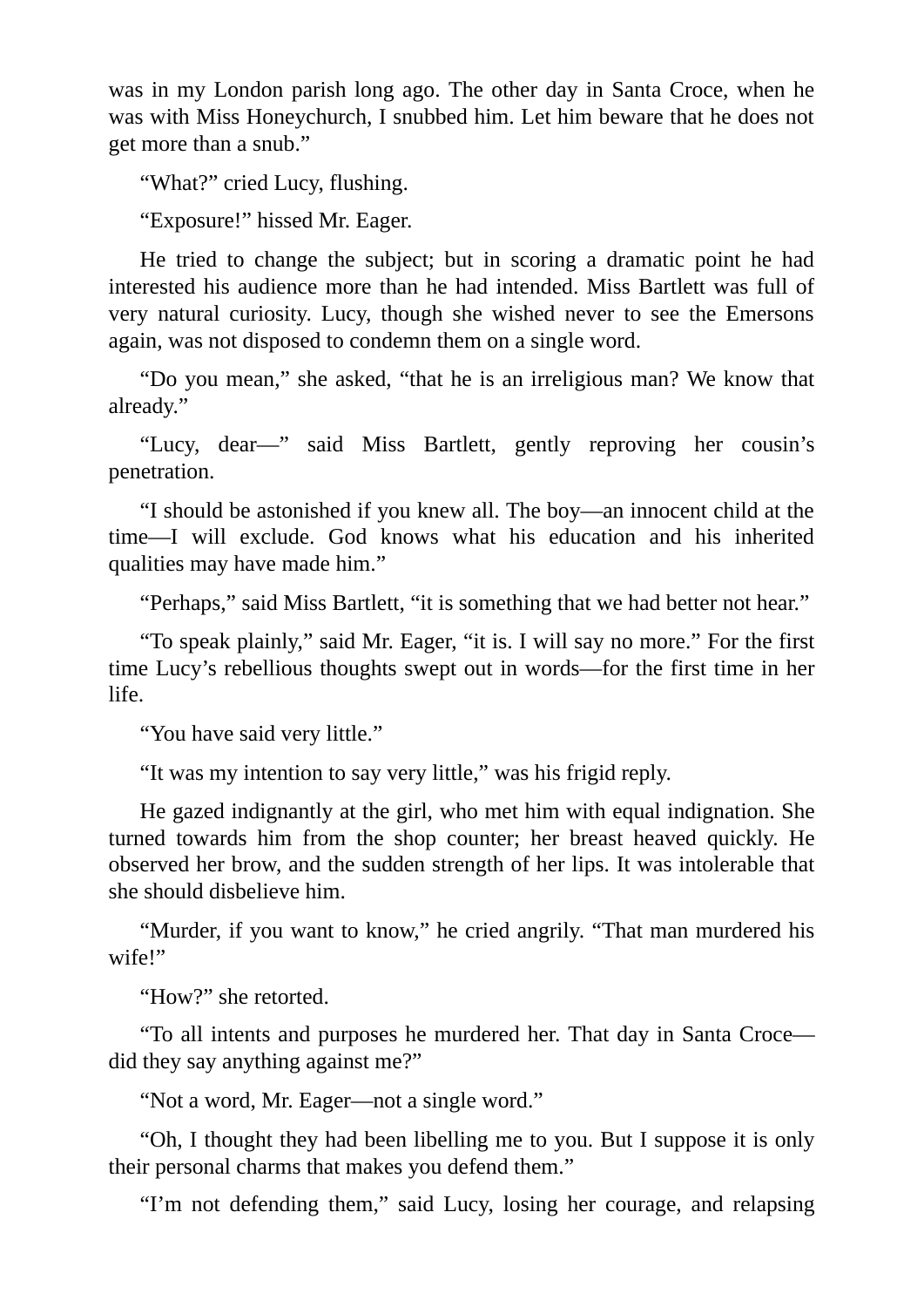into the old chaotic methods. "They're nothing to me."

"How could you think she was defending them?" said Miss Bartlett, much discomfited by the unpleasant scene. The shopman was possibly listening.

"She will find it difficult. For that man has murdered his wife in the sight of God."

The addition of God was striking. But the chaplain was really trying to qualify a rash remark. A silence followed which might have been impressive, but was merely awkward. Then Miss Bartlett hastily purchased the Leaning Tower, and led the way into the street.

"I must be going," said he, shutting his eyes and taking out his watch.

Miss Bartlett thanked him for his kindness, and spoke with enthusiasm of the approaching drive.

"Drive? Oh, is our drive to come off?"

Lucy was recalled to her manners, and after a little exertion the complacency of Mr. Eager was restored.

"Bother the drive!" exclaimed the girl, as soon as he had departed. "It is just the drive we had arranged with Mr. Beebe without any fuss at all. Why should he invite us in that absurd manner? We might as well invite him. We are each paying for ourselves."

Miss Bartlett, who had intended to lament over the Emersons, was launched by this remark into unexpected thoughts.

"If that is so, dear—if the drive we and Mr. Beebe are going with Mr. Eager is really the same as the one we are going with Mr. Beebe, then I foresee a sad kettle of fish."

"How?"

"Because Mr. Beebe has asked Eleanor Lavish to come, too."

"That will mean another carriage."

"Far worse. Mr. Eager does not like Eleanor. She knows it herself. The truth must be told; she is too unconventional for him."

They were now in the newspaper-room at the English bank. Lucy stood by the central table, heedless of Punch and the Graphic, trying to answer, or at all events to formulate the questions rioting in her brain. The well-known world had broken up, and there emerged Florence, a magic city where people thought and did the most extraordinary things. Murder, accusations of murder, a lady clinging to one man and being rude to another—were these the daily incidents of her streets? Was there more in her frank beauty than met the eye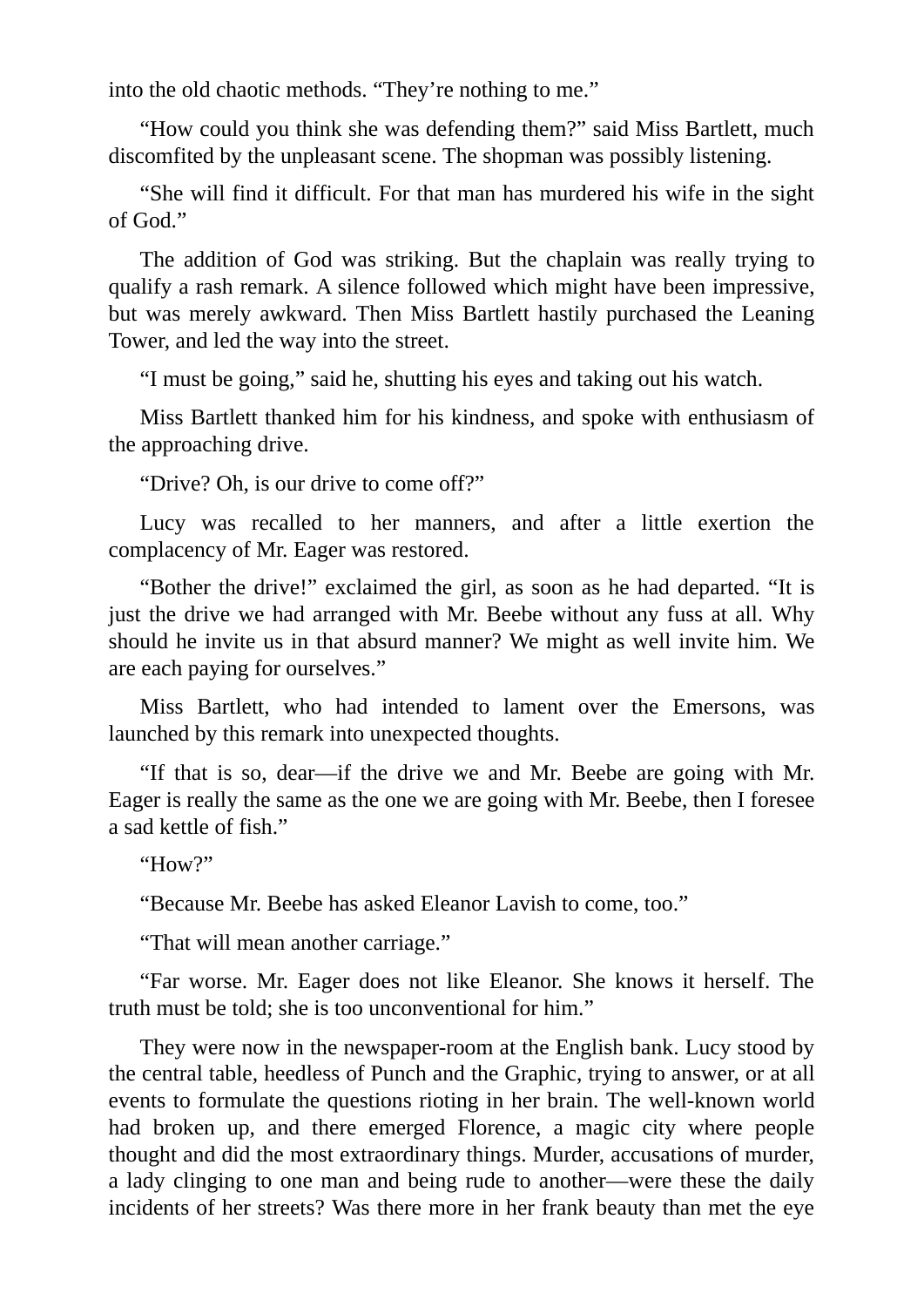—the power, perhaps, to evoke passions, good and bad, and to bring them speedily to a fulfillment?

Happy Charlotte, who, though greatly troubled over things that did not matter, seemed oblivious to things that did; who could conjecture with admirable delicacy "where things might lead to," but apparently lost sight of the goal as she approached it. Now she was crouching in the corner trying to extract a circular note from a kind of linen nose-bag which hung in chaste concealment round her neck. She had been told that this was the only safe way to carry money in Italy; it must only be broached within the walls of the English bank. As she groped she murmured: "Whether it is Mr. Beebe who forgot to tell Mr. Eager, or Mr. Eager who forgot when he told us, or whether they have decided to leave Eleanor out altogether—which they could scarcely do—but in any case we must be prepared. It is you they really want; I am only asked for appearances. You shall go with the two gentlemen, and I and Eleanor will follow behind. A one-horse carriage would do for us. Yet how difficult it is!"

"It is indeed," replied the girl, with a gravity that sounded sympathetic.

"What do you think about it?" asked Miss Bartlett, flushed from the struggle, and buttoning up her dress.

"I don't know what I think, nor what I want."

"Oh, dear, Lucy! I do hope Florence isn't boring you. Speak the word, and, as you know, I would take you to the ends of the earth to-morrow."

"Thank you, Charlotte," said Lucy, and pondered over the offer.

There were letters for her at the bureau—one from her brother, full of athletics and biology; one from her mother, delightful as only her mother's letters could be. She had read in it of the crocuses which had been bought for yellow and were coming up puce, of the new parlour-maid, who had watered the ferns with essence of lemonade, of the semi-detached cottages which were ruining Summer Street, and breaking the heart of Sir Harry Otway. She recalled the free, pleasant life of her home, where she was allowed to do everything, and where nothing ever happened to her. The road up through the pine-woods, the clean drawing-room, the view over the Sussex Weald—all hung before her bright and distinct, but pathetic as the pictures in a gallery to which, after much experience, a traveller returns.

"And the news?" asked Miss Bartlett.

"Mrs. Vyse and her son have gone to Rome," said Lucy, giving the news that interested her least. "Do you know the Vyses?"

"Oh, not that way back. We can never have too much of the dear Piazza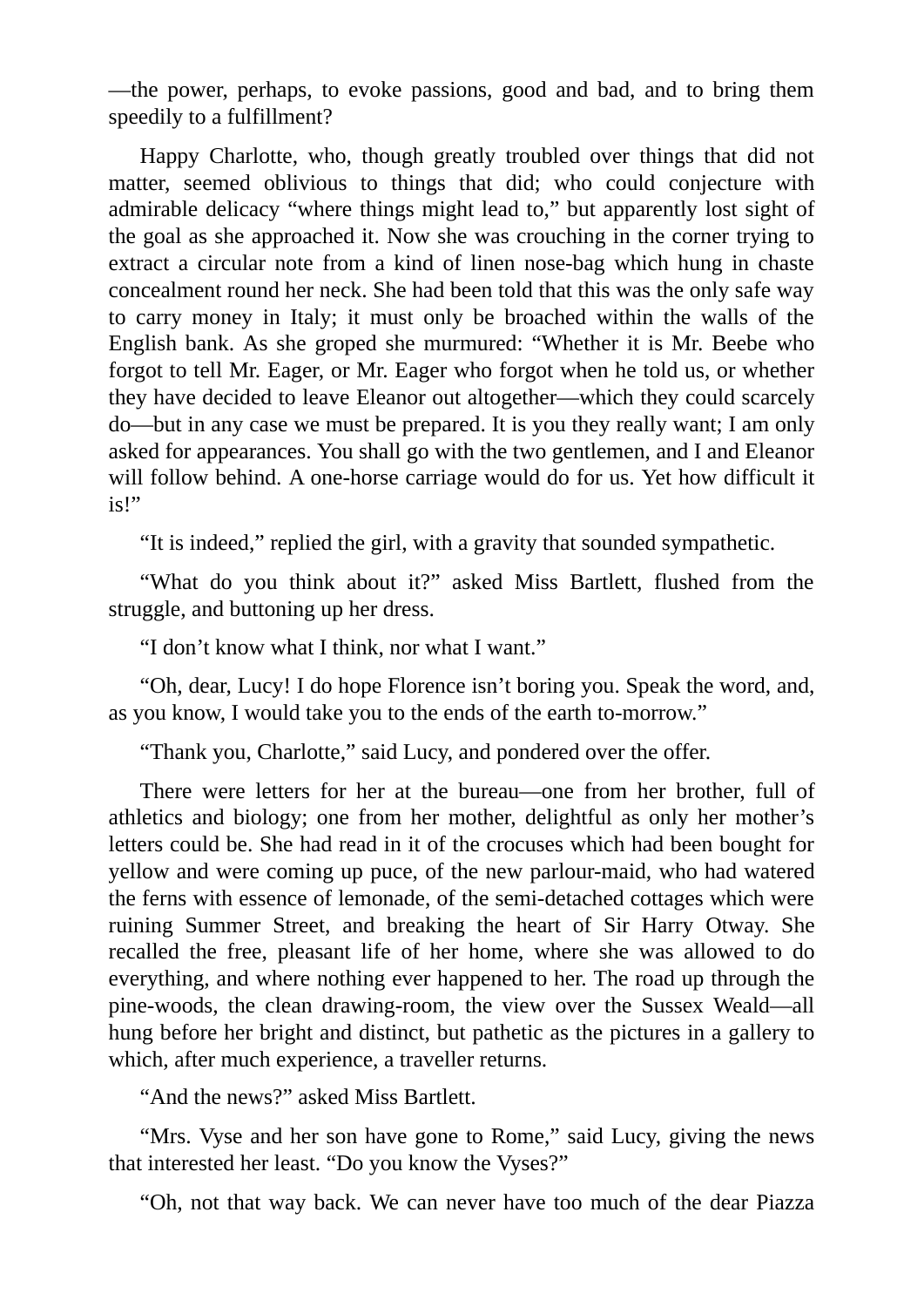Signoria."

"They're nice people, the Vyses. So clever—my idea of what's really clever. Don't you long to be in Rome?"

"I die for it!"

The Piazza Signoria is too stony to be brilliant. It has no grass, no flowers, no frescoes, no glittering walls of marble or comforting patches of ruddy brick. By an odd chance—unless we believe in a presiding genius of places the statues that relieve its severity suggest, not the innocence of childhood, nor the glorious bewilderment of youth, but the conscious achievements of maturity. Perseus and Judith, Hercules and Thusnelda, they have done or suffered something, and though they are immortal, immortality has come to them after experience, not before. Here, not only in the solitude of Nature, might a hero meet a goddess, or a heroine a god.

"Charlotte!" cried the girl suddenly. "Here's an idea. What if we popped off to Rome to-morrow—straight to the Vyses' hotel? For I do know what I want. I'm sick of Florence. No, you said you'd go to the ends of the earth! Do! Do!"

Miss Bartlett, with equal vivacity, replied:

"Oh, you droll person! Pray, what would become of your drive in the hills?"

They passed together through the gaunt beauty of the square, laughing over the unpractical suggestion.

# **Chapter VI: The Reverend Arthur Beebe, the Reverend Cuthbert Eager, Mr. Emerson, Mr. George Emerson, Miss Eleanor Lavish, Miss Charlotte Bartlett, and Miss Lucy Honeychurch Drive Out in Carriages to See a View; Italians Drive Them.**

It was Phaethon who drove them to Fiesole that memorable day, a youth all irresponsibility and fire, recklessly urging his master's horses up the stony hill. Mr. Beebe recognized him at once. Neither the Ages of Faith nor the Age of Doubt had touched him; he was Phaethon in Tuscany driving a cab. And it was Persephone whom he asked leave to pick up on the way, saying that she was his sister—Persephone, tall and slender and pale, returning with the Spring to her mother's cottage, and still shading her eyes from the unaccustomed light. To her Mr. Eager objected, saying that here was the thin edge of the wedge, and one must guard against imposition. But the ladies interceded, and when it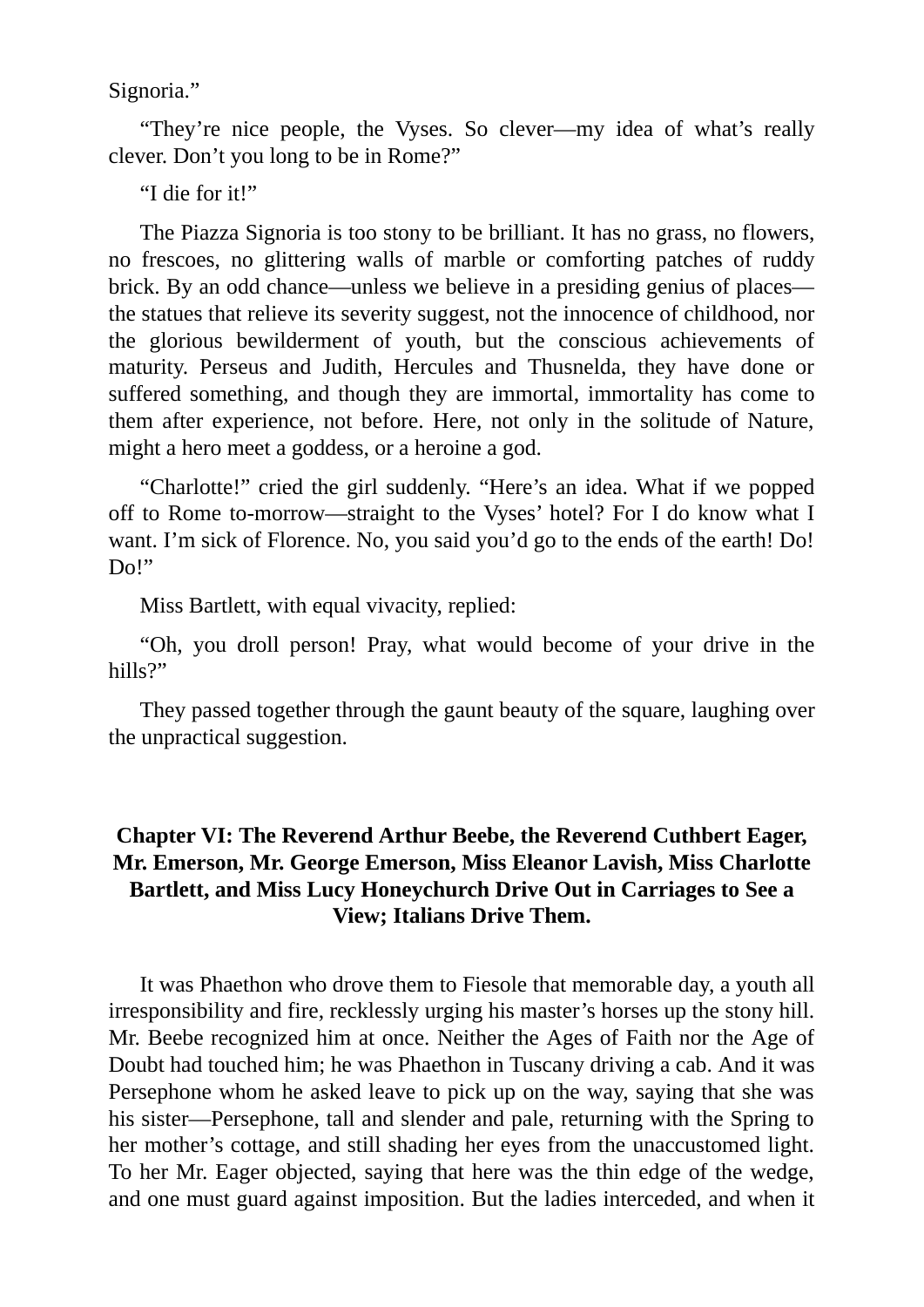had been made clear that it was a very great favour, the goddess was allowed to mount beside the god.

Phaethon at once slipped the left rein over her head, thus enabling himself to drive with his arm round her waist. She did not mind. Mr. Eager, who sat with his back to the horses, saw nothing of the indecorous proceeding, and continued his conversation with Lucy. The other two occupants of the carriage were old Mr. Emerson and Miss Lavish. For a dreadful thing had happened: Mr. Beebe, without consulting Mr. Eager, had doubled the size of the party. And though Miss Bartlett and Miss Lavish had planned all the morning how the people were to sit, at the critical moment when the carriages came round they lost their heads, and Miss Lavish got in with Lucy, while Miss Bartlett, with George Emerson and Mr. Beebe, followed on behind.

It was hard on the poor chaplain to have his partie carree thus transformed. Tea at a Renaissance villa, if he had ever meditated it, was now impossible. Lucy and Miss Bartlett had a certain style about them, and Mr. Beebe, though unreliable, was a man of parts. But a shoddy lady writer and a journalist who had murdered his wife in the sight of God—they should enter no villa at his introduction.

Lucy, elegantly dressed in white, sat erect and nervous amid these explosive ingredients, attentive to Mr. Eager, repressive towards Miss Lavish, watchful of old Mr. Emerson, hitherto fortunately asleep, thanks to a heavy lunch and the drowsy atmosphere of Spring. She looked on the expedition as the work of Fate. But for it she would have avoided George Emerson successfully. In an open manner he had shown that he wished to continue their intimacy. She had refused, not because she disliked him, but because she did not know what had happened, and suspected that he did know. And this frightened her.

For the real event—whatever it was—had taken place, not in the Loggia, but by the river. To behave wildly at the sight of death is pardonable. But to discuss it afterwards, to pass from discussion into silence, and through silence into sympathy, that is an error, not of a startled emotion, but of the whole fabric. There was really something blameworthy (she thought) in their joint contemplation of the shadowy stream, in the common impulse which had turned them to the house without the passing of a look or word. This sense of wickedness had been slight at first. She had nearly joined the party to the Torre del Gallo. But each time that she avoided George it became more imperative that she should avoid him again. And now celestial irony, working through her cousin and two clergymen, did not suffer her to leave Florence till she had made this expedition with him through the hills.

Meanwhile Mr. Eager held her in civil converse; their little tiff was over.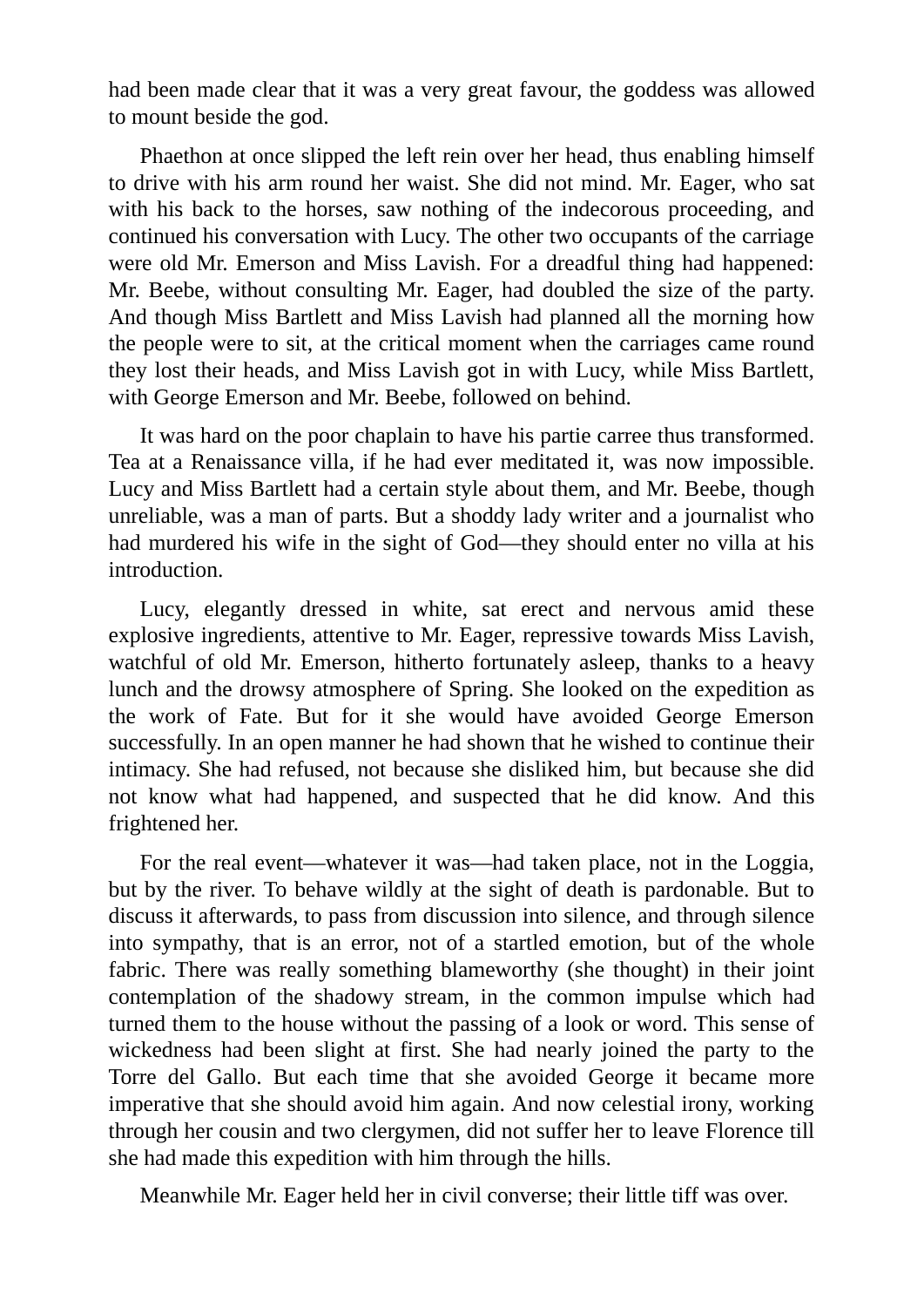"So, Miss Honeychurch, you are travelling? As a student of art?"

"Oh, dear me, no—oh, no!"

"Perhaps as a student of human nature," interposed Miss Lavish, "like myself?"

"Oh, no. I am here as a tourist."

"Oh, indeed," said Mr. Eager. "Are you indeed? If you will not think me rude, we residents sometimes pity you poor tourists not a little—handed about like a parcel of goods from Venice to Florence, from Florence to Rome, living herded together in pensions or hotels, quite unconscious of anything that is outside Baedeker, their one anxiety to get 'done' or 'through' and go on somewhere else. The result is, they mix up towns, rivers, palaces in one inextricable whirl. You know the American girl in Punch who says: 'Say, poppa, what did we see at Rome?' And the father replies: 'Why, guess Rome was the place where we saw the yaller dog.' There's travelling for you. Ha! ha! ha!"

"I quite agree," said Miss Lavish, who had several times tried to interrupt his mordant wit. "The narrowness and superficiality of the Anglo-Saxon tourist is nothing less than a menace."

"Quite so. Now, the English colony at Florence, Miss Honeychurch—and it is of considerable size, though, of course, not all equally—a few are here for trade, for example. But the greater part are students. Lady Helen Laverstock is at present busy over Fra Angelico. I mention her name because we are passing her villa on the left. No, you can only see it if you stand—no, do not stand; you will fall. She is very proud of that thick hedge. Inside, perfect seclusion. One might have gone back six hundred years. Some critics believe that her garden was the scene of The Decameron, which lends it an additional interest, does it not?"

"It does indeed!" cried Miss Lavish. "Tell me, where do they place the scene of that wonderful seventh day?"

But Mr. Eager proceeded to tell Miss Honeychurch that on the right lived Mr. Someone Something, an American of the best type—so rare!—and that the Somebody Elses were farther down the hill. "Doubtless you know her monographs in the series of 'Mediaeval Byways'? He is working at Gemistus Pletho. Sometimes as I take tea in their beautiful grounds I hear, over the wall, the electric tram squealing up the new road with its loads of hot, dusty, unintelligent tourists who are going to 'do' Fiesole in an hour in order that they may say they have been there, and I think—think—I think how little they think what lies so near them."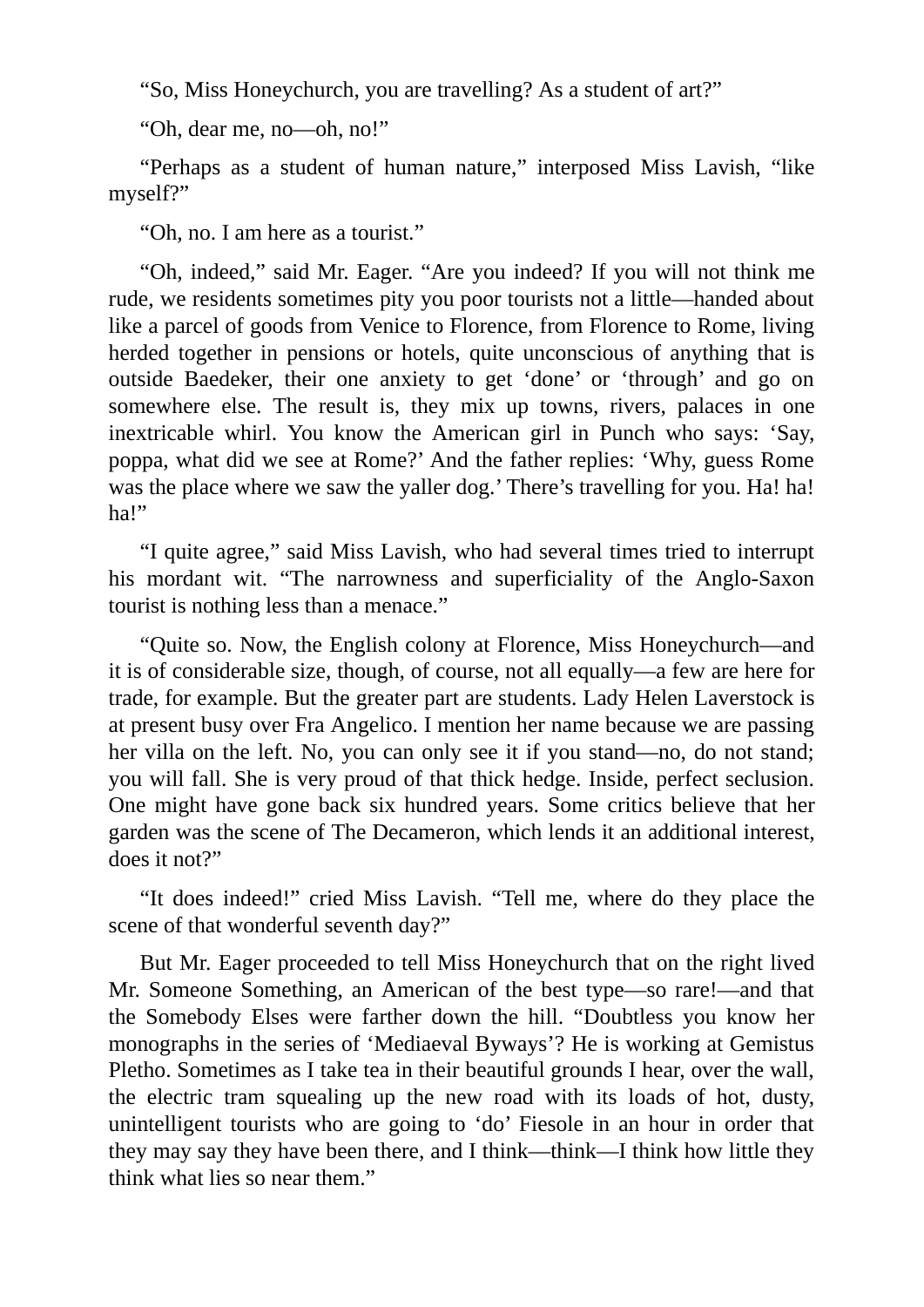During this speech the two figures on the box were sporting with each other disgracefully. Lucy had a spasm of envy. Granted that they wished to misbehave, it was pleasant for them to be able to do so. They were probably the only people enjoying the expedition. The carriage swept with agonizing jolts up through the Piazza of Fiesole and into the Settignano road.

"Piano! piano!" said Mr. Eager, elegantly waving his hand over his head.

"Va bene, signore, va bene, va bene," crooned the driver, and whipped his horses up again.

Now Mr. Eager and Miss Lavish began to talk against each other on the subject of Alessio Baldovinetti. Was he a cause of the Renaissance, or was he one of its manifestations? The other carriage was left behind. As the pace increased to a gallop the large, slumbering form of Mr. Emerson was thrown against the chaplain with the regularity of a machine.

"Piano! piano!" said he, with a martyred look at Lucy.

An extra lurch made him turn angrily in his seat. Phaethon, who for some time had been endeavouring to kiss Persephone, had just succeeded.

A little scene ensued, which, as Miss Bartlett said afterwards, was most unpleasant. The horses were stopped, the lovers were ordered to disentangle themselves, the boy was to lose his pourboire, the girl was immediately to get down.

"She is my sister," said he, turning round on them with piteous eyes.

Mr. Eager took the trouble to tell him that he was a liar.

Phaethon hung down his head, not at the matter of the accusation, but at its manner. At this point Mr. Emerson, whom the shock of stopping had awoke, declared that the lovers must on no account be separated, and patted them on the back to signify his approval. And Miss Lavish, though unwilling to ally him, felt bound to support the cause of Bohemianism.

"Most certainly I would let them be," she cried. "But I dare say I shall receive scant support. I have always flown in the face of the conventions all my life. This is what I call an adventure."

"We must not submit," said Mr. Eager. "I knew he was trying it on. He is treating us as if we were a party of Cook's tourists."

"Surely no!" said Miss Lavish, her ardour visibly decreasing.

The other carriage had drawn up behind, and sensible Mr. Beebe called out that after this warning the couple would be sure to behave themselves properly.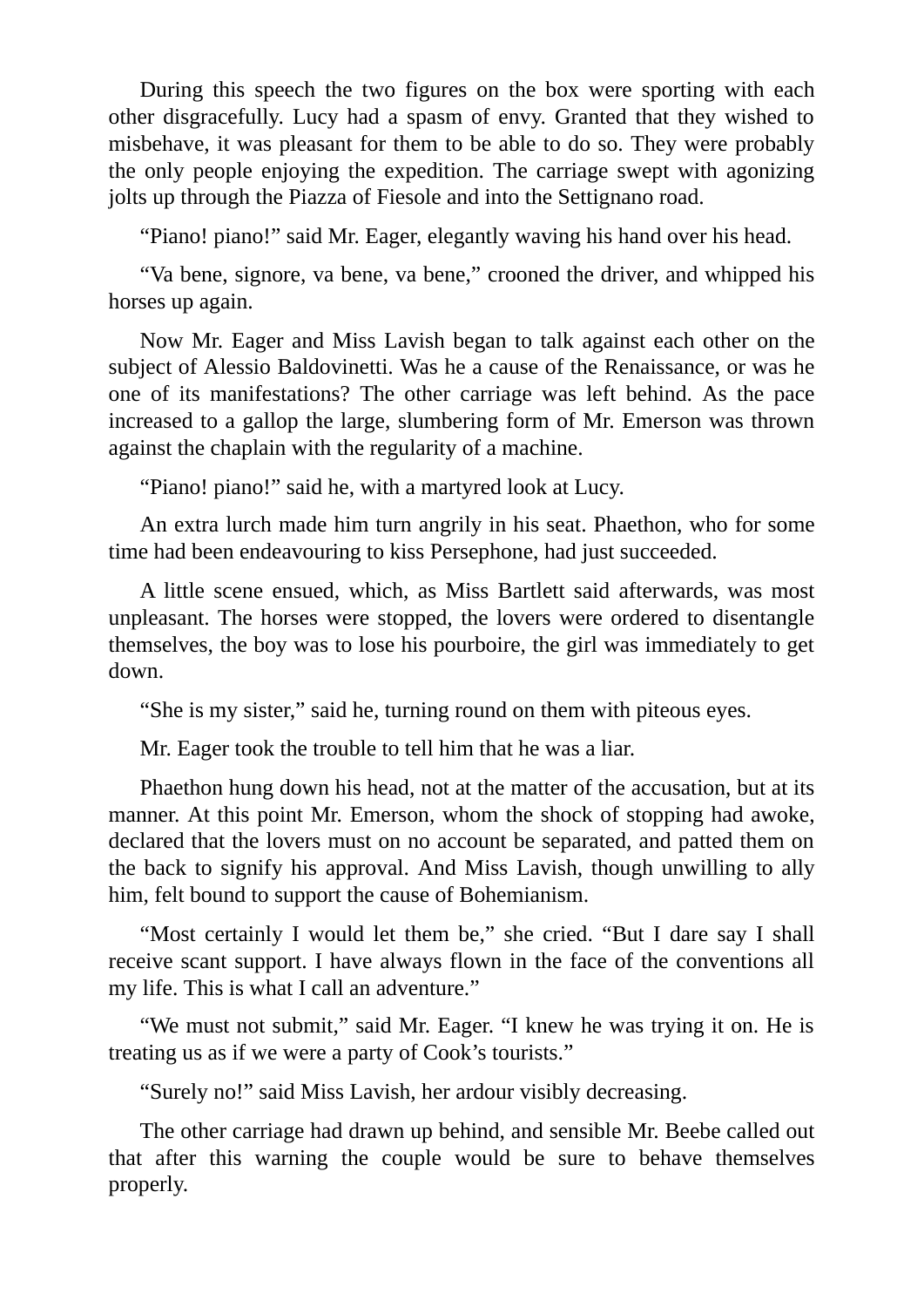"Leave them alone," Mr. Emerson begged the chaplain, of whom he stood in no awe. "Do we find happiness so often that we should turn it off the box when it happens to sit there? To be driven by lovers—A king might envy us, and if we part them it's more like sacrilege than anything I know."

Here the voice of Miss Bartlett was heard saying that a crowd had begun to collect.

Mr. Eager, who suffered from an over-fluent tongue rather than a resolute will, was determined to make himself heard. He addressed the driver again. Italian in the mouth of Italians is a deep-voiced stream, with unexpected cataracts and boulders to preserve it from monotony. In Mr. Eager's mouth it resembled nothing so much as an acid whistling fountain which played ever higher and higher, and quicker and quicker, and more and more shrilly, till abruptly it was turned off with a click.

"Signorina!" said the man to Lucy, when the display had ceased. Why should he appeal to Lucy?

"Signorina!" echoed Persephone in her glorious contralto. She pointed at the other carriage. Why?

For a moment the two girls looked at each other. Then Persephone got down from the box.

"Victory at last!" said Mr. Eager, smiting his hands together as the carriages started again.

"It is not victory," said Mr. Emerson. "It is defeat. You have parted two people who were happy."

Mr. Eager shut his eyes. He was obliged to sit next to Mr. Emerson, but he would not speak to him. The old man was refreshed by sleep, and took up the matter warmly. He commanded Lucy to agree with him; he shouted for support to his son.

"We have tried to buy what cannot be bought with money. He has bargained to drive us, and he is doing it. We have no rights over his soul."

Miss Lavish frowned. It is hard when a person you have classed as typically British speaks out of his character.

"He was not driving us well," she said. "He jolted us."

"That I deny. It was as restful as sleeping. Aha! he is jolting us now. Can you wonder? He would like to throw us out, and most certainly he is justified. And if I were superstitious I'd be frightened of the girl, too. It doesn't do to injure young people. Have you ever heard of Lorenzo de Medici?"

Miss Lavish bristled.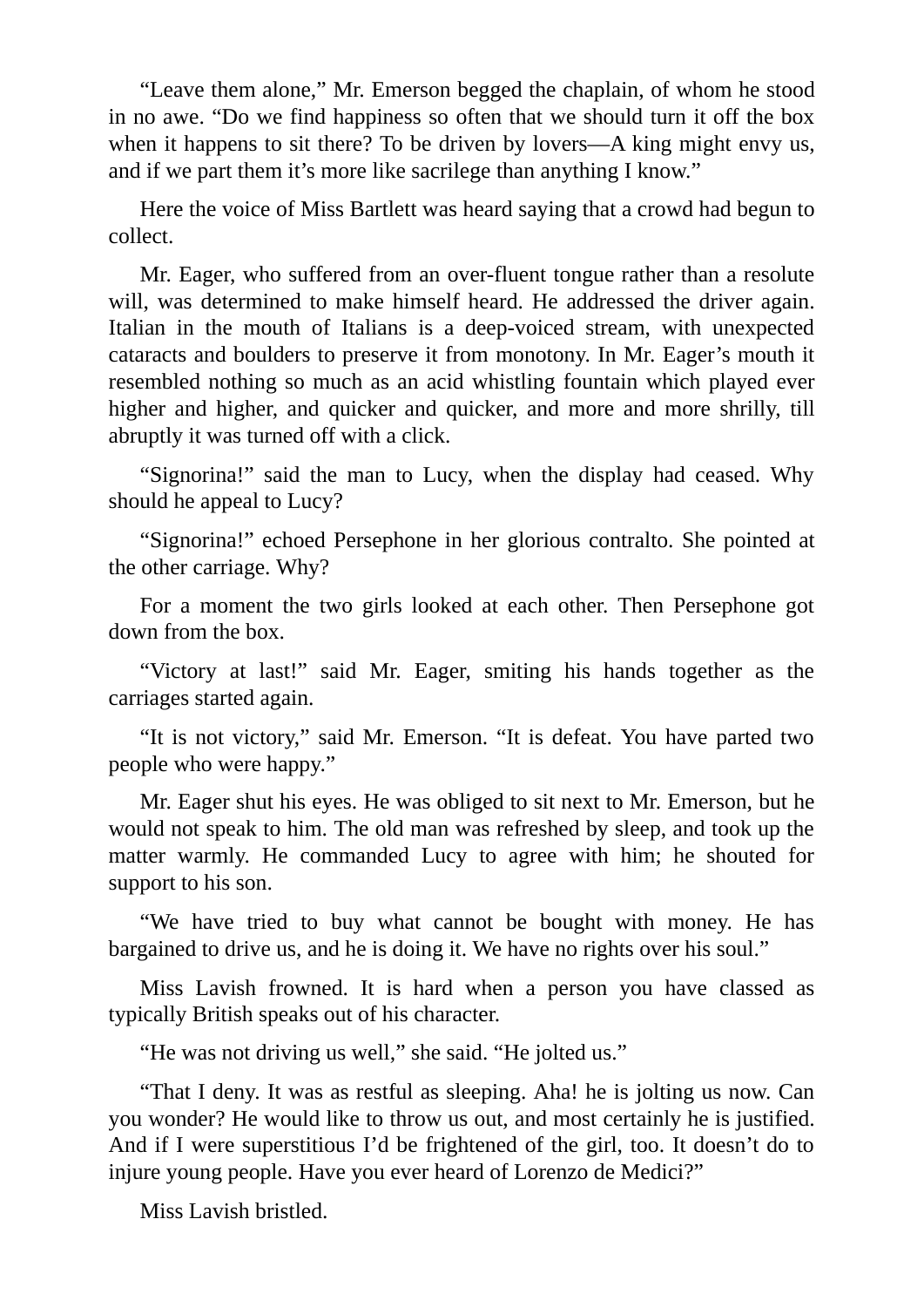"Most certainly I have. Do you refer to Lorenzo il Magnifico, or to Lorenzo, Duke of Urbino, or to Lorenzo surnamed Lorenzino on account of his diminutive stature?"

"The Lord knows. Possibly he does know, for I refer to Lorenzo the poet. He wrote a line—so I heard yesterday—which runs like this: 'Don't go fighting against the Spring.'"

Mr. Eager could not resist the opportunity for erudition.

"Non fate guerra al Maggio," he murmured. "'War not with the May' would render a correct meaning."

"The point is, we have warred with it. Look." He pointed to the Val d'Arno, which was visible far below them, through the budding trees. "Fifty miles of Spring, and we've come up to admire them. Do you suppose there's any difference between Spring in nature and Spring in man? But there we go, praising the one and condemning the other as improper, ashamed that the same laws work eternally through both."

No one encouraged him to talk. Presently Mr. Eager gave a signal for the carriages to stop and marshalled the party for their ramble on the hill. A hollow like a great amphitheatre, full of terraced steps and misty olives, now lay between them and the heights of Fiesole, and the road, still following its curve, was about to sweep on to a promontory which stood out in the plain. It was this promontory, uncultivated, wet, covered with bushes and occasional trees, which had caught the fancy of Alessio Baldovinetti nearly five hundred years before. He had ascended it, that diligent and rather obscure master, possibly with an eye to business, possibly for the joy of ascending. Standing there, he had seen that view of the Val d'Arno and distant Florence, which he afterwards had introduced not very effectively into his work. But where exactly had he stood? That was the question which Mr. Eager hoped to solve now. And Miss Lavish, whose nature was attracted by anything problematical, had become equally enthusiastic.

But it is not easy to carry the pictures of Alessio Baldovinetti in your head, even if you have remembered to look at them before starting. And the haze in the valley increased the difficulty of the quest.

The party sprang about from tuft to tuft of grass, their anxiety to keep together being only equalled by their desire to go different directions. Finally they split into groups. Lucy clung to Miss Bartlett and Miss Lavish; the Emersons returned to hold laborious converse with the drivers; while the two clergymen, who were expected to have topics in common, were left to each other.

The two elder ladies soon threw off the mask. In the audible whisper that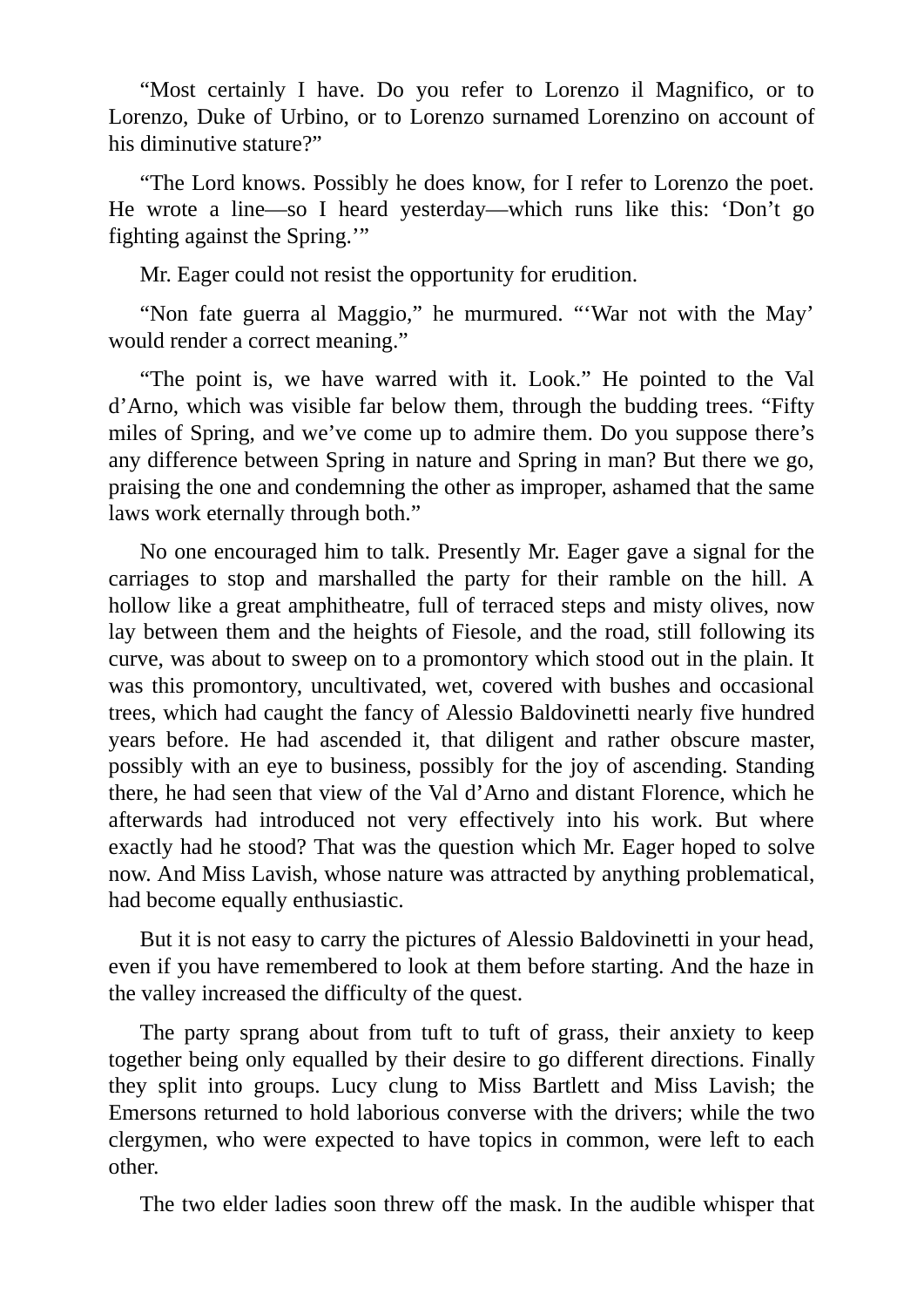was now so familiar to Lucy they began to discuss, not Alessio Baldovinetti, but the drive. Miss Bartlett had asked Mr. George Emerson what his profession was, and he had answered "the railway." She was very sorry that she had asked him. She had no idea that it would be such a dreadful answer, or she would not have asked him. Mr. Beebe had turned the conversation so cleverly, and she hoped that the young man was not very much hurt at her asking him.

"The railway!" gasped Miss Lavish. "Oh, but I shall die! Of course it was the railway!" She could not control her mirth. "He is the image of a porter on, on the South-Eastern."

"Eleanor, be quiet," plucking at her vivacious companion. "Hush! They'll hear—the Emersons—"

"I can't stop. Let me go my wicked way. A porter—"

"Eleanor!"

"I'm sure it's all right," put in Lucy. "The Emersons won't hear, and they wouldn't mind if they did."

Miss Lavish did not seem pleased at this.

"Miss Honeychurch listening!" she said rather crossly. "Pouf! Wouf! You naughty girl! Go away!"

"Oh, Lucy, you ought to be with Mr. Eager, I'm sure."

"I can't find them now, and I don't want to either."

"Mr. Eager will be offended. It is your party."

"Please, I'd rather stop here with you."

"No, I agree," said Miss Lavish. "It's like a school feast; the boys have got separated from the girls. Miss Lucy, you are to go. We wish to converse on high topics unsuited for your ear."

The girl was stubborn. As her time at Florence drew to its close she was only at ease amongst those to whom she felt indifferent. Such a one was Miss Lavish, and such for the moment was Charlotte. She wished she had not called attention to herself; they were both annoyed at her remark and seemed determined to get rid of her.

"How tired one gets," said Miss Bartlett. "Oh, I do wish Freddy and your mother could be here."

Unselfishness with Miss Bartlett had entirely usurped the functions of enthusiasm. Lucy did not look at the view either. She would not enjoy anything till she was safe at Rome.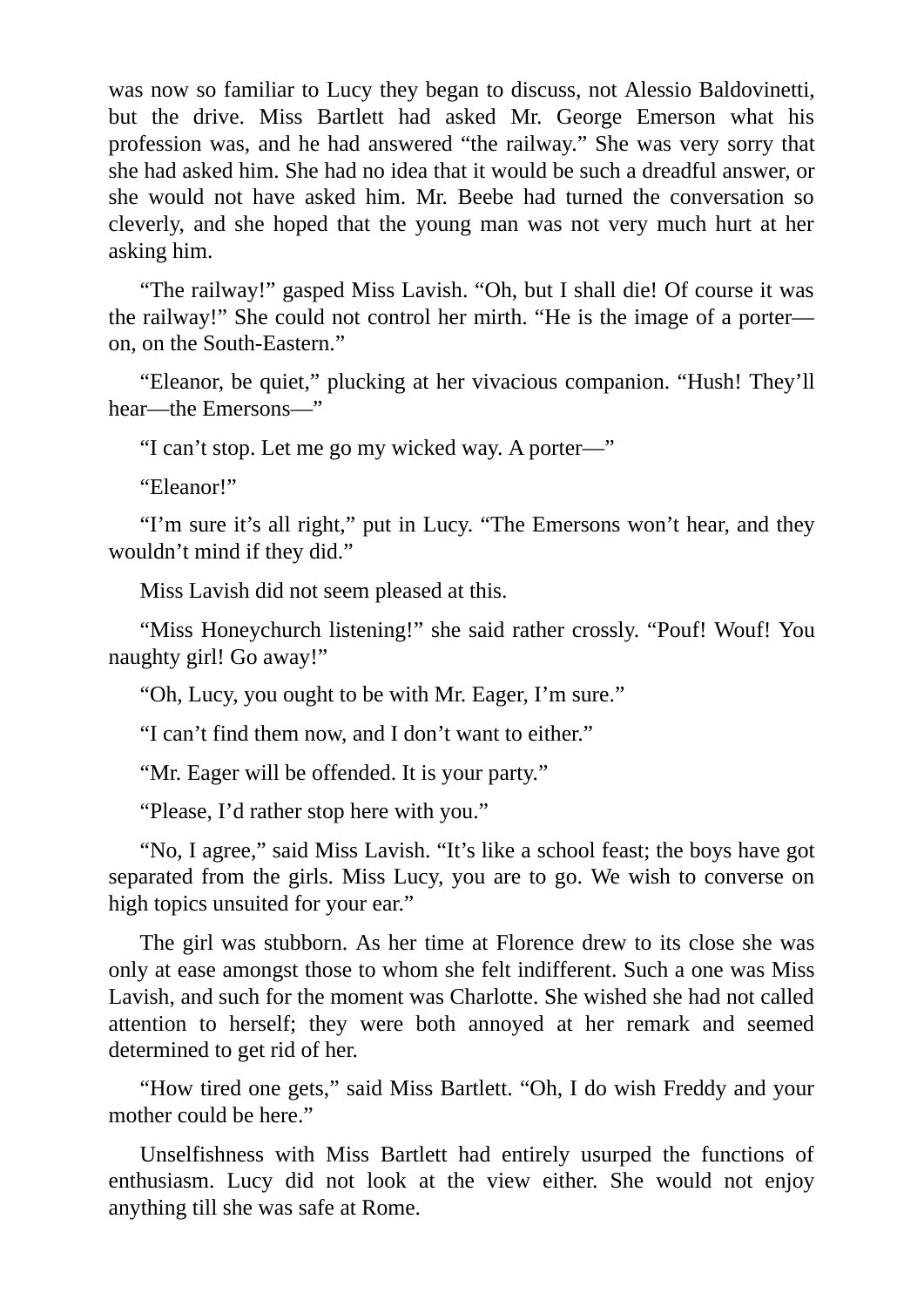"Then sit you down," said Miss Lavish. "Observe my foresight."

With many a smile she produced two of those mackintosh squares that protect the frame of the tourist from damp grass or cold marble steps. She sat on one; who was to sit on the other?

"Lucy; without a moment's doubt, Lucy. The ground will do for me. Really I have not had rheumatism for years. If I do feel it coming on I shall stand. Imagine your mother's feelings if I let you sit in the wet in your white linen." She sat down heavily where the ground looked particularly moist. "Here we are, all settled delightfully. Even if my dress is thinner it will not show so much, being brown. Sit down, dear; you are too unselfish; you don't assert yourself enough." She cleared her throat. "Now don't be alarmed; this isn't a cold. It's the tiniest cough, and I have had it three days. It's nothing to do with sitting here at all."

There was only one way of treating the situation. At the end of five minutes Lucy departed in search of Mr. Beebe and Mr. Eager, vanquished by the mackintosh square.

She addressed herself to the drivers, who were sprawling in the carriages, perfuming the cushions with cigars. The miscreant, a bony young man scorched black by the sun, rose to greet her with the courtesy of a host and the assurance of a relative.

"Dove?" said Lucy, after much anxious thought.

His face lit up. Of course he knew where. Not so far either. His arm swept three-fourths of the horizon. He should just think he did know where. He pressed his finger-tips to his forehead and then pushed them towards her, as if oozing with visible extract of knowledge.

More seemed necessary. What was the Italian for "clergyman"?

"Dove buoni uomini?" said she at last.

Good? Scarcely the adjective for those noble beings! He showed her his cigar.

"Uno—piu—piccolo," was her next remark, implying "Has the cigar been given to you by Mr. Beebe, the smaller of the two good men?"

She was correct as usual. He tied the horse to a tree, kicked it to make it stay quiet, dusted the carriage, arranged his hair, remoulded his hat, encouraged his moustache, and in rather less than a quarter of a minute was ready to conduct her. Italians are born knowing the way. It would seem that the whole earth lay before them, not as a map, but as a chess-board, whereon they continually behold the changing pieces as well as the squares. Any one can find places, but the finding of people is a gift from God.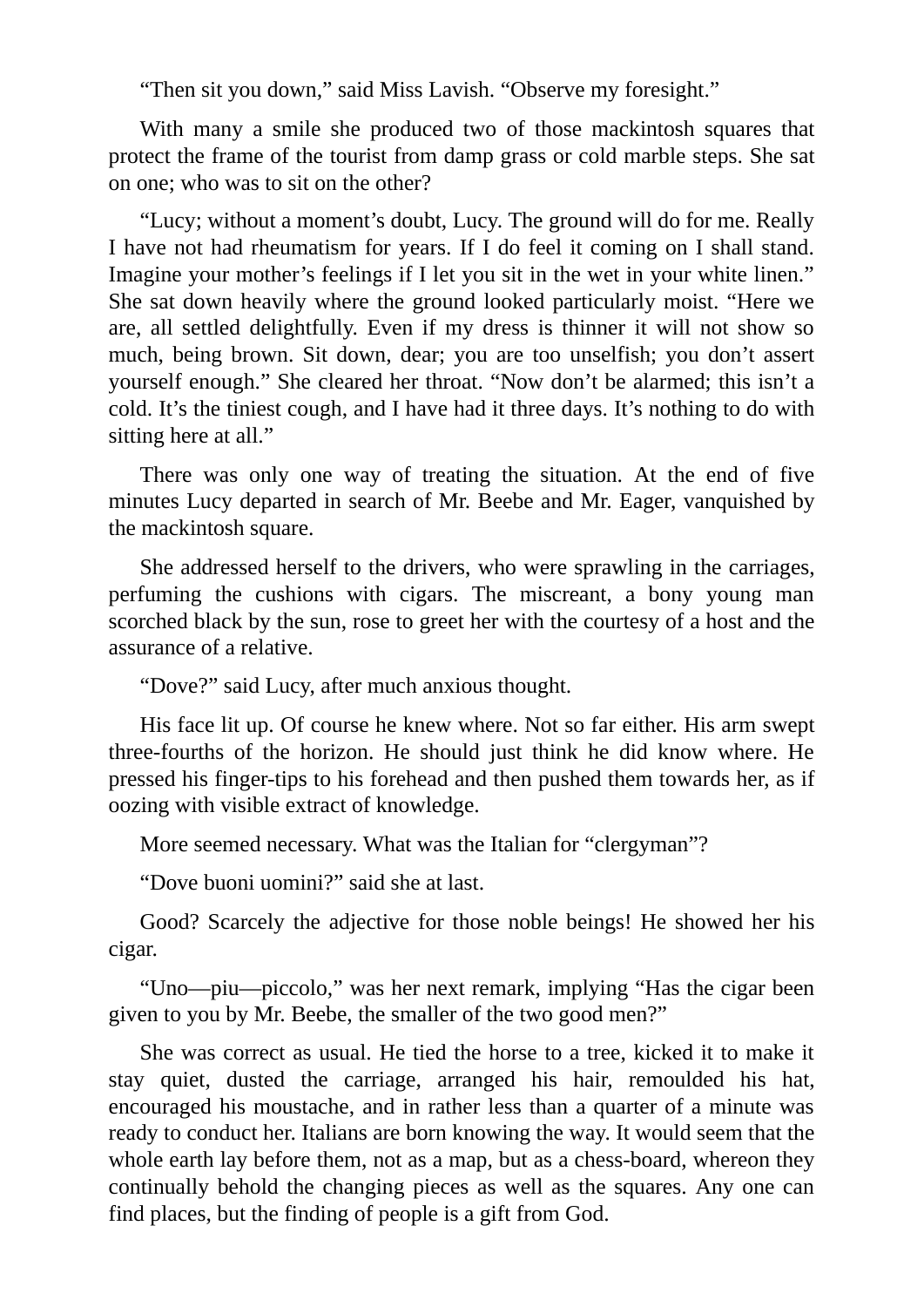He only stopped once, to pick her some great blue violets. She thanked him with real pleasure. In the company of this common man the world was beautiful and direct. For the first time she felt the influence of Spring. His arm swept the horizon gracefully; violets, like other things, existed in great profusion there; "would she like to see them?"

"Ma buoni uomini."

He bowed. Certainly. Good men first, violets afterwards. They proceeded briskly through the undergrowth, which became thicker and thicker. They were nearing the edge of the promontory, and the view was stealing round them, but the brown network of the bushes shattered it into countless pieces. He was occupied in his cigar, and in holding back the pliant boughs. She was rejoicing in her escape from dullness. Not a step, not a twig, was unimportant to her.

"What is that?"

There was a voice in the wood, in the distance behind them. The voice of Mr. Eager? He shrugged his shoulders. An Italian's ignorance is sometimes more remarkable than his knowledge. She could not make him understand that perhaps they had missed the clergymen. The view was forming at last; she could discern the river, the golden plain, other hills.

"Eccolo!" he exclaimed.

At the same moment the ground gave way, and with a cry she fell out of the wood. Light and beauty enveloped her. She had fallen on to a little open terrace, which was covered with violets from end to end.

"Courage!" cried her companion, now standing some six feet above. "Courage and love."

She did not answer. From her feet the ground sloped sharply into view, and violets ran down in rivulets and streams and cataracts, irrigating the hillside with blue, eddying round the tree stems collecting into pools in the hollows, covering the grass with spots of azure foam. But never again were they in such profusion; this terrace was the well-head, the primal source whence beauty gushed out to water the earth.

Standing at its brink, like a swimmer who prepares, was the good man. But he was not the good man that she had expected, and he was alone.

George had turned at the sound of her arrival. For a moment he contemplated her, as one who had fallen out of heaven. He saw radiant joy in her face, he saw the flowers beat against her dress in blue waves. The bushes above them closed. He stepped quickly forward and kissed her.

Before she could speak, almost before she could feel, a voice called,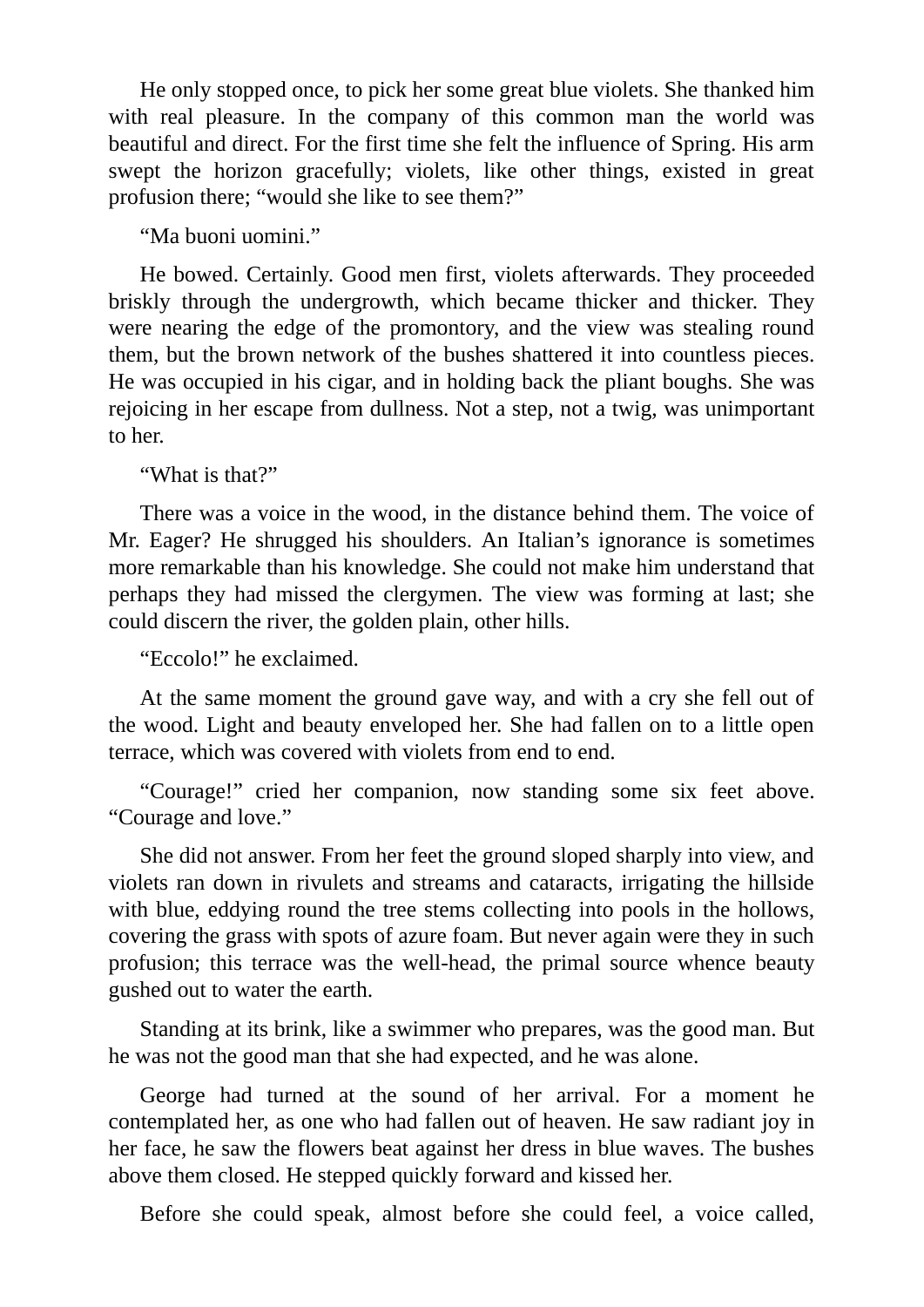"Lucy! Lucy! Lucy!" The silence of life had been broken by Miss Bartlett who stood brown against the view.

#### **Chapter VII: They Return**

Some complicated game had been playing up and down the hillside all the afternoon. What it was and exactly how the players had sided, Lucy was slow to discover. Mr. Eager had met them with a questioning eye. Charlotte had repulsed him with much small talk. Mr. Emerson, seeking his son, was told whereabouts to find him. Mr. Beebe, who wore the heated aspect of a neutral, was bidden to collect the factions for the return home. There was a general sense of groping and bewilderment. Pan had been amongst them—not the great god Pan, who has been buried these two thousand years, but the little god Pan, who presides over social contretemps and unsuccessful picnics. Mr. Beebe had lost everyone, and had consumed in solitude the tea-basket which he had brought up as a pleasant surprise. Miss Lavish had lost Miss Bartlett. Lucy had lost Mr. Eager. Mr. Emerson had lost George. Miss Bartlett had lost a mackintosh square. Phaethon had lost the game.

That last fact was undeniable. He climbed on to the box shivering, with his collar up, prophesying the swift approach of bad weather. "Let us go immediately," he told them. "The signorino will walk."

"All the way? He will be hours," said Mr. Beebe.

"Apparently. I told him it was unwise." He would look no one in the face; perhaps defeat was particularly mortifying for him. He alone had played skilfully, using the whole of his instinct, while the others had used scraps of their intelligence. He alone had divined what things were, and what he wished them to be. He alone had interpreted the message that Lucy had received five days before from the lips of a dying man. Persephone, who spends half her life in the grave—she could interpret it also. Not so these English. They gain knowledge slowly, and perhaps too late.

The thoughts of a cab-driver, however just, seldom affect the lives of his employers. He was the most competent of Miss Bartlett's opponents, but infinitely the least dangerous. Once back in the town, he and his insight and his knowledge would trouble English ladies no more. Of course, it was most unpleasant; she had seen his black head in the bushes; he might make a tavern story out of it. But after all, what have we to do with taverns? Real menace belongs to the drawing-room. It was of drawing-room people that Miss Bartlett thought as she journeyed downwards towards the fading sun. Lucy sat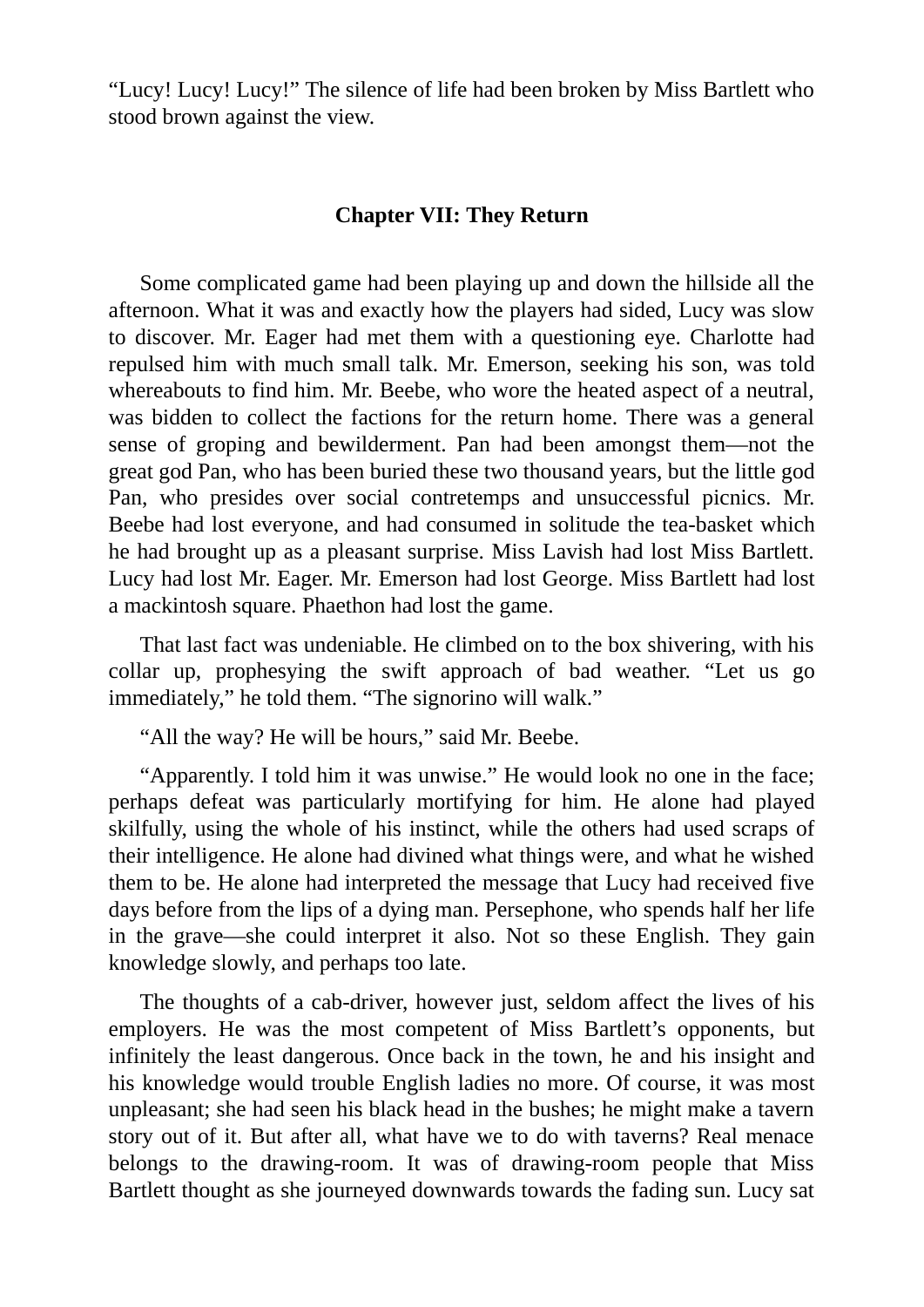beside her; Mr. Eager sat opposite, trying to catch her eye; he was vaguely suspicious. They spoke of Alessio Baldovinetti.

Rain and darkness came on together. The two ladies huddled together under an inadequate parasol. There was a lightning flash, and Miss Lavish who was nervous, screamed from the carriage in front. At the next flash, Lucy screamed also. Mr. Eager addressed her professionally:

"Courage, Miss Honeychurch, courage and faith. If I might say so, there is something almost blasphemous in this horror of the elements. Are we seriously to suppose that all these clouds, all this immense electrical display, is simply called into existence to extinguish you or me?"

"No—of course—"

"Even from the scientific standpoint the chances against our being struck are enormous. The steel knives, the only articles which might attract the current, are in the other carriage. And, in any case, we are infinitely safer than if we were walking. Courage—courage and faith."

Under the rug, Lucy felt the kindly pressure of her cousin's hand. At times our need for a sympathetic gesture is so great that we care not what exactly it signifies or how much we may have to pay for it afterwards. Miss Bartlett, by this timely exercise of her muscles, gained more than she would have got in hours of preaching or cross examination.

She renewed it when the two carriages stopped, half into Florence.

"Mr. Eager!" called Mr. Beebe. "We want your assistance. Will you interpret for us?"

"George!" cried Mr. Emerson. "Ask your driver which way George went. The boy may lose his way. He may be killed."

"Go, Mr. Eager," said Miss Bartlett, "don't ask our driver; our driver is no help. Go and support poor Mr. Beebe—, he is nearly demented."

"He may be killed!" cried the old man. "He may be killed!"

"Typical behaviour," said the chaplain, as he quitted the carriage. "In the presence of reality that kind of person invariably breaks down."

"What does he know?" whispered Lucy as soon as they were alone. "Charlotte, how much does Mr. Eager know?"

"Nothing, dearest; he knows nothing. But—" she pointed at the driver-"HE knows everything. Dearest, had we better? Shall I?" She took out her purse. "It is dreadful to be entangled with low-class people. He saw it all." Tapping Phaethon's back with her guide-book, she said, "Silenzio!" and offered him a franc.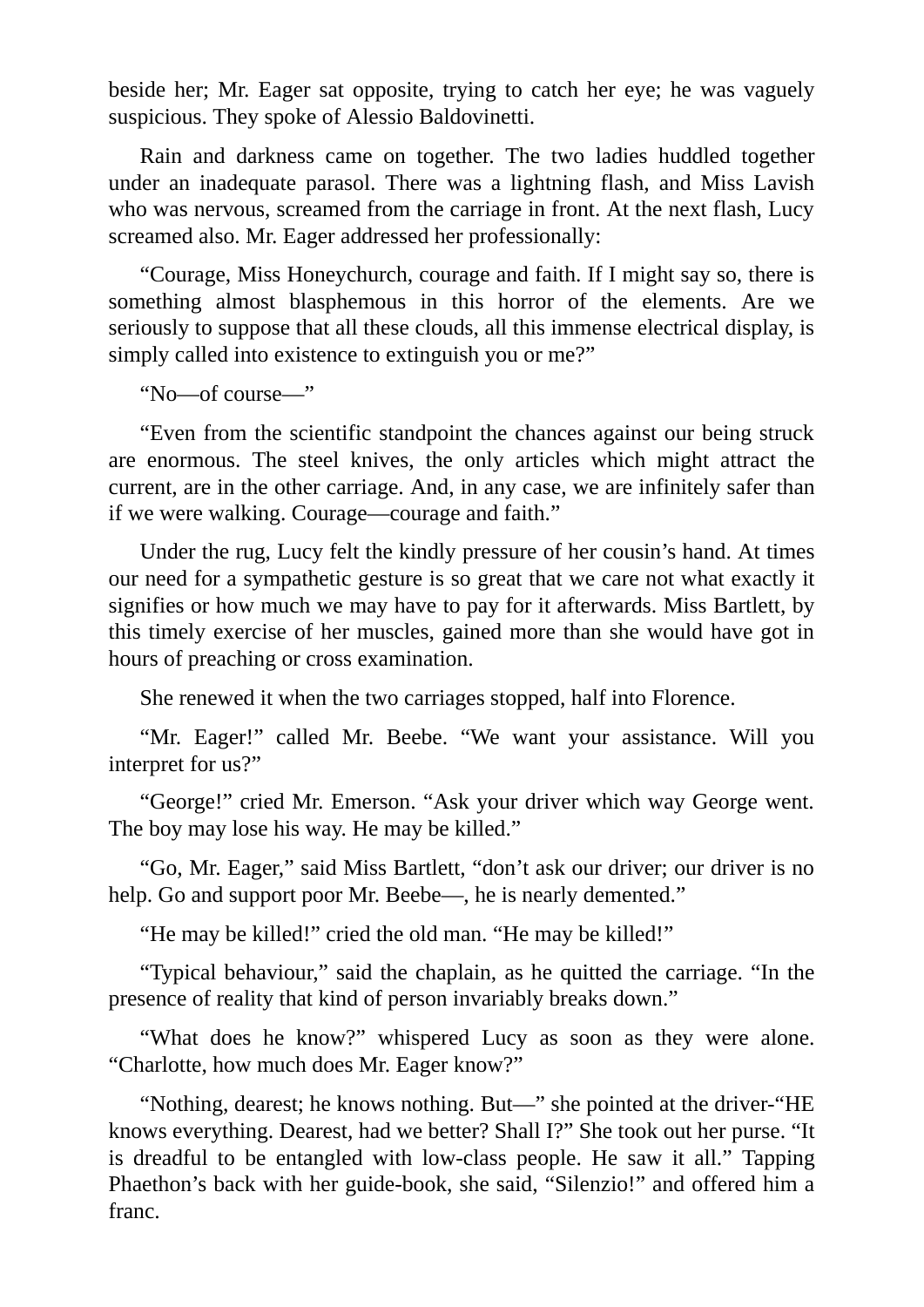"Va bene," he replied, and accepted it. As well this ending to his day as any. But Lucy, a mortal maid, was disappointed in him.

There was an explosion up the road. The storm had struck the overhead wire of the tramline, and one of the great supports had fallen. If they had not stopped perhaps they might have been hurt. They chose to regard it as a miraculous preservation, and the floods of love and sincerity, which fructify every hour of life, burst forth in tumult. They descended from the carriages; they embraced each other. It was as joyful to be forgiven past unworthinesses as to forgive them. For a moment they realized vast possibilities of good.

The older people recovered quickly. In the very height of their emotion they knew it to be unmanly or unladylike. Miss Lavish calculated that, even if they had continued, they would not have been caught in the accident. Mr. Eager mumbled a temperate prayer. But the drivers, through miles of dark squalid road, poured out their souls to the dryads and the saints, and Lucy poured out hers to her cousin.

"Charlotte, dear Charlotte, kiss me. Kiss me again. Only you can understand me. You warned me to be careful. And I—I thought I was developing."

"Do not cry, dearest. Take your time."

"I have been obstinate and silly—worse than you know, far worse. Once by the river—Oh, but he isn't killed—he wouldn't be killed, would he?"

The thought disturbed her repentance. As a matter of fact, the storm was worst along the road; but she had been near danger, and so she thought it must be near to everyone.

"I trust not. One would always pray against that."

"He is really—I think he was taken by surprise, just as I was before. But this time I'm not to blame; I want you to believe that. I simply slipped into those violets. No, I want to be really truthful. I am a little to blame. I had silly thoughts. The sky, you know, was gold, and the ground all blue, and for a moment he looked like someone in a book."

"In a book?"

"Heroes—gods—the nonsense of schoolgirls."

"And then?"

"But, Charlotte, you know what happened then."

Miss Bartlett was silent. Indeed, she had little more to learn. With a certain amount of insight she drew her young cousin affectionately to her. All the way back Lucy's body was shaken by deep sighs, which nothing could repress.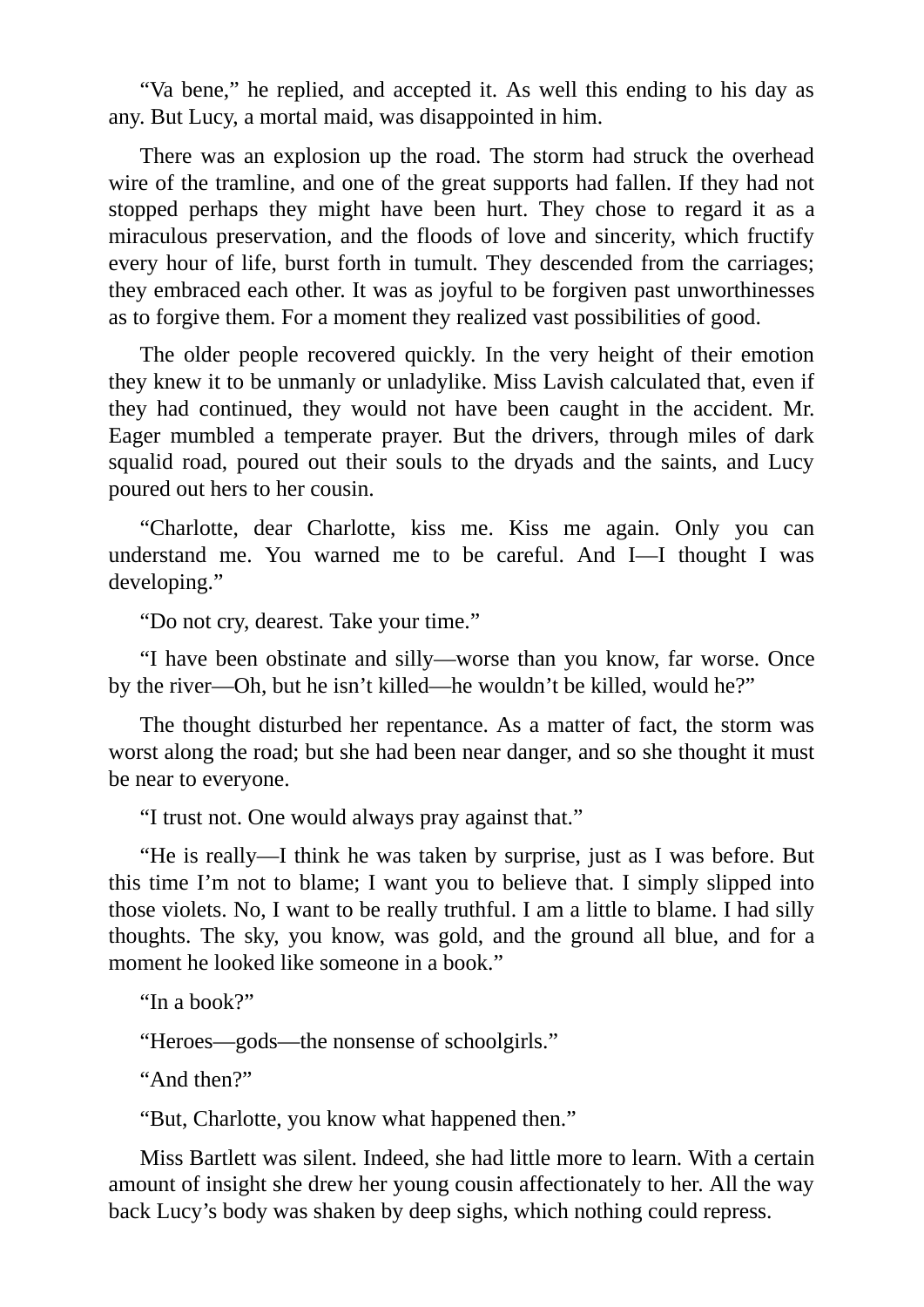"I want to be truthful," she whispered. "It is so hard to be absolutely truthful."

"Don't be troubled, dearest. Wait till you are calmer. We will talk it over before bed-time in my room."

So they re-entered the city with hands clasped. It was a shock to the girl to find how far emotion had ebbed in others. The storm had ceased, and Mr. Emerson was easier about his son. Mr. Beebe had regained good humour, and Mr. Eager was already snubbing Miss Lavish. Charlotte alone she was sure of —Charlotte, whose exterior concealed so much insight and love.

The luxury of self-exposure kept her almost happy through the long evening. She thought not so much of what had happened as of how she should describe it. All her sensations, her spasms of courage, her moments of unreasonable joy, her mysterious discontent, should be carefully laid before her cousin. And together in divine confidence they would disentangle and interpret them all.

"At last," thought she, "I shall understand myself. I shan't again be troubled by things that come out of nothing, and mean I don't know what."

Miss Alan asked her to play. She refused vehemently. Music seemed to her the employment of a child. She sat close to her cousin, who, with commendable patience, was listening to a long story about lost luggage. When it was over she capped it by a story of her own. Lucy became rather hysterical with the delay. In vain she tried to check, or at all events to accelerate, the tale. It was not till a late hour that Miss Bartlett had recovered her luggage and could say in her usual tone of gentle reproach:

"Well, dear, I at all events am ready for Bedfordshire. Come into my room, and I will give a good brush to your hair."

With some solemnity the door was shut, and a cane chair placed for the girl. Then Miss Bartlett said "So what is to be done?"

She was unprepared for the question. It had not occurred to her that she would have to do anything. A detailed exhibition of her emotions was all that she had counted upon.

"What is to be done? A point, dearest, which you alone can settle."

The rain was streaming down the black windows, and the great room felt damp and chilly, One candle burnt trembling on the chest of drawers close to Miss Bartlett's toque, which cast monstrous and fantastic shadows on the bolted door. A tram roared by in the dark, and Lucy felt unaccountably sad, though she had long since dried her eyes. She lifted them to the ceiling, where the griffins and bassoons were colourless and vague, the very ghosts of joy.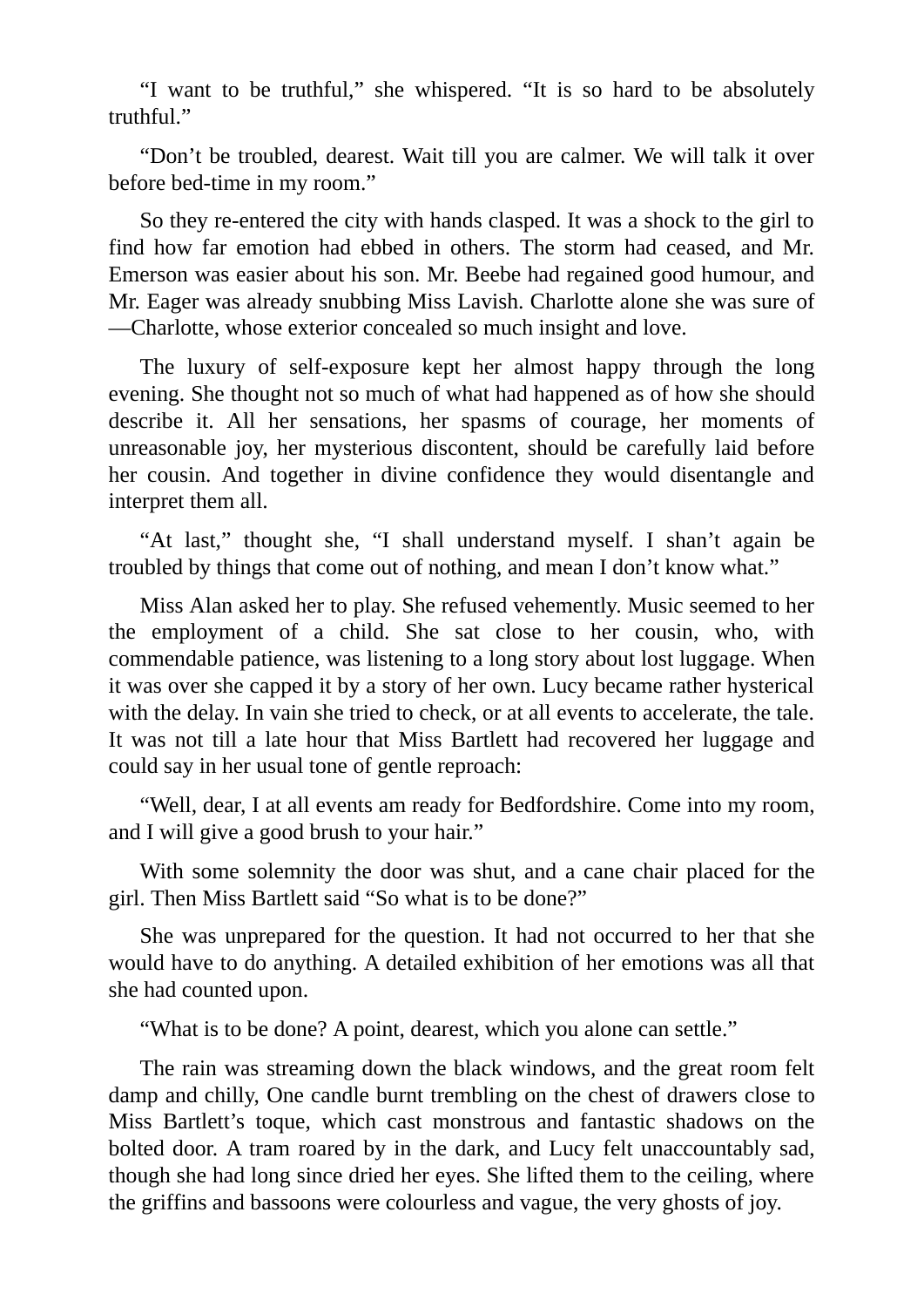"It has been raining for nearly four hours," she said at last.

Miss Bartlett ignored the remark.

"How do you propose to silence him?"

"The driver?"

"My dear girl, no; Mr. George Emerson."

Lucy began to pace up and down the room.

"I don't understand," she said at last.

She understood very well, but she no longer wished to be absolutely truthful.

"How are you going to stop him talking about it?"

"I have a feeling that talk is a thing he will never do."

"I, too, intend to judge him charitably. But unfortunately I have met the type before. They seldom keep their exploits to themselves."

"Exploits?" cried Lucy, wincing under the horrible plural.

"My poor dear, did you suppose that this was his first? Come here and listen to me. I am only gathering it from his own remarks. Do you remember that day at lunch when he argued with Miss Alan that liking one person is an extra reason for liking another?"

"Yes," said Lucy, whom at the time the argument had pleased.

"Well, I am no prude. There is no need to call him a wicked young man, but obviously he is thoroughly unrefined. Let us put it down to his deplorable antecedents and education, if you wish. But we are no farther on with our question. What do you propose to do?"

An idea rushed across Lucy's brain, which, had she thought of it sooner and made it part of her, might have proved victorious.

"I propose to speak to him," said she.

Miss Bartlett uttered a cry of genuine alarm.

"You see, Charlotte, your kindness—I shall never forget it. But—as you said—it is my affair. Mine and his."

"And you are going to IMPLORE him, to BEG him to keep silence?"

"Certainly not. There would be no difficulty. Whatever you ask him he answers, yes or no; then it is over. I have been frightened of him. But now I am not one little bit."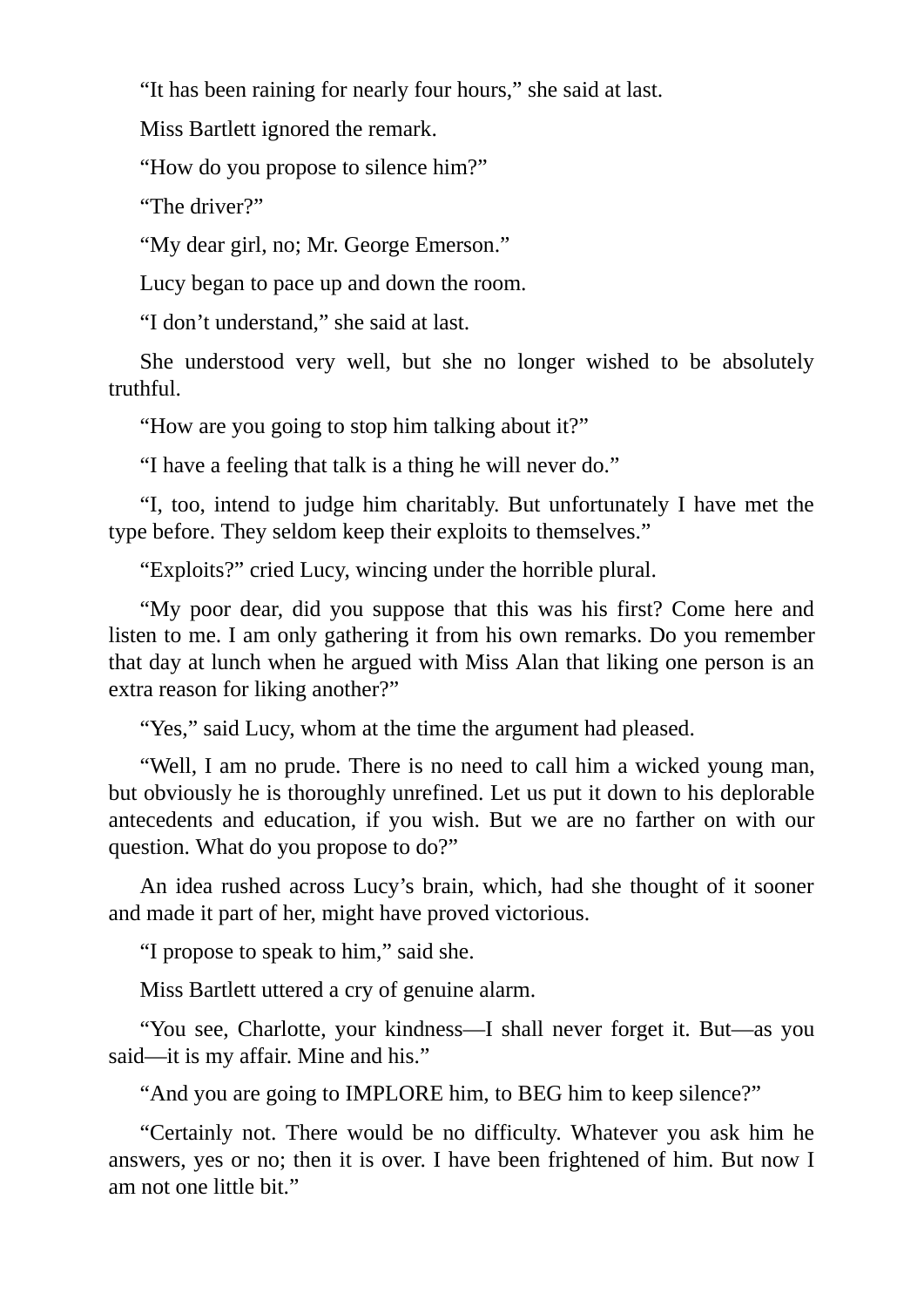"But we fear him for you, dear. You are so young and inexperienced, you have lived among such nice people, that you cannot realize what men can be how they can take a brutal pleasure in insulting a woman whom her sex does not protect and rally round. This afternoon, for example, if I had not arrived, what would have happened?"

"I can't think," said Lucy gravely.

Something in her voice made Miss Bartlett repeat her question, intoning it more vigorously.

"What would have happened if I hadn't arrived?"

"I can't think," said Lucy again.

"When he insulted you, how would you have replied?"

"I hadn't time to think. You came."

"Yes, but won't you tell me now what you would have done?"

"I should have—" She checked herself, and broke the sentence off. She went up to the dripping window and strained her eyes into the darkness. She could not think what she would have done.

"Come away from the window, dear," said Miss Bartlett. "You will be seen from the road."

Lucy obeyed. She was in her cousin's power. She could not modulate out the key of self-abasement in which she had started. Neither of them referred again to her suggestion that she should speak to George and settle the matter, whatever it was, with him.

Miss Bartlett became plaintive.

"Oh, for a real man! We are only two women, you and I. Mr. Beebe is hopeless. There is Mr. Eager, but you do not trust him. Oh, for your brother! He is young, but I know that his sister's insult would rouse in him a very lion. Thank God, chivalry is not yet dead. There are still left some men who can reverence woman."

As she spoke, she pulled off her rings, of which she wore several, and ranged them upon the pin cushion. Then she blew into her gloves and said:

"It will be a push to catch the morning train, but we must try."

"What train?"

"The train to Rome." She looked at her gloves critically.

The girl received the announcement as easily as it had been given.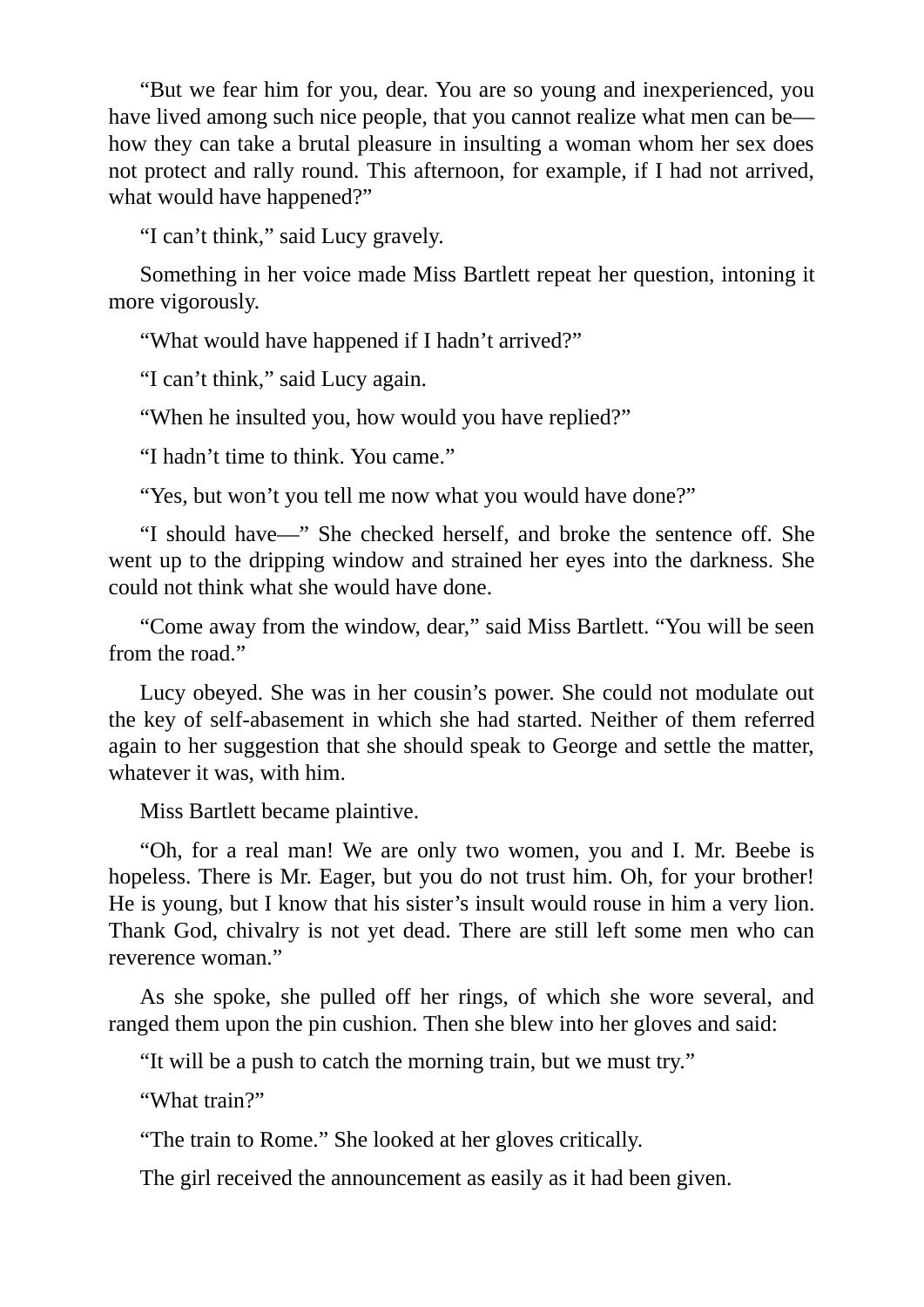"When does the train to Rome go?"

"At eight."

"Signora Bertolini would be upset."

"We must face that," said Miss Bartlett, not liking to say that she had given notice already.

"She will make us pay for a whole week's pension."

"I expect she will. However, we shall be much more comfortable at the Vyses' hotel. Isn't afternoon tea given there for nothing?"

"Yes, but they pay extra for wine." After this remark she remained motionless and silent. To her tired eyes Charlotte throbbed and swelled like a ghostly figure in a dream.

They began to sort their clothes for packing, for there was no time to lose, if they were to catch the train to Rome. Lucy, when admonished, began to move to and fro between the rooms, more conscious of the discomforts of packing by candlelight than of a subtler ill. Charlotte, who was practical without ability, knelt by the side of an empty trunk, vainly endeavouring to pave it with books of varying thickness and size. She gave two or three sighs, for the stooping posture hurt her back, and, for all her diplomacy, she felt that she was growing old. The girl heard her as she entered the room, and was seized with one of those emotional impulses to which she could never attribute a cause. She only felt that the candle would burn better, the packing go easier, the world be happier, if she could give and receive some human love. The impulse had come before to-day, but never so strongly. She knelt down by her cousin's side and took her in her arms.

Miss Bartlett returned the embrace with tenderness and warmth. But she was not a stupid woman, and she knew perfectly well that Lucy did not love her, but needed her to love. For it was in ominous tones that she said, after a long pause:

"Dearest Lucy, how will you ever forgive me?"

Lucy was on her guard at once, knowing by bitter experience what forgiving Miss Bartlett meant. Her emotion relaxed, she modified her embrace a little, and she said:

"Charlotte dear, what do you mean? As if I have anything to forgive!"

"You have a great deal, and I have a very great deal to forgive myself, too. I know well how much I vex you at every turn."

"But no—"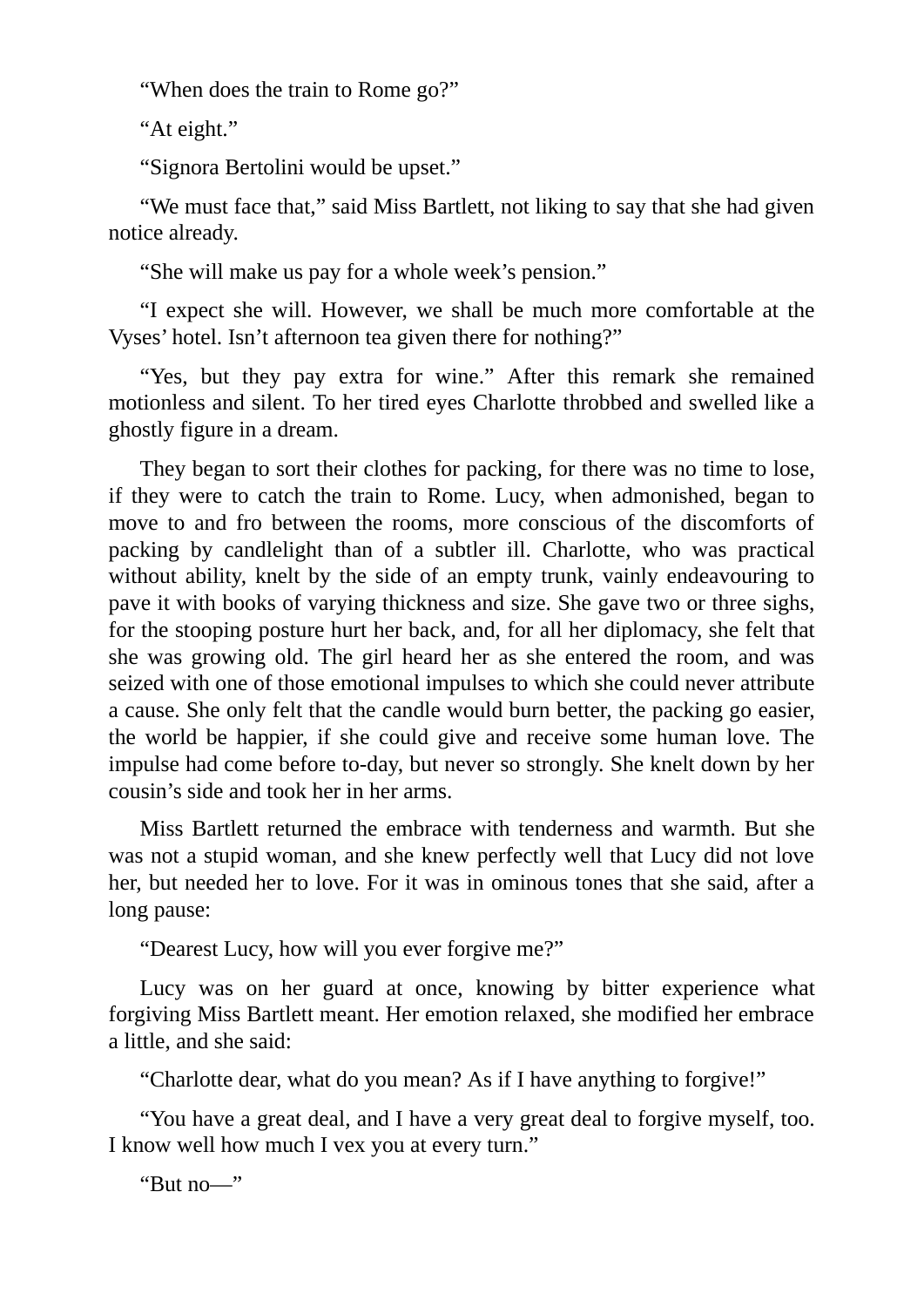Miss Bartlett assumed her favourite role, that of the prematurely aged martyr.

"Ah, but yes! I feel that our tour together is hardly the success I had hoped. I might have known it would not do. You want someone younger and stronger and more in sympathy with you. I am too uninteresting and old-fashioned only fit to pack and unpack your things."

"Please—"

"My only consolation was that you found people more to your taste, and were often able to leave me at home. I had my own poor ideas of what a lady ought to do, but I hope I did not inflict them on you more than was necessary. You had your own way about these rooms, at all events."

"You mustn't say these things," said Lucy softly.

She still clung to the hope that she and Charlotte loved each other, heart and soul. They continued to pack in silence.

"I have been a failure," said Miss Bartlett, as she struggled with the straps of Lucy's trunk instead of strapping her own. "Failed to make you happy; failed in my duty to your mother. She has been so generous to me; I shall never face her again after this disaster."

"But mother will understand. It is not your fault, this trouble, and it isn't a disaster either."

"It is my fault, it is a disaster. She will never forgive me, and rightly. For instance, what right had I to make friends with Miss Lavish?"

"Every right."

"When I was here for your sake? If I have vexed you it is equally true that I have neglected you. Your mother will see this as clearly as I do, when you tell her."

Lucy, from a cowardly wish to improve the situation, said:

"Why need mother hear of it?"

"But you tell her everything?"

"I suppose I do generally."

"I dare not break your confidence. There is something sacred in it. Unless you feel that it is a thing you could not tell her."

The girl would not be degraded to this.

"Naturally I should have told her. But in case she should blame you in any way, I promise I will not, I am very willing not to. I will never speak of it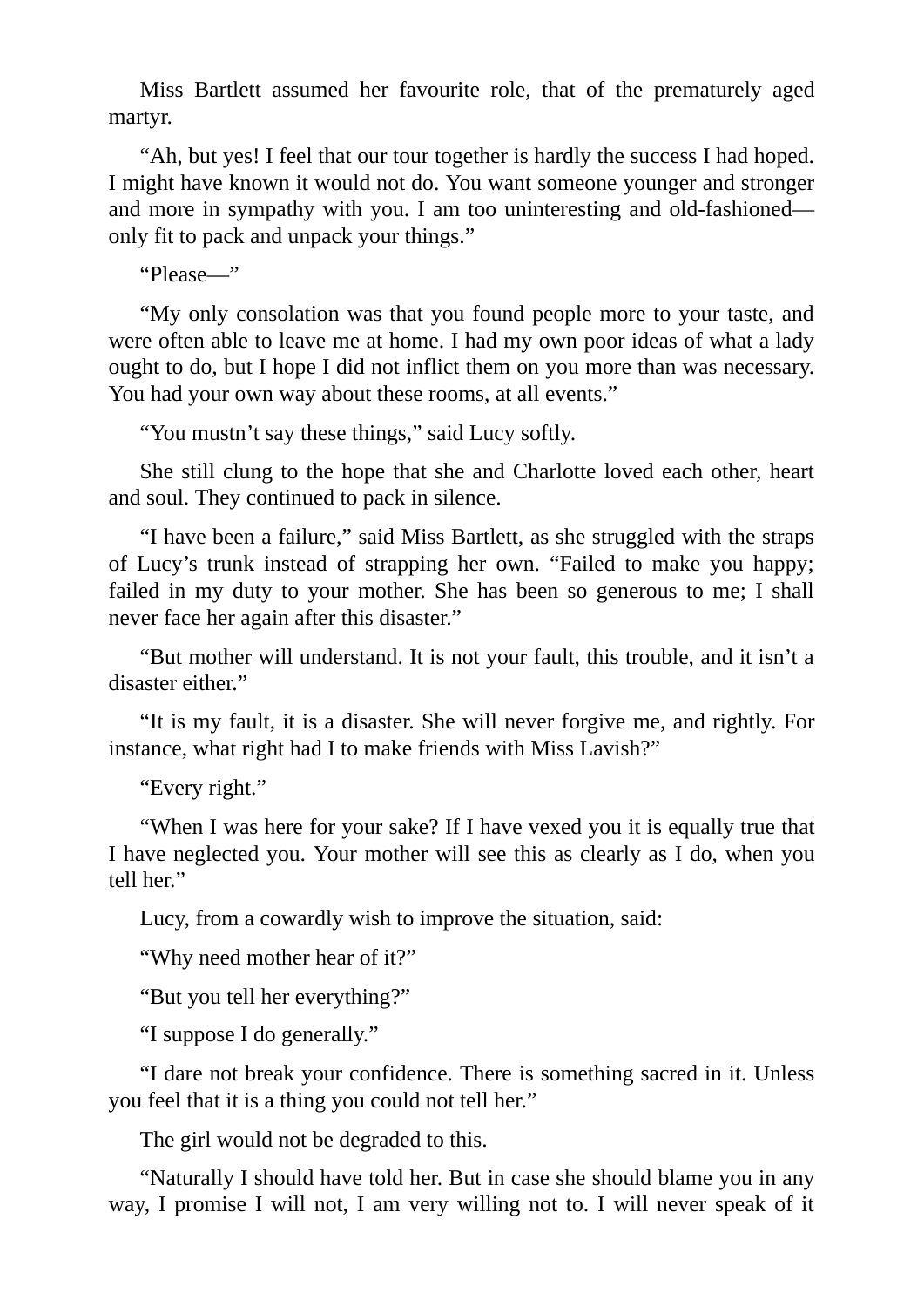either to her or to any one."

Her promise brought the long-drawn interview to a sudden close. Miss Bartlett pecked her smartly on both cheeks, wished her good-night, and sent her to her own room.

For a moment the original trouble was in the background. George would seem to have behaved like a cad throughout; perhaps that was the view which one would take eventually. At present she neither acquitted nor condemned him; she did not pass judgement. At the moment when she was about to judge him her cousin's voice had intervened, and, ever since, it was Miss Bartlett who had dominated; Miss Bartlett who, even now, could be heard sighing into a crack in the partition wall; Miss Bartlett, who had really been neither pliable nor humble nor inconsistent. She had worked like a great artist; for a time indeed, for years—she had been meaningless, but at the end there was presented to the girl the complete picture of a cheerless, loveless world in which the young rush to destruction until they learn better—a shamefaced world of precautions and barriers which may avert evil, but which do not seem to bring good, if we may judge from those who have used them most.

Lucy was suffering from the most grievous wrong which this world has yet discovered: diplomatic advantage had been taken of her sincerity, of her craving for sympathy and love. Such a wrong is not easily forgotten. Never again did she expose herself without due consideration and precaution against rebuff. And such a wrong may react disastrously upon the soul.

The door-bell rang, and she started to the shutters. Before she reached them she hesitated, turned, and blew out the candle. Thus it was that, though she saw someone standing in the wet below, he, though he looked up, did not see her.

To reach his room he had to go by hers. She was still dressed. It struck her that she might slip into the passage and just say that she would be gone before he was up, and that their extraordinary intercourse was over.

Whether she would have dared to do this was never proved. At the critical moment Miss Bartlett opened her own door, and her voice said:

"I wish one word with you in the drawing-room, Mr. Emerson, please."

Soon their footsteps returned, and Miss Bartlett said: "Good-night, Mr. Emerson."

His heavy, tired breathing was the only reply; the chaperon had done her work.

Lucy cried aloud: "It isn't true. It can't all be true. I want not to be muddled. I want to grow older quickly."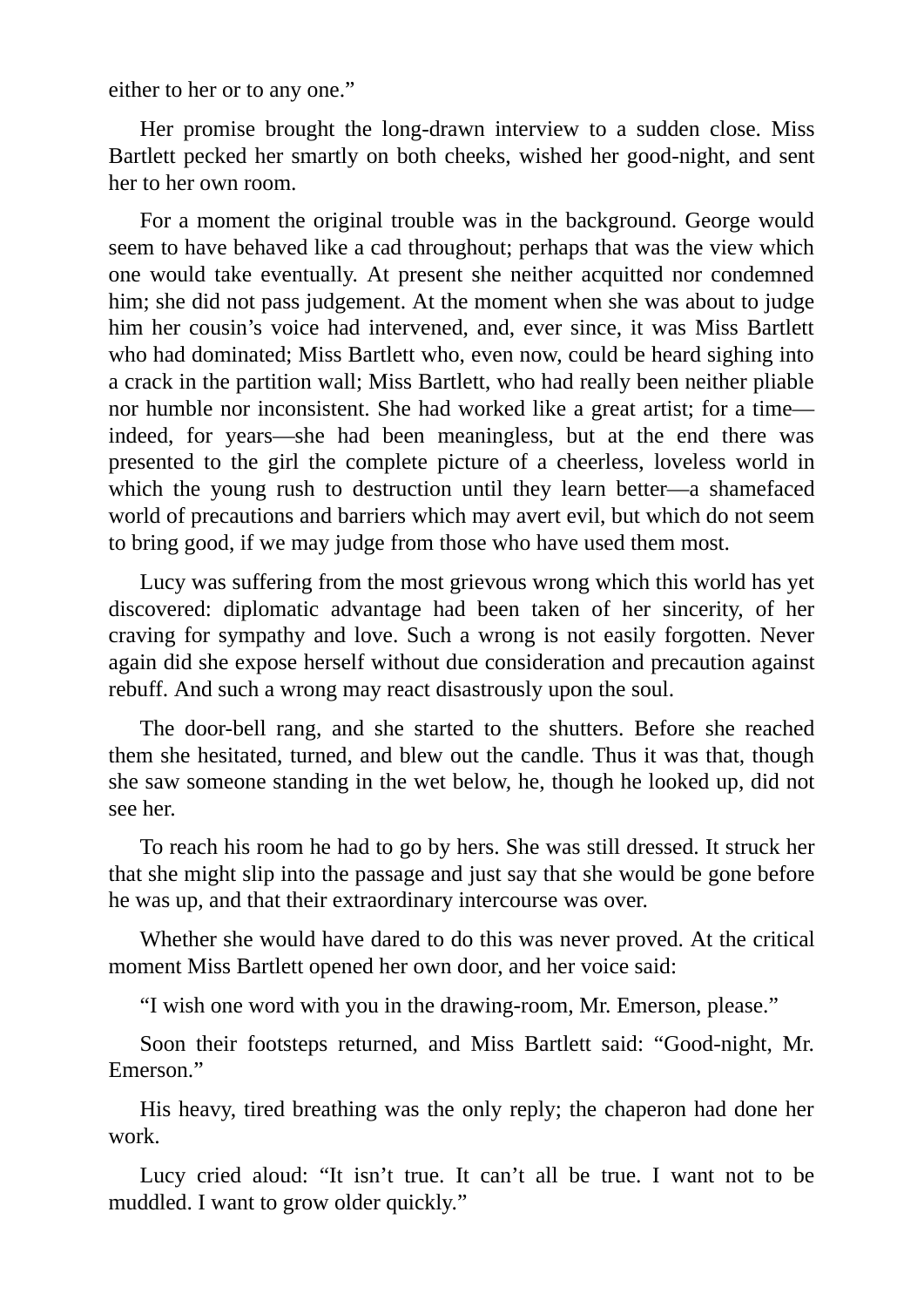Miss Bartlett tapped on the wall.

"Go to bed at once, dear. You need all the rest you can get."

In the morning they left for Rome.

\*\*\*\*

### **PART TWO**

## **Chapter VIII: Medieval**

The drawing-room curtains at Windy Corner had been pulled to meet, for the carpet was new and deserved protection from the August sun. They were heavy curtains, reaching almost to the ground, and the light that filtered through them was subdued and varied. A poet—none was present—might have quoted, "Life like a dome of many coloured glass," or might have compared the curtains to sluice-gates, lowered against the intolerable tides of heaven. Without was poured a sea of radiance; within, the glory, though visible, was tempered to the capacities of man.

Two pleasant people sat in the room. One—a boy of nineteen—was studying a small manual of anatomy, and peering occasionally at a bone which lay upon the piano. From time to time he bounced in his chair and puffed and groaned, for the day was hot and the print small, and the human frame fearfully made; and his mother, who was writing a letter, did continually read out to him what she had written. And continually did she rise from her seat and part the curtains so that a rivulet of light fell across the carpet, and make the remark that they were still there.

"Where aren't they?" said the boy, who was Freddy, Lucy's brother. "I tell you I'm getting fairly sick."

"For goodness' sake go out of my drawing-room, then?" cried Mrs. Honeychurch, who hoped to cure her children of slang by taking it literally.

Freddy did not move or reply.

"I think things are coming to a head," she observed, rather wanting her son's opinion on the situation if she could obtain it without undue supplication.

"Time they did."

"I am glad that Cecil is asking her this once more."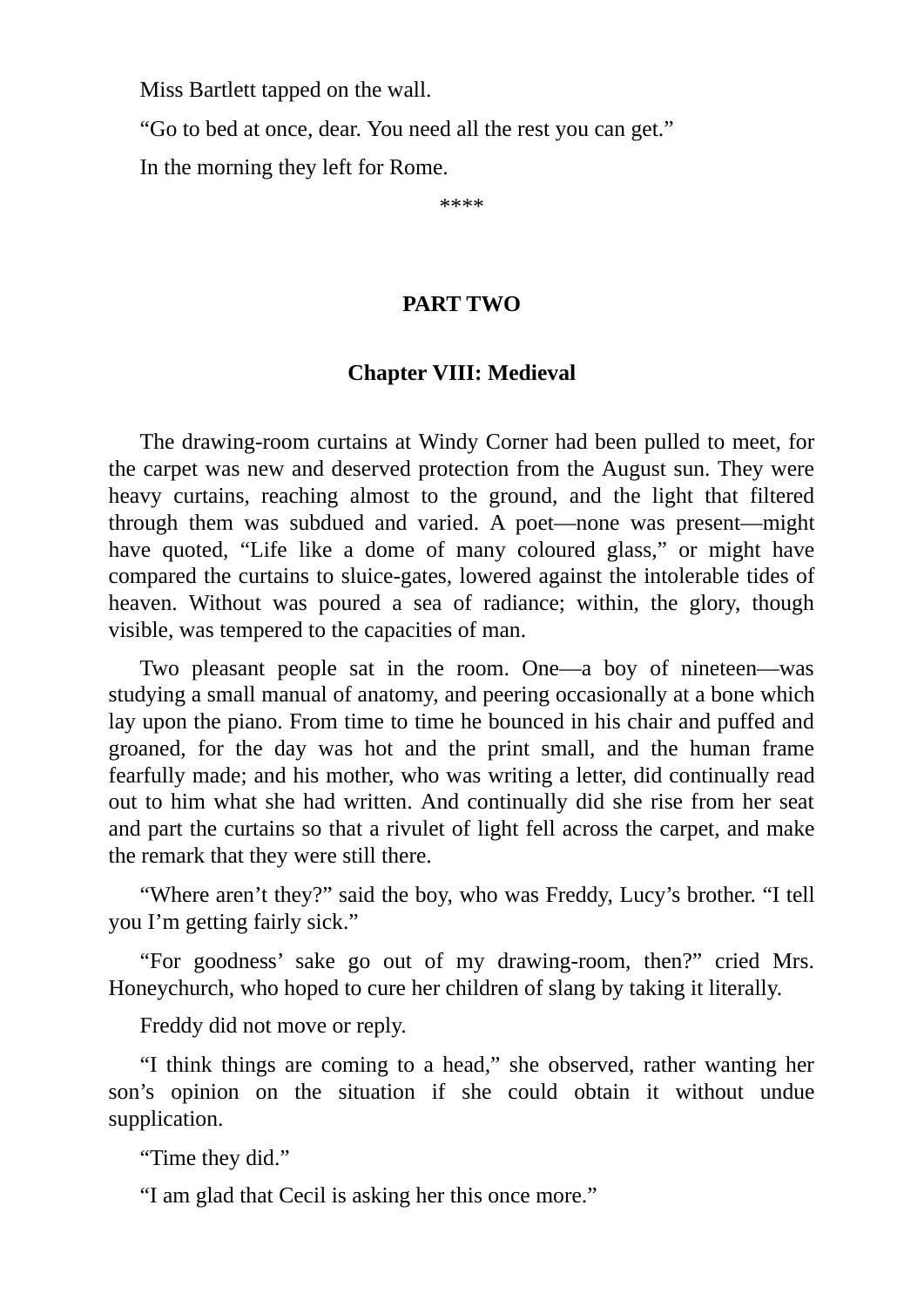"It's his third go, isn't it?"

"Freddy I do call the way you talk unkind."

"I didn't mean to be unkind." Then he added: "But I do think Lucy might have got this off her chest in Italy. I don't know how girls manage things, but she can't have said 'No' properly before, or she wouldn't have to say it again now. Over the whole thing—I can't explain—I do feel so uncomfortable."

"Do you indeed, dear? How interesting!"

"I feel—never mind."

He returned to his work.

"Just listen to what I have written to Mrs. Vyse. I said: 'Dear Mrs. Vyse.'"

"Yes, mother, you told me. A jolly good letter."

"I said: 'Dear Mrs. Vyse, Cecil has just asked my permission about it, and I should be delighted, if Lucy wishes it. But—'" She stopped reading, "I was rather amused at Cecil asking my permission at all. He has always gone in for unconventionality, and parents nowhere, and so forth. When it comes to the point, he can't get on without me."

"Nor me."

"You?"

Freddy nodded.

"What do you mean?"

"He asked me for my permission also."

She exclaimed: "How very odd of him!"

"Why so?" asked the son and heir. "Why shouldn't my permission be asked?"

"What do you know about Lucy or girls or anything? What ever did you say?"

"I said to Cecil, 'Take her or leave her; it's no business of mine!'"

"What a helpful answer!" But her own answer, though more normal in its wording, had been to the same effect.

"The bother is this," began Freddy.

Then he took up his work again, too shy to say what the bother was. Mrs. Honeychurch went back to the window.

"Freddy, you must come. There they still are!"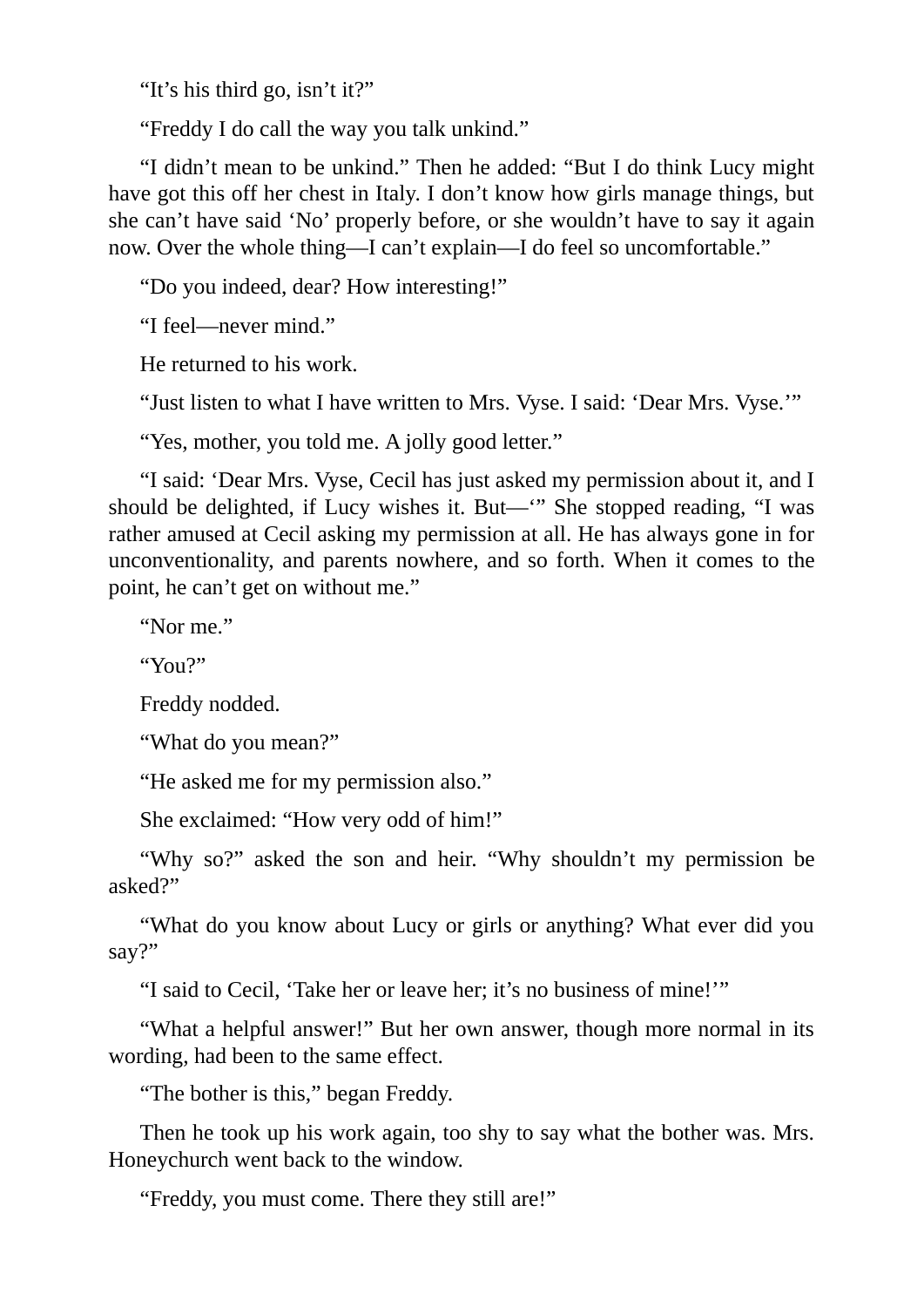"I don't see you ought to go peeping like that."

"Peeping like that! Can't I look out of my own window?"

But she returned to the writing-table, observing, as she passed her son, "Still page 322?" Freddy snorted, and turned over two leaves. For a brief space they were silent. Close by, beyond the curtains, the gentle murmur of a long conversation had never ceased.

"The bother is this: I have put my foot in it with Cecil most awfully." He gave a nervous gulp. "Not content with 'permission', which I did give—that is to say, I said, 'I don't mind'—well, not content with that, he wanted to know whether I wasn't off my head with joy. He practically put it like this: Wasn't it a splendid thing for Lucy and for Windy Corner generally if he married her? And he would have an answer—he said it would strengthen his hand."

"I hope you gave a careful answer, dear."

"I answered 'No'" said the boy, grinding his teeth. "There! Fly into a stew! I can't help it—had to say it. I had to say no. He ought never to have asked me."

"Ridiculous child!" cried his mother. "You think you're so holy and truthful, but really it's only abominable conceit. Do you suppose that a man like Cecil would take the slightest notice of anything you say? I hope he boxed your ears. How dare you say no?"

"Oh, do keep quiet, mother! I had to say no when I couldn't say yes. I tried to laugh as if I didn't mean what I said, and, as Cecil laughed too, and went away, it may be all right. But I feel my foot's in it. Oh, do keep quiet, though, and let a man do some work."

"No," said Mrs. Honeychurch, with the air of one who has considered the subject, "I shall not keep quiet. You know all that has passed between them in Rome; you know why he is down here, and yet you deliberately insult him, and try to turn him out of my house."

"Not a bit!" he pleaded. "I only let out I didn't like him. I don't hate him, but I don't like him. What I mind is that he'll tell Lucy."

He glanced at the curtains dismally.

"Well, I like him," said Mrs. Honeychurch. "I know his mother; he's good, he's clever, he's rich, he's well connected—Oh, you needn't kick the piano! He's well connected—I'll say it again if you like: he's well connected." She paused, as if rehearsing her eulogy, but her face remained dissatisfied. She added: "And he has beautiful manners."

"I liked him till just now. I suppose it's having him spoiling Lucy's first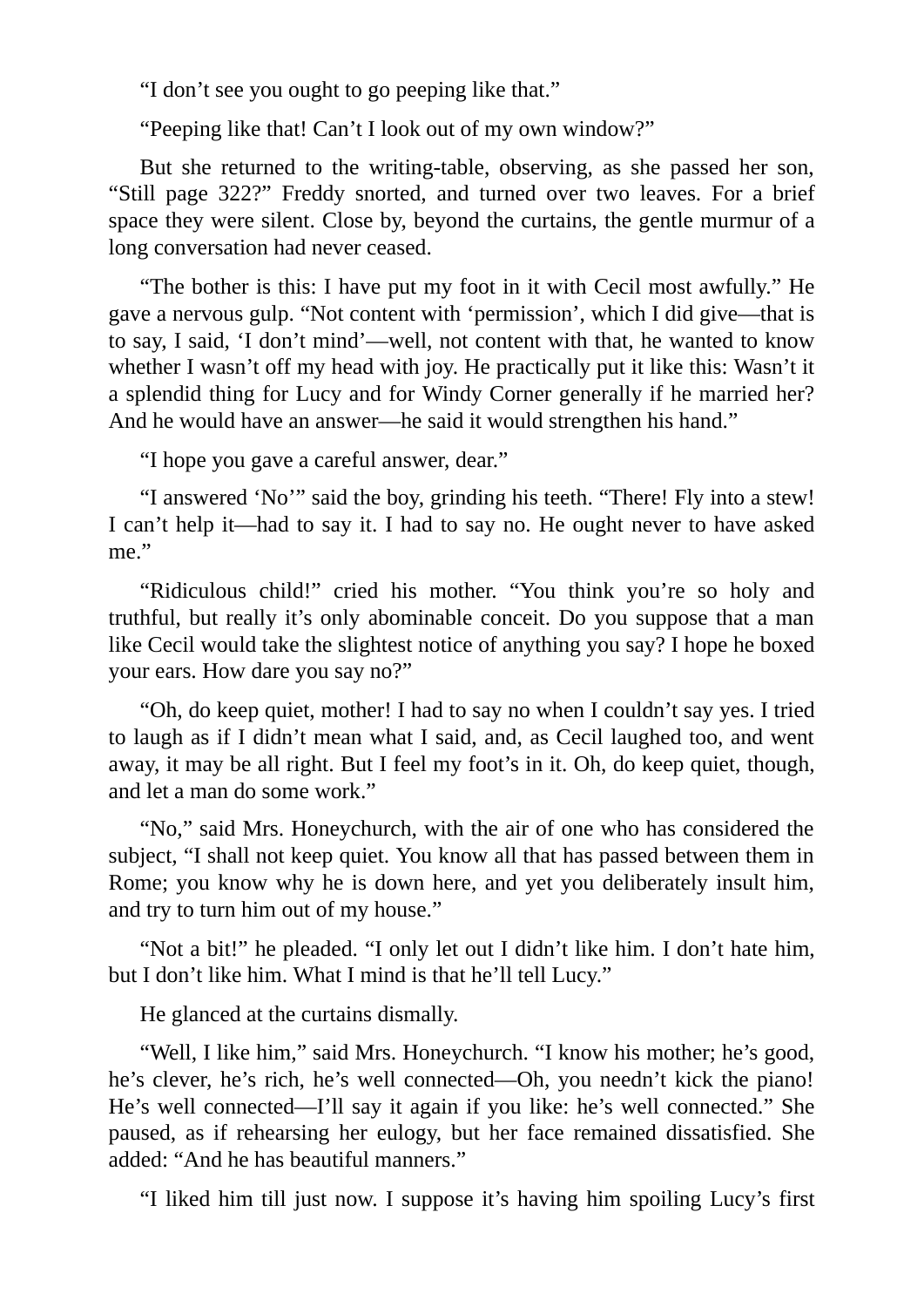week at home; and it's also something that Mr. Beebe said, not knowing."

"Mr. Beebe?" said his mother, trying to conceal her interest. "I don't see how Mr. Beebe comes in."

"You know Mr. Beebe's funny way, when you never quite know what he means. He said: 'Mr. Vyse is an ideal bachelor.' I was very cute, I asked him what he meant. He said 'Oh, he's like me—better detached.' I couldn't make him say any more, but it set me thinking. Since Cecil has come after Lucy he hasn't been so pleasant, at least—I can't explain."

"You never can, dear. But I can. You are jealous of Cecil because he may stop Lucy knitting you silk ties."

The explanation seemed plausible, and Freddy tried to accept it. But at the back of his brain there lurked a dim mistrust. Cecil praised one too much for being athletic. Was that it? Cecil made one talk in one's own way. This tired one. Was that it? And Cecil was the kind of fellow who would never wear another fellow's cap. Unaware of his own profundity, Freddy checked himself. He must be jealous, or he would not dislike a man for such foolish reasons.

"Will this do?" called his mother. "'Dear Mrs. Vyse,—Cecil has just asked my permission about it, and I should be delighted if Lucy wishes it.' Then I put in at the top, 'and I have told Lucy so.' I must write the letter out again —'and I have told Lucy so. But Lucy seems very uncertain, and in these days young people must decide for themselves.' I said that because I didn't want Mrs. Vyse to think us old-fashioned. She goes in for lectures and improving her mind, and all the time a thick layer of flue under the beds, and the maid's dirty thumb-marks where you turn on the electric light. She keeps that flat abominably—"

"Suppose Lucy marries Cecil, would she live in a flat, or in the country?"

"Don't interrupt so foolishly. Where was I? Oh yes—'Young people must decide for themselves. I know that Lucy likes your son, because she tells me everything, and she wrote to me from Rome when he asked her first.' No, I'll cross that last bit out—it looks patronizing. I'll stop at 'because she tells me everything.' Or shall I cross that out, too?"

"Cross it out, too," said Freddy.

Mrs. Honeychurch left it in.

"Then the whole thing runs: 'Dear Mrs. Vyse.—Cecil has just asked my permission about it, and I should be delighted if Lucy wishes it, and I have told Lucy so. But Lucy seems very uncertain, and in these days young people must decide for themselves. I know that Lucy likes your son, because she tells me everything. But I do not know—'"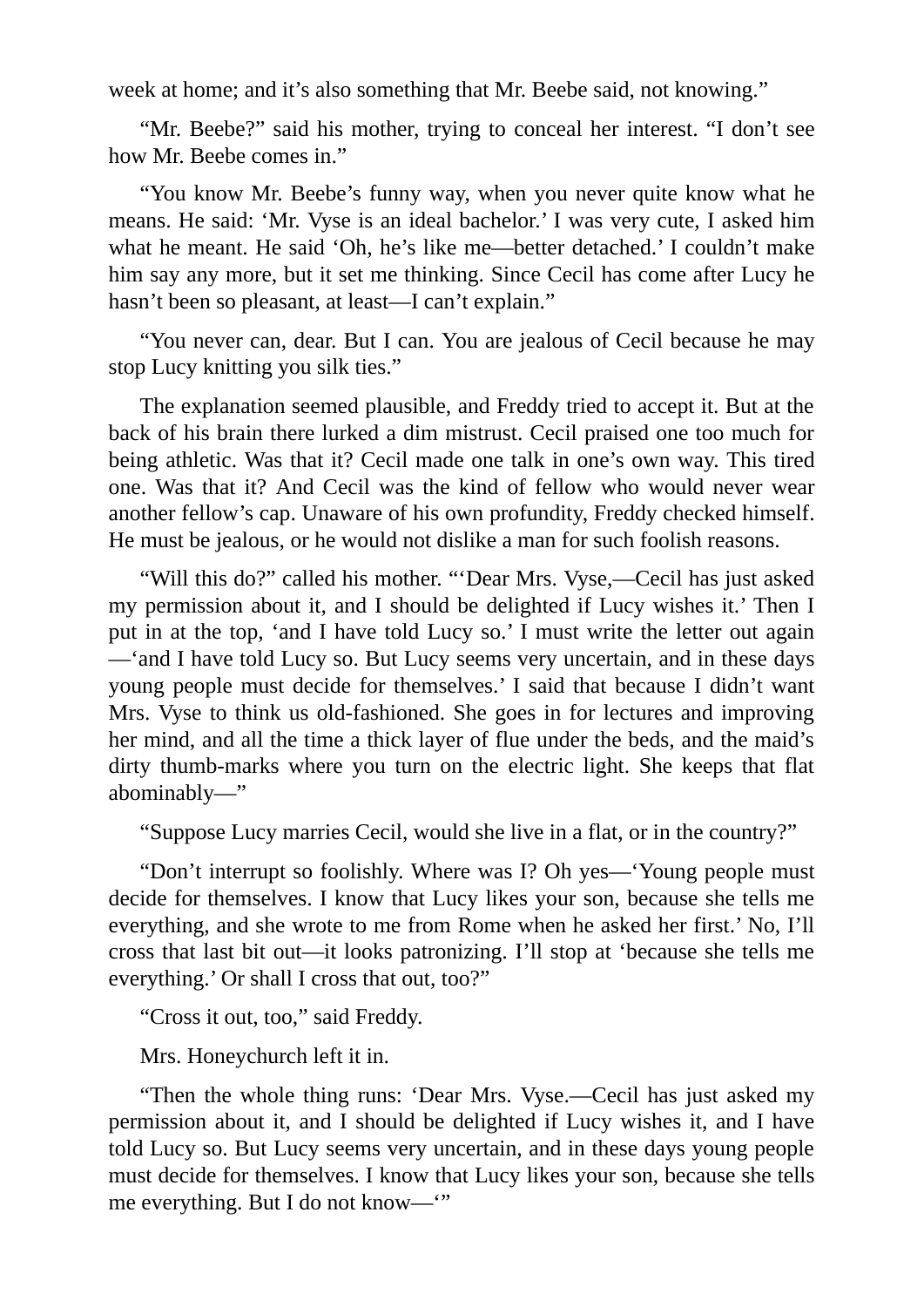"Look out!" cried Freddy.

The curtains parted.

Cecil's first movement was one of irritation. He couldn't bear the Honeychurch habit of sitting in the dark to save the furniture. Instinctively he give the curtains a twitch, and sent them swinging down their poles. Light entered. There was revealed a terrace, such as is owned by many villas with trees each side of it, and on it a little rustic seat, and two flower-beds. But it was transfigured by the view beyond, for Windy Corner was built on the range that overlooks the Sussex Weald. Lucy, who was in the little seat, seemed on the edge of a green magic carpet which hovered in the air above the tremulous world.

Cecil entered.

Appearing thus late in the story, Cecil must be at once described. He was medieval. Like a Gothic statue. Tall and refined, with shoulders that seemed braced square by an effort of the will, and a head that was tilted a little higher than the usual level of vision, he resembled those fastidious saints who guard the portals of a French cathedral. Well educated, well endowed, and not deficient physically, he remained in the grip of a certain devil whom the modern world knows as self-consciousness, and whom the medieval, with dimmer vision, worshipped as asceticism. A Gothic statue implies celibacy, just as a Greek statue implies fruition, and perhaps this was what Mr. Beebe meant. And Freddy, who ignored history and art, perhaps meant the same when he failed to imagine Cecil wearing another fellow's cap.

Mrs. Honeychurch left her letter on the writing table and moved towards her young acquaintance.

"Oh, Cecil!" she exclaimed—"oh, Cecil, do tell me!"

"I promessi sposi," said he.

They stared at him anxiously.

"She has accepted me," he said, and the sound of the thing in English made him flush and smile with pleasure, and look more human.

"I am so glad," said Mrs. Honeychurch, while Freddy proffered a hand that was yellow with chemicals. They wished that they also knew Italian, for our phrases of approval and of amazement are so connected with little occasions that we fear to use them on great ones. We are obliged to become vaguely poetic, or to take refuge in Scriptural reminiscences.

"Welcome as one of the family!" said Mrs. Honeychurch, waving her hand at the furniture. "This is indeed a joyous day! I feel sure that you will make our dear Lucy happy."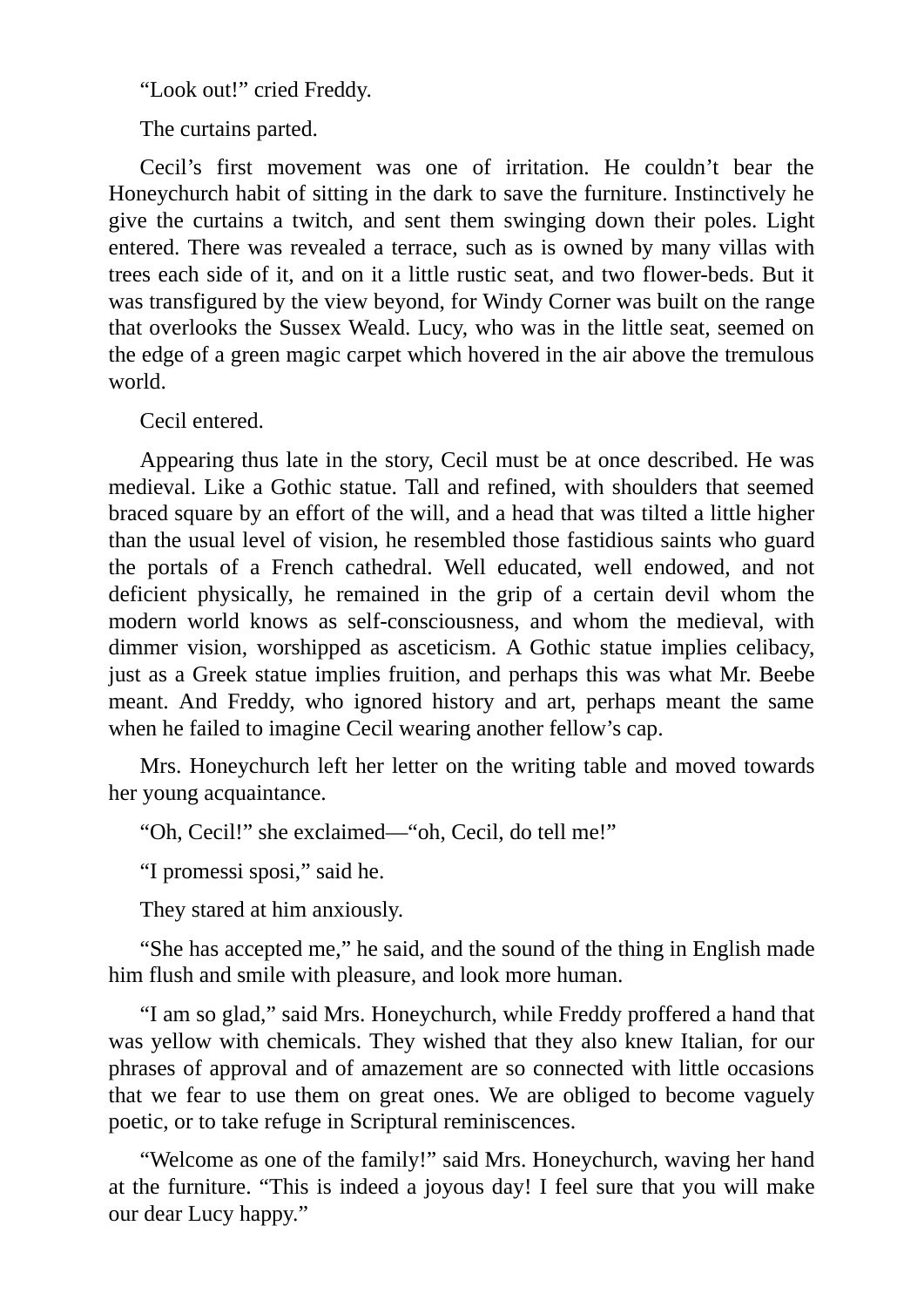"I hope so," replied the young man, shifting his eyes to the ceiling.

"We mothers—" simpered Mrs. Honeychurch, and then realized that she was affected, sentimental, bombastic—all the things she hated most. Why could she not be Freddy, who stood stiff in the middle of the room; looking very cross and almost handsome?

"I say, Lucy!" called Cecil, for conversation seemed to flag.

Lucy rose from the seat. She moved across the lawn and smiled in at them, just as if she was going to ask them to play tennis. Then she saw her brother's face. Her lips parted, and she took him in her arms. He said, "Steady on!"

"Not a kiss for me?" asked her mother.

Lucy kissed her also.

"Would you take them into the garden and tell Mrs. Honeychurch all about it?" Cecil suggested. "And I'd stop here and tell my mother."

"We go with Lucy?" said Freddy, as if taking orders.

"Yes, you go with Lucy."

They passed into the sunlight. Cecil watched them cross the terrace, and descend out of sight by the steps. They would descend—he knew their ways past the shrubbery, and past the tennis-lawn and the dahlia-bed, until they reached the kitchen garden, and there, in the presence of the potatoes and the peas, the great event would be discussed.

Smiling indulgently, he lit a cigarette, and rehearsed the events that had led to such a happy conclusion.

He had known Lucy for several years, but only as a commonplace girl who happened to be musical. He could still remember his depression that afternoon at Rome, when she and her terrible cousin fell on him out of the blue, and demanded to be taken to St. Peter's. That day she had seemed a typical tourist —shrill, crude, and gaunt with travel. But Italy worked some marvel in her. It gave her light, and—which he held more precious—it gave her shadow. Soon he detected in her a wonderful reticence. She was like a woman of Leonardo da Vinci's, whom we love not so much for herself as for the things that she will not tell us. The things are assuredly not of this life; no woman of Leonardo's could have anything so vulgar as a "story." She did develop most wonderfully day by day.

So it happened that from patronizing civility he had slowly passed if not to passion, at least to a profound uneasiness. Already at Rome he had hinted to her that they might be suitable for each other. It had touched him greatly that she had not broken away at the suggestion. Her refusal had been clear and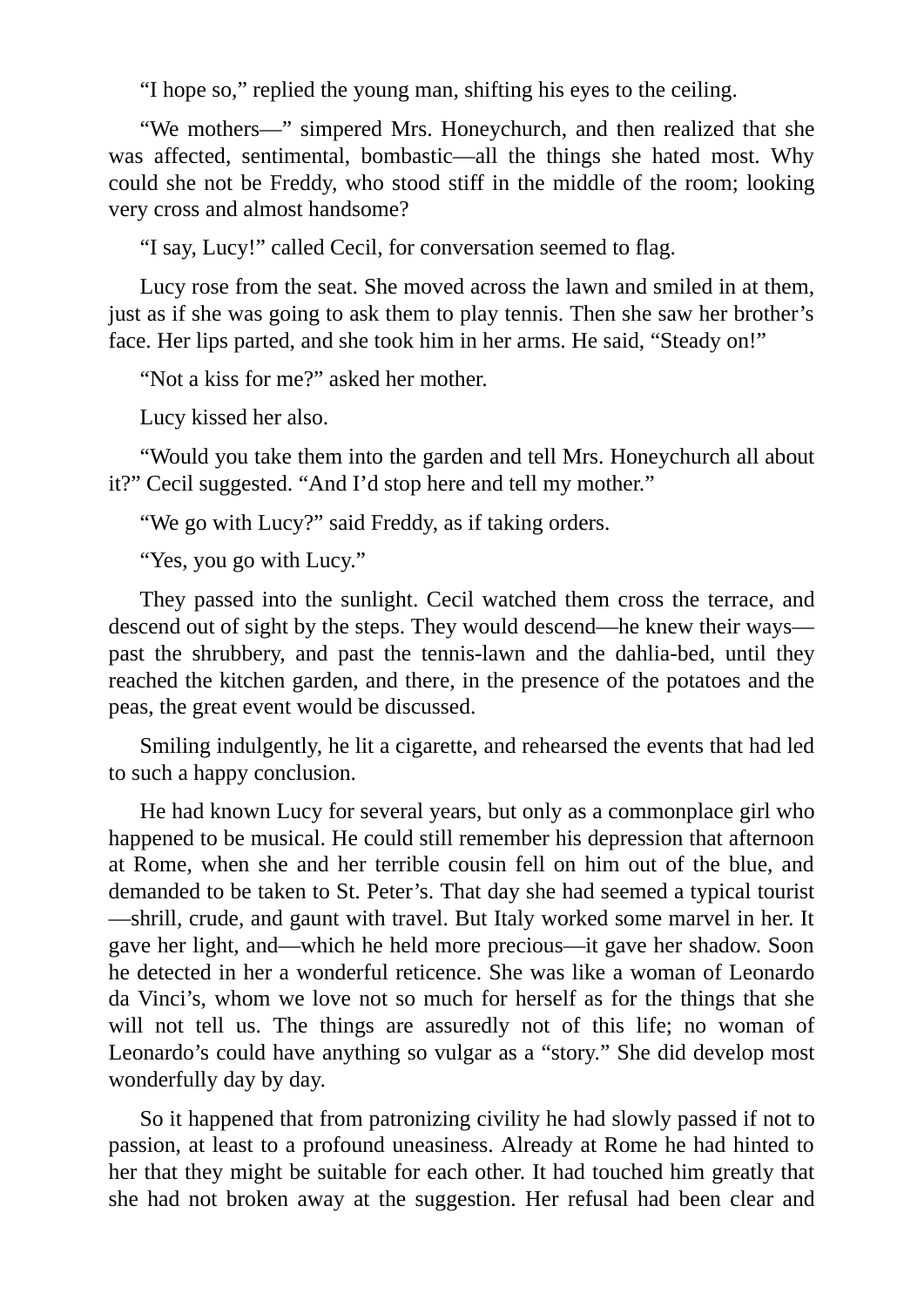gentle; after it—as the horrid phrase went—she had been exactly the same to him as before. Three months later, on the margin of Italy, among the flowerclad Alps, he had asked her again in bald, traditional language. She reminded him of a Leonardo more than ever; her sunburnt features were shadowed by fantastic rock; at his words she had turned and stood between him and the light with immeasurable plains behind her. He walked home with her unashamed, feeling not at all like a rejected suitor. The things that really mattered were unshaken.

So now he had asked her once more, and, clear and gentle as ever, she had accepted him, giving no coy reasons for her delay, but simply saying that she loved him and would do her best to make him happy. His mother, too, would be pleased; she had counselled the step; he must write her a long account.

Glancing at his hand, in case any of Freddy's chemicals had come off on it, he moved to the writing table. There he saw "Dear Mrs. Vyse," followed by many erasures. He recoiled without reading any more, and after a little hesitation sat down elsewhere, and pencilled a note on his knee.

Then he lit another cigarette, which did not seem quite as divine as the first, and considered what might be done to make Windy Corner drawingroom more distinctive. With that outlook it should have been a successful room, but the trail of Tottenham Court Road was upon it; he could almost visualize the motor-vans of Messrs. Shoolbred and Messrs. Maple arriving at the door and depositing this chair, those varnished book-cases, that writingtable. The table recalled Mrs. Honeychurch's letter. He did not want to read that letter—his temptations never lay in that direction; but he worried about it none the less. It was his own fault that she was discussing him with his mother; he had wanted her support in his third attempt to win Lucy; he wanted to feel that others, no matter who they were, agreed with him, and so he had asked their permission. Mrs. Honeychurch had been civil, but obtuse in essentials, while as for Freddy—"He is only a boy," he reflected. "I represent all that he despises. Why should he want me for a brother-in-law?"

The Honeychurches were a worthy family, but he began to realize that Lucy was of another clay; and perhaps—he did not put it very definitely—he ought to introduce her into more congenial circles as soon as possible.

"Mr. Beebe!" said the maid, and the new rector of Summer Street was shown in; he had at once started on friendly relations, owing to Lucy's praise of him in her letters from Florence.

Cecil greeted him rather critically.

"I've come for tea, Mr. Vyse. Do you suppose that I shall get it?"

"I should say so. Food is the thing one does get here—Don't sit in that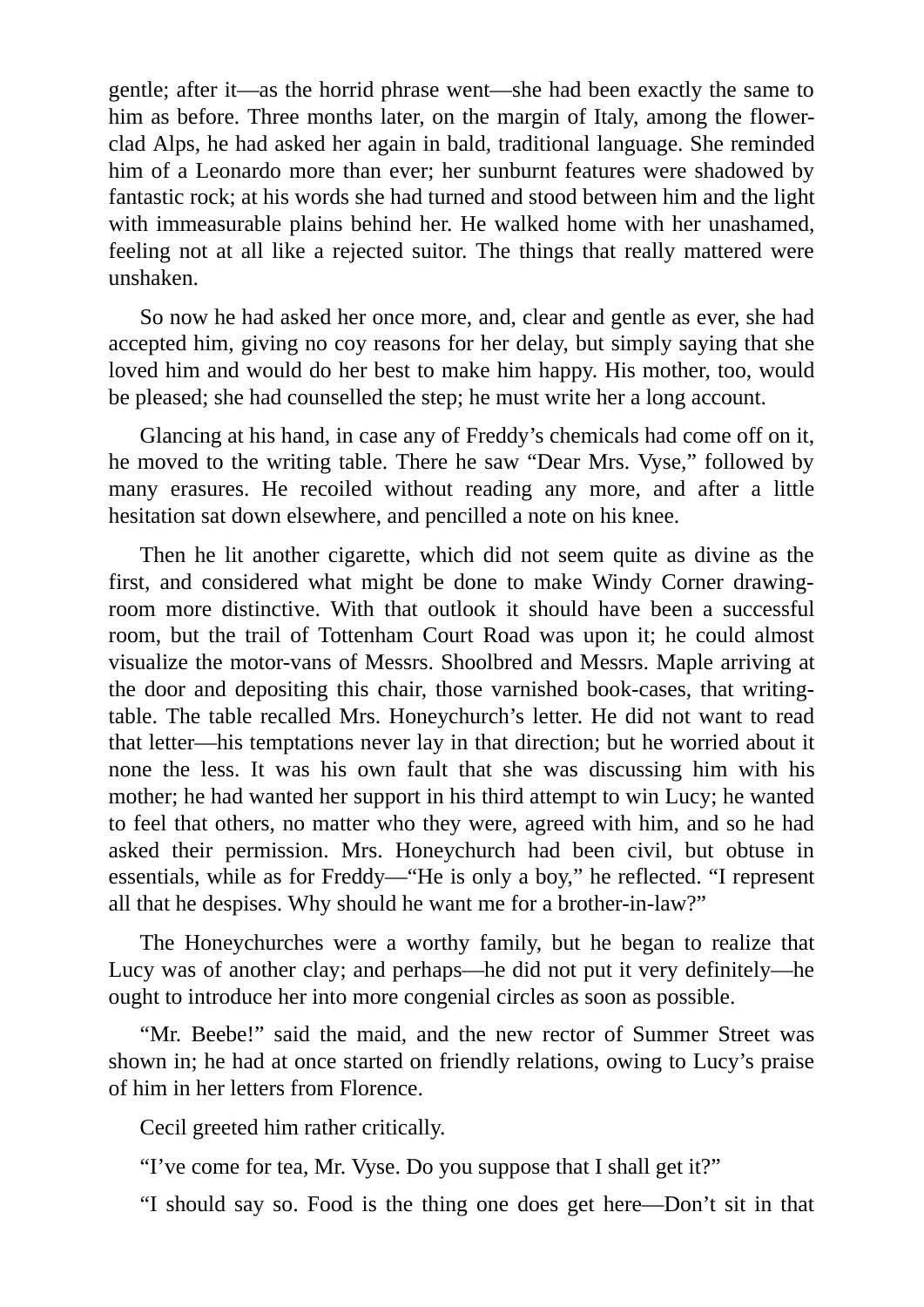chair; young Honeychurch has left a bone in it."

"Pfui!"

"I know," said Cecil. "I know. I can't think why Mrs. Honeychurch allows it."

For Cecil considered the bone and the Maples' furniture separately; he did not realize that, taken together, they kindled the room into the life that he desired.

"I've come for tea and for gossip. Isn't this news?"

"News? I don't understand you," said Cecil. "News?"

Mr. Beebe, whose news was of a very different nature, prattled forward.

"I met Sir Harry Otway as I came up; I have every reason to hope that I am first in the field. He has bought Cissie and Albert from Mr. Flack!"

"Has he indeed?" said Cecil, trying to recover himself. Into what a grotesque mistake had he fallen! Was it likely that a clergyman and a gentleman would refer to his engagement in a manner so flippant? But his stiffness remained, and, though he asked who Cissie and Albert might be, he still thought Mr. Beebe rather a bounder.

"Unpardonable question! To have stopped a week at Windy Corner and not to have met Cissie and Albert, the semi-detached villas that have been run up opposite the church! I'll set Mrs. Honeychurch after you."

"I'm shockingly stupid over local affairs," said the young man languidly. "I can't even remember the difference between a Parish Council and a Local Government Board. Perhaps there is no difference, or perhaps those aren't the right names. I only go into the country to see my friends and to enjoy the scenery. It is very remiss of me. Italy and London are the only places where I don't feel to exist on sufferance."

Mr. Beebe, distressed at this heavy reception of Cissie and Albert, determined to shift the subject.

"Let me see, Mr. Vyse—I forget—what is your profession?"

"I have no profession," said Cecil. "It is another example of my decadence. My attitude—quite an indefensible one—is that so long as I am no trouble to any one I have a right to do as I like. I know I ought to be getting money out of people, or devoting myself to things I don't care a straw about, but somehow, I've not been able to begin."

"You are very fortunate," said Mr. Beebe. "It is a wonderful opportunity, the possession of leisure."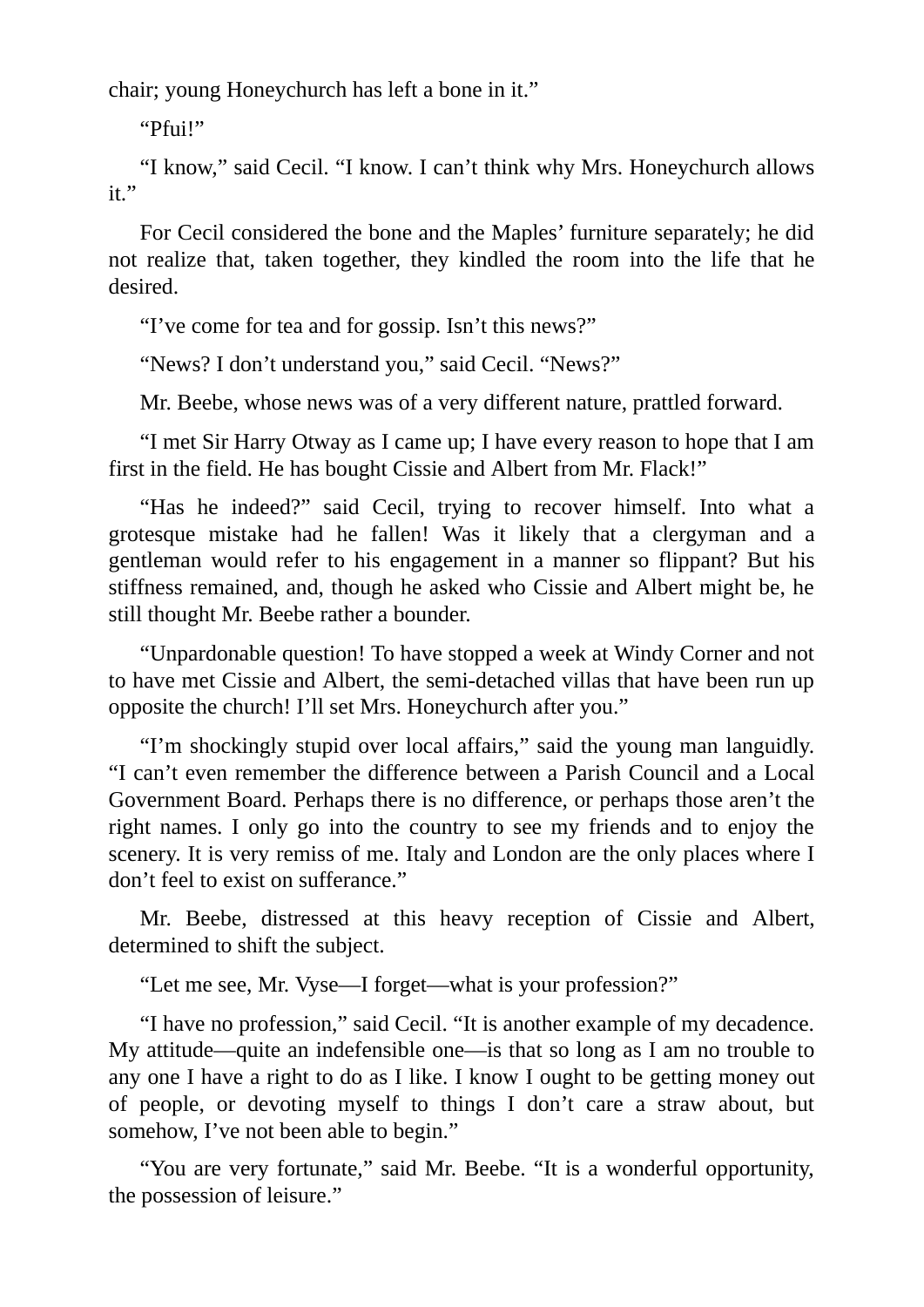His voice was rather parochial, but he did not quite see his way to answering naturally. He felt, as all who have regular occupation must feel, that others should have it also.

"I am glad that you approve. I daren't face the healthy person—for example, Freddy Honeychurch."

"Oh, Freddy's a good sort, isn't he?"

"Admirable. The sort who has made England what she is."

Cecil wondered at himself. Why, on this day of all others, was he so hopelessly contrary? He tried to get right by inquiring effusively after Mr. Beebe's mother, an old lady for whom he had no particular regard. Then he flattered the clergyman, praised his liberal-mindedness, his enlightened attitude towards philosophy and science.

"Where are the others?" said Mr. Beebe at last, "I insist on extracting tea before evening service."

"I suppose Anne never told them you were here. In this house one is so coached in the servants the day one arrives. The fault of Anne is that she begs your pardon when she hears you perfectly, and kicks the chair-legs with her feet. The faults of Mary—I forget the faults of Mary, but they are very grave. Shall we look in the garden?"

"I know the faults of Mary. She leaves the dust-pans standing on the stairs."

"The fault of Euphemia is that she will not, simply will not, chop the suet sufficiently small."

They both laughed, and things began to go better.

"The faults of Freddy—" Cecil continued.

"Ah, he has too many. No one but his mother can remember the faults of Freddy. Try the faults of Miss Honeychurch; they are not innumerable."

"She has none," said the young man, with grave sincerity.

"I quite agree. At present she has none."

"At present?"

"I'm not cynical. I'm only thinking of my pet theory about Miss Honeychurch. Does it seem reasonable that she should play so wonderfully, and live so quietly? I suspect that one day she will be wonderful in both. The water-tight compartments in her will break down, and music and life will mingle. Then we shall have her heroically good, heroically bad—too heroic, perhaps, to be good or bad."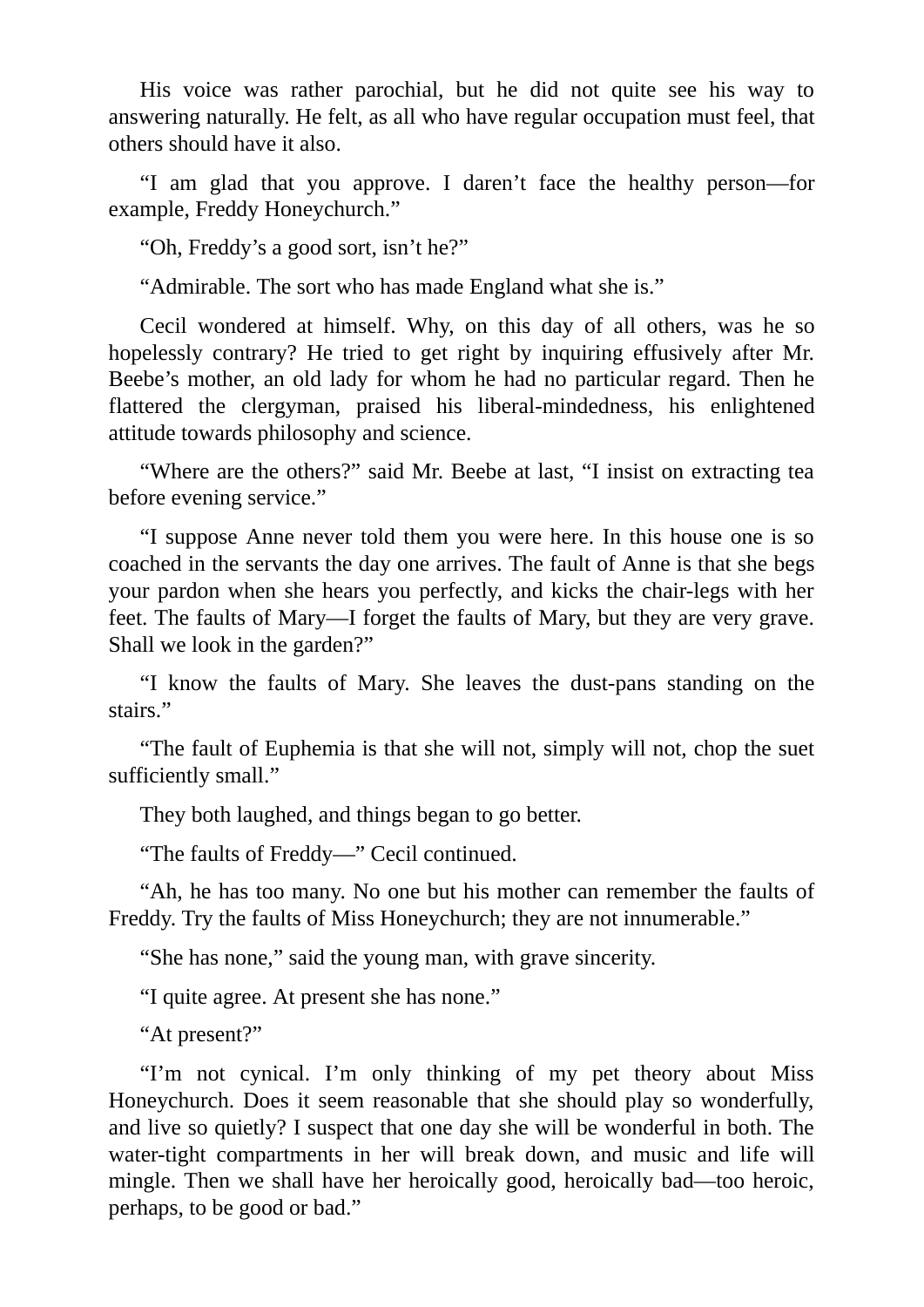Cecil found his companion interesting.

"And at present you think her not wonderful as far as life goes?"

"Well, I must say I've only seen her at Tunbridge Wells, where she was not wonderful, and at Florence. Since I came to Summer Street she has been away. You saw her, didn't you, at Rome and in the Alps. Oh, I forgot; of course, you knew her before. No, she wasn't wonderful in Florence either, but I kept on expecting that she would be."

"In what way?"

Conversation had become agreeable to them, and they were pacing up and down the terrace.

"I could as easily tell you what tune she'll play next. There was simply the sense that she had found wings, and meant to use them. I can show you a beautiful picture in my Italian diary: Miss Honeychurch as a kite, Miss Bartlett holding the string. Picture number two: the string breaks."

The sketch was in his diary, but it had been made afterwards, when he viewed things artistically. At the time he had given surreptitious tugs to the string himself.

"But the string never broke?"

"No. I mightn't have seen Miss Honeychurch rise, but I should certainly have heard Miss Bartlett fall."

"It has broken now," said the young man in low, vibrating tones.

Immediately he realized that of all the conceited, ludicrous, contemptible ways of announcing an engagement this was the worst. He cursed his love of metaphor; had he suggested that he was a star and that Lucy was soaring up to reach him?

"Broken? What do you mean?"

"I meant," said Cecil stiffly, "that she is going to marry me."

The clergyman was conscious of some bitter disappointment which he could not keep out of his voice.

"I am sorry; I must apologize. I had no idea you were intimate with her, or I should never have talked in this flippant, superficial way. Mr. Vyse, you ought to have stopped me." And down the garden he saw Lucy herself; yes, he was disappointed.

Cecil, who naturally preferred congratulations to apologies, drew down his mouth at the corners. Was this the reception his action would get from the world? Of course, he despised the world as a whole; every thoughtful man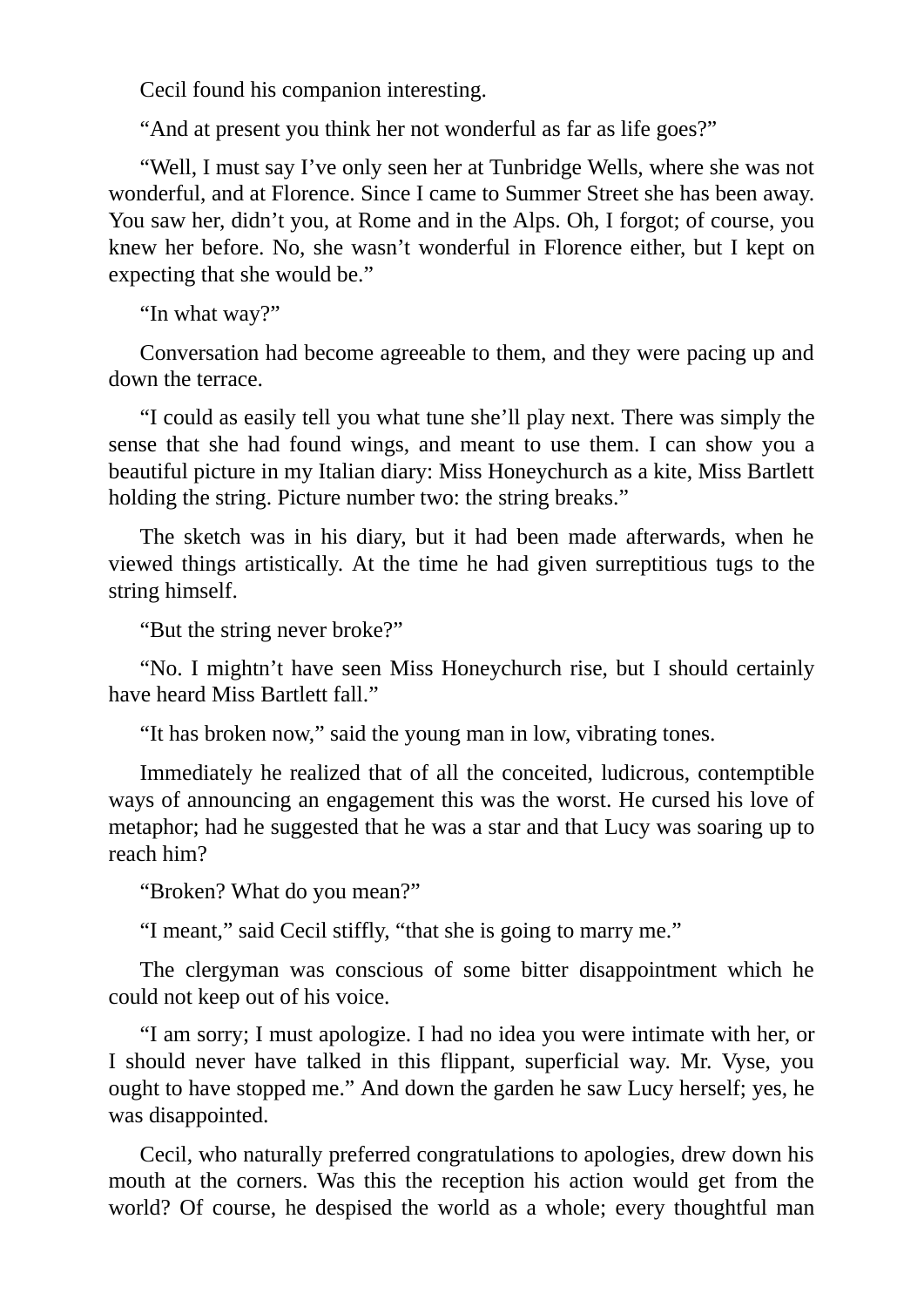should; it is almost a test of refinement. But he was sensitive to the successive particles of it which he encountered.

Occasionally he could be quite crude.

"I am sorry I have given you a shock," he said dryly. "I fear that Lucy's choice does not meet with your approval."

"Not that. But you ought to have stopped me. I know Miss Honeychurch only a little as time goes. Perhaps I oughtn't to have discussed her so freely with any one; certainly not with you."

"You are conscious of having said something indiscreet?"

Mr. Beebe pulled himself together. Really, Mr. Vyse had the art of placing one in the most tiresome positions. He was driven to use the prerogatives of his profession.

"No, I have said nothing indiscreet. I foresaw at Florence that her quiet, uneventful childhood must end, and it has ended. I realized dimly enough that she might take some momentous step. She has taken it. She has learnt—you will let me talk freely, as I have begun freely—she has learnt what it is to love: the greatest lesson, some people will tell you, that our earthly life provides." It was now time for him to wave his hat at the approaching trio. He did not omit to do so. "She has learnt through you," and if his voice was still clerical, it was now also sincere; "let it be your care that her knowledge is profitable to her."

"Grazie tante!" said Cecil, who did not like parsons.

"Have you heard?" shouted Mrs. Honeychurch as she toiled up the sloping garden. "Oh, Mr. Beebe, have you heard the news?"

Freddy, now full of geniality, whistled the wedding march. Youth seldom criticizes the accomplished fact.

"Indeed I have!" he cried. He looked at Lucy. In her presence he could not act the parson any longer—at all events not without apology. "Mrs. Honeychurch, I'm going to do what I am always supposed to do, but generally I'm too shy. I want to invoke every kind of blessing on them, grave and gay, great and small. I want them all their lives to be supremely good and supremely happy as husband and wife, as father and mother. And now I want my tea."

"You only asked for it just in time," the lady retorted. "How dare you be serious at Windy Corner?"

He took his tone from her. There was no more heavy beneficence, no more attempts to dignify the situation with poetry or the Scriptures. None of them dared or was able to be serious any more.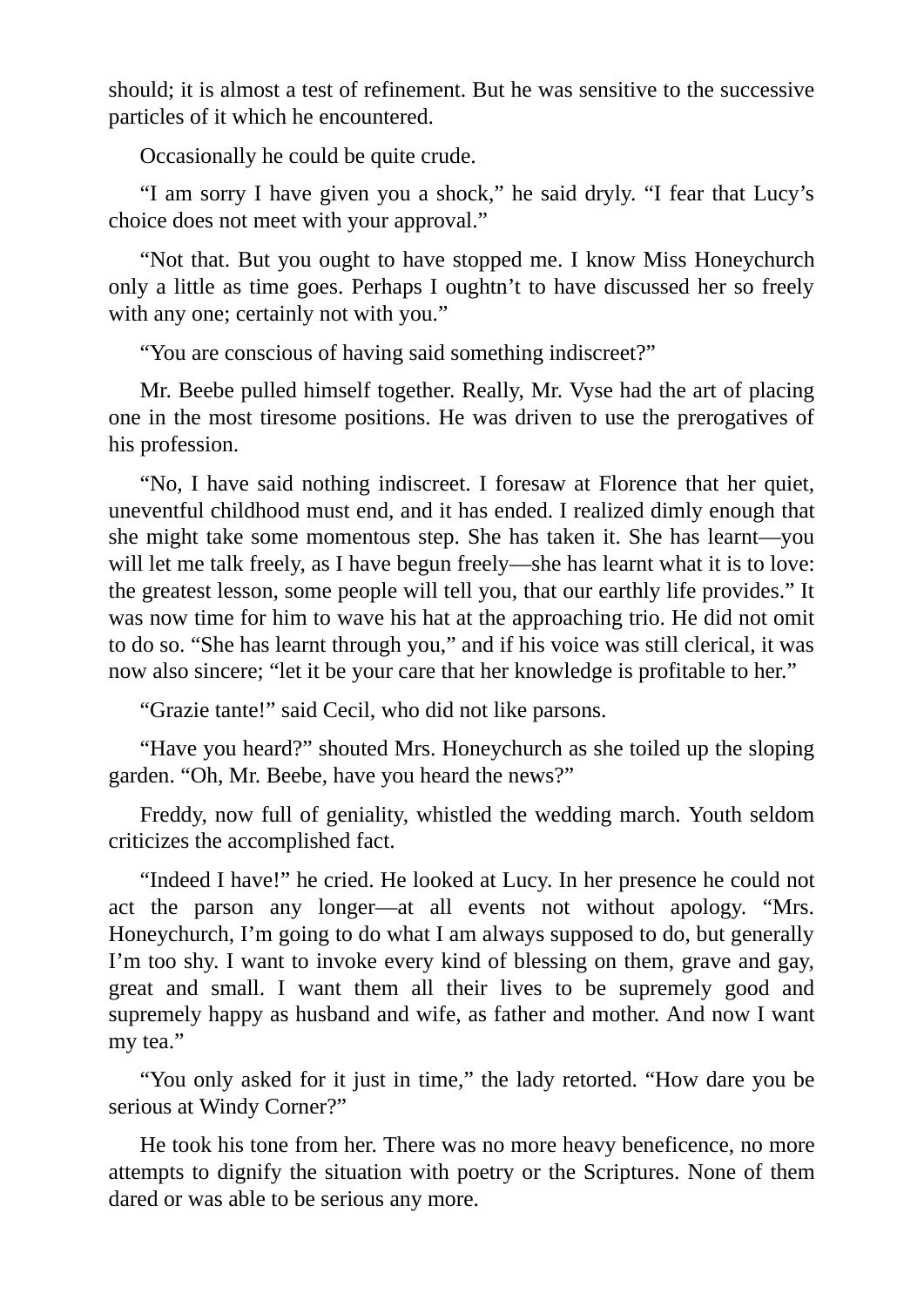An engagement is so potent a thing that sooner or later it reduces all who speak of it to this state of cheerful awe. Away from it, in the solitude of their rooms, Mr. Beebe, and even Freddy, might again be critical. But in its presence and in the presence of each other they were sincerely hilarious. It has a strange power, for it compels not only the lips, but the very heart. The chief parallel to compare one great thing with another—is the power over us of a temple of some alien creed. Standing outside, we deride or oppose it, or at the most feel sentimental. Inside, though the saints and gods are not ours, we become true believers, in case any true believer should be present.

So it was that after the gropings and the misgivings of the afternoon they pulled themselves together and settled down to a very pleasant tea-party. If they were hypocrites they did not know it, and their hypocrisy had every chance of setting and of becoming true. Anne, putting down each plate as if it were a wedding present, stimulated them greatly. They could not lag behind that smile of hers which she gave them ere she kicked the drawing-room door. Mr. Beebe chirruped. Freddy was at his wittiest, referring to Cecil as the "Fiasco"—family honoured pun on fiance. Mrs. Honeychurch, amusing and portly, promised well as a mother-in-law. As for Lucy and Cecil, for whom the temple had been built, they also joined in the merry ritual, but waited, as earnest worshippers should, for the disclosure of some holier shrine of joy.

#### **Chapter IX: Lucy As a Work of Art**

A few days after the engagement was announced Mrs. Honeychurch made Lucy and her Fiasco come to a little garden-party in the neighbourhood, for naturally she wanted to show people that her daughter was marrying a presentable man.

Cecil was more than presentable; he looked distinguished, and it was very pleasant to see his slim figure keeping step with Lucy, and his long, fair face responding when Lucy spoke to him. People congratulated Mrs. Honeychurch, which is, I believe, a social blunder, but it pleased her, and she introduced Cecil rather indiscriminately to some stuffy dowagers.

At tea a misfortune took place: a cup of coffee was upset over Lucy's figured silk, and though Lucy feigned indifference, her mother feigned nothing of the sort but dragged her indoors to have the frock treated by a sympathetic maid. They were gone some time, and Cecil was left with the dowagers. When they returned he was not as pleasant as he had been.

"Do you go to much of this sort of thing?" he asked when they were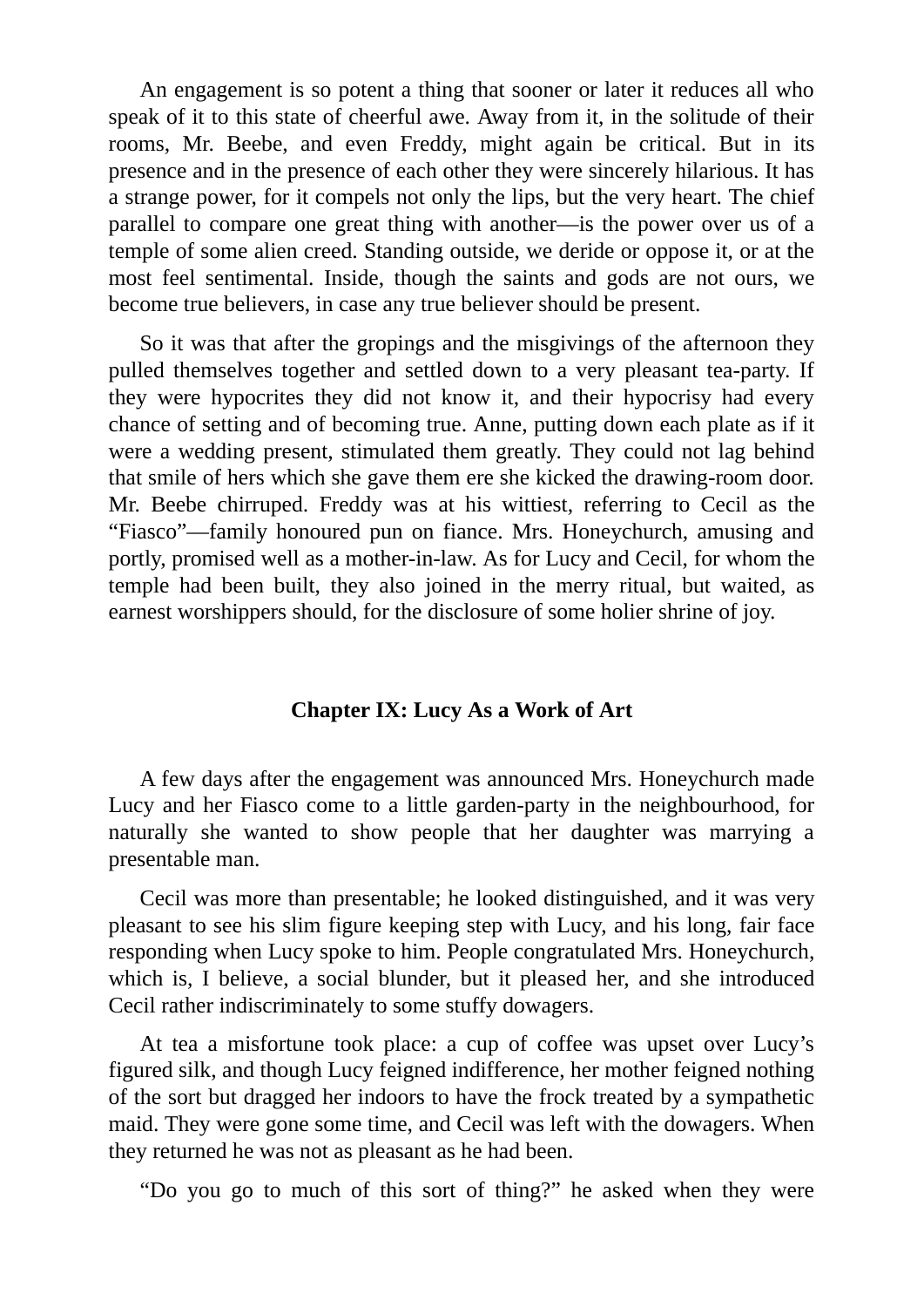driving home.

"Oh, now and then," said Lucy, who had rather enjoyed herself.

"Is it typical of country society?"

"I suppose so. Mother, would it be?"

"Plenty of society," said Mrs. Honeychurch, who was trying to remember the hang of one of the dresses.

Seeing that her thoughts were elsewhere, Cecil bent towards Lucy and said:

"To me it seemed perfectly appalling, disastrous, portentous."

"I am so sorry that you were stranded."

"Not that, but the congratulations. It is so disgusting, the way an engagement is regarded as public property—a kind of waste place where every outsider may shoot his vulgar sentiment. All those old women smirking!"

"One has to go through it, I suppose. They won't notice us so much next time."

"But my point is that their whole attitude is wrong. An engagement horrid word in the first place—is a private matter, and should be treated as such."

Yet the smirking old women, however wrong individually, were racially correct. The spirit of the generations had smiled through them, rejoicing in the engagement of Cecil and Lucy because it promised the continuance of life on earth. To Cecil and Lucy it promised something quite different—personal love. Hence Cecil's irritation and Lucy's belief that his irritation was just.

"How tiresome!" she said. "Couldn't you have escaped to tennis?"

"I don't play tennis—at least, not in public. The neighbourhood is deprived of the romance of me being athletic. Such romance as I have is that of the Inglese Italianato."

"Inglese Italianato?"

"E un diavolo incarnato! You know the proverb?"

She did not. Nor did it seem applicable to a young man who had spent a quiet winter in Rome with his mother. But Cecil, since his engagement, had taken to affect a cosmopolitan naughtiness which he was far from possessing.

"Well," said he, "I cannot help it if they do disapprove of me. There are certain irremovable barriers between myself and them, and I must accept them."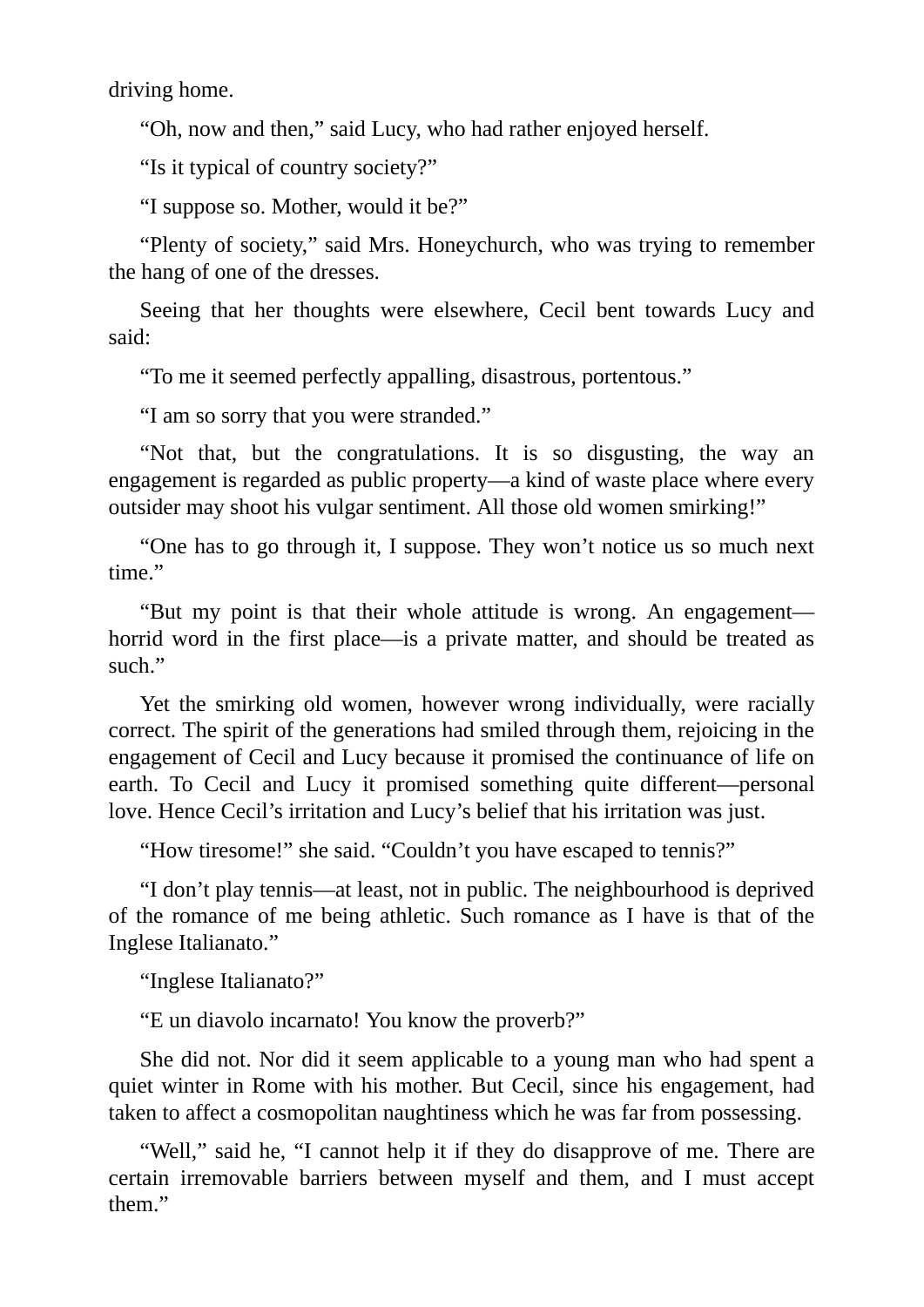"We all have our limitations, I suppose," said wise Lucy.

"Sometimes they are forced on us, though," said Cecil, who saw from her remark that she did not quite understand his position.

"How?"

"It makes a difference doesn't it, whether we fully fence ourselves in, or whether we are fenced out by the barriers of others?"

She thought a moment, and agreed that it did make a difference.

"Difference?" cried Mrs. Honeychurch, suddenly alert. "I don't see any difference. Fences are fences, especially when they are in the same place."

"We were speaking of motives," said Cecil, on whom the interruption jarred.

"My dear Cecil, look here." She spread out her knees and perched her card-case on her lap. "This is me. That's Windy Corner. The rest of the pattern is the other people. Motives are all very well, but the fence comes here."

"We weren't talking of real fences," said Lucy, laughing.

"Oh, I see, dear—poetry."

She leant placidly back. Cecil wondered why Lucy had been amused.

"I tell you who has no 'fences,' as you call them," she said, "and that's Mr. Beebe."

"A parson fenceless would mean a parson defenceless."

Lucy was slow to follow what people said, but quick enough to detect what they meant. She missed Cecil's epigram, but grasped the feeling that prompted it.

"Don't you like Mr. Beebe?" she asked thoughtfully.

"I never said so!" he cried. "I consider him far above the average. I only denied—" And he swept off on the subject of fences again, and was brilliant.

"Now, a clergyman that I do hate," said she wanting to say something sympathetic, "a clergyman that does have fences, and the most dreadful ones, is Mr. Eager, the English chaplain at Florence. He was truly insincere—not merely the manner unfortunate. He was a snob, and so conceited, and he did say such unkind things."

"What sort of things?"

"There was an old man at the Bertolini whom he said had murdered his wife."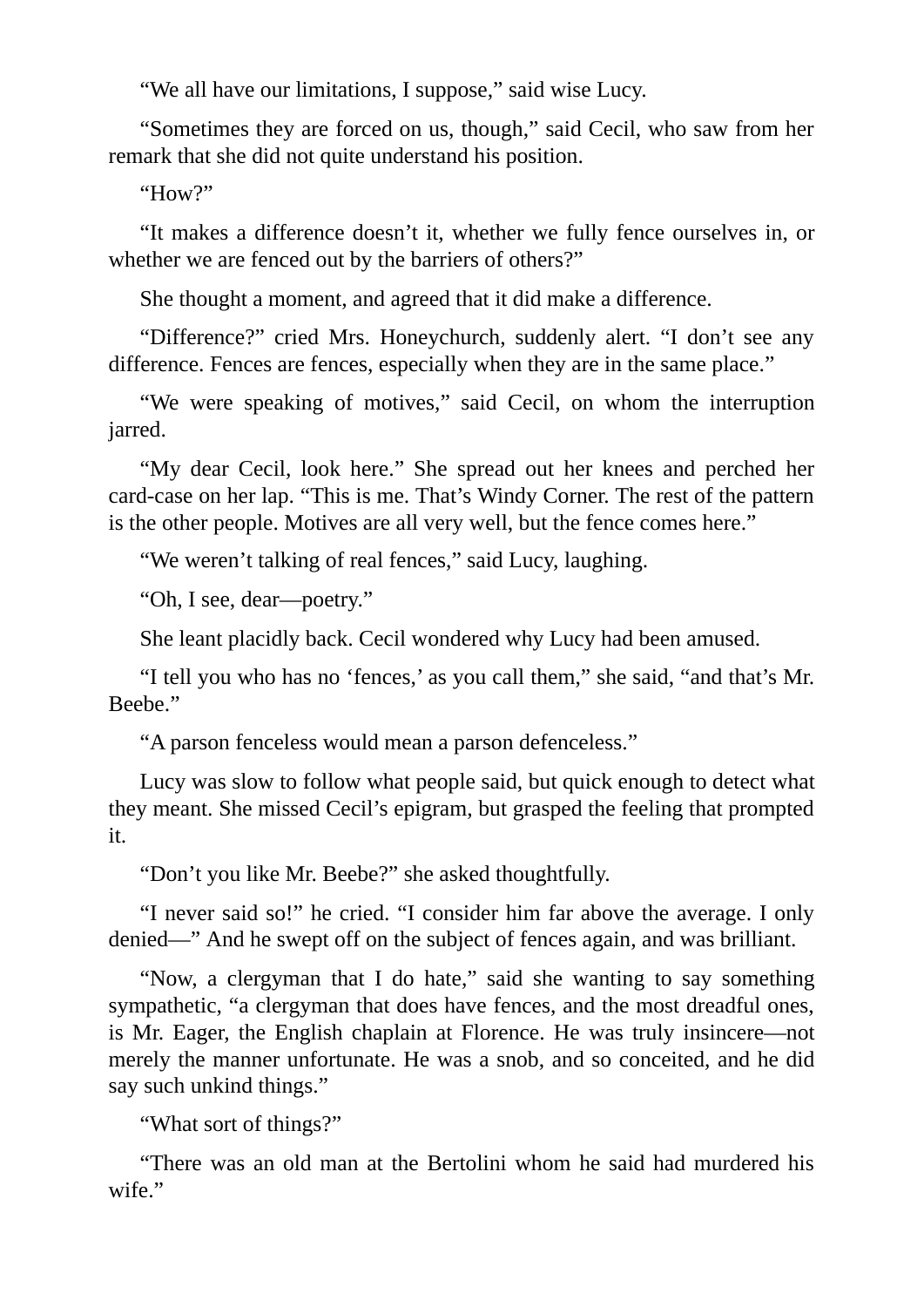"Perhaps he had."

"No!"

"Why 'no'?"

"He was such a nice old man, I'm sure."

Cecil laughed at her feminine inconsequence.

"Well, I did try to sift the thing. Mr. Eager would never come to the point. He prefers it vague—said the old man had 'practically' murdered his wife had murdered her in the sight of God."

"Hush, dear!" said Mrs. Honeychurch absently.

"But isn't it intolerable that a person whom we're told to imitate should go round spreading slander? It was, I believe, chiefly owing to him that the old man was dropped. People pretended he was vulgar, but he certainly wasn't that."

"Poor old man! What was his name?"

"Harris," said Lucy glibly.

"Let's hope that Mrs. Harris there warn't no sich person," said her mother.

Cecil nodded intelligently.

"Isn't Mr. Eager a parson of the cultured type?" he asked.

"I don't know. I hate him. I've heard him lecture on Giotto. I hate him. Nothing can hide a petty nature. I HATE him."

"My goodness gracious me, child!" said Mrs. Honeychurch. "You'll blow my head off! Whatever is there to shout over? I forbid you and Cecil to hate any more clergymen."

He smiled. There was indeed something rather incongruous in Lucy's moral outburst over Mr. Eager. It was as if one should see the Leonardo on the ceiling of the Sistine. He longed to hint to her that not here lay her vocation; that a woman's power and charm reside in mystery, not in muscular rant. But possibly rant is a sign of vitality: it mars the beautiful creature, but shows that she is alive. After a moment, he contemplated her flushed face and excited gestures with a certain approval. He forebore to repress the sources of youth.

Nature—simplest of topics, he thought—lay around them. He praised the pine-woods, the deep lasts of bracken, the crimson leaves that spotted the hurtbushes, the serviceable beauty of the turnpike road. The outdoor world was not very familiar to him, and occasionally he went wrong in a question of fact. Mrs. Honeychurch's mouth twitched when he spoke of the perpetual green of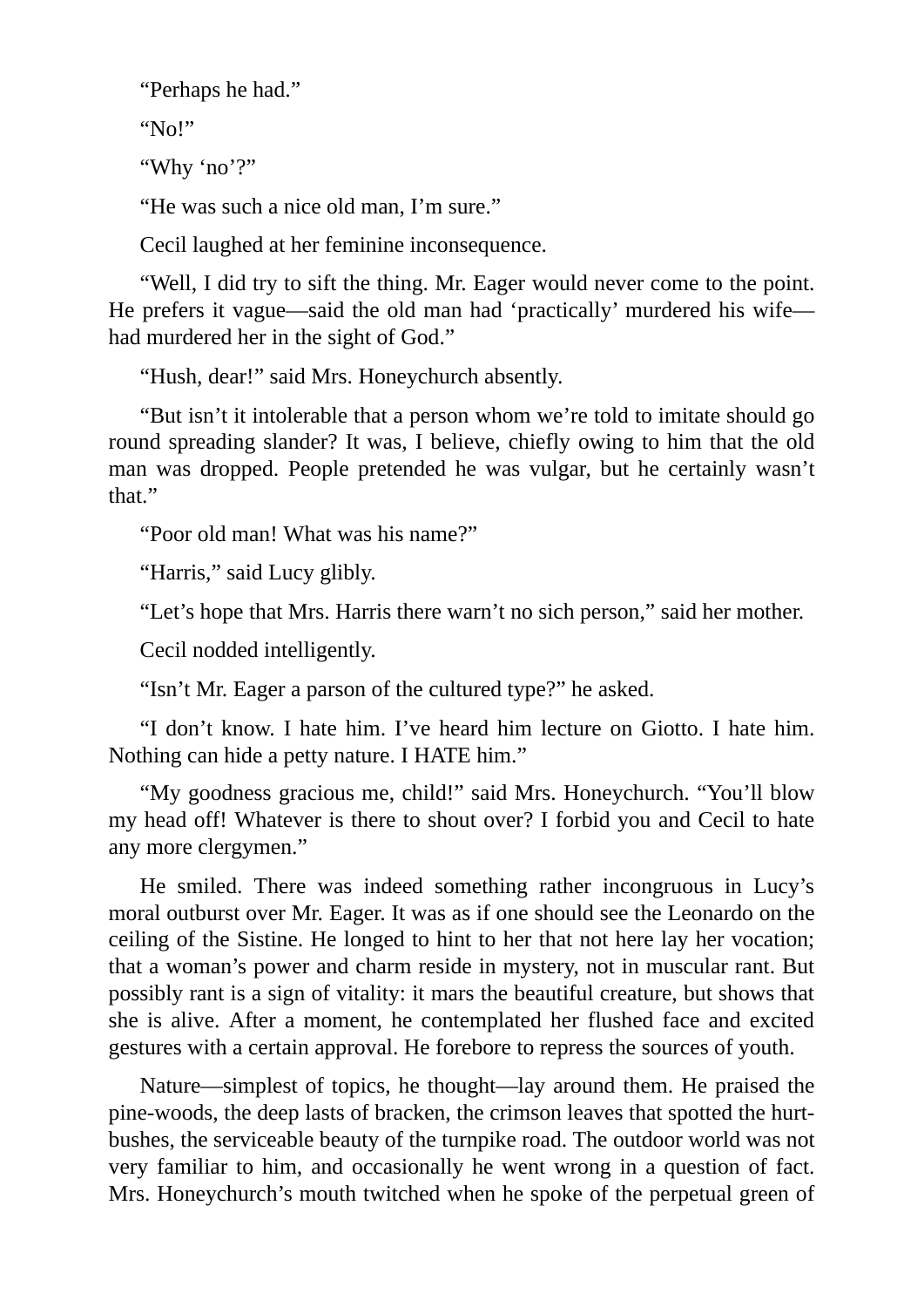the larch.

"I count myself a lucky person," he concluded, "When I'm in London I feel I could never live out of it. When I'm in the country I feel the same about the country. After all, I do believe that birds and trees and the sky are the most wonderful things in life, and that the people who live amongst them must be the best. It's true that in nine cases out of ten they don't seem to notice anything. The country gentleman and the country labourer are each in their way the most depressing of companions. Yet they may have a tacit sympathy with the workings of Nature which is denied to us of the town. Do you feel that, Mrs. Honeychurch?"

Mrs. Honeychurch started and smiled. She had not been attending. Cecil, who was rather crushed on the front seat of the victoria, felt irritable, and determined not to say anything interesting again.

Lucy had not attended either. Her brow was wrinkled, and she still looked furiously cross—the result, he concluded, of too much moral gymnastics. It was sad to see her thus blind to the beauties of an August wood.

"'Come down, O maid, from yonder mountain height,'" he quoted, and touched her knee with his own.

She flushed again and said: "What height?"

"'Come down, O maid, from yonder mountain height, What pleasure lives in height (the shepherd sang). In height and in the splendour of the hills?' Let us take Mrs. Honeychurch's advice and hate clergymen no more. What's this place?"

"Summer Street, of course," said Lucy, and roused herself.

The woods had opened to leave space for a sloping triangular meadow. Pretty cottages lined it on two sides, and the upper and third side was occupied by a new stone church, expensively simple, a charming shingled spire. Mr. Beebe's house was near the church. In height it scarcely exceeded the cottages. Some great mansions were at hand, but they were hidden in the trees. The scene suggested a Swiss Alp rather than the shrine and centre of a leisured world, and was marred only by two ugly little villas—the villas that had competed with Cecil's engagement, having been acquired by Sir Harry Otway the very afternoon that Lucy had been acquired by Cecil.

"Cissie" was the name of one of these villas, "Albert" of the other. These titles were not only picked out in shaded Gothic on the garden gates, but appeared a second time on the porches, where they followed the semicircular curve of the entrance arch in block capitals. "Albert" was inhabited. His tortured garden was bright with geraniums and lobelias and polished shells.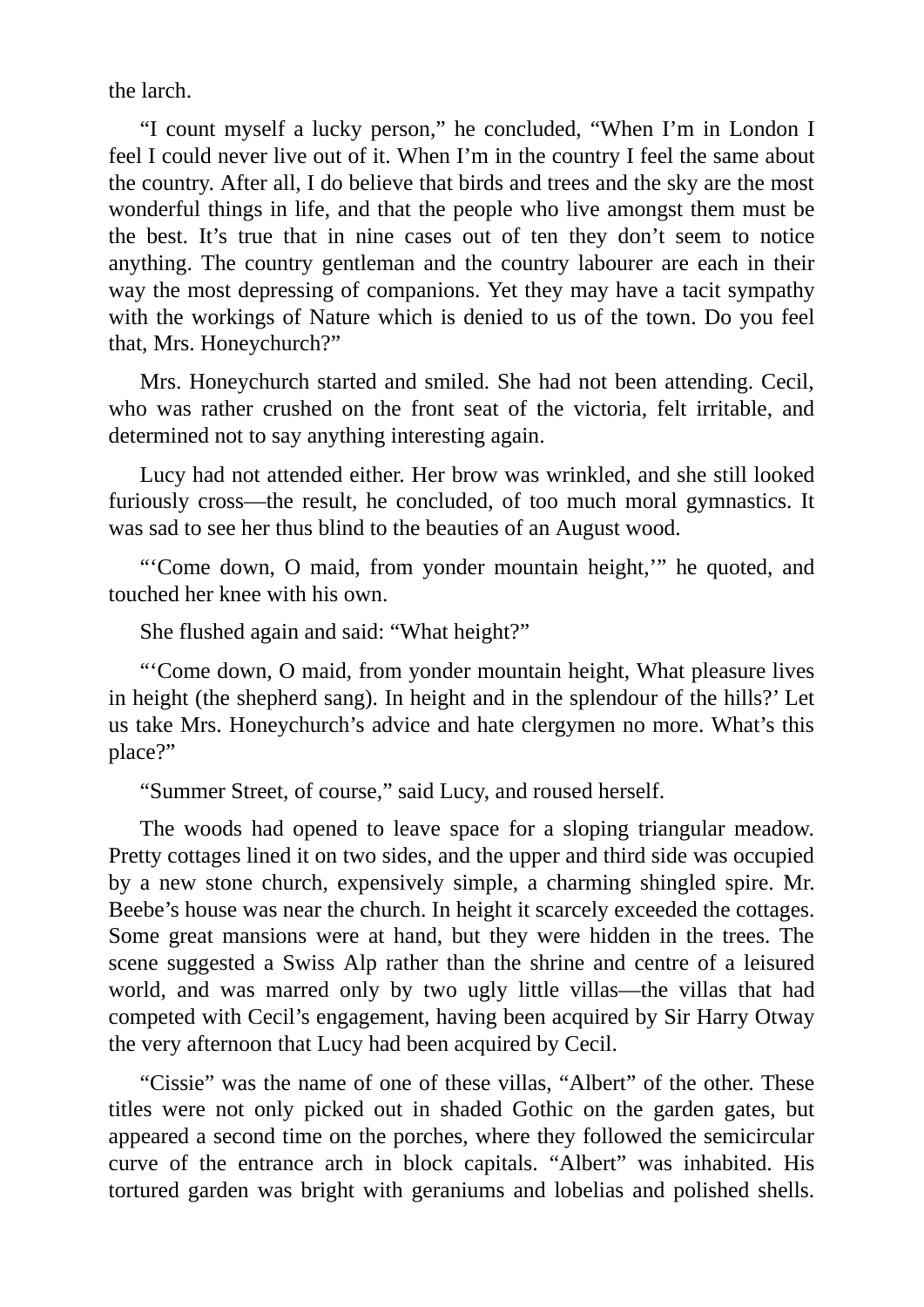His little windows were chastely swathed in Nottingham lace. "Cissie" was to let. Three notice-boards, belonging to Dorking agents, lolled on her fence and announced the not surprising fact. Her paths were already weedy; her pockethandkerchief of a lawn was yellow with dandelions.

"The place is ruined!" said the ladies mechanically. "Summer Street will never be the same again."

As the carriage passed, "Cissie's" door opened, and a gentleman came out of her.

"Stop!" cried Mrs. Honeychurch, touching the coachman with her parasol. "Here's Sir Harry. Now we shall know. Sir Harry, pull those things down at once!"

Sir Harry Otway—who need not be described—came to the carriage and said "Mrs. Honeychurch, I meant to. I can't, I really can't turn out Miss Flack."

"Am I not always right? She ought to have gone before the contract was signed. Does she still live rent free, as she did in her nephew's time?"

"But what can I do?" He lowered his voice. "An old lady, so very vulgar, and almost bedridden."

"Turn her out," said Cecil bravely.

Sir Harry sighed, and looked at the villas mournfully. He had had full warning of Mr. Flack's intentions, and might have bought the plot before building commenced: but he was apathetic and dilatory. He had known Summer Street for so many years that he could not imagine it being spoilt. Not till Mrs. Flack had laid the foundation stone, and the apparition of red and cream brick began to rise did he take alarm. He called on Mr. Flack, the local builder,—a most reasonable and respectful man—who agreed that tiles would have made more artistic roof, but pointed out that slates were cheaper. He ventured to differ, however, about the Corinthian columns which were to cling like leeches to the frames of the bow windows, saying that, for his part, he liked to relieve the facade by a bit of decoration. Sir Harry hinted that a column, if possible, should be structural as well as decorative.

Mr. Flack replied that all the columns had been ordered, adding, "and all the capitals different—one with dragons in the foliage, another approaching to the Ionian style, another introducing Mrs. Flack's initials—every one different." For he had read his Ruskin. He built his villas according to his desire; and not until he had inserted an immovable aunt into one of them did Sir Harry buy.

This futile and unprofitable transaction filled the knight with sadness as he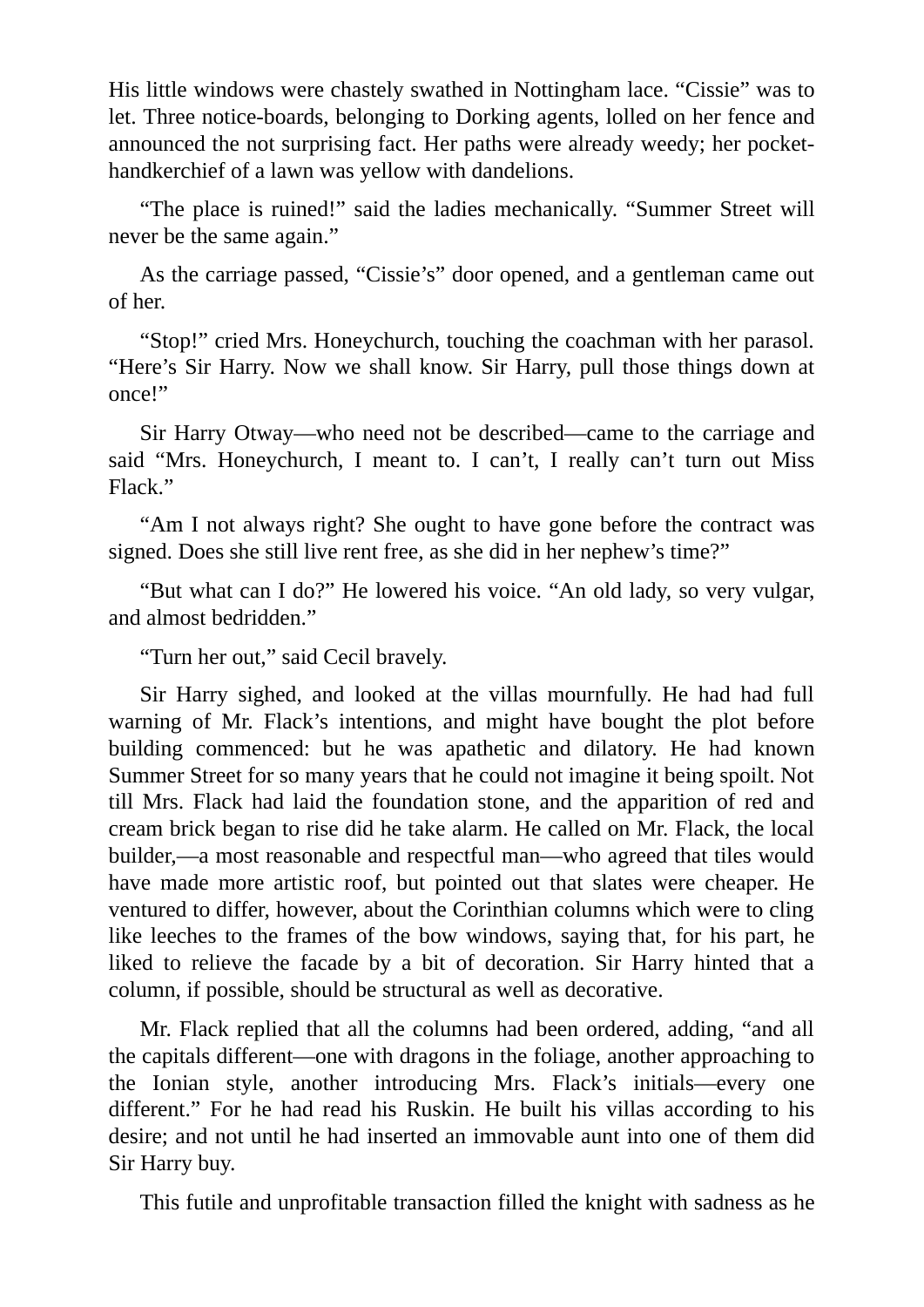leant on Mrs. Honeychurch's carriage. He had failed in his duties to the country-side, and the country-side was laughing at him as well. He had spent money, and yet Summer Street was spoilt as much as ever. All he could do now was to find a desirable tenant for "Cissie"—someone really desirable.

"The rent is absurdly low," he told them, "and perhaps I am an easy landlord. But it is such an awkward size. It is too large for the peasant class and too small for any one the least like ourselves."

Cecil had been hesitating whether he should despise the villas or despise Sir Harry for despising them. The latter impulse seemed the more fruitful.

"You ought to find a tenant at once," he said maliciously. "It would be a perfect paradise for a bank clerk."

"Exactly!" said Sir Harry excitedly. "That is exactly what I fear, Mr. Vyse. It will attract the wrong type of people. The train service has improved—a fatal improvement, to my mind. And what are five miles from a station in these days of bicycles?"

"Rather a strenuous clerk it would be," said Lucy.

Cecil, who had his full share of mediaeval mischievousness, replied that the physique of the lower middle classes was improving at a most appalling rate. She saw that he was laughing at their harmless neighbour, and roused herself to stop him.

"Sir Harry!" she exclaimed, "I have an idea. How would you like spinsters?"

"My dear Lucy, it would be splendid. Do you know any such?"

"Yes; I met them abroad."

"Gentlewomen?" he asked tentatively.

"Yes, indeed, and at the present moment homeless. I heard from them last week—Miss Teresa and Miss Catharine Alan. I'm really not joking. They are quite the right people. Mr. Beebe knows them, too. May I tell them to write to you?"

"Indeed you may!" he cried. "Here we are with the difficulty solved already. How delightful it is! Extra facilities—please tell them they shall have extra facilities, for I shall have no agents' fees. Oh, the agents! The appalling people they have sent me! One woman, when I wrote—a tactful letter, you know—asking her to explain her social position to me, replied that she would pay the rent in advance. As if one cares about that! And several references I took up were most unsatisfactory—people swindlers, or not respectable. And oh, the deceit! I have seen a good deal of the seamy side this last week. The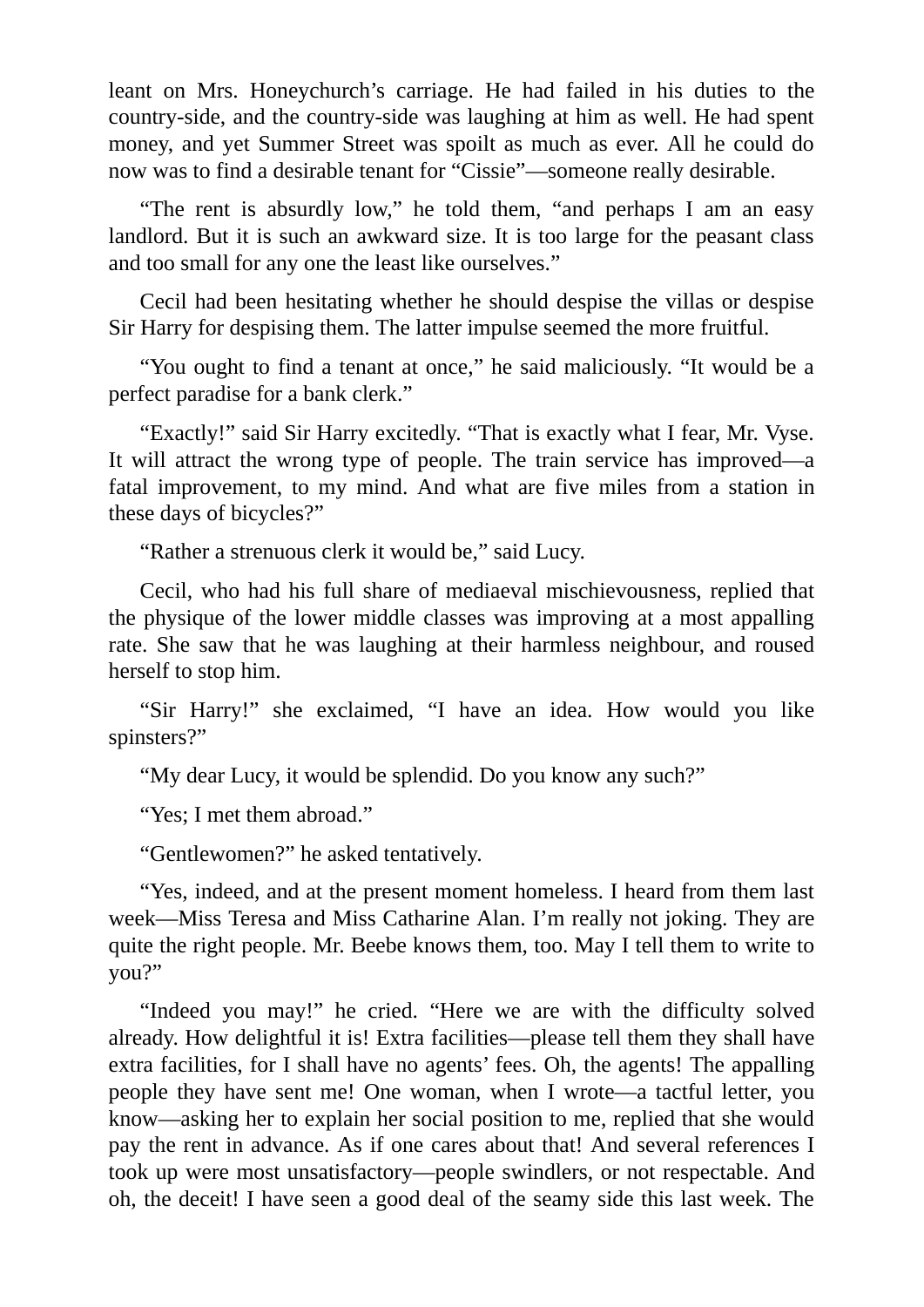deceit of the most promising people. My dear Lucy, the deceit!"

She nodded.

"My advice," put in Mrs. Honeychurch, "is to have nothing to do with Lucy and her decayed gentlewomen at all. I know the type. Preserve me from people who have seen better days, and bring heirlooms with them that make the house smell stuffy. It's a sad thing, but I'd far rather let to some one who is going up in the world than to someone who has come down."

"I think I follow you," said Sir Harry; "but it is, as you say, a very sad thing."

"The Misses Alan aren't that!" cried Lucy.

"Yes, they are," said Cecil. "I haven't met them but I should say they were a highly unsuitable addition to the neighbourhood."

"Don't listen to him, Sir Harry—he's tiresome."

"It's I who am tiresome," he replied. "I oughtn't to come with my troubles to young people. But really I am so worried, and Lady Otway will only say that I cannot be too careful, which is quite true, but no real help."

"Then may I write to my Misses Alan?"

"Please!"

But his eye wavered when Mrs. Honeychurch exclaimed:

"Beware! They are certain to have canaries. Sir Harry, beware of canaries: they spit the seed out through the bars of the cages and then the mice come. Beware of women altogether. Only let to a man."

"Really—" he murmured gallantly, though he saw the wisdom of her remark.

"Men don't gossip over tea-cups. If they get drunk, there's an end of them —they lie down comfortably and sleep it off. If they're vulgar, they somehow keep it to themselves. It doesn't spread so. Give me a man—of course, provided he's clean."

Sir Harry blushed. Neither he nor Cecil enjoyed these open compliments to their sex. Even the exclusion of the dirty did not leave them much distinction. He suggested that Mrs. Honeychurch, if she had time, should descend from the carriage and inspect "Cissie" for herself. She was delighted. Nature had intended her to be poor and to live in such a house. Domestic arrangements always attracted her, especially when they were on a small scale.

Cecil pulled Lucy back as she followed her mother.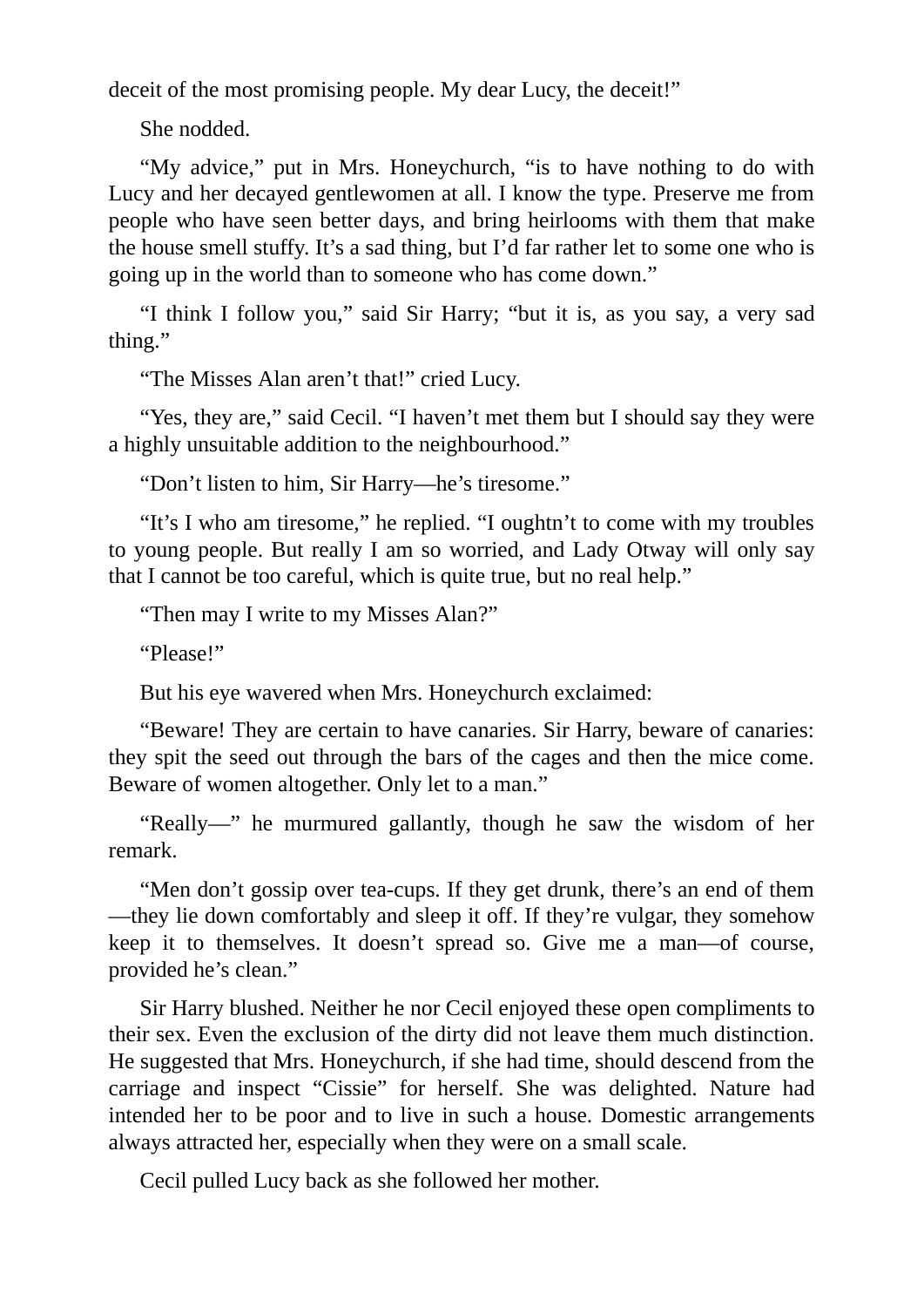"Mrs. Honeychurch," he said, "what if we two walk home and leave you?"

"Certainly!" was her cordial reply.

Sir Harry likewise seemed almost too glad to get rid of them. He beamed at them knowingly, said, "Aha! young people, young people!" and then hastened to unlock the house.

"Hopeless vulgarian!" exclaimed Cecil, almost before they were out of earshot.

"Oh, Cecil!"

"I can't help it. It would be wrong not to loathe that man."

"He isn't clever, but really he is nice."

"No, Lucy, he stands for all that is bad in country life. In London he would keep his place. He would belong to a brainless club, and his wife would give brainless dinner parties. But down here he acts the little god with his gentility, and his patronage, and his sham aesthetics, and every one—even your mother —is taken in."

"All that you say is quite true," said Lucy, though she felt discouraged. "I wonder whether—whether it matters so very much."

"It matters supremely. Sir Harry is the essence of that garden-party. Oh, goodness, how cross I feel! How I do hope he'll get some vulgar tenant in that villa—some woman so really vulgar that he'll notice it. GENTLEFOLKS! Ugh! with his bald head and retreating chin! But let's forget him."

This Lucy was glad enough to do. If Cecil disliked Sir Harry Otway and Mr. Beebe, what guarantee was there that the people who really mattered to her would escape? For instance, Freddy. Freddy was neither clever, nor subtle, nor beautiful, and what prevented Cecil from saying, any minute, "It would be wrong not to loathe Freddy"? And what would she reply? Further than Freddy she did not go, but he gave her anxiety enough. She could only assure herself that Cecil had known Freddy some time, and that they had always got on pleasantly, except, perhaps, during the last few days, which was an accident, perhaps.

"Which way shall we go?" she asked him.

Nature—simplest of topics, she thought—was around them. Summer Street lay deep in the woods, and she had stopped where a footpath diverged from the highroad.

"Are there two ways?"

"Perhaps the road is more sensible, as we're got up smart."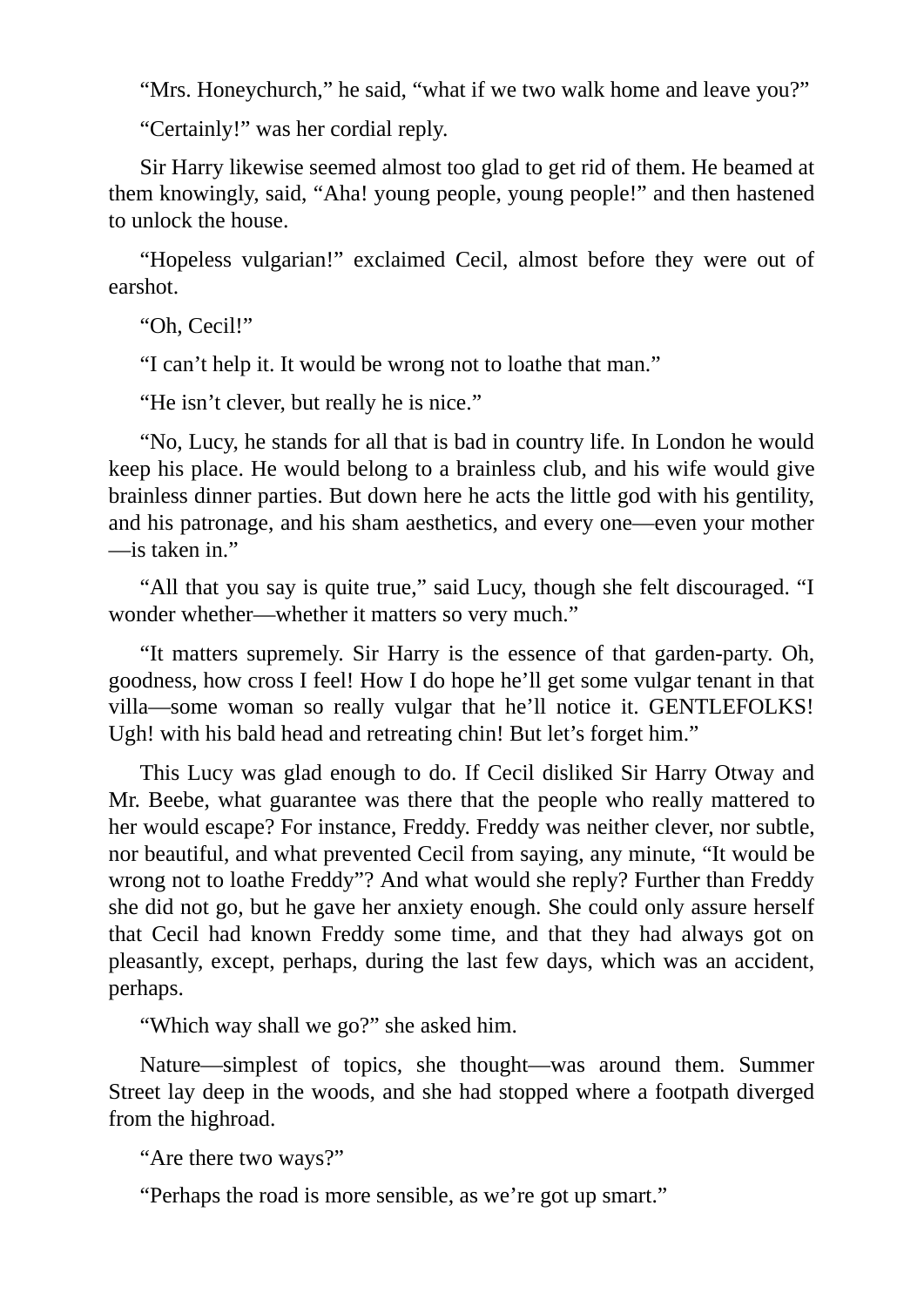"I'd rather go through the wood," said Cecil, With that subdued irritation that she had noticed in him all the afternoon. "Why is it, Lucy, that you always say the road? Do you know that you have never once been with me in the fields or the wood since we were engaged?"

"Haven't I? The wood, then," said Lucy, startled at his queerness, but pretty sure that he would explain later; it was not his habit to leave her in doubt as to his meaning.

She led the way into the whispering pines, and sure enough he did explain before they had gone a dozen yards.

"I had got an idea—I dare say wrongly—that you feel more at home with me in a room."

"A room?" she echoed, hopelessly bewildered.

"Yes. Or, at the most, in a garden, or on a road. Never in the real country like this."

"Oh, Cecil, whatever do you mean? I have never felt anything of the sort. You talk as if I was a kind of poetess sort of person."

"I don't know that you aren't. I connect you with a view—a certain type of view. Why shouldn't you connect me with a room?"

She reflected a moment, and then said, laughing:

"Do you know that you're right? I do. I must be a poetess after all. When I think of you it's always as in a room. How funny!"

To her surprise, he seemed annoyed.

"A drawing-room, pray? With no view?"

"Yes, with no view, I fancy. Why not?"

"I'd rather," he said reproachfully, "that you connected me with the open air."

She said again, "Oh, Cecil, whatever do you mean?"

As no explanation was forthcoming, she shook off the subject as too difficult for a girl, and led him further into the wood, pausing every now and then at some particularly beautiful or familiar combination of the trees. She had known the wood between Summer Street and Windy Corner ever since she could walk alone; she had played at losing Freddy in it, when Freddy was a purple-faced baby; and though she had been to Italy, it had lost none of its charm.

Presently they came to a little clearing among the pines—another tiny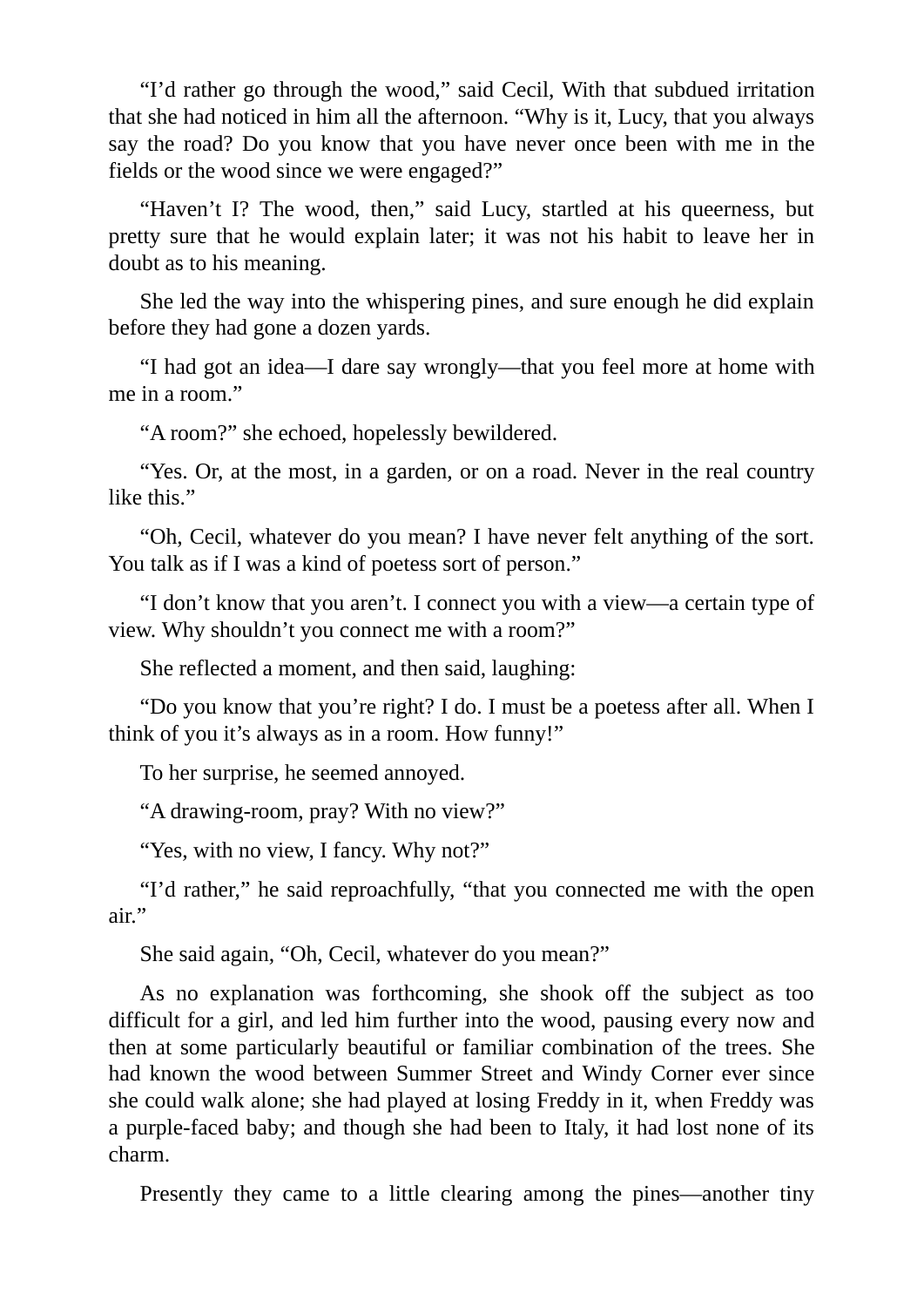green alp, solitary this time, and holding in its bosom a shallow pool.

She exclaimed, "The Sacred Lake!"

"Why do you call it that?"

"I can't remember why. I suppose it comes out of some book. It's only a puddle now, but you see that stream going through it? Well, a good deal of water comes down after heavy rains, and can't get away at once, and the pool becomes quite large and beautiful. Then Freddy used to bathe there. He is very fond of it."

"And you?"

He meant, "Are you fond of it?" But she answered dreamily, "I bathed here, too, till I was found out. Then there was a row."

At another time he might have been shocked, for he had depths of prudishness within him. But now? with his momentary cult of the fresh air, he was delighted at her admirable simplicity. He looked at her as she stood by the pool's edge. She was got up smart, as she phrased it, and she reminded him of some brilliant flower that has no leaves of its own, but blooms abruptly out of a world of green.

"Who found you out?"

"Charlotte," she murmured. "She was stopping with us. Charlotte— Charlotte."

"Poor girl!"

She smiled gravely. A certain scheme, from which hitherto he had shrunk, now appeared practical.

"Lucy!"

"Yes, I suppose we ought to be going," was her reply.

"Lucy, I want to ask something of you that I have never asked before."

At the serious note in his voice she stepped frankly and kindly towards him.

"What, Cecil?"

"Hitherto never—not even that day on the lawn when you agreed to marry me—"

He became self-conscious and kept glancing round to see if they were observed. His courage had gone.

"Yes?"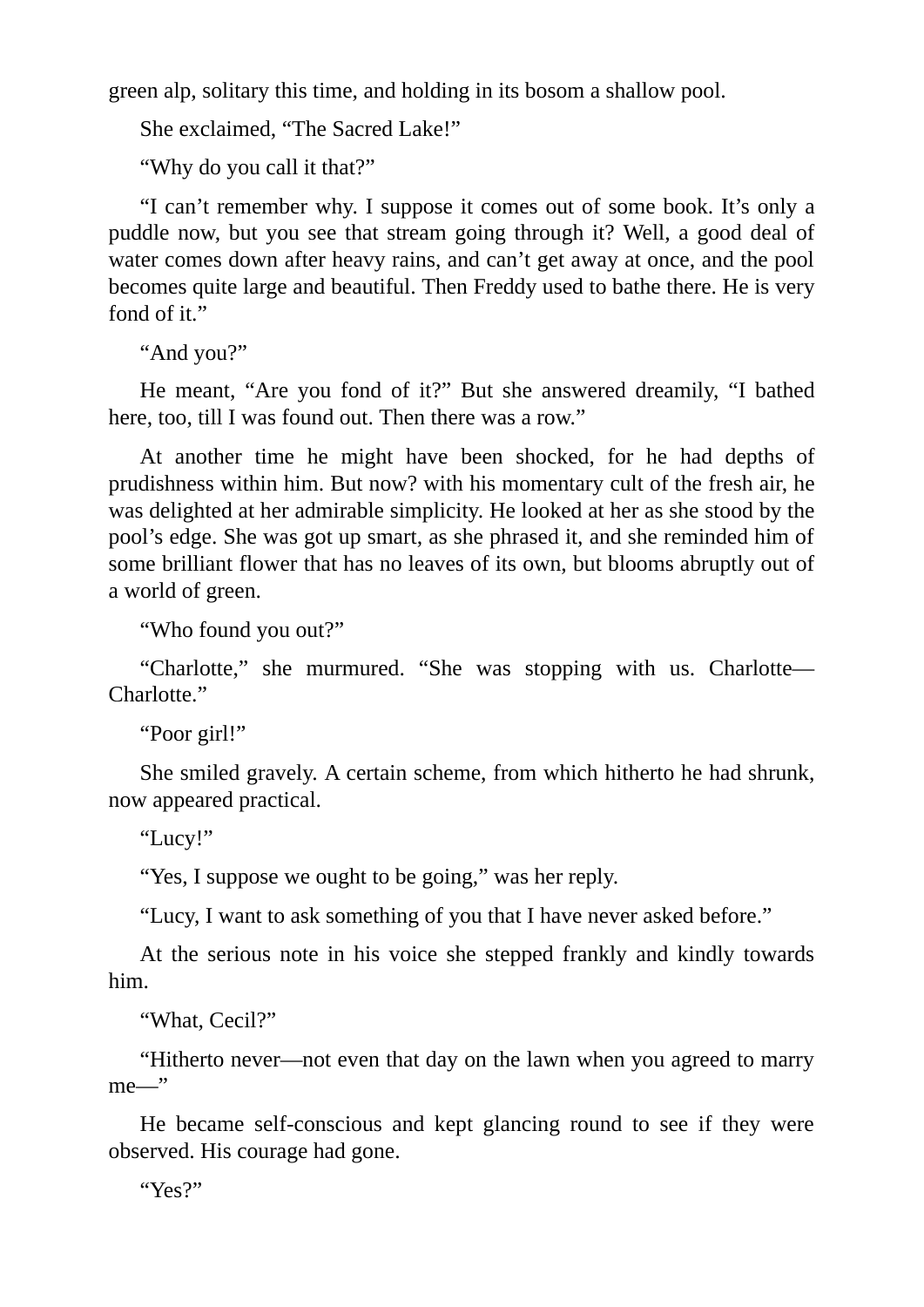"Up to now I have never kissed you."

She was as scarlet as if he had put the thing most indelicately.

"No—more you have," she stammered.

"Then I ask you—may I now?"

"Of course, you may, Cecil. You might before. I can't run at you, you know."

At that supreme moment he was conscious of nothing but absurdities. Her reply was inadequate. She gave such a business-like lift to her veil. As he approached her he found time to wish that he could recoil. As he touched her, his gold pince-nez became dislodged and was flattened between them.

Such was the embrace. He considered, with truth, that it had been a failure. Passion should believe itself irresistible. It should forget civility and consideration and all the other curses of a refined nature. Above all, it should never ask for leave where there is a right of way. Why could he not do as any labourer or navvy—nay, as any young man behind the counter would have done? He recast the scene. Lucy was standing flowerlike by the water, he rushed up and took her in his arms; she rebuked him, permitted him and revered him ever after for his manliness. For he believed that women revere men for their manliness.

They left the pool in silence, after this one salutation. He waited for her to make some remark which should show him her inmost thoughts. At last she spoke, and with fitting gravity.

"Emerson was the name, not Harris."

"What name?"

"The old man's."

"What old man?"

"That old man I told you about. The one Mr. Eager was so unkind to."

He could not know that this was the most intimate conversation they had ever had.

# **Chapter X: Cecil as a Humourist**

The society out of which Cecil proposed to rescue Lucy was perhaps no very splendid affair, yet it was more splendid than her antecedents entitled her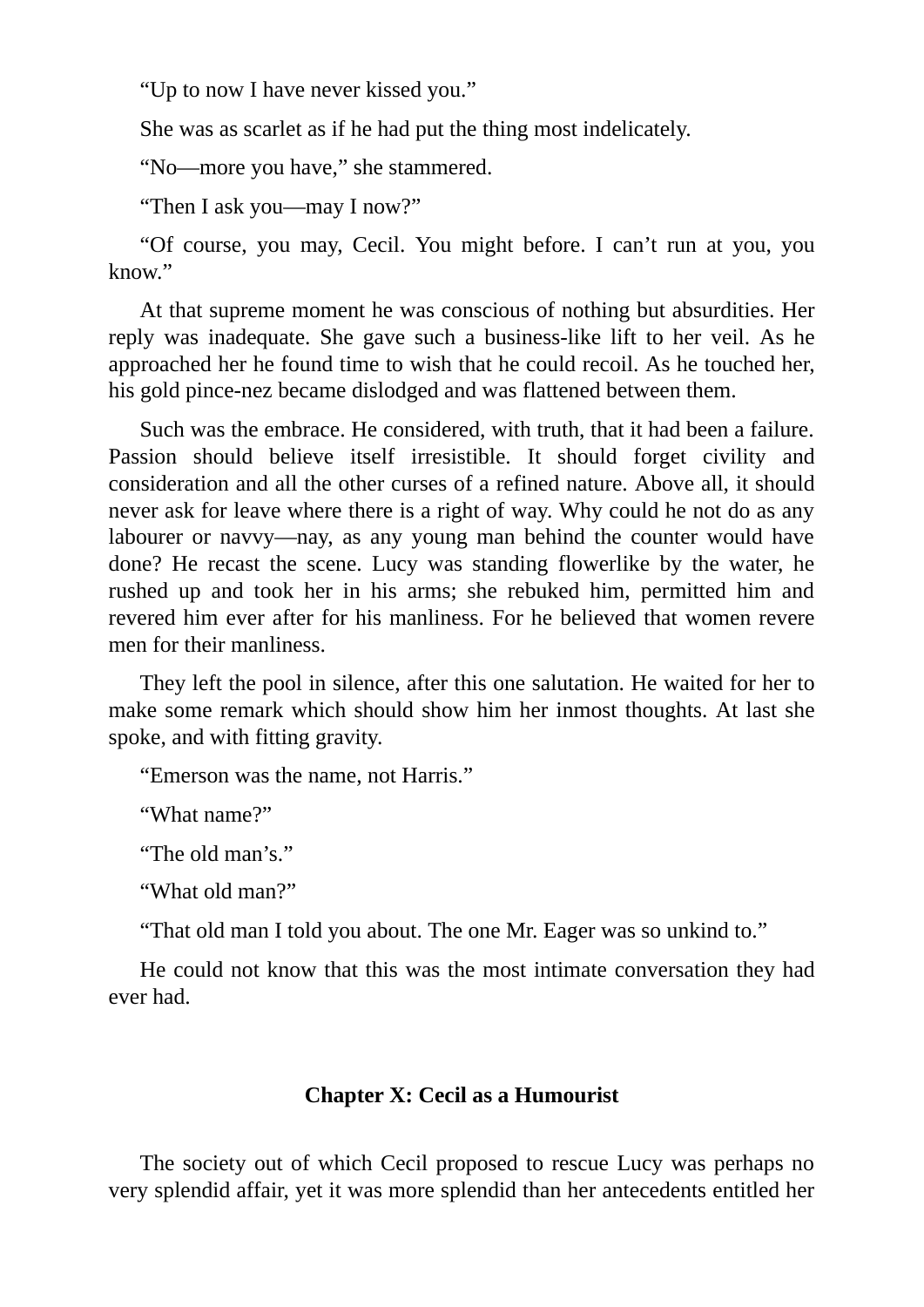to. Her father, a prosperous local solicitor, had built Windy Corner, as a speculation at the time the district was opening up, and, falling in love with his own creation, had ended by living there himself. Soon after his marriage the social atmosphere began to alter. Other houses were built on the brow of that steep southern slope and others, again, among the pine-trees behind, and northward on the chalk barrier of the downs. Most of these houses were larger than Windy Corner, and were filled by people who came, not from the district, but from London, and who mistook the Honeychurches for the remnants of an indigenous aristocracy. He was inclined to be frightened, but his wife accepted the situation without either pride or humility. "I cannot think what people are doing," she would say, "but it is extremely fortunate for the children." She called everywhere; her calls were returned with enthusiasm, and by the time people found out that she was not exactly of their milieu, they liked her, and it did not seem to matter. When Mr. Honeychurch died, he had the satisfaction which few honest solicitors despise—of leaving his family rooted in the best society obtainable.

The best obtainable. Certainly many of the immigrants were rather dull, and Lucy realized this more vividly since her return from Italy. Hitherto she had accepted their ideals without questioning—their kindly affluence, their inexplosive religion, their dislike of paper-bags, orange-peel, and broken bottles. A Radical out and out, she learnt to speak with horror of Suburbia. Life, so far as she troubled to conceive it, was a circle of rich, pleasant people, with identical interests and identical foes. In this circle, one thought, married, and died. Outside it were poverty and vulgarity for ever trying to enter, just as the London fog tries to enter the pine-woods pouring through the gaps in the northern hills. But, in Italy, where any one who chooses may warm himself in equality, as in the sun, this conception of life vanished. Her senses expanded; she felt that there was no one whom she might not get to like, that social barriers were irremovable, doubtless, but not particularly high. You jump over them just as you jump into a peasant's olive-yard in the Apennines, and he is glad to see you. She returned with new eyes.

So did Cecil; but Italy had quickened Cecil, not to tolerance, but to irritation. He saw that the local society was narrow, but, instead of saying, "Does that very much matter?" he rebelled, and tried to substitute for it the society he called broad. He did not realize that Lucy had consecrated her environment by the thousand little civilities that create a tenderness in time, and that though her eyes saw its defects, her heart refused to despise it entirely. Nor did he realize a more important point—that if she was too great for this society, she was too great for all society, and had reached the stage where personal intercourse would alone satisfy her. A rebel she was, but not of the kind he understood—a rebel who desired, not a wider dwelling-room, but equality beside the man she loved. For Italy was offering her the most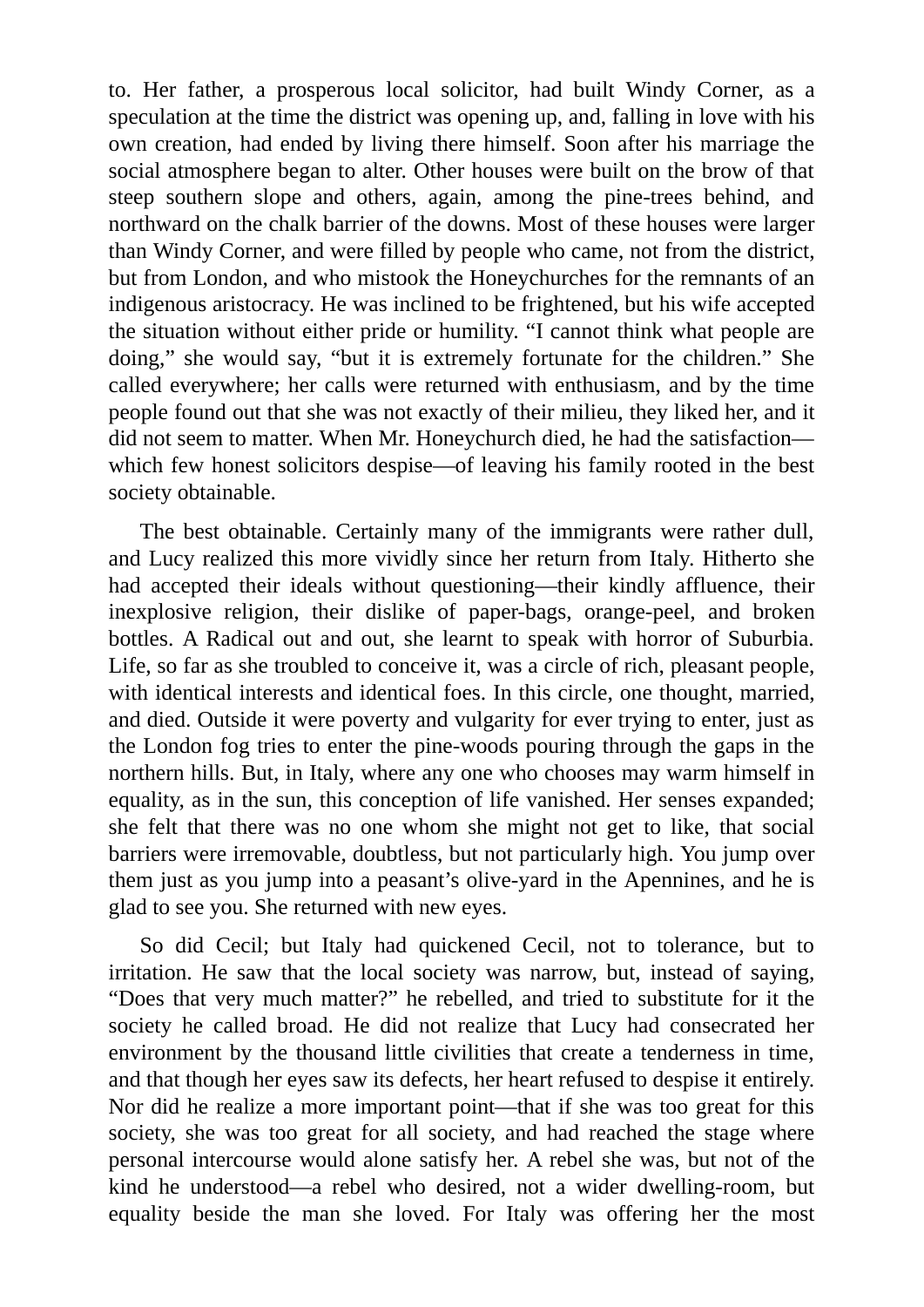priceless of all possessions—her own soul.

Playing bumble-puppy with Minnie Beebe, niece to the rector, and aged thirteen—an ancient and most honourable game, which consists in striking tennis-balls high into the air, so that they fall over the net and immoderately bounce; some hit Mrs. Honeychurch; others are lost. The sentence is confused, but the better illustrates Lucy's state of mind, for she was trying to talk to Mr. Beebe at the same time.

"Oh, it has been such a nuisance—first he, then they—no one knowing what they wanted, and everyone so tiresome."

"But they really are coming now," said Mr. Beebe. "I wrote to Miss Teresa a few days ago—she was wondering how often the butcher called, and my reply of once a month must have impressed her favourably. They are coming. I heard from them this morning.

"I shall hate those Miss Alans!" Mrs. Honeychurch cried. "Just because they're old and silly one's expected to say 'How sweet!' I hate their 'if'-ing and 'but'-ing and 'and'-ing. And poor Lucy—serve her right—worn to a shadow."

Mr. Beebe watched the shadow springing and shouting over the tenniscourt. Cecil was absent—one did not play bumble-puppy when he was there.

"Well, if they are coming—No, Minnie, not Saturn." Saturn was a tennisball whose skin was partially unsewn. When in motion his orb was encircled by a ring. "If they are coming, Sir Harry will let them move in before the twenty-ninth, and he will cross out the clause about whitewashing the ceilings, because it made them nervous, and put in the fair wear and tear one.—That doesn't count. I told you not Saturn."

"Saturn's all right for bumble-puppy," cried Freddy, joining them. "Minnie, don't you listen to her."

"Saturn doesn't bounce."

"Saturn bounces enough."

"No, he doesn't."

"Well; he bounces better than the Beautiful White Devil."

"Hush, dear," said Mrs. Honeychurch.

"But look at Lucy—complaining of Saturn, and all the time's got the Beautiful White Devil in her hand, ready to plug it in. That's right, Minnie, go for her—get her over the shins with the racquet—get her over the shins!"

Lucy fell, the Beautiful White Devil rolled from her hand.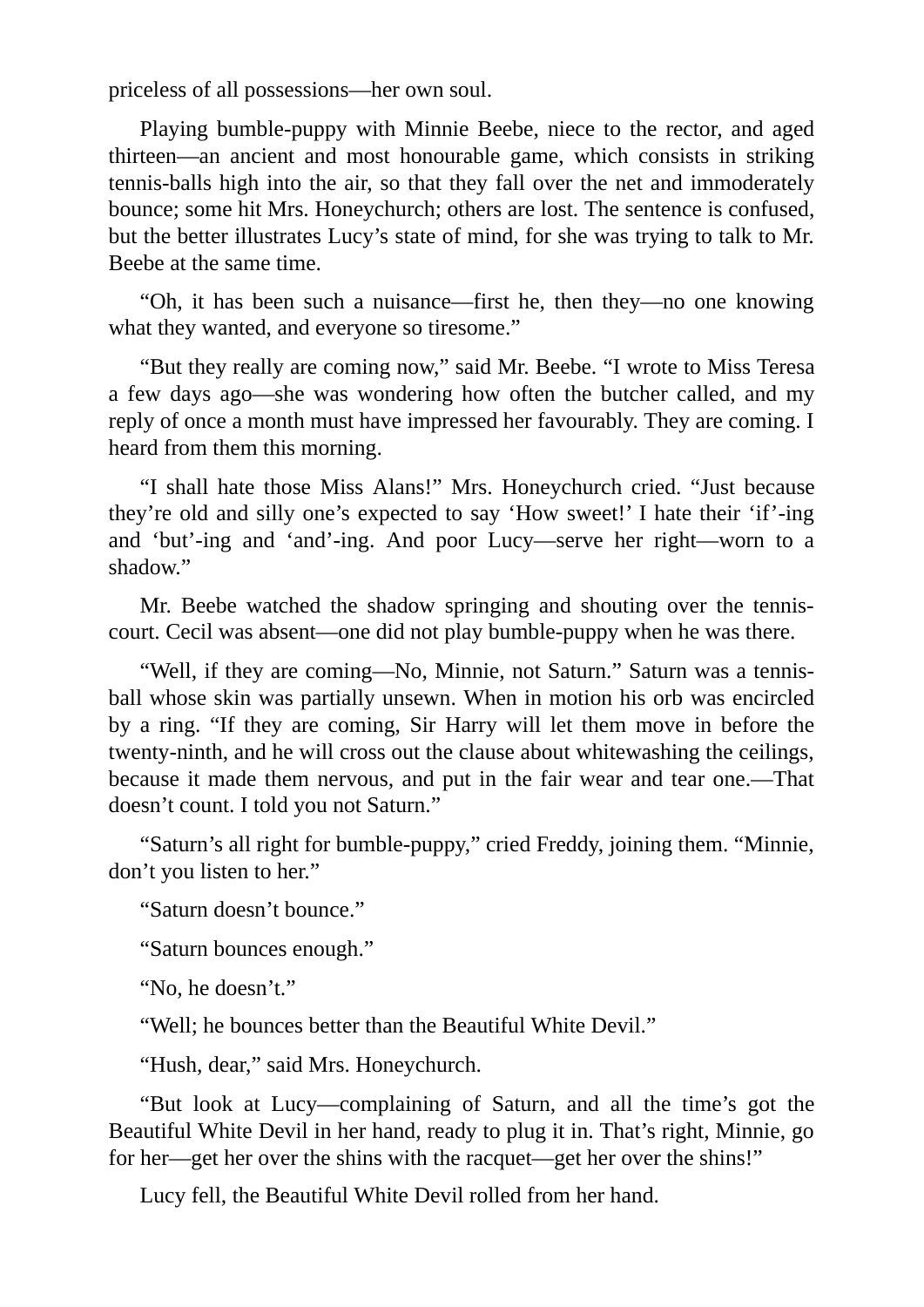Mr. Beebe picked it up, and said: "The name of this ball is Vittoria Corombona, please." But his correction passed unheeded.

Freddy possessed to a high degree the power of lashing little girls to fury, and in half a minute he had transformed Minnie from a well-mannered child into a howling wilderness. Up in the house Cecil heard them, and, though he was full of entertaining news, he did not come down to impart it, in case he got hurt. He was not a coward and bore necessary pain as well as any man. But he hated the physical violence of the young. How right it was! Sure enough it ended in a cry.

"I wish the Miss Alans could see this," observed Mr. Beebe, just as Lucy, who was nursing the injured Minnie, was in turn lifted off her feet by her brother.

"Who are the Miss Alans?" Freddy panted.

"They have taken Cissie Villa."

"That wasn't the name—"

Here his foot slipped, and they all fell most agreeably on to the grass. An interval elapses.

"Wasn't what name?" asked Lucy, with her brother's head in her lap.

"Alan wasn't the name of the people Sir Harry's let to."

"Nonsense, Freddy! You know nothing about it."

"Nonsense yourself! I've this minute seen him. He said to me: 'Ahem! Honeychurch,'"—Freddy was an indifferent mimic—"'ahem! ahem! I have at last procured really dee-sire-rebel tenants.' I said, 'ooray, old boy!' and slapped him on the back."

"Exactly. The Miss Alans?"

"Rather not. More like Anderson."

"Oh, good gracious, there isn't going to be another muddle!" Mrs. Honeychurch exclaimed. "Do you notice, Lucy, I'm always right? I said don't interfere with Cissie Villa. I'm always right. I'm quite uneasy at being always right so often."

"It's only another muddle of Freddy's. Freddy doesn't even know the name of the people he pretends have taken it instead."

"Yes, I do. I've got it. Emerson."

"What name?"

"Emerson. I'll bet you anything you like."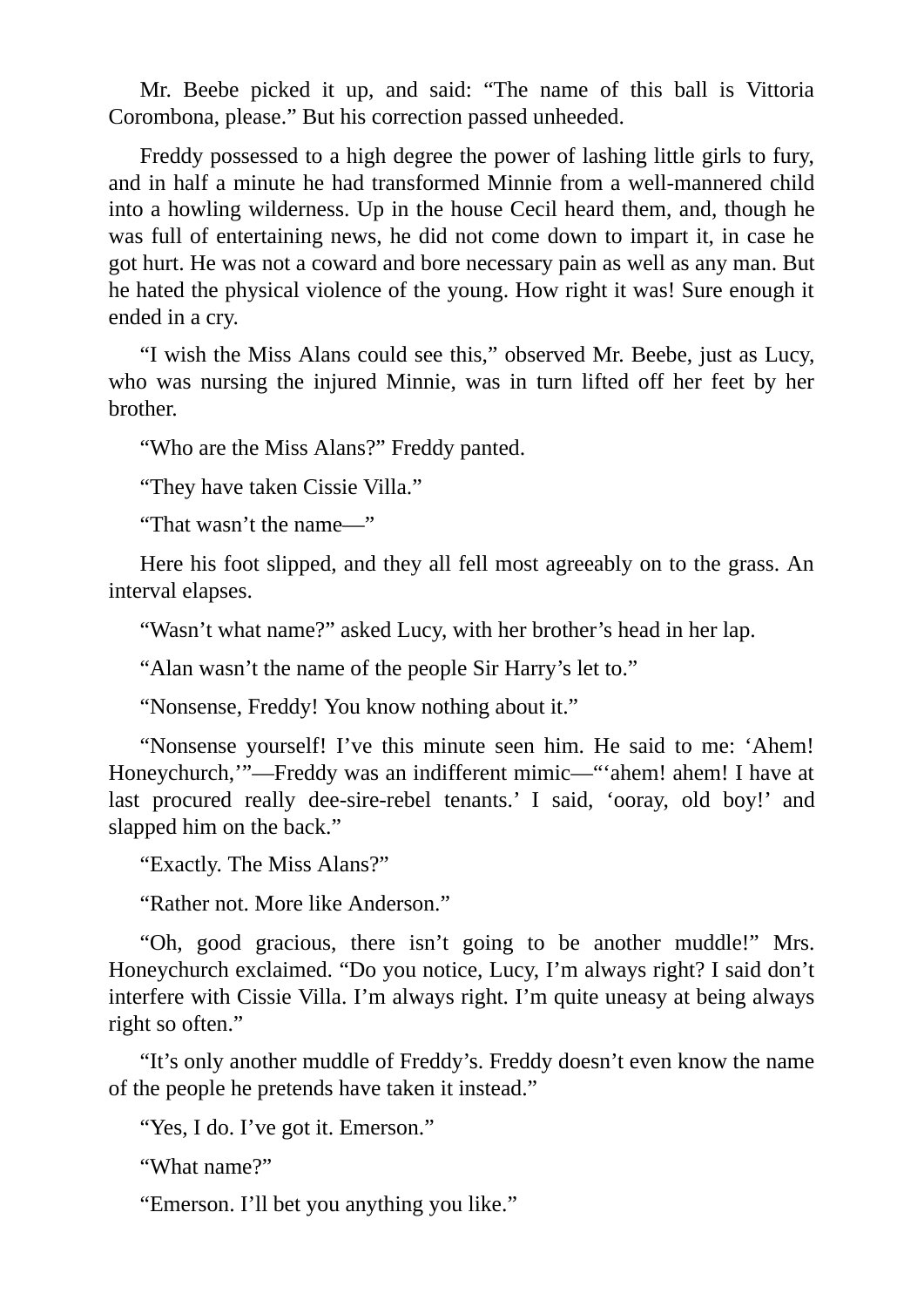"What a weathercock Sir Harry is," said Lucy quietly. "I wish I had never bothered over it at all."

Then she lay on her back and gazed at the cloudless sky. Mr. Beebe, whose opinion of her rose daily, whispered to his niece that THAT was the proper way to behave if any little thing went wrong.

Meanwhile the name of the new tenants had diverted Mrs. Honeychurch from the contemplation of her own abilities.

"Emerson, Freddy? Do you know what Emersons they are?"

"I don't know whether they're any Emersons," retorted Freddy, who was democratic. Like his sister and like most young people, he was naturally attracted by the idea of equality, and the undeniable fact that there are different kinds of Emersons annoyed him beyond measure.

"I trust they are the right sort of person. All right, Lucy"—she was sitting up again—"I see you looking down your nose and thinking your mother's a snob. But there is a right sort and a wrong sort, and it's affectation to pretend there isn't."

"Emerson's a common enough name," Lucy remarked.

She was gazing sideways. Seated on a promontory herself, she could see the pine-clad promontories descending one beyond another into the Weald. The further one descended the garden, the more glorious was this lateral view.

"I was merely going to remark, Freddy, that I trusted they were no relations of Emerson the philosopher, a most trying man. Pray, does that satisfy you?"

"Oh, yes," he grumbled. "And you will be satisfied, too, for they're friends of Cecil; so"—elaborate irony—"you and the other country families will be able to call in perfect safety."

"CECIL?" exclaimed Lucy.

"Don't be rude, dear," said his mother placidly. "Lucy, don't screech. It's a new bad habit you're getting into."

"But has Cecil—"

"Friends of Cecil's," he repeated, "'and so really dee-sire-rebel. Ahem! Honeychurch, I have just telegraphed to them.'"

She got up from the grass.

It was hard on Lucy. Mr. Beebe sympathized with her very much. While she believed that her snub about the Miss Alans came from Sir Harry Otway, she had borne it like a good girl. She might well "screech" when she heard that it came partly from her lover. Mr. Vyse was a tease—something worse than a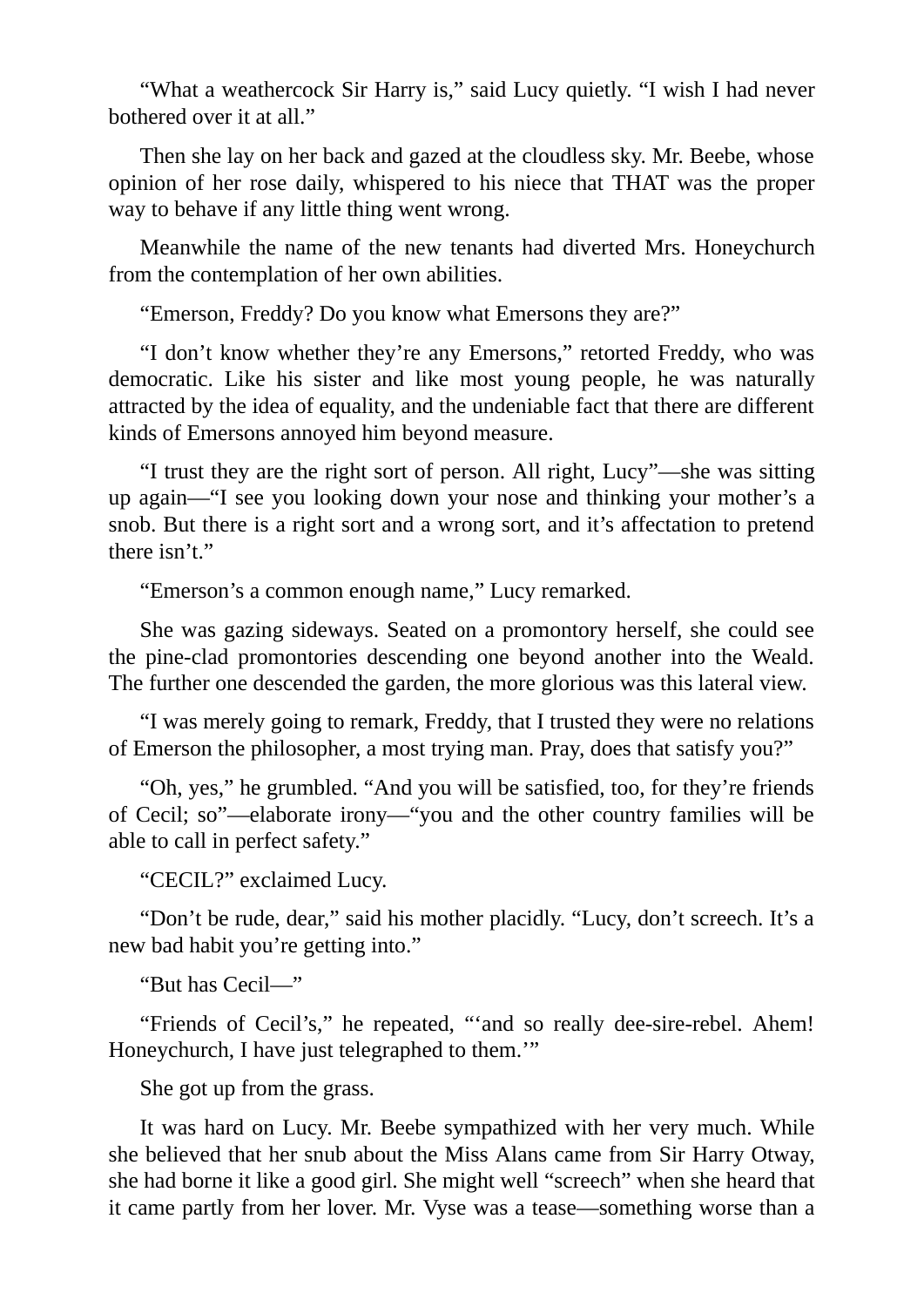tease: he took a malicious pleasure in thwarting people. The clergyman, knowing this, looked at Miss Honeychurch with more than his usual kindness.

When she exclaimed, "But Cecil's Emersons—they can't possibly be the same ones—there is that—" he did not consider that the exclamation was strange, but saw in it an opportunity of diverting the conversation while she recovered her composure. He diverted it as follows:

"The Emersons who were at Florence, do you mean? No, I don't suppose it will prove to be them. It is probably a long cry from them to friends of Mr. Vyse's. Oh, Mrs. Honeychurch, the oddest people! The queerest people! For our part we liked them, didn't we?" He appealed to Lucy. "There was a great scene over some violets. They picked violets and filled all the vases in the room of these very Miss Alans who have failed to come to Cissie Villa. Poor little ladies! So shocked and so pleased. It used to be one of Miss Catharine's great stories. 'My dear sister loves flowers,' it began. They found the whole room a mass of blue—vases and jugs—and the story ends with 'So ungentlemanly and yet so beautiful.' It is all very difficult. Yes, I always connect those Florentine Emersons with violets."

"Fiasco's done you this time," remarked Freddy, not seeing that his sister's face was very red. She could not recover herself. Mr. Beebe saw it, and continued to divert the conversation.

"These particular Emersons consisted of a father and a son—the son a goodly, if not a good young man; not a fool, I fancy, but very immature pessimism, et cetera. Our special joy was the father—such a sentimental darling, and people declared he had murdered his wife."

In his normal state Mr. Beebe would never have repeated such gossip, but he was trying to shelter Lucy in her little trouble. He repeated any rubbish that came into his head.

"Murdered his wife?" said Mrs. Honeychurch. "Lucy, don't desert us—go on playing bumble-puppy. Really, the Pension Bertolini must have been the oddest place. That's the second murderer I've heard of as being there. Whatever was Charlotte doing to stop? By-the-by, we really must ask Charlotte here some time."

Mr. Beebe could recall no second murderer. He suggested that his hostess was mistaken. At the hint of opposition she warmed. She was perfectly sure that there had been a second tourist of whom the same story had been told. The name escaped her. What was the name? Oh, what was the name? She clasped her knees for the name. Something in Thackeray. She struck her matronly forehead.

Lucy asked her brother whether Cecil was in.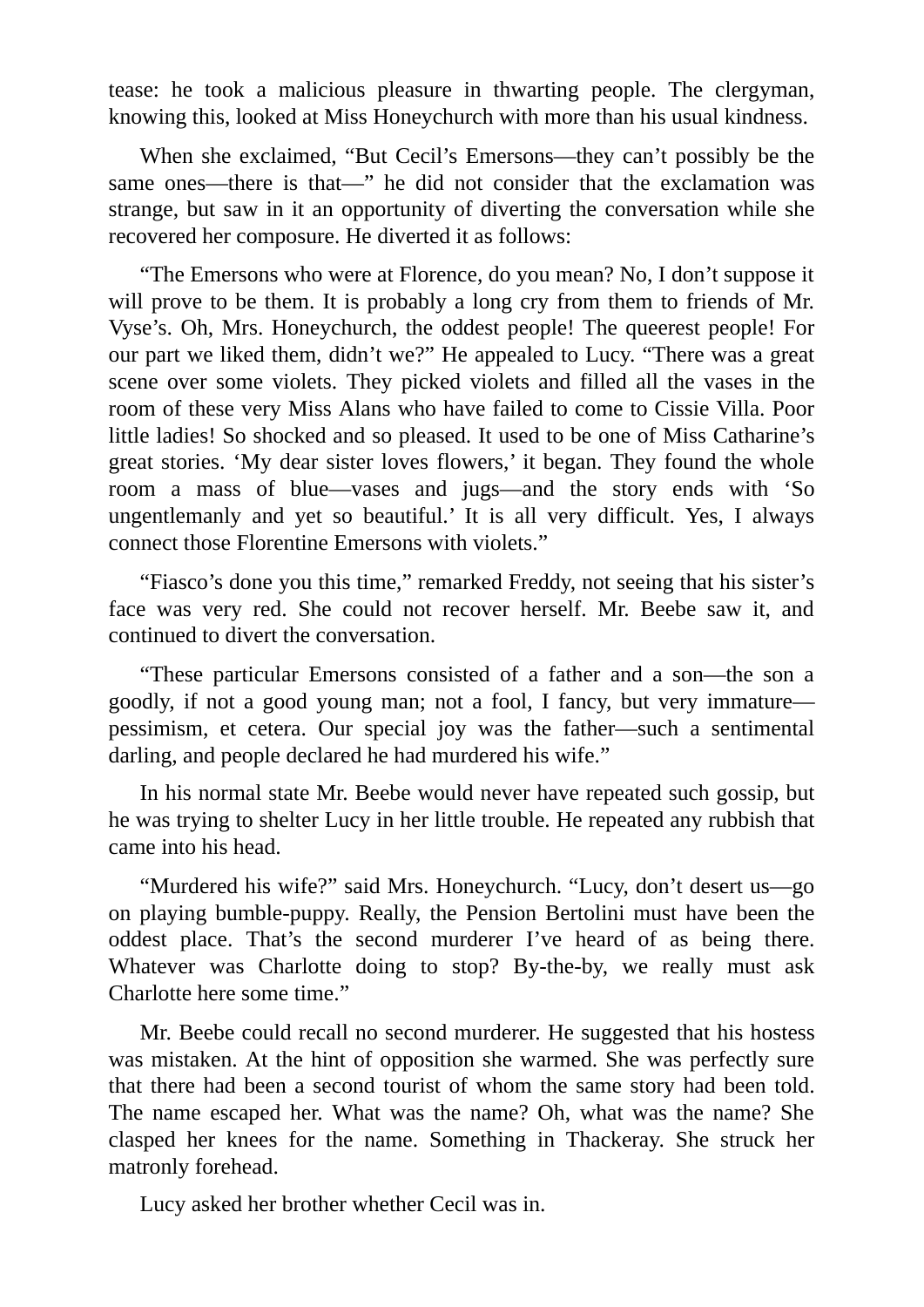"Oh, don't go!" he cried, and tried to catch her by the ankles.

"I must go," she said gravely. "Don't be silly. You always overdo it when you play."

As she left them her mother's shout of "Harris!" shivered the tranquil air, and reminded her that she had told a lie and had never put it right. Such a senseless lie, too, yet it shattered her nerves and made her connect these Emersons, friends of Cecil's, with a pair of nondescript tourists. Hitherto truth had come to her naturally. She saw that for the future she must be more vigilant, and be—absolutely truthful? Well, at all events, she must not tell lies. She hurried up the garden, still flushed with shame. A word from Cecil would soothe her, she was sure.

"Cecil!"

"Hullo!" he called, and leant out of the smoking-room window. He seemed in high spirits. "I was hoping you'd come. I heard you all bear-gardening, but there's better fun up here. I, even I, have won a great victory for the Comic Muse. George Meredith's right—the cause of Comedy and the cause of Truth are really the same; and I, even I, have found tenants for the distressful Cissie Villa. Don't be angry! Don't be angry! You'll forgive me when you hear it all."

He looked very attractive when his face was bright, and he dispelled her ridiculous forebodings at once.

"I have heard," she said. "Freddy has told us. Naughty Cecil! I suppose I must forgive you. Just think of all the trouble I took for nothing! Certainly the Miss Alans are a little tiresome, and I'd rather have nice friends of yours. But you oughtn't to tease one so."

"Friends of mine?" he laughed. "But, Lucy, the whole joke is to come! Come here." But she remained standing where she was. "Do you know where I met these desirable tenants? In the National Gallery, when I was up to see my mother last week."

"What an odd place to meet people!" she said nervously. "I don't quite understand."

"In the Umbrian Room. Absolute strangers. They were admiring Luca Signorelli—of course, quite stupidly. However, we got talking, and they refreshed me not a little. They had been to Italy."

"But, Cecil—" proceeded hilariously.

"In the course of conversation they said that they wanted a country cottage —the father to live there, the son to run down for week-ends. I thought, 'What a chance of scoring off Sir Harry!' and I took their address and a London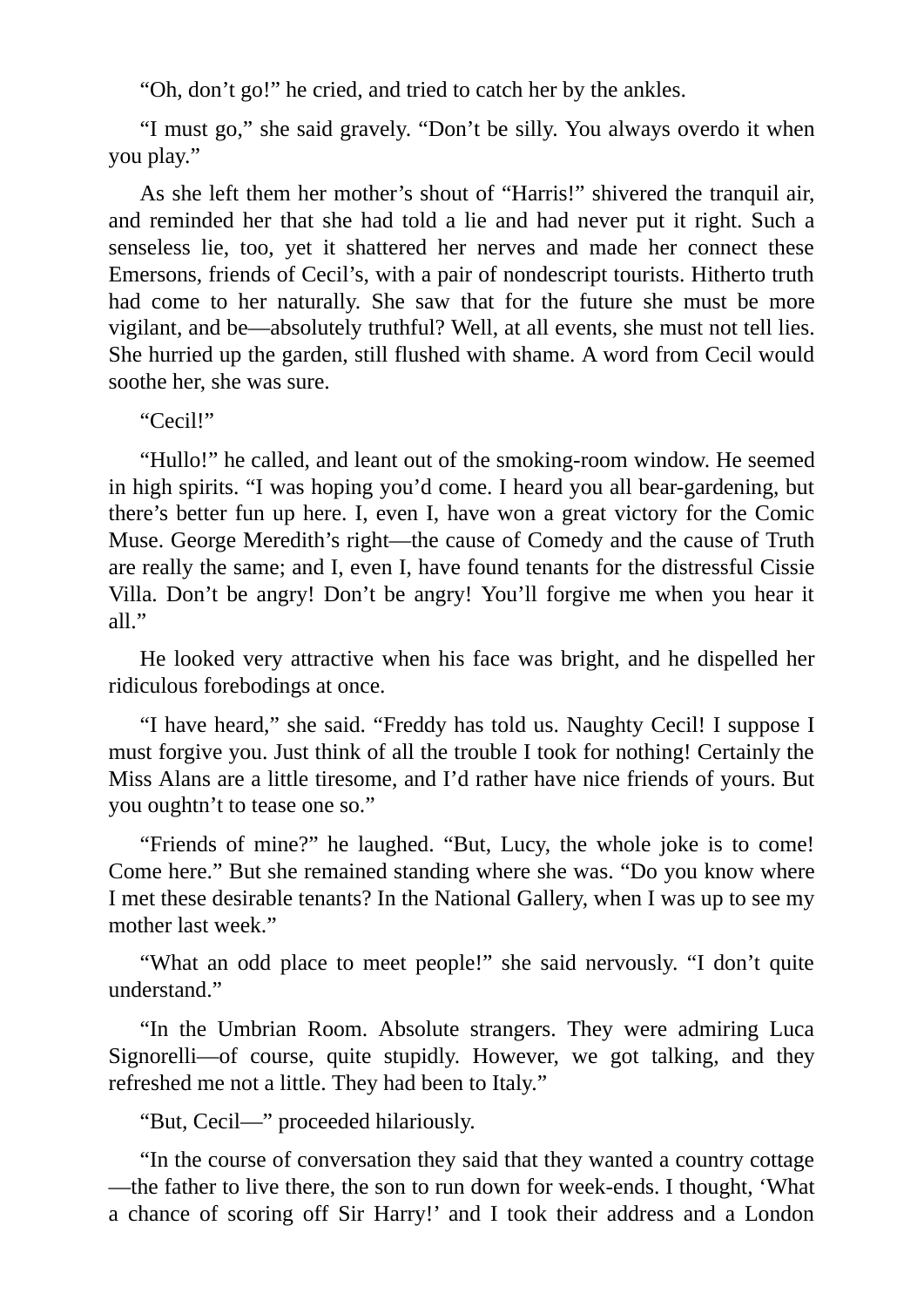reference, found they weren't actual blackguards—it was great sport—and wrote to him, making out—"

"Cecil! No, it's not fair. I've probably met them before—"

He bore her down.

"Perfectly fair. Anything is fair that punishes a snob. That old man will do the neighbourhood a world of good. Sir Harry is too disgusting with his 'decayed gentlewomen.' I meant to read him a lesson some time. No, Lucy, the classes ought to mix, and before long you'll agree with me. There ought to be intermarriage—all sorts of things. I believe in democracy—"

"No, you don't," she snapped. "You don't know what the word means."

He stared at her, and felt again that she had failed to be Leonardesque. "No, you don't!"

Her face was inartistic—that of a peevish virago.

"It isn't fair, Cecil. I blame you—I blame you very much indeed. You had no business to undo my work about the Miss Alans, and make me look ridiculous. You call it scoring off Sir Harry, but do you realize that it is all at my expense? I consider it most disloyal of you."

She left him.

"Temper!" he thought, raising his eyebrows.

No, it was worse than temper—snobbishness. As long as Lucy thought that his own smart friends were supplanting the Miss Alans, she had not minded. He perceived that these new tenants might be of value educationally. He would tolerate the father and draw out the son, who was silent. In the interests of the Comic Muse and of Truth, he would bring them to Windy Corner.

## **Chapter XI: In Mrs. Vyse's Well-Appointed Flat**

The Comic Muse, though able to look after her own interests, did not disdain the assistance of Mr. Vyse. His idea of bringing the Emersons to Windy Corner struck her as decidedly good, and she carried through the negotiations without a hitch. Sir Harry Otway signed the agreement, met Mr. Emerson, who was duly disillusioned. The Miss Alans were duly offended, and wrote a dignified letter to Lucy, whom they held responsible for the failure. Mr. Beebe planned pleasant moments for the new-comers, and told Mrs. Honeychurch that Freddy must call on them as soon as they arrived. Indeed, so ample was the Muse's equipment that she permitted Mr. Harris,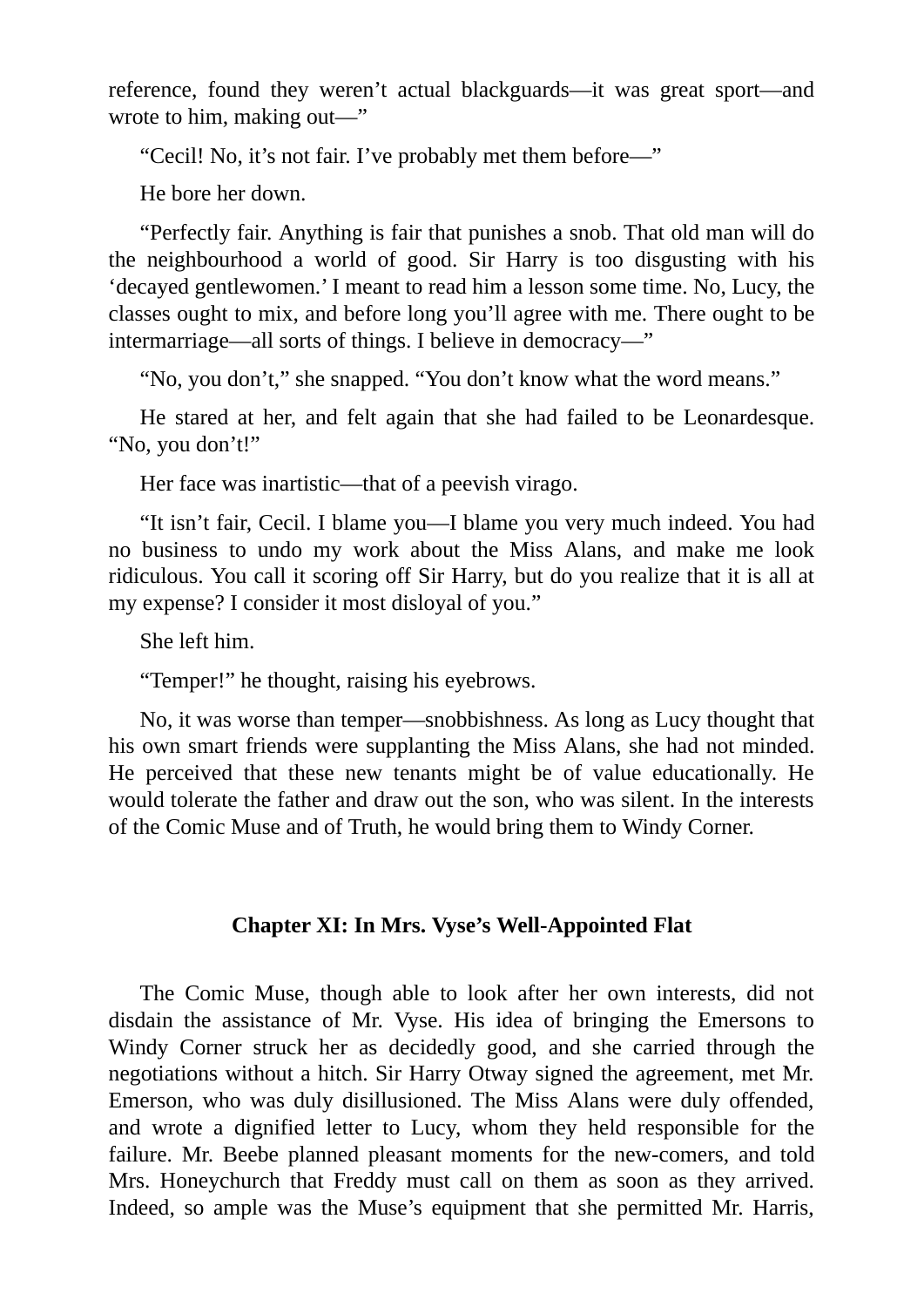never a very robust criminal, to droop his head, to be forgotten, and to die.

Lucy—to descend from bright heaven to earth, whereon there are shadows because there are hills—Lucy was at first plunged into despair, but settled after a little thought that it did not matter the very least. Now that she was engaged, the Emersons would scarcely insult her and were welcome into the neighbourhood. And Cecil was welcome to bring whom he would into the neighbourhood. Therefore Cecil was welcome to bring the Emersons into the neighbourhood. But, as I say, this took a little thinking, and—so illogical are girls—the event remained rather greater and rather more dreadful than it should have done. She was glad that a visit to Mrs. Vyse now fell due; the tenants moved into Cissie Villa while she was safe in the London flat.

"Cecil—Cecil darling," she whispered the evening she arrived, and crept into his arms.

Cecil, too, became demonstrative. He saw that the needful fire had been kindled in Lucy. At last she longed for attention, as a woman should, and looked up to him because he was a man.

"So you do love me, little thing?" he murmured.

"Oh, Cecil, I do, I do! I don't know what I should do without you."

Several days passed. Then she had a letter from Miss Bartlett. A coolness had sprung up between the two cousins, and they had not corresponded since they parted in August. The coolness dated from what Charlotte would call "the flight to Rome," and in Rome it had increased amazingly. For the companion who is merely uncongenial in the mediaeval world becomes exasperating in the classical. Charlotte, unselfish in the Forum, would have tried a sweeter temper than Lucy's, and once, in the Baths of Caracalla, they had doubted whether they could continue their tour. Lucy had said she would join the Vyses —Mrs. Vyse was an acquaintance of her mother, so there was no impropriety in the plan and Miss Bartlett had replied that she was quite used to being abandoned suddenly. Finally nothing happened; but the coolness remained, and, for Lucy, was even increased when she opened the letter and read as follows. It had been forwarded from Windy Corner.

"Tunbridge Wells,

"September.

"Dearest Lucia,

"I have news of you at last! Miss Lavish has been bicycling in your parts, but was not sure whether a call would be welcome. Puncturing her tire near Summer Street, and it being mended while she sat very woebegone in that pretty churchyard, she saw to her astonishment, a door open opposite and the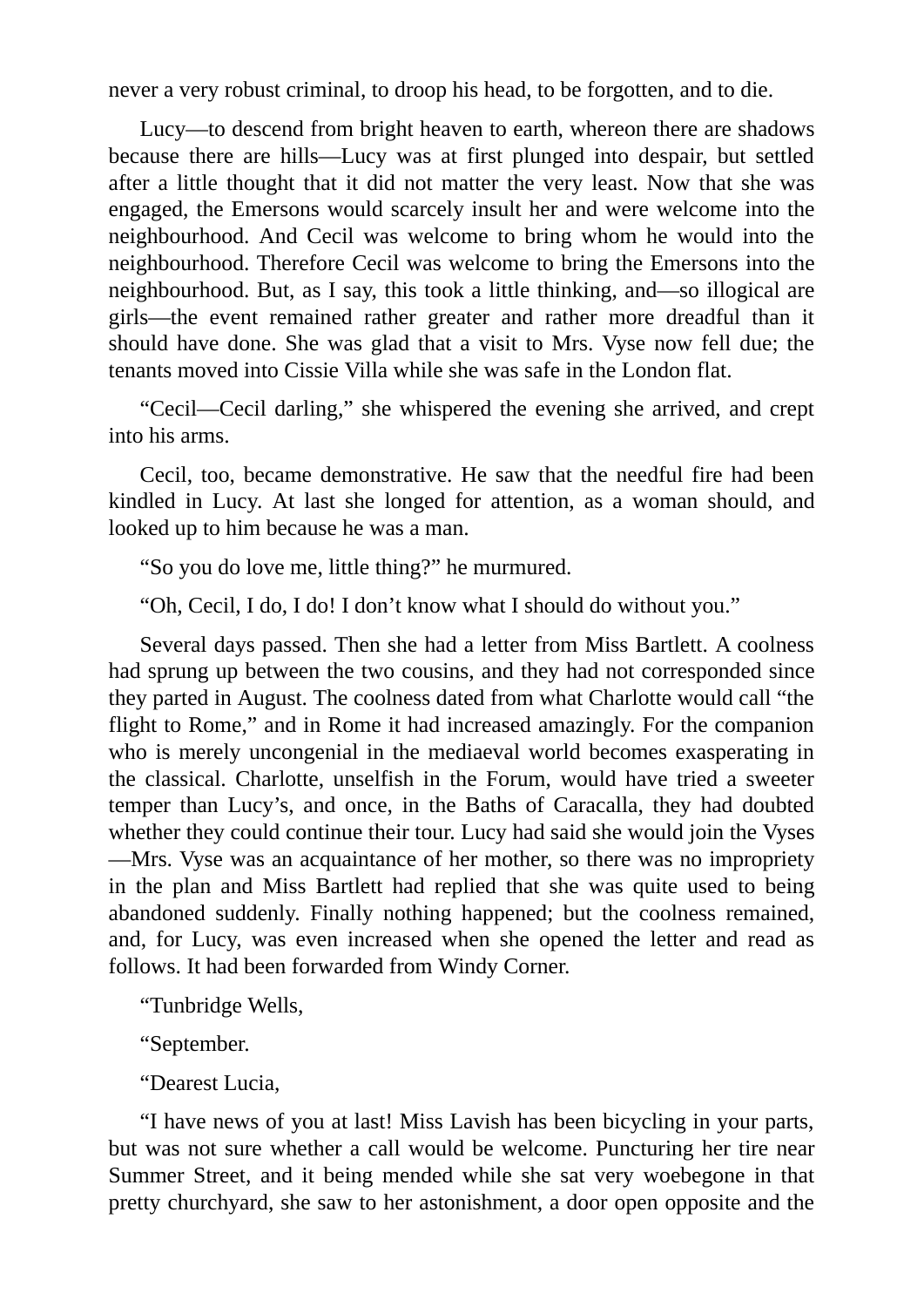younger Emerson man come out. He said his father had just taken the house. He SAID he did not know that you lived in the neighbourhood? He never suggested giving Eleanor a cup of tea. Dear Lucy, I am much worried, and I advise you to make a clean breast of his past behaviour to your mother, Freddy, and Mr. Vyse, who will forbid him to enter the house, etc. That was a great misfortune, and I dare say you have told them already. Mr. Vyse is so sensitive. I remember how I used to get on his nerves at Rome. I am very sorry about it all, and should not feel easy unless I warned you.

"Believe me,

"Your anxious and loving cousin,

"Charlotte."

Lucy was much annoyed, and replied as follows:

"Beauchamp Mansions, S.W.

"Dear Charlotte,

"Many thanks for your warning. When Mr. Emerson forgot himself on the mountain, you made me promise not to tell mother, because you said she would blame you for not being always with me. I have kept that promise, and cannot possibly tell her now. I have said both to her and Cecil that I met the Emersons at Florence, and that they are respectable people—which I do think —and the reason that he offered Miss Lavish no tea was probably that he had none himself. She should have tried at the Rectory. I cannot begin making a fuss at this stage. You must see that it would be too absurd. If the Emersons heard I had complained of them, they would think themselves of importance, which is exactly what they are not. I like the old father, and look forward to seeing him again. As for the son, I am sorry for him when we meet, rather than for myself. They are known to Cecil, who is very well and spoke of you the other day. We expect to be married in January.

"Miss Lavish cannot have told you much about me, for I am not at Windy Corner at all, but here. Please do not put 'Private' outside your envelope again. No one opens my letters.

"Yours affectionately,

"L. M. Honeychurch."

Secrecy has this disadvantage: we lose the sense of proportion; we cannot tell whether our secret is important or not. Were Lucy and her cousin closeted with a great thing which would destroy Cecil's life if he discovered it, or with a little thing which he would laugh at? Miss Bartlett suggested the former. Perhaps she was right. It had become a great thing now. Left to herself, Lucy would have told her mother and her lover ingenuously, and it would have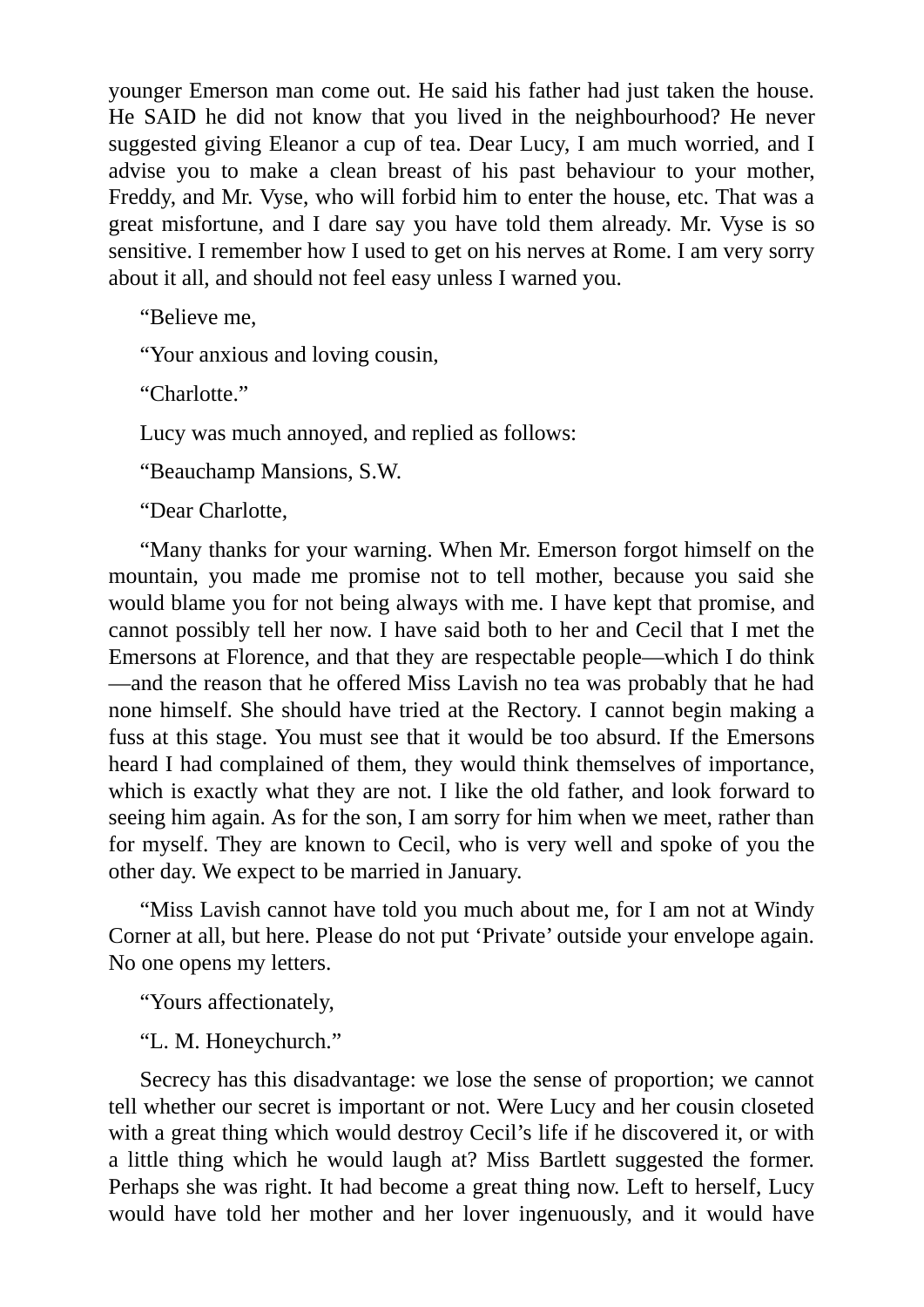remained a little thing. "Emerson, not Harris"; it was only that a few weeks ago. She tried to tell Cecil even now when they were laughing about some beautiful lady who had smitten his heart at school. But her body behaved so ridiculously that she stopped.

She and her secret stayed ten days longer in the deserted Metropolis visiting the scenes they were to know so well later on. It did her no harm, Cecil thought, to learn the framework of society, while society itself was absent on the golf-links or the moors. The weather was cool, and it did her no harm. In spite of the season, Mrs. Vyse managed to scrape together a dinnerparty consisting entirely of the grandchildren of famous people. The food was poor, but the talk had a witty weariness that impressed the girl. One was tired of everything, it seemed. One launched into enthusiasms only to collapse gracefully, and pick oneself up amid sympathetic laughter. In this atmosphere the Pension Bertolini and Windy Corner appeared equally crude, and Lucy saw that her London career would estrange her a little from all that she had loved in the past.

The grandchildren asked her to play the piano.

She played Schumann. "Now some Beethoven" called Cecil, when the querulous beauty of the music had died. She shook her head and played Schumann again. The melody rose, unprofitably magical. It broke; it was resumed broken, not marching once from the cradle to the grave. The sadness of the incomplete—the sadness that is often Life, but should never be Art throbbed in its disjected phrases, and made the nerves of the audience throb. Not thus had she played on the little draped piano at the Bertolini, and "Too much Schumann" was not the remark that Mr. Beebe had passed to himself when she returned.

When the guests were gone, and Lucy had gone to bed, Mrs. Vyse paced up and down the drawing-room, discussing her little party with her son. Mrs. Vyse was a nice woman, but her personality, like many another's, had been swamped by London, for it needs a strong head to live among many people. The too vast orb of her fate had crushed her; and she had seen too many seasons, too many cities, too many men, for her abilities, and even with Cecil she was mechanical, and behaved as if he was not one son, but, so to speak, a filial crowd.

"Make Lucy one of us," she said, looking round intelligently at the end of each sentence, and straining her lips apart until she spoke again. "Lucy is becoming wonderful—wonderful."

"Her music always was wonderful."

"Yes, but she is purging off the Honeychurch taint, most excellent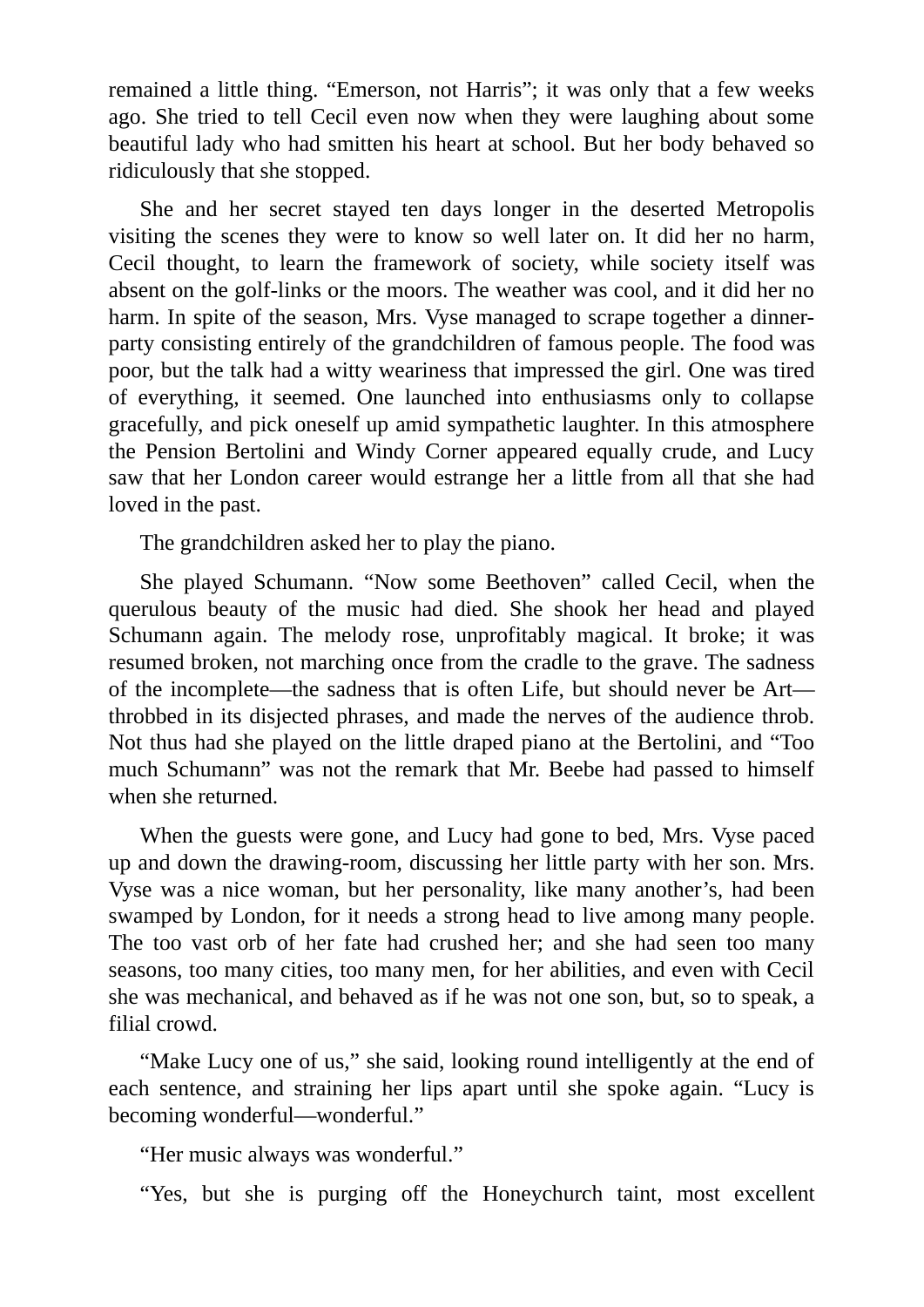Honeychurches, but you know what I mean. She is not always quoting servants, or asking one how the pudding is made."

"Italy has done it."

"Perhaps," she murmured, thinking of the museum that represented Italy to her. "It is just possible. Cecil, mind you marry her next January. She is one of us already."

"But her music!" he exclaimed. "The style of her! How she kept to Schumann when, like an idiot, I wanted Beethoven. Schumann was right for this evening. Schumann was the thing. Do you know, mother, I shall have our children educated just like Lucy. Bring them up among honest country folks for freshness, send them to Italy for subtlety, and then—not till then—let them come to London. I don't believe in these London educations—" He broke off, remembering that he had had one himself, and concluded, "At all events, not for women."

"Make her one of us," repeated Mrs. Vyse, and processed to bed.

As she was dozing off, a cry—the cry of nightmare—rang from Lucy's room. Lucy could ring for the maid if she liked but Mrs. Vyse thought it kind to go herself. She found the girl sitting upright with her hand on her cheek.

"I am so sorry, Mrs. Vyse—it is these dreams."

"Bad dreams?"

"Just dreams."

The elder lady smiled and kissed her, saying very distinctly: "You should have heard us talking about you, dear. He admires you more than ever. Dream of that."

Lucy returned the kiss, still covering one cheek with her hand. Mrs. Vyse recessed to bed. Cecil, whom the cry had not awoke, snored. Darkness enveloped the flat.

### **Chapter XII: Twelfth Chapter**

It was a Saturday afternoon, gay and brilliant after abundant rains, and the spirit of youth dwelt in it, though the season was now autumn. All that was gracious triumphed. As the motorcars passed through Summer Street they raised only a little dust, and their stench was soon dispersed by the wind and replaced by the scent of the wet birches or of the pines. Mr. Beebe, at leisure for life's amenities, leant over his Rectory gate. Freddy leant by him, smoking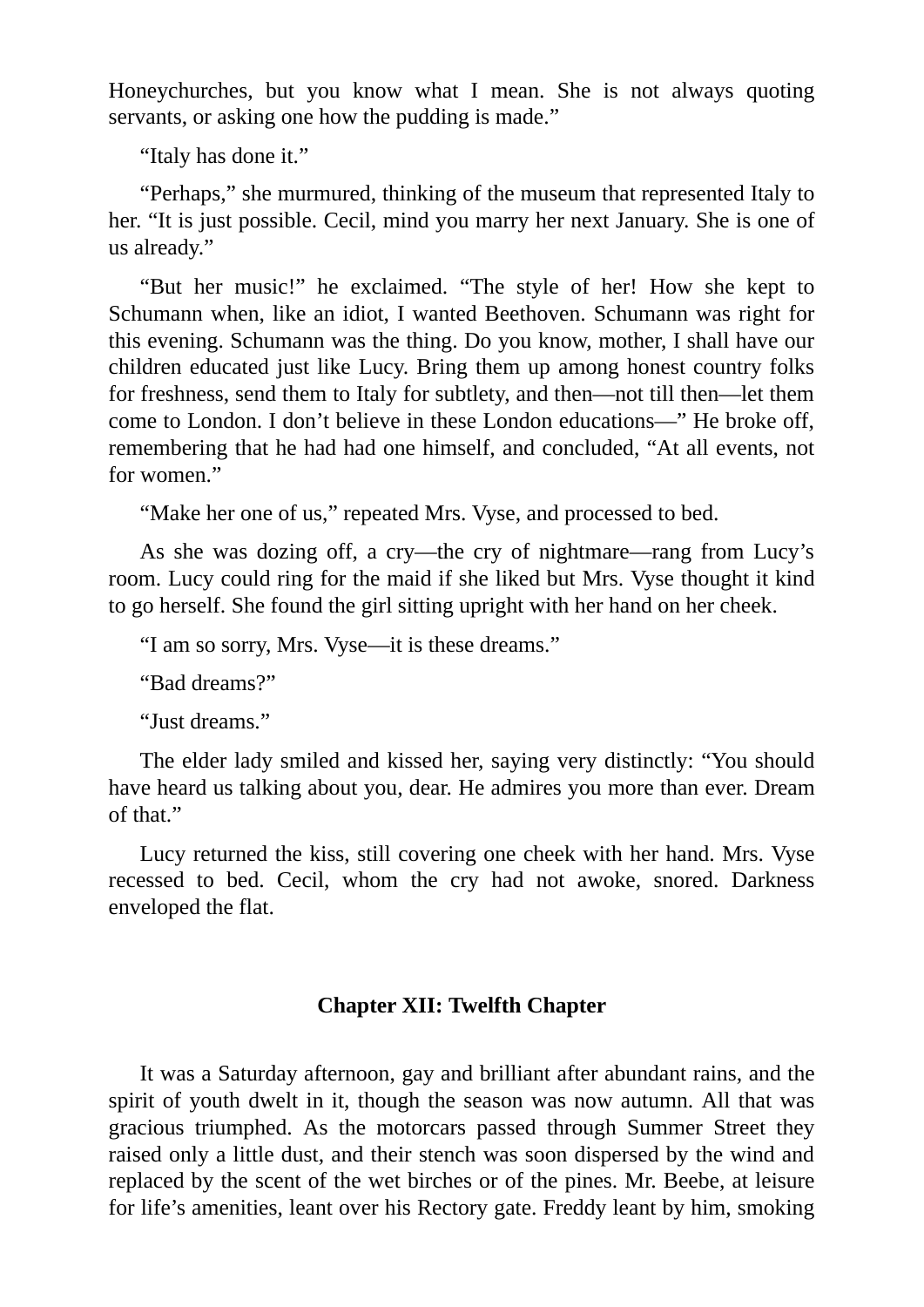a pendant pipe.

"Suppose we go and hinder those new people opposite for a little."

" $M'm$ "

"They might amuse you."

Freddy, whom his fellow-creatures never amused, suggested that the new people might be feeling a bit busy, and so on, since they had only just moved in.

"I suggested we should hinder them," said Mr. Beebe. "They are worth it." Unlatching the gate, he sauntered over the triangular green to Cissie Villa. "Hullo!" he cried, shouting in at the open door, through which much squalor was visible.

A grave voice replied, "Hullo!"

"I've brought someone to see you."

"I'll be down in a minute."

The passage was blocked by a wardrobe, which the removal men had failed to carry up the stairs. Mr. Beebe edged round it with difficulty. The sitting-room itself was blocked with books.

"Are these people great readers?" Freddy whispered. "Are they that sort?"

"I fancy they know how to read—a rare accomplishment. What have they got? Byron. Exactly. A Shropshire Lad. Never heard of it. The Way of All Flesh. Never heard of it. Gibbon. Hullo! dear George reads German. Um—um —Schopenhauer, Nietzsche, and so we go on. Well, I suppose your generation knows its own business, Honeychurch."

"Mr. Beebe, look at that," said Freddy in awestruck tones.

On the cornice of the wardrobe, the hand of an amateur had painted this inscription: "Mistrust all enterprises that require new clothes."

"I know. Isn't it jolly? I like that. I'm certain that's the old man's doing."

"How very odd of him!"

"Surely you agree?"

But Freddy was his mother's son and felt that one ought not to go on spoiling the furniture.

"Pictures!" the clergyman continued, scrambling about the room. "Giotto —they got that at Florence, I'll be bound."

"The same as Lucy's got."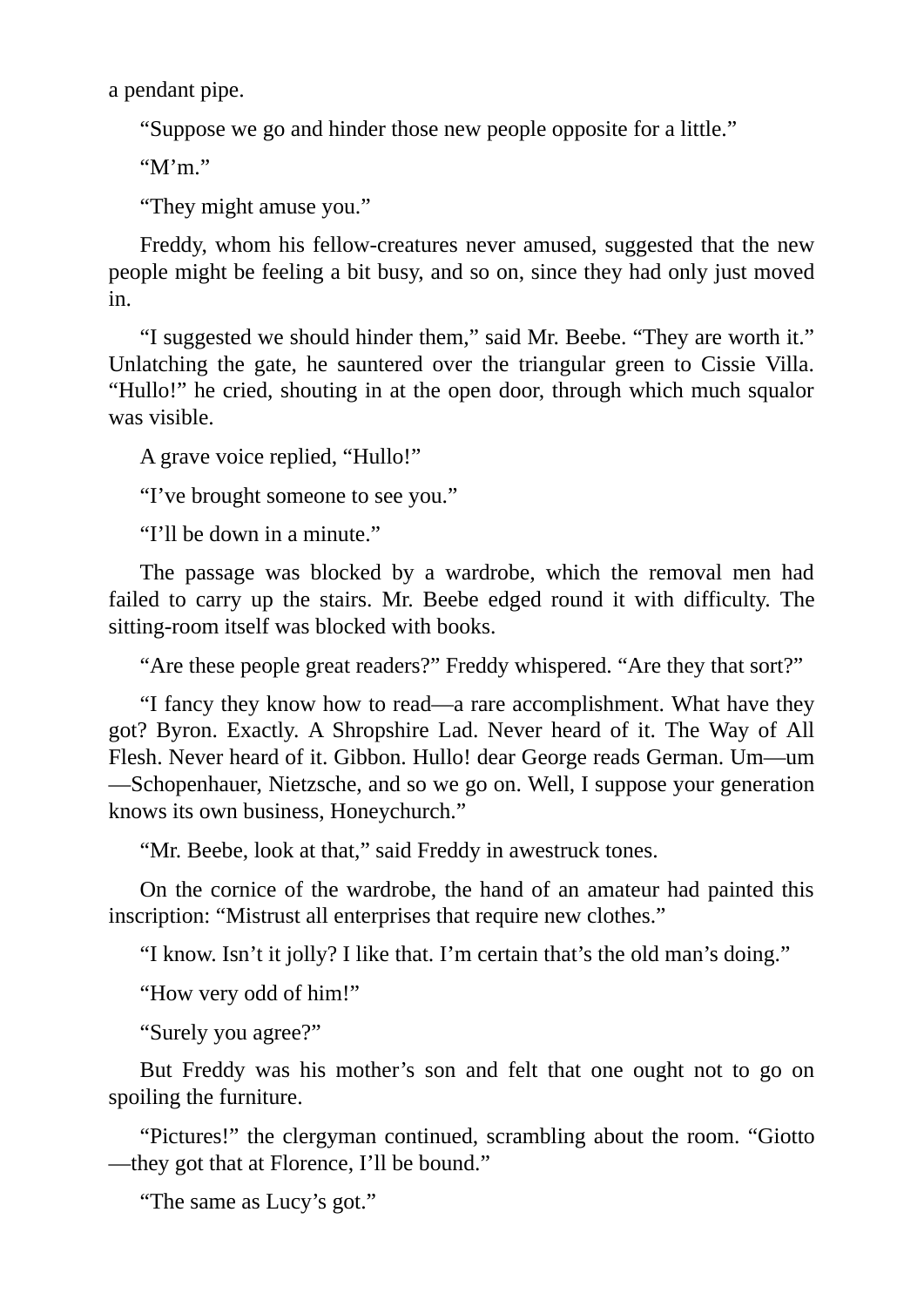"Oh, by-the-by, did Miss Honeychurch enjoy London?"

"She came back yesterday."

"I suppose she had a good time?"

"Yes, very," said Freddy, taking up a book. "She and Cecil are thicker than ever."

"That's good hearing."

"I wish I wasn't such a fool, Mr. Beebe."

Mr. Beebe ignored the remark.

"Lucy used to be nearly as stupid as I am, but it'll be very different now, mother thinks. She will read all kinds of books."

"So will you."

"Only medical books. Not books that you can talk about afterwards. Cecil is teaching Lucy Italian, and he says her playing is wonderful. There are all kinds of things in it that we have never noticed. Cecil says—"

"What on earth are those people doing upstairs? Emerson—we think we'll come another time."

George ran down-stairs and pushed them into the room without speaking.

"Let me introduce Mr. Honeychurch, a neighbour."

Then Freddy hurled one of the thunderbolts of youth. Perhaps he was shy, perhaps he was friendly, or perhaps he thought that George's face wanted washing. At all events he greeted him with, "How d'ye do? Come and have a bathe."

"Oh, all right," said George, impassive.

Mr. Beebe was highly entertained.

"'How d'ye do? how d'ye do? Come and have a bathe," he chuckled. "That's the best conversational opening I've ever heard. But I'm afraid it will only act between men. Can you picture a lady who has been introduced to another lady by a third lady opening civilities with 'How do you do? Come and have a bathe'? And yet you will tell me that the sexes are equal."

"I tell you that they shall be," said Mr. Emerson, who had been slowly descending the stairs. "Good afternoon, Mr. Beebe. I tell you they shall be comrades, and George thinks the same."

"We are to raise ladies to our level?" the clergyman inquired.

"The Garden of Eden," pursued Mr. Emerson, still descending, "which you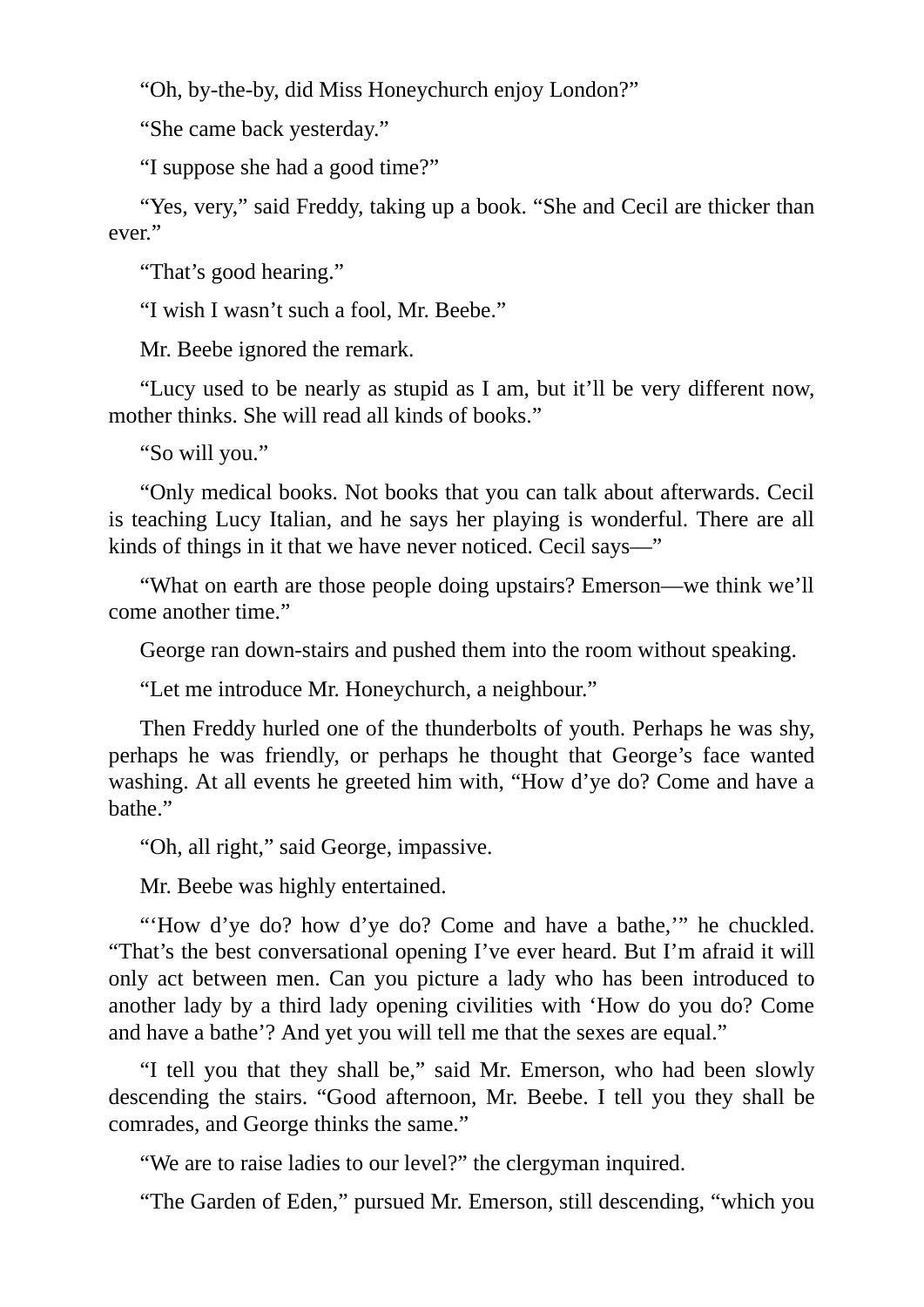place in the past, is really yet to come. We shall enter it when we no longer despise our bodies."

Mr. Beebe disclaimed placing the Garden of Eden anywhere.

"In this—not in other things—we men are ahead. We despise the body less than women do. But not until we are comrades shall we enter the garden."

"I say, what about this bathe?" murmured Freddy, appalled at the mass of philosophy that was approaching him.

"I believed in a return to Nature once. But how can we return to Nature when we have never been with her? To-day, I believe that we must discover Nature. After many conquests we shall attain simplicity. It is our heritage."

"Let me introduce Mr. Honeychurch, whose sister you will remember at Florence."

"How do you do? Very glad to see you, and that you are taking George for a bathe. Very glad to hear that your sister is going to marry. Marriage is a duty. I am sure that she will be happy, for we know Mr. Vyse, too. He has been most kind. He met us by chance in the National Gallery, and arranged everything about this delightful house. Though I hope I have not vexed Sir Harry Otway. I have met so few Liberal landowners, and I was anxious to compare his attitude towards the game laws with the Conservative attitude. Ah, this wind! You do well to bathe. Yours is a glorious country, Honeychurch!"

"Not a bit!" mumbled Freddy. "I must—that is to say, I have to—have the pleasure of calling on you later on, my mother says, I hope."

"CALL, my lad? Who taught us that drawing-room twaddle? Call on your grandmother! Listen to the wind among the pines! Yours is a glorious country."

Mr. Beebe came to the rescue.

"Mr. Emerson, he will call, I shall call; you or your son will return our calls before ten days have elapsed. I trust that you have realized about the ten days' interval. It does not count that I helped you with the stair-eyes yesterday. It does not count that they are going to bathe this afternoon."

"Yes, go and bathe, George. Why do you dawdle talking? Bring them back to tea. Bring back some milk, cakes, honey. The change will do you good. George has been working very hard at his office. I can't believe he's well."

George bowed his head, dusty and sombre, exhaling the peculiar smell of one who has handled furniture.

"Do you really want this bathe?" Freddy asked him. "It is only a pond, don't you know. I dare say you are used to something better."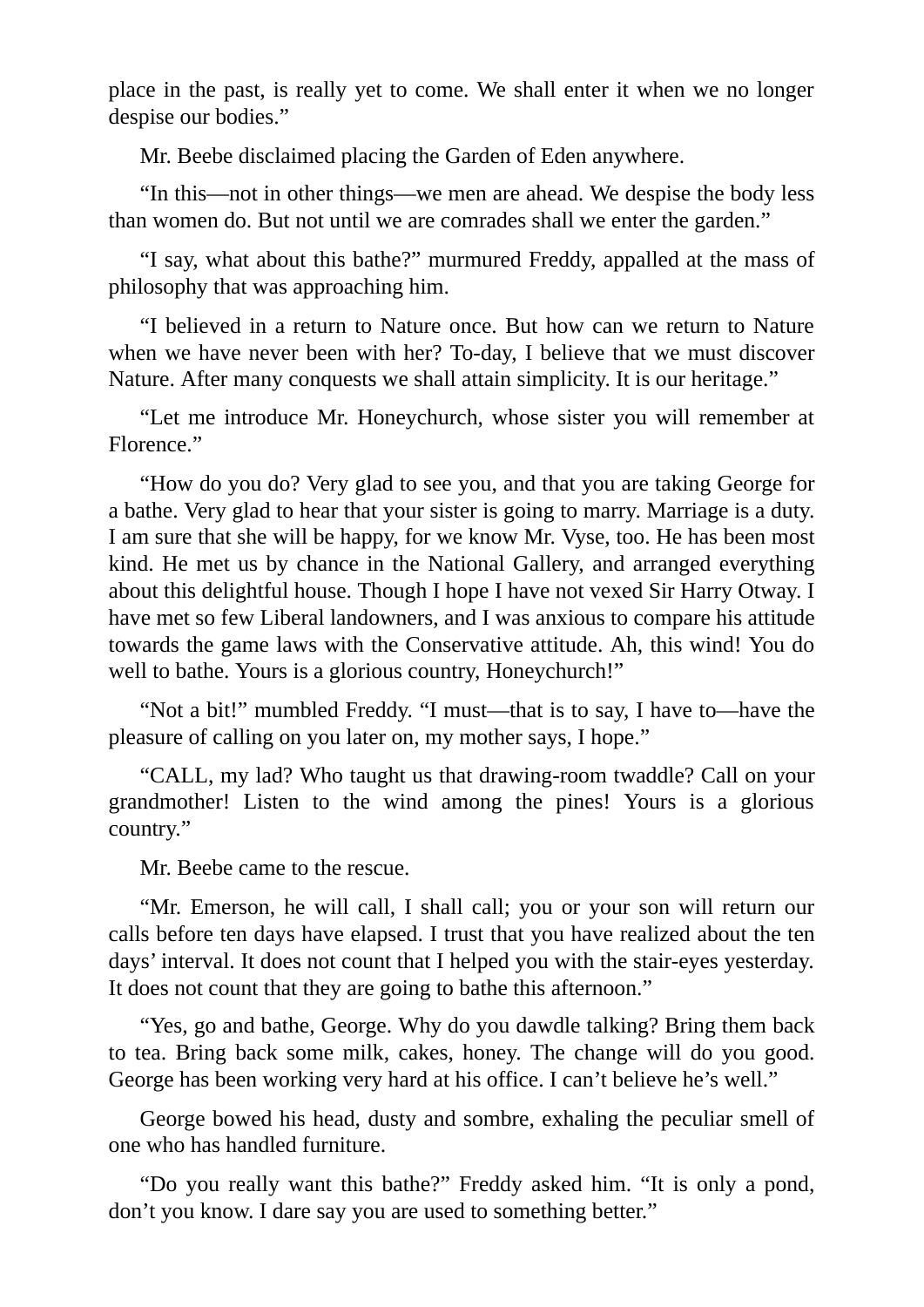"Yes—I have said 'Yes' already."

Mr. Beebe felt bound to assist his young friend, and led the way out of the house and into the pine-woods. How glorious it was! For a little time the voice of old Mr. Emerson pursued them dispensing good wishes and philosophy. It ceased, and they only heard the fair wind blowing the bracken and the trees. Mr. Beebe, who could be silent, but who could not bear silence, was compelled to chatter, since the expedition looked like a failure, and neither of his companions would utter a word. He spoke of Florence. George attended gravely, assenting or dissenting with slight but determined gestures that were as inexplicable as the motions of the tree-tops above their heads.

"And what a coincidence that you should meet Mr. Vyse! Did you realize that you would find all the Pension Bertolini down here?"

"I did not. Miss Lavish told me."

"When I was a young man, I always meant to write a 'History of Coincidence.'"

No enthusiasm.

"Though, as a matter of fact, coincidences are much rarer than we suppose. For example, it isn't purely coincidentally that you are here now, when one comes to reflect."

To his relief, George began to talk.

"It is. I have reflected. It is Fate. Everything is Fate. We are flung together by Fate, drawn apart by Fate—flung together, drawn apart. The twelve winds blow us—we settle nothing—"

"You have not reflected at all," rapped the clergyman. "Let me give you a useful tip, Emerson: attribute nothing to Fate. Don't say, 'I didn't do this,' for you did it, ten to one. Now I'll cross-question you. Where did you first meet Miss Honeychurch and myself?"

"Italy."

"And where did you meet Mr. Vyse, who is going to marry Miss Honeychurch?"

"National Gallery."

"Looking at Italian art. There you are, and yet you talk of coincidence and Fate. You naturally seek out things Italian, and so do we and our friends. This narrows the field immeasurably we meet again in it."

"It is Fate that I am here," persisted George. "But you can call it Italy if it makes you less unhappy."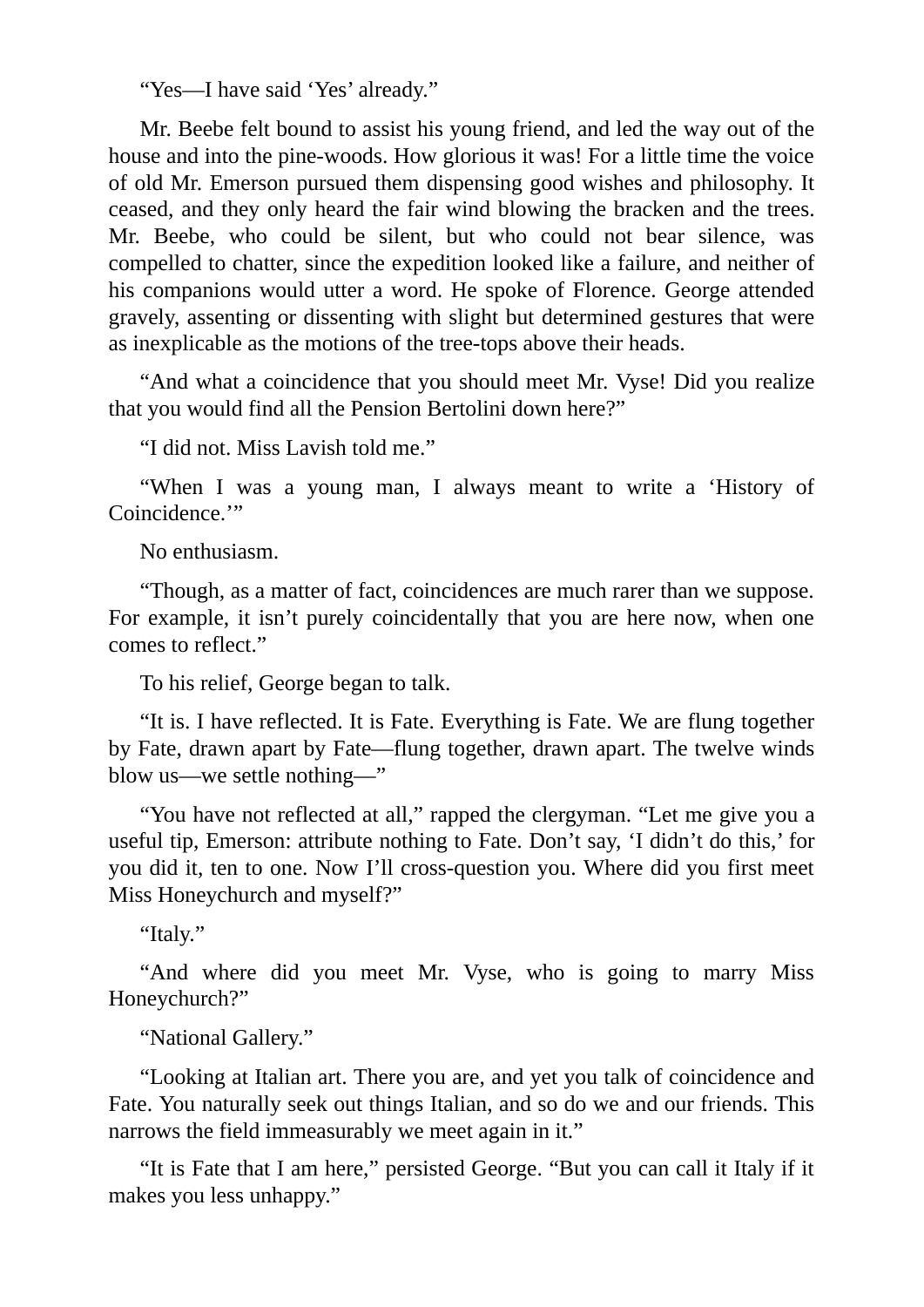Mr. Beebe slid away from such heavy treatment of the subject. But he was infinitely tolerant of the young, and had no desire to snub George.

"And so for this and for other reasons my 'History of Coincidence' is still to write."

Silence.

Wishing to round off the episode, he added; "We are all so glad that you have come."

Silence.

"Here we are!" called Freddy.

"Oh, good!" exclaimed Mr. Beebe, mopping his brow.

"In there's the pond. I wish it was bigger," he added apologetically.

They climbed down a slippery bank of pine-needles. There lay the pond, set in its little alp of green—only a pond, but large enough to contain the human body, and pure enough to reflect the sky. On account of the rains, the waters had flooded the surrounding grass, which showed like a beautiful emerald path, tempting these feet towards the central pool.

"It's distinctly successful, as ponds go," said Mr. Beebe. "No apologies are necessary for the pond."

George sat down where the ground was dry, and drearily unlaced his boots.

"Aren't those masses of willow-herb splendid? I love willow-herb in seed. What's the name of this aromatic plant?"

No one knew, or seemed to care.

"These abrupt changes of vegetation—this little spongeous tract of water plants, and on either side of it all the growths are tough or brittle—heather, bracken, hurts, pines. Very charming, very charming."

"Mr. Beebe, aren't you bathing?" called Freddy, as he stripped himself.

Mr. Beebe thought he was not.

"Water's wonderful!" cried Freddy, prancing in.

"Water's water," murmured George. Wetting his hair first—a sure sign of apathy—he followed Freddy into the divine, as indifferent as if he were a statue and the pond a pail of soapsuds. It was necessary to use his muscles. It was necessary to keep clean. Mr. Beebe watched them, and watched the seeds of the willow-herb dance chorically above their heads.

"Apooshoo, apooshoo, apooshoo," went Freddy, swimming for two strokes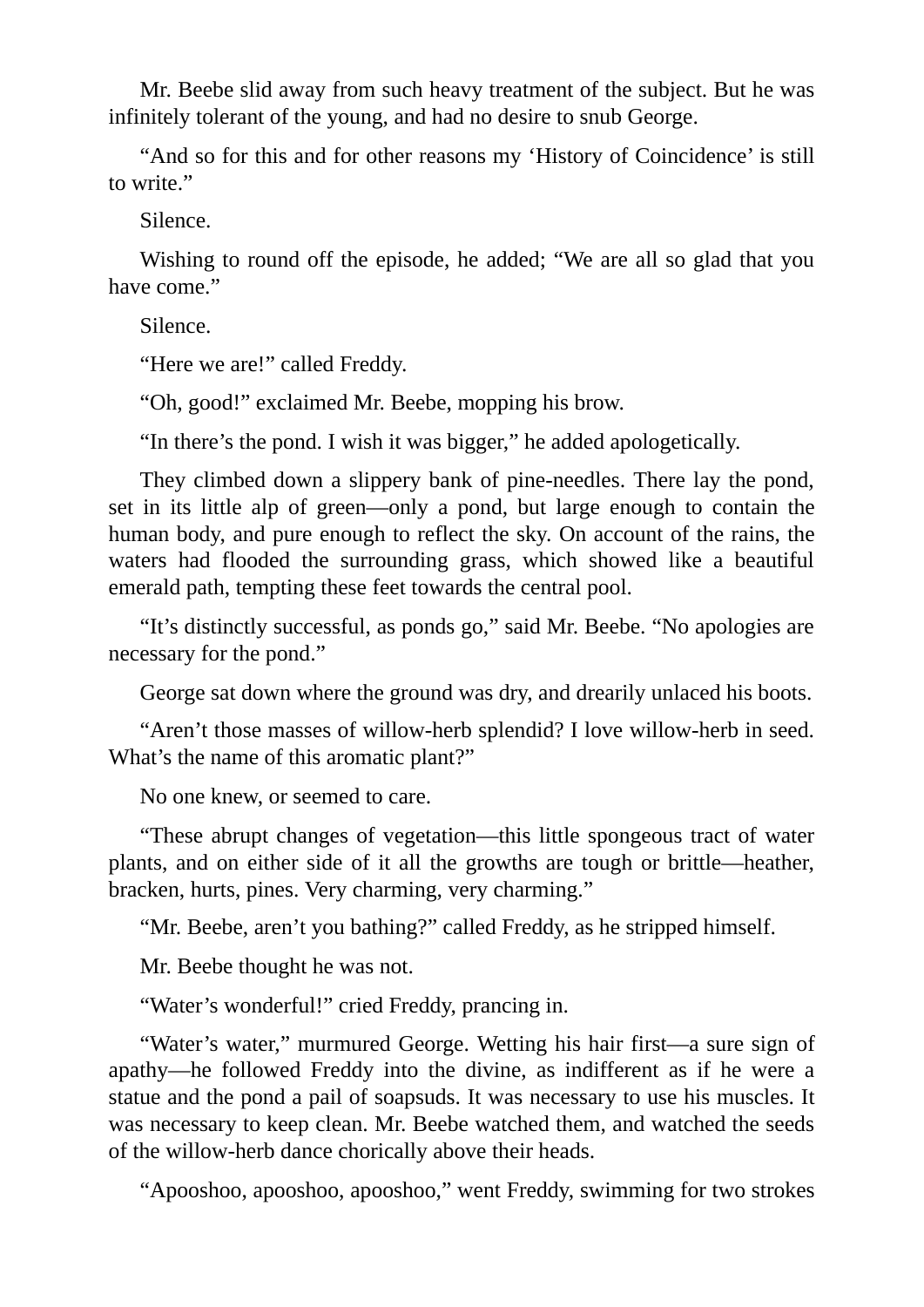in either direction, and then becoming involved in reeds or mud.

"Is it worth it?" asked the other, Michelangelesque on the flooded margin.

The bank broke away, and he fell into the pool before he had weighed the question properly.

"Hee-poof—I've swallowed a pollywog, Mr. Beebe, water's wonderful, water's simply ripping."

"Water's not so bad," said George, reappearing from his plunge, and sputtering at the sun.

"Water's wonderful. Mr. Beebe, do."

"Apooshoo, kouf."

Mr. Beebe, who was hot, and who always acquiesced where possible, looked around him. He could detect no parishioners except the pine-trees, rising up steeply on all sides, and gesturing to each other against the blue. How glorious it was! The world of motor-cars and rural Deans receded inimitably. Water, sky, evergreens, a wind—these things not even the seasons can touch, and surely they lie beyond the intrusion of man?

"I may as well wash too"; and soon his garments made a third little pile on the sward, and he too asserted the wonder of the water.

It was ordinary water, nor was there very much of it, and, as Freddy said, it reminded one of swimming in a salad. The three gentlemen rotated in the pool breast high, after the fashion of the nymphs in Gotterdammerung. But either because the rains had given a freshness or because the sun was shedding a most glorious heat, or because two of the gentlemen were young in years and the third young in spirit—for some reason or other a change came over them, and they forgot Italy and Botany and Fate. They began to play. Mr. Beebe and Freddy splashed each other. A little deferentially, they splashed George. He was quiet: they feared they had offended him. Then all the forces of youth burst out. He smiled, flung himself at them, splashed them, ducked them, kicked them, muddied them, and drove them out of the pool.

"Race you round it, then," cried Freddy, and they raced in the sunshine, and George took a short cut and dirtied his shins, and had to bathe a second time. Then Mr. Beebe consented to run—a memorable sight.

They ran to get dry, they bathed to get cool, they played at being Indians in the willow-herbs and in the bracken, they bathed to get clean. And all the time three little bundles lay discreetly on the sward, proclaiming:

"No. We are what matters. Without us shall no enterprise begin. To us shall all flesh turn in the end."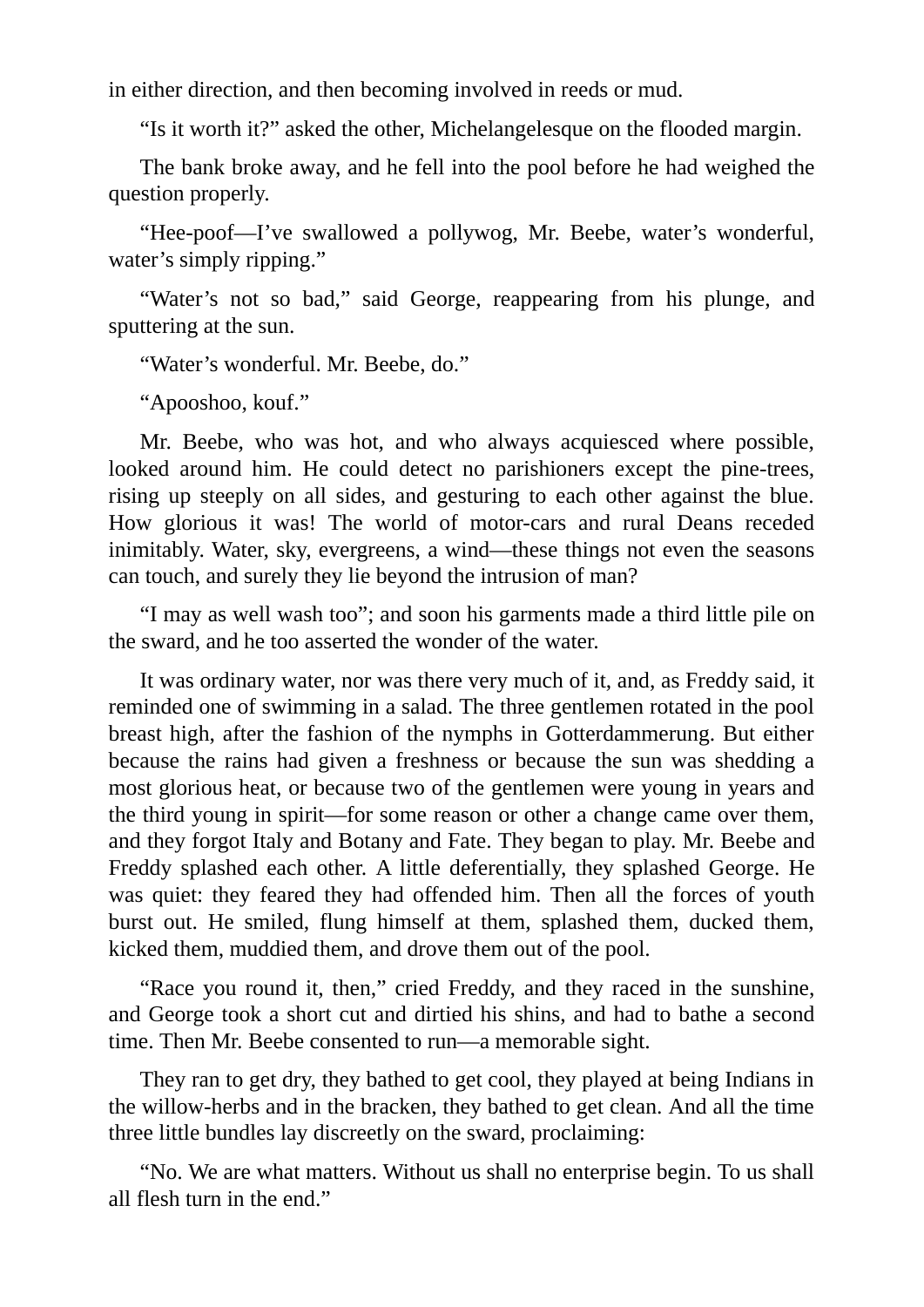"A try! A try!" yelled Freddy, snatching up George's bundle and placing it beside an imaginary goal-post.

"Socker rules," George retorted, scattering Freddy's bundle with a kick.

"Goal!"

"Goal!"

"Pass!"

"Take care my watch!" cried Mr. Beebe.

Clothes flew in all directions.

"Take care my hat! No, that's enough, Freddy. Dress now. No, I say!"

But the two young men were delirious. Away they twinkled into the trees, Freddy with a clerical waistcoat under his arm, George with a wide-awake hat on his dripping hair.

"That'll do!" shouted Mr. Beebe, remembering that after all he was in his own parish. Then his voice changed as if every pine-tree was a Rural Dean. "Hi! Steady on! I see people coming you fellows!"

Yells, and widening circles over the dappled earth.

"Hi! hi! LADIES!"

Neither George nor Freddy was truly refined. Still, they did not hear Mr. Beebe's last warning or they would have avoided Mrs. Honeychurch, Cecil, and Lucy, who were walking down to call on old Mrs. Butterworth. Freddy dropped the waistcoat at their feet, and dashed into some bracken. George whooped in their faces, turned and scudded away down the path to the pond, still clad in Mr. Beebe's hat.

"Gracious alive!" cried Mrs. Honeychurch. "Whoever were those unfortunate people? Oh, dears, look away! And poor Mr. Beebe, too! Whatever has happened?"

"Come this way immediately," commanded Cecil, who always felt that he must lead women, though he knew not whither, and protect them, though he knew not against what. He led them now towards the bracken where Freddy sat concealed.

"Oh, poor Mr. Beebe! Was that his waistcoat we left in the path? Cecil, Mr. Beebe's waistcoat—"

No business of ours, said Cecil, glancing at Lucy, who was all parasol and evidently "minded."

"I fancy Mr. Beebe jumped back into the pond."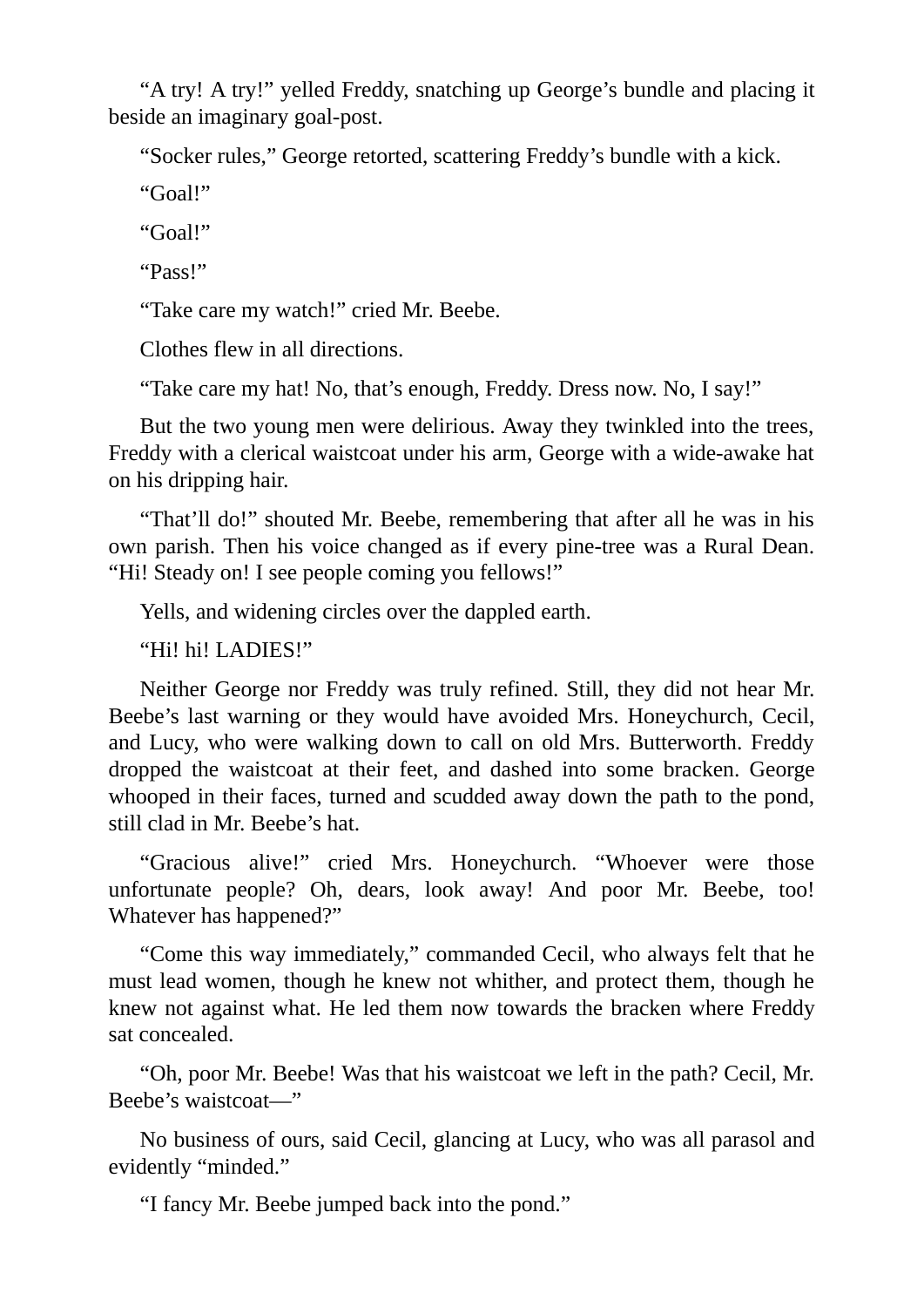"This way, please, Mrs. Honeychurch, this way."

They followed him up the bank attempting the tense yet nonchalant expression that is suitable for ladies on such occasions.

"Well, I can't help it," said a voice close ahead, and Freddy reared a freckled face and a pair of snowy shoulders out of the fronds. "I can't be trodden on, can I?"

"Good gracious me, dear; so it's you! What miserable management! Why not have a comfortable bath at home, with hot and cold laid on?"

"Look here, mother, a fellow must wash, and a fellow's got to dry, and if another fellow—"

"Dear, no doubt you're right as usual, but you are in no position to argue. Come, Lucy." They turned. "Oh, look—don't look! Oh, poor Mr. Beebe! How unfortunate again—"

For Mr. Beebe was just crawling out of the pond, on whose surface garments of an intimate nature did float; while George, the world-weary George, shouted to Freddy that he had hooked a fish.

"And me, I've swallowed one," answered he of the bracken. "I've swallowed a pollywog. It wriggleth in my tummy. I shall die—Emerson you beast, you've got on my bags."

"Hush, dears," said Mrs. Honeychurch, who found it impossible to remain shocked. "And do be sure you dry yourselves thoroughly first. All these colds come of not drying thoroughly."

"Mother, do come away," said Lucy. "Oh for goodness'sake, do come."

"Hullo!" cried George, so that again the ladies stopped.

He regarded himself as dressed. Barefoot, bare-chested, radiant and personable against the shadowy woods, he called:

"Hullo, Miss Honeychurch! Hullo!"

"Bow, Lucy; better bow. Whoever is it? I shall bow."

Miss Honeychurch bowed.

That evening and all that night the water ran away. On the morrow the pool had shrunk to its old size and lost its glory. It had been a call to the blood and to the relaxed will, a passing benediction whose influence did not pass, a holiness, a spell, a momentary chalice for youth.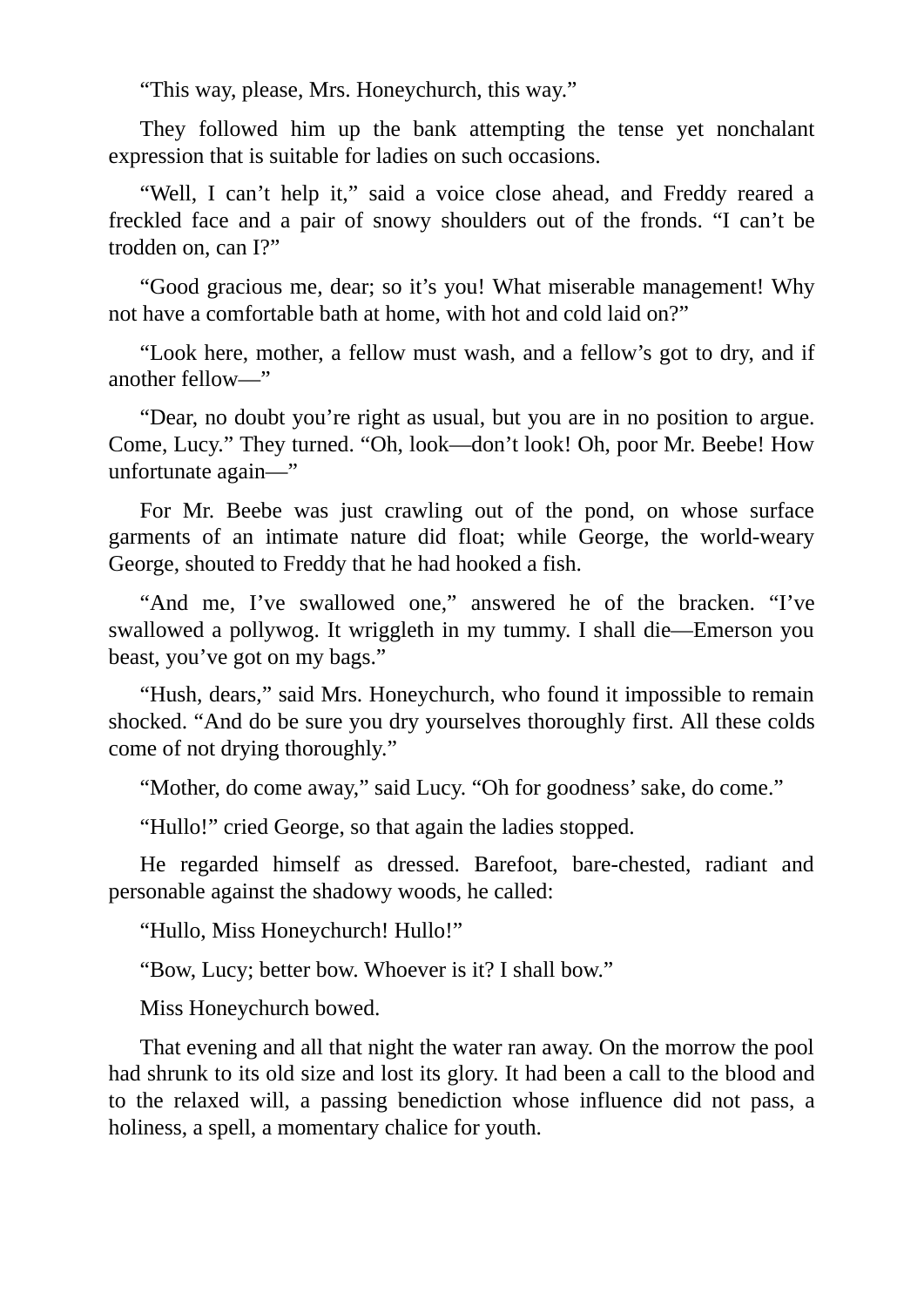### **Chapter XIII: How Miss Bartlett's Boiler Was So Tiresome**

How often had Lucy rehearsed this bow, this interview! But she had always rehearsed them indoors, and with certain accessories, which surely we have a right to assume. Who could foretell that she and George would meet in the rout of a civilization, amidst an army of coats and collars and boots that lay wounded over the sunlit earth? She had imagined a young Mr. Emerson, who might be shy or morbid or indifferent or furtively impudent. She was prepared for all of these. But she had never imagined one who would be happy and greet her with the shout of the morning star.

Indoors herself, partaking of tea with old Mrs. Butterworth, she reflected that it is impossible to foretell the future with any degree of accuracy, that it is impossible to rehearse life. A fault in the scenery, a face in the audience, an irruption of the audience on to the stage, and all our carefully planned gestures mean nothing, or mean too much. "I will bow," she had thought. "I will not shake hands with him. That will be just the proper thing." She had bowed but to whom? To gods, to heroes, to the nonsense of school-girls! She had bowed across the rubbish that cumbers the world.

So ran her thoughts, while her faculties were busy with Cecil. It was another of those dreadful engagement calls. Mrs. Butterworth had wanted to see him, and he did not want to be seen. He did not want to hear about hydrangeas, why they change their colour at the seaside. He did not want to join the C. O. S. When cross he was always elaborate, and made long, clever answers where "Yes" or "No" would have done. Lucy soothed him and tinkered at the conversation in a way that promised well for their married peace. No one is perfect, and surely it is wiser to discover the imperfections before wedlock. Miss Bartlett, indeed, though not in word, had taught the girl that this our life contains nothing satisfactory. Lucy, though she disliked the teacher, regarded the teaching as profound, and applied it to her lover.

"Lucy," said her mother, when they got home, "is anything the matter with Cecil?"

The question was ominous; up till now Mrs. Honeychurch had behaved with charity and restraint.

"No, I don't think so, mother; Cecil's all right."

"Perhaps he's tired."

Lucy compromised: perhaps Cecil was a little tired.

"Because otherwise"—she pulled out her bonnet-pins with gathering displeasure—"because otherwise I cannot account for him."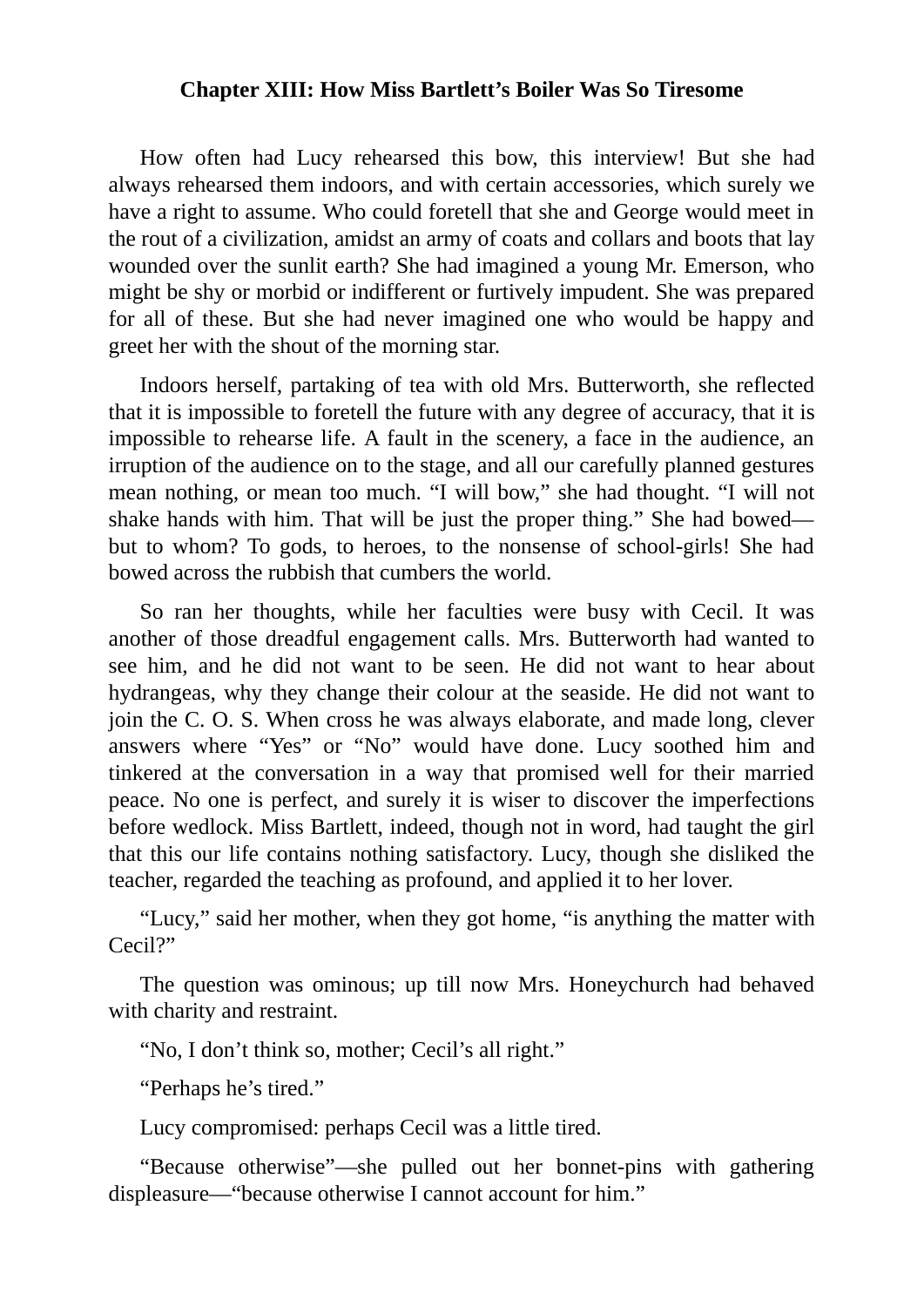"I do think Mrs. Butterworth is rather tiresome, if you mean that."

"Cecil has told you to think so. You were devoted to her as a little girl, and nothing will describe her goodness to you through the typhoid fever. No—it is just the same thing everywhere."

"Let me just put your bonnet away, may I?"

"Surely he could answer her civilly for one half-hour?"

"Cecil has a very high standard for people," faltered Lucy, seeing trouble ahead. "It's part of his ideals—it is really that that makes him sometimes seem  $\overline{\phantom{a}}$ 

"Oh, rubbish! If high ideals make a young man rude, the sooner he gets rid of them the better," said Mrs. Honeychurch, handing her the bonnet.

"Now, mother! I've seen you cross with Mrs. Butterworth yourself!"

"Not in that way. At times I could wring her neck. But not in that way. No. It is the same with Cecil all over."

"By-the-by—I never told you. I had a letter from Charlotte while I was away in London."

This attempt to divert the conversation was too puerile, and Mrs. Honeychurch resented it.

"Since Cecil came back from London, nothing appears to please him. Whenever I speak he winces;—I see him, Lucy; it is useless to contradict me. No doubt I am neither artistic nor literary nor intellectual nor musical, but I cannot help the drawing-room furniture; your father bought it and we must put up with it, will Cecil kindly remember."

"I—I see what you mean, and certainly Cecil oughtn't to. But he does not mean to be uncivil—he once explained—it is the things that upset him—he is easily upset by ugly things—he is not uncivil to PEOPLE."

"Is it a thing or a person when Freddy sings?"

"You can't expect a really musical person to enjoy comic songs as we do."

"Then why didn't he leave the room? Why sit wriggling and sneering and spoiling everyone's pleasure?"

"We mustn't be unjust to people," faltered Lucy. Something had enfeebled her, and the case for Cecil, which she had mastered so perfectly in London, would not come forth in an effective form. The two civilizations had clashed —Cecil hinted that they might—and she was dazzled and bewildered, as though the radiance that lies behind all civilization had blinded her eyes. Good taste and bad taste were only catchwords, garments of diverse cut; and music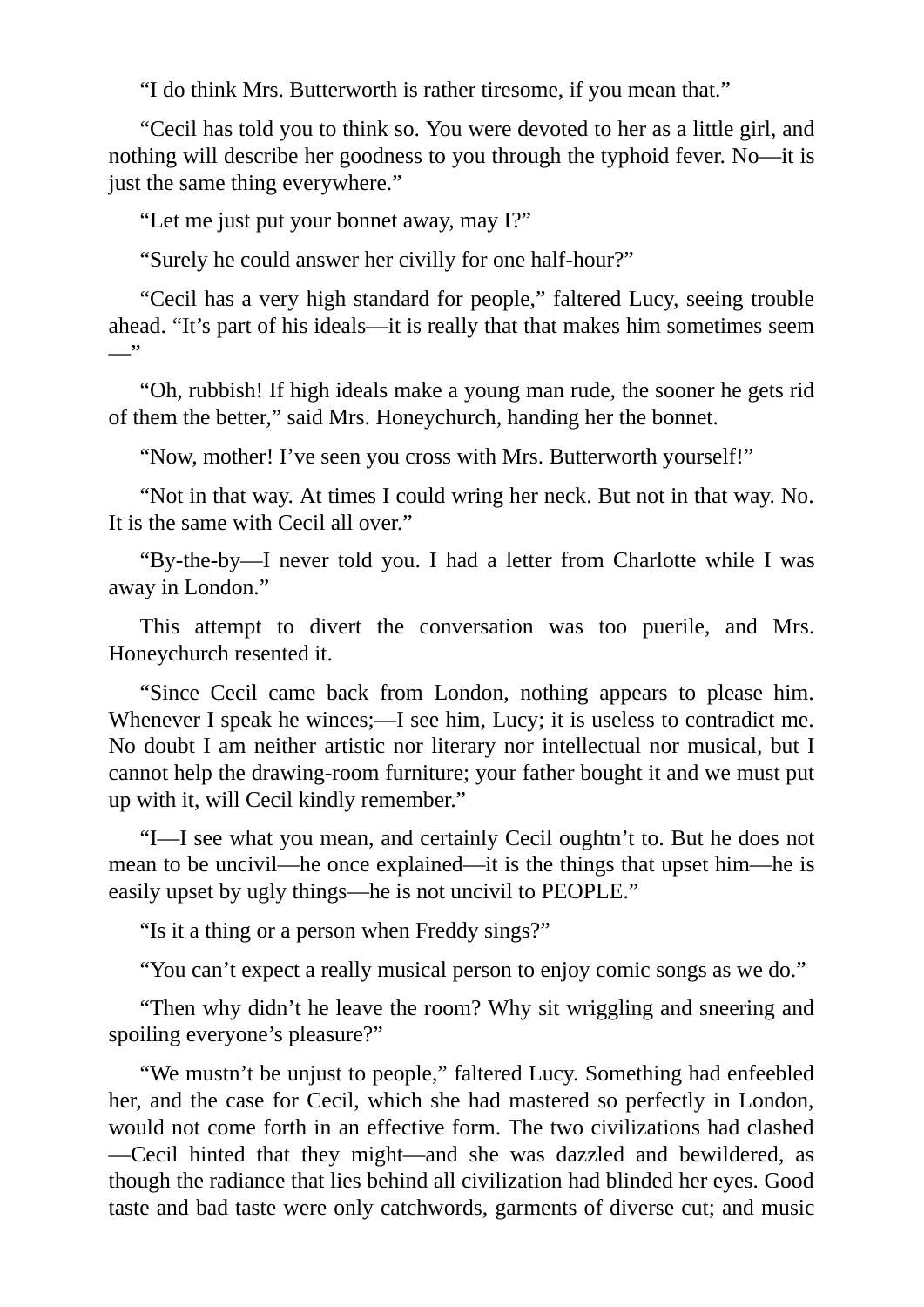itself dissolved to a whisper through pine-trees, where the song is not distinguishable from the comic song.

She remained in much embarrassment, while Mrs. Honeychurch changed her frock for dinner; and every now and then she said a word, and made things no better. There was no concealing the fact, Cecil had meant to be supercilious, and he had succeeded. And Lucy—she knew not why—wished that the trouble could have come at any other time.

"Go and dress, dear; you'll be late."

"All right, mother—"

"Don't say 'All right' and stop. Go."

She obeyed, but loitered disconsolately at the landing window. It faced north, so there was little view, and no view of the sky. Now, as in the winter, the pine-trees hung close to her eyes. One connected the landing window with depression. No definite problem menaced her, but she sighed to herself, "Oh, dear, what shall I do, what shall I do?" It seemed to her that everyone else was behaving very badly. And she ought not to have mentioned Miss Bartlett's letter. She must be more careful; her mother was rather inquisitive, and might have asked what it was about. Oh, dear, what should she do?—and then Freddy came bounding upstairs, and joined the ranks of the ill-behaved.

"I say, those are topping people."

"My dear baby, how tiresome you've been! You have no business to take them bathing in the Sacred Lake; it's much too public. It was all right for you but most awkward for everyone else. Do be more careful. You forget the place is growing half suburban."

"I say, is anything on to-morrow week?"

"Not that I know of."

"Then I want to ask the Emersons up to Sunday tennis."

"Oh, I wouldn't do that, Freddy, I wouldn't do that with all this muddle."

"What's wrong with the court? They won't mind a bump or two, and I've ordered new balls."

"I meant it's better not. I really mean it."

He seized her by the elbows and humorously danced her up and down the passage. She pretended not to mind, but she could have screamed with temper. Cecil glanced at them as he proceeded to his toilet and they impeded Mary with her brood of hot-water cans. Then Mrs. Honeychurch opened her door and said: "Lucy, what a noise you're making! I have something to say to you.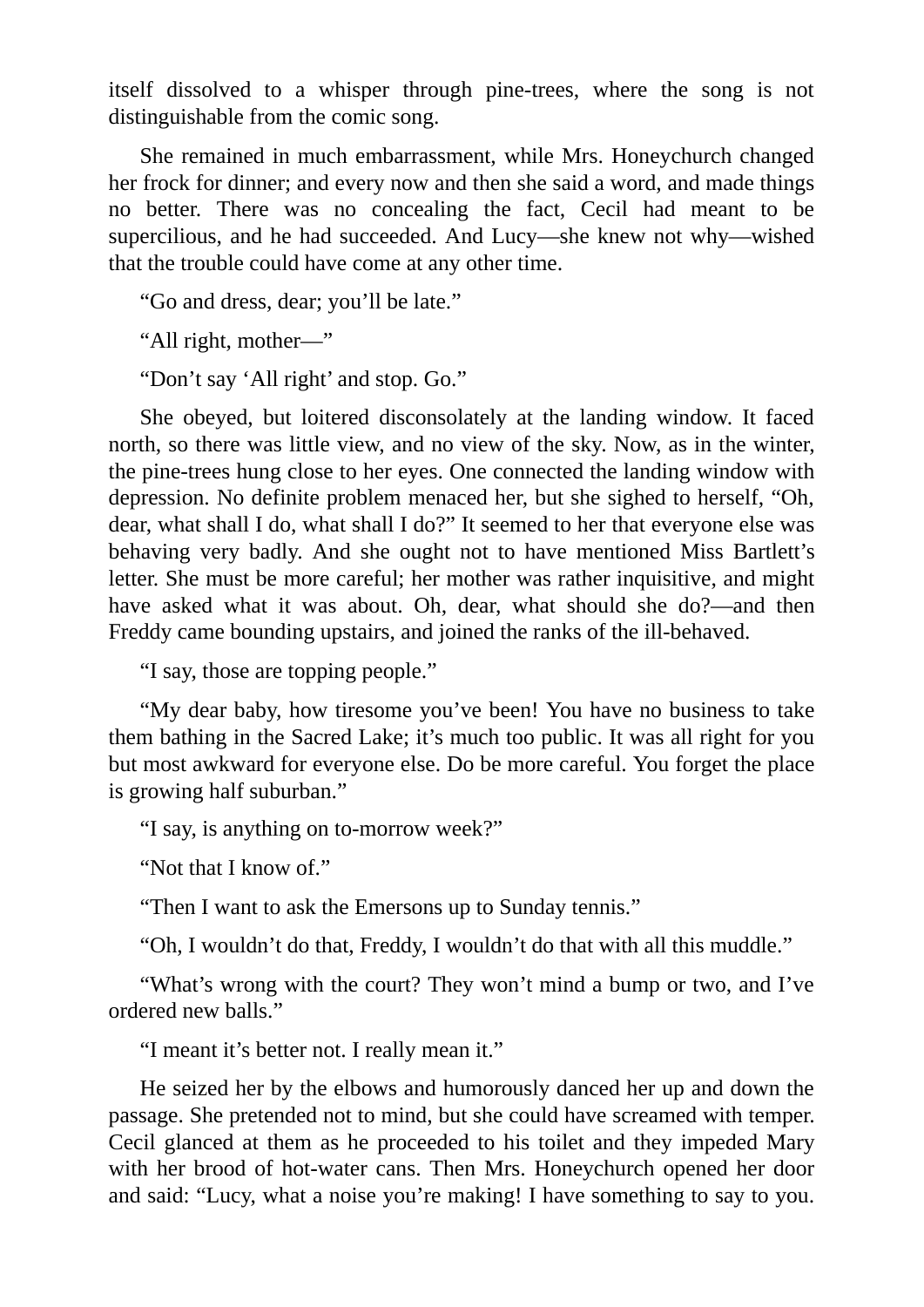Did you say you had had a letter from Charlotte?" and Freddy ran away.

"Yes. I really can't stop. I must dress too."

"How's Charlotte?"

"All right."

"Lucy!"

The unfortunate girl returned.

"You've a bad habit of hurrying away in the middle of one's sentences. Did Charlotte mention her boiler?"

"Her WHAT?"

"Don't you remember that her boiler was to be had out in October, and her bath cistern cleaned out, and all kinds of terrible to-doings?"

"I can't remember all Charlotte's worries," said Lucy bitterly. "I shall have enough of my own, now that you are not pleased with Cecil."

Mrs. Honeychurch might have flamed out. She did not. She said: "Come here, old lady—thank you for putting away my bonnet—kiss me." And, though nothing is perfect, Lucy felt for the moment that her mother and Windy Corner and the Weald in the declining sun were perfect.

So the grittiness went out of life. It generally did at Windy Corner. At the last minute, when the social machine was clogged hopelessly, one member or other of the family poured in a drop of oil. Cecil despised their methods perhaps rightly. At all events, they were not his own.

Dinner was at half-past seven. Freddy gabbled the grace, and they drew up their heavy chairs and fell to. Fortunately, the men were hungry. Nothing untoward occurred until the pudding. Then Freddy said:

"Lucy, what's Emerson like?"

"I saw him in Florence," said Lucy, hoping that this would pass for a reply.

"Is he the clever sort, or is he a decent chap?"

"Ask Cecil; it is Cecil who brought him here."

"He is the clever sort, like myself," said Cecil.

Freddy looked at him doubtfully.

"How well did you know them at the Bertolini?" asked Mrs. Honeychurch.

"Oh, very slightly. I mean, Charlotte knew them even less than I did."

"Oh, that reminds me—you never told me what Charlotte said in her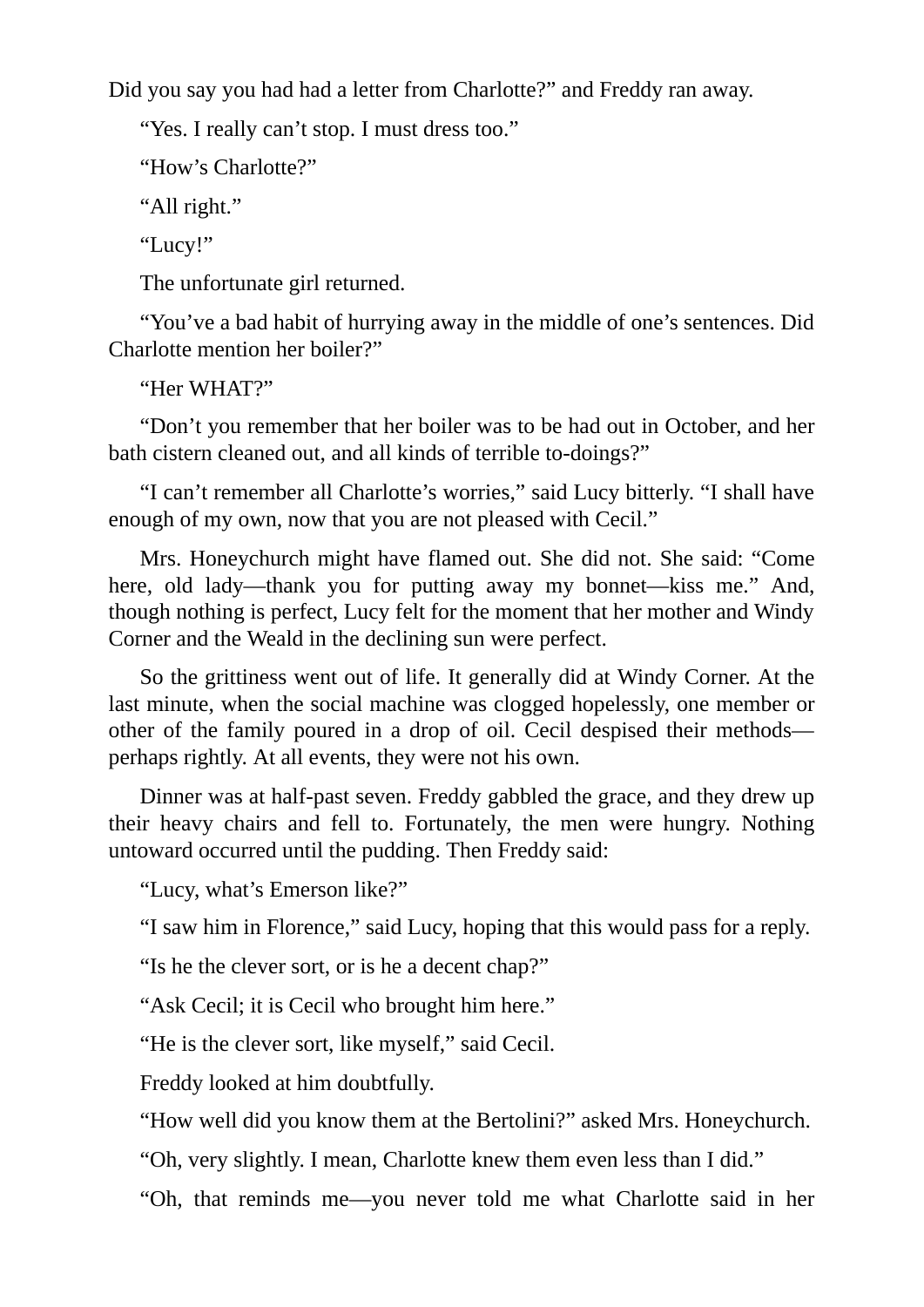letter."

"One thing and another," said Lucy, wondering whether she would get through the meal without a lie. "Among other things, that an awful friend of hers had been bicycling through Summer Street, wondered if she'd come up and see us, and mercifully didn't."

"Lucy, I do call the way you talk unkind."

"She was a novelist," said Lucy craftily. The remark was a happy one, for nothing roused Mrs. Honeychurch so much as literature in the hands of females. She would abandon every topic to inveigh against those women who (instead of minding their houses and their children) seek notoriety by print. Her attitude was: "If books must be written, let them be written by men"; and she developed it at great length, while Cecil yawned and Freddy played at "This year, next year, now, never," with his plum-stones, and Lucy artfully fed the flames of her mother's wrath. But soon the conflagration died down, and the ghosts began to gather in the darkness. There were too many ghosts about. The original ghost—that touch of lips on her cheek—had surely been laid long ago; it could be nothing to her that a man had kissed her on a mountain once. But it had begotten a spectral family—Mr. Harris, Miss Bartlett's letter, Mr. Beebe's memories of violets—and one or other of these was bound to haunt her before Cecil's very eyes. It was Miss Bartlett who returned now, and with appalling vividness.

"I have been thinking, Lucy, of that letter of Charlotte's. How is she?"

"I tore the thing up."

"Didn't she say how she was? How does she sound? Cheerful?"

"Oh, yes I suppose so—no—not very cheerful, I suppose."

"Then, depend upon it, it IS the boiler. I know myself how water preys upon one's mind. I would rather anything else—even a misfortune with the meat."

Cecil laid his hand over his eyes.

"So would I," asserted Freddy, backing his mother up—backing up the spirit of her remark rather than the substance.

"And I have been thinking," she added rather nervously, "surely we could squeeze Charlotte in here next week, and give her a nice holiday while the plumbers at Tunbridge Wells finish. I have not seen poor Charlotte for so long."

It was more than her nerves could stand. And she could not protest violently after her mother's goodness to her upstairs.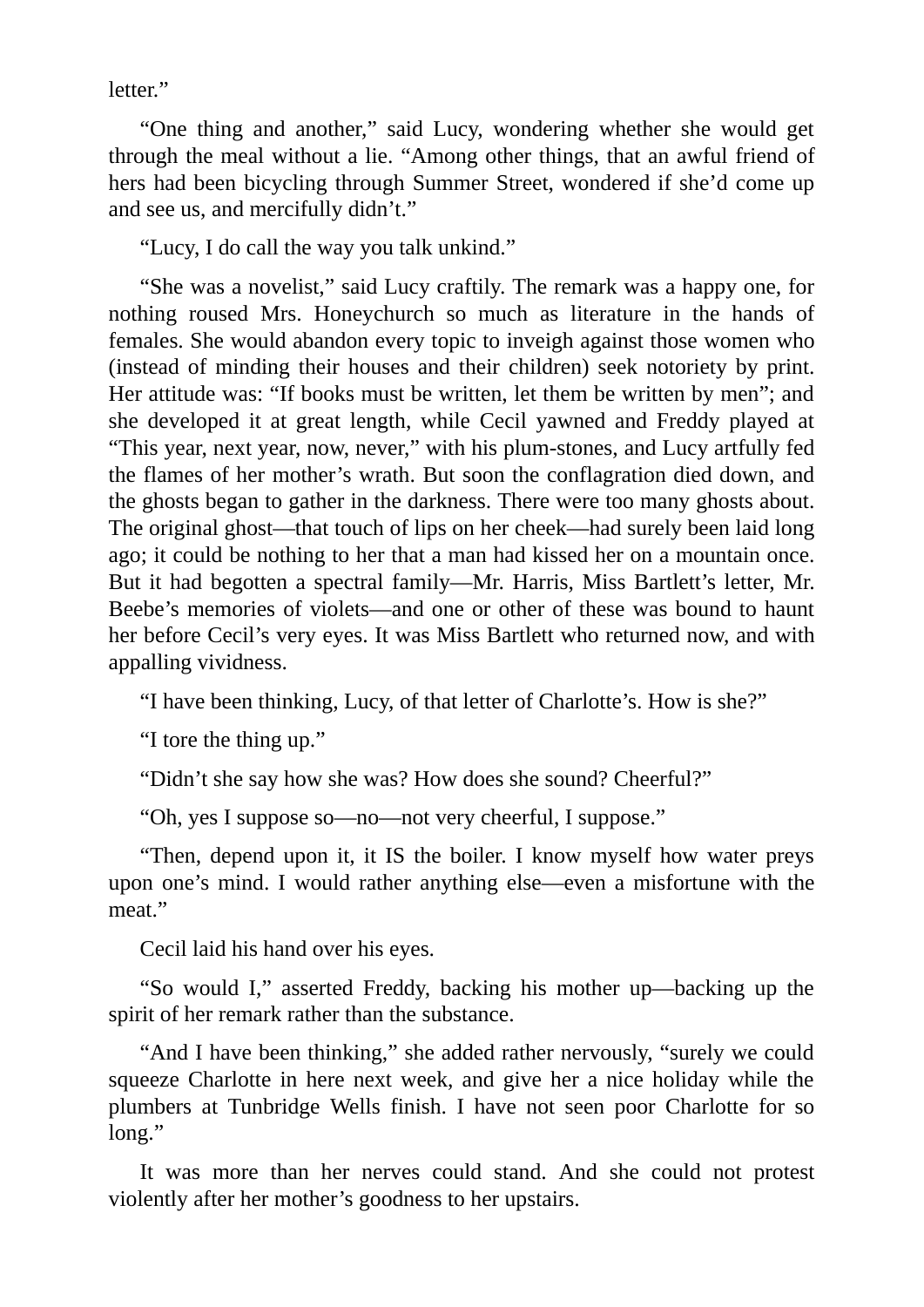"Mother, no!" she pleaded. "It's impossible. We can't have Charlotte on the top of the other things; we're squeezed to death as it is. Freddy's got a friend coming Tuesday, there's Cecil, and you've promised to take in Minnie Beebe because of the diphtheria scare. It simply can't be done."

"Nonsense! It can."

"If Minnie sleeps in the bath. Not otherwise."

"Minnie can sleep with you."

"I won't have her."

"Then, if you're so selfish, Mr. Floyd must share a room with Freddy."

"Miss Bartlett, Miss Bartlett, Miss Bartlett," moaned Cecil, again laying his hand over his eyes.

"It's impossible," repeated Lucy. "I don't want to make difficulties, but it really isn't fair on the maids to fill up the house so."

Alas!

"The truth is, dear, you don't like Charlotte."

"No, I don't. And no more does Cecil. She gets on our nerves. You haven't seen her lately, and don't realize how tiresome she can be, though so good. So please, mother, don't worry us this last summer; but spoil us by not asking her to come."

"Hear, hear!" said Cecil.

Mrs. Honeychurch, with more gravity than usual, and with more feeling than she usually permitted herself, replied: "This isn't very kind of you two. You have each other and all these woods to walk in, so full of beautiful things; and poor Charlotte has only the water turned off and plumbers. You are young, dears, and however clever young people are, and however many books they read, they will never guess what it feels like to grow old."

Cecil crumbled his bread.

"I must say Cousin Charlotte was very kind to me that year I called on my bike," put in Freddy. "She thanked me for coming till I felt like such a fool, and fussed round no end to get an egg boiled for my tea just right."

"I know, dear. She is kind to everyone, and yet Lucy makes this difficulty when we try to give her some little return."

But Lucy hardened her heart. It was no good being kind to Miss Bartlett. She had tried herself too often and too recently. One might lay up treasure in heaven by the attempt, but one enriched neither Miss Bartlett nor any one else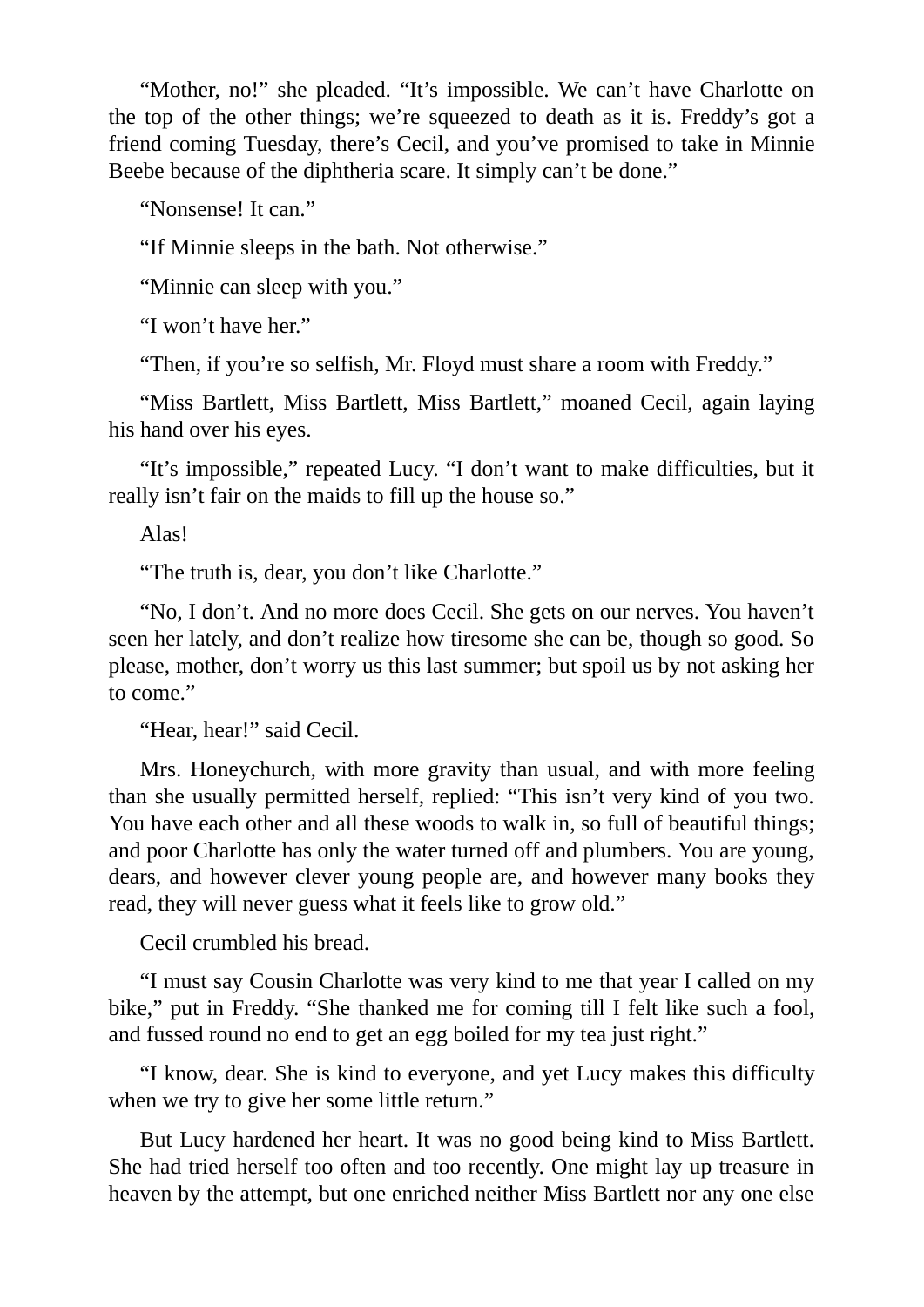upon earth. She was reduced to saying: "I can't help it, mother. I don't like Charlotte. I admit it's horrid of me."

"From your own account, you told her as much."

"Well, she would leave Florence so stupidly. She flurried—"

The ghosts were returning; they filled Italy, they were even usurping the places she had known as a child. The Sacred Lake would never be the same again, and, on Sunday week, something would even happen to Windy Corner. How would she fight against ghosts? For a moment the visible world faded away, and memories and emotions alone seemed real.

"I suppose Miss Bartlett must come, since she boils eggs so well," said Cecil, who was in rather a happier frame of mind, thanks to the admirable cooking.

"I didn't mean the egg was WELL boiled," corrected Freddy, "because in point of fact she forgot to take it off, and as a matter of fact I don't care for eggs. I only meant how jolly kind she seemed."

Cecil frowned again. Oh, these Honeychurches! Eggs, boilers, hydrangeas, maids—of such were their lives compact. "May me and Lucy get down from our chairs?" he asked, with scarcely veiled insolence. "We don't want no dessert."

### **Chapter XIV: How Lucy Faced the External Situation Bravely**

Of course Miss Bartlett accepted. And, equally of course, she felt sure that she would prove a nuisance, and begged to be given an inferior spare room something with no view, anything. Her love to Lucy. And, equally of course, George Emerson could come to tennis on the Sunday week.

Lucy faced the situation bravely, though, like most of us, she only faced the situation that encompassed her. She never gazed inwards. If at times strange images rose from the depths, she put them down to nerves. When Cecil brought the Emersons to Summer Street, it had upset her nerves. Charlotte would burnish up past foolishness, and this might upset her nerves. She was nervous at night. When she talked to George—they met again almost immediately at the Rectory—his voice moved her deeply, and she wished to remain near him. How dreadful if she really wished to remain near him! Of course, the wish was due to nerves, which love to play such perverse tricks upon us. Once she had suffered from "things that came out of nothing and meant she didn't know what." Now Cecil had explained psychology to her one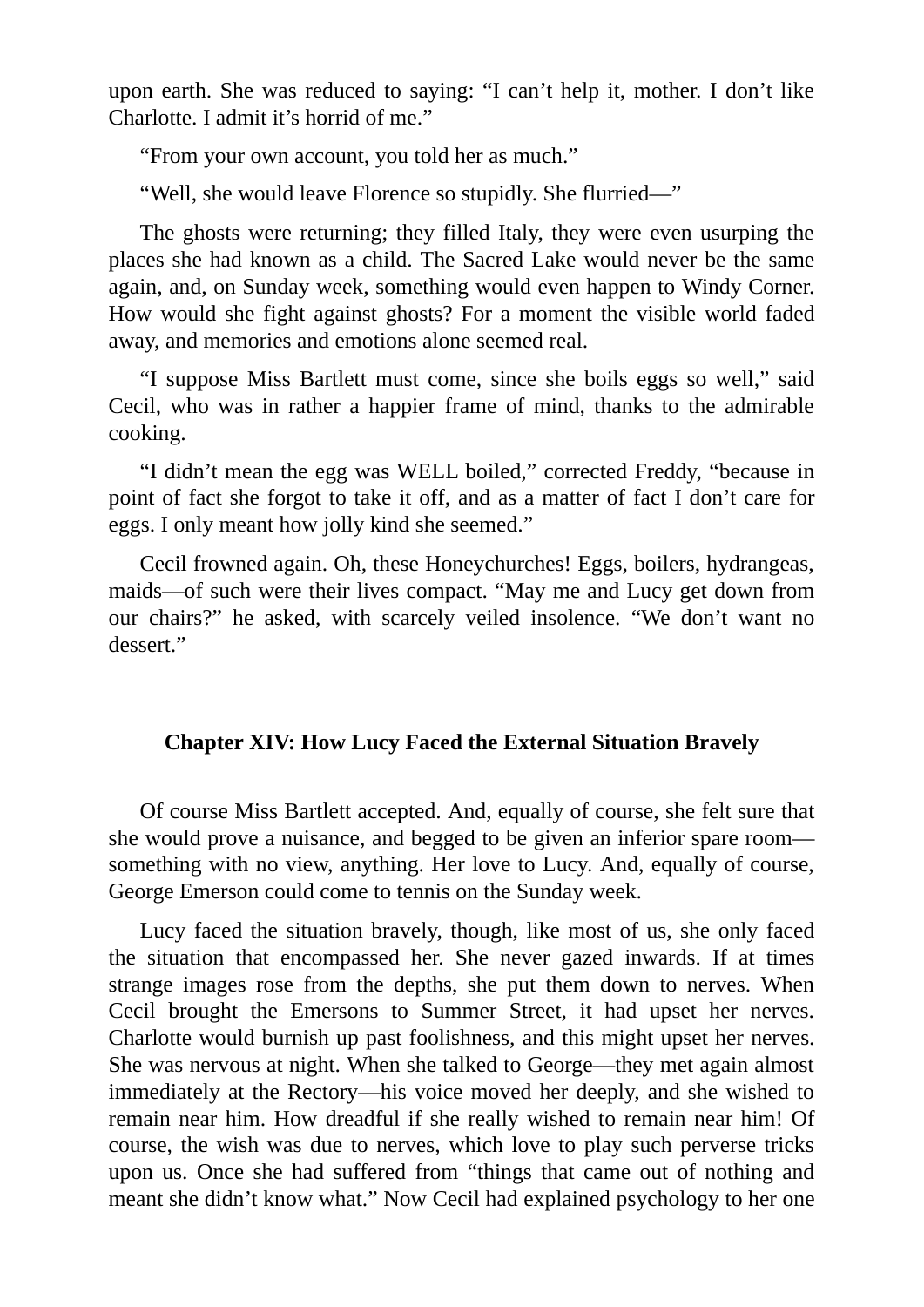wet afternoon, and all the troubles of youth in an unknown world could be dismissed.

It is obvious enough for the reader to conclude, "She loves young Emerson." A reader in Lucy's place would not find it obvious. Life is easy to chronicle, but bewildering to practice, and we welcome "nerves" or any other shibboleth that will cloak our personal desire. She loved Cecil; George made her nervous; will the reader explain to her that the phrases should have been reversed?

But the external situation—she will face that bravely.

The meeting at the Rectory had passed off well enough. Standing between Mr. Beebe and Cecil, she had made a few temperate allusions to Italy, and George had replied. She was anxious to show that she was not shy, and was glad that he did not seem shy either.

"A nice fellow," said Mr. Beebe afterwards "He will work off his crudities in time. I rather mistrust young men who slip into life gracefully."

Lucy said, "He seems in better spirits. He laughs more."

"Yes," replied the clergyman. "He is waking up."

That was all. But, as the week wore on, more of her defences fell, and she entertained an image that had physical beauty. In spite of the clearest directions, Miss Bartlett contrived to bungle her arrival. She was due at the South-Eastern station at Dorking, whither Mrs. Honeychurch drove to meet her. She arrived at the London and Brighton station, and had to hire a cab up. No one was at home except Freddy and his friend, who had to stop their tennis and to entertain her for a solid hour. Cecil and Lucy turned up at four o'clock, and these, with little Minnie Beebe, made a somewhat lugubrious sextette upon the upper lawn for tea.

"I shall never forgive myself," said Miss Bartlett, who kept on rising from her seat, and had to be begged by the united company to remain. "I have upset everything. Bursting in on young people! But I insist on paying for my cab up. Grant that, at any rate."

"Our visitors never do such dreadful things," said Lucy, while her brother, in whose memory the boiled egg had already grown unsubstantial, exclaimed in irritable tones: "Just what I've been trying to convince Cousin Charlotte of, Lucy, for the last half hour."

"I do not feel myself an ordinary visitor," said Miss Bartlett, and looked at her frayed glove.

"All right, if you'd really rather. Five shillings, and I gave a bob to the driver."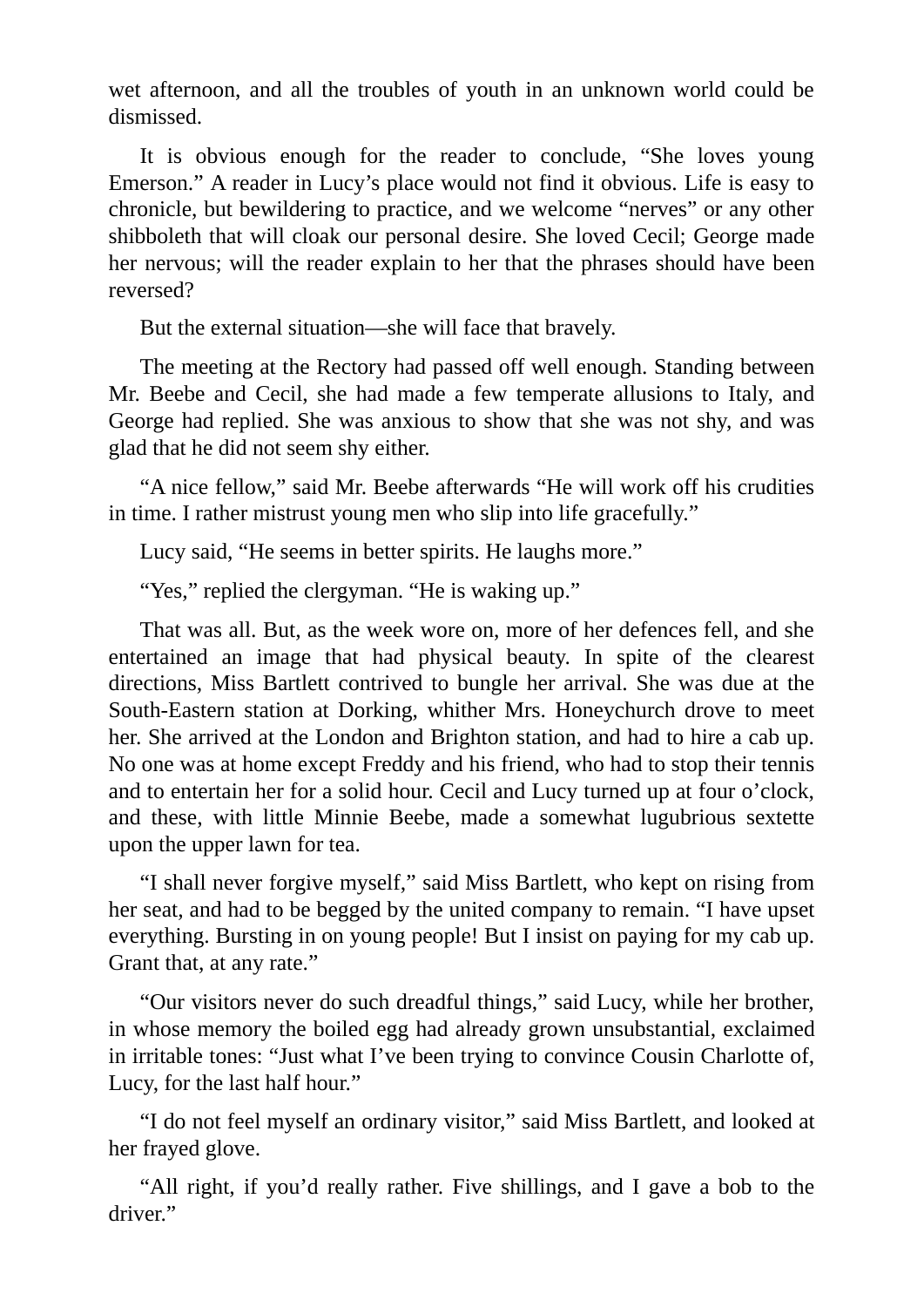Miss Bartlett looked in her purse. Only sovereigns and pennies. Could any one give her change? Freddy had half a quid and his friend had four halfcrowns. Miss Bartlett accepted their moneys and then said: "But who am I to give the sovereign to?"

"Let's leave it all till mother comes back," suggested Lucy.

"No, dear; your mother may take quite a long drive now that she is not hampered with me. We all have our little foibles, and mine is the prompt settling of accounts."

Here Freddy's friend, Mr. Floyd, made the one remark of his that need be quoted: he offered to toss Freddy for Miss Bartlett's quid. A solution seemed in sight, and even Cecil, who had been ostentatiously drinking his tea at the view, felt the eternal attraction of Chance, and turned round.

But this did not do, either.

"Please—please—I know I am a sad spoil-sport, but it would make me wretched. I should practically be robbing the one who lost."

"Freddy owes me fifteen shillings," interposed Cecil. "So it will work out right if you give the pound to me."

"Fifteen shillings," said Miss Bartlett dubiously. "How is that, Mr. Vyse?"

"Because, don't you see, Freddy paid your cab. Give me the pound, and we shall avoid this deplorable gambling."

Miss Bartlett, who was poor at figures, became bewildered and rendered up the sovereign, amidst the suppressed gurgles of the other youths. For a moment Cecil was happy. He was playing at nonsense among his peers. Then he glanced at Lucy, in whose face petty anxieties had marred the smiles. In January he would rescue his Leonardo from this stupefying twaddle.

"But I don't see that!" exclaimed Minnie Beebe who had narrowly watched the iniquitous transaction. "I don't see why Mr. Vyse is to have the quid."

"Because of the fifteen shillings and the five," they said solemnly. "Fifteen shillings and five shillings make one pound, you see."

"But I don't see—"

They tried to stifle her with cake.

"No, thank you. I'm done. I don't see why—Freddy, don't poke me. Miss Honeychurch, your brother's hurting me. Ow! What about Mr. Floyd's ten shillings? Ow! No, I don't see and I never shall see why Miss What's-hername shouldn't pay that bob for the driver."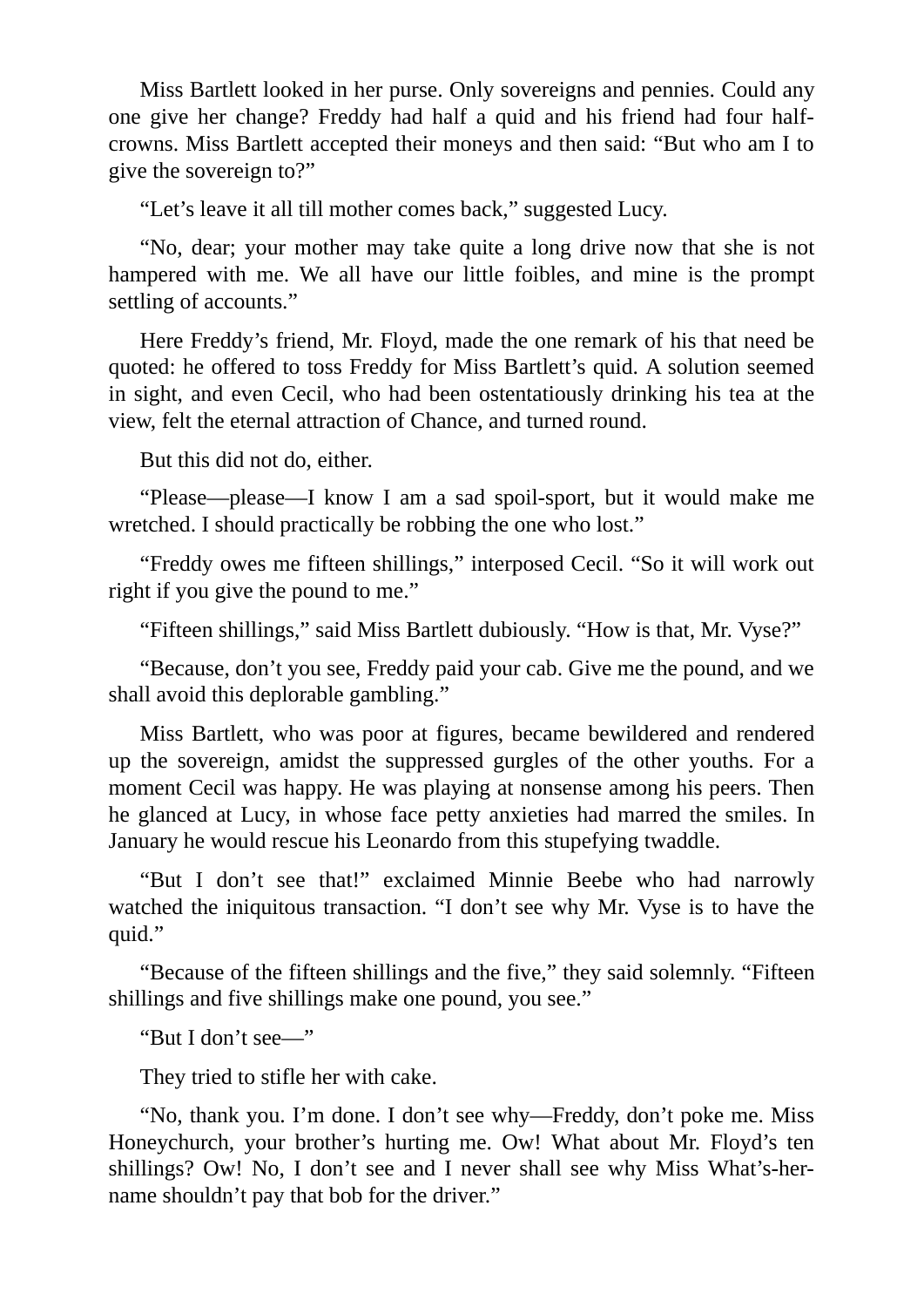"I had forgotten the driver," said Miss Bartlett, reddening. "Thank you, dear, for reminding me. A shilling was it? Can any one give me change for half a crown?"

"I'll get it," said the young hostess, rising with decision.

"Cecil, give me that sovereign. No, give me up that sovereign. I'll get Euphemia to change it, and we'll start the whole thing again from the beginning."

"Lucy—Lucy—what a nuisance I am!" protested Miss Bartlett, and followed her across the lawn. Lucy tripped ahead, simulating hilarity. When they were out of earshot Miss Bartlett stopped her wails and said quite briskly: "Have you told him about him yet?"

"No, I haven't," replied Lucy, and then could have bitten her tongue for understanding so quickly what her cousin meant. "Let me see—a sovereign's worth of silver."

She escaped into the kitchen. Miss Bartlett's sudden transitions were too uncanny. It sometimes seemed as if she planned every word she spoke or caused to be spoken; as if all this worry about cabs and change had been a ruse to surprise the soul.

"No, I haven't told Cecil or any one," she remarked, when she returned. "I promised you I shouldn't. Here is your money—all shillings, except two halfcrowns. Would you count it? You can settle your debt nicely now."

Miss Bartlett was in the drawing-room, gazing at the photograph of St. John ascending, which had been framed.

"How dreadful!" she murmured, "how more than dreadful, if Mr. Vyse should come to hear of it from some other source."

"Oh, no, Charlotte," said the girl, entering the battle. "George Emerson is all right, and what other source is there?"

Miss Bartlett considered. "For instance, the driver. I saw him looking through the bushes at you, remember he had a violet between his teeth."

Lucy shuddered a little. "We shall get the silly affair on our nerves if we aren't careful. How could a Florentine cab-driver ever get hold of Cecil?"

"We must think of every possibility."

"Oh, it's all right."

"Or perhaps old Mr. Emerson knows. In fact, he is certain to know."

"I don't care if he does. I was grateful to you for your letter, but even if the news does get round, I think I can trust Cecil to laugh at it."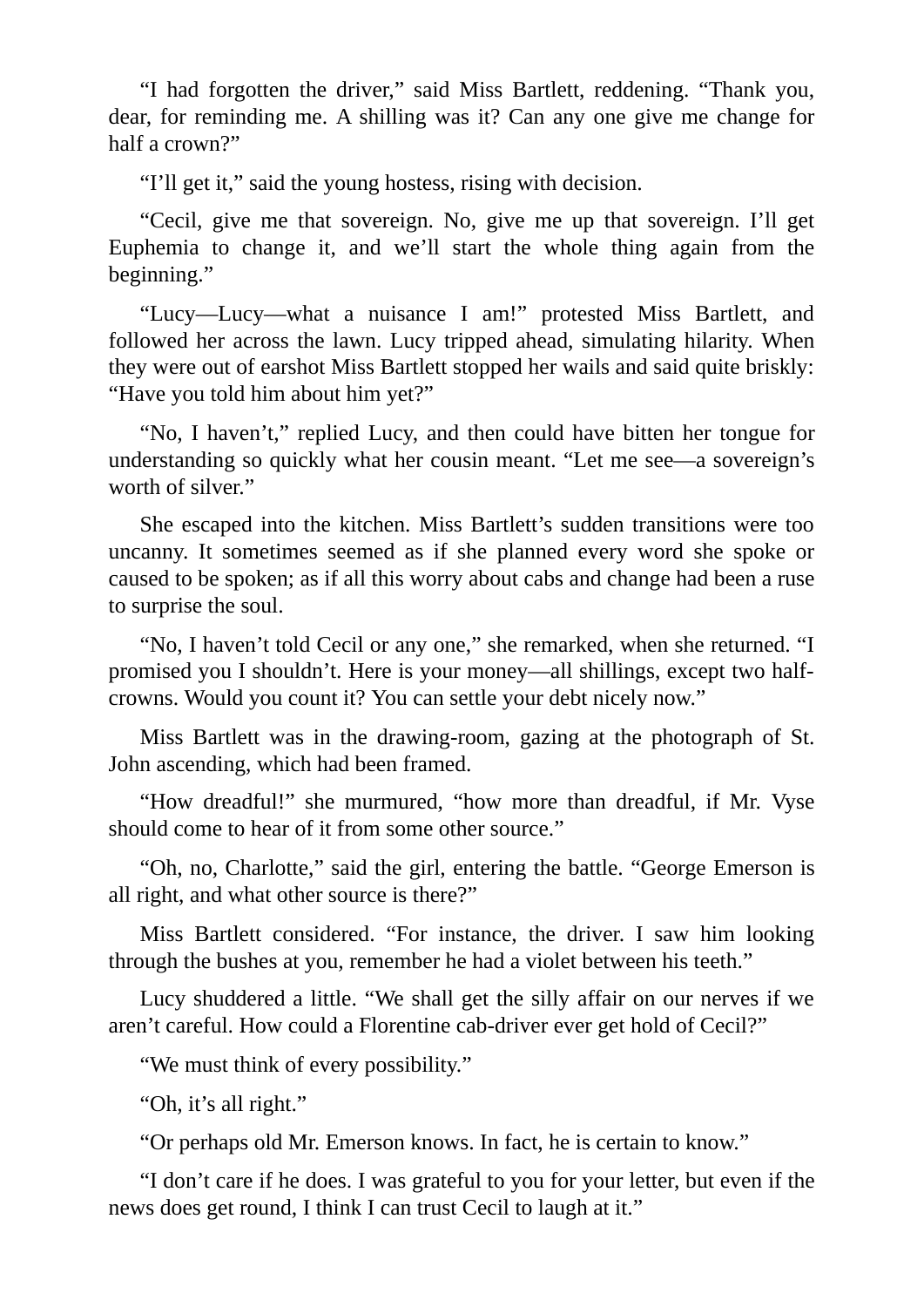"To contradict it?"

"No, to laugh at it." But she knew in her heart that she could not trust him, for he desired her untouched.

"Very well, dear, you know best. Perhaps gentlemen are different to what they were when I was young. Ladies are certainly different."

"Now, Charlotte!" She struck at her playfully. "You kind, anxious thing. What WOULD you have me do? First you say 'Don't tell'; and then you say, 'Tell'. Which is it to be? Quick!"

Miss Bartlett sighed "I am no match for you in conversation, dearest. I blush when I think how I interfered at Florence, and you so well able to look after yourself, and so much cleverer in all ways than I am. You will never forgive me."

"Shall we go out, then. They will smash all the china if we don't."

For the air rang with the shrieks of Minnie, who was being scalped with a teaspoon.

"Dear, one moment—we may not have this chance for a chat again. Have you seen the young one yet?"

"Yes, I have."

"What happened?"

"We met at the Rectory."

"What line is he taking up?"

"No line. He talked about Italy, like any other person. It is really all right. What advantage would he get from being a cad, to put it bluntly? I do wish I could make you see it my way. He really won't be any nuisance, Charlotte."

"Once a cad, always a cad. That is my poor opinion."

Lucy paused. "Cecil said one day—and I thought it so profound—that there are two kinds of cads—the conscious and the subconscious." She paused again, to be sure of doing justice to Cecil's profundity. Through the window she saw Cecil himself, turning over the pages of a novel. It was a new one from Smith's library. Her mother must have returned from the station.

"Once a cad, always a cad," droned Miss Bartlett.

"What I mean by subconscious is that Emerson lost his head. I fell into all those violets, and he was silly and surprised. I don't think we ought to blame him very much. It makes such a difference when you see a person with beautiful things behind him unexpectedly. It really does; it makes an enormous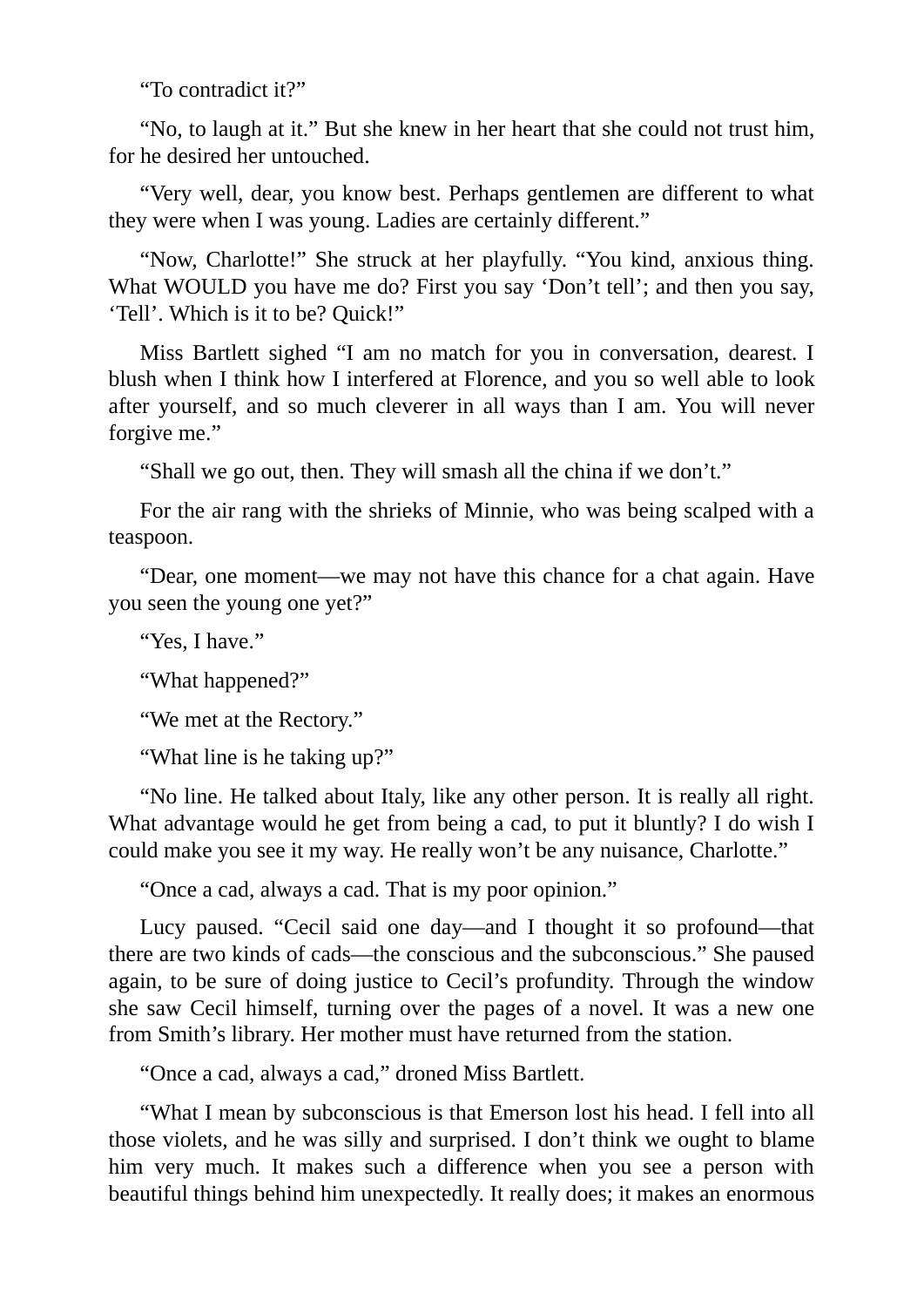difference, and he lost his head: he doesn't admire me, or any of that nonsense, one straw. Freddy rather likes him, and has asked him up here on Sunday, so you can judge for yourself. He has improved; he doesn't always look as if he's going to burst into tears. He is a clerk in the General Manager's office at one of the big railways—not a porter! and runs down to his father for week-ends. Papa was to do with journalism, but is rheumatic and has retired. There! Now for the garden." She took hold of her guest by the arm. "Suppose we don't talk about this silly Italian business any more. We want you to have a nice restful visit at Windy Corner, with no worriting."

Lucy thought this rather a good speech. The reader may have detected an unfortunate slip in it. Whether Miss Bartlett detected the slip one cannot say, for it is impossible to penetrate into the minds of elderly people. She might have spoken further, but they were interrupted by the entrance of her hostess. Explanations took place, and in the midst of them Lucy escaped, the images throbbing a little more vividly in her brain.

#### **Chapter XV: The Disaster Within**

The Sunday after Miss Bartlett's arrival was a glorious day, like most of the days of that year. In the Weald, autumn approached, breaking up the green monotony of summer, touching the parks with the grey bloom of mist, the beech-trees with russet, the oak-trees with gold. Up on the heights, battalions of black pines witnessed the change, themselves unchangeable. Either country was spanned by a cloudless sky, and in either arose the tinkle of church bells.

The garden of Windy Corners was deserted except for a red book, which lay sunning itself upon the gravel path. From the house came incoherent sounds, as of females preparing for worship. "The men say they won't go"—"Well, I don't blame them"—Minnie says, "need she go?"—"Tell her, no nonsense"—"Anne! Mary! Hook me behind!"—"Dearest Lucia, may I trespass upon you for a pin?" For Miss Bartlett had announced that she at all events was one for church.

The sun rose higher on its journey, guided, not by Phaethon, but by Apollo, competent, unswerving, divine. Its rays fell on the ladies whenever they advanced towards the bedroom windows; on Mr. Beebe down at Summer Street as he smiled over a letter from Miss Catharine Alan; on George Emerson cleaning his father's boots; and lastly, to complete the catalogue of memorable things, on the red book mentioned previously. The ladies move, Mr. Beebe moves, George moves, and movement may engender shadow. But this book lies motionless, to be caressed all the morning by the sun and to raise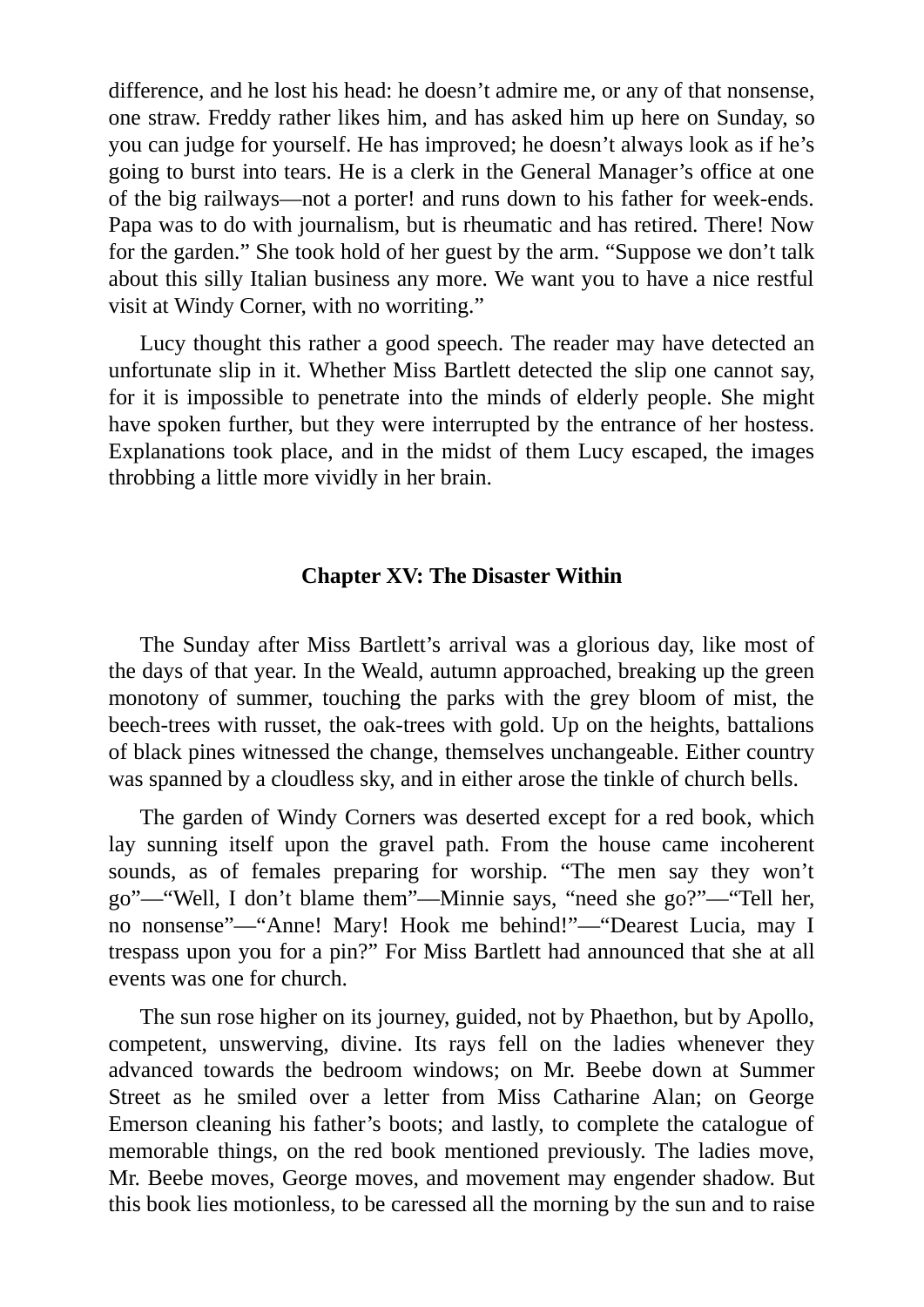its covers slightly, as though acknowledging the caress.

Presently Lucy steps out of the drawing-room window. Her new cerise dress has been a failure, and makes her look tawdry and wan. At her throat is a garnet brooch, on her finger a ring set with rubies—an engagement ring. Her eyes are bent to the Weald. She frowns a little—not in anger, but as a brave child frowns when he is trying not to cry. In all that expanse no human eye is looking at her, and she may frown unrebuked and measure the spaces that yet survive between Apollo and the western hills.

"Lucy! Lucy! What's that book? Who's been taking a book out of the shelf and leaving it about to spoil?"

"It's only the library book that Cecil's been reading."

"But pick it up, and don't stand idling there like a flamingo."

Lucy picked up the book and glanced at the title listlessly, Under a Loggia. She no longer read novels herself, devoting all her spare time to solid literature in the hope of catching Cecil up. It was dreadful how little she knew, and even when she thought she knew a thing, like the Italian painters, she found she had forgotten it. Only this morning she had confused Francesco Francia with Piero della Francesca, and Cecil had said, "What! you aren't forgetting your Italy already?" And this too had lent anxiety to her eyes when she saluted the dear view and the dear garden in the foreground, and above them, scarcely conceivable elsewhere, the dear sun.

"Lucy—have you a sixpence for Minnie and a shilling for yourself?"

She hastened in to her mother, who was rapidly working herself into a Sunday fluster.

"It's a special collection—I forget what for. I do beg, no vulgar clinking in the plate with halfpennies; see that Minnie has a nice bright sixpence. Where is the child? Minnie! That book's all warped. (Gracious, how plain you look!) Put it under the Atlas to press. Minnie!"

"Oh, Mrs. Honeychurch—" from the upper regions.

"Minnie, don't be late. Here comes the horse"—it was always the horse, never the carriage. "Where's Charlotte? Run up and hurry her. Why is she so long? She had nothing to do. She never brings anything but blouses. Poor Charlotte—How I do detest blouses! Minnie!"

Paganism is infectious—more infectious than diphtheria or piety—and the Rector's niece was taken to church protesting. As usual, she didn't see why. Why shouldn't she sit in the sun with the young men? The young men, who had now appeared, mocked her with ungenerous words. Mrs. Honeychurch defended orthodoxy, and in the midst of the confusion Miss Bartlett, dressed in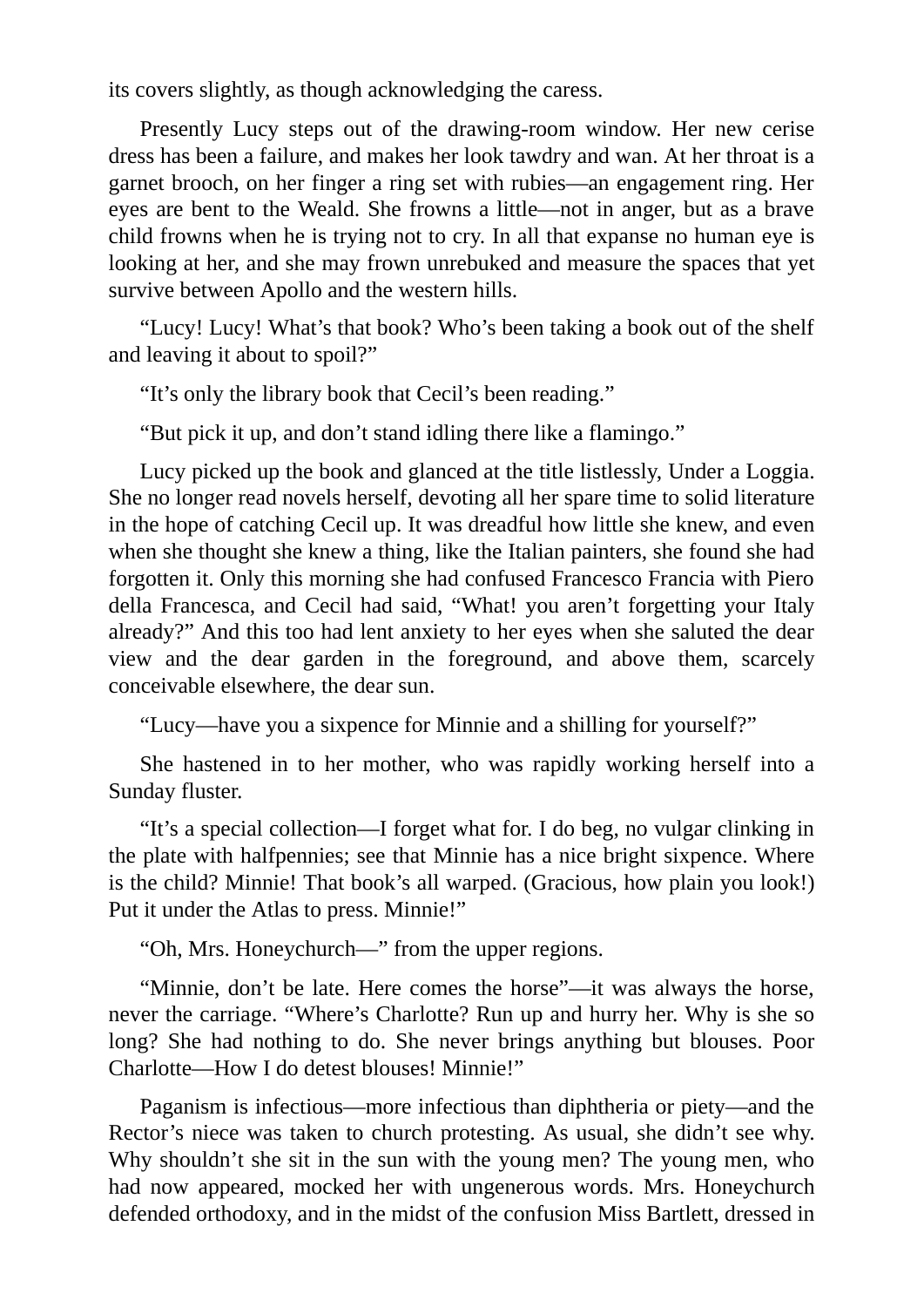the very height of the fashion, came strolling down the stairs.

"Dear Marian, I am very sorry, but I have no small change—nothing but sovereigns and half crowns. Could any one give me—"

"Yes, easily. Jump in. Gracious me, how smart you look! What a lovely frock! You put us all to shame."

"If I did not wear my best rags and tatters now, when should I wear them?" said Miss Bartlett reproachfully. She got into the victoria and placed herself with her back to the horse. The necessary roar ensued, and then they drove off.

"Good-bye! Be good!" called out Cecil.

Lucy bit her lip, for the tone was sneering. On the subject of "church and so on" they had had rather an unsatisfactory conversation. He had said that people ought to overhaul themselves, and she did not want to overhaul herself; she did not know it was done. Honest orthodoxy Cecil respected, but he always assumed that honesty is the result of a spiritual crisis; he could not imagine it as a natural birthright, that might grow heavenward like flowers. All that he said on this subject pained her, though he exuded tolerance from every pore; somehow the Emersons were different.

She saw the Emersons after church. There was a line of carriages down the road, and the Honeychurch vehicle happened to be opposite Cissie Villa. To save time, they walked over the green to it, and found father and son smoking in the garden.

"Introduce me," said her mother. "Unless the young man considers that he knows me already."

He probably did; but Lucy ignored the Sacred Lake and introduced them formally. Old Mr. Emerson claimed her with much warmth, and said how glad he was that she was going to be married. She said yes, she was glad too; and then, as Miss Bartlett and Minnie were lingering behind with Mr. Beebe, she turned the conversation to a less disturbing topic, and asked him how he liked his new house.

"Very much," he replied, but there was a note of offence in his voice; she had never known him offended before. He added: "We find, though, that the Miss Alans were coming, and that we have turned them out. Women mind such a thing. I am very much upset about it."

"I believe that there was some misunderstanding," said Mrs. Honeychurch uneasily.

"Our landlord was told that we should be a different type of person," said George, who seemed disposed to carry the matter further. "He thought we should be artistic. He is disappointed."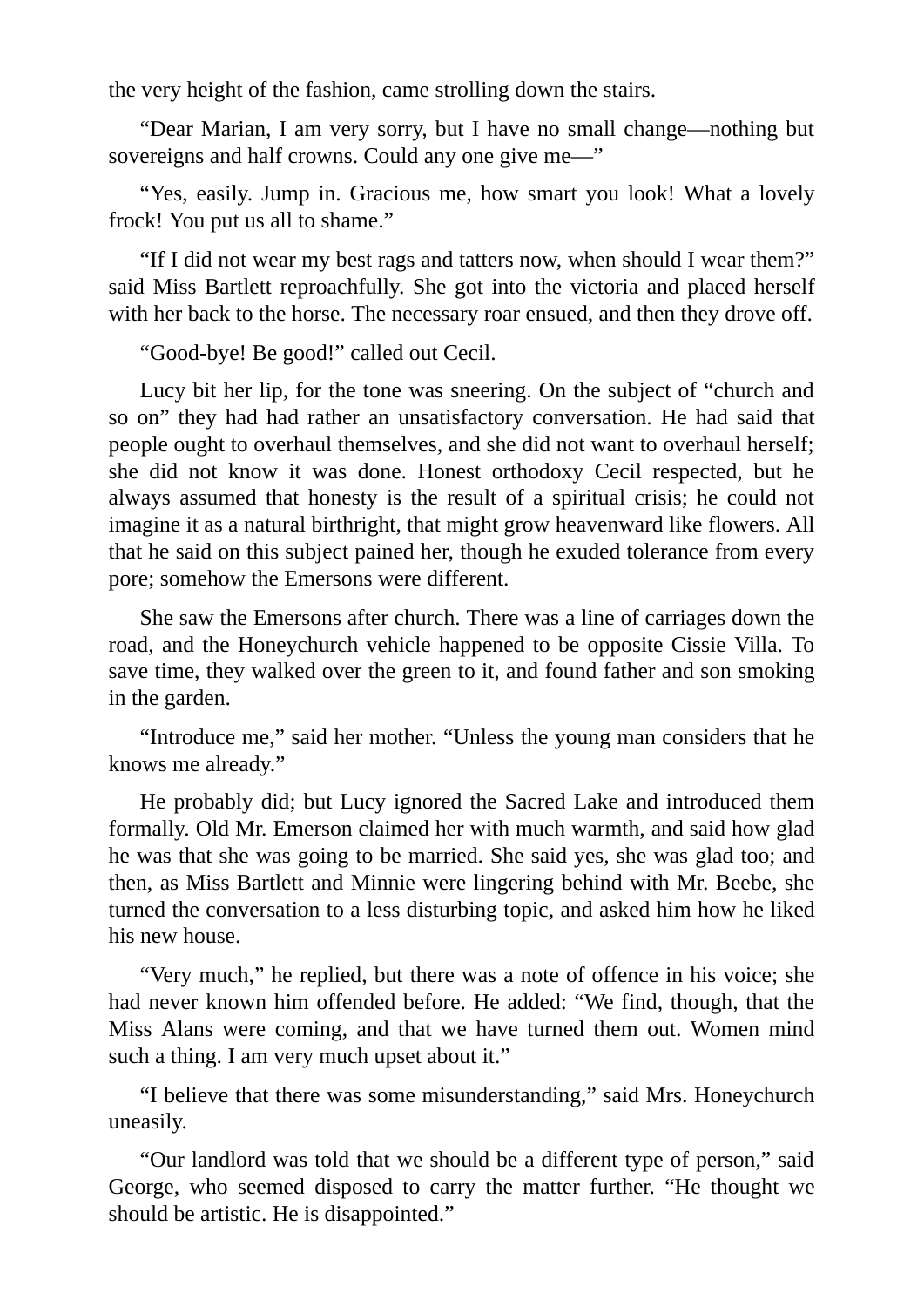"And I wonder whether we ought to write to the Miss Alans and offer to give it up. What do you think?" He appealed to Lucy.

"Oh, stop now you have come," said Lucy lightly. She must avoid censuring Cecil. For it was on Cecil that the little episode turned, though his name was never mentioned.

"So George says. He says that the Miss Alans must go to the wall. Yet it does seem so unkind."

"There is only a certain amount of kindness in the world," said George, watching the sunlight flash on the panels of the passing carriages.

"Yes!" exclaimed Mrs. Honeychurch. "That's exactly what I say. Why all this twiddling and twaddling over two Miss Alans?"

"There is a certain amount of kindness, just as there is a certain amount of light," he continued in measured tones. "We cast a shadow on something wherever we stand, and it is no good moving from place to place to save things; because the shadow always follows. Choose a place where you won't do harm—yes, choose a place where you won't do very much harm, and stand in it for all you are worth, facing the sunshine."

"Oh, Mr. Emerson, I see you're clever!"

"Eh—?"

"I see you're going to be clever. I hope you didn't go behaving like that to poor Freddy."

George's eyes laughed, and Lucy suspected that he and her mother would get on rather well.

"No, I didn't," he said. "He behaved that way to me. It is his philosophy. Only he starts life with it; and I have tried the Note of Interrogation first."

"What DO you mean? No, never mind what you mean. Don't explain. He looks forward to seeing you this afternoon. Do you play tennis? Do you mind tennis on Sunday—?"

"George mind tennis on Sunday! George, after his education, distinguish between Sunday—"

"Very well, George doesn't mind tennis on Sunday. No more do I. That's settled. Mr. Emerson, if you could come with your son we should be so pleased."

He thanked her, but the walk sounded rather far; he could only potter about in these days.

She turned to George: "And then he wants to give up his house to the Miss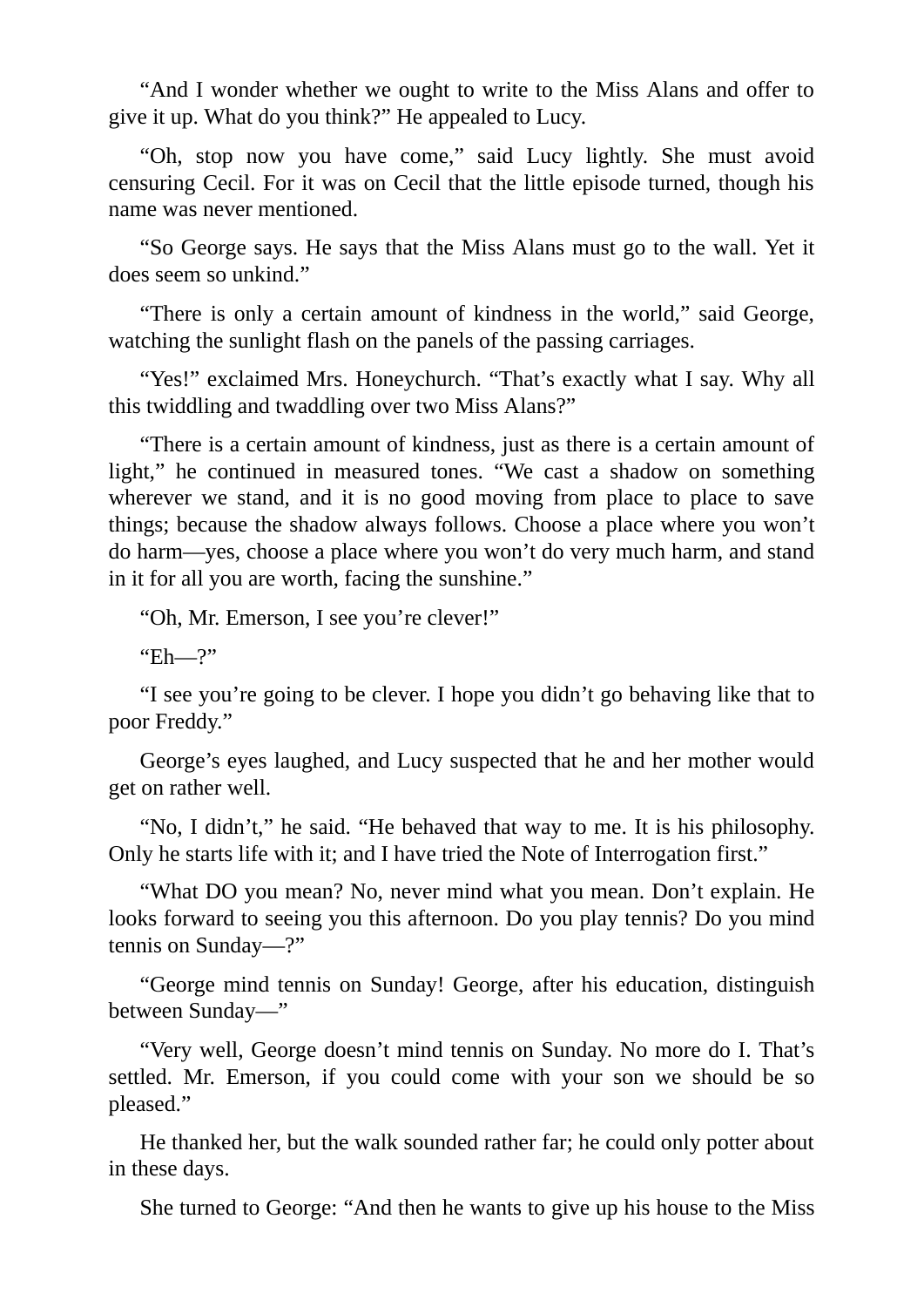Alans."

"I know," said George, and put his arm round his father's neck. The kindness that Mr. Beebe and Lucy had always known to exist in him came out suddenly, like sunlight touching a vast landscape—a touch of the morning sun? She remembered that in all his perversities he had never spoken against affection.

Miss Bartlett approached.

"You know our cousin, Miss Bartlett," said Mrs. Honeychurch pleasantly. "You met her with my daughter in Florence."

"Yes, indeed!" said the old man, and made as if he would come out of the garden to meet the lady. Miss Bartlett promptly got into the victoria. Thus entrenched, she emitted a formal bow. It was the pension Bertolini again, the dining-table with the decanters of water and wine. It was the old, old battle of the room with the view.

George did not respond to the bow. Like any boy, he blushed and was ashamed; he knew that the chaperon remembered. He said: "I—I'll come up to tennis if I can manage it," and went into the house. Perhaps anything that he did would have pleased Lucy, but his awkwardness went straight to her heart; men were not gods after all, but as human and as clumsy as girls; even men might suffer from unexplained desires, and need help. To one of her upbringing, and of her destination, the weakness of men was a truth unfamiliar, but she had surmised it at Florence, when George threw her photographs into the River Arno.

"George, don't go," cried his father, who thought it a great treat for people if his son would talk to them. "George has been in such good spirits today, and I am sure he will end by coming up this afternoon."

Lucy caught her cousin's eye. Something in its mute appeal made her reckless. "Yes," she said, raising her voice, "I do hope he will." Then she went to the carriage and murmured, "The old man hasn't been told; I knew it was all right." Mrs. Honeychurch followed her, and they drove away.

Satisfactory that Mr. Emerson had not been told of the Florence escapade; yet Lucy's spirits should not have leapt up as if she had sighted the ramparts of heaven. Satisfactory; yet surely she greeted it with disproportionate joy. All the way home the horses' hoofs sang a tune to her: "He has not told, he has not told." Her brain expanded the melody: "He has not told his father—to whom he tells all things. It was not an exploit. He did not laugh at me when I had gone." She raised her hand to her cheek. "He does not love me. No. How terrible if he did! But he has not told. He will not tell."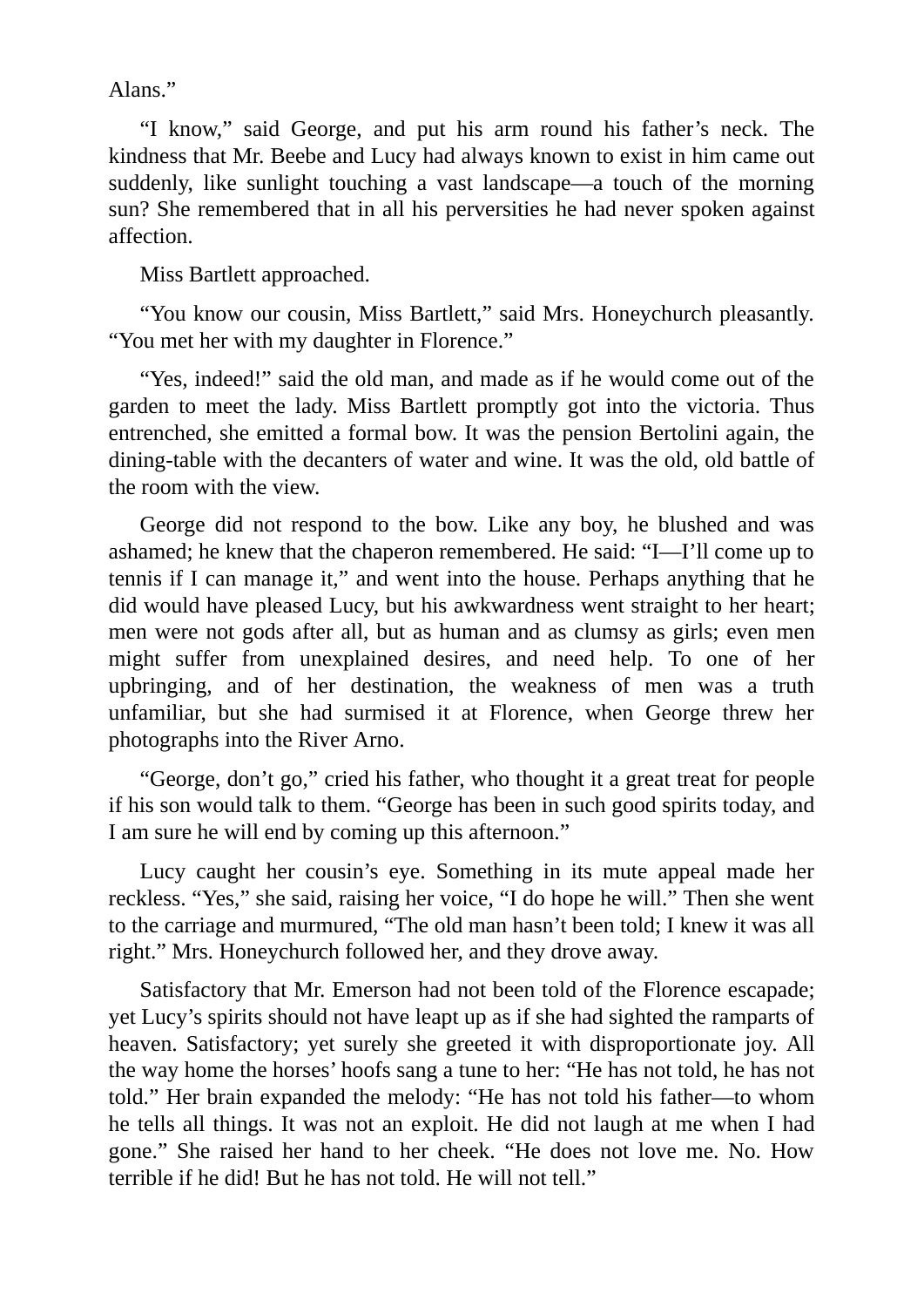She longed to shout the words: "It is all right. It's a secret between us two for ever. Cecil will never hear." She was even glad that Miss Bartlett had made her promise secrecy, that last dark evening at Florence, when they had knelt packing in his room. The secret, big or little, was guarded.

Only three English people knew of it in the world. Thus she interpreted her joy. She greeted Cecil with unusual radiance, because she felt so safe. As he helped her out of the carriage, she said:

"The Emersons have been so nice. George Emerson has improved enormously."

"How are my proteges?" asked Cecil, who took no real interest in them, and had long since forgotten his resolution to bring them to Windy Corner for educational purposes.

"Proteges!" she exclaimed with some warmth. For the only relationship which Cecil conceived was feudal: that of protector and protected. He had no glimpse of the comradeship after which the girl's soul yearned.

"You shall see for yourself how your proteges are. George Emerson is coming up this afternoon. He is a most interesting man to talk to. Only don't —" She nearly said, "Don't protect him." But the bell was ringing for lunch, and, as often happened, Cecil had paid no great attention to her remarks. Charm, not argument, was to be her forte.

Lunch was a cheerful meal. Generally Lucy was depressed at meals. Some one had to be soothed—either Cecil or Miss Bartlett or a Being not visible to the mortal eye—a Being who whispered to her soul: "It will not last, this cheerfulness. In January you must go to London to entertain the grandchildren of celebrated men." But to-day she felt she had received a guarantee. Her mother would always sit there, her brother here. The sun, though it had moved a little since the morning, would never be hidden behind the western hills. After luncheon they asked her to play. She had seen Gluck's Armide that year, and played from memory the music of the enchanted garden—the music to which Renaud approaches, beneath the light of an eternal dawn, the music that never gains, never wanes, but ripples for ever like the tideless seas of fairyland. Such music is not for the piano, and her audience began to get restive, and Cecil, sharing the discontent, called out: "Now play us the other garden—the one in Parsifal."

She closed the instrument.

"Not very dutiful," said her mother's voice.

Fearing that she had offended Cecil, she turned quickly round. There George was. He had crept in without interrupting her.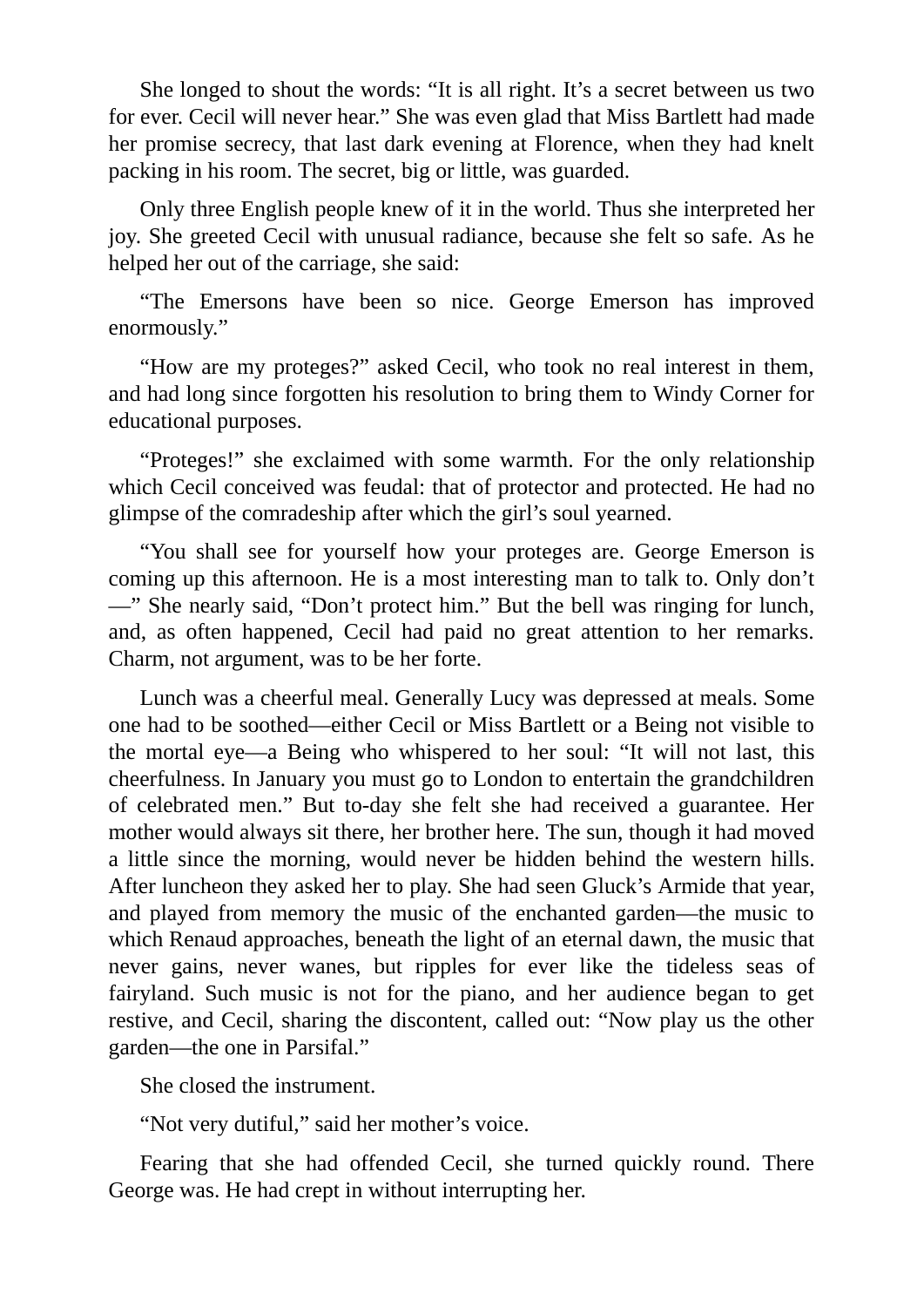"Oh, I had no idea!" she exclaimed, getting very red; and then, without a word of greeting, she reopened the piano. Cecil should have the Parsifal, and anything else that he liked.

"Our performer has changed her mind," said Miss Bartlett, perhaps implying, she will play the music to Mr. Emerson. Lucy did not know what to do nor even what she wanted to do. She played a few bars of the Flower Maidens'song very badly and then she stopped.

"I vote tennis," said Freddy, disgusted at the scrappy entertainment.

"Yes, so do I." Once more she closed the unfortunate piano. "I vote you have a men's four."

"All right."

"Not for me, thank you," said Cecil. "I will not spoil the set." He never realized that it may be an act of kindness in a bad player to make up a fourth.

"Oh, come along Cecil. I'm bad, Floyd's rotten, and so I dare say's Emerson."

George corrected him: "I am not bad."

One looked down one's nose at this. "Then certainly I won't play," said Cecil, while Miss Bartlett, under the impression that she was snubbing George, added: "I agree with you, Mr. Vyse. You had much better not play. Much better not."

Minnie, rushing in where Cecil feared to tread, announced that she would play. "I shall miss every ball anyway, so what does it matter?" But Sunday intervened and stamped heavily upon the kindly suggestion.

"Then it will have to be Lucy," said Mrs. Honeychurch; "you must fall back on Lucy. There is no other way out of it. Lucy, go and change your frock."

Lucy's Sabbath was generally of this amphibious nature. She kept it without hypocrisy in the morning, and broke it without reluctance in the afternoon. As she changed her frock, she wondered whether Cecil was sneering at her; really she must overhaul herself and settle everything up before she married him.

Mr. Floyd was her partner. She liked music, but how much better tennis seemed. How much better to run about in comfortable clothes than to sit at the piano and feel girt under the arms. Once more music appeared to her the employment of a child. George served, and surprised her by his anxiety to win. She remembered how he had sighed among the tombs at Santa Croce because things wouldn't fit; how after the death of that obscure Italian he had leant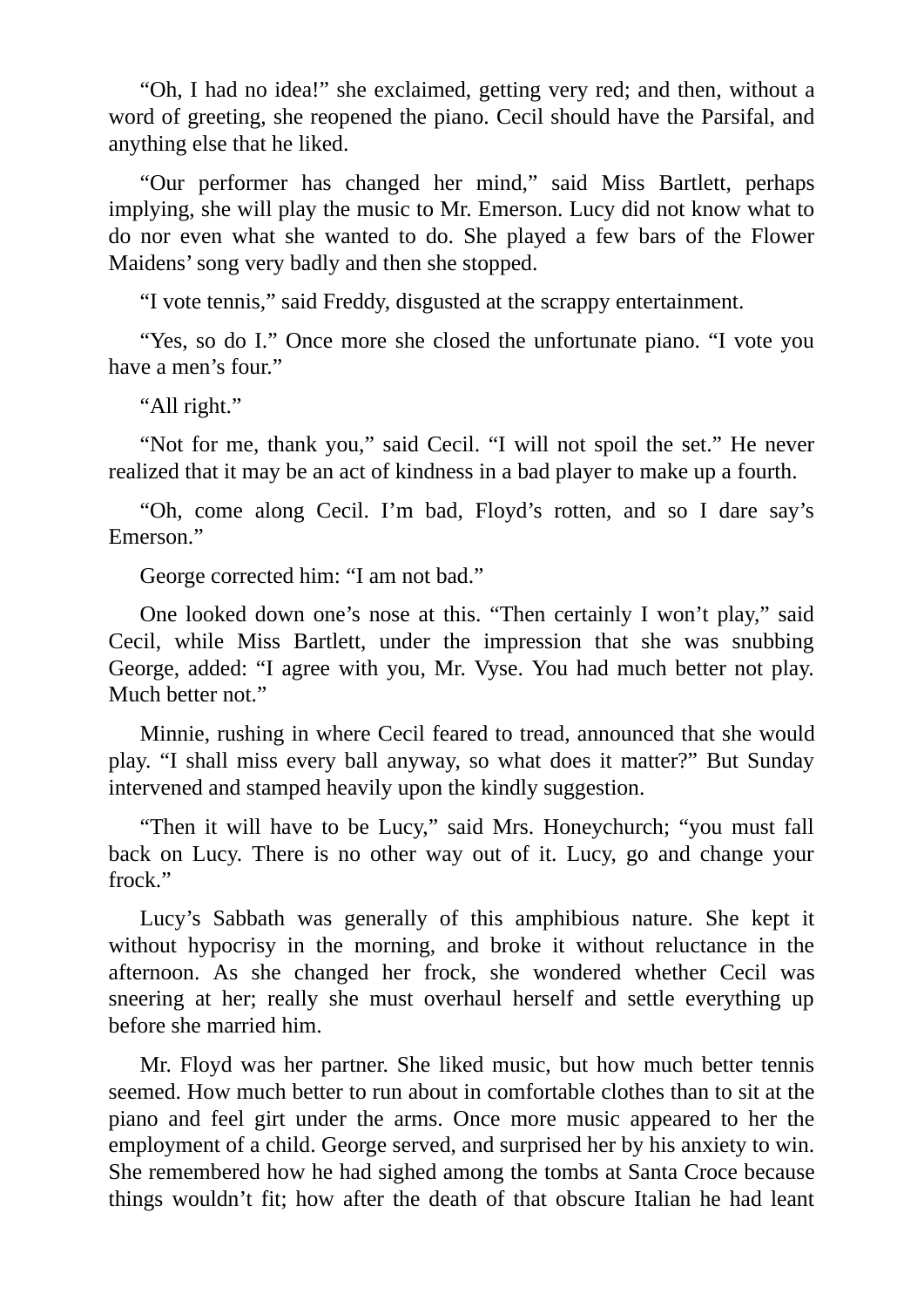over the parapet by the Arno and said to her: "I shall want to live, I tell you." He wanted to live now, to win at tennis, to stand for all he was worth in the sun—the sun which had begun to decline and was shining in her eyes; and he did win.

Ah, how beautiful the Weald looked! The hills stood out above its radiance, as Fiesole stands above the Tuscan Plain, and the South Downs, if one chose, were the mountains of Carrara. She might be forgetting her Italy, but she was noticing more things in her England. One could play a new game with the view, and try to find in its innumerable folds some town or village that would do for Florence. Ah, how beautiful the Weald looked!

But now Cecil claimed her. He chanced to be in a lucid critical mood, and would not sympathize with exaltation. He had been rather a nuisance all through the tennis, for the novel that he was reading was so bad that he was obliged to read it aloud to others. He would stroll round the precincts of the court and call out: "I say, listen to this, Lucy. Three split infinitives."

"Dreadful!" said Lucy, and missed her stroke. When they had finished their set, he still went on reading; there was some murder scene, and really everyone must listen to it. Freddy and Mr. Floyd were obliged to hunt for a lost ball in the laurels, but the other two acquiesced.

"The scene is laid in Florence."

"What fun, Cecil! Read away. Come, Mr. Emerson, sit down after all your energy." She had "forgiven" George, as she put it, and she made a point of being pleasant to him.

He jumped over the net and sat down at her feet asking: "You—and are you tired?"

"Of course I'm not!"

"Do you mind being beaten?"

She was going to answer, "No," when it struck her that she did mind, so she answered, "Yes." She added merrily, "I don't see you're such a splendid player, though. The light was behind you, and it was in my eyes."

"I never said I was."

"Why, you did!"

"You didn't attend."

"You said—oh, don't go in for accuracy at this house. We all exaggerate, and we get very angry with people who don't."

"The scene is laid in Florence," repeated Cecil, with an upward note.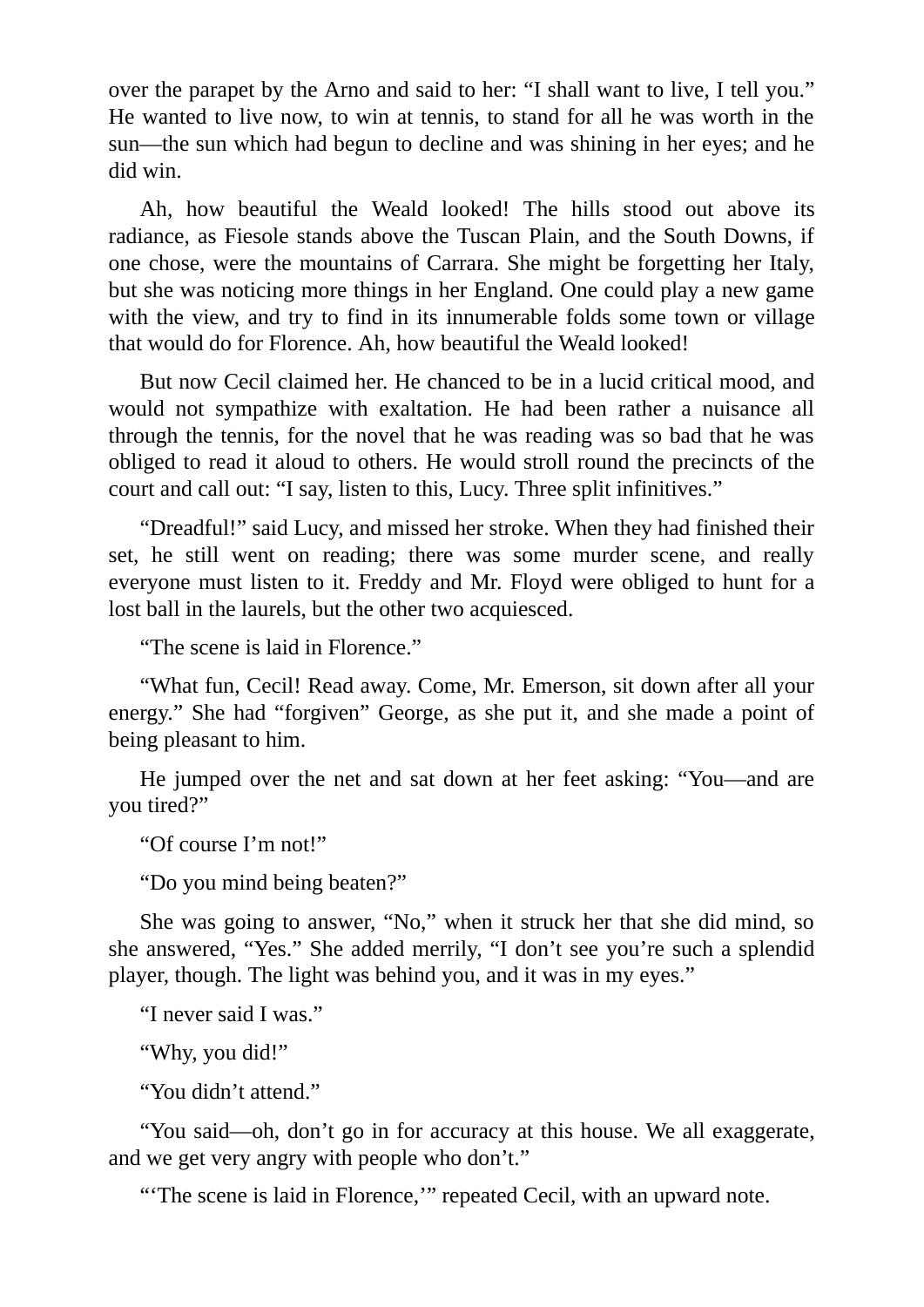Lucy recollected herself.

"'Sunset. Leonora was speeding—'"

Lucy interrupted. "Leonora? Is Leonora the heroine? Who's the book by?"

"Joseph Emery Prank. 'Sunset. Leonora speeding across the square. Pray the saints she might not arrive too late. Sunset—the sunset of Italy. Under Orcagna's Loggia—the Loggia de' Lanzi, as we sometimes call it now—'"

Lucy burst into laughter. "'Joseph Emery Prank' indeed! Why it's Miss Lavish! It's Miss Lavish's novel, and she's publishing it under somebody else's name."

"Who may Miss Lavish be?"

"Oh, a dreadful person—Mr. Emerson, you remember Miss Lavish?"

Excited by her pleasant afternoon, she clapped her hands.

George looked up. "Of course I do. I saw her the day I arrived at Summer Street. It was she who told me that you lived here."

"Weren't you pleased?" She meant "to see Miss Lavish," but when he bent down to the grass without replying, it struck her that she could mean something else. She watched his head, which was almost resting against her knee, and she thought that the ears were reddening. "No wonder the novel's bad," she added. "I never liked Miss Lavish. But I suppose one ought to read it as one's met her."

"All modern books are bad," said Cecil, who was annoyed at her inattention, and vented his annoyance on literature. "Every one writes for money in these days."

"Oh, Cecil—!"

"It is so. I will inflict Joseph Emery Prank on you no longer."

Cecil, this afternoon seemed such a twittering sparrow. The ups and downs in his voice were noticeable, but they did not affect her. She had dwelt amongst melody and movement, and her nerves refused to answer to the clang of his. Leaving him to be annoyed, she gazed at the black head again. She did not want to stroke it, but she saw herself wanting to stroke it; the sensation was curious.

"How do you like this view of ours, Mr. Emerson?"

"I never notice much difference in views."

"What do you mean?"

"Because they're all alike. Because all that matters in them is distance and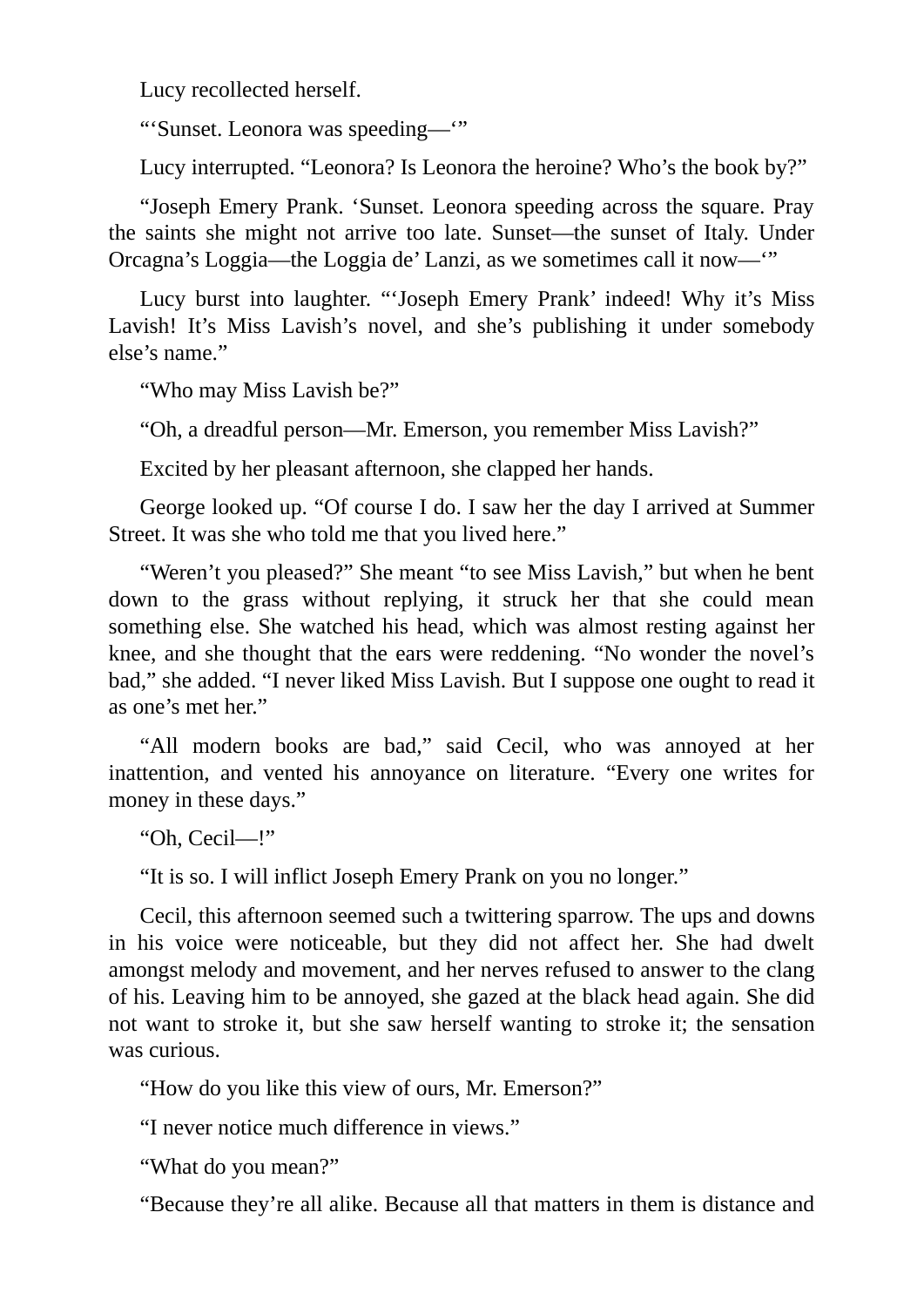air."

"H'm!" said Cecil, uncertain whether the remark was striking or not.

"My father"—he looked up at her (and he was a little flushed)—"says that there is only one perfect view—the view of the sky straight over our heads, and that all these views on earth are but bungled copies of it."

"I expect your father has been reading Dante," said Cecil, fingering the novel, which alone permitted him to lead the conversation.

"He told us another day that views are really crowds—crowds of trees and houses and hills—and are bound to resemble each other, like human crowds and that the power they have over us is sometimes supernatural, for the same reason."

Lucy's lips parted.

"For a crowd is more than the people who make it up. Something gets added to it—no one knows how—just as something has got added to those hills."

He pointed with his racquet to the South Downs.

"What a splendid idea!" she murmured. "I shall enjoy hearing your father talk again. I'm so sorry he's not so well."

"No, he isn't well."

"There's an absurd account of a view in this book," said Cecil. "Also that men fall into two classes—those who forget views and those who remember them, even in small rooms."

"Mr. Emerson, have you any brothers or sisters?"

"None. Why?"

"You spoke of 'us.'"

"My mother, I was meaning."

Cecil closed the novel with a bang.

"Oh, Cecil—how you made me jump!"

"I will inflict Joseph Emery Prank on you no longer."

"I can just remember us all three going into the country for the day and seeing as far as Hindhead. It is the first thing that I remember."

Cecil got up; the man was ill-bred—he hadn't put on his coat after tennis he didn't do. He would have strolled away if Lucy had not stopped him.

"Cecil, do read the thing about the view."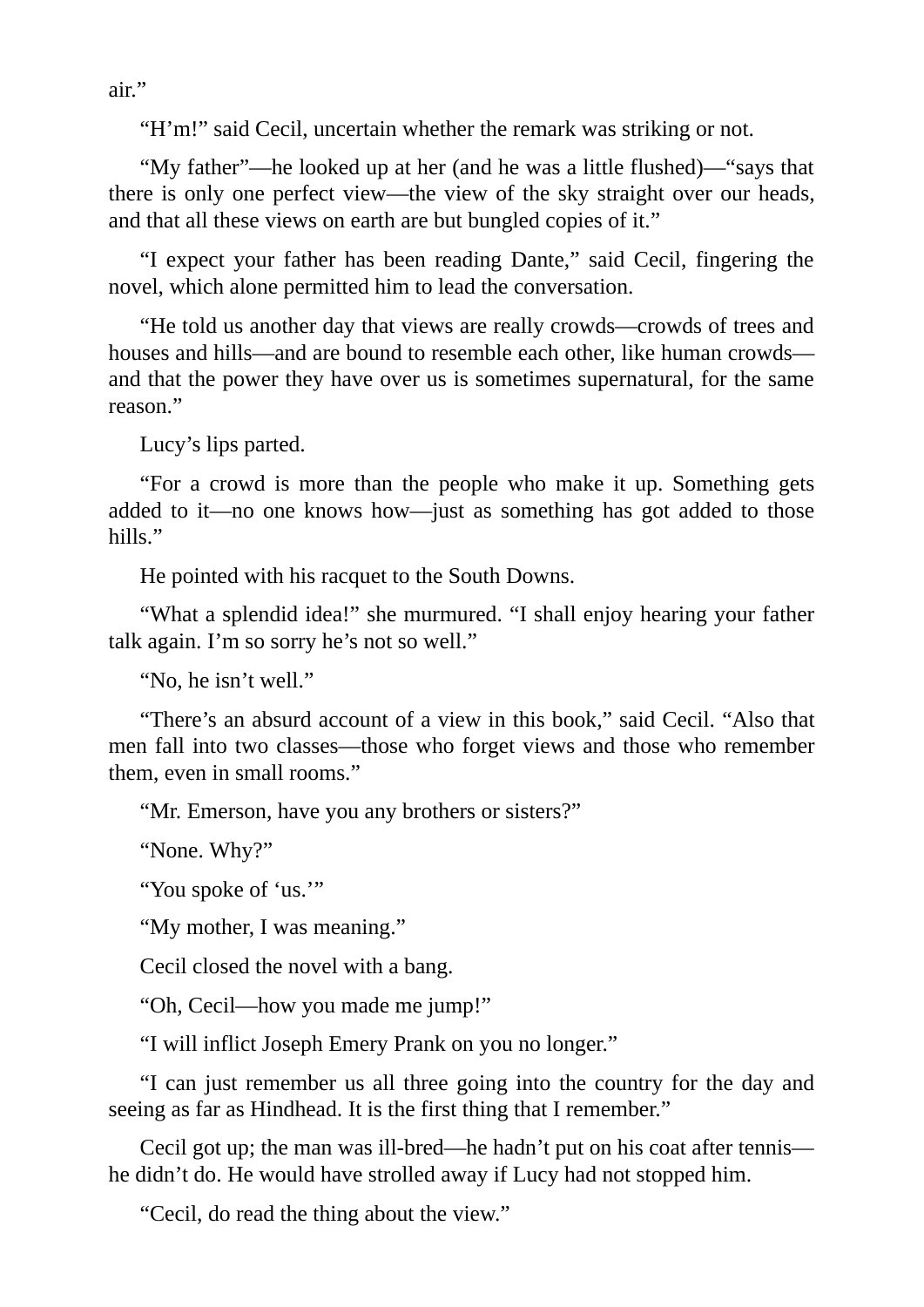"Not while Mr. Emerson is here to entertain us."

"No—read away. I think nothing's funnier than to hear silly things read out loud. If Mr. Emerson thinks us frivolous, he can go."

This struck Cecil as subtle, and pleased him. It put their visitor in the position of a prig. Somewhat mollified, he sat down again.

"Mr. Emerson, go and find tennis balls." She opened the book. Cecil must have his reading and anything else that he liked. But her attention wandered to George's mother, who—according to Mr. Eager—had been murdered in the sight of God and—according to her son—had seen as far as Hindhead.

"Am I really to go?" asked George.

"No, of course not really," she answered.

"Chapter two," said Cecil, yawning. "Find me chapter two, if it isn't bothering you."

Chapter two was found, and she glanced at its opening sentences.

She thought she had gone mad.

"Here—hand me the book."

She heard her voice saying: "It isn't worth reading—it's too silly to read— I never saw such rubbish—it oughtn't to be allowed to be printed."

He took the book from her.

"'Leonora,'" he read, "'sat pensive and alone. Before her lay the rich champaign of Tuscany, dotted over with many a smiling village. The season was spring."

Miss Lavish knew, somehow, and had printed the past in draggled prose, for Cecil to read and for George to hear.

"'A golden haze,'" he read. He read: "'Afar off the towers of Florence, while the bank on which she sat was carpeted with violets. All unobserved Antonio stole up behind her—'"

Lest Cecil should see her face she turned to George and saw his face.

He read: "'There came from his lips no wordy protestation such as formal lovers use. No eloquence was his, nor did he suffer from the lack of it. He simply enfolded her in his manly arms.'"

"This isn't the passage I wanted," he informed them, "there is another much funnier, further on." He turned over the leaves.

"Should we go in to tea?" said Lucy, whose voice remained steady.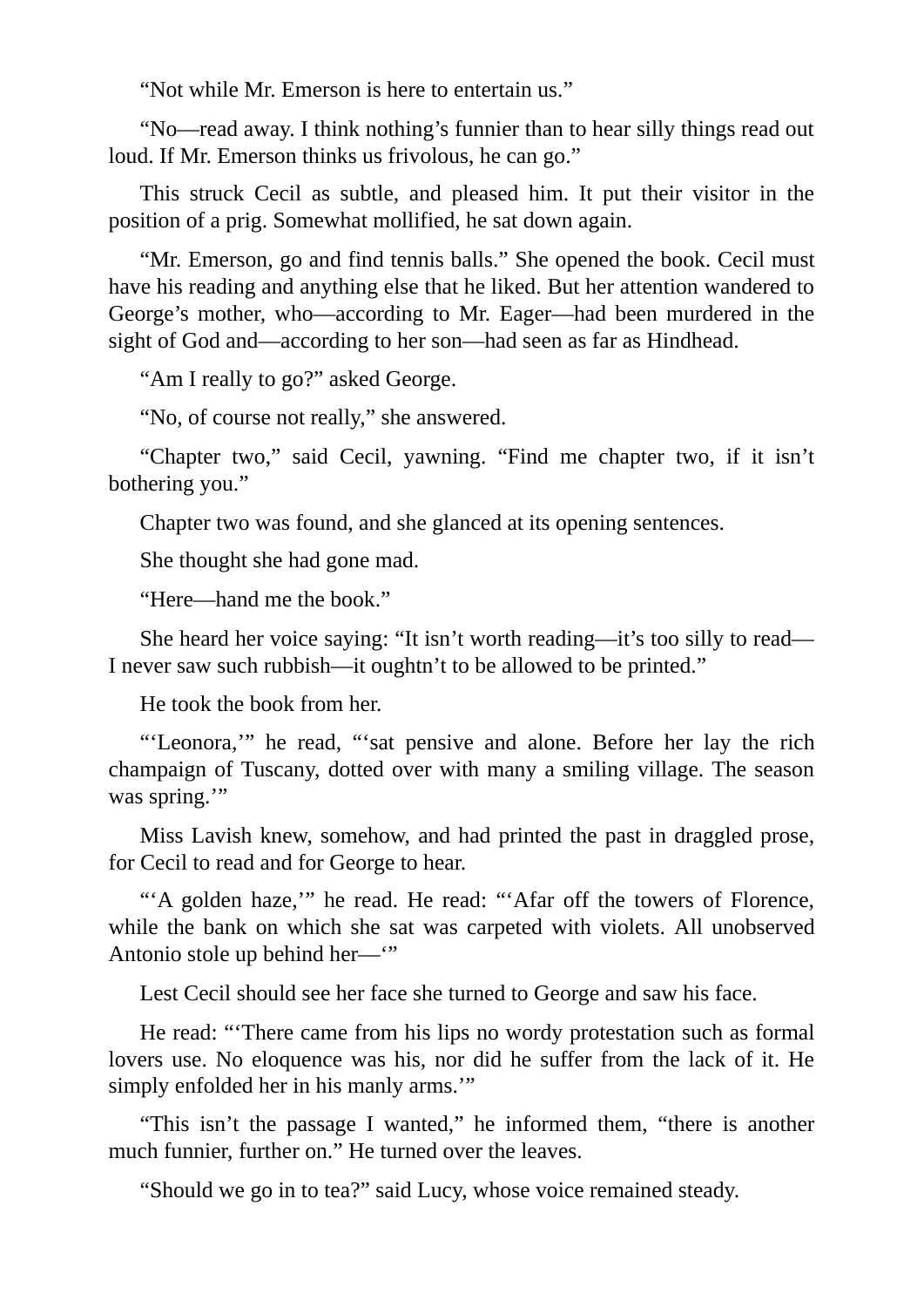She led the way up the garden, Cecil following her, George last. She thought a disaster was averted. But when they entered the shrubbery it came. The book, as if it had not worked mischief enough, had been forgotten, and Cecil must go back for it; and George, who loved passionately, must blunder against her in the narrow path.

"No—" she gasped, and, for the second time, was kissed by him.

As if no more was possible, he slipped back; Cecil rejoined her; they reached the upper lawn alone.

#### **Chapter XVI: Lying to George**

But Lucy had developed since the spring. That is to say, she was now better able to stifle the emotions of which the conventions and the world disapprove. Though the danger was greater, she was not shaken by deep sobs. She said to Cecil, "I am not coming in to tea—tell mother—I must write some letters," and went up to her room. Then she prepared for action. Love felt and returned, love which our bodies exact and our hearts have transfigured, love which is the most real thing that we shall ever meet, reappeared now as the world's enemy, and she must stifle it.

She sent for Miss Bartlett.

The contest lay not between love and duty. Perhaps there never is such a contest. It lay between the real and the pretended, and Lucy's first aim was to defeat herself. As her brain clouded over, as the memory of the views grew dim and the words of the book died away, she returned to her old shibboleth of nerves. She "conquered her breakdown." Tampering with the truth, she forgot that the truth had ever been. Remembering that she was engaged to Cecil, she compelled herself to confused remembrances of George; he was nothing to her; he never had been anything; he had behaved abominably; she had never encouraged him. The armour of falsehood is subtly wrought out of darkness, and hides a man not only from others, but from his own soul. In a few moments Lucy was equipped for battle.

"Something too awful has happened," she began, as soon as her cousin arrived. "Do you know anything about Miss Lavish's novel?"

Miss Bartlett looked surprised, and said that she had not read the book, nor known that it was published; Eleanor was a reticent woman at heart.

"There is a scene in it. The hero and heroine make love. Do you know about that?"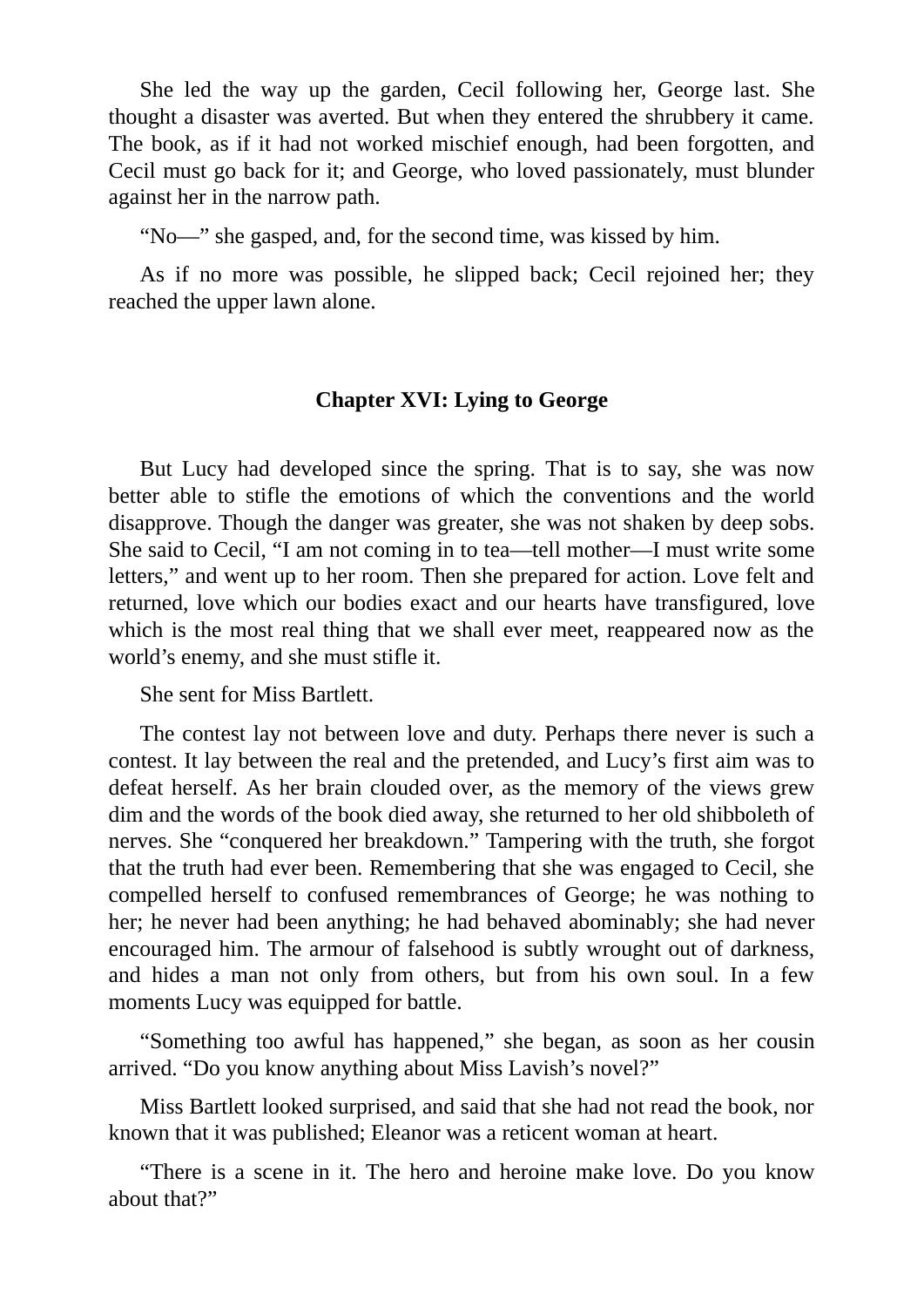"Dear—?"

"Do you know about it, please?" she repeated. "They are on a hillside, and Florence is in the distance."

"My good Lucia, I am all at sea. I know nothing about it whatever."

"There are violets. I cannot believe it is a coincidence. Charlotte, Charlotte, how could you have told her? I have thought before speaking; it must be you."

"Told her what?" she asked, with growing agitation.

"About that dreadful afternoon in February."

Miss Bartlett was genuinely moved. "Oh, Lucy, dearest girl—she hasn't put that in her book?"

Lucy nodded.

"Not so that one could recognize it. Yes."

"Then never—never—never more shall Eleanor Lavish be a friend of mine."

"So you did tell?"

"I did just happen—when I had tea with her at Rome—in the course of conversation—"

"But Charlotte—what about the promise you gave me when we were packing? Why did you tell Miss Lavish, when you wouldn't even let me tell mother?"

"I will never forgive Eleanor. She has betrayed my confidence."

"Why did you tell her, though? This is a most serious thing."

Why does any one tell anything? The question is eternal, and it was not surprising that Miss Bartlett should only sigh faintly in response. She had done wrong—she admitted it, she only hoped that she had not done harm; she had told Eleanor in the strictest confidence.

Lucy stamped with irritation.

"Cecil happened to read out the passage aloud to me and to Mr. Emerson; it upset Mr. Emerson and he insulted me again. Behind Cecil's back. Ugh! Is it possible that men are such brutes? Behind Cecil's back as we were walking up the garden."

Miss Bartlett burst into self-accusations and regrets.

"What is to be done now? Can you tell me?"

"Oh, Lucy—I shall never forgive myself, never to my dying day. Fancy if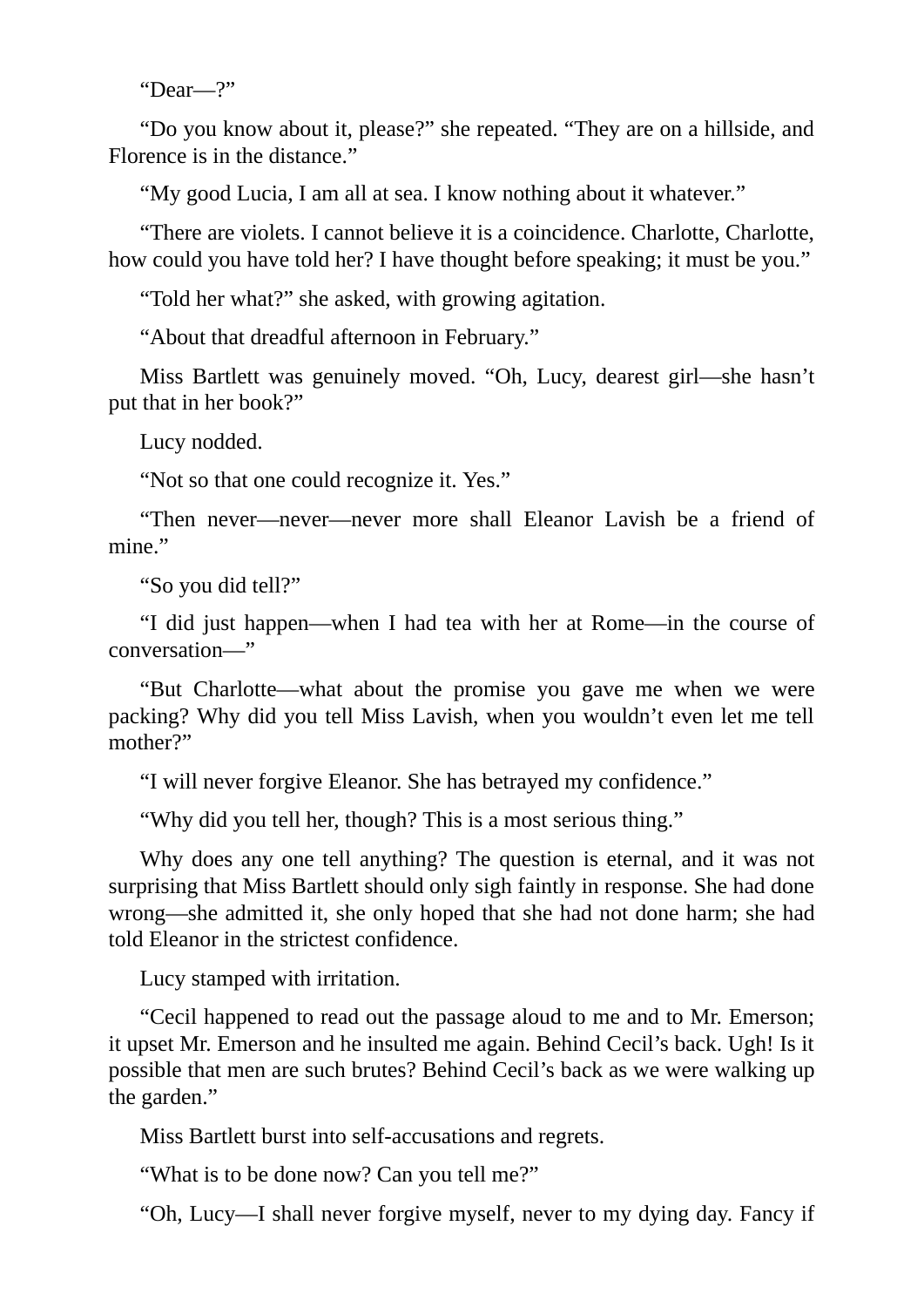your prospects—"

"I know," said Lucy, wincing at the word. "I see now why you wanted me to tell Cecil, and what you meant by 'some other source.' You knew that you had told Miss Lavish, and that she was not reliable."

It was Miss Bartlett's turn to wince. "However," said the girl, despising her cousin's shiftiness, "What's done's done. You have put me in a most awkward position. How am I to get out of it?"

Miss Bartlett could not think. The days of her energy were over. She was a visitor, not a chaperon, and a discredited visitor at that. She stood with clasped hands while the girl worked herself into the necessary rage.

"He must—that man must have such a setting down that he won't forget. And who's to give it him? I can't tell mother now—owing to you. Nor Cecil, Charlotte, owing to you. I am caught up every way. I think I shall go mad. I have no one to help me. That's why I've sent for you. What's wanted is a man with a whip."

Miss Bartlett agreed: one wanted a man with a whip.

"Yes—but it's no good agreeing. What's to be DONE. We women go maundering on. What DOES a girl do when she comes across a cad?"

"I always said he was a cad, dear. Give me credit for that, at all events. From the very first moment—when he said his father was having a bath."

"Oh, bother the credit and who's been right or wrong! We've both made a muddle of it. George Emerson is still down the garden there, and is he to be left unpunished, or isn't he? I want to know."

Miss Bartlett was absolutely helpless. Her own exposure had unnerved her, and thoughts were colliding painfully in her brain. She moved feebly to the window, and tried to detect the cad's white flannels among the laurels.

"You were ready enough at the Bertolini when you rushed me off to Rome. Can't you speak again to him now?"

"Willingly would I move heaven and earth—"

"I want something more definite," said Lucy contemptuously. "Will you speak to him? It is the least you can do, surely, considering it all happened because you broke your word."

"Never again shall Eleanor Lavish be a friend of mine."

Really, Charlotte was outdoing herself.

"Yes or no, please; yes or no."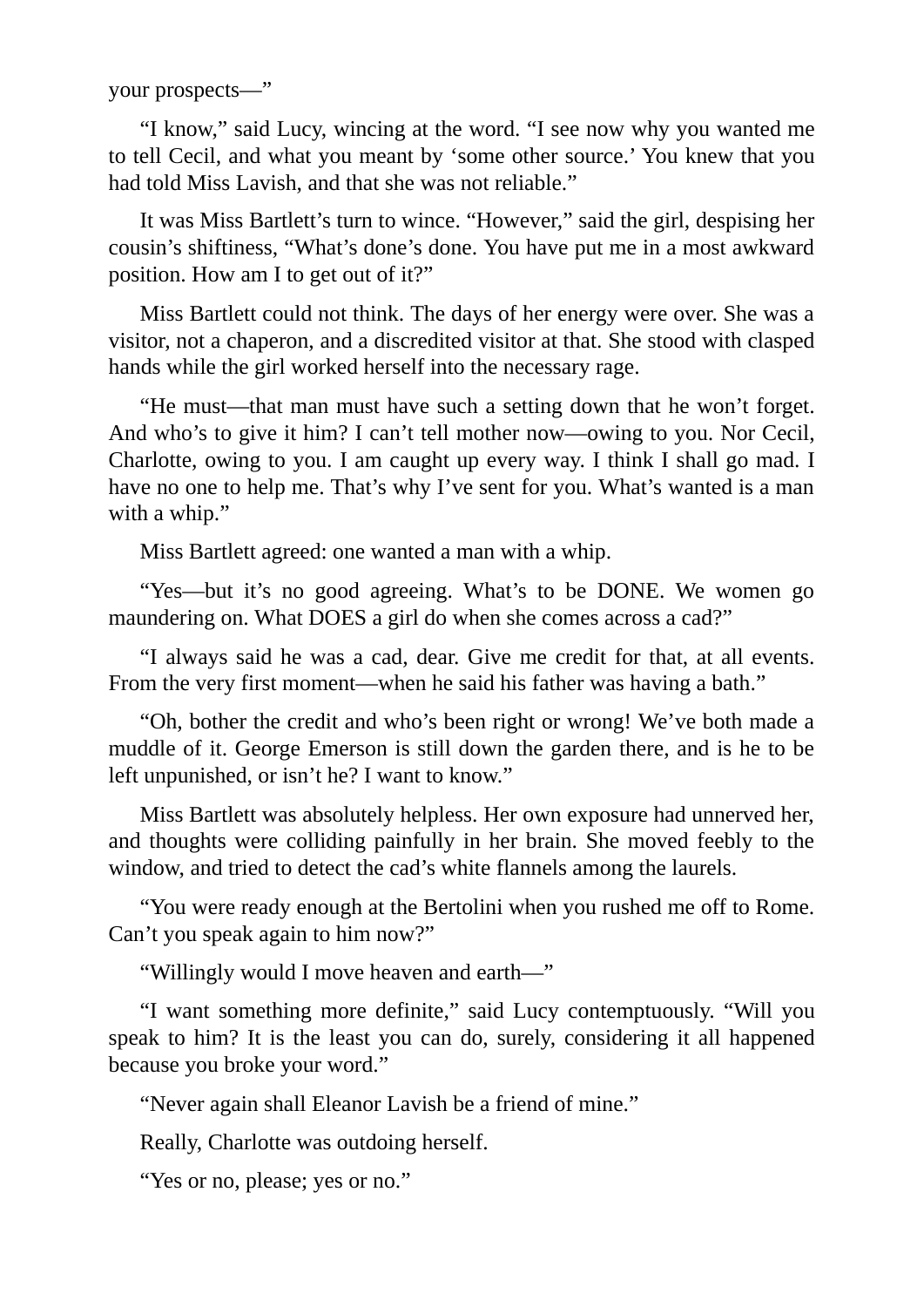"It is the kind of thing that only a gentleman can settle." George Emerson was coming up the garden with a tennis ball in his hand.

"Very well," said Lucy, with an angry gesture. "No one will help me. I will speak to him myself." And immediately she realized that this was what her cousin had intended all along.

"Hullo, Emerson!" called Freddy from below. "Found the lost ball? Good man! Want any tea?" And there was an irruption from the house on to the terrace.

"Oh, Lucy, but that is brave of you! I admire you—"

They had gathered round George, who beckoned, she felt, over the rubbish, the sloppy thoughts, the furtive yearnings that were beginning to cumber her soul. Her anger faded at the sight of him. Ah! The Emersons were fine people in their way. She had to subdue a rush in her blood before saying:

"Freddy has taken him into the dining-room. The others are going down the garden. Come. Let us get this over quickly. Come. I want you in the room, of course."

"Lucy, do you mind doing it?"

"How can you ask such a ridiculous question?"

"Poor Lucy—" She stretched out her hand. "I seem to bring nothing but misfortune wherever I go." Lucy nodded. She remembered their last evening at Florence—the packing, the candle, the shadow of Miss Bartlett's toque on the door. She was not to be trapped by pathos a second time. Eluding her cousin's caress, she led the way downstairs.

"Try the jam," Freddy was saying. "The jam's jolly good."

George, looking big and dishevelled, was pacing up and down the diningroom. As she entered he stopped, and said:

"No—nothing to eat."

"You go down to the others," said Lucy; "Charlotte and I will give Mr. Emerson all he wants. Where's mother?"

"She's started on her Sunday writing. She's in the drawing-room."

"That's all right. You go away."

He went off singing.

Lucy sat down at the table. Miss Bartlett, who was thoroughly frightened, took up a book and pretended to read.

She would not be drawn into an elaborate speech. She just said: "I can't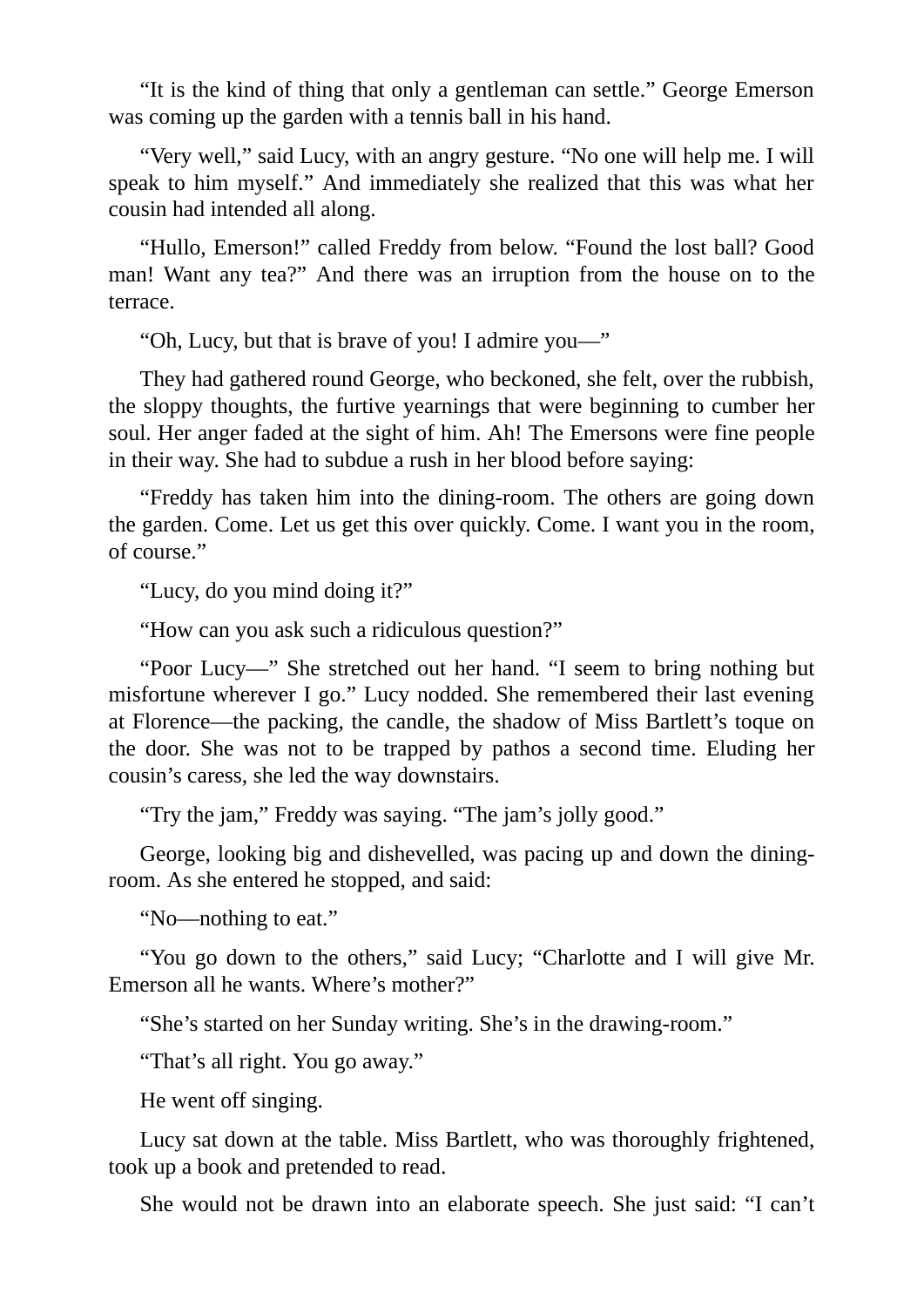have it, Mr. Emerson. I cannot even talk to you. Go out of this house, and never come into it again as long as I live here—" flushing as she spoke and pointing to the door. "I hate a row. Go please."

"What—"

"No discussion."

"But I can't—"

She shook her head. "Go, please. I do not want to call in Mr. Vyse."

"You don't mean," he said, absolutely ignoring Miss Bartlett—"you don't mean that you are going to marry that man?"

The line was unexpected.

She shrugged her shoulders, as if his vulgarity wearied her. "You are merely ridiculous," she said quietly.

Then his words rose gravely over hers: "You cannot live with Vyse. He's only for an acquaintance. He is for society and cultivated talk. He should know no one intimately, least of all a woman."

It was a new light on Cecil's character.

"Have you ever talked to Vyse without feeling tired?"

"I can scarcely discuss—"

"No, but have you ever? He is the sort who are all right so long as they keep to things—books, pictures—but kill when they come to people. That's why I'll speak out through all this muddle even now. It's shocking enough to lose you in any case, but generally a man must deny himself joy, and I would have held back if your Cecil had been a different person. I would never have let myself go. But I saw him first in the National Gallery, when he winced because my father mispronounced the names of great painters. Then he brings us here, and we find it is to play some silly trick on a kind neighbour. That is the man all over—playing tricks on people, on the most sacred form of life that he can find. Next, I meet you together, and find him protecting and teaching you and your mother to be shocked, when it was for YOU to settle whether you were shocked or no. Cecil all over again. He daren't let a woman decide. He's the type who's kept Europe back for a thousand years. Every moment of his life he's forming you, telling you what's charming or amusing or ladylike, telling you what a man thinks womanly; and you, you of all women, listen to his voice instead of to your own. So it was at the Rectory, when I met you both again; so it has been the whole of this afternoon. Therefore—not 'therefore I kissed you,' because the book made me do that, and I wish to goodness I had more self-control. I'm not ashamed. I don't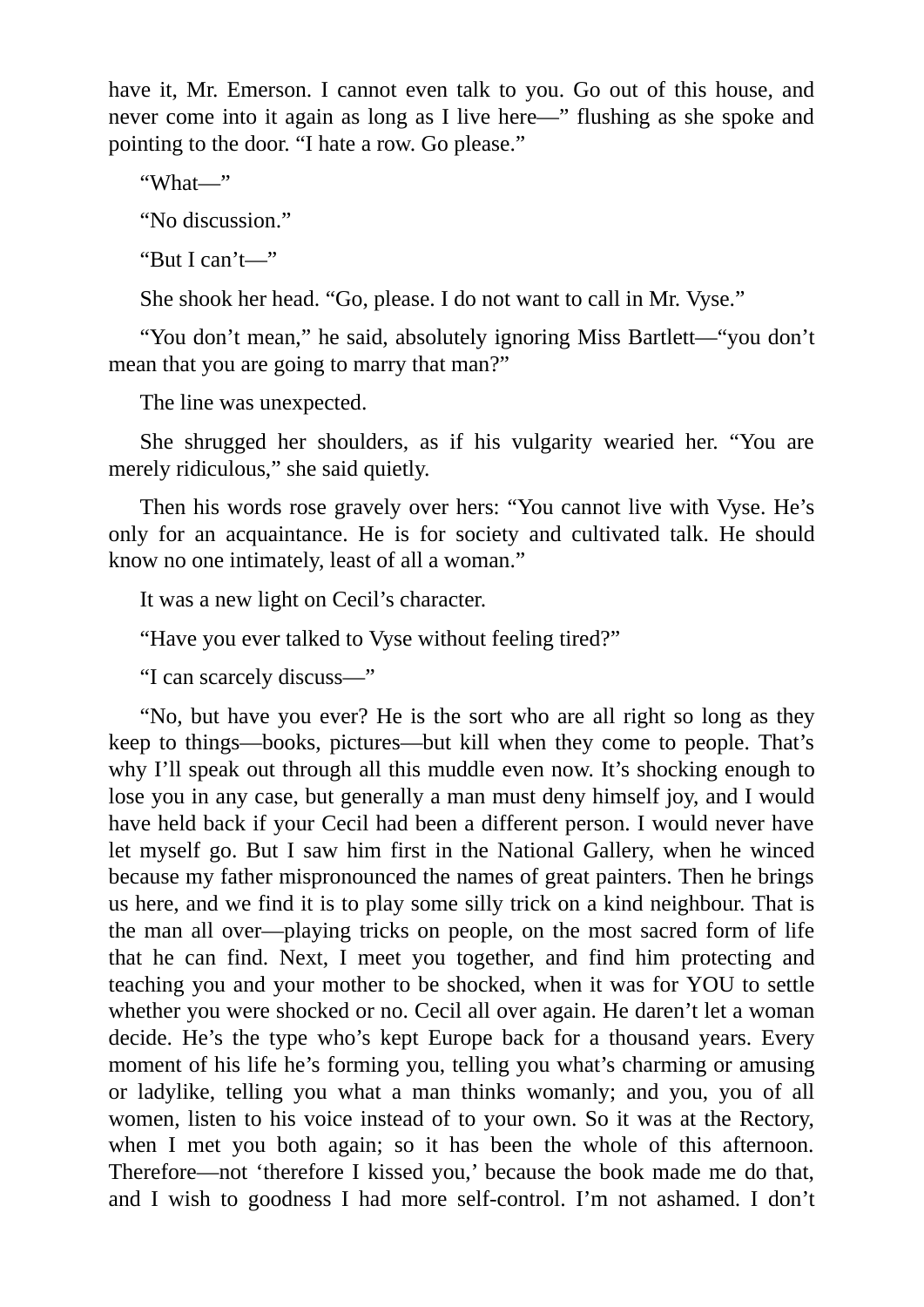apologize. But it has frightened you, and you may not have noticed that I love you. Or would you have told me to go, and dealt with a tremendous thing so lightly? But therefore—therefore I settled to fight him."

Lucy thought of a very good remark.

"You say Mr. Vyse wants me to listen to him, Mr. Emerson. Pardon me for suggesting that you have caught the habit."

And he took the shoddy reproof and touched it into immortality. He said:

"Yes, I have," and sank down as if suddenly weary. "I'm the same kind of brute at bottom. This desire to govern a woman—it lies very deep, and men and women must fight it together before they shall enter the garden. But I do love you surely in a better way than he does." He thought. "Yes—really in a better way. I want you to have your own thoughts even when I hold you in my arms." He stretched them towards her. "Lucy, be quick—there's no time for us to talk now—come to me as you came in the spring, and afterwards I will be gentle and explain. I have cared for you since that man died. I cannot live without you, 'No good,' I thought; 'she is marrying someone else'; but I meet you again when all the world is glorious water and sun. As you came through the wood I saw that nothing else mattered. I called. I wanted to live and have my chance of joy."

"And Mr. Vyse?" said Lucy, who kept commendably calm. "Does he not matter? That I love Cecil and shall be his wife shortly? A detail of no importance, I suppose?"

But he stretched his arms over the table towards her.

"May I ask what you intend to gain by this exhibition?"

He said: "It is our last chance. I shall do all that I can." And as if he had done all else, he turned to Miss Bartlett, who sat like some portent against the skies of the evening. "You wouldn't stop us this second time if you understood," he said. "I have been into the dark, and I am going back into it, unless you will try to understand."

Her long, narrow head drove backwards and forwards, as though demolishing some invisible obstacle. She did not answer.

"It is being young," he said quietly, picking up his racquet from the floor and preparing to go. "It is being certain that Lucy cares for me really. It is that love and youth matter intellectually."

In silence the two women watched him. His last remark, they knew, was nonsense, but was he going after it or not? Would not he, the cad, the charlatan, attempt a more dramatic finish? No. He was apparently content. He left them, carefully closing the front door; and when they looked through the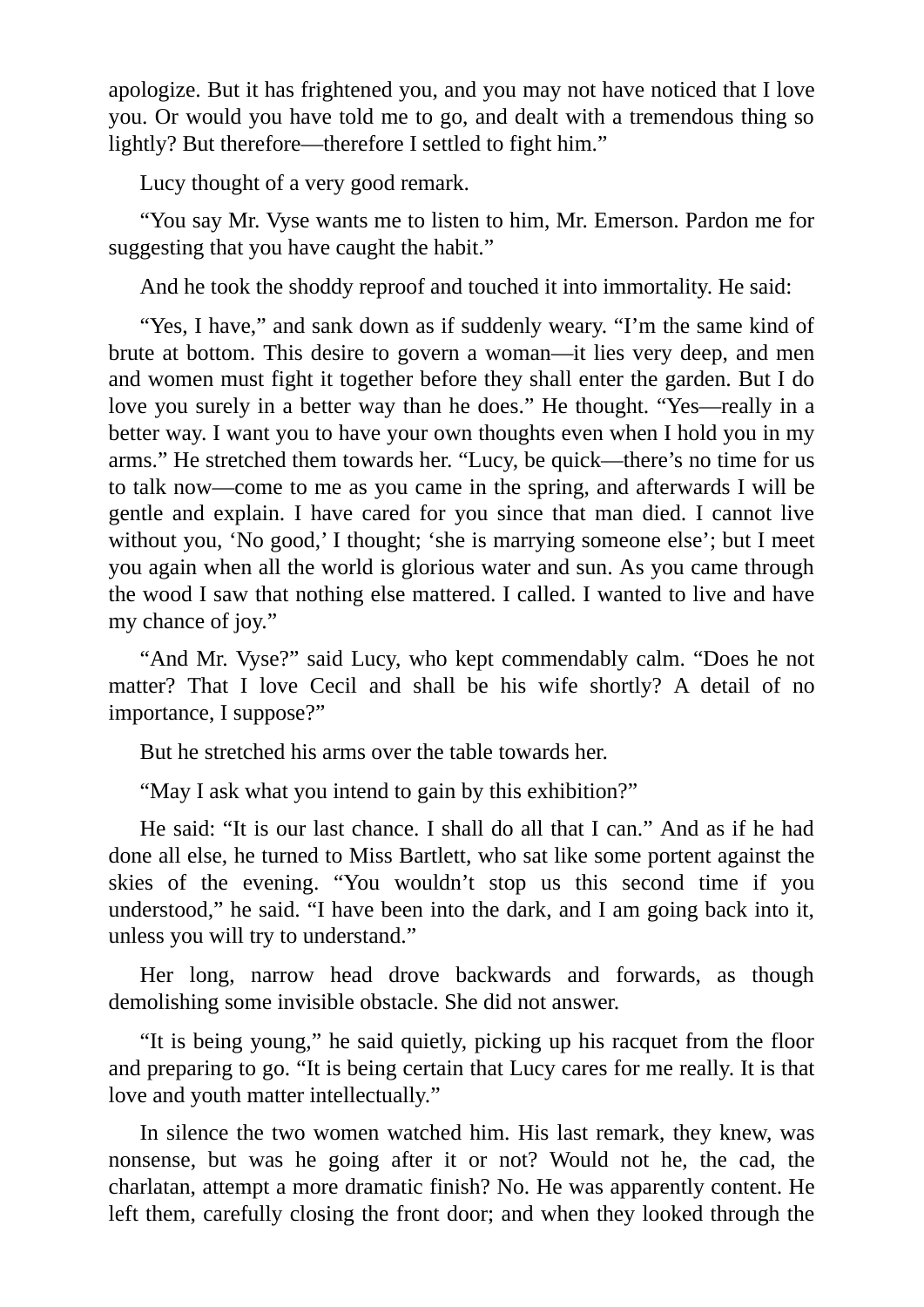hall window, they saw him go up the drive and begin to climb the slopes of withered fern behind the house. Their tongues were loosed, and they burst into stealthy rejoicings.

"Oh, Lucia—come back here—oh, what an awful man!"

Lucy had no reaction—at least, not yet. "Well, he amuses me," she said. "Either I'm mad, or else he is, and I'm inclined to think it's the latter. One more fuss through with you, Charlotte. Many thanks. I think, though, that this is the last. My admirer will hardly trouble me again."

And Miss Bartlett, too, essayed the roguish:

"Well, it isn't everyone who could boast such a conquest, dearest, is it? Oh, one oughtn't to laugh, really. It might have been very serious. But you were so sensible and brave—so unlike the girls of my day."

"Let's go down to them."

But, once in the open air, she paused. Some emotion—pity, terror, love, but the emotion was strong—seized her, and she was aware of autumn. Summer was ending, and the evening brought her odours of decay, the more pathetic because they were reminiscent of spring. That something or other mattered intellectually? A leaf, violently agitated, danced past her, while other leaves lay motionless. That the earth was hastening to re-enter darkness, and the shadows of those trees over Windy Corner?

"Hullo, Lucy! There's still light enough for another set, if you two'll hurry."

"Mr. Emerson has had to go."

"What a nuisance! That spoils the four. I say, Cecil, do play, do, there's a good chap. It's Floyd's last day. Do play tennis with us, just this once."

Cecil's voice came: "My dear Freddy, I am no athlete. As you well remarked this very morning, 'There are some chaps who are no good for anything but books'; I plead guilty to being such a chap, and will not inflict myself on you."

The scales fell from Lucy's eyes. How had she stood Cecil for a moment? He was absolutely intolerable, and the same evening she broke off her engagement.

# **Chapter XVII: Lying to Cecil**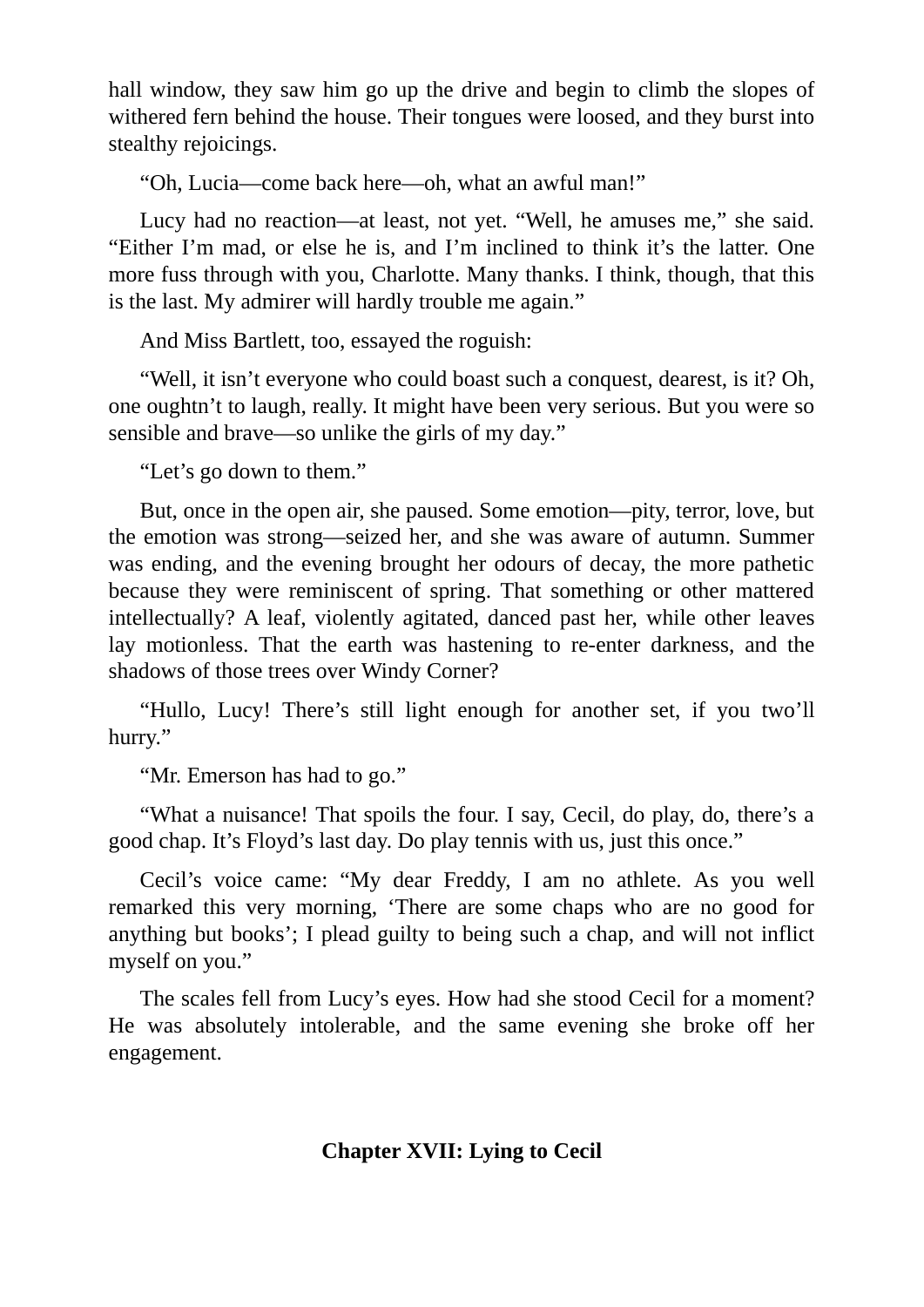He was bewildered. He had nothing to say. He was not even angry, but stood, with a glass of whiskey between his hands, trying to think what had led her to such a conclusion.

She had chosen the moment before bed, when, in accordance with their bourgeois habit, she always dispensed drinks to the men. Freddy and Mr. Floyd were sure to retire with their glasses, while Cecil invariably lingered, sipping at his while she locked up the sideboard.

"I am very sorry about it," she said; "I have carefully thought things over. We are too different. I must ask you to release me, and try to forget that there ever was such a foolish girl."

It was a suitable speech, but she was more angry than sorry, and her voice showed it.

"Different—how—how—"

"I haven't had a really good education, for one thing," she continued, still on her knees by the sideboard. "My Italian trip came too late, and I am forgetting all that I learnt there. I shall never be able to talk to your friends, or behave as a wife of yours should."

"I don't understand you. You aren't like yourself. You're tired, Lucy."

"Tired!" she retorted, kindling at once. "That is exactly like you. You always think women don't mean what they say."

"Well, you sound tired, as if something has worried you."

"What if I do? It doesn't prevent me from realizing the truth. I can't marry you, and you will thank me for saying so some day."

"You had that bad headache yesterday—All right"—for she had exclaimed indignantly: "I see it's much more than headaches. But give me a moment's time." He closed his eyes. "You must excuse me if I say stupid things, but my brain has gone to pieces. Part of it lives three minutes back, when I was sure that you loved me, and the other part—I find it difficult—I am likely to say the wrong thing."

It struck her that he was not behaving so badly, and her irritation increased. She again desired a struggle, not a discussion. To bring on the crisis, she said:

"There are days when one sees clearly, and this is one of them. Things must come to a breaking-point some time, and it happens to be to-day. If you want to know, quite a little thing decided me to speak to you—when you wouldn't play tennis with Freddy."

"I never do play tennis," said Cecil, painfully bewildered; "I never could play. I don't understand a word you say."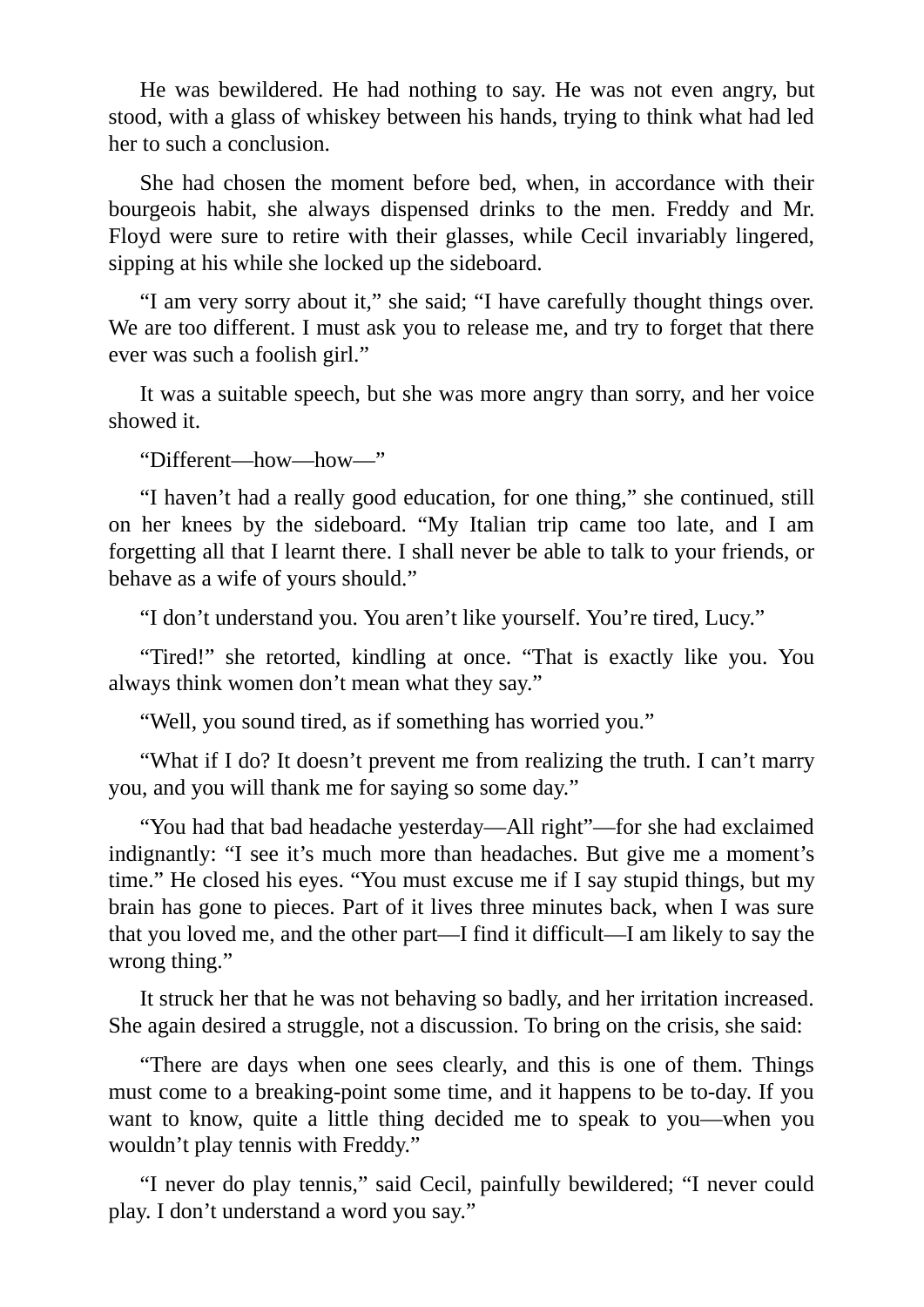"You can play well enough to make up a four. I thought it abominably selfish of you."

"No, I can't—well, never mind the tennis. Why couldn't you—couldn't you have warned me if you felt anything wrong? You talked of our wedding at lunch—at least, you let me talk."

"I knew you wouldn't understand," said Lucy quite crossly. "I might have known there would have been these dreadful explanations. Of course, it isn't the tennis—that was only the last straw to all I have been feeling for weeks. Surely it was better not to speak until I felt certain." She developed this position. "Often before I have wondered if I was fitted for your wife—for instance, in London; and are you fitted to be my husband? I don't think so. You don't like Freddy, nor my mother. There was always a lot against our engagement, Cecil, but all our relations seemed pleased, and we met so often, and it was no good mentioning it until—well, until all things came to a point. They have to-day. I see clearly. I must speak. That's all."

"I cannot think you were right," said Cecil gently. "I cannot tell why, but though all that you say sounds true, I feel that you are not treating me fairly. It's all too horrible."

"What's the good of a scene?"

"No good. But surely I have a right to hear a little more."

He put down his glass and opened the window. From where she knelt, jangling her keys, she could see a slit of darkness, and, peering into it, as if it would tell him that "little more," his long, thoughtful face.

"Don't open the window; and you'd better draw the curtain, too; Freddy or any one might be outside." He obeyed. "I really think we had better go to bed, if you don't mind. I shall only say things that will make me unhappy afterwards. As you say it is all too horrible, and it is no good talking."

But to Cecil, now that he was about to lose her, she seemed each moment more desirable. He looked at her, instead of through her, for the first time since they were engaged. From a Leonardo she had become a living woman, with mysteries and forces of her own, with qualities that even eluded art. His brain recovered from the shock, and, in a burst of genuine devotion, he cried: "But I love you, and I did think you loved me!"

"I did not," she said. "I thought I did at first. I am sorry, and ought to have refused you this last time, too."

He began to walk up and down the room, and she grew more and more vexed at his dignified behaviour. She had counted on his being petty. It would have made things easier for her. By a cruel irony she was drawing out all that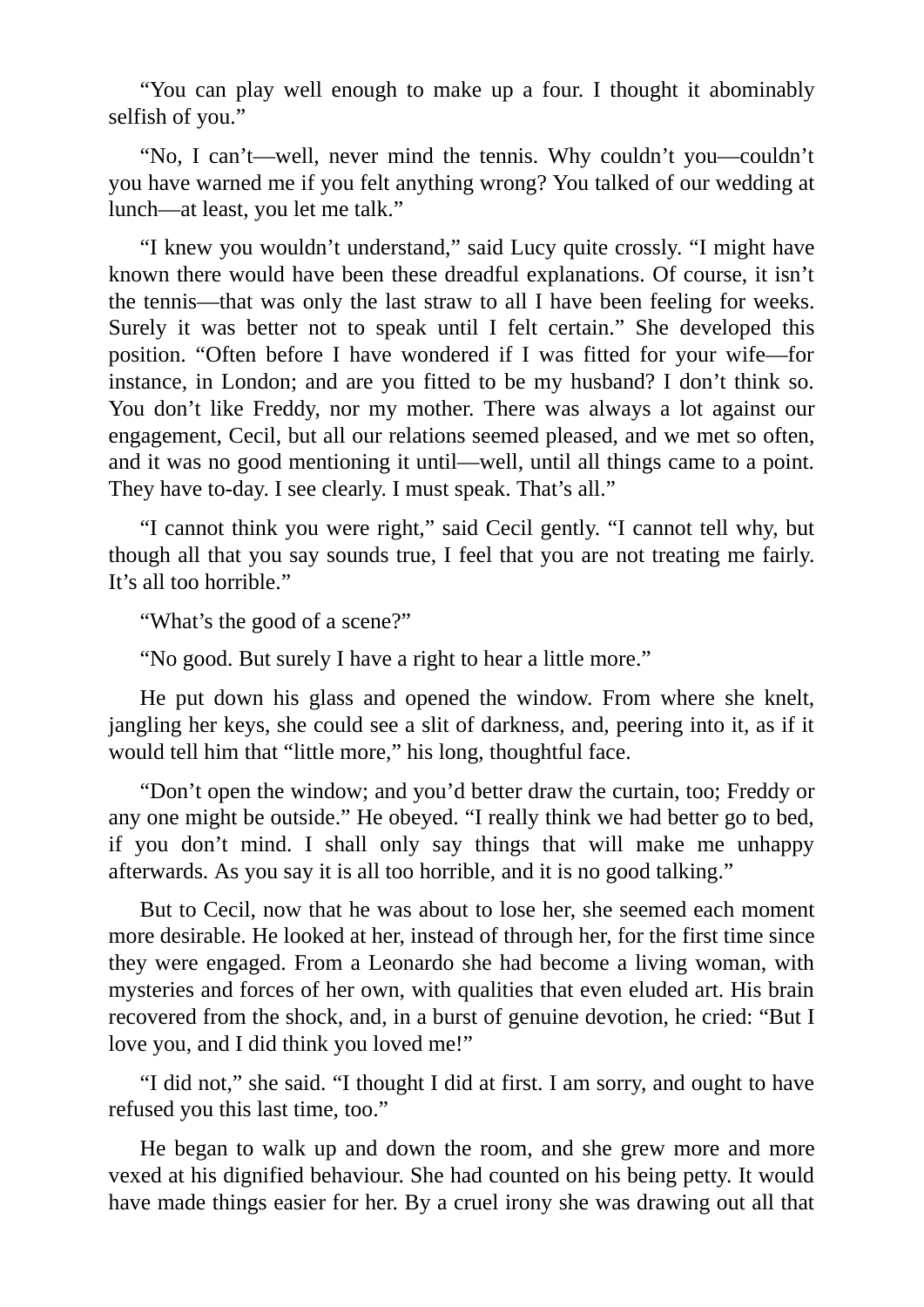was finest in his disposition.

"You don't love me, evidently. I dare say you are right not to. But it would hurt a little less if I knew why."

"Because"—a phrase came to her, and she accepted it—"you're the sort who can't know any one intimately."

A horrified look came into his eyes.

"I don't mean exactly that. But you will question me, though I beg you not to, and I must say something. It is that, more or less. When we were only acquaintances, you let me be myself, but now you're always protecting me." Her voice swelled. "I won't be protected. I will choose for myself what is ladylike and right. To shield me is an insult. Can't I be trusted to face the truth but I must get it second-hand through you? A woman's place! You despise my mother—I know you do—because she's conventional and bothers over puddings; but, oh goodness!"—she rose to her feet—"conventional, Cecil, you're that, for you may understand beautiful things, but you don't know how to use them; and you wrap yourself up in art and books and music, and would try to wrap up me. I won't be stifled, not by the most glorious music, for people are more glorious, and you hide them from me. That's why I break off my engagement. You were all right as long as you kept to things, but when you came to people—" She stopped.

There was a pause. Then Cecil said with great emotion:

"It is true."

"True on the whole," she corrected, full of some vague shame.

"True, every word. It is a revelation. It is—I."

"Anyhow, those are my reasons for not being your wife."

He repeated: "'The sort that can know no one intimately.' It is true. I fell to pieces the very first day we were engaged. I behaved like a cad to Beebe and to your brother. You are even greater than I thought." She withdrew a step. "I'm not going to worry you. You are far too good to me. I shall never forget your insight; and, dear, I only blame you for this: you might have warned me in the early stages, before you felt you wouldn't marry me, and so have given me a chance to improve. I have never known you till this evening. I have just used you as a peg for my silly notions of what a woman should be. But this evening you are a different person: new thoughts—even a new voice—"

"What do you mean by a new voice?" she asked, seized with incontrollable anger.

"I mean that a new person seems speaking through you," said he.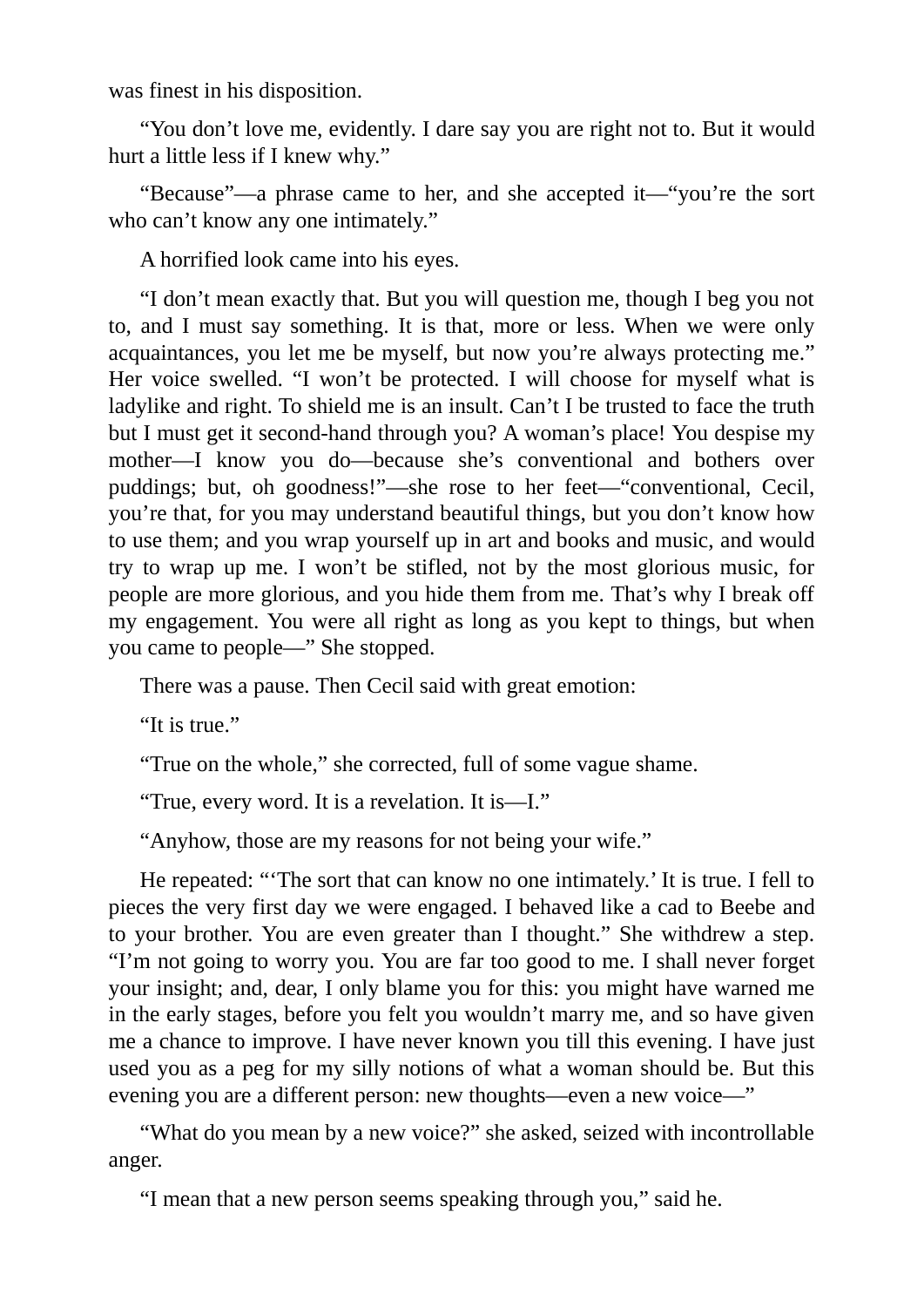Then she lost her balance. She cried: "If you think I am in love with some one else, you are very much mistaken."

"Of course I don't think that. You are not that kind, Lucy."

"Oh, yes, you do think it. It's your old idea, the idea that has kept Europe back—I mean the idea that women are always thinking of men. If a girl breaks off her engagement, everyone says: 'Oh, she had someone else in her mind; she hopes to get someone else.' It's disgusting, brutal! As if a girl can't break it off for the sake of freedom."

He answered reverently: "I may have said that in the past. I shall never say it again. You have taught me better."

She began to redden, and pretended to examine the windows again.

"Of course, there is no question of 'someone else' in this, no 'jilting' or any such nauseous stupidity. I beg your pardon most humbly if my words suggested that there was. I only meant that there was a force in you that I hadn't known of up till now."

"All right, Cecil, that will do. Don't apologize to me. It was my mistake."

"It is a question between ideals, yours and mine—pure abstract ideals, and yours are the nobler. I was bound up in the old vicious notions, and all the time you were splendid and new." His voice broke. "I must actually thank you for what you have done—for showing me what I really am. Solemnly, I thank you for showing me a true woman. Will you shake hands?"

"Of course I will," said Lucy, twisting up her other hand in the curtains. "Good-night, Cecil. Good-bye. That's all right. I'm sorry about it. Thank you very much for your gentleness."

"Let me light your candle, shall I?"

They went into the hall.

"Thank you. Good-night again. God bless you, Lucy!"

"Good-bye, Cecil."

She watched him steal up-stairs, while the shadows from three banisters passed over her face like the beat of wings. On the landing he paused strong in his renunciation, and gave her a look of memorable beauty. For all his culture, Cecil was an ascetic at heart, and nothing in his love became him like the leaving of it.

She could never marry. In the tumult of her soul, that stood firm. Cecil believed in her; she must some day believe in herself. She must be one of the women whom she had praised so eloquently, who care for liberty and not for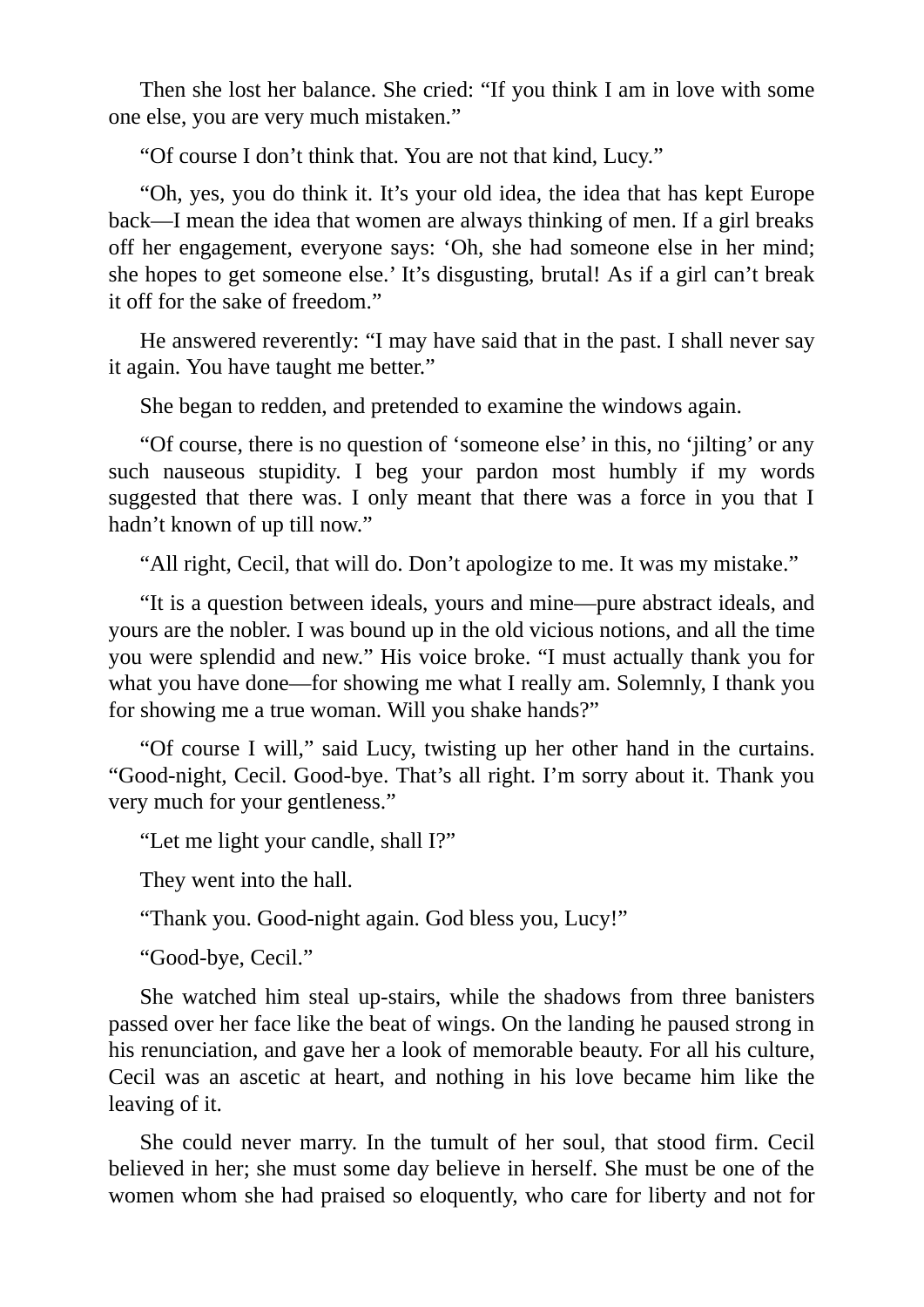men; she must forget that George loved her, that George had been thinking through her and gained her this honourable release, that George had gone away into—what was it?—the darkness.

She put out the lamp.

It did not do to think, nor, for the matter of that, to feel. She gave up trying to understand herself, and joined the vast armies of the benighted, who follow neither the heart nor the brain, and march to their destiny by catch-words. The armies are full of pleasant and pious folk. But they have yielded to the only enemy that matters—the enemy within. They have sinned against passion and truth, and vain will be their strife after virtue. As the years pass, they are censured. Their pleasantry and their piety show cracks, their wit becomes cynicism, their unselfishness hypocrisy; they feel and produce discomfort wherever they go. They have sinned against Eros and against Pallas Athene, and not by any heavenly intervention, but by the ordinary course of nature, those allied deities will be avenged.

Lucy entered this army when she pretended to George that she did not love him, and pretended to Cecil that she loved no one. The night received her, as it had received Miss Bartlett thirty years before.

## **Chapter XVIII: Lying to Mr. Beebe, Mrs. Honeychurch, Freddy, and The Servants**

Windy Corner lay, not on the summit of the ridge, but a few hundred feet down the southern slope, at the springing of one of the great buttresses that supported the hill. On either side of it was a shallow ravine, filled with ferns and pine-trees, and down the ravine on the left ran the highway into the Weald.

Whenever Mr. Beebe crossed the ridge and caught sight of these noble dispositions of the earth, and, poised in the middle of them, Windy Corner, he laughed. The situation was so glorious, the house so commonplace, not to say impertinent. The late Mr. Honeychurch had affected the cube, because it gave him the most accommodation for his money, and the only addition made by his widow had been a small turret, shaped like a rhinoceros' horn, where she could sit in wet weather and watch the carts going up and down the road. So impertinent—and yet the house "did," for it was the home of people who loved their surroundings honestly. Other houses in the neighborhood had been built by expensive architects, over others their inmates had fidgeted sedulously, yet all these suggested the accidental, the temporary; while Windy Corner seemed as inevitable as an ugliness of Nature's own creation. One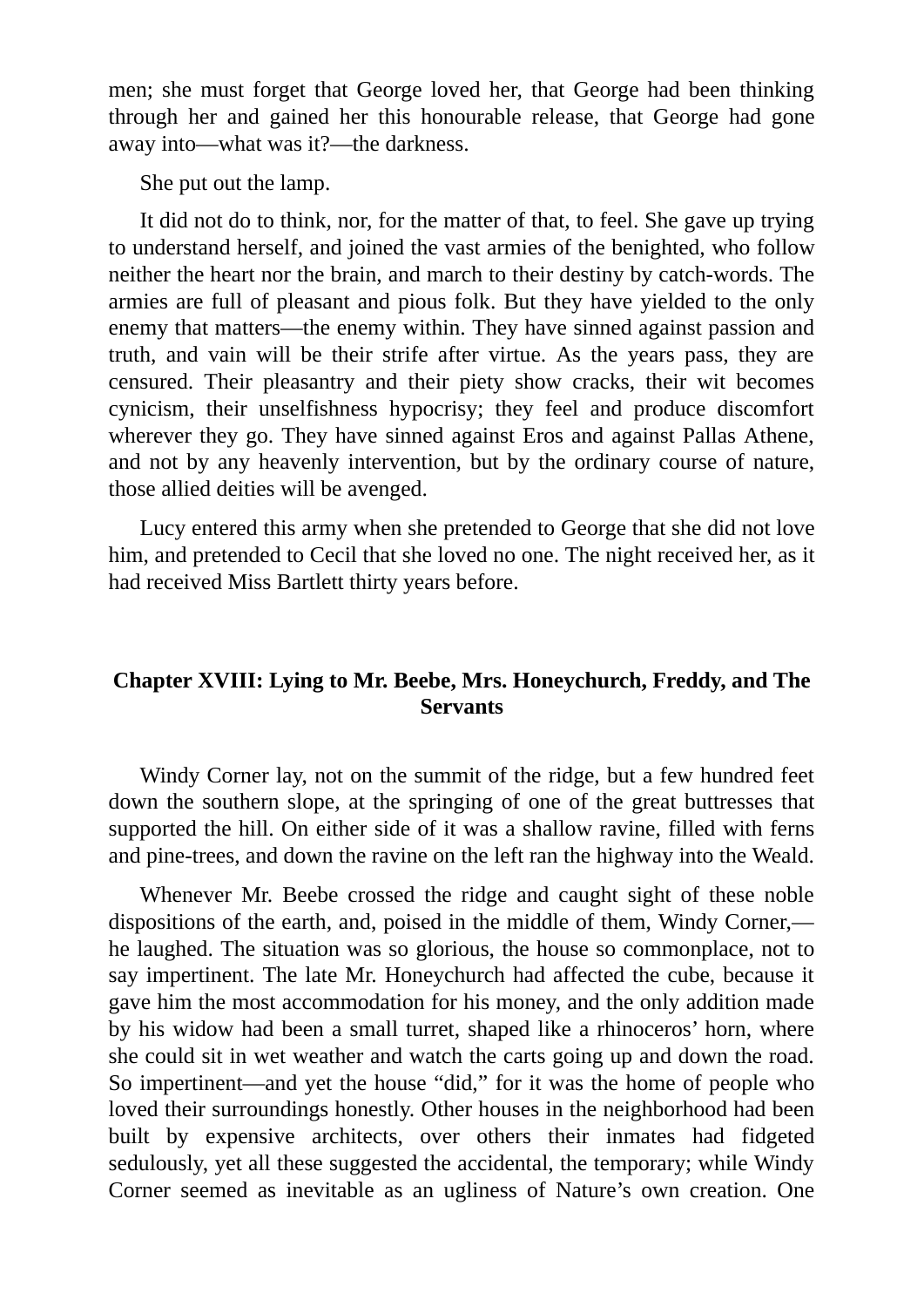might laugh at the house, but one never shuddered. Mr. Beebe was bicycling over this Monday afternoon with a piece of gossip. He had heard from the Miss Alans. These admirable ladies, since they could not go to Cissie Villa, had changed their plans. They were going to Greece instead.

"Since Florence did my poor sister so much good," wrote Miss Catharine, "we do not see why we should not try Athens this winter. Of course, Athens is a plunge, and the doctor has ordered her special digestive bread; but, after all, we can take that with us, and it is only getting first into a steamer and then into a train. But is there an English Church?" And the letter went on to say: "I do not expect we shall go any further than Athens, but if you knew of a really comfortable pension at Constantinople, we should be so grateful."

Lucy would enjoy this letter, and the smile with which Mr. Beebe greeted Windy Corner was partly for her. She would see the fun of it, and some of its beauty, for she must see some beauty. Though she was hopeless about pictures, and though she dressed so unevenly—oh, that cerise frock yesterday at church!—she must see some beauty in life, or she could not play the piano as she did. He had a theory that musicians are incredibly complex, and know far less than other artists what they want and what they are; that they puzzle themselves as well as their friends; that their psychology is a modern development, and has not yet been understood. This theory, had he known it, had possibly just been illustrated by facts. Ignorant of the events of yesterday he was only riding over to get some tea, to see his niece, and to observe whether Miss Honeychurch saw anything beautiful in the desire of two old ladies to visit Athens.

A carriage was drawn up outside Windy Corner, and just as he caught sight of the house it started, bowled up the drive, and stopped abruptly when it reached the main road. Therefore it must be the horse, who always expected people to walk up the hill in case they tired him. The door opened obediently, and two men emerged, whom Mr. Beebe recognized as Cecil and Freddy. They were an odd couple to go driving; but he saw a trunk beside the coachman's legs. Cecil, who wore a bowler, must be going away, while Freddy (a cap) was seeing him to the station. They walked rapidly, taking the short cuts, and reached the summit while the carriage was still pursuing the windings of the road.

They shook hands with the clergyman, but did not speak.

"So you're off for a minute, Mr. Vyse?" he asked.

Cecil said, "Yes," while Freddy edged away.

"I was coming to show you this delightful letter from those friends of Miss Honeychurch." He quoted from it. "Isn't it wonderful? Isn't it romance? Most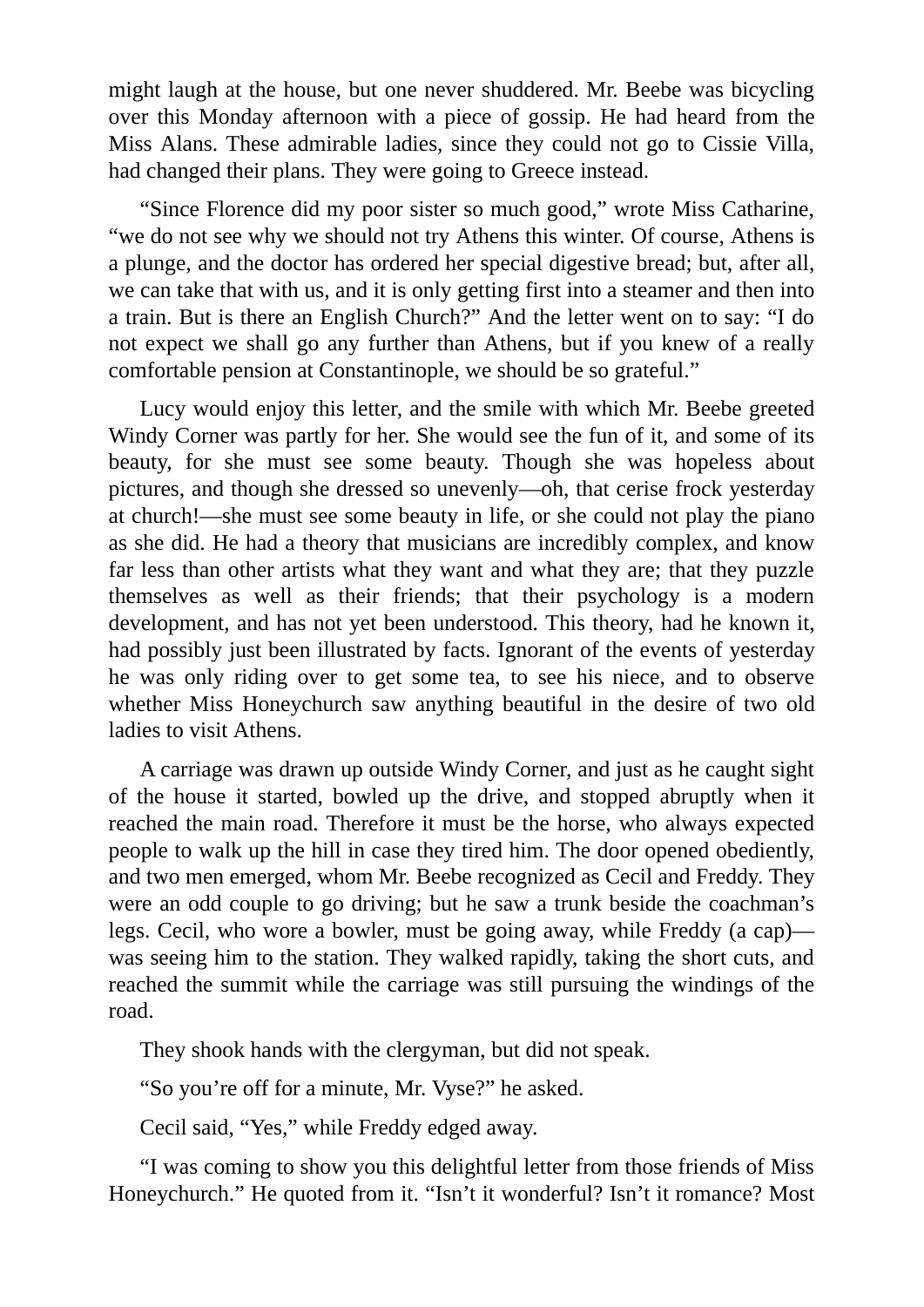certainly they will go to Constantinople. They are taken in a snare that cannot fail. They will end by going round the world."

Cecil listened civilly, and said he was sure that Lucy would be amused and interested.

"Isn't Romance capricious! I never notice it in you young people; you do nothing but play lawn tennis, and say that romance is dead, while the Miss Alans are struggling with all the weapons of propriety against the terrible thing. 'A really comfortable pension at Constantinople!' So they call it out of decency, but in their hearts they want a pension with magic windows opening on the foam of perilous seas in fairyland forlorn! No ordinary view will content the Miss Alans. They want the Pension Keats."

"I'm awfully sorry to interrupt, Mr. Beebe," said Freddy, "but have you any matches?"

"I have," said Cecil, and it did not escape Mr. Beebe's notice that he spoke to the boy more kindly.

"You have never met these Miss Alans, have you, Mr. Vyse?"

"Never."

"Then you don't see the wonder of this Greek visit. I haven't been to Greece myself, and don't mean to go, and I can't imagine any of my friends going. It is altogether too big for our little lot. Don't you think so? Italy is just about as much as we can manage. Italy is heroic, but Greece is godlike or devilish—I am not sure which, and in either case absolutely out of our suburban focus. All right, Freddy—I am not being clever, upon my word I am not—I took the idea from another fellow; and give me those matches when you've done with them." He lit a cigarette, and went on talking to the two young men. "I was saying, if our poor little Cockney lives must have a background, let it be Italian. Big enough in all conscience. The ceiling of the Sistine Chapel for me. There the contrast is just as much as I can realize. But not the Parthenon, not the frieze of Phidias at any price; and here comes the victoria."

"You're quite right," said Cecil. "Greece is not for our little lot"; and he got in. Freddy followed, nodding to the clergyman, whom he trusted not to be pulling one's leg, really. And before they had gone a dozen yards he jumped out, and came running back for Vyse's match-box, which had not been returned. As he took it, he said: "I'm so glad you only talked about books. Cecil's hard hit. Lucy won't marry him. If you'd gone on about her, as you did about them, he might have broken down."

"But when—"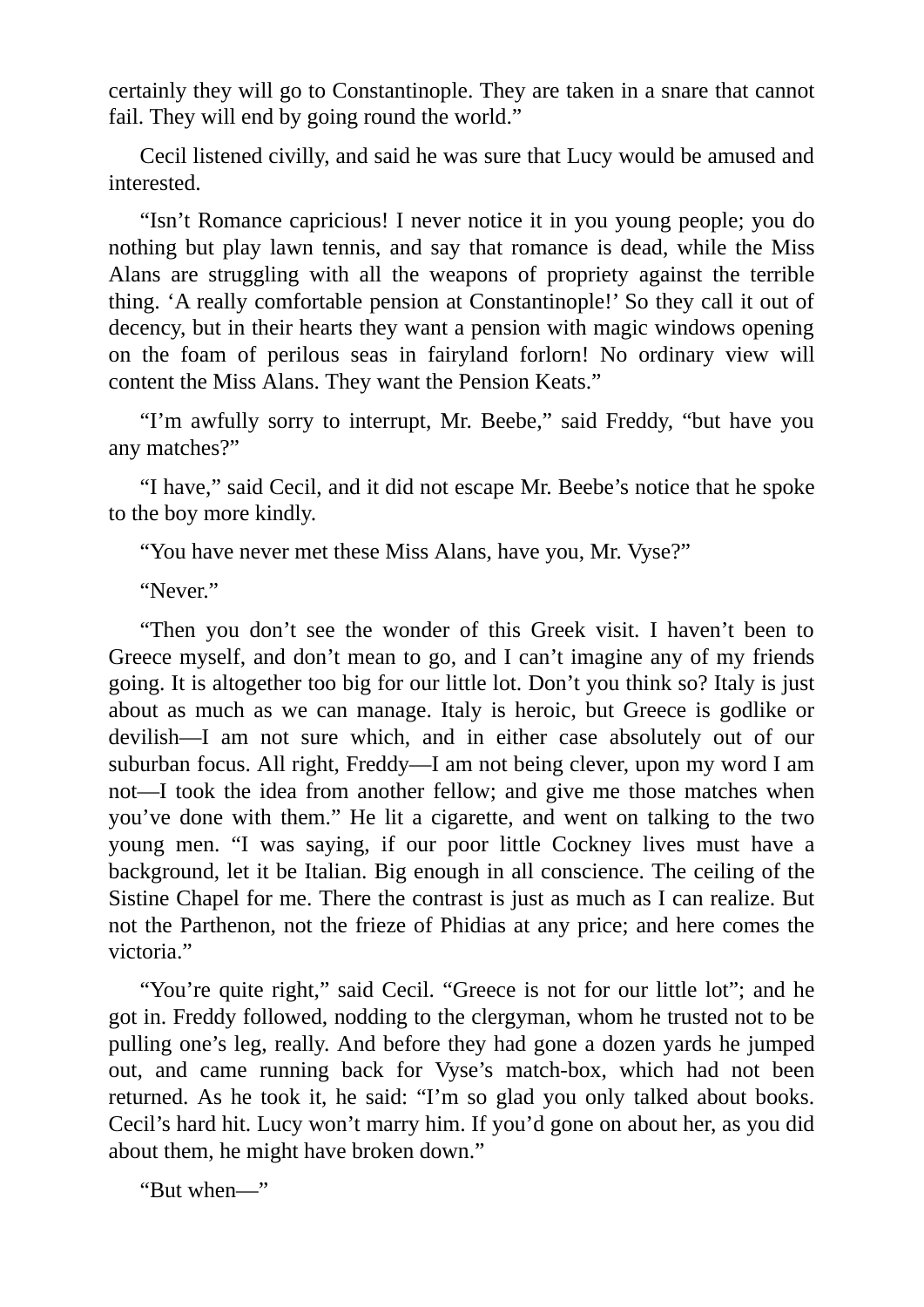"Late last night. I must go."

"Perhaps they won't want me down there."

"No—go on. Good-bye."

"Thank goodness!" exclaimed Mr. Beebe to himself, and struck the saddle of his bicycle approvingly, "It was the one foolish thing she ever did. Oh, what a glorious riddance!" And, after a little thought, he negotiated the slope into Windy Corner, light of heart. The house was again as it ought to be—cut off forever from Cecil's pretentious world.

He would find Miss Minnie down in the garden.

In the drawing-room Lucy was tinkling at a Mozart Sonata. He hesitated a moment, but went down the garden as requested. There he found a mournful company. It was a blustering day, and the wind had taken and broken the dahlias. Mrs. Honeychurch, who looked cross, was tying them up, while Miss Bartlett, unsuitably dressed, impeded her with offers of assistance. At a little distance stood Minnie and the "garden-child," a minute importation, each holding either end of a long piece of bass.

"Oh, how do you do, Mr. Beebe? Gracious what a mess everything is! Look at my scarlet pompoms, and the wind blowing your skirts about, and the ground so hard that not a prop will stick in, and then the carriage having to go out, when I had counted on having Powell, who—give everyone their due does tie up dahlias properly."

Evidently Mrs. Honeychurch was shattered.

"How do you do?" said Miss Bartlett, with a meaning glance, as though conveying that more than dahlias had been broken off by the autumn gales.

"Here, Lennie, the bass," cried Mrs. Honeychurch. The garden-child, who did not know what bass was, stood rooted to the path with horror. Minnie slipped to her uncle and whispered that everyone was very disagreeable today, and that it was not her fault if dahlia-strings would tear longways instead of across.

"Come for a walk with me," he told her. "You have worried them as much as they can stand. Mrs. Honeychurch, I only called in aimlessly. I shall take her up to tea at the Beehive Tavern, if I may."

"Oh, must you? Yes do.—Not the scissors, thank you, Charlotte, when both my hands are full already—I'm perfectly certain that the orange cactus will go before I can get to it."

Mr. Beebe, who was an adept at relieving situations, invited Miss Bartlett to accompany them to this mild festivity.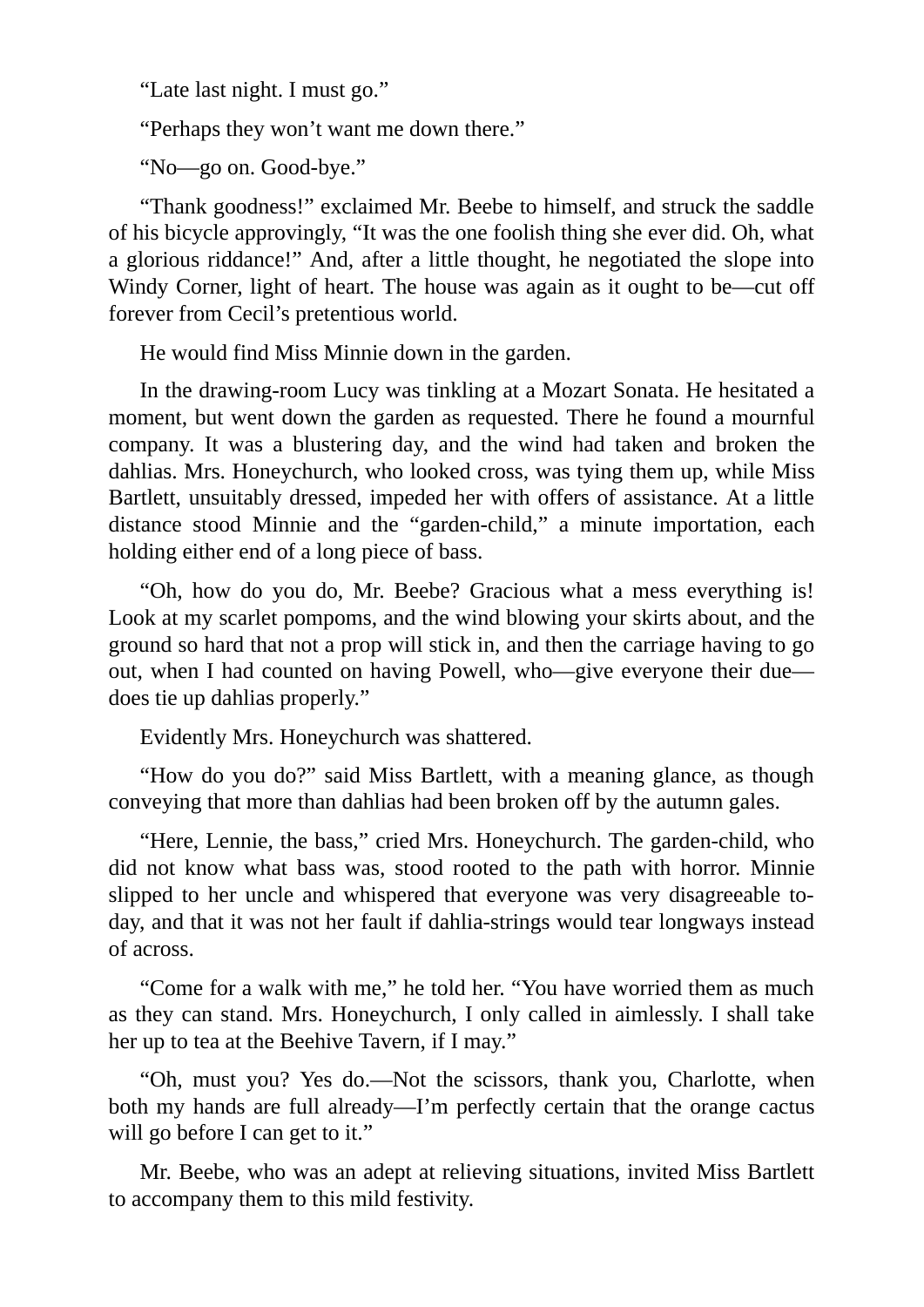"Yes, Charlotte, I don't want you—do go; there's nothing to stop about for, either in the house or out of it."

Miss Bartlett said that her duty lay in the dahlia bed, but when she had exasperated everyone, except Minnie, by a refusal, she turned round and exasperated Minnie by an acceptance. As they walked up the garden, the orange cactus fell, and Mr. Beebe's last vision was of the garden-child clasping it like a lover, his dark head buried in a wealth of blossom.

"It is terrible, this havoc among the flowers," he remarked.

"It is always terrible when the promise of months is destroyed in a moment," enunciated Miss Bartlett.

"Perhaps we ought to send Miss Honeychurch down to her mother. Or will she come with us?"

"I think we had better leave Lucy to herself, and to her own pursuits."

"They're angry with Miss Honeychurch because she was late for breakfast," whispered Minnie, "and Floyd has gone, and Mr. Vyse has gone, and Freddy won't play with me. In fact, Uncle Arthur, the house is not AT ALL what it was yesterday."

"Don't be a prig," said her Uncle Arthur. "Go and put on your boots."

He stepped into the drawing-room, where Lucy was still attentively pursuing the Sonatas of Mozart. She stopped when he entered.

"How do you do? Miss Bartlett and Minnie are coming with me to tea at the Beehive. Would you come too?"

"I don't think I will, thank you."

"No, I didn't suppose you would care to much."

Lucy turned to the piano and struck a few chords.

"How delicate those Sonatas are!" said Mr. Beebe, though at the bottom of his heart, he thought them silly little things.

Lucy passed into Schumann.

"Miss Honeychurch!"

"Yes."

"I met them on the hill. Your brother told me."

"Oh he did?" She sounded annoyed. Mr. Beebe felt hurt, for he had thought that she would like him to be told.

"I needn't say that it will go no further."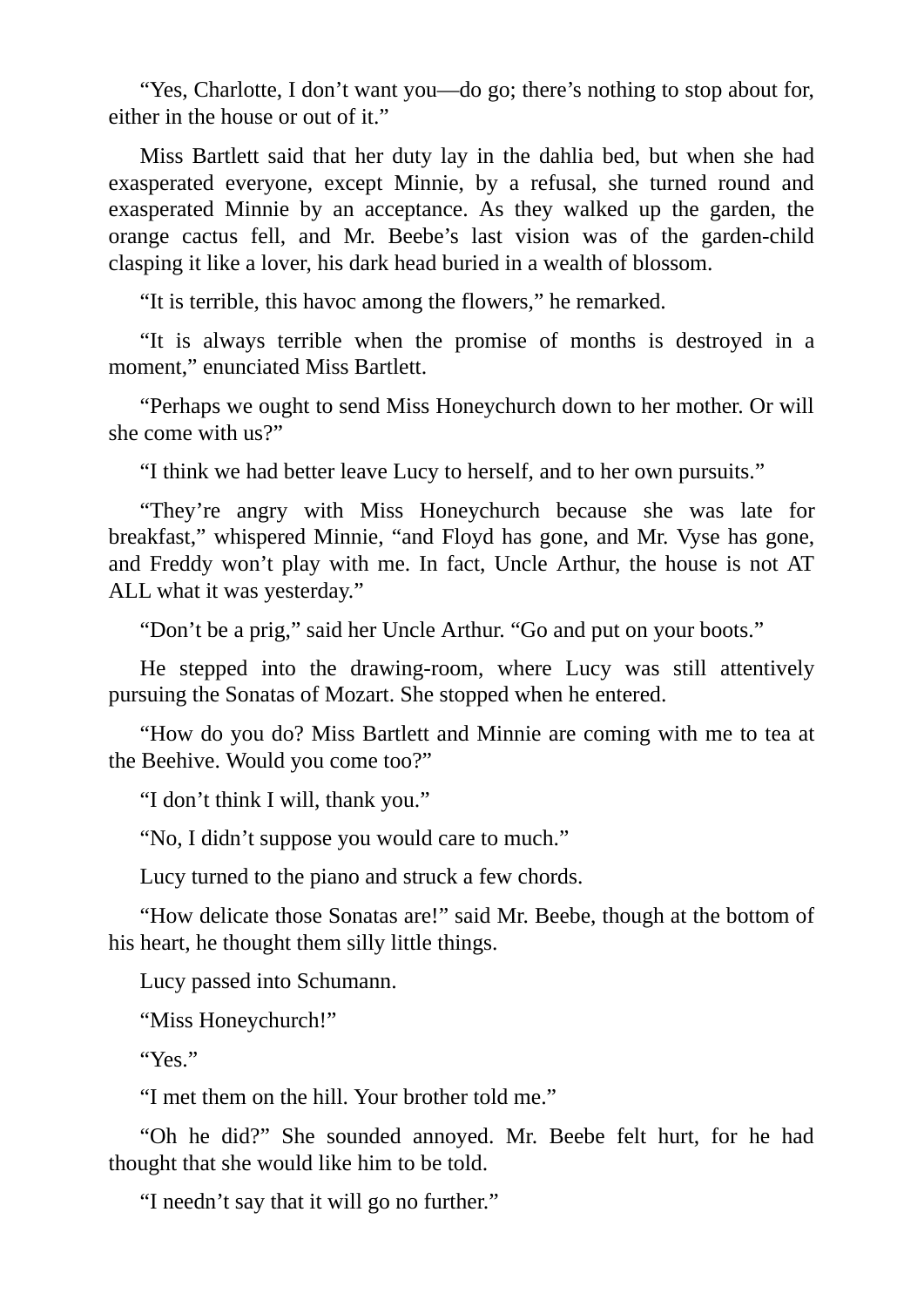"Mother, Charlotte, Cecil, Freddy, you," said Lucy, playing a note for each person who knew, and then playing a sixth note.

"If you'll let me say so, I am very glad, and I am certain that you have done the right thing."

"So I hoped other people would think, but they don't seem to."

"I could see that Miss Bartlett thought it unwise."

"So does mother. Mother minds dreadfully."

"I am very sorry for that," said Mr. Beebe with feeling.

Mrs. Honeychurch, who hated all changes, did mind, but not nearly as much as her daughter pretended, and only for the minute. It was really a ruse of Lucy's to justify her despondency—a ruse of which she was not herself conscious, for she was marching in the armies of darkness.

"And Freddy minds."

"Still, Freddy never hit it off with Vyse much, did he? I gathered that he disliked the engagement, and felt it might separate him from you."

"Boys are so odd."

Minnie could be heard arguing with Miss Bartlett through the floor. Tea at the Beehive apparently involved a complete change of apparel. Mr. Beebe saw that Lucy—very properly—did not wish to discuss her action, so after a sincere expression of sympathy, he said, "I have had an absurd letter from Miss Alan. That was really what brought me over. I thought it might amuse you all."

"How delightful!" said Lucy, in a dull voice.

For the sake of something to do, he began to read her the letter. After a few words her eyes grew alert, and soon she interrupted him with "Going abroad? When do they start?"

"Next week, I gather."

"Did Freddy say whether he was driving straight back?"

"No, he didn't."

"Because I do hope he won't go gossiping."

So she did want to talk about her broken engagement. Always complaisant, he put the letter away. But she, at once exclaimed in a high voice, "Oh, do tell me more about the Miss Alans! How perfectly splendid of them to go abroad!"

"I want them to start from Venice, and go in a cargo steamer down the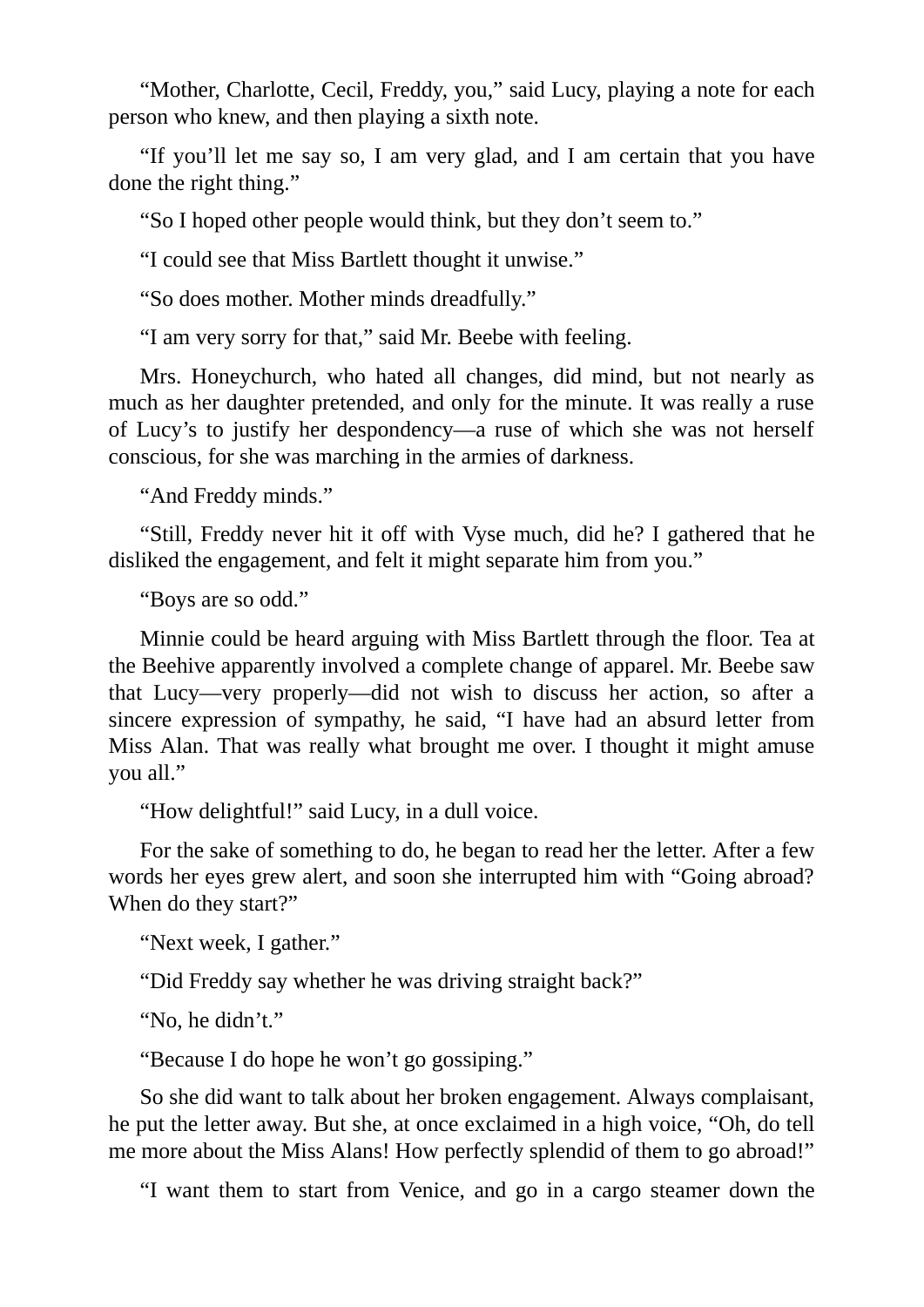Illyrian coast!"

She laughed heartily. "Oh, delightful! I wish they'd take me."

"Has Italy filled you with the fever of travel? Perhaps George Emerson is right. He says that 'Italy is only an euphuism for Fate.'"

"Oh, not Italy, but Constantinople. I have always longed to go to Constantinople. Constantinople is practically Asia, isn't it?"

Mr. Beebe reminded her that Constantinople was still unlikely, and that the Miss Alans only aimed at Athens, "with Delphi, perhaps, if the roads are safe." But this made no difference to her enthusiasm. She had always longed to go to Greece even more, it seemed. He saw, to his surprise, that she was apparently serious.

"I didn't realize that you and the Miss Alans were still such friends, after Cissie Villa."

"Oh, that's nothing; I assure you Cissie Villa's nothing to me; I would give anything to go with them."

"Would your mother spare you again so soon? You have scarcely been home three months."

"She MUST spare me!" cried Lucy, in growing excitement. "I simply MUST go away. I have to." She ran her fingers hysterically through her hair. "Don't you see that I HAVE to go away? I didn't realize at the time—and of course I want to see Constantinople so particularly."

"You mean that since you have broken off your engagement you feel—"

"Yes, yes. I knew you'd understand."

Mr. Beebe did not quite understand. Why could not Miss Honeychurch repose in the bosom of her family? Cecil had evidently taken up the dignified line, and was not going to annoy her. Then it struck him that her family itself might be annoying. He hinted this to her, and she accepted the hint eagerly.

"Yes, of course; to go to Constantinople until they are used to the idea and everything has calmed down."

"I am afraid it has been a bothersome business," he said gently.

"No, not at all. Cecil was very kind indeed; only—I had better tell you the whole truth, since you have heard a little—it was that he is so masterful. I found that he wouldn't let me go my own way. He would improve me in places where I can't be improved. Cecil won't let a woman decide for herself —in fact, he daren't. What nonsense I do talk! But that is the kind of thing."

"It is what I gathered from my own observation of Mr. Vyse; it is what I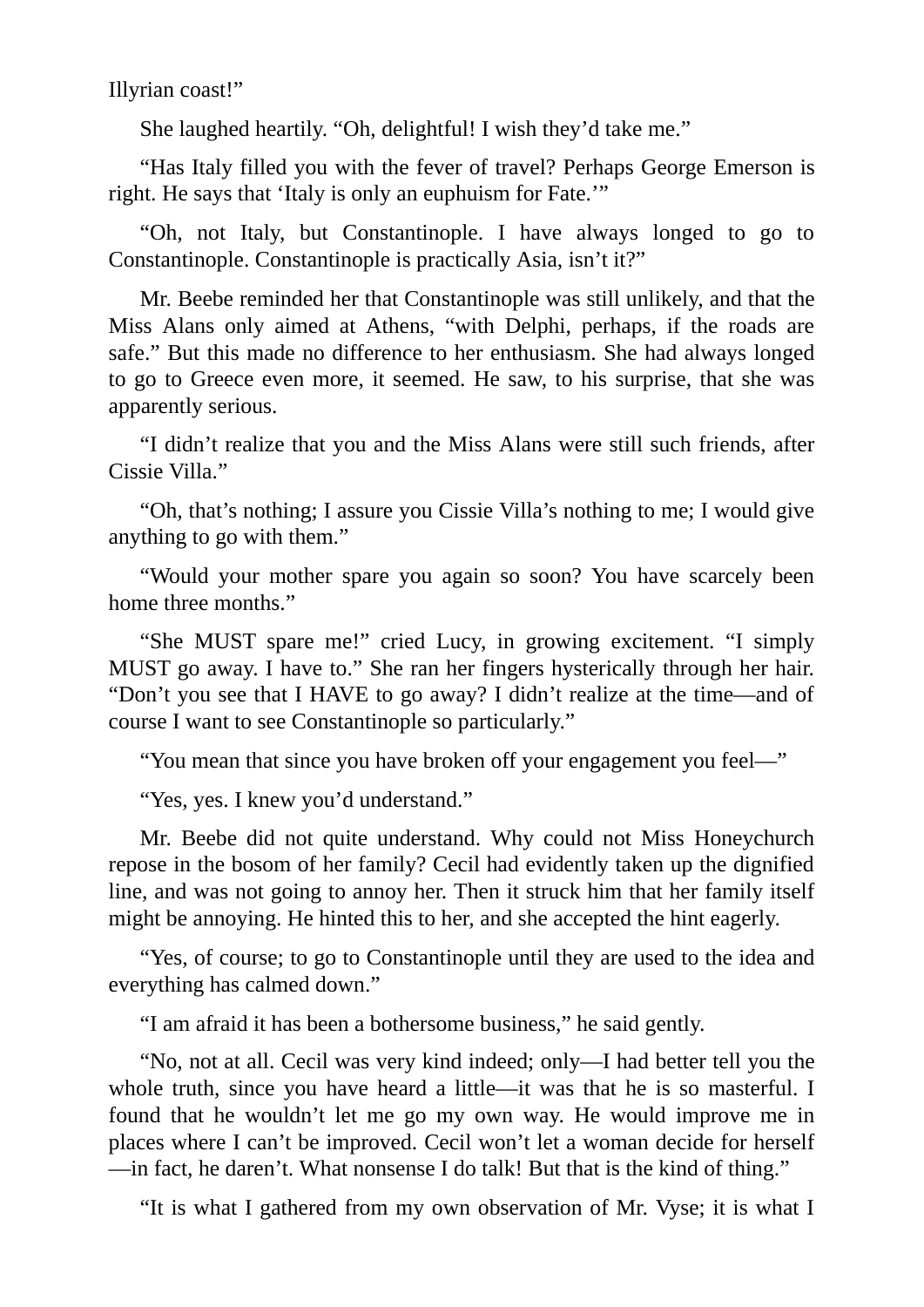gather from all that I have known of you. I do sympathize and agree most profoundly. I agree so much that you must let me make one little criticism: Is it worth while rushing off to Greece?"

"But I must go somewhere!" she cried. "I have been worrying all the morning, and here comes the very thing." She struck her knees with clenched fists, and repeated: "I must! And the time I shall have with mother, and all the money she spent on me last spring. You all think much too highly of me. I wish you weren't so kind." At this moment Miss Bartlett entered, and her nervousness increased. "I must get away, ever so far. I must know my own mind and where I want to go."

"Come along; tea, tea, tea," said Mr. Beebe, and bustled his guests out of the front-door. He hustled them so quickly that he forgot his hat. When he returned for it he heard, to his relief and surprise, the tinkling of a Mozart Sonata.

"She is playing again," he said to Miss Bartlett.

"Lucy can always play," was the acid reply.

"One is very thankful that she has such a resource. She is evidently much worried, as, of course, she ought to be. I know all about it. The marriage was so near that it must have been a hard struggle before she could wind herself up to speak."

Miss Bartlett gave a kind of wriggle, and he prepared for a discussion. He had never fathomed Miss Bartlett. As he had put it to himself at Florence, "she might yet reveal depths of strangeness, if not of meaning." But she was so unsympathetic that she must be reliable. He assumed that much, and he had no hesitation in discussing Lucy with her. Minnie was fortunately collecting ferns.

She opened the discussion with: "We had much better let the matter drop."

"I wonder."

"It is of the highest importance that there should be no gossip in Summer Street. It would be DEATH to gossip about Mr. Vyse's dismissal at the present moment."

Mr. Beebe raised his eyebrows. Death is a strong word—surely too strong. There was no question of tragedy. He said: "Of course, Miss Honeychurch will make the fact public in her own way, and when she chooses. Freddy only told me because he knew she would not mind."

"I know," said Miss Bartlett civilly. "Yet Freddy ought not to have told even you. One cannot be too careful."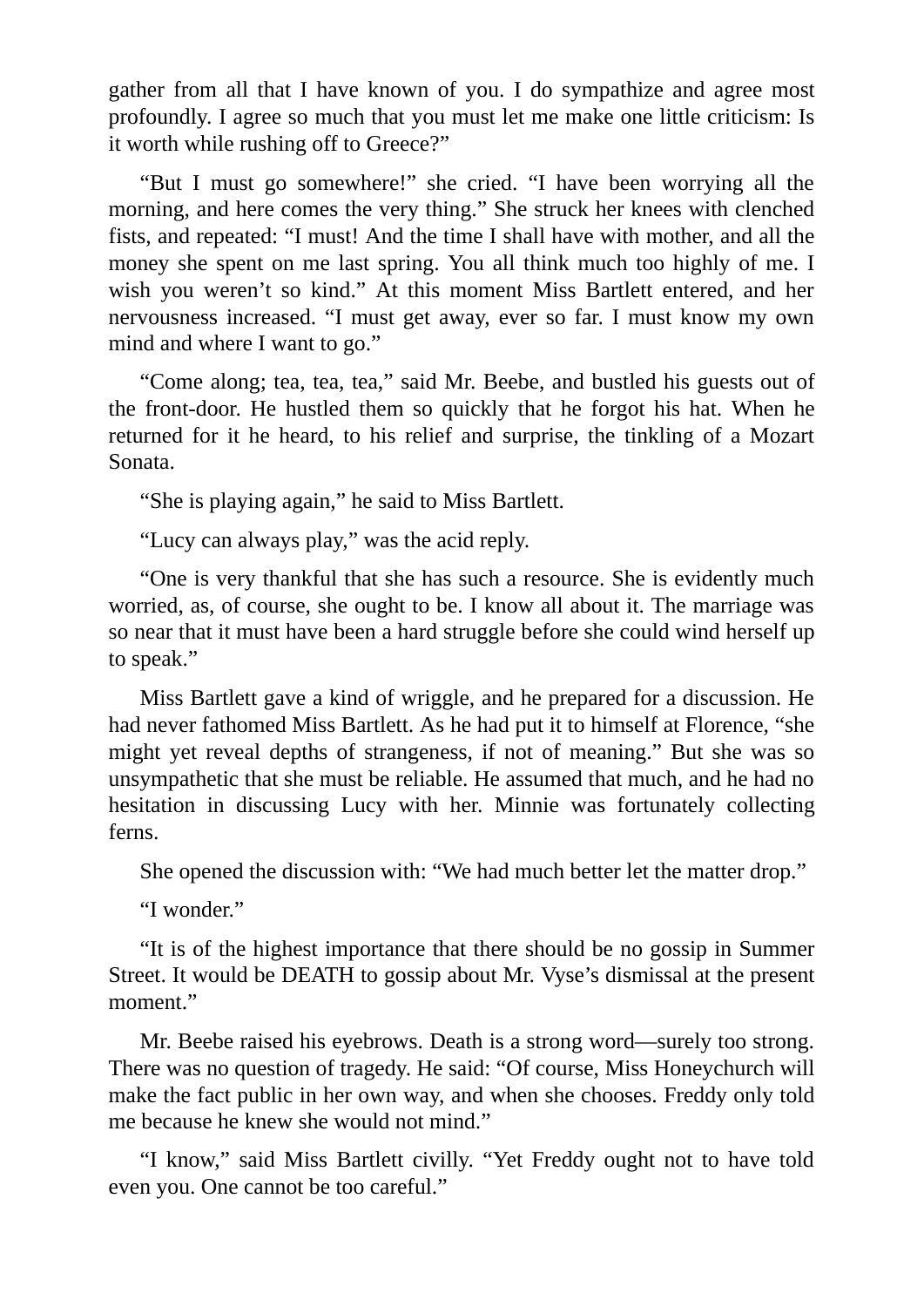"Quite so."

"I do implore absolute secrecy. A chance word to a chattering friend, and  $\overline{\phantom{a}}$ 

"Exactly." He was used to these nervous old maids and to the exaggerated importance that they attach to words. A rector lives in a web of petty secrets, and confidences and warnings, and the wiser he is the less he will regard them. He will change the subject, as did Mr. Beebe, saying cheerfully: "Have you heard from any Bertolini people lately? I believe you keep up with Miss Lavish. It is odd how we of that pension, who seemed such a fortuitous collection, have been working into one another's lives. Two, three, four, six of us—no, eight; I had forgotten the Emersons—have kept more or less in touch. We must really give the Signora a testimonial."

And, Miss Bartlett not favouring the scheme, they walked up the hill in a silence which was only broken by the rector naming some fern. On the summit they paused. The sky had grown wilder since he stood there last hour, giving to the land a tragic greatness that is rare in Surrey. Grey clouds were charging across tissues of white, which stretched and shredded and tore slowly, until through their final layers there gleamed a hint of the disappearing blue. Summer was retreating. The wind roared, the trees groaned, yet the noise seemed insufficient for those vast operations in heaven. The weather was breaking up, breaking, broken, and it is a sense of the fit rather than of the supernatural that equips such crises with the salvos of angelic artillery. Mr. Beebe's eyes rested on Windy Corner, where Lucy sat, practising Mozart. No smile came to his lips, and, changing the subject again, he said: "We shan't have rain, but we shall have darkness, so let us hurry on. The darkness last night was appalling."

They reached the Beehive Tavern at about five o'clock. That amiable hostelry possesses a verandah, in which the young and the unwise do dearly love to sit, while guests of more mature years seek a pleasant sanded room, and have tea at a table comfortably. Mr. Beebe saw that Miss Bartlett would be cold if she sat out, and that Minnie would be dull if she sat in, so he proposed a division of forces. They would hand the child her food through the window. Thus he was incidentally enabled to discuss the fortunes of Lucy.

"I have been thinking, Miss Bartlett," he said, "and, unless you very much object, I would like to reopen that discussion." She bowed. "Nothing about the past. I know little and care less about that; I am absolutely certain that it is to your cousin's credit. She has acted loftily and rightly, and it is like her gentle modesty to say that we think too highly of her. But the future. Seriously, what do you think of this Greek plan?" He pulled out the letter again. "I don't know whether you overheard, but she wants to join the Miss Alans in their mad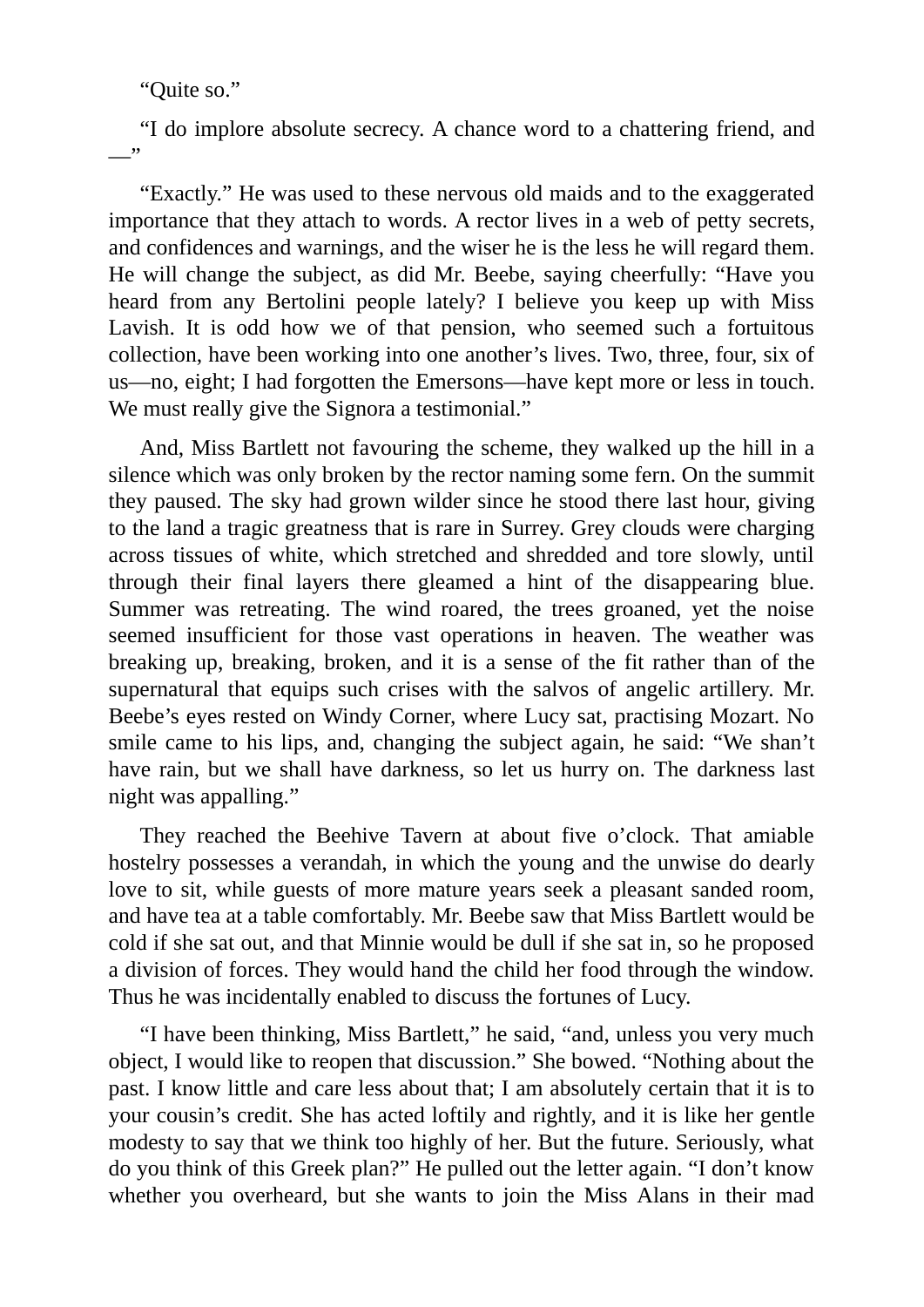career. It's all—I can't explain—it's wrong."

Miss Bartlett read the letter in silence, laid it down, seemed to hesitate, and then read it again.

"I can't see the point of it myself."

To his astonishment, she replied: "There I cannot agree with you. In it I spy Lucy's salvation."

"Really. Now, why?"

"She wanted to leave Windy Corner."

"I know—but it seems so odd, so unlike her, so—I was going to say selfish."

"It is natural, surely—after such painful scenes—that she should desire a change."

Here, apparently, was one of those points that the male intellect misses. Mr. Beebe exclaimed: "So she says herself, and since another lady agrees with her, I must own that I am partially convinced. Perhaps she must have a change. I have no sisters or—and I don't understand these things. But why need she go as far as Greece?"

"You may well ask that," replied Miss Bartlett, who was evidently interested, and had almost dropped her evasive manner. "Why Greece? (What is it, Minnie dear—jam?) Why not Tunbridge Wells? Oh, Mr. Beebe! I had a long and most unsatisfactory interview with dear Lucy this morning. I cannot help her. I will say no more. Perhaps I have already said too much. I am not to talk. I wanted her to spend six months with me at Tunbridge Wells, and she refused."

Mr. Beebe poked at a crumb with his knife.

"But my feelings are of no importance. I know too well that I get on Lucy's nerves. Our tour was a failure. She wanted to leave Florence, and when we got to Rome she did not want to be in Rome, and all the time I felt that I was spending her mother's money—."

"Let us keep to the future, though," interrupted Mr. Beebe. "I want your advice."

"Very well," said Charlotte, with a choky abruptness that was new to him, though familiar to Lucy. "I for one will help her to go to Greece. Will you?"

Mr. Beebe considered.

"It is absolutely necessary," she continued, lowering her veil and whispering through it with a passion, an intensity, that surprised him. "I know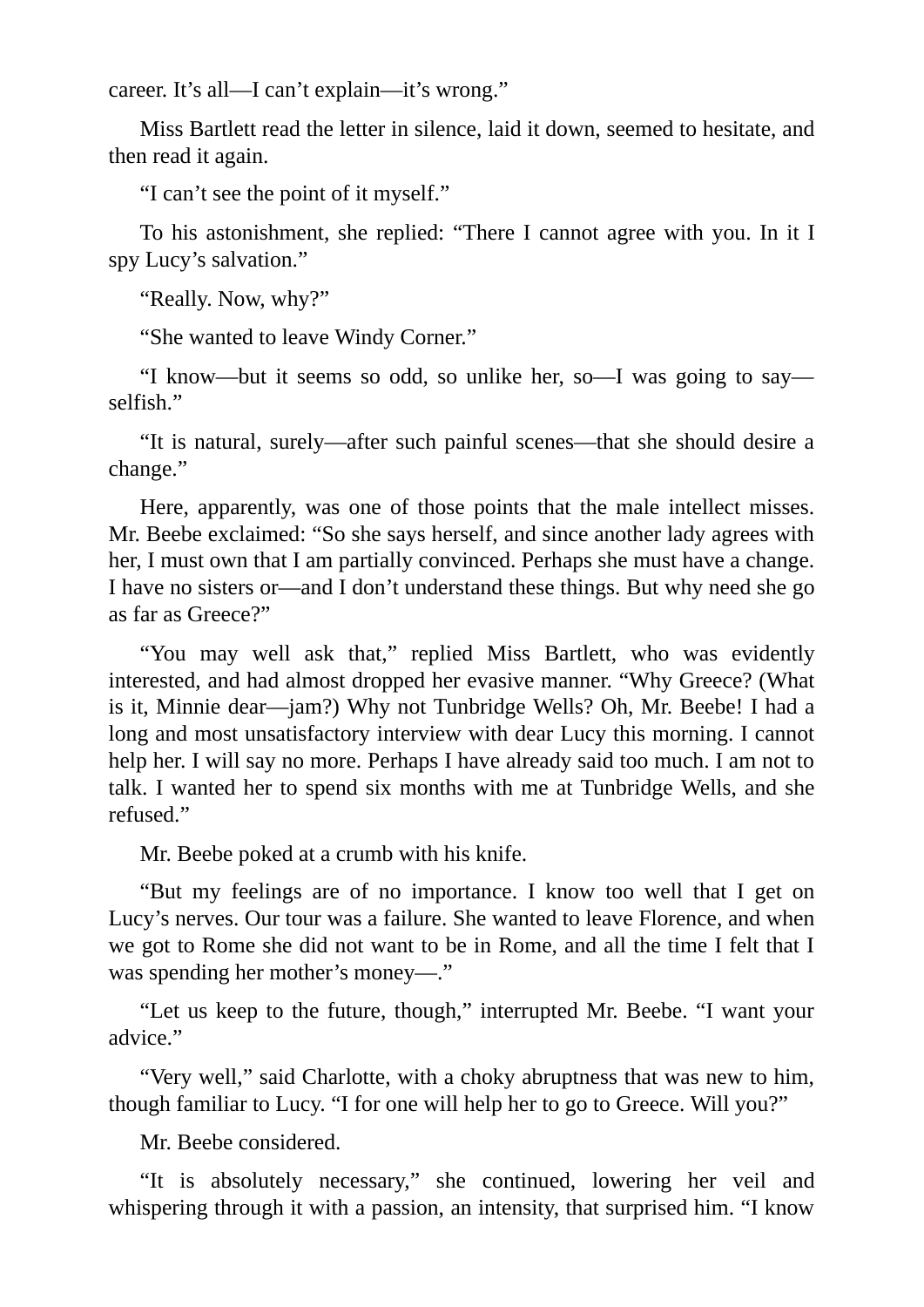—I know." The darkness was coming on, and he felt that this odd woman really did know. "She must not stop here a moment, and we must keep quiet till she goes. I trust that the servants know nothing. Afterwards—but I may have said too much already. Only, Lucy and I are helpless against Mrs. Honeychurch alone. If you help we may succeed. Otherwise—"

"Otherwise—?"

"Otherwise," she repeated as if the word held finality.

"Yes, I will help her," said the clergyman, setting his jaw firm. "Come, let us go back now, and settle the whole thing up."

Miss Bartlett burst into florid gratitude. The tavern sign—a beehive trimmed evenly with bees—creaked in the wind outside as she thanked him. Mr. Beebe did not quite understand the situation; but then, he did not desire to understand it, nor to jump to the conclusion of "another man" that would have attracted a grosser mind. He only felt that Miss Bartlett knew of some vague influence from which the girl desired to be delivered, and which might well be clothed in the fleshly form. Its very vagueness spurred him into knighterrantry. His belief in celibacy, so reticent, so carefully concealed beneath his tolerance and culture, now came to the surface and expanded like some delicate flower. "They that marry do well, but they that refrain do better." So ran his belief, and he never heard that an engagement was broken off but with a slight feeling of pleasure. In the case of Lucy, the feeling was intensified through dislike of Cecil; and he was willing to go further—to place her out of danger until she could confirm her resolution of virginity. The feeling was very subtle and quite undogmatic, and he never imparted it to any other of the characters in this entanglement. Yet it existed, and it alone explains his action subsequently, and his influence on the action of others. The compact that he made with Miss Bartlett in the tavern, was to help not only Lucy, but religion also.

They hurried home through a world of black and grey. He conversed on indifferent topics: the Emersons' need of a housekeeper; servants; Italian servants; novels about Italy; novels with a purpose; could literature influence life? Windy Corner glimmered. In the garden, Mrs. Honeychurch, now helped by Freddy, still wrestled with the lives of her flowers.

"It gets too dark," she said hopelessly. "This comes of putting off. We might have known the weather would break up soon; and now Lucy wants to go to Greece. I don't know what the world's coming to."

"Mrs. Honeychurch," he said, "go to Greece she must. Come up to the house and let's talk it over. Do you, in the first place, mind her breaking with Vyse?"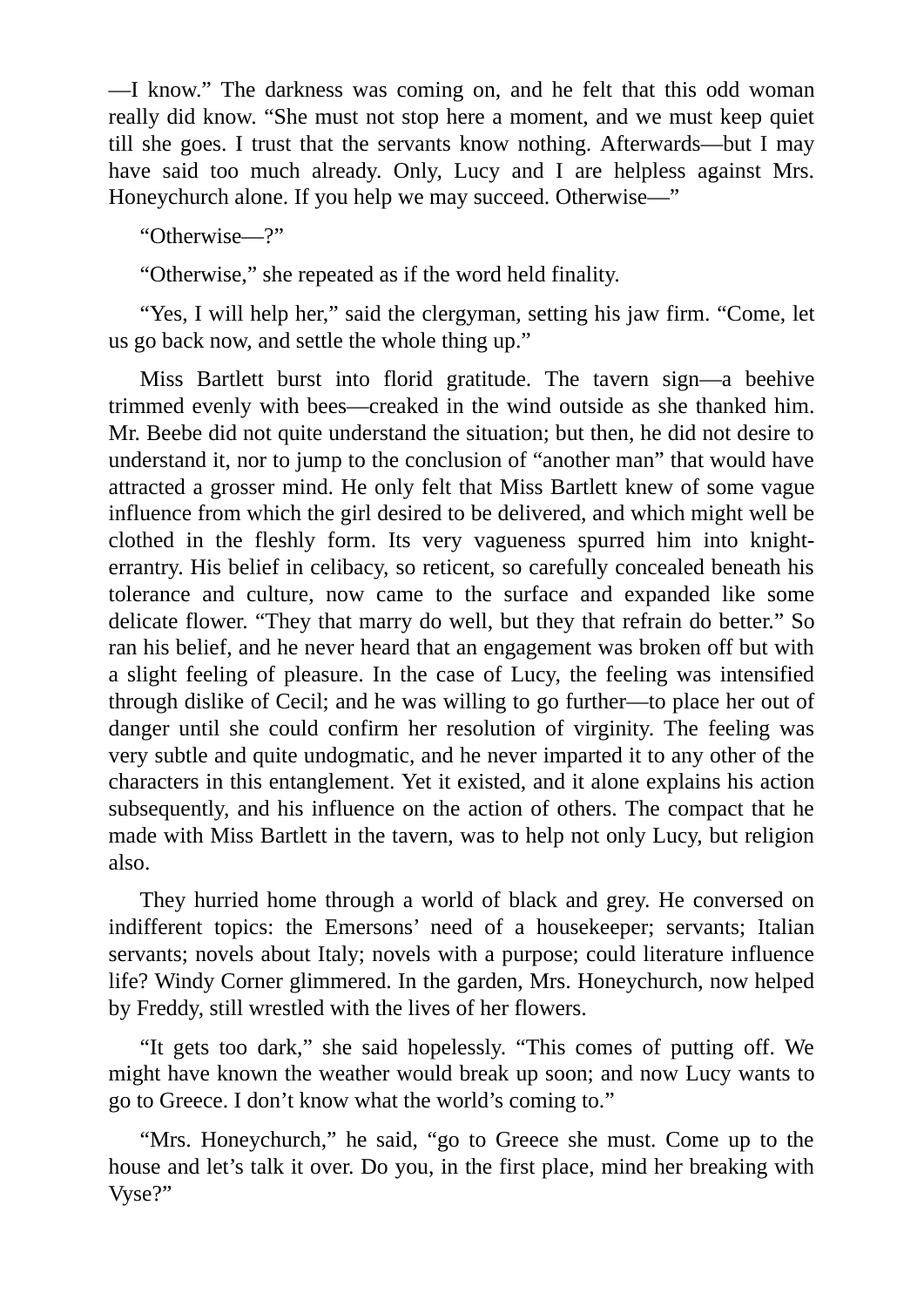"Mr. Beebe, I'm thankful—simply thankful."

"So am I," said Freddy.

"Good. Now come up to the house."

They conferred in the dining-room for half an hour.

Lucy would never have carried the Greek scheme alone. It was expensive and dramatic—both qualities that her mother loathed. Nor would Charlotte have succeeded. The honours of the day rested with Mr. Beebe. By his tact and common sense, and by his influence as a clergyman—for a clergyman who was not a fool influenced Mrs. Honeychurch greatly—he bent her to their purpose, "I don't see why Greece is necessary," she said; "but as you do, I suppose it is all right. It must be something I can't understand. Lucy! Let's tell her. Lucy!"

"She is playing the piano," Mr. Beebe said. He opened the door, and heard the words of a song:

"Look not thou on beauty's charming."

"I didn't know that Miss Honeychurch sang, too."

"Sit thou still when kings are arming,

Taste not when the wine-cup glistens—"

"It's a song that Cecil gave her. How odd girls are!"

"What's that?" called Lucy, stopping short.

"All right, dear," said Mrs. Honeychurch kindly. She went into the drawing-room, and Mr. Beebe heard her kiss Lucy and say: "I am sorry I was so cross about Greece, but it came on the top of the dahlias."

Rather a hard voice said: "Thank you, mother; that doesn't matter a bit."

"And you are right, too—Greece will be all right; you can go if the Miss Alans will have you."

"Oh, splendid! Oh, thank you!"

Mr. Beebe followed. Lucy still sat at the piano with her hands over the keys. She was glad, but he had expected greater gladness. Her mother bent over her. Freddy, to whom she had been singing, reclined on the floor with his head against her, and an unlit pipe between his lips. Oddly enough, the group was beautiful. Mr. Beebe, who loved the art of the past, was reminded of a favourite theme, the Santa Conversazione, in which people who care for one another are painted chatting together about noble things—a theme neither sensual nor sensational, and therefore ignored by the art of to-day. Why should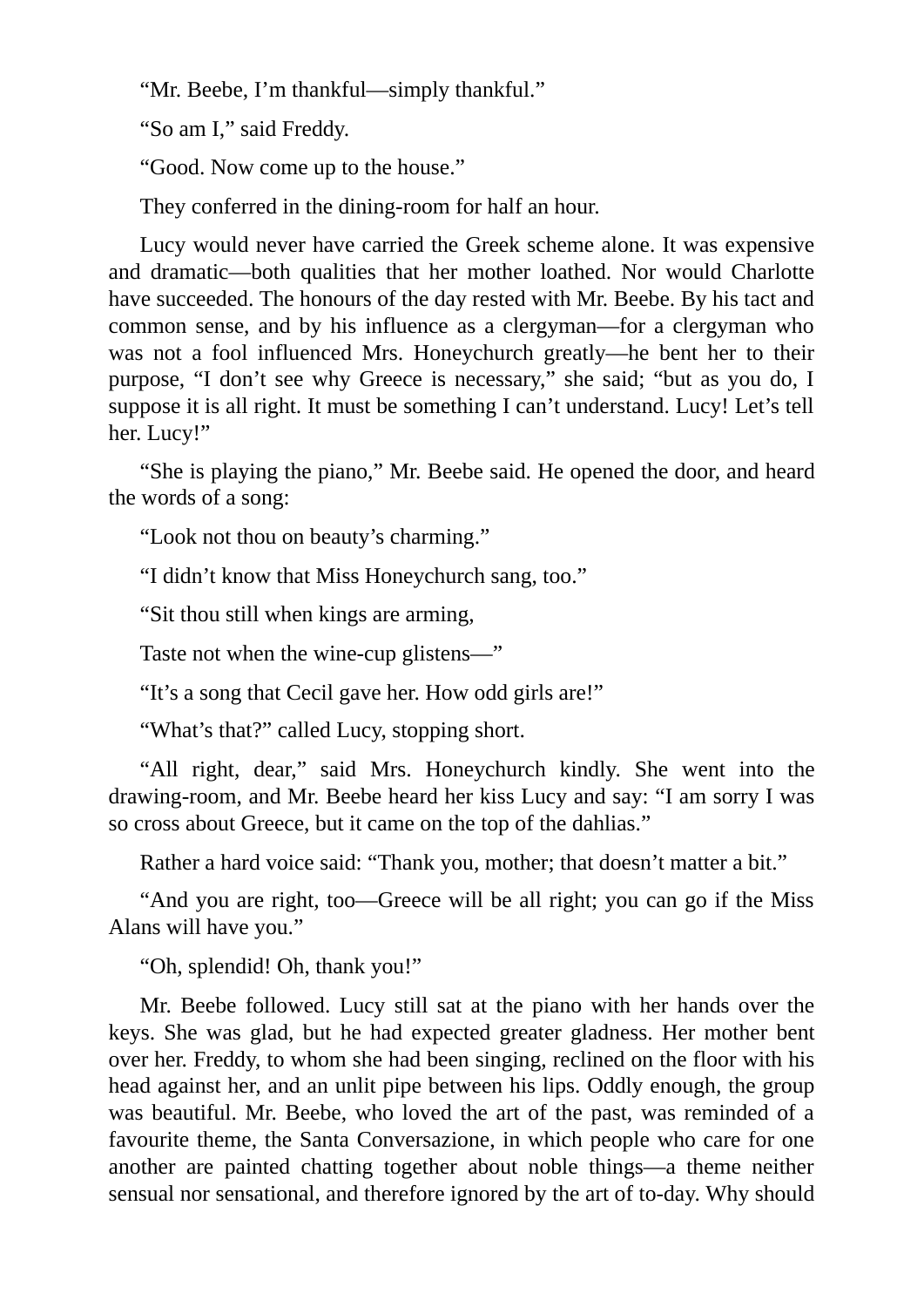Lucy want either to marry or to travel when she had such friends at home?

"Taste not when the wine-cup glistens,

Speak not when the people listens,"

she continued.

"Here's Mr. Beebe."

"Mr. Beebe knows my rude ways."

"It's a beautiful song and a wise one," said he. "Go on."

"It isn't very good," she said listlessly. "I forget why—harmony or something."

"I suspected it was unscholarly. It's so beautiful."

"The tune's right enough," said Freddy, "but the words are rotten. Why throw up the sponge?"

"How stupidly you talk!" said his sister. The Santa Conversazione was broken up. After all, there was no reason that Lucy should talk about Greece or thank him for persuading her mother, so he said good-bye.

Freddy lit his bicycle lamp for him in the porch, and with his usual felicity of phrase, said: "This has been a day and a half."

"Stop thine ear against the singer—"

"Wait a minute; she is finishing."

"From the red gold keep thy finger;

Vacant heart and hand and eye

Easy live and quiet die."

"I love weather like this," said Freddy.

Mr. Beebe passed into it.

The two main facts were clear. She had behaved splendidly, and he had helped her. He could not expect to master the details of so big a change in a girl's life. If here and there he was dissatisfied or puzzled, he must acquiesce; she was choosing the better part.

"Vacant heart and hand and eye—"

Perhaps the song stated "the better part" rather too strongly. He half fancied that the soaring accompaniment—which he did not lose in the shout of the gale—really agreed with Freddy, and was gently criticizing the words that it adorned: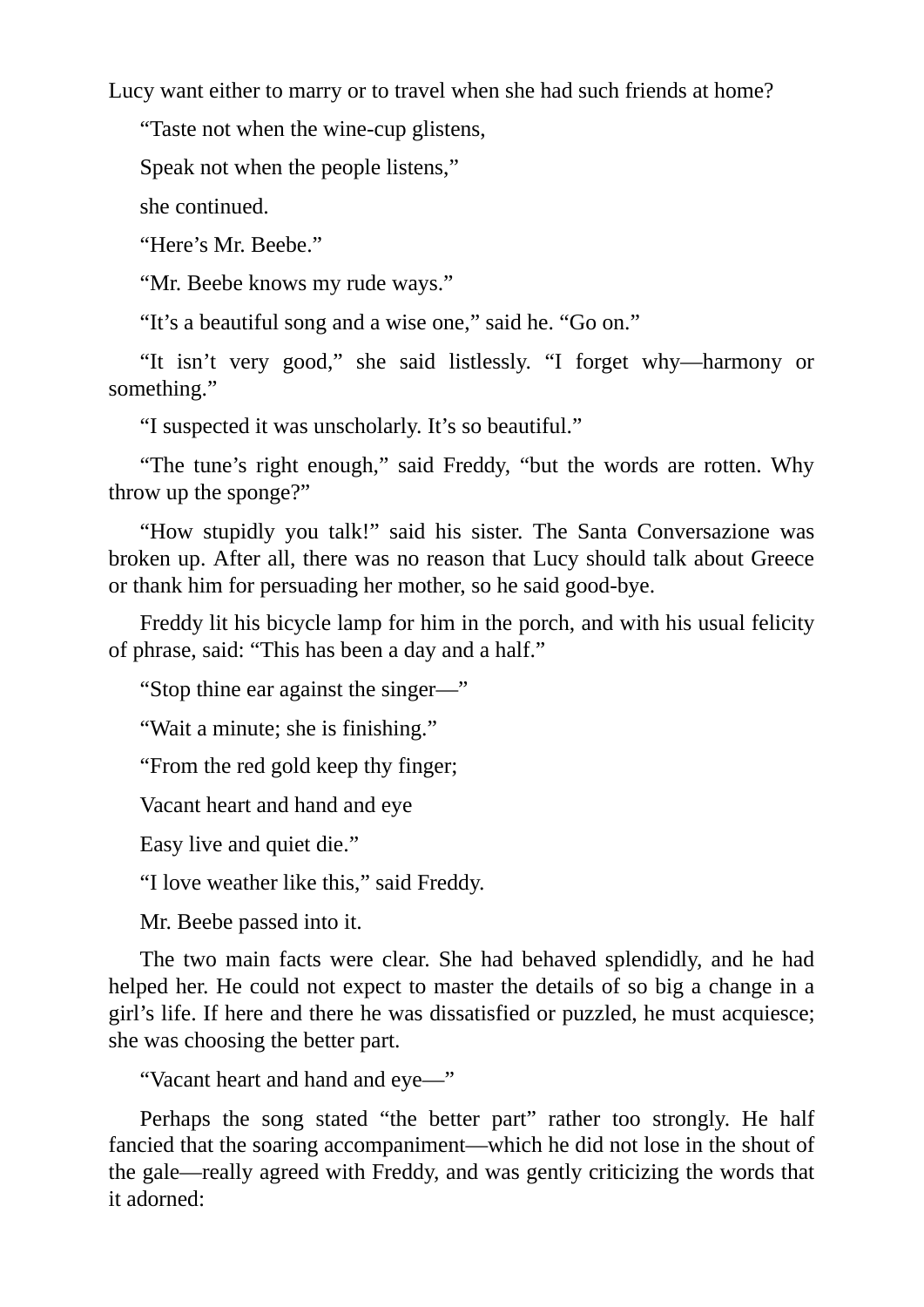"Vacant heart and hand and eye

Easy live and quiet die."

However, for the fourth time Windy Corner lay poised below him—now as a beacon in the roaring tides of darkness.

## **Chapter XIX: Lying to Mr. Emerson**

The Miss Alans were found in their beloved temperance hotel near Bloomsbury—a clean, airless establishment much patronized by provincial England. They always perched there before crossing the great seas, and for a week or two would fidget gently over clothes, guide-books, mackintosh squares, digestive bread, and other Continental necessaries. That there are shops abroad, even in Athens, never occurred to them, for they regarded travel as a species of warfare, only to be undertaken by those who have been fully armed at the Haymarket Stores. Miss Honeychurch, they trusted, would take care to equip herself duly. Quinine could now be obtained in tabloids; paper soap was a great help towards freshening up one's face in the train. Lucy promised, a little depressed.

"But, of course, you know all about these things, and you have Mr. Vyse to help you. A gentleman is such a stand-by."

Mrs. Honeychurch, who had come up to town with her daughter, began to drum nervously upon her card-case.

"We think it so good of Mr. Vyse to spare you," Miss Catharine continued. "It is not every young man who would be so unselfish. But perhaps he will come out and join you later on."

"Or does his work keep him in London?" said Miss Teresa, the more acute and less kindly of the two sisters.

"However, we shall see him when he sees you off. I do so long to see him."

"No one will see Lucy off," interposed Mrs. Honeychurch. "She doesn't like it."

"No, I hate seeings-off," said Lucy.

"Really? How funny! I should have thought that in this case—"

"Oh, Mrs. Honeychurch, you aren't going? It is such a pleasure to have met you!"

They escaped, and Lucy said with relief: "That's all right. We just got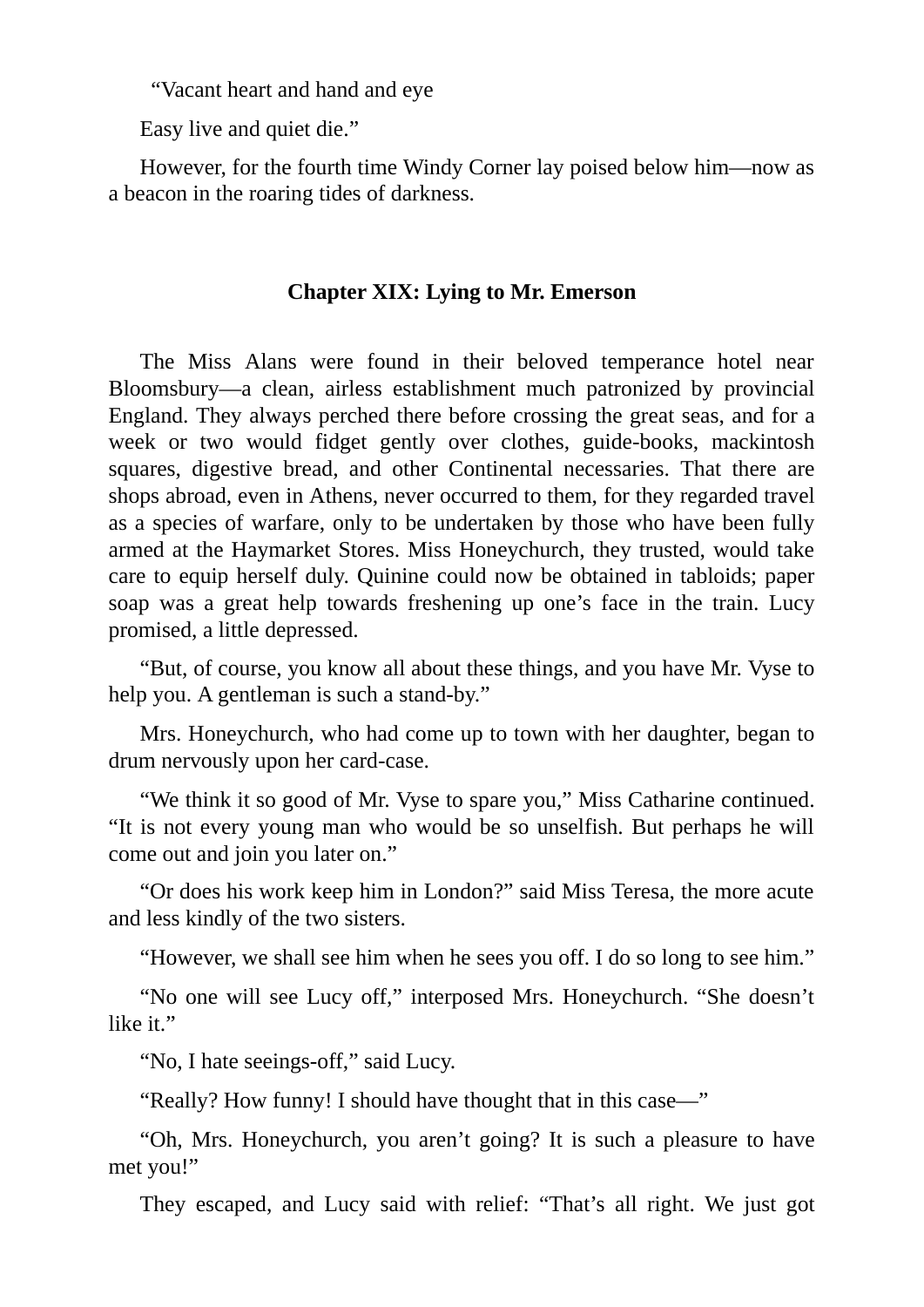through that time."

But her mother was annoyed. "I should be told, dear, that I am unsympathetic. But I cannot see why you didn't tell your friends about Cecil and be done with it. There all the time we had to sit fencing, and almost telling lies, and be seen through, too, I dare say, which is most unpleasant."

Lucy had plenty to say in reply. She described the Miss Alans' character: they were such gossips, and if one told them, the news would be everywhere in no time.

"But why shouldn't it be everywhere in no time?"

"Because I settled with Cecil not to announce it until I left England. I shall tell them then. It's much pleasanter. How wet it is! Let's turn in here."

"Here" was the British Museum. Mrs. Honeychurch refused. If they must take shelter, let it be in a shop. Lucy felt contemptuous, for she was on the tack of caring for Greek sculpture, and had already borrowed a mythical dictionary from Mr. Beebe to get up the names of the goddesses and gods.

"Oh, well, let it be shop, then. Let's go to Mudie's. I'll buy a guide-book."

"You know, Lucy, you and Charlotte and Mr. Beebe all tell me I'm so stupid, so I suppose I am, but I shall never understand this hole-and-corner work. You've got rid of Cecil—well and good, and I'm thankful he's gone, though I did feel angry for the minute. But why not announce it? Why this hushing up and tip-toeing?"

"It's only for a few days."

"But why at all?"

Lucy was silent. She was drifting away from her mother. It was quite easy to say, "Because George Emerson has been bothering me, and if he hears I've given up Cecil may begin again"—quite easy, and it had the incidental advantage of being true. But she could not say it. She disliked confidences, for they might lead to self-knowledge and to that king of terrors—Light. Ever since that last evening at Florence she had deemed it unwise to reveal her soul.

Mrs. Honeychurch, too, was silent. She was thinking, "My daughter won't answer me; she would rather be with those inquisitive old maids than with Freddy and me. Any rag, tag, and bobtail apparently does if she can leave her home." And as in her case thoughts never remained unspoken long, she burst out with: "You're tired of Windy Corner."

This was perfectly true. Lucy had hoped to return to Windy Corner when she escaped from Cecil, but she discovered that her home existed no longer. It might exist for Freddy, who still lived and thought straight, but not for one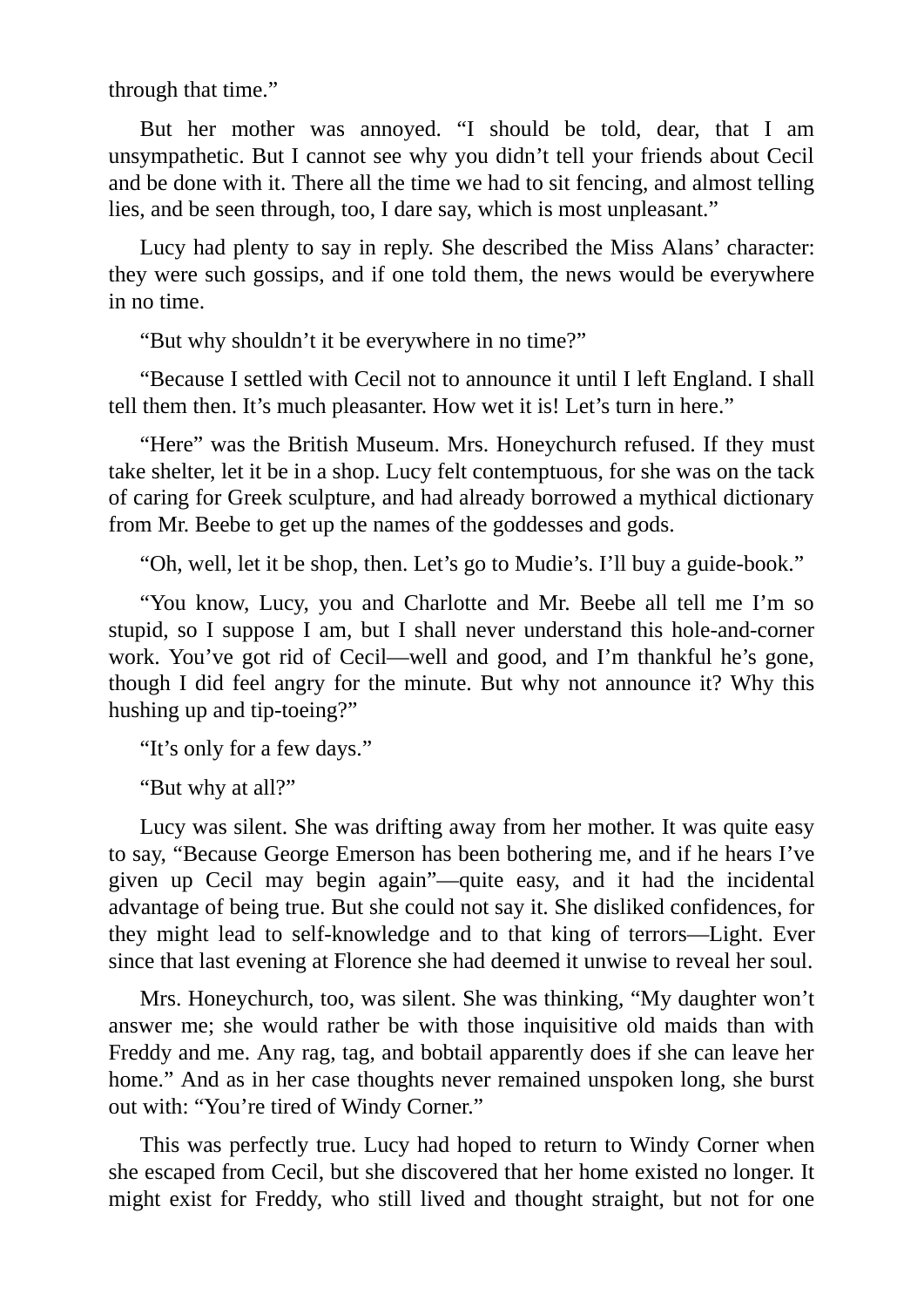who had deliberately warped the brain. She did not acknowledge that her brain was warped, for the brain itself must assist in that acknowledgment, and she was disordering the very instruments of life. She only felt, "I do not love George; I broke off my engagement because I did not love George; I must go to Greece because I do not love George; it is more important that I should look up gods in the dictionary than that I should help my mother; everyone else is behaving very badly." She only felt irritable and petulant, and anxious to do what she was not expected to do, and in this spirit she proceeded with the conversation.

"Oh, mother, what rubbish you talk! Of course I'm not tired of Windy Corner."

"Then why not say so at once, instead of considering half an hour?"

She laughed faintly, "Half a minute would be nearer."

"Perhaps you would like to stay away from your home altogether?"

"Hush, mother! People will hear you"; for they had entered Mudie's. She bought Baedeker, and then continued: "Of course I want to live at home; but as we are talking about it, I may as well say that I shall want to be away in the future more than I have been. You see, I come into my money next year."

Tears came into her mother's eyes.

Driven by nameless bewilderment, by what is in older people termed "eccentricity," Lucy determined to make this point clear. "I've seen the world so little—I felt so out of things in Italy. I have seen so little of life; one ought to come up to London more—not a cheap ticket like to-day, but to stop. I might even share a flat for a little with some other girl."

"And mess with typewriters and latch-keys," exploded Mrs. Honeychurch. "And agitate and scream, and be carried off kicking by the police. And call it a Mission—when no one wants you! And call it Duty—when it means that you can't stand your own home! And call it Work—when thousands of men are starving with the competition as it is! And then to prepare yourself, find two doddering old ladies, and go abroad with them."

"I want more independence," said Lucy lamely; she knew that she wanted something, and independence is a useful cry; we can always say that we have not got it. She tried to remember her emotions in Florence: those had been sincere and passionate, and had suggested beauty rather than short skirts and latch-keys. But independence was certainly her cue.

"Very well. Take your independence and be gone. Rush up and down and round the world, and come back as thin as a lath with the bad food. Despise the house that your father built and the garden that he planted, and our dear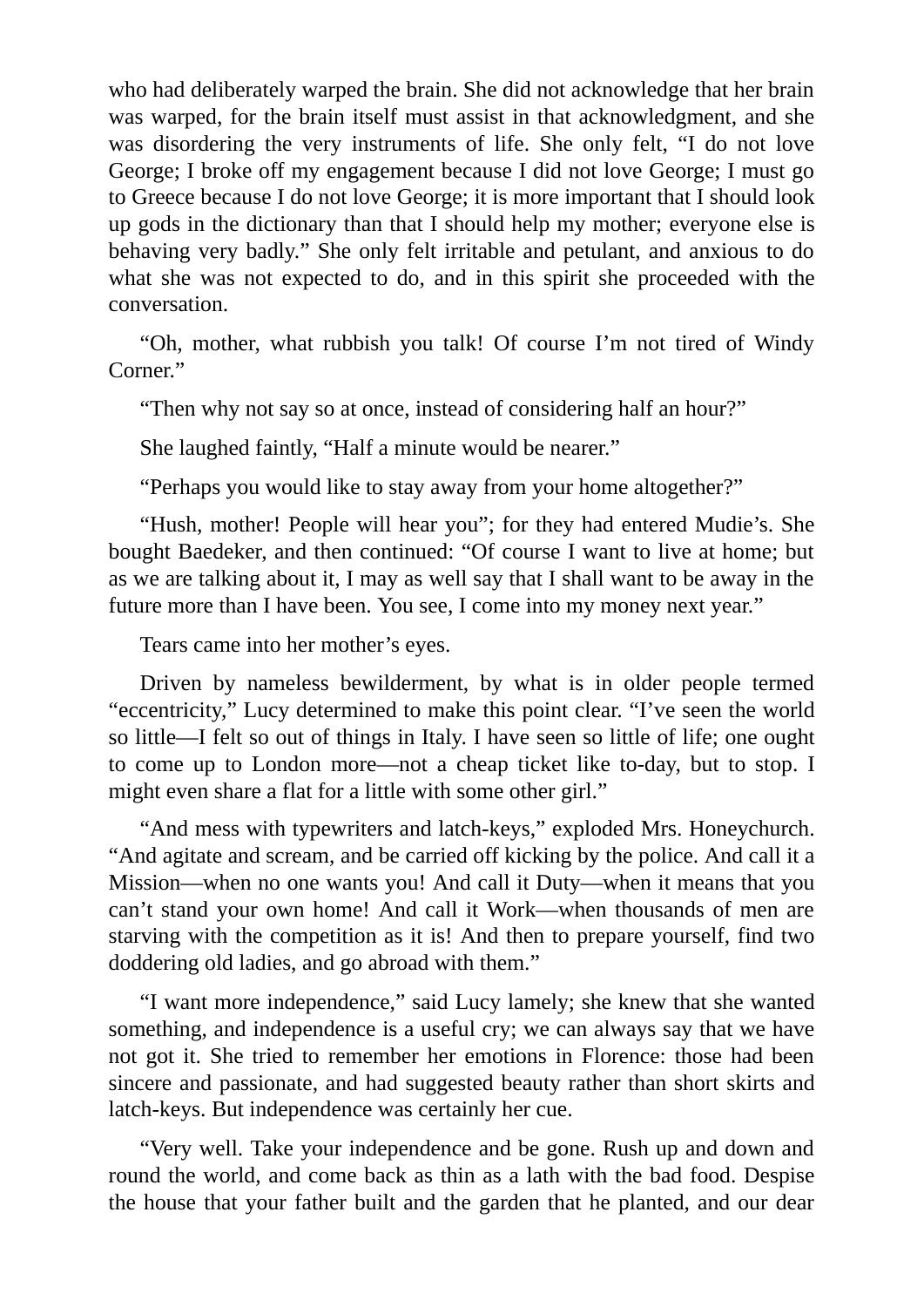view—and then share a flat with another girl."

Lucy screwed up her mouth and said: "Perhaps I spoke hastily."

"Oh, goodness!" her mother flashed. "How you do remind me of Charlotte Bartlett!"

"Charlotte!" flashed Lucy in her turn, pierced at last by a vivid pain.

"More every moment."

"I don't know what you mean, mother; Charlotte and I are not the very least alike."

"Well, I see the likeness. The same eternal worrying, the same taking back of words. You and Charlotte trying to divide two apples among three people last night might be sisters."

"What rubbish! And if you dislike Charlotte so, it's rather a pity you asked her to stop. I warned you about her; I begged you, implored you not to, but of course it was not listened to."

"There you go."

"I beg your pardon?"

"Charlotte again, my dear; that's all; her very words."

Lucy clenched her teeth. "My point is that you oughtn't to have asked Charlotte to stop. I wish you would keep to the point." And the conversation died off into a wrangle.

She and her mother shopped in silence, spoke little in the train, little again in the carriage, which met them at Dorking Station. It had poured all day and as they ascended through the deep Surrey lanes showers of water fell from the over-hanging beech-trees and rattled on the hood. Lucy complained that the hood was stuffy. Leaning forward, she looked out into the steaming dusk, and watched the carriage-lamp pass like a search-light over mud and leaves, and reveal nothing beautiful. "The crush when Charlotte gets in will be abominable," she remarked. For they were to pick up Miss Bartlett at Summer Street, where she had been dropped as the carriage went down, to pay a call on Mr. Beebe's old mother. "We shall have to sit three a side, because the trees drop, and yet it isn't raining. Oh, for a little air!" Then she listened to the horse's hoofs—"He has not told—he has not told." That melody was blurred by the soft road. "CAN'T we have the hood down?" she demanded, and her mother, with sudden tenderness, said: "Very well, old lady, stop the horse." And the horse was stopped, and Lucy and Powell wrestled with the hood, and squirted water down Mrs. Honeychurch's neck. But now that the hood was down, she did see something that she would have missed—there were no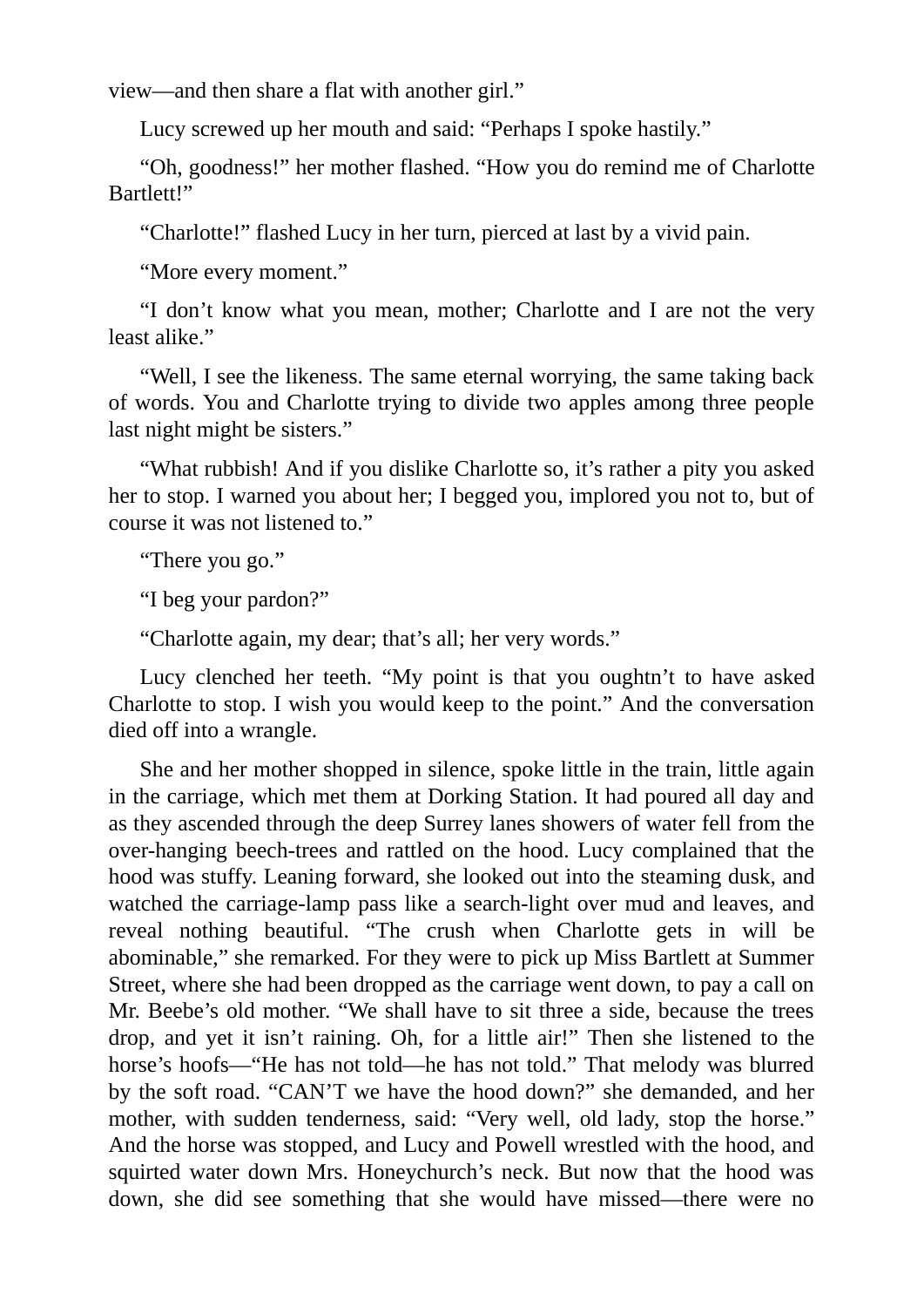lights in the windows of Cissie Villa, and round the garden gate she fancied she saw a padlock.

"Is that house to let again, Powell?" she called.

"Yes, miss," he replied.

"Have they gone?"

"It is too far out of town for the young gentleman, and his father's rheumatism has come on, so he can't stop on alone, so they are trying to let furnished," was the answer.

"They have gone, then?"

"Yes, miss, they have gone."

Lucy sank back. The carriage stopped at the Rectory. She got out to call for Miss Bartlett. So the Emersons had gone, and all this bother about Greece had been unnecessary. Waste! That word seemed to sum up the whole of life. Wasted plans, wasted money, wasted love, and she had wounded her mother. Was it possible that she had muddled things away? Quite possible. Other people had. When the maid opened the door, she was unable to speak, and stared stupidly into the hall.

Miss Bartlett at once came forward, and after a long preamble asked a great favour: might she go to church? Mr. Beebe and his mother had already gone, but she had refused to start until she obtained her hostess's full sanction, for it would mean keeping the horse waiting a good ten minutes more.

"Certainly," said the hostess wearily. "I forgot it was Friday. Let's all go. Powell can go round to the stables."

"Lucy dearest—"

"No church for me, thank you."

A sigh, and they departed. The church was invisible, but up in the darkness to the left there was a hint of colour. This was a stained window, through which some feeble light was shining, and when the door opened Lucy heard Mr. Beebe's voice running through the litany to a minute congregation. Even their church, built upon the slope of the hill so artfully, with its beautiful raised transept and its spire of silvery shingle—even their church had lost its charm; and the thing one never talked about—religion—was fading like all the other things.

She followed the maid into the Rectory.

Would she object to sitting in Mr. Beebe's study? There was only that one fire.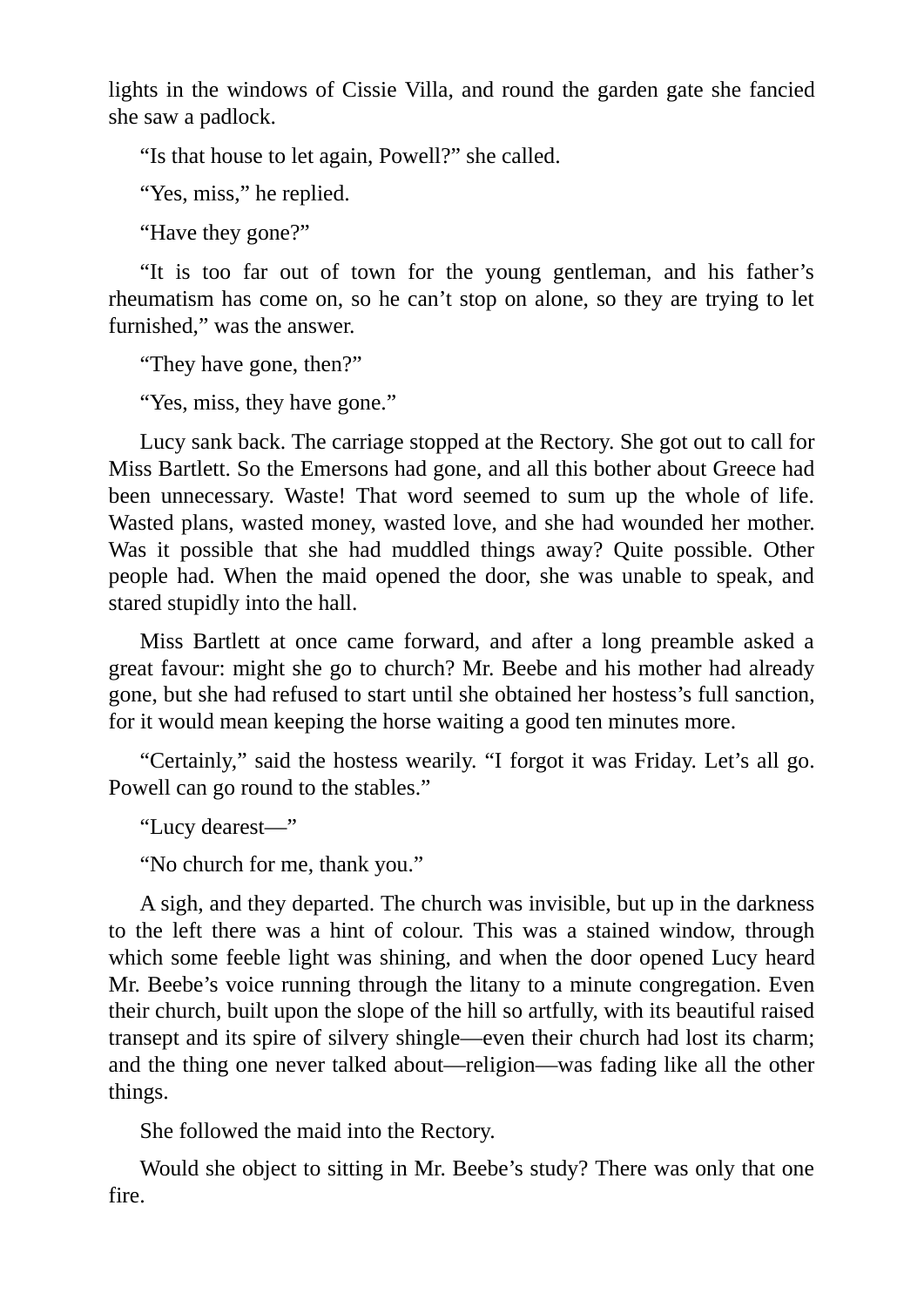She would not object.

Some one was there already, for Lucy heard the words: "A lady to wait, sir."

Old Mr. Emerson was sitting by the fire, with his foot upon a gout-stool.

"Oh, Miss Honeychurch, that you should come!" he quavered; and Lucy saw an alteration in him since last Sunday.

Not a word would come to her lips. George she had faced, and could have faced again, but she had forgotten how to treat his father.

"Miss Honeychurch, dear, we are so sorry! George is so sorry! He thought he had a right to try. I cannot blame my boy, and yet I wish he had told me first. He ought not to have tried. I knew nothing about it at all."

If only she could remember how to behave!

He held up his hand. "But you must not scold him."

Lucy turned her back, and began to look at Mr. Beebe's books.

"I taught him," he quavered, "to trust in love. I said: 'When love comes, that is reality.' I said: 'Passion does not blind. No. Passion is sanity, and the woman you love, she is the only person you will ever really understand.'" He sighed: "True, everlastingly true, though my day is over, and though there is the result. Poor boy! He is so sorry! He said he knew it was madness when you brought your cousin in; that whatever you felt you did not mean. Yet" his voice gathered strength: he spoke out to make certain—"Miss Honeychurch, do you remember Italy?"

Lucy selected a book—a volume of Old Testament commentaries. Holding it up to her eyes, she said: "I have no wish to discuss Italy or any subject connected with your son."

"But you do remember it?"

"He has misbehaved himself from the first."

"I only was told that he loved you last Sunday. I never could judge behaviour. I—I—suppose he has."

Feeling a little steadier, she put the book back and turned round to him. His face was drooping and swollen, but his eyes, though they were sunken deep, gleamed with a child's courage.

"Why, he has behaved abominably," she said. "I am glad he is sorry. Do you know what he did?"

"Not 'abominably,'" was the gentle correction. "He only tried when he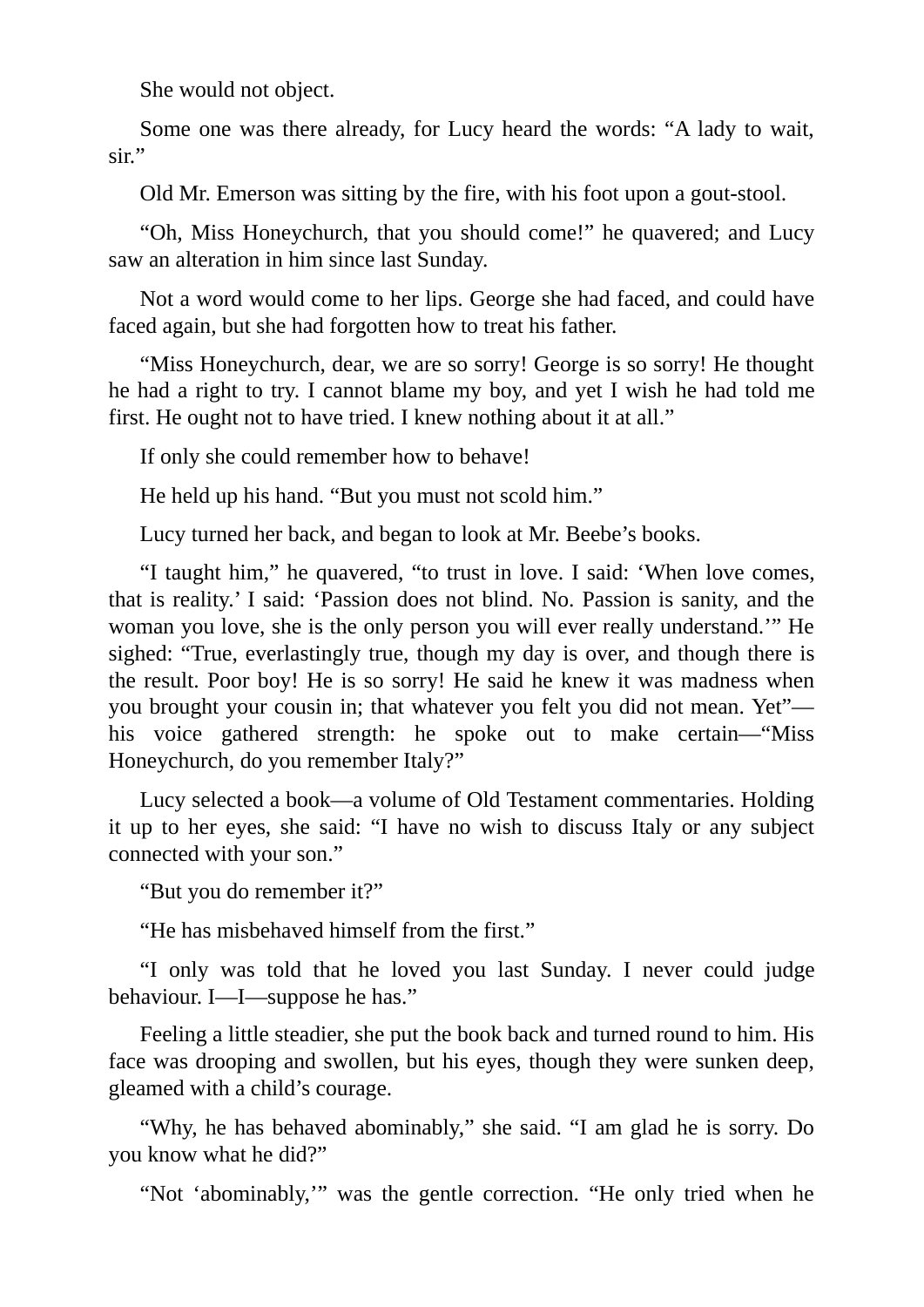should not have tried. You have all you want, Miss Honeychurch: you are going to marry the man you love. Do not go out of George's life saying he is abominable."

"No, of course," said Lucy, ashamed at the reference to Cecil. "'Abominable' is much too strong. I am sorry I used it about your son. I think I will go to church, after all. My mother and my cousin have gone. I shall not be so very late—"

"Especially as he has gone under," he said quietly.

"What was that?"

"Gone under naturally." He beat his palms together in silence; his head fell on his chest.

"I don't understand."

"As his mother did."

"But, Mr. Emerson—MR. EMERSON—what are you talking about?"

"When I wouldn't have George baptized," said he.

Lucy was frightened.

"And she agreed that baptism was nothing, but he caught that fever when he was twelve and she turned round. She thought it a judgement." He shuddered. "Oh, horrible, when we had given up that sort of thing and broken away from her parents. Oh, horrible—worst of all—worse than death, when you have made a little clearing in the wilderness, planted your little garden, let in your sunlight, and then the weeds creep in again! A judgement! And our boy had typhoid because no clergyman had dropped water on him in church! Is it possible, Miss Honeychurch? Shall we slip back into the darkness for ever?"

"I don't know," gasped Lucy. "I don't understand this sort of thing. I was not meant to understand it."

"But Mr. Eager—he came when I was out, and acted according to his principles. I don't blame him or any one... but by the time George was well she was ill. He made her think about sin, and she went under thinking about it."

It was thus that Mr. Emerson had murdered his wife in the sight of God.

"Oh, how terrible!" said Lucy, forgetting her own affairs at last.

"He was not baptized," said the old man. "I did hold firm." And he looked with unwavering eyes at the rows of books, as if—at what cost!—he had won a victory over them. "My boy shall go back to the earth untouched."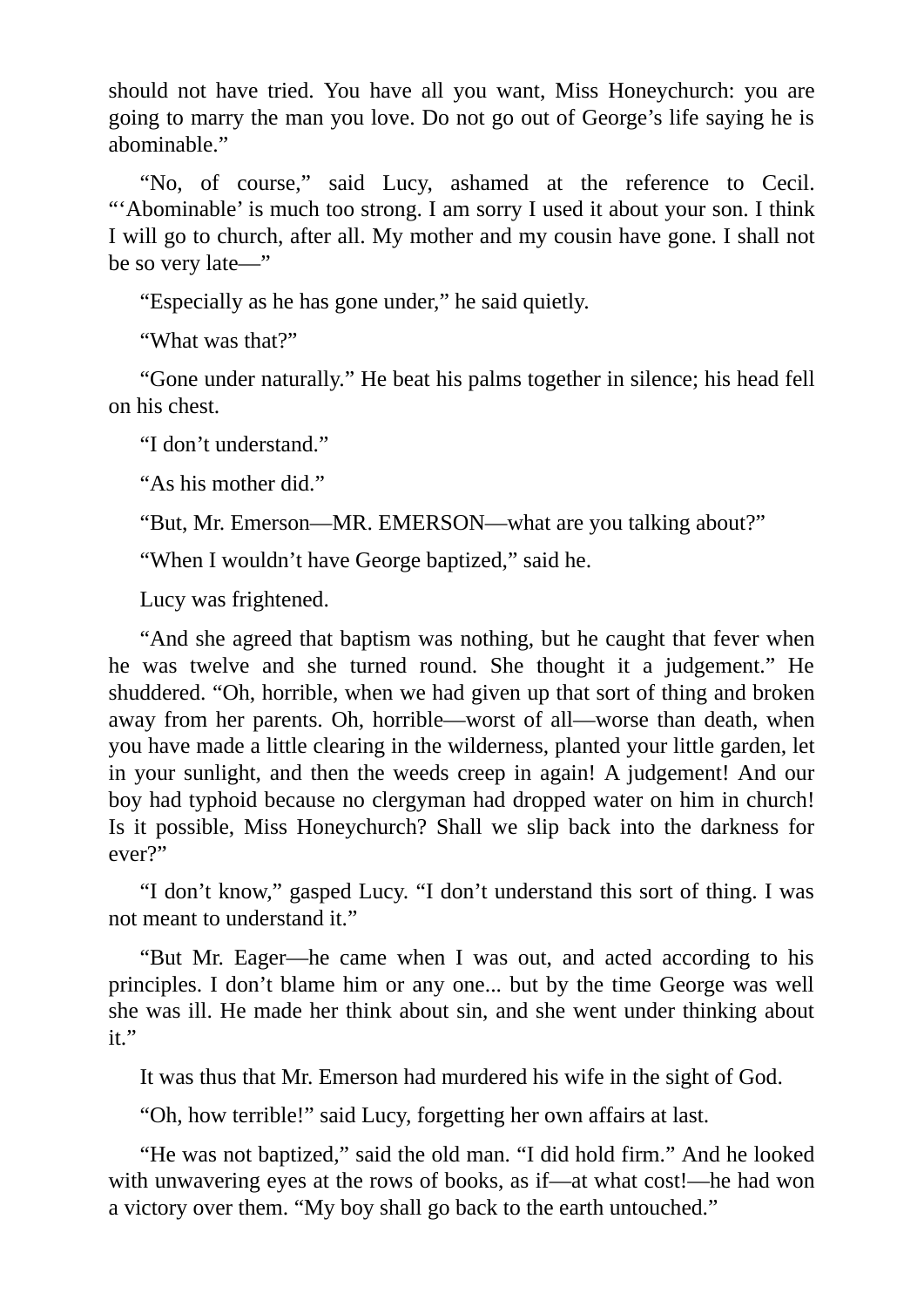She asked whether young Mr. Emerson was ill.

"Oh—last Sunday." He started into the present. "George last Sunday—no, not ill: just gone under. He is never ill. But he is his mother's son. Her eyes were his, and she had that forehead that I think so beautiful, and he will not think it worth while to live. It was always touch and go. He will live; but he will not think it worth while to live. He will never think anything worth while. You remember that church at Florence?"

Lucy did remember, and how she had suggested that George should collect postage stamps.

"After you left Florence—horrible. Then we took the house here, and he goes bathing with your brother, and became better. You saw him bathing?"

"I am so sorry, but it is no good discussing this affair. I am deeply sorry about it."

"Then there came something about a novel. I didn't follow it at all; I had to hear so much, and he minded telling me; he finds me too old. Ah, well, one must have failures. George comes down to-morrow, and takes me up to his London rooms. He can't bear to be about here, and I must be where he is."

"Mr. Emerson," cried the girl, "don't leave at least, not on my account. I am going to Greece. Don't leave your comfortable house."

It was the first time her voice had been kind and he smiled. "How good everyone is! And look at Mr. Beebe housing me—came over this morning and heard I was going! Here I am so comfortable with a fire."

"Yes, but you won't go back to London. It's absurd."

"I must be with George; I must make him care to live, and down here he can't. He says the thought of seeing you and of hearing about you—I am not justifying him: I am only saying what has happened."

"Oh, Mr. Emerson"—she took hold of his hand—"you mustn't. I've been bother enough to the world by now. I can't have you moving out of your house when you like it, and perhaps losing money through it—all on my account. You must stop! I am just going to Greece."

"All the way to Greece?"

Her manner altered.

"To Greece?"

"So you must stop. You won't talk about this business, I know. I can trust you both."

"Certainly you can. We either have you in our lives, or leave you to the life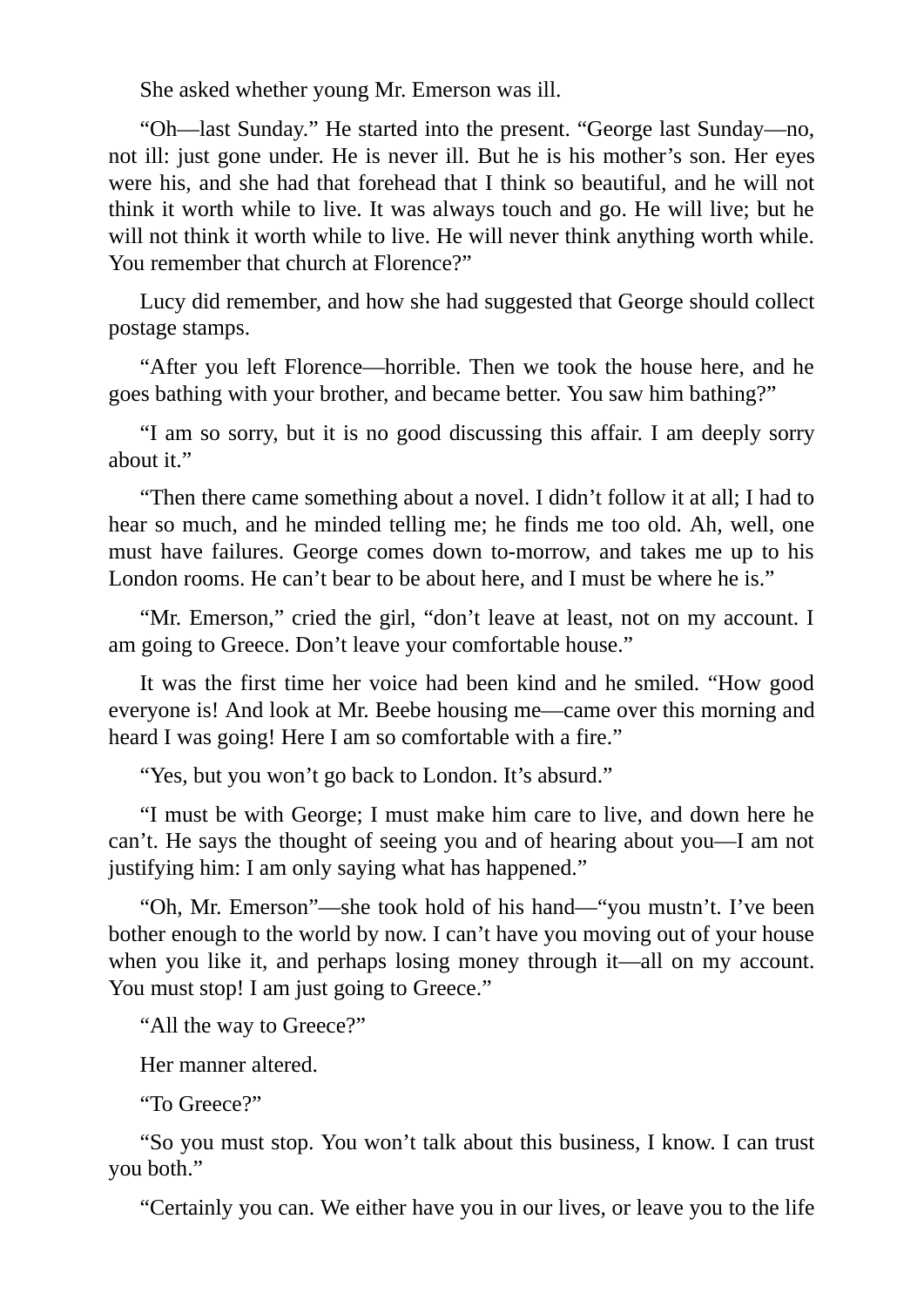that you have chosen."

"I shouldn't want—"

"I suppose Mr. Vyse is very angry with George? No, it was wrong of George to try. We have pushed our beliefs too far. I fancy that we deserve sorrow."

She looked at the books again—black, brown, and that acrid theological blue. They surrounded the visitors on every side; they were piled on the tables, they pressed against the very ceiling. To Lucy who could not see that Mr. Emerson was profoundly religious, and differed from Mr. Beebe chiefly by his acknowledgment of passion—it seemed dreadful that the old man should crawl into such a sanctum, when he was unhappy, and be dependent on the bounty of a clergyman.

More certain than ever that she was tired, he offered her his chair.

"No, please sit still. I think I will sit in the carriage."

"Miss Honeychurch, you do sound tired."

"Not a bit," said Lucy, with trembling lips.

"But you are, and there's a look of George about you. And what were you saying about going abroad?"

She was silent.

"Greece"—and she saw that he was thinking the word over—"Greece; but you were to be married this year, I thought."

"Not till January, it wasn't," said Lucy, clasping her hands. Would she tell an actual lie when it came to the point?

"I suppose that Mr. Vyse is going with you. I hope—it isn't because George spoke that you are both going?"

" $N_0$ "

"I hope that you will enjoy Greece with Mr. Vyse."

"Thank you."

At that moment Mr. Beebe came back from church. His cassock was covered with rain. "That's all right," he said kindly. "I counted on you two keeping each other company. It's pouring again. The entire congregation, which consists of your cousin, your mother, and my mother, stands waiting in the church, till the carriage fetches it. Did Powell go round?"

"I think so; I'll see."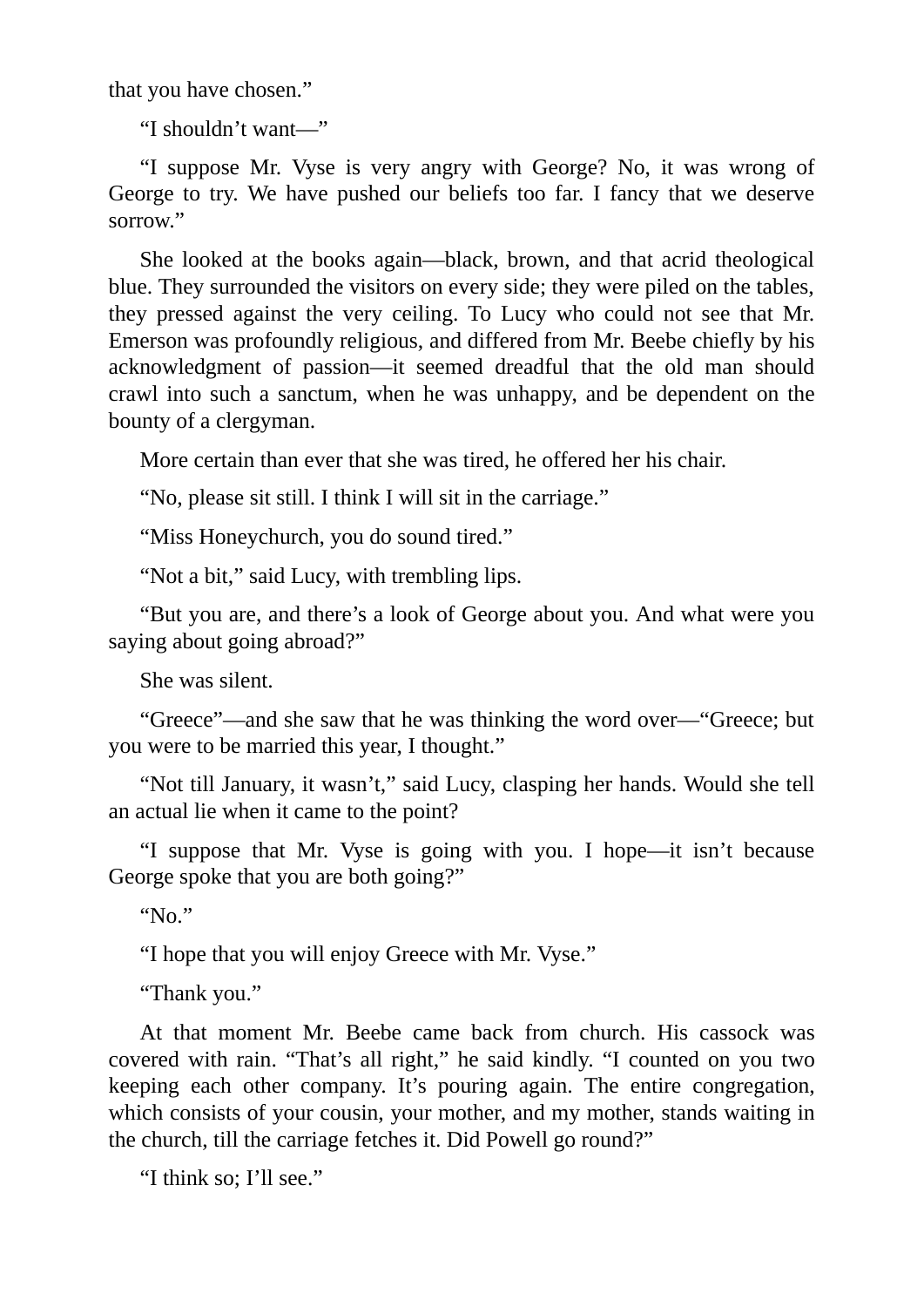"No—of course, I'll see. How are the Miss Alans?"

"Very well, thank you."

"Did you tell Mr. Emerson about Greece?"

"I—I did."

"Don't you think it very plucky of her, Mr. Emerson, to undertake the two Miss Alans? Now, Miss Honeychurch, go back—keep warm. I think three is such a courageous number to go travelling." And he hurried off to the stables.

"He is not going," she said hoarsely. "I made a slip. Mr. Vyse does stop behind in England."

Somehow it was impossible to cheat this old man. To George, to Cecil, she would have lied again; but he seemed so near the end of things, so dignified in his approach to the gulf, of which he gave one account, and the books that surrounded him another, so mild to the rough paths that he had traversed, that the true chivalry—not the worn-out chivalry of sex, but the true chivalry that all the young may show to all the old—awoke in her, and, at whatever risk, she told him that Cecil was not her companion to Greece. And she spoke so seriously that the risk became a certainty, and he, lifting his eyes, said: "You are leaving him? You are leaving the man you love?"

"I—I had to."

"Why, Miss Honeychurch, why?"

Terror came over her, and she lied again. She made the long, convincing speech that she had made to Mr. Beebe, and intended to make to the world when she announced that her engagement was no more. He heard her in silence, and then said: "My dear, I am worried about you. It seems to me"dreamily; she was not alarmed—"that you are in a muddle."

She shook her head.

"Take an old man's word; there's nothing worse than a muddle in all the world. It is easy to face Death and Fate, and the things that sound so dreadful. It is on my muddles that I look back with horror—on the things that I might have avoided. We can help one another but little. I used to think I could teach young people the whole of life, but I know better now, and all my teaching of George has come down to this: beware of muddle. Do you remember in that church, when you pretended to be annoyed with me and weren't? Do you remember before, when you refused the room with the view? Those were muddles—little, but ominous—and I am fearing that you are in one now." She was silent. "Don't trust me, Miss Honeychurch. Though life is very glorious, it is difficult." She was still silent. "'Life' wrote a friend of mine, 'is a public performance on the violin, in which you must learn the instrument as you go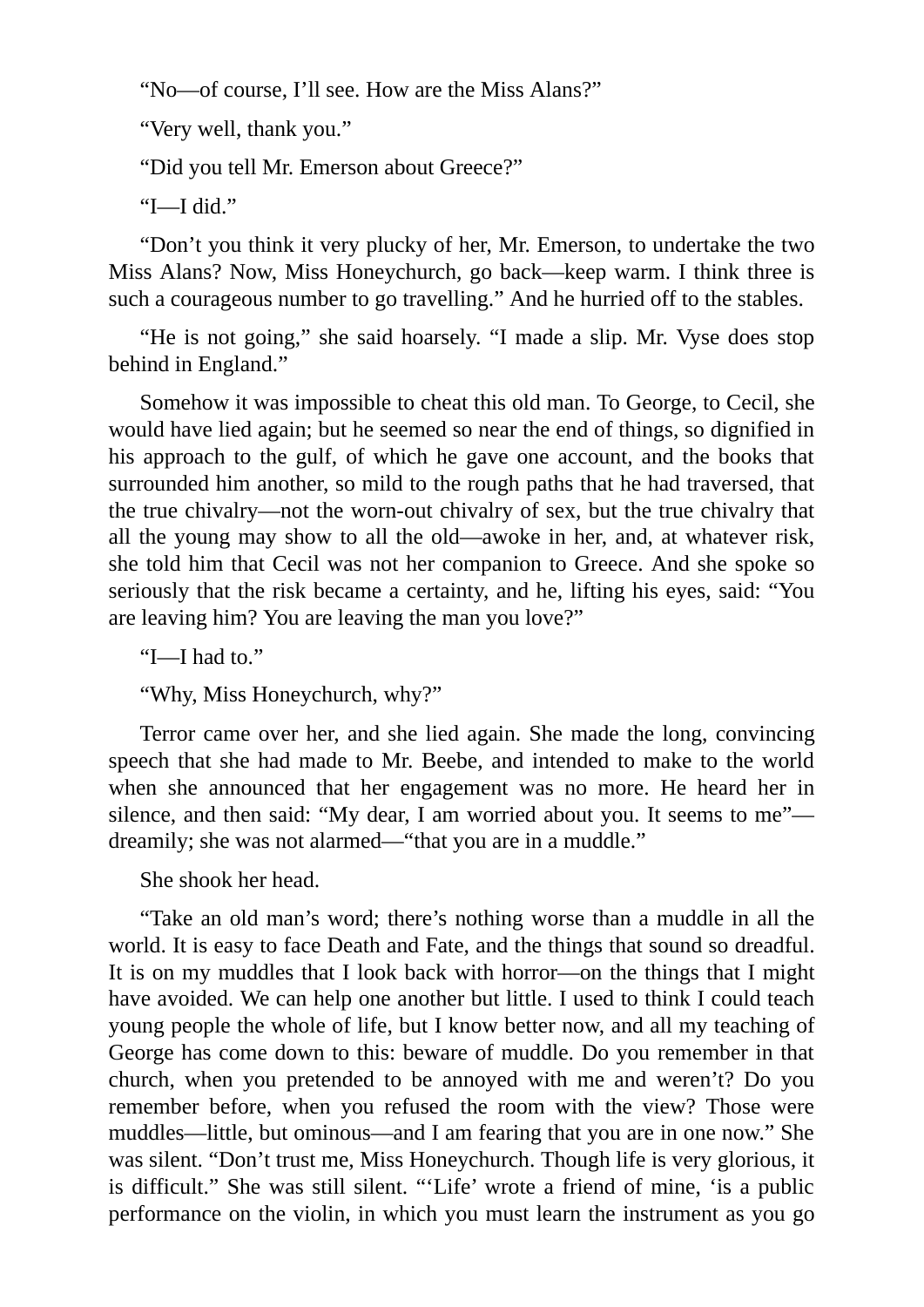along.' I think he puts it well. Man has to pick up the use of his functions as he goes along—especially the function of Love." Then he burst out excitedly; "That's it; that's what I mean. You love George!" And after his long preamble, the three words burst against Lucy like waves from the open sea.

"But you do," he went on, not waiting for contradiction. "You love the boy body and soul, plainly, directly, as he loves you, and no other word expresses it. You won't marry the other man for his sake."

"How dare you!" gasped Lucy, with the roaring of waters in her ears. "Oh, how like a man!—I mean, to suppose that a woman is always thinking about a man."

"But you are."

She summoned physical disgust.

"You're shocked, but I mean to shock you. It's the only hope at times. I can reach you no other way. You must marry, or your life will be wasted. You have gone too far to retreat. I have no time for the tenderness, and the comradeship, and the poetry, and the things that really matter, and for which you marry. I know that, with George, you will find them, and that you love him. Then be his wife. He is already part of you. Though you fly to Greece, and never see him again, or forget his very name, George will work in your thoughts till you die. It isn't possible to love and to part. You will wish that it was. You can transmute love, ignore it, muddle it, but you can never pull it out of you. I know by experience that the poets are right: love is eternal."

Lucy began to cry with anger, and though her anger passed away soon, her tears remained.

"I only wish poets would say this, too: love is of the body; not the body, but of the body. Ah! the misery that would be saved if we confessed that! Ah! for a little directness to liberate the soul! Your soul, dear Lucy! I hate the word now, because of all the cant with which superstition has wrapped it round. But we have souls. I cannot say how they came nor whither they go, but we have them, and I see you ruining yours. I cannot bear it. It is again the darkness creeping in; it is hell." Then he checked himself. "What nonsense I have talked—how abstract and remote! And I have made you cry! Dear girl, forgive my prosiness; marry my boy. When I think what life is, and how seldom love is answered by love—Marry him; it is one of the moments for which the world was made."

She could not understand him; the words were indeed remote. Yet as he spoke the darkness was withdrawn, veil after veil, and she saw to the bottom of her soul.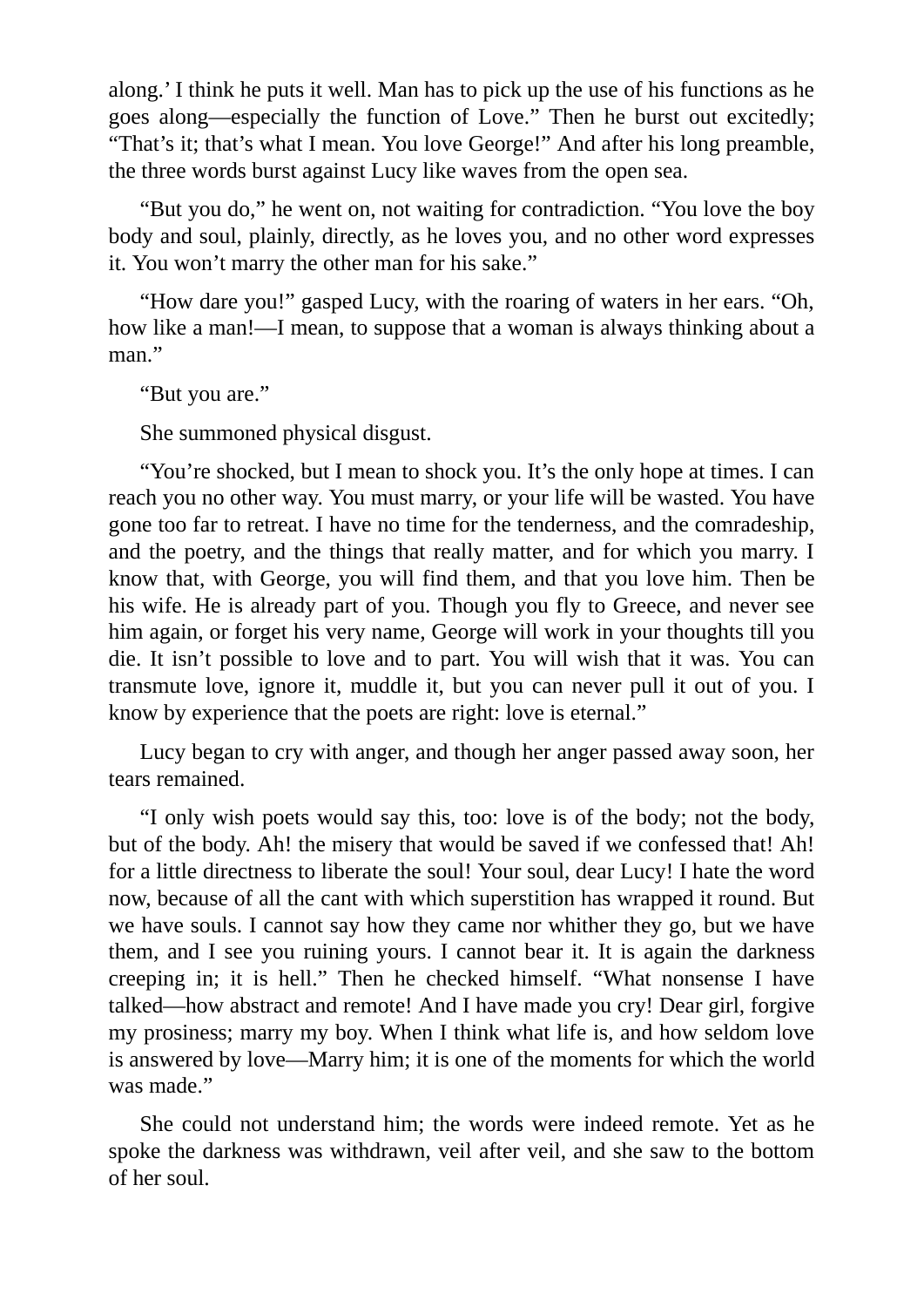"Then, Lucy—"

"You've frightened me," she moaned. "Cecil—Mr. Beebe—the ticket's bought—everything." She fell sobbing into the chair. "I'm caught in the tangle. I must suffer and grow old away from him. I cannot break the whole of life for his sake. They trusted me."

A carriage drew up at the front-door.

"Give George my love—once only. Tell him 'muddle.'" Then she arranged her veil, while the tears poured over her cheeks inside.

"Lucy—"

"No—they are in the hall—oh, please not, Mr. Emerson—they trust me—"

"But why should they, when you have deceived them?"

Mr. Beebe opened the door, saying: "Here's my mother."

"You're not worthy of their trust."

"What's that?" said Mr. Beebe sharply.

"I was saying, why should you trust her when she deceived you?"

"One minute, mother." He came in and shut the door.

"I don't follow you, Mr. Emerson. To whom do you refer? Trust whom?"

"I mean she has pretended to you that she did not love George. They have loved one another all along."

Mr. Beebe looked at the sobbing girl. He was very quiet, and his white face, with its ruddy whiskers, seemed suddenly inhuman. A long black column, he stood and awaited her reply.

"I shall never marry him," quavered Lucy.

A look of contempt came over him, and he said, "Why not?"

"Mr. Beebe—I have misled you—I have misled myself—"

"Oh, rubbish, Miss Honeychurch!"

"It is not rubbish!" said the old man hotly. "It's the part of people that you don't understand."

Mr. Beebe laid his hand on the old man's shoulder pleasantly.

"Lucy! Lucy!" called voices from the carriage.

"Mr. Beebe, could you help me?"

He looked amazed at the request, and said in a low, stern voice: "I am more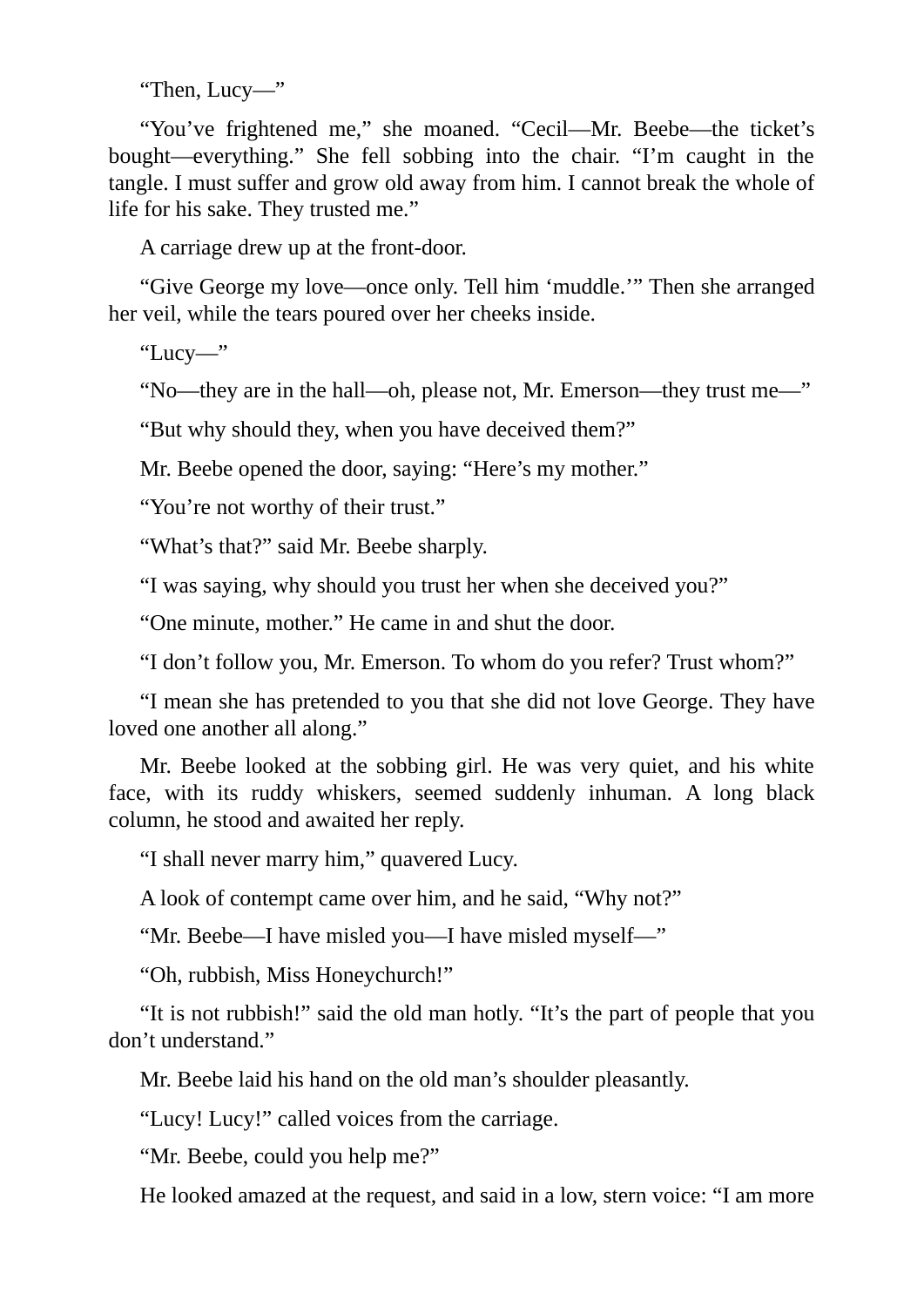grieved than I can possibly express. It is lamentable, lamentable—incredible."

"What's wrong with the boy?" fired up the other again.

"Nothing, Mr. Emerson, except that he no longer interests me. Marry George, Miss Honeychurch. He will do admirably."

He walked out and left them. They heard him guiding his mother up-stairs.

"Lucy!" the voices called.

She turned to Mr. Emerson in despair. But his face revived her. It was the face of a saint who understood.

"Now it is all dark. Now Beauty and Passion seem never to have existed. I know. But remember the mountains over Florence and the view. Ah, dear, if I were George, and gave you one kiss, it would make you brave. You have to go cold into a battle that needs warmth, out into the muddle that you have made yourself; and your mother and all your friends will despise you, oh, my darling, and rightly, if it is ever right to despise. George still dark, all the tussle and the misery without a word from him. Am I justified?" Into his own eyes tears came. "Yes, for we fight for more than Love or Pleasure; there is Truth. Truth counts, Truth does count."

"You kiss me," said the girl. "You kiss me. I will try."

He gave her a sense of deities reconciled, a feeling that, in gaining the man she loved, she would gain something for the whole world. Throughout the squalor of her homeward drive—she spoke at once—his salutation remained. He had robbed the body of its taint, the world's taunts of their sting; he had shown her the holiness of direct desire. She "never exactly understood," she would say in after years, "how he managed to strengthen her. It was as if he had made her see the whole of everything at once."

## **Chapter XX: The End of the Middle Ages**

The Miss Alans did go to Greece, but they went by themselves. They alone of this little company will double Malea and plough the waters of the Saronic gulf. They alone will visit Athens and Delphi, and either shrine of intellectual song—that upon the Acropolis, encircled by blue seas; that under Parnassus, where the eagles build and the bronze charioteer drives undismayed towards infinity. Trembling, anxious, cumbered with much digestive bread, they did proceed to Constantinople, they did go round the world. The rest of us must be contented with a fair, but a less arduous, goal. Italiam petimus: we return to the Pension Bertolini.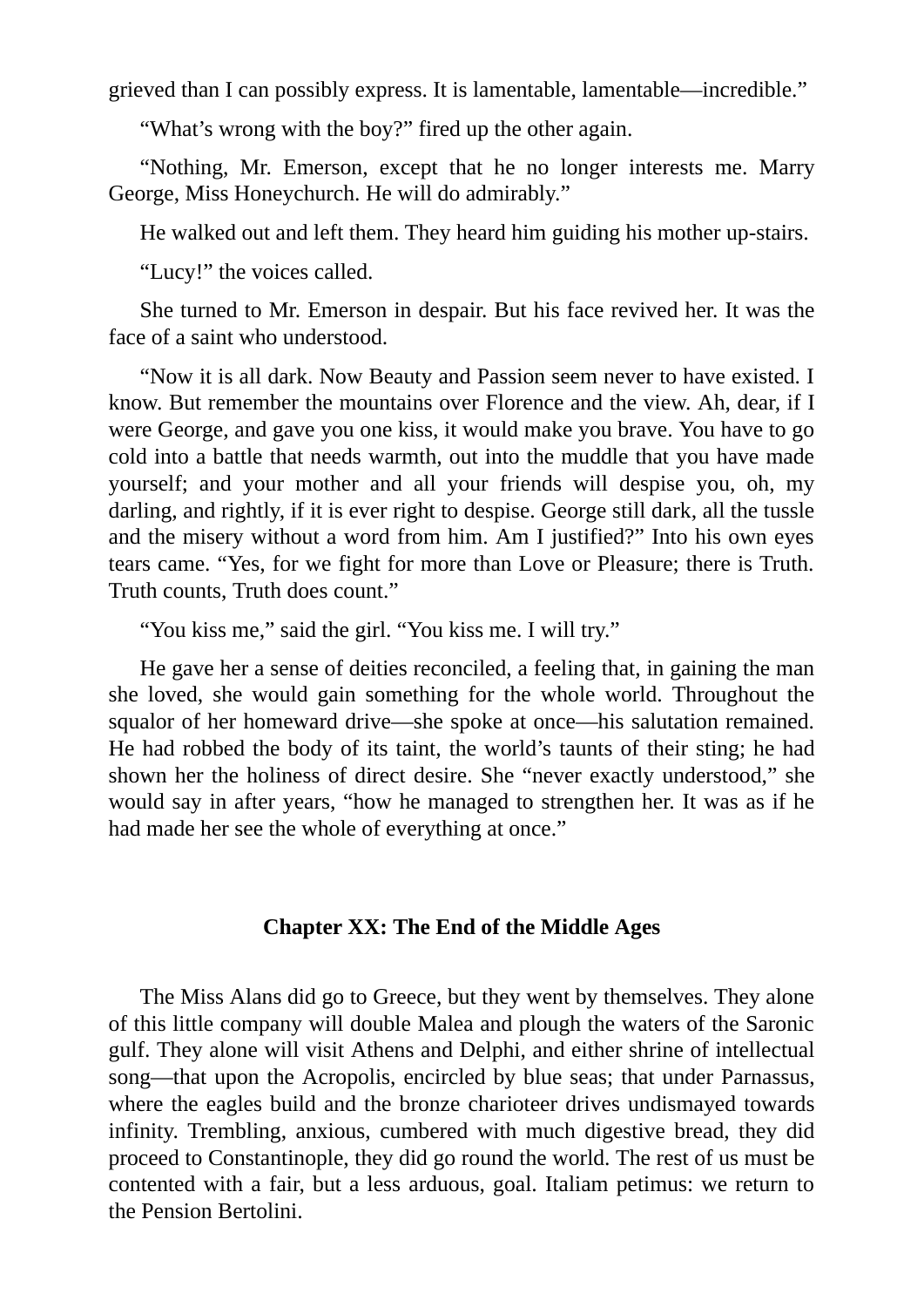George said it was his old room.

"No, it isn't," said Lucy; "because it is the room I had, and I had your father's room. I forget why; Charlotte made me, for some reason."

He knelt on the tiled floor, and laid his face in her lap.

"George, you baby, get up."

"Why shouldn't I be a baby?" murmured George.

Unable to answer this question, she put down his sock, which she was trying to mend, and gazed out through the window. It was evening and again the spring.

"Oh, bother Charlotte," she said thoughtfully. "What can such people be made of?"

"Same stuff as parsons are made of."

"Nonsense!"

"Quite right. It is nonsense."

"Now you get up off the cold floor, or you'll be starting rheumatism next, and you stop laughing and being so silly."

"Why shouldn't I laugh?" he asked, pinning her with his elbows, and advancing his face to hers. "What's there to cry at? Kiss me here." He indicated the spot where a kiss would be welcome.

He was a boy after all. When it came to the point, it was she who remembered the past, she into whose soul the iron had entered, she who knew whose room this had been last year. It endeared him to her strangely that he should be sometimes wrong.

"Any letters?" he asked.

"Just a line from Freddy."

"Now kiss me here; then here."

Then, threatened again with rheumatism, he strolled to the window, opened it (as the English will), and leant out. There was the parapet, there the river, there to the left the beginnings of the hills. The cab-driver, who at once saluted him with the hiss of a serpent, might be that very Phaethon who had set this happiness in motion twelve months ago. A passion of gratitude—all feelings grow to passions in the South—came over the husband, and he blessed the people and the things who had taken so much trouble about a young fool. He had helped himself, it is true, but how stupidly!

All the fighting that mattered had been done by others—by Italy, by his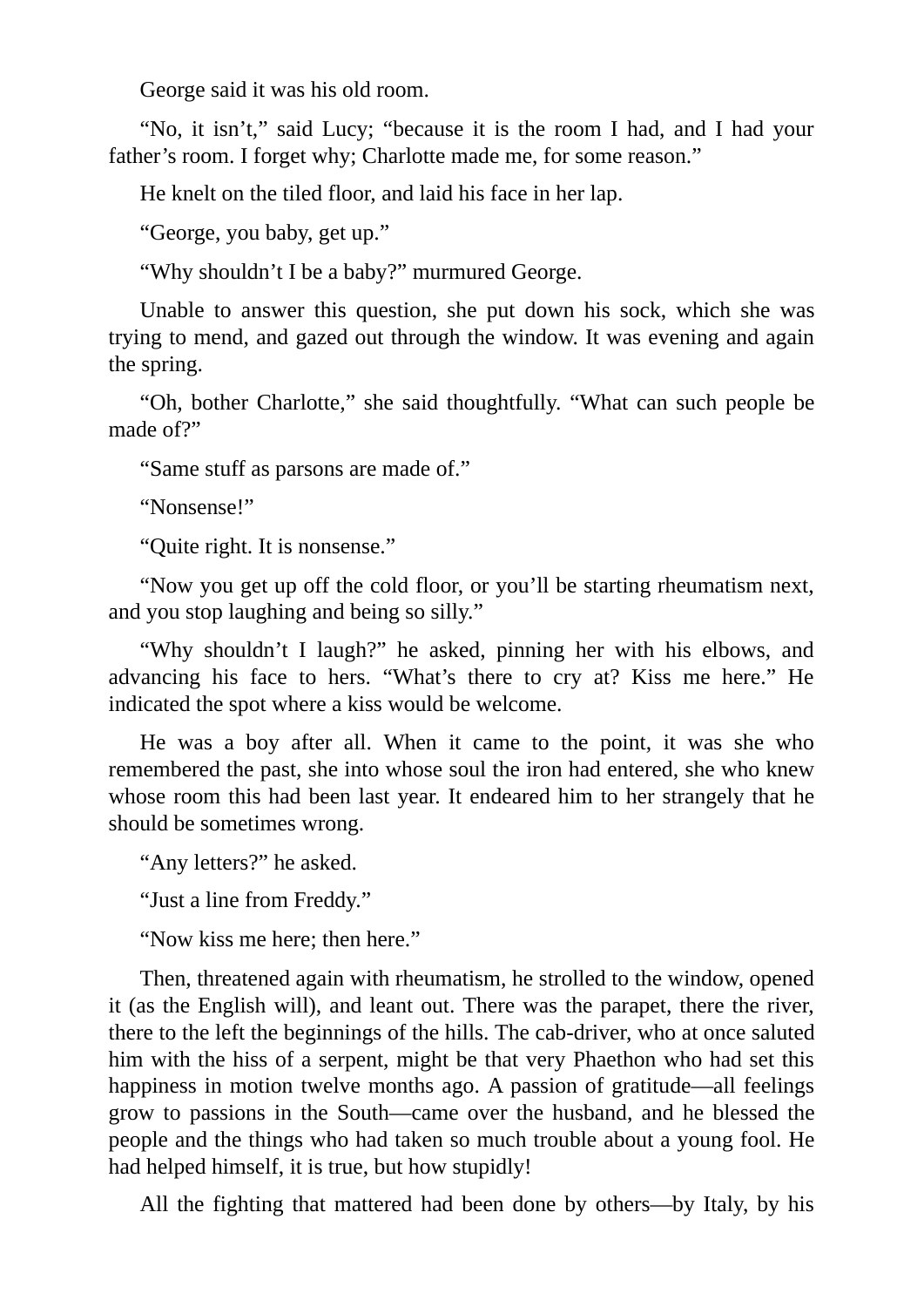father, by his wife.

"Lucy, you come and look at the cypresses; and the church, whatever its name is, still shows."

"San Miniato. I'll just finish your sock."

"Signorino, domani faremo uno giro," called the cabman, with engaging certainty.

George told him that he was mistaken; they had no money to throw away on driving.

And the people who had not meant to help—the Miss Lavishes, the Cecils, the Miss Bartletts! Ever prone to magnify Fate, George counted up the forces that had swept him into this contentment.

"Anything good in Freddy's letter?"

"Not yet."

His own content was absolute, but hers held bitterness: the Honeychurches had not forgiven them; they were disgusted at her past hypocrisy; she had alienated Windy Corner, perhaps for ever.

"What does he say?"

"Silly boy! He thinks he's being dignified. He knew we should go off in the spring—he has known it for six months—that if mother wouldn't give her consent we should take the thing into our own hands. They had fair warning, and now he calls it an elopement. Ridiculous boy—"

"Signorino, domani faremo uno giro—"

"But it will all come right in the end. He has to build us both up from the beginning again. I wish, though, that Cecil had not turned so cynical about women. He has, for the second time, quite altered. Why will men have theories about women? I haven't any about men. I wish, too, that Mr. Beebe  $\overline{\phantom{a}}$ 

"You may well wish that."

"He will never forgive us—I mean, he will never be interested in us again. I wish that he did not influence them so much at Windy Corner. I wish he hadn't—But if we act the truth, the people who really love us are sure to come back to us in the long run."

"Perhaps." Then he said more gently: "Well, I acted the truth—the only thing I did do—and you came back to me. So possibly you know." He turned back into the room. "Nonsense with that sock." He carried her to the window, so that she, too, saw all the view. They sank upon their knees, invisible from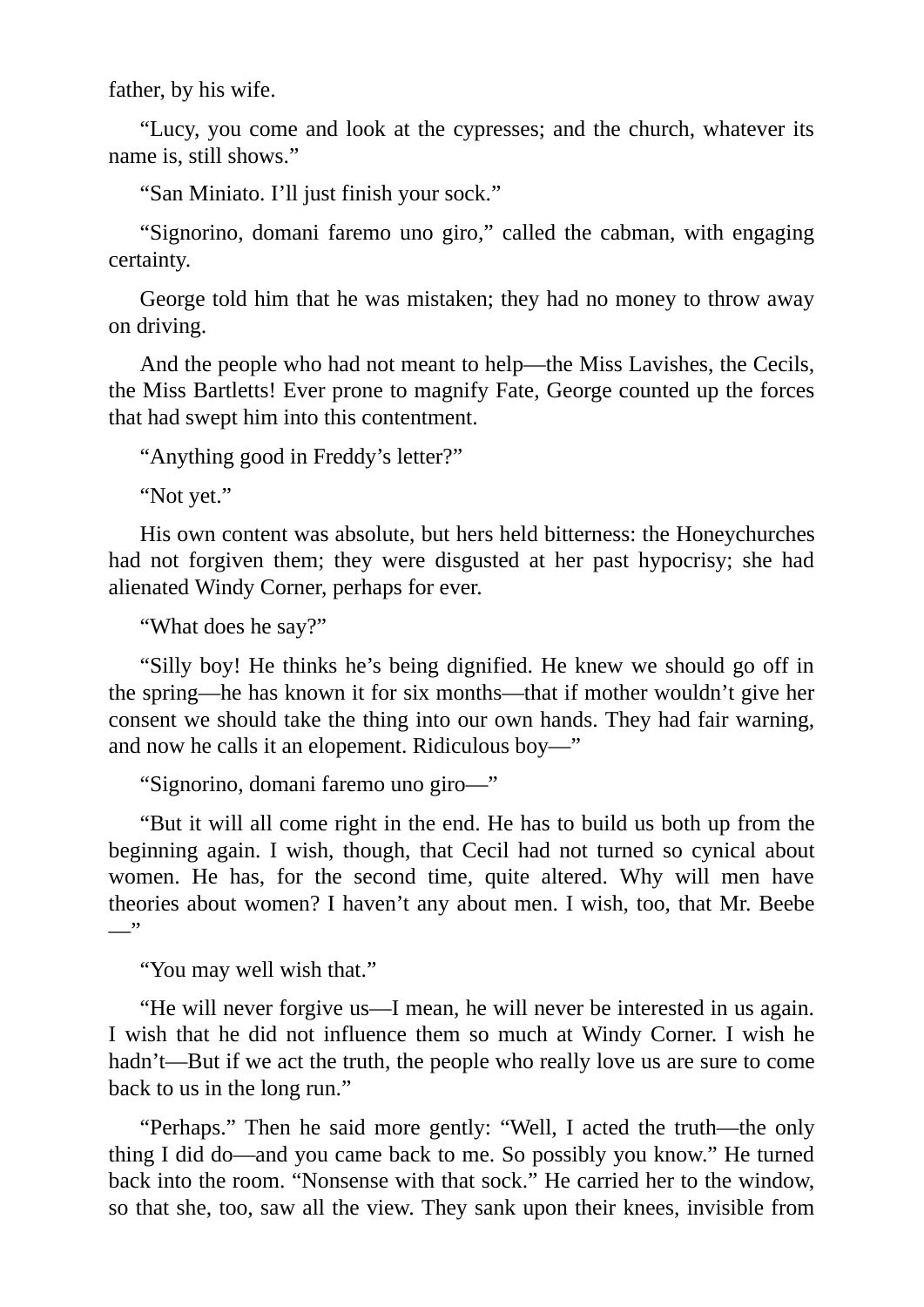the road, they hoped, and began to whisper one another's names. Ah! it was worth while; it was the great joy that they had expected, and countless little joys of which they had never dreamt. They were silent.

"Signorino, domani faremo—"

"Oh, bother that man!"

But Lucy remembered the vendor of photographs and said, "No, don't be rude to him." Then with a catching of her breath, she murmured: "Mr. Eager and Charlotte, dreadful frozen Charlotte. How cruel she would be to a man like that!"

"Look at the lights going over the bridge."

"But this room reminds me of Charlotte. How horrible to grow old in Charlotte's way! To think that evening at the rectory that she shouldn't have heard your father was in the house. For she would have stopped me going in, and he was the only person alive who could have made me see sense. You couldn't have made me. When I am very happy"—she kissed him—"I remember on how little it all hangs. If Charlotte had only known, she would have stopped me going in, and I should have gone to silly Greece, and become different for ever."

"But she did know," said George; "she did see my father, surely. He said so."

"Oh, no, she didn't see him. She was upstairs with old Mrs. Beebe, don't you remember, and then went straight to the church. She said so."

George was obstinate again. "My father," said he, "saw her, and I prefer his word. He was dozing by the study fire, and he opened his eyes, and there was Miss Bartlett. A few minutes before you came in. She was turning to go as he woke up. He didn't speak to her."

Then they spoke of other things—the desultory talk of those who have been fighting to reach one another, and whose reward is to rest quietly in each other's arms. It was long ere they returned to Miss Bartlett, but when they did her behaviour seemed more interesting. George, who disliked any darkness, said: "It's clear that she knew. Then, why did she risk the meeting? She knew he was there, and yet she went to church."

They tried to piece the thing together.

As they talked, an incredible solution came into Lucy's mind. She rejected it, and said: "How like Charlotte to undo her work by a feeble muddle at the last moment." But something in the dying evening, in the roar of the river, in their very embrace warned them that her words fell short of life, and George whispered: "Or did she mean it?"